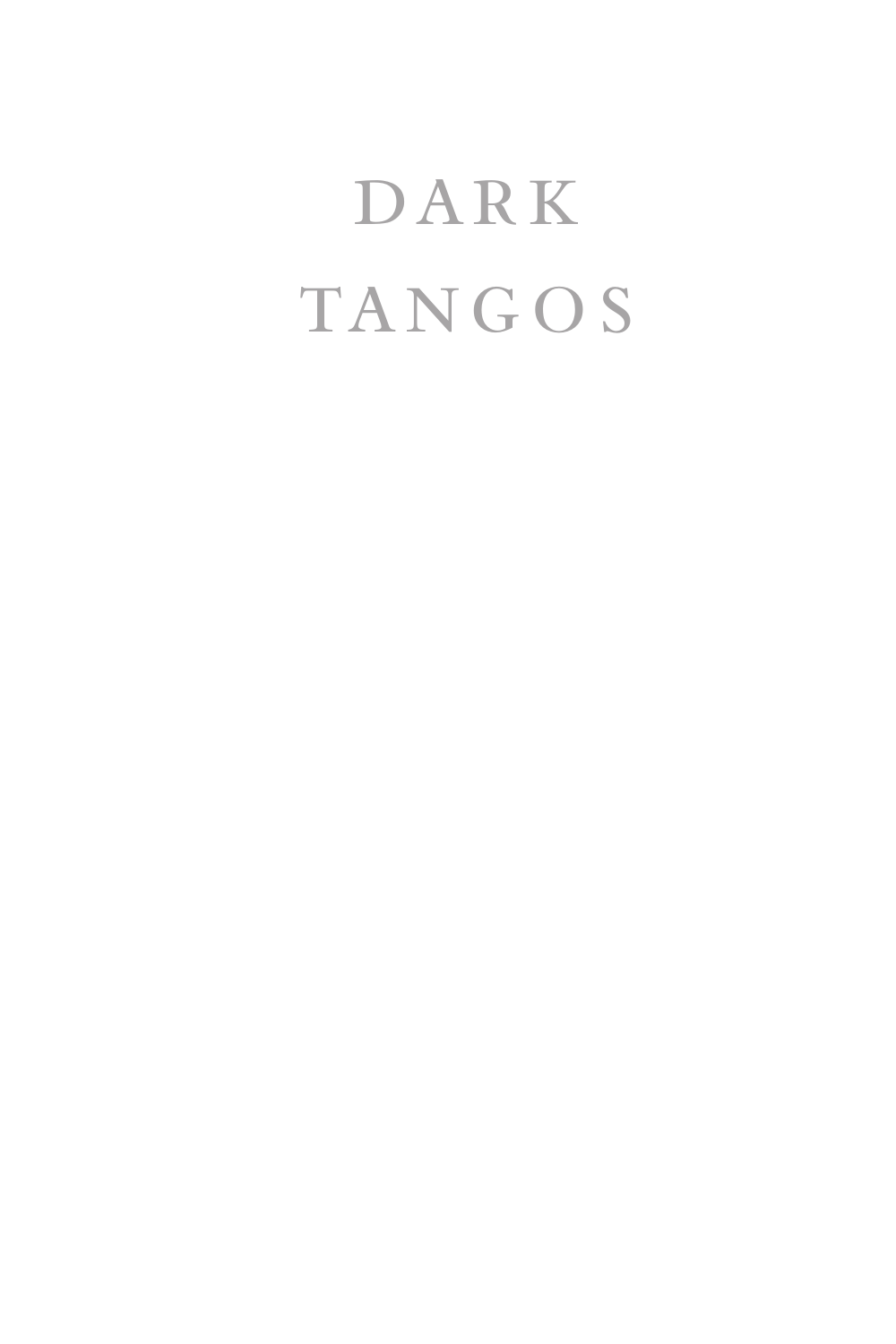## books by lewis shiner

novels

*Dark Tangos* (2011) *Black & White* (2008) *Say Goodbye* (1999) *Glimpses* (1993) *Slam* (1990) *Deserted Cities of the Heart* (1988) *Frontera* (1984)

collections

*Collected Stories* (2009)

*Love in Vain* (2001)

*The Edges of Things* (1991) *Nine Hard Questions about the Nature of the Universe* (1990)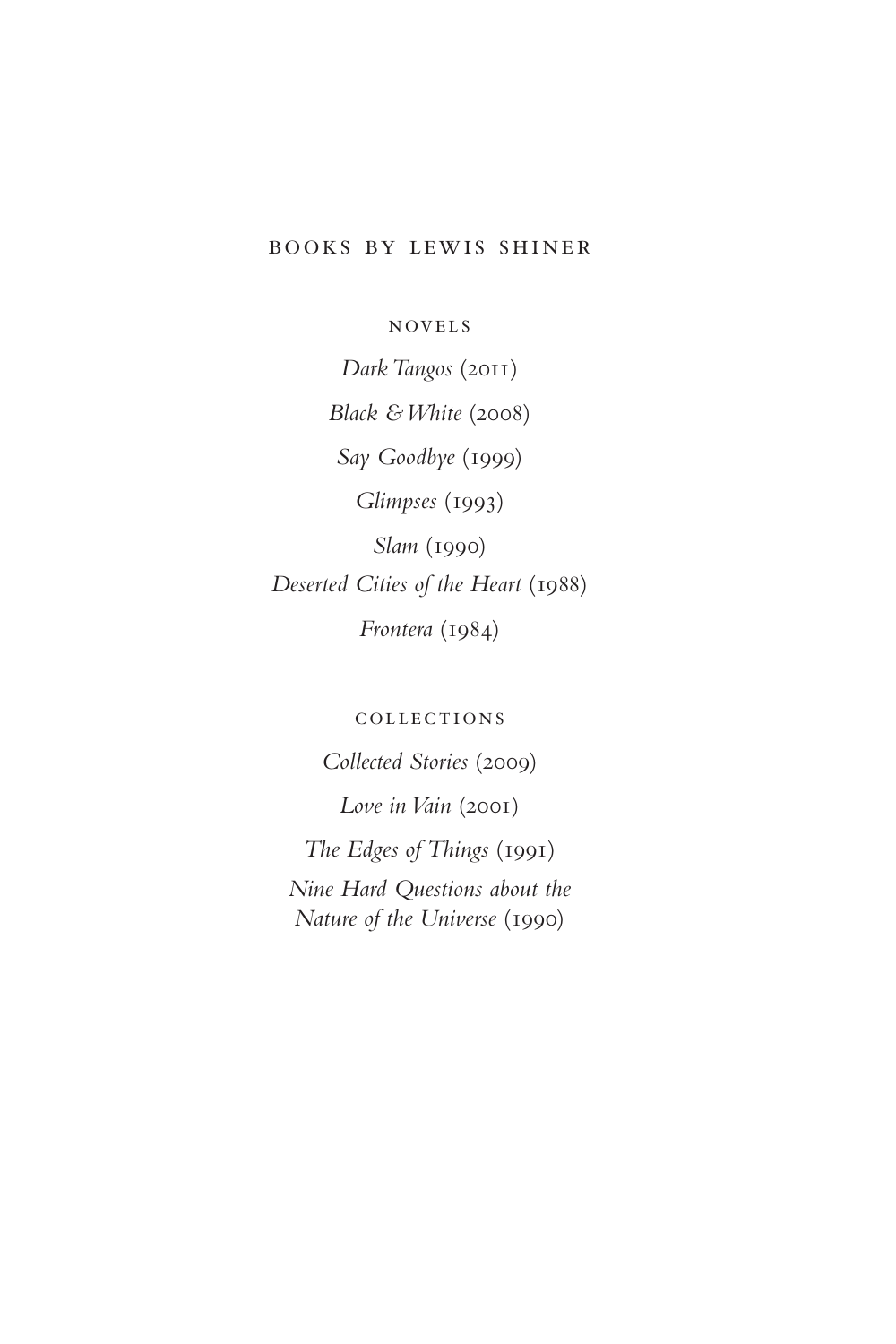# DARK TANGOS

a novel by

## lewis shiner

subterranean press 2011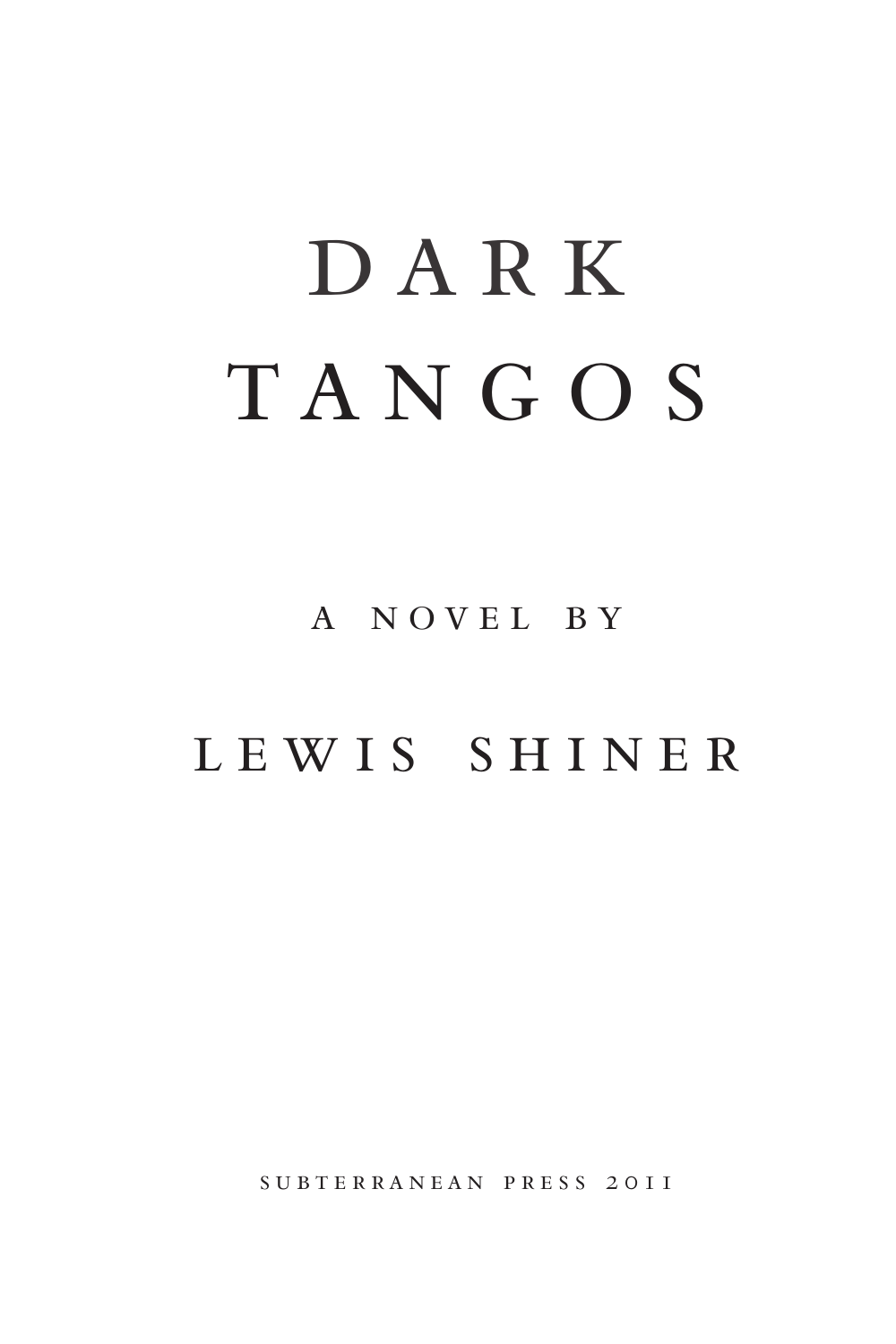© 2011 by Lewis Shiner.

Interior design by Lewis Shiner Set in Bembo

First edition

isbn 978-1-59606-396-9

Subterranean Press PO Box 190106 Burton, MI 48519

www.subterraneanpress.com www.lewisshiner.com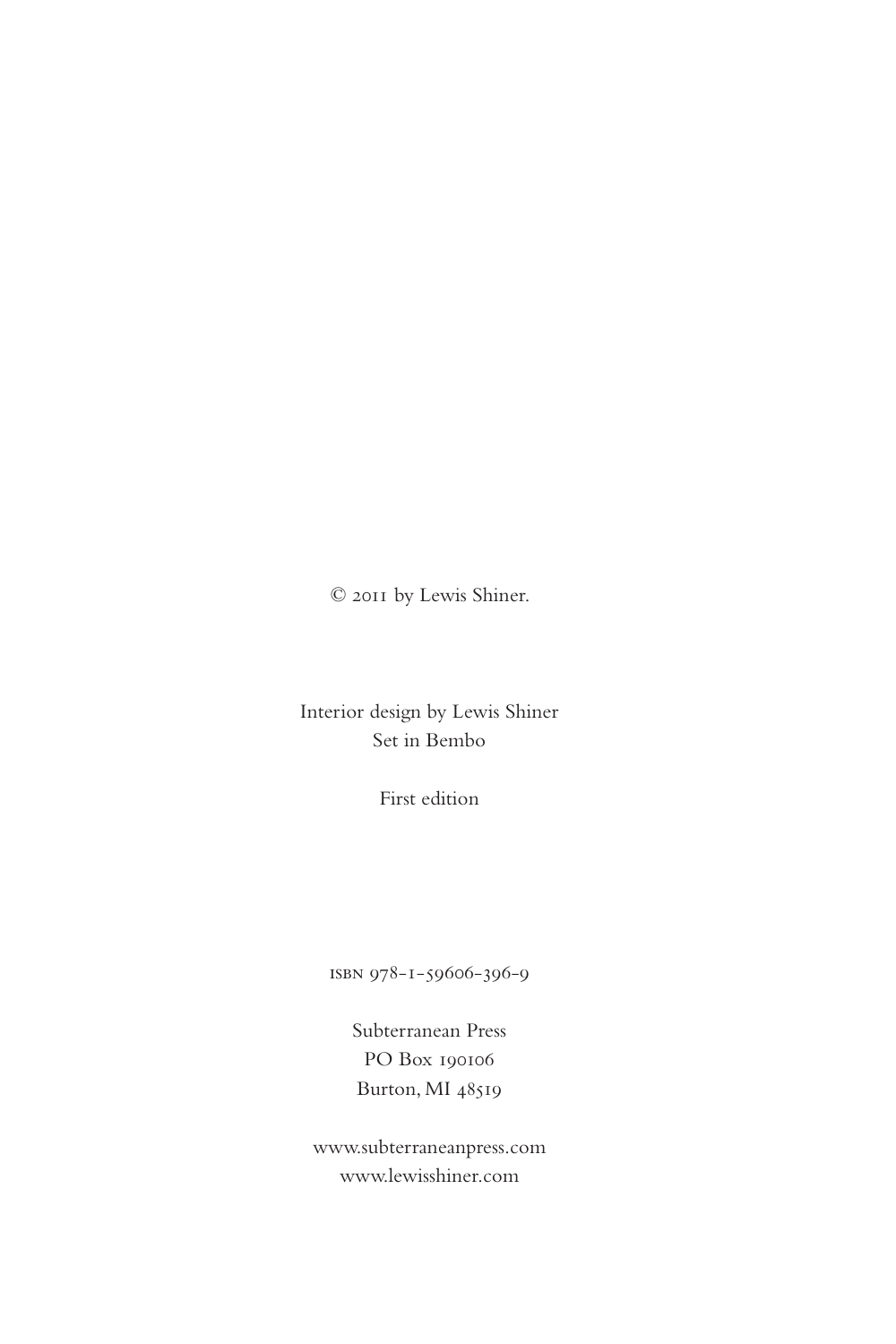*For Orlita:*

*Vamos a bailar*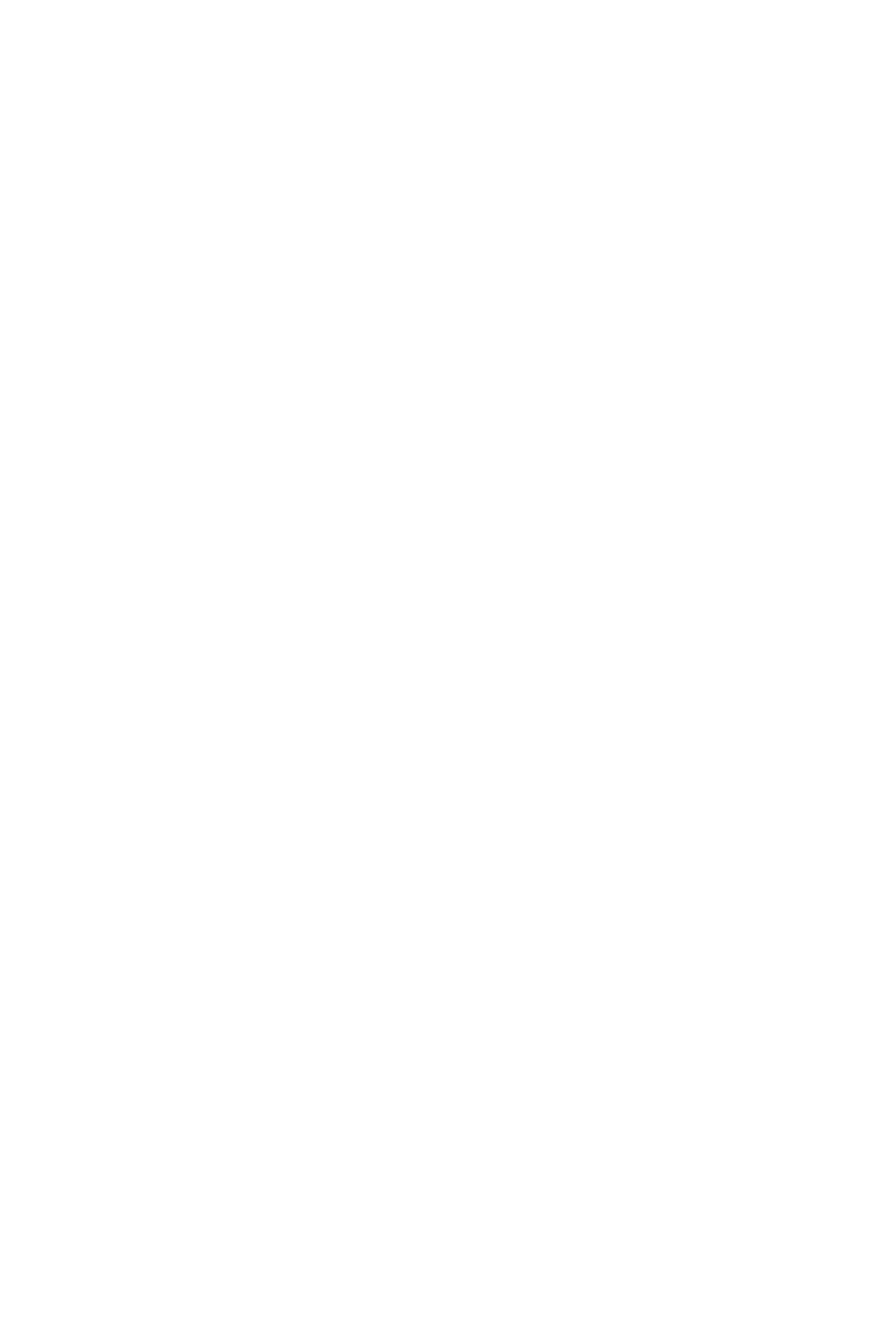I have used «guillemets» throughout to indicate dialogue originally spoken in Spanish. A glossary of Spanish and tango terms appears at the end of the book.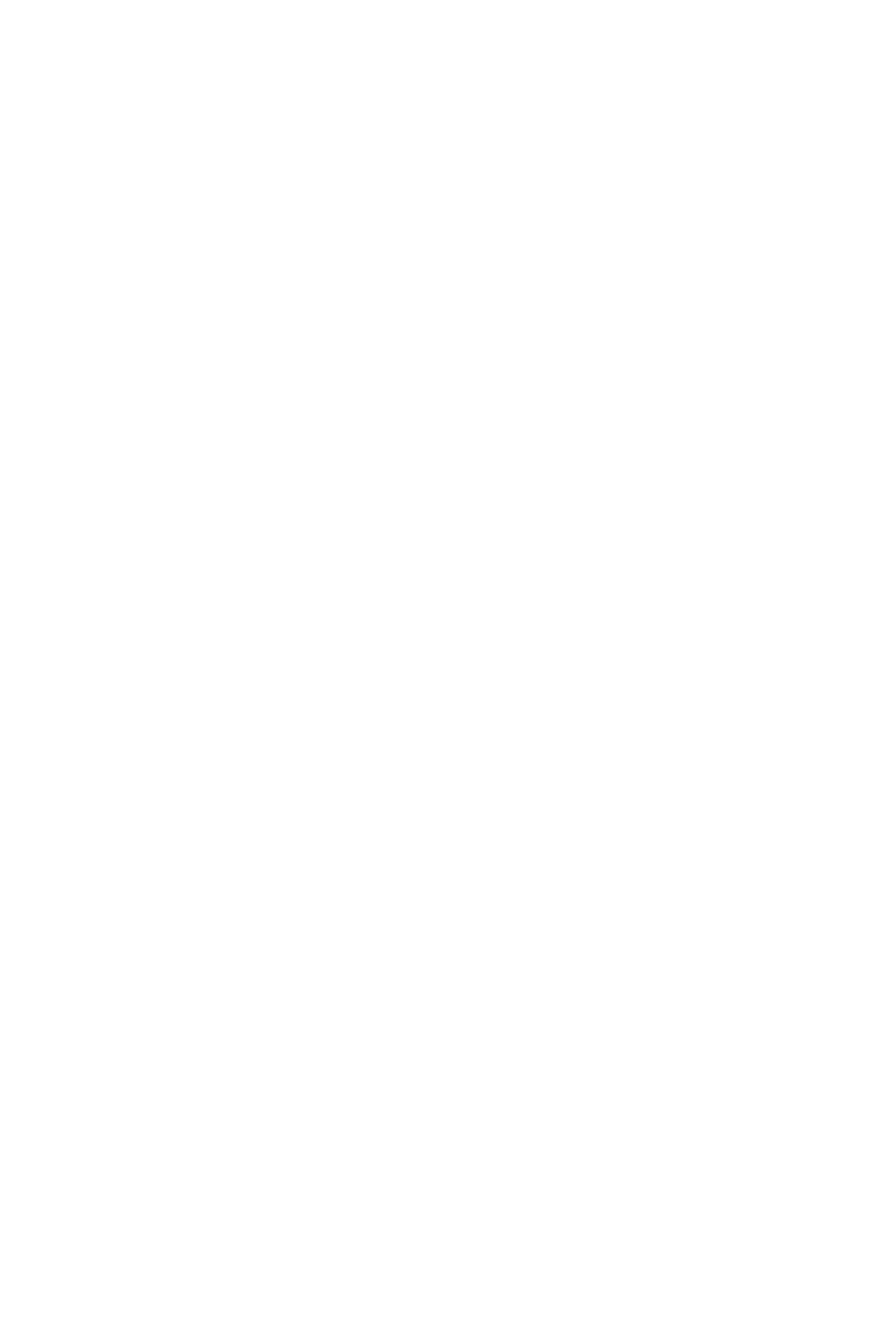THE FIRST TIME I saw her was in the chrome and cracked-<br>plaster lobby of Universal's Buenos Aires office. From where I stood, on the other side of the glass wall that separated our servers from the noise and dirt of the city, I got an impression of power and grace from the way she held herself, saw long dark hair and a flash of gold at her ears and wrists.

She was one more beautiful woman in a city full of beautiful women, and young, not much past thirty. Yet something made me look again. Maybe her nose, which was long and slightly crooked, as if it had been broken in the distant past and never properly set.

She was deep in conversation with the receptionist, a young guy with a dark suit and a permanent five o'clock shadow. It seemed like he was not giving her what she wanted, though I couldn't hear their words through the glass.

She glanced up at me and I thought she would look away, bored or even annoyed by another wistful male gaze. Instead she let me see something else, a question, an urgency.

I found myself, to my surprise, mouthing words to her in Spanish: «Can I help?»

She gave me a rueful smile and a small, tilted shake of the head that said no, thanks. Then she turned back to the receptionist and I forced myself to walk away.

IT WAS MY FIRST full day on the job. I'd been in the city for a week, moving into my tiny apartment, opening a bank account, putting a local chip in my cell phone, contacting old friends. I also called my favorite of the tango teachers I'd worked with on previous trips and scheduled some private classes. I drifted from one thing to the next as if in a dream, sometimes looking up to realize I didn't remember the last ten minutes.

In terms of time zones, Buenos Aires is only an hour ahead of North Carolina. What I was feeling was not jetlag but culture lag,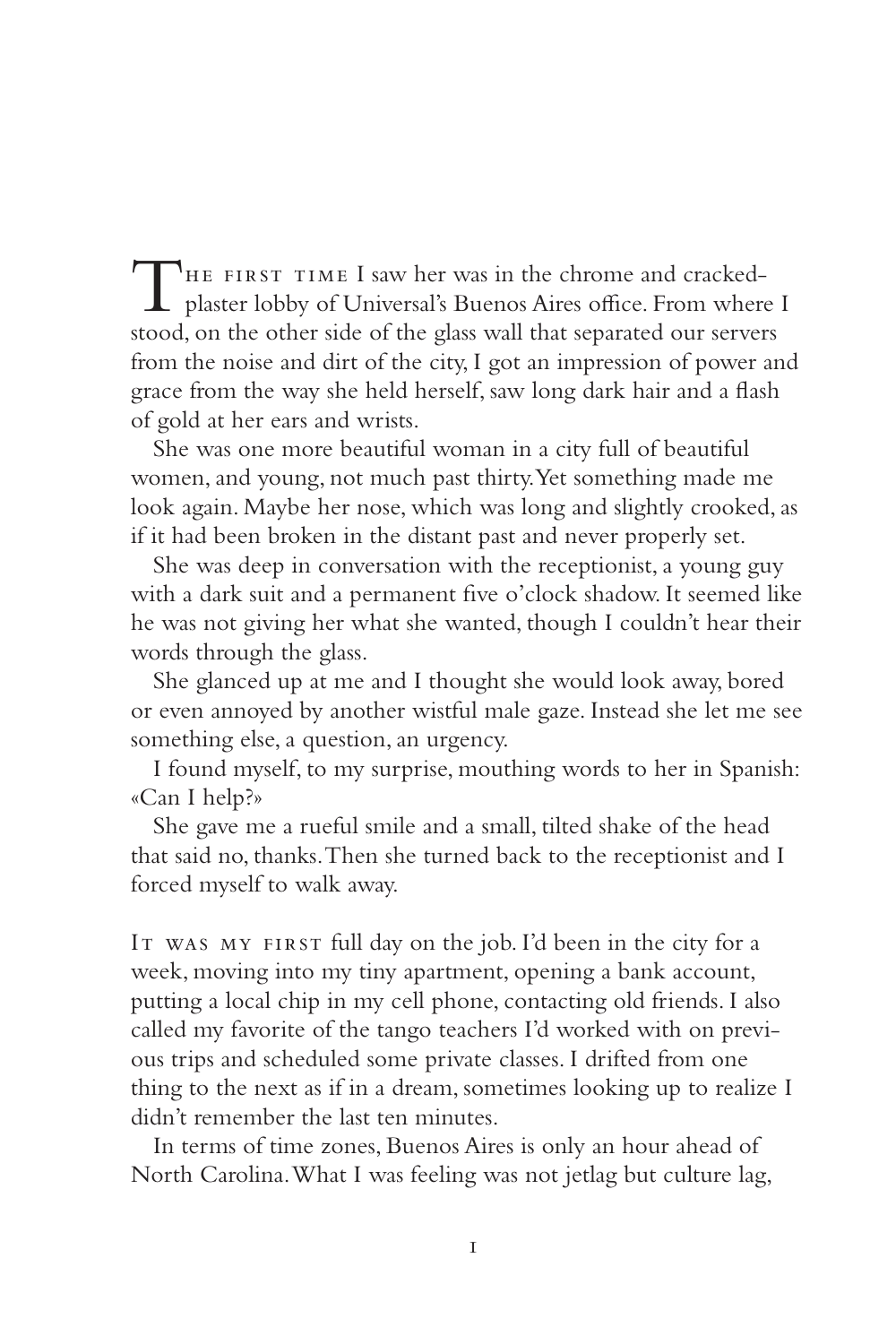life lag. I could focus my brain on no more than one thing at a time, and my feelings had shut down entirely. There had been too many shocks in a row, more than I could bounce back from.

The Buenos Aires office existed in another era from Universal's vast campus in Research Triangle Park. My cubicle had gray metal walls instead of taupe fabric. Bare fluorescent bulbs hummed from stained fixtures on tile ceilings instead of being tucked away in recesses. The background sounds came from cars and buses six floors below and not from piped-in white noise.

I'd lost most of the morning tracking down a laptop and a port replicator, a mouse and monitor and keyboard, and I spent the afternoon getting my email ID and installing software. By suppertime I had managed to connect to the repositories in our upstate New York headquarters, check out my programs, and write exactly three lines of new code. I felt as pleased with myself as if I'd won a marathon, and about as exhausted.

But that night, on the edge of sleep, I thought of her again.

MY FIRST TRIP to Buenos Aires had been in 2003, three years before. Universal had flown me down to meet the local programmers assigned to the governance software project. They would report to me in North Carolina, and I would get my choice of the most interesting parts to write myself.

I arrived at the end of September, as spring was lighting up the monochrome streets. In what spare time I had, I wandered the city and let the strangeness settle on my skin like the dust and grit in the air. It reminded me of Paris, but a younger Paris, sprawled across wide avenues dotted with plane trees and purple jacarandas and the swollen trunks of palos borrachos. Most of the grey stone buildings had gone up between 1875 and World War II, when Argentina was one of the ten richest nations on the planet. The architectural style was massive and European, with wrought-iron grilles and balconies full of flowering plants, arches and domes and the occasional redtiled roof that gave everything a Spanish accent. And now primarycolored storefronts erupted from the ground floors, even as sprays of black graffiti on the endless corrugated metal security doors provided a reminder that the days of first-world status were long gone.

The sidewalks swarmed with pedestrians, men in dark suits and women in black dresses and heels. Despite the formality of the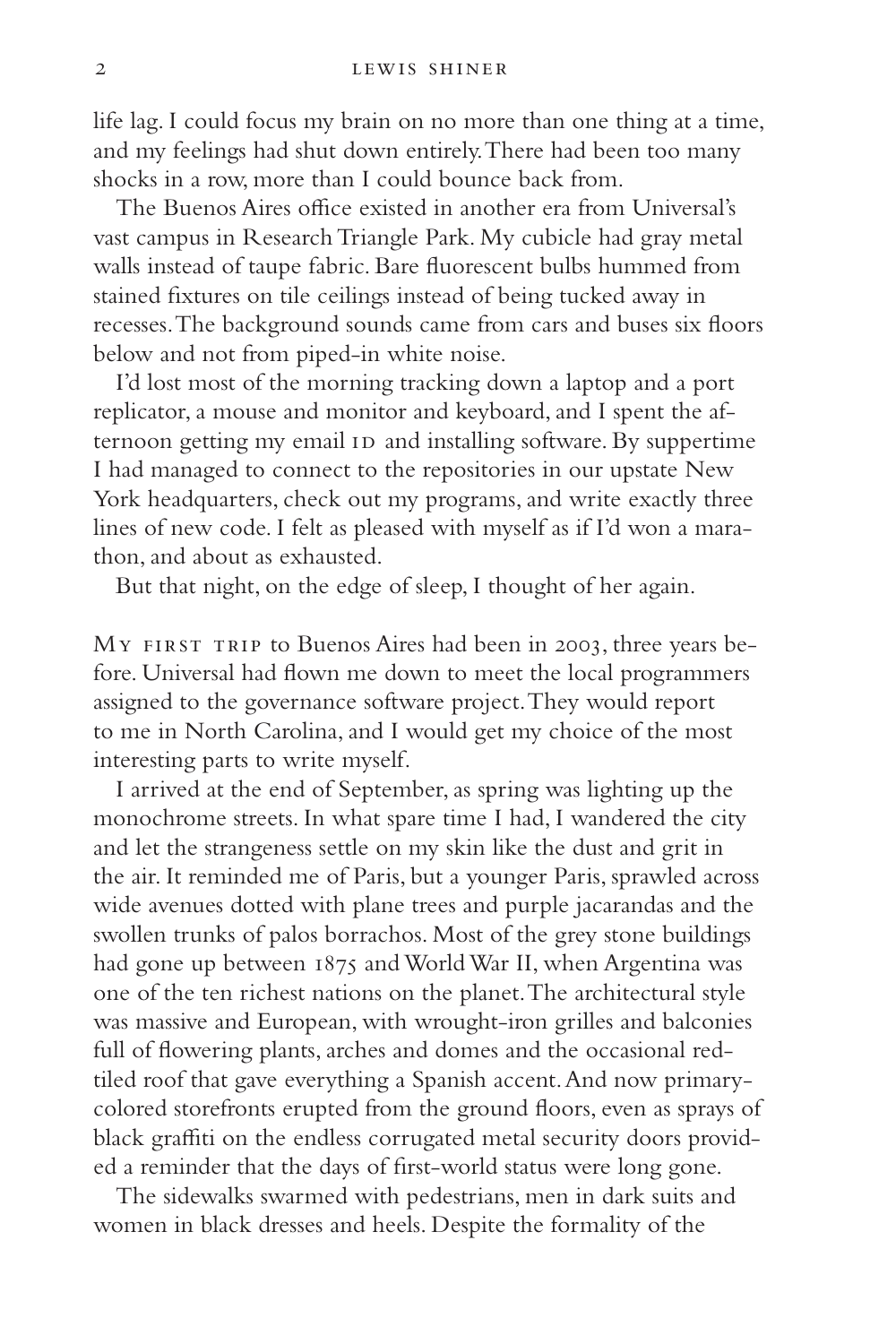## *Dark Tangos* 3

clothes, it was a city where both sexes greeted each other with a hug and a kiss on the cheek. It was a city with one of the highest literacy rates in the world, where newspaper kiosks sold the novels of Borges and Cortázar, and bookstores lined Avenida Corrientes. It was also a city where the homeless slept in doorways and the weight of 13 million people stretched the city's resources to the breaking point. Cartoneros went through the trash on the streets for scrap cardboard and plastic to recycle, and crafters in the plazas made stunning art from cans and bottles and folded subway tickets. And it was a city of tango music, bandoneones and violins and pianos, the heart-wrenching melodies that evoked the giant, echoing ballrooms of the 1930s, and the insistent rhythms that whispered of seduction.

My first morning in the city, groggy and stale from ten hours on an airplane, I wandered into the flea market at Plaza Dorrego and saw an older man dancing tango, not in the clichéd fedora and ascot, but bareheaded in a loose white shirt, his long gray hair slicked back, a dark-skinned and eagle-beaked son of indigenous Americans named Luis Ortega, though everybody called him Don Güicho. I saw the joy in his dancing and the pleasure in the eyes of his partner and I was hooked.

Back in the States, I found out that there had been tango all around me without my knowing it. I convinced Lauren to take classes with me, and while the first months were frustrating, there were milongas once or twice a week where I could glimpse the grace and sensuality that had spoken to me in Buenos Aires. Like all principiantes, we started with open embrace, looking like teenagers at a junior high school prom. But it was close embrace that held the magic for me, where tango became a three-minute love affair, intense, passionate, hypnotic—if I could get past my self-consciousness enough to enjoy it.

I took Lauren with me to Buenos Aires the next September. We went directly to Plaza Dorrego, where we found Don Güicho and convinced him to give us private lessons.

Unfortunately, the second life it gave our marriage didn't last. Lauren dropped out of the classes, though she came to Buenos Aires again with me in 2005. After that she was through with dancing entirely and by the next summer she was through with me.

That had been in June, three months before I arrived in Buenos Aires to stay. She came home from work one day and informed me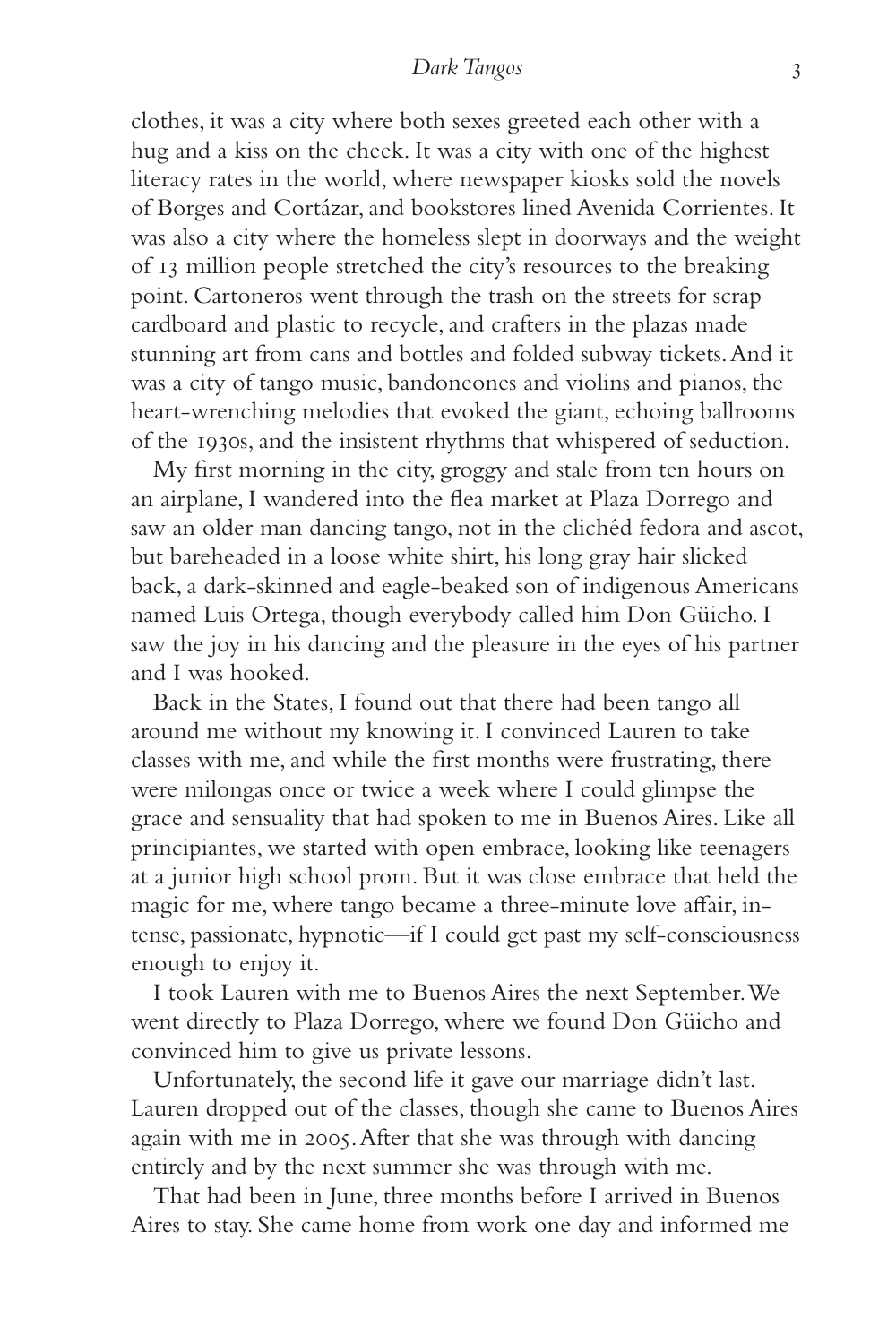that she was putting our marriage "on hiatus." I was reasonably sure she was having an affair, though somehow that issue failed to come up in the polite negotiations that followed. Lauren was the director of Durham Regional Hospital, making twice what I did, so logic dictated that she keep the house and the mortgage payments while I found a place over a friend's garage. I took only a few favorite pieces of the furniture I had repaired and refinished over the years because that was all I had room for. I kept half the savings in case of emergencies and she agreed to pay for Sam's last year of college. The rest of what was mine, including my books and my woodworking tools, went into storage.

The dislocation had been profound. I'd been moving all my life, and when we'd bought that house I'd sworn that this was it, that the only way I would leave would be feet first. Some days I missed the house more than I missed the marriage.

I was three weeks into the separation when my manager at Universal called me into her office to tell me that my job had "relocated" overseas. It was as if she'd come in that morning and been unable to find it, or discovered a farewell note next to the coffeemaker. I had the option of moving to Buenos Aires with it, or I could quit, which meant I couldn't even collect unemployment. If I chose Buenos Aires, I would be paid the same number of Argentine pesos that I was currently making in dollars, coming to somewhat less than a third of my US salary.

The timing was remarkable, in that way disasters have of finding each other. Even without my telling her about Lauren, she seemed to know how little I had left to lose. I said that I needed a couple of days to think about Argentina, but in truth I'd known all along that I would go.

MY SECOND DAY on the job, Bahadur Singh invited me to lunch. He was my immediate boss and the manager for all the sixth floor programmers. We were fellow outsiders to the easygoing Latin attitude toward time and deadlines, and over years of long distance phone calls we'd found enough other things in common to sustain a friendship.

Bahadur was from the Punjab via Bangalore, a Sikh with lineage going back to the eighteenth century. For him, the move to Buenos Aires had been a promotion too substantial to refuse, though now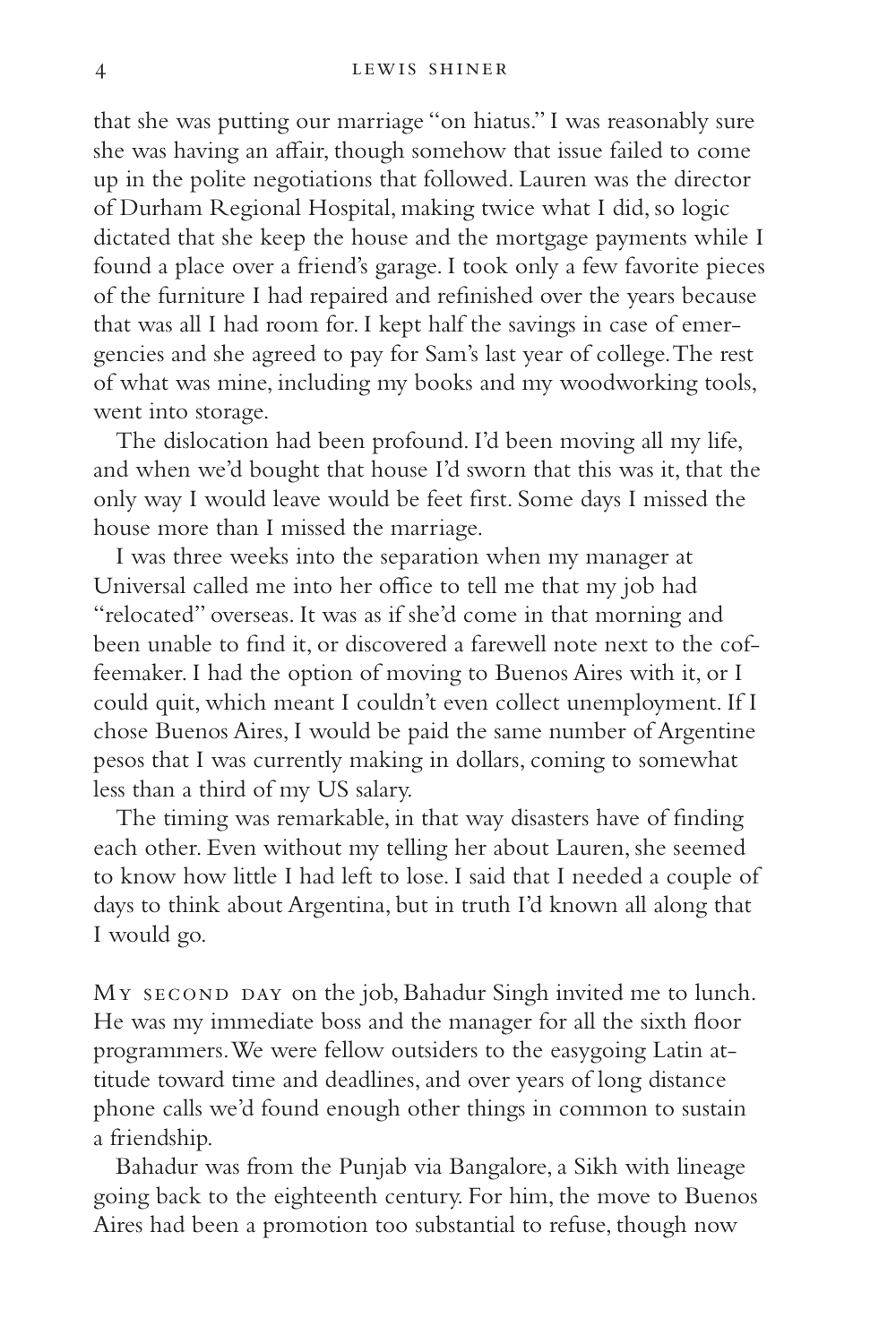that he was here he regretted it. There were not many Indians in Buenos Aires and fewer Sikhs. The winters were far colder than he had anticipated and the meat-and-leather culture of Argentina took a constant toll on his sensibilities. He was still struggling with his Spanish and was relieved to be able to speak English with me.

I told him about the woman I'd seen in the lobby. "I don't know why she made such an impression on me."

"You had a darshan of her," Bahadur said. "That's when you don't just passively observe someone, you really see into them, yes?" He pointed his index and middle fingers at his eyes. "It's a gift from the Divine"

"It was just that there was some kind of mystery there."

"Yeah, right, Rob. That and the fact that she was a knockout." Bahadur loved US slang, which he picked up by watching too many DVDs alone in his apartment.

I shrugged and looked at my plate and he laughed.

We were sitting in a hole-in-the-wall café on the ground floor below the office, little more than an oven and a few tables on a linoleum floor. There was a glass case with cold cuts, bread, empanadas, and fresh fruit.

Through the windows I could see Avenida 9 de Julio, the widest street in the world. The cars, most of them taxis, ignored the painted lines and swarmed into any available space. A few blocks to the right was el Obelisco, the city's best known symbol, so blatantly phallic that the year before, the city government had covered it with a 200 foot pink condom for the duration of World AIDS Day.

El Obelisco sat on a concrete island in the intersection of 9 de Julio and Corrientes. Corrientes was the aorta of Buenos Aires, running from the heart of the microcentro, where I sat, past theaters and bookstores and nightclubs and restaurants, past the US-style Abasto shopping mall, dying out finally near the huge Chacarita cemetery. It was always red in my mind, red for the illuminated plastic signs for Linea B of the subway that runs beneath it, for the neon lighting up the gray buildings, for the taillights of the cars headed east «hacia el bajo,» toward the Rio de la Plata that forms the northeastern border of the city and the country.

Spring had come again, though the overdressed porteños that I could see on the sidewalks were slow to admit it. They'd insulated themselves with long scarves and high boots, sweaters and cashmere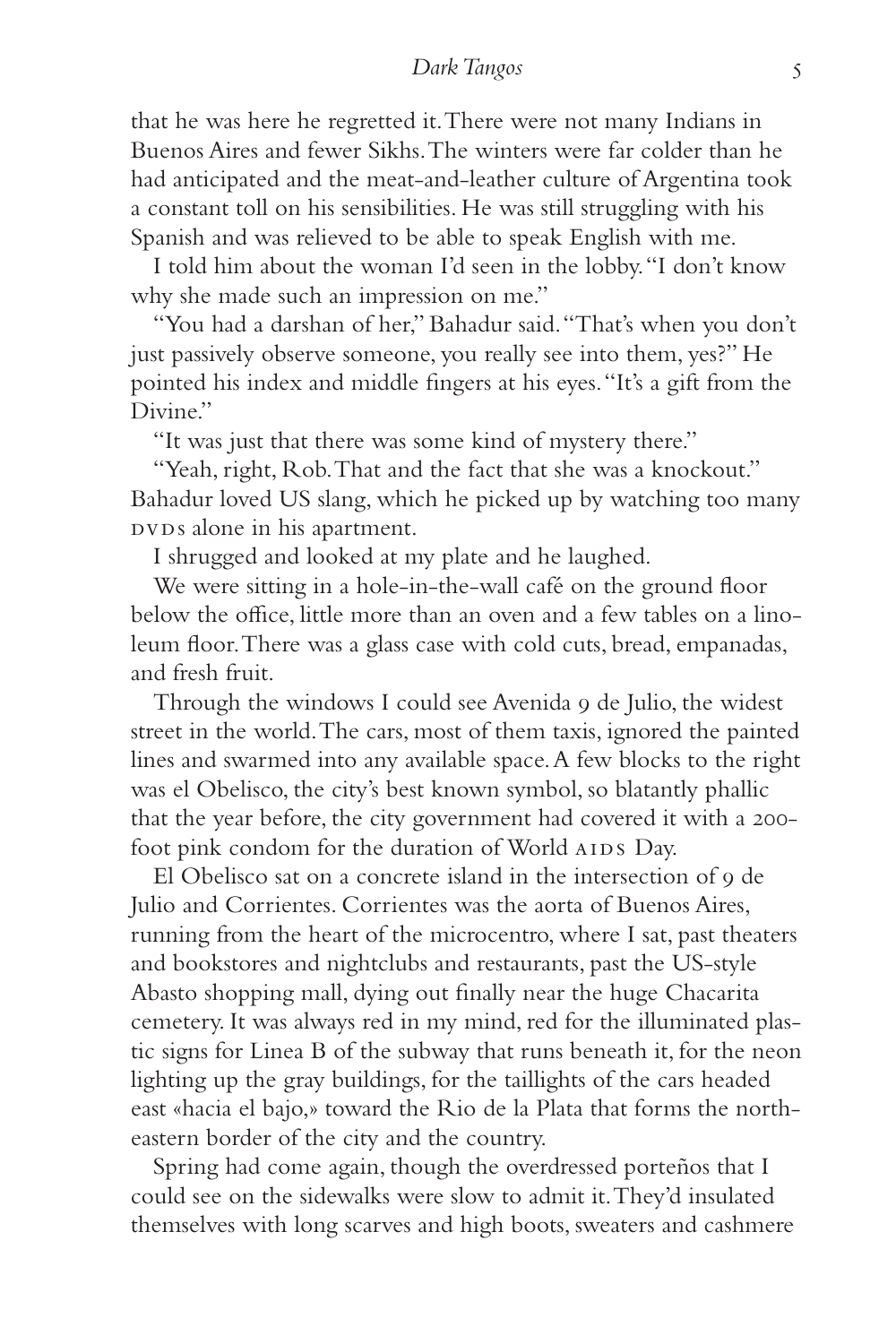overcoats. I myself had compromised with the dressier Buenos Aires standards, wearing a long-sleeved soft cotton shirt, khakis, and a knit tie. Bahadur tended toward jeans and rugby shirts. He was tall and lean and fit, with a curly black beard and gentle eyes. He'd had on a different colored turban every time I'd seen him and that day he was in navy blue.

He was eating a slice of the tarta de verduras, a pie stuffed with hard-boiled eggs and acelga, the Swiss chard that Argentines used in place of spinach. I had gone for the empanadas de choclo, filled with a corn and cream sauce that had a famous tango named after it.

A woman's voice said, «Mind if I join you?»

I looked up and saw Isabel, the director of the Buenos Aires office. She was in her early fifties, a few years older than me, compact, oliveskinned, with a scattering of white in her short black hair. Her eyes sat close together and it gave her a certain intensity of expression. She had a generous mouth and an easy smile, and she made it clear that I didn't want to know what happened when the smile went away. Her nickname, which she encouraged, was La Reina, the Queen.

«¿Como no?» I said, and stood up so she could squeeze past me.

«You settling in okay?» she asked. «Bahadur isn't trying to talk you into any of his crazy chanting shit, is he?»

«It's not crazy, it's kirtan,» Bahadur said. «It's quite beautiful, some of it. If you have the patience for it.»

Isabel had a big laugh, not something you heard much from Universal's upper management in the US. We talked about the governance project, and then about my apartment in the old San Telmo district, which she considered a dangerous part of town. She brought up the Boca Juniors futbol team and I had to tell her that I was not a sports fan, my father having forced me to play games I had no aptitude for as a kid.

After a silence, she said, «Tell me, Beto, how bad is it in the US?»

I'd told everyone to call me Beto, short for Roberto, rather than my English name. It was one more way to put distance between me and my old life in the States.

«It's hard to know the truth,» I told her. «They don't keep statistics on everyone who's unemployed, only on the ones who are getting benefits, and those run out after six months.»

«It's the same here,» Bahadur said. «They had an official unemployment rate of twenty percent not that long ago and you know it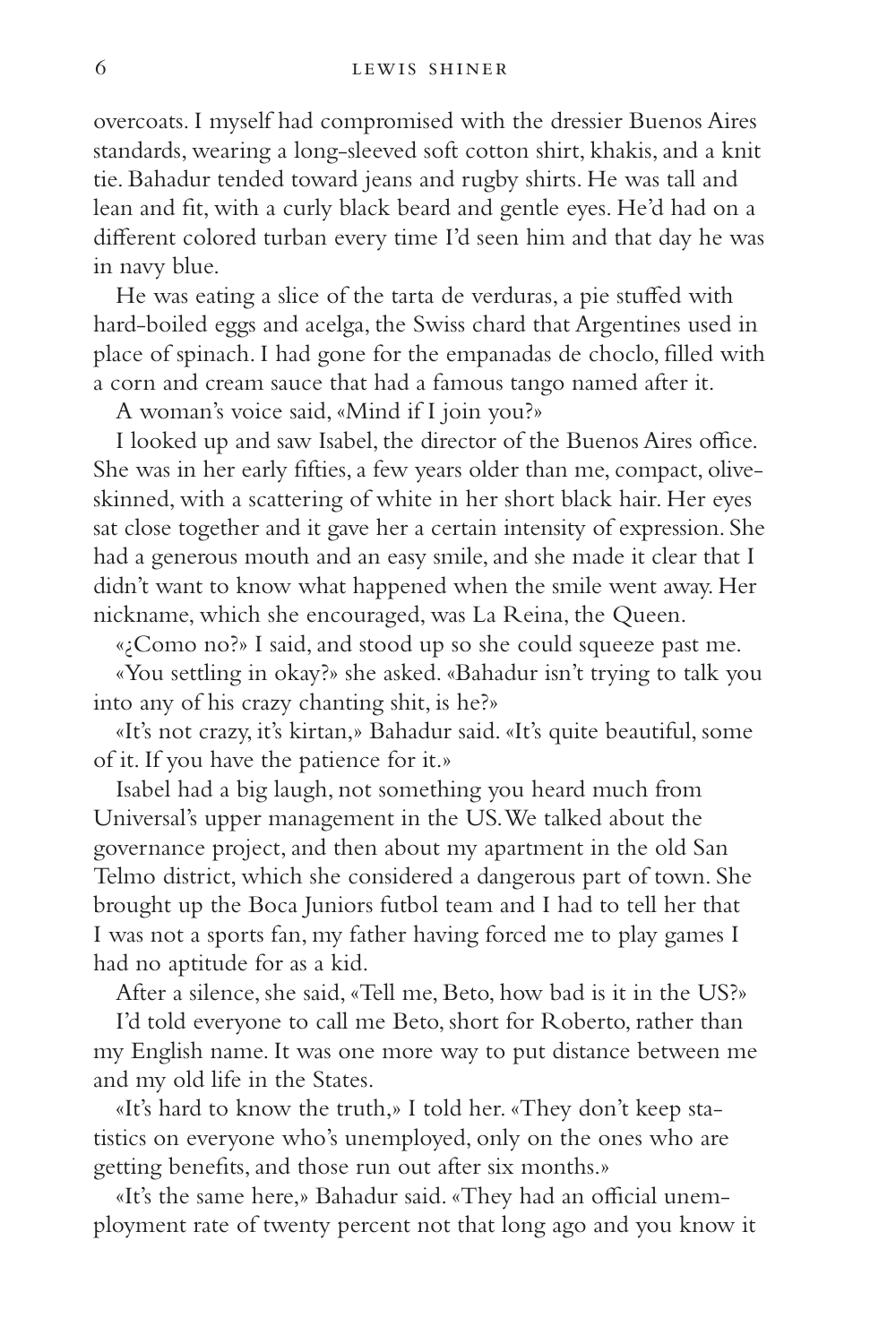was really twice that. Now they say it's gone down, but you still see the homeless everywhere.»

I said, «All I know is a lot of my friends are out of work and not finding anything. And Universal is laying people off, like everyone else.»

«Which is why you're here, no?» Isabel said.

I shrugged. «It was a good opportunity for me. I love Buenos Aires. I always wondered how it would be to live here.»

«I think maybe you're being diplomatic. That's not a bad thing. Still, you wonder where all this is going to end up. I know Jim would not be laying people off if there was any other way. You never met Jim, did you?»

I shook my head. She was talking about James W. Watkins, the Senior Vice President for Software Development at Universal, one of the most powerful men in the company. It was a little-known fact that Watkins' first assignment for the company was in Buenos Aires, back in 1975. He spent seven years as director, doubling the size of the staff as well as the revenue, before getting promoted to the Anaheim office. He was at the top of the chain of command that included the three of us, and he had a reputation for being a decent guy who kept his door open to his employees.

«I was just a secretary when I started here,» Isabel said. «Somehow Jim noticed me. He paid attention to everyone. He saw something in me, I don't know what. God knows I wasn't that cute, but he helped me get promoted. I still hear from him now and then. I think he would take an interest in everybody in the company if he could, but with half a million people, what can you do?»

I smiled and nodded. I suspected you couldn't be that selfless and still claw your way to the top of a global giant like Universal Systems, though I liked Isabel's loyalty.

Isabel had sat down with a large chunk of bread stuffed with ham and cheese, and she had worked at it with steady concentration while she listened to us, to the point that she was finished and drinking off the last of her Diet Coke while Bahadur and I were still eating.

«Hope you guys write code faster than you eat,» she said, standing up.

«No one can keep up with you, mi reina,» Bahadur said. «This is well known.»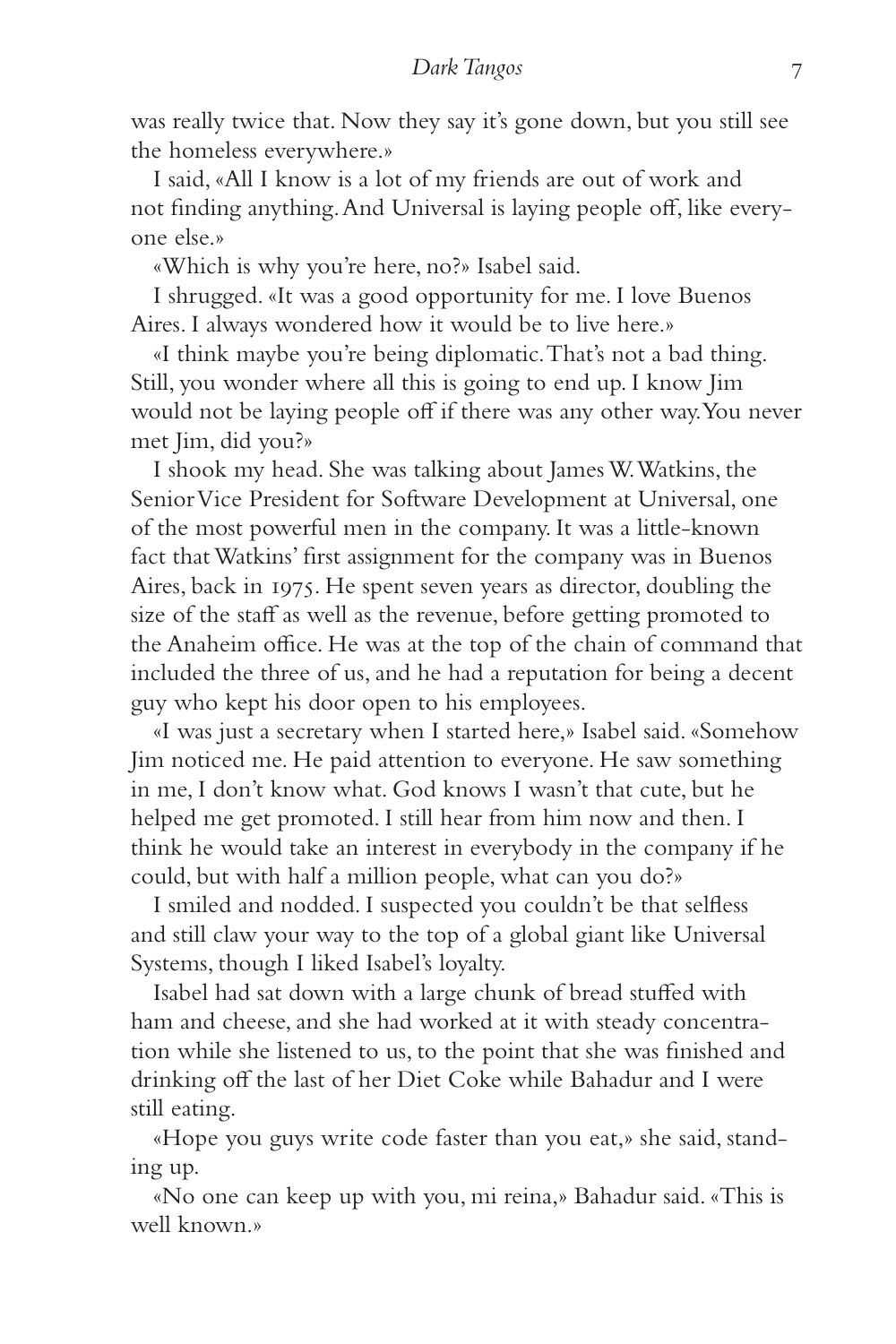She laughed again and put both hands on my shoulders as she squeezed past. «Believe everything everyone tells you, this has always been my philosophy. See you.»

When she was gone, Bahadur said, "She's a ball of fire, yes? Always has been"

"With Jim behind her, I would think she could transfer to the States and really move up."

"She doesn't seem to want it. She gets offers sometimes, but she doesn't want to leave Buenos Aires."

I looked outside again. The scruffy trees on the median showed new leaves, the hands of the people on the sidewalks danced as they talked, and the very air seemed to glow.

"I can understand that," I said.

Bahadur shook his head. "Then you are as crazy as she is. It's just a big, dirty city. Finish up and let's go back to work."

Office hours in the city run from nine in the morning until seven or eight at night. People take long lunches, sometimes go home for a nap and work into the evening. Dinner is anywhere from eight to eleven pm, and then the fun starts.

I once asked Don Güicho when people were supposed to sleep. He smiled happily and said, «Nunca.» Never.

At 7:30 I locked my desk, slung my bright orange shoe bag over my shoulder, and left for my class.

Bahadur was right that Buenos Aires was dirty, but wrong about it not being special. The animated neon signs surrounding the Obelisk hung from old buildings by flimsy scaffolding, yet the effect at night reminded me of the energy and excitement of Times Square except for the way the wide avenue made everything feel so open and spacious, and the warmth and sociability of the crowds that was the antithesis of New York.

I turned my back on el Obelisco and walked south through the cool evening. The air smelled of car exhaust and the spiced peanuts the vendors sold on the street, of perfume and grilling meat. I heard laughter and sales pitches and music pouring out of the brightly lit stores, tango and electronica, ballads and rap and the Rolling Stones.

I took the stairs down into the Subte and shoehorned myself into the crowd on a hundred-year-old car on the A line. I rode three stops to El Once, an older neighborhood west of the central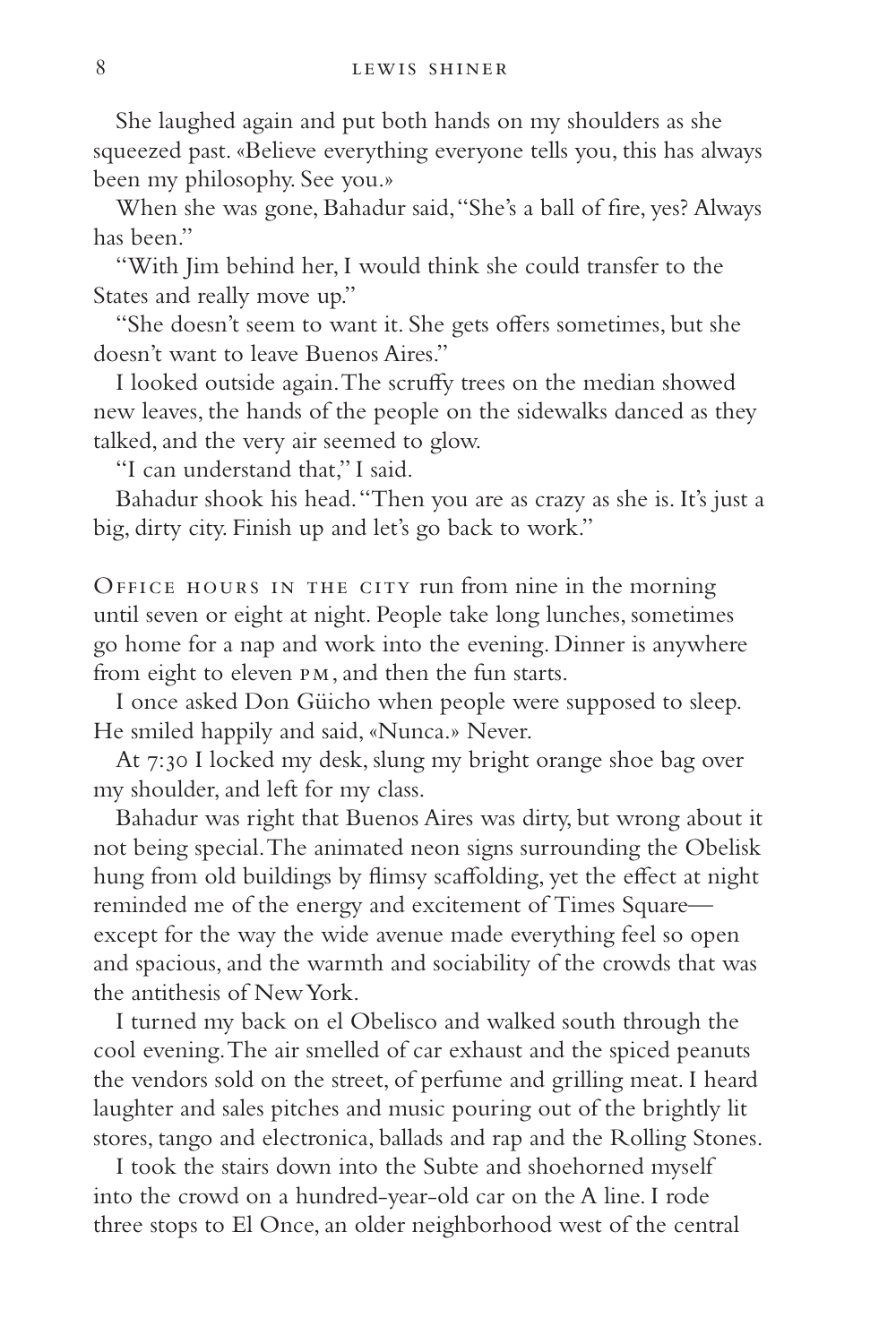business district, where Don Güicho taught classes in the Saverio Perre studio.

When I got back to street level it was fully dark. I walked south past a park full of barking dogs to Avenida Belgrano, turned right through a neighborhood of high-end furniture stores to a corroded metal door in the middle of the block, and rang the bell. A motorcycle roared past, trailing rapid-fire Spanish from its radio. After a second the buzzer sounded and I climbed a flight of steep, worn marble steps to the studio.

Saverio himself greeted me at the top, porteño style, with a hug and kiss on the cheek. I'd been a little nonplussed the first time it happened, despite warnings in the guidebooks, and then I'd quickly taken to it. There hadn't been a lot of physical affection in my family and a part of me hungered for it.

Saverio was small, aristocratic, with long white hair and a neatly trimmed goatee. He had a kind of radiance that made his age impossible to guess. He asked after my health in Italian, the second language of the city, a language I only wished I spoke, and offered me the same cup of coffee that I always refused. He had these sorts of running jokes with everybody. There had apparently been some back sacada that he'd tried to teach Don Güicho twenty years before and Saverio would ask him how it was coming along, or whether he planned to teach it to me that day.

In his long life, Saverio had been an actor, singer, and dancer, and taught all those things. The walls were covered with posters and photos of him and the celebrities he'd taught and the films and festivals and shows and awards they'd all been part of. Some of the biggest names in tango were on those walls and Don Güicho's was among them.

It was one more thing about Buenos Aires that moved me, the sense of history that the US so badly lacked. There were a few modern shopping centers in the city, including the massive Abasto mall that literally cast a shadow over the childhood home of Carlos Gardel, the world's most famous tango singer. But there was not much new development, and even renovations of existing buildings were likely to provoke storms of protest, especially in my San Telmo neighborhood.

As usual, Don Güicho was late and I was early. I changed my shoes and talked to Saverio, and at ten past eight Don Güicho came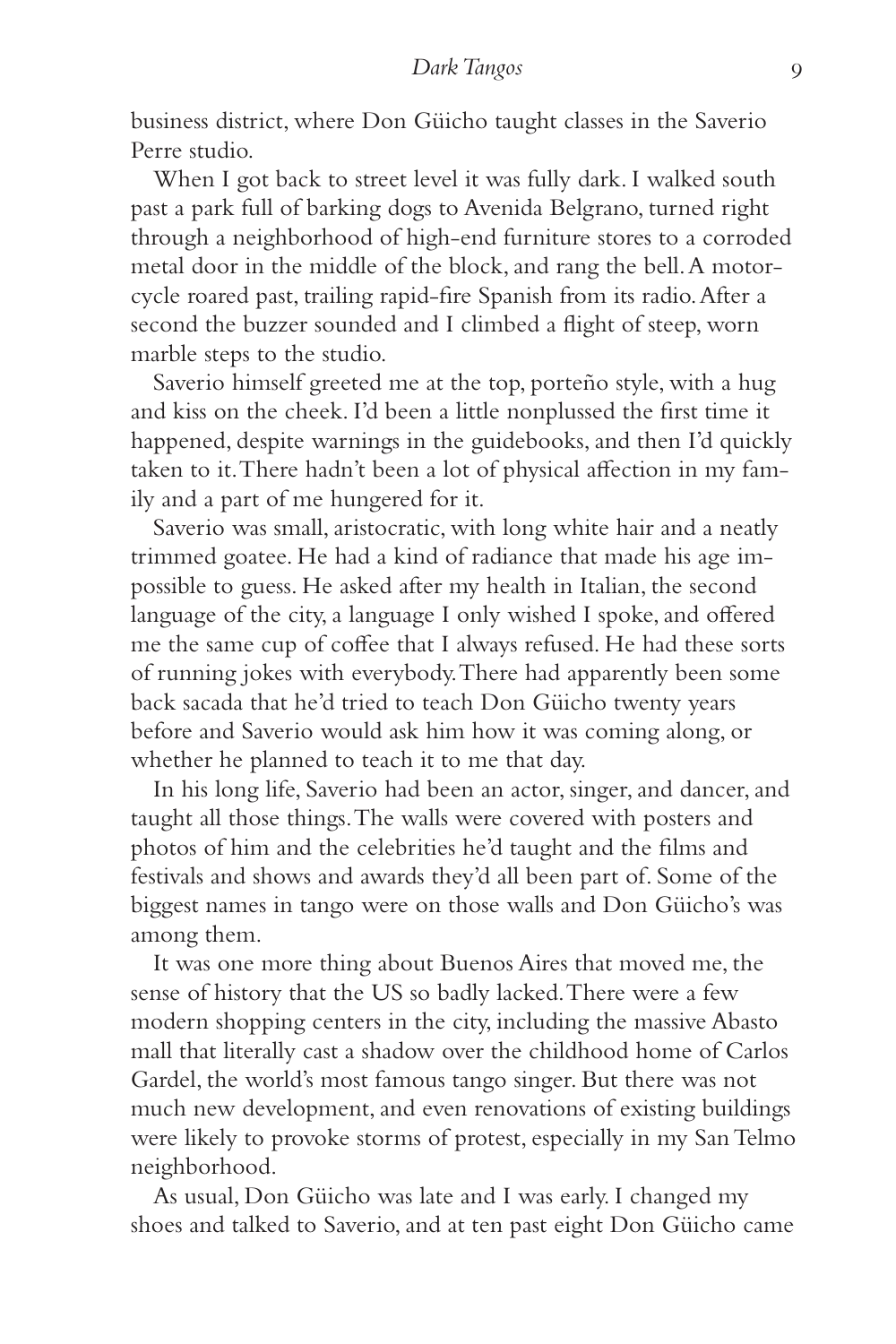running lightly up the stairs, followed by Brisa, his latest in a long line of dance partners. Though Don Güicho himself must have been past 60, his energy seemed infinite. He was my height, six feet, thinner even than I was, with a wiry strength I'd never had. I felt it in his abrazo there at the top of the stairs.

«One of my students saw you at Salon Canning last night,» Saverio said to Don Güicho. «He very much admired your sacada por atrás.»

«You should teach it to him,» Don Güicho said.

Saverio shook his head sadly. «Apparently I lack the skill to teach that step.»

There was a sense of haste even in Don Güicho's small talk. Saverio pointed us to the nearest studio and Brisa led the way in. The floor was a worn, intricate parquet, a hundred years old. The high walls were powdery white stucco, covered with still more posters and photos. Two battered steel and black vinyl chairs were pushed against the wall, and a small triangular shelf in one corner held a vintage boom box. Brisa sat down to change into her fourinch heels.

She was a college student, smart and ambitious, with fair skin and dark brown hair, the sort of Northern Italian good looks that had prompted then-President Sarmiento to flood Argentina with Italian immigrants in the 1880s. It was part of a policy that included the elimination of virtually the entire black population. Blancificación, Don Güicho had called it when he explained it to me. The results were obvious walking down any street in Buenos Aires. Many blacks had been cannon fodder in a bloody war with Paraguay and there were rumors of concentration camps and forced marches across the Brazilian border. By the 1920s, the few remaining blacks in Argentina had simply stopped having children.

Don Güicho shrugged out of the backpack that he carried everywhere, opened a set of French doors that let onto a tiny balcony, and folded back the ubiquitous steel shutters to let in the night air and the sounds of traffic. He put on a  $CD$  of  $D$ 'Arienzo tangos, spare and staccato, and as soon as Brisa got to her feet, he wiggled his fingers at us and said «dale,» the all-purpose Argentine equivalent of "let's go."

Brisa smiled. I reached behind her with my right arm, gripping her lightly outside her right shoulder blade and drawing her gently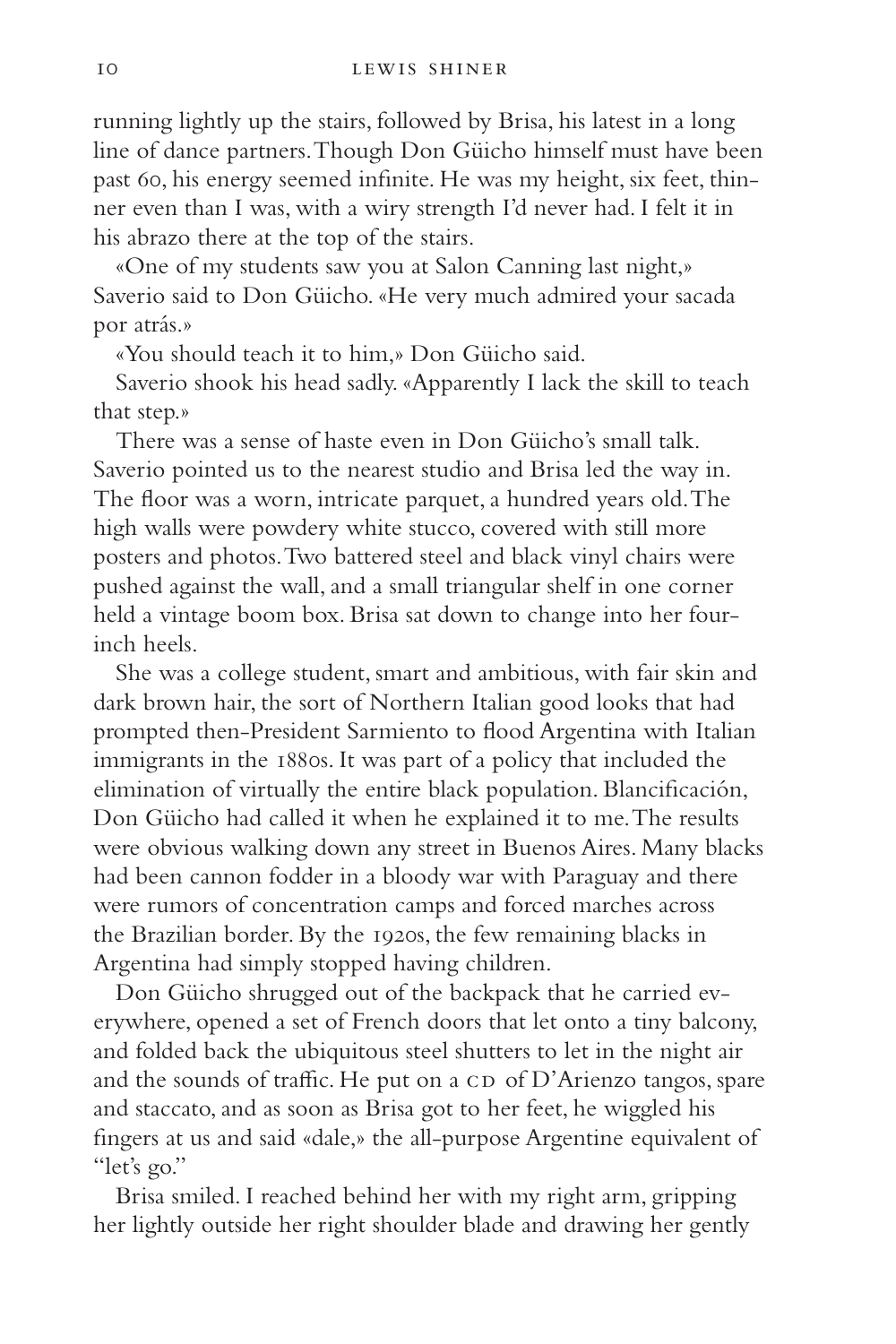## *Dark Tangos* 11

into me. Her left arm went around my neck and she sighed anticipation, pleasure, acceptance—a thrilling sound. We breathed together for a moment and I felt the warmth of her body against me. Then I reached for her right hand with my left and pointed our forearms upward. I found my place in the music, shifted her onto her left foot, and led a slow step to my left.

I had been rehearsing in my mind the move he'd shown me in our last class and as I thought about it, I felt my shoulders start to creep up around my neck. I forced them down, breathed again, focused on the beautiful woman in my arms and tried to think about the steps I wanted her to take and not my own.

Tango, at some level, is simple. There are only three steps: forward, backward, and the so-called open step to the side. The lead comes from the torso. The arms, relaxed, merely extend the torso and add clarity. The hands are still.

The steps come only at specific intervals in relation to the music. On the beat, or tiempo. Double time, or doble tiempo, and half time, or medio tiempo. Then there is contratiempo, the skipping heartbeat of the habanera rhythm, the African ancestor who will not be denied, da-DUM dum dum.

Yet for every rule, tango finds a loophole. The leader can pivot the follower, or himself, before taking any of those three steps. Leader and follower do not have to step at the same time, or in the same direction, or take the same number of steps. The complexities multiply exponentially until hope of mastering even the bare essentials of the dance recedes into an improbable future.

«Don't think so much,» Don Güicho said. «Just dance.»

I gave up on replaying the move I had not quite learned and tried instead to dance the music. Brisa was a marvelous partner, needing only the smallest cues to execute anything I asked for, but my brain was floodlit with self-consciousness, straining for something appropriate to lead for each new phrase of the music, to keep the leads subtle and clean, to keep my feet close to the floor without dragging, to keep my posture straight yet relaxed, to make my arms and shoulders a perfect circle from my eje, my axis, my center.

After less than a minute, Don Güicho said «bueno,» not as praise but as a signal to stop.

I stepped away from Brisa and said «Gracias,» and Don Güicho stepped in. He took her through a sequence of moves that involved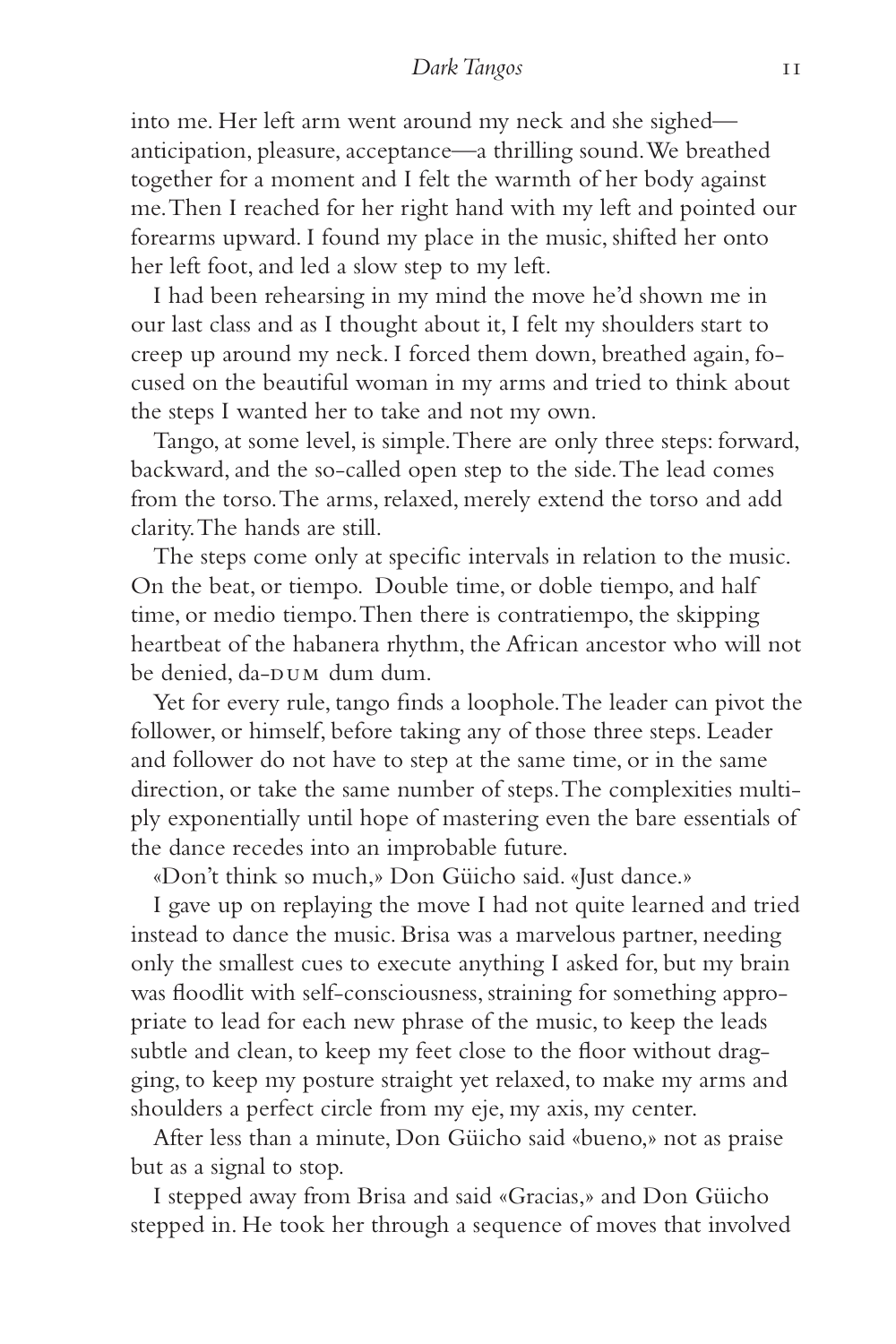two changes of direction, blocking her right foot in a parada, and swinging her left leg around the back of his right in a gancho, and we were off.

For the next hour I struggled to keep up, to stay focused, to take the same steps he took without losing the fundamentals of the dance. Brisa gave me a gentle correction or a nod of encouragement here and there, while Don Güicho stayed impassive and intent, with an occasional «ahí va» or «eso» when I got something right, and more often a «¡no!» with a wagging finger, followed by a demonstration—sometimes he would take me by the arm and walk me through it side by side with him, sometimes he would take me by the elbows or into close embrace and lead me through the follower's part. Only at the very end did I get a «Muy bien, Beto, bien hecho.»

I used my cell phone to film Don Güicho going through everything we'd done, then Brisa had to rush off for a dinner date. I paid Don Güicho for the class and Saverio for the room and changed my shoes, feeling deeply tired.

Don Güicho walked me down to the street and said, «Can we change your lesson to Thursdays? My class at the Sexto Kultural starts up again next Wednesday.» It was a public cultural center in a run-down building across from the Federico Lacroze railway station. I'd been to a few of his classes there on previous trips.

«Sure, no problem.»

«Bueno,» he said, about to take his leave, and then he said, «Where are you going now?»

«Back to my apartment, I guess.»

«A friend of mine is opening his new café tonight. I'm going over there now if you're interested. Good food, tango music, there's a little dance floor. I'm teaching a beginner's class there later.»

«Sure.» I hadn't spent a lot of time with him outside of class, so I was flattered by the invitation.

He took off at a fast pace and I had to hurry to keep up. After a block or so he said, «Do you know this neighborhood? El Once?» I shook my head. «It used to have a big Jewish population, lots of stores, synagogues, textiles. During the Crisis there was a lot of emigration to Israel, so it's different now.»

The Crisis started in the late 1980s with hyperinflation and ended in 2002 with a staggering devaluation that wiped out most people's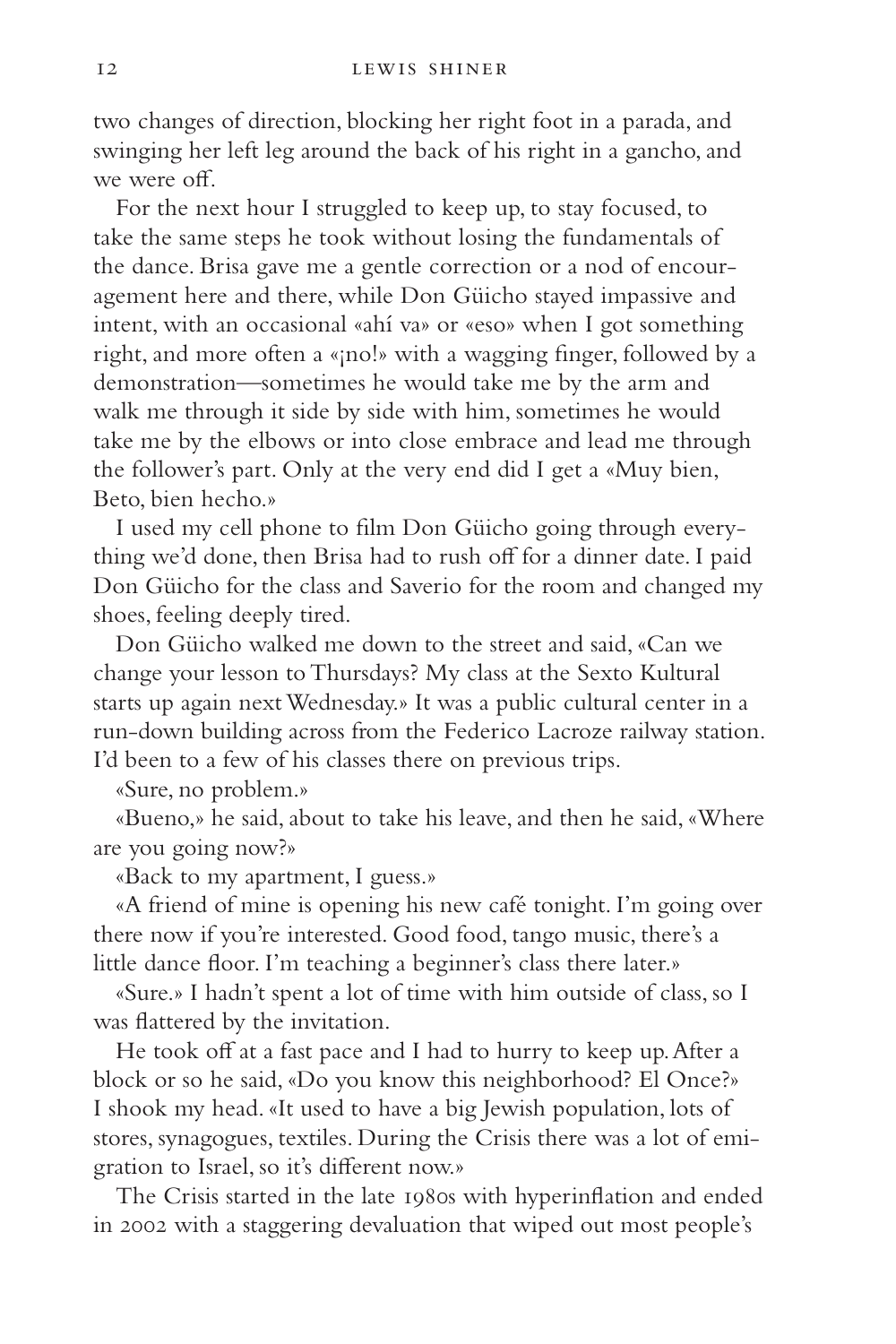savings. Though the peso had been stable since 2003, the resentment and protests continued.

Carlos Menem had been President for most of the Crisis years. Menem had pushed the so-called "neoliberal" program of privatization, cutting social programs and letting the imf and World Bank set the agenda for foreign investment.

«Everything changing,» Don Güicho said, «so much of it not for the better.» He stopped to look in the window of a stationery store. Though it was closed and dark, we could see wooden cabinets and floors and wainscoting through the iron bars. «There are still a few old stores like this one. We lose more of them every year.»

«It's beautiful,» I said. «You don't see anything like this in the US anymore.»

We were walking a zigzag course, north then east then north again. As we turned right onto the avenue that would eventually take us past El Congreso, the National Congress building, I heard the noise of a crowd. The closer we got to El Congreso, the louder and angrier the voices got.

I looked at Don Güicho. «What's going on?»

«Una manifestación,» he said. A demonstration. «Over Jorge Julio López.»

I shook my head. «I think I heard the name somewhere. Did I miss something?»

I HAD.

I of course knew about the military dictatorship that ruled Argentina from 1976 to 1983. Their euphemistic "National Reorganization Process," el Proceso, included the kidnapping, torture, and murder of tens of thousands of civilians. The victims were accused of having liberal sympathies, or being related to someone who did, of being a teacher or a student or a writer, or being prounion. The usual estimate was 30,000 dead. It was hard to be sure because so few of the bodies were ever recovered. This was the regime that gave us the word "disappeared" as a noun.

Tens of thousands were also tortured and set free as a warning. One of them was Jorge Julio López, who spent close to three years in various detention centers.

When the regime finally fell, only nine men were tried. They were found guilty of human rights violations and sentenced to life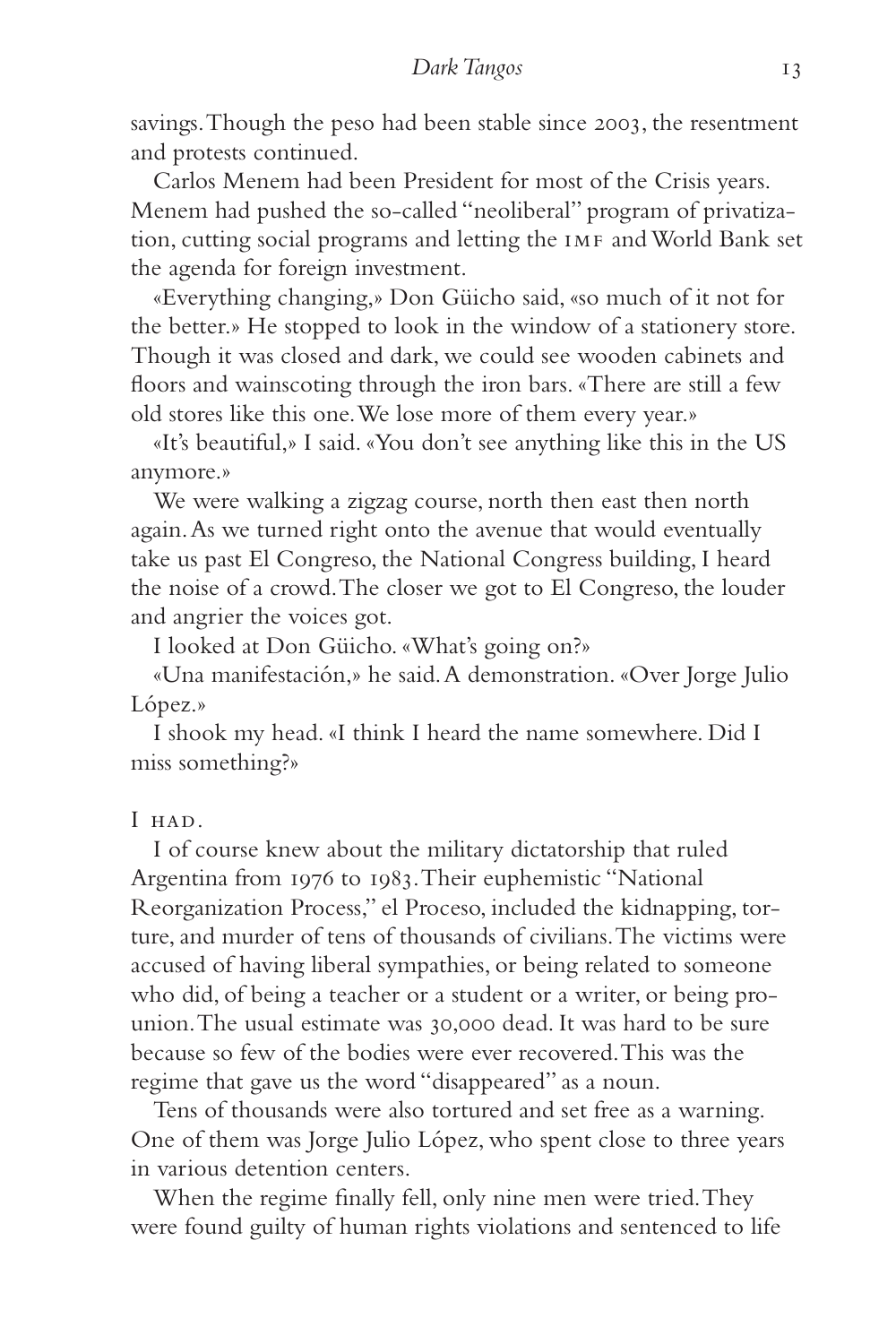in prison, then pardoned a few years later by Carlos Menem. The rest of the architects and henchmen of el Proceso were pardoned under what became known as La Ley de Punto Final, named for the period at the end of a sentence.

It wasn't until June of 2005 that the Argentine Supreme Court finally declared the law unconstitutional. A year later, the first defendant, Miguel Etchecolatz, was brought to trial. Etchecolatz was 77, sick and feeble. During his year and a half as Director of Investigations for Buenos Aires Province at the start of el Proceso, he had been responsible for a record number of kidnappings and detentions. The main witness for the prosecution was Jorge Julio López.

López was ill with Parkinson's and the experience of reliving his torture on the stand had been traumatic for him. He was to make his final court appearance on Monday, September 18, 10 days ago. On the night of the 17th, the day I'd arrived again in Buenos Aires, he had been at home in La Plata, south of the city, and that was the last anyone had seen of him.

Etchecolatz's supporters suggested that López had gone into hiding, or that the stress of the trial had left him befuddled and that he'd wandered off into the countryside. The suggestions were demolished as fast as they were made and none of them explained the recordings of torture sessions that had supposedly been left on his answering machine before he vanished.

Etchecolatz himself denied any involvement and claimed that the trial was nothing but a political exercise, that he was being punished for doing only what was necessary to protect his country from Communism. The judges sentenced him to life imprisonment, though the verdict was strictly pro forma. Under Argentine law, convicts over 70 years old can't be sent to prison, so he got off with house arrest.

During el Proceso, the repression had been so fierce, so absolute, so widespread, that there had been no organized attempt to fight back. The montoneros, the guerillas whose assassinations had provided the junta's excuse for their reign of terror, had been all but wiped out before the coup and no one emerged to take their place.

The only substantial protest had been by Las Madres de la Plaza de Mayo, the women who marched in front of the Presidential Palace, demanding the return of their children with the refrain, «Aparición con vida,» let them appear alive, and even Las Madres had been subjected to beatings and murder attempts.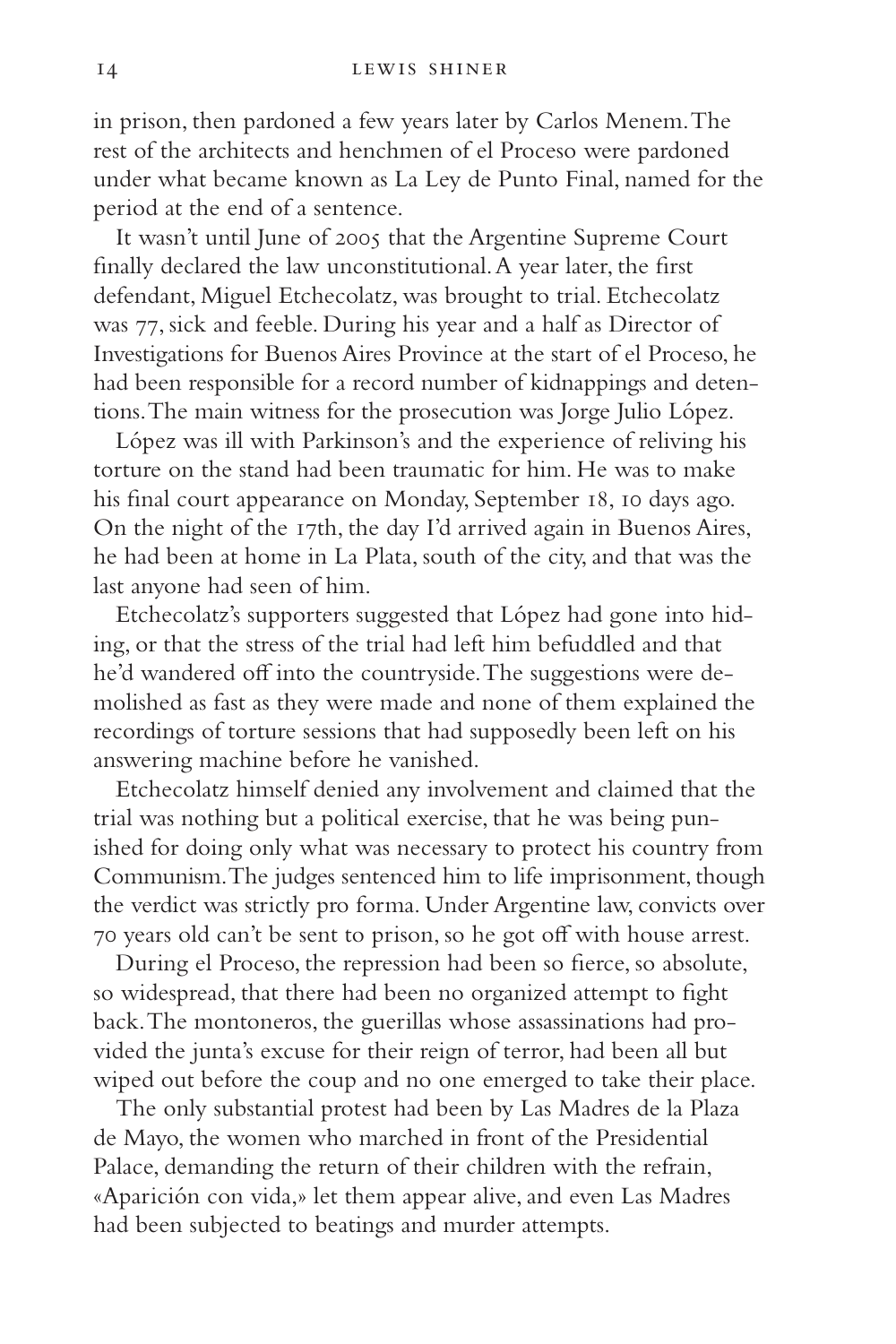Those years had cost the people of Argentina their tolerance for silence. During the Crisis they invented the cacerolazo, a protest march to the banging of pots and pans, pieces of metal pipe, anything that would make noise, and they attacked the bank buildings with hammers, paint, urine, and bonfires. Buildings were covered with political graffiti, from scrawled slogans to elaborate murals to something I'd never seen before: small, detailed paintings done with stencils and multiple layers of spray paint, showing a woman's face with her mouth taped shut and her eyes bulging in fear, or an anarchist about to hurl a bouquet of flowers, or a portrait of Mexico's Subcomandante Marcos. And when something particularly outrageous happened, they took to the streets by the hundreds—men, women, children, and grandparents.

That was what had happened in front of El Congreso.

The mob of protesters had massed across the street from the Palacio. They carried a twenty-foot banner that read APARICIÓN con vida: jorge julio lópez and individuals in the crowd held signs that showed his face and a question mark. They chanted «¡Dijimos nunca más!» again and again, and the sheer quantity of anger in those voices was both thrilling and frightening. I couldn't imagine being on the other end of that much collective rage, or what kind of repercussions they might bring down on themselves.

Literally translated, the chant meant, «We told you never again,» but the «nunca más» was a loaded reference, deliberately evoking the title of the 1984 report published by the national commission that had investigated the abuses of el Proceso. It was nearly 500 pages of fine print that included account after firsthand account of kidnap and torture, photos of the detention centers, lists of the missing.

Dozens of police encircled the demonstrators. The cops were in black uniforms, black billed caps, and orange bulletproof vests. Parked conspicuously nearby were black vans, police cruisers, and a flimsy-looking tank with a pair of machine guns mounted on the roof. The threat of violence was palpable and everything about the scene screamed that I was not in the US anymore. It had all the makings of one of those overseas bloodbath photos that would be everywhere for a couple of days and leave privileged white middle class US citizens like me feeling sickened and at the same time grateful to be a continent away from it.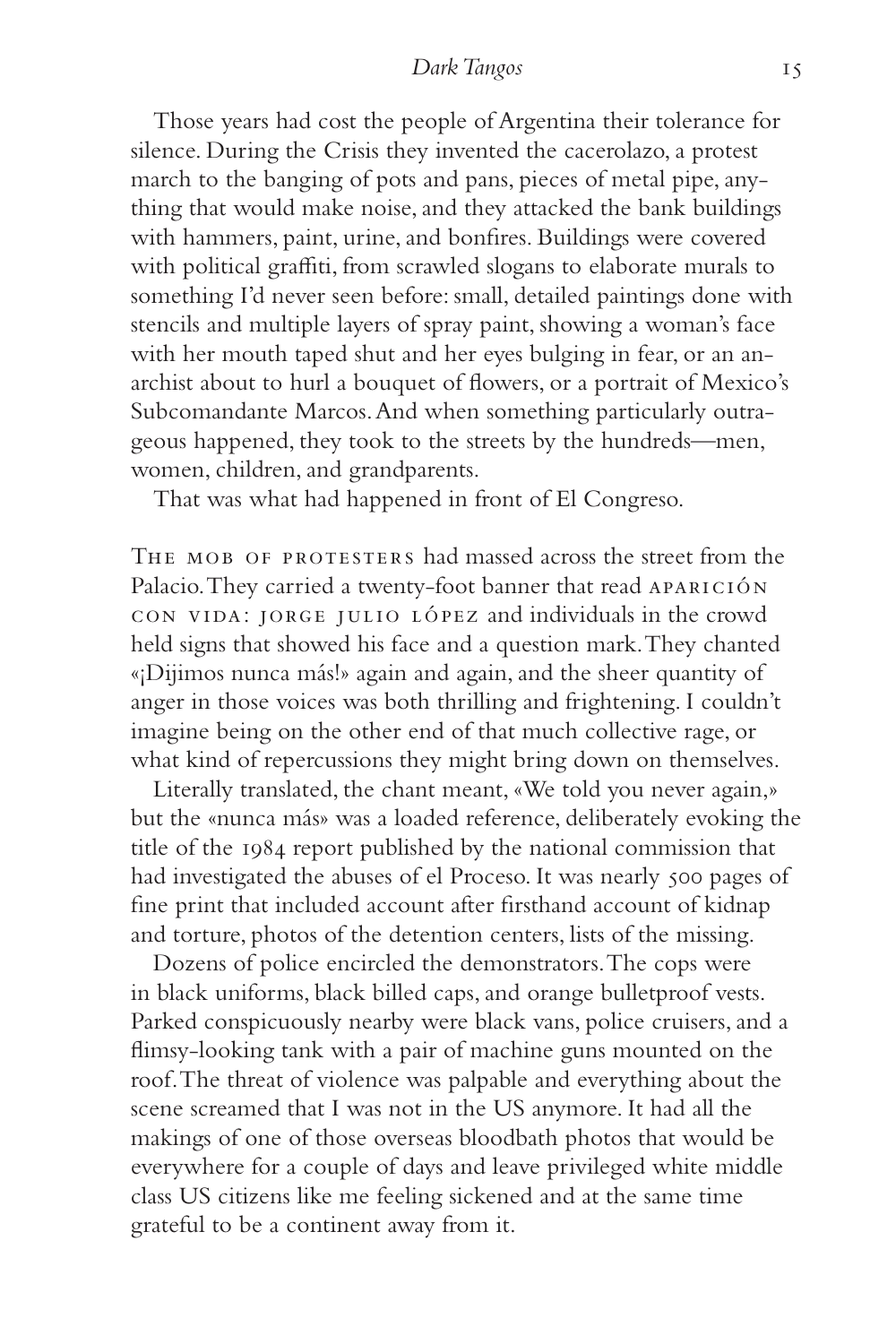Don Güicho might have been watching a slow, elegantly played futbol match. He stood with his hands in the straps of his backpack and smiled and nodded and said, «Bien, bien.»

As I had learned to do in the last few weeks, I made a quick estimate of my anxiety level. I surreptitiously found the pulse below my left thumb and counted the beats, a cognitive therapy trick I'd picked up on the Internet. I tried to sound casual as I said, «How dangerous is this?»

«Not so much, I think. The government is on their side in this. They would like nothing better than for Lopez to suddenly show up, alive and well. This makes everybody look bad. The cops will let them work off their anger and keep anybody from getting hurt.»

«You think López is dead?»

«Of course he is. The junior officers from Etchecolatz's day are the ones in charge now. I'm sure he's got connections still. Maybe they even found a green Falcon to pick him up with.»

Green Falcons—supplied to the government by the Ford Motor Company—were the vehicles of choice for the euphemistically named grupos de tarea, the "task groups" who did the actual kidnapping back in the seventies. It was part of the branding. Just the sight of a green Falcon in those days would clear the streets. The task group, usually in plain clothes, always heavily armed, would approach its victims in the street, in their apartments, at their jobs. The kidnappings took place in broad daylight, at suppertime, in the dead of night. The victims were immediately tied up or handcuffed, hooded, and dragged to the car. They were thrown on the floorboards and the car would scream away from the scene, a calculated process of disorientation that would culminate in the sadistic application of electric shock at the detention centers.

«It's hard to believe,» I said. «That it could happen again, after all these years.»

«That's what they're saying.» Don Güicho pointed to the protesters. «For those of us who lived through it, this is our worst nightmare, that it could all start again. Because it never really ended for us. There was no justice, the guilty were left to walk the streets, you could look over some night and see the man who tortured you sitting at the next table at the café. There are all those tens of thousands of people who disappeared and we'll never know what really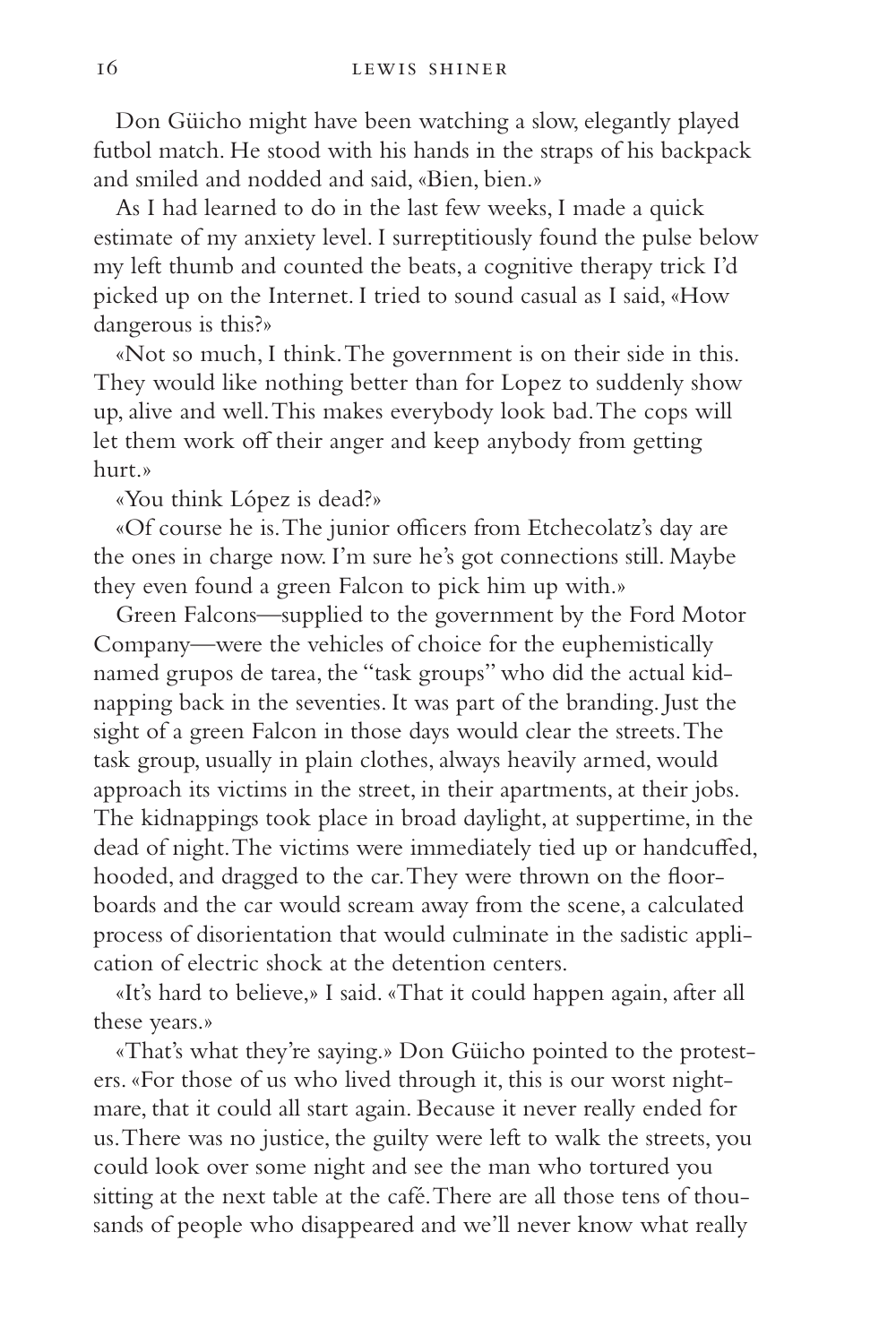happened to them. So the ones left behind can't even mourn properly, can't ever get past it.»

I nodded, not wanting to say anything that might distract him. In all the time I'd spent in Buenos Aires, no one had ever volunteered anything about those days, and anyone I asked about it would quickly change the subject. It was Argentina's Holocaust, literally unspeakable.

«But the world is catching up to us, no?» he said. «They openly steal elections even in the United States now, and torture and terrorize civilians in Iraq. Where are the human rights in Russia and China? After Videla and the rest, we had Menem, who was even worse in some ways. So why not more kidnappings? López and now maybe this guy Suarez, too.»

«Suarez?»

Don Güicho shrugged. «There's a guy named Marco Suarez that disappeared last week. He's not like López, he wasn't kidnapped and tortured during el Proceso. There's nothing obvious to connect him to the dictatorship, so he didn't make the news. The thing is, I heard from one of my contacts that he was on a list of witnesses for another trial, the trial of Emiliano Cesarino. Cesarino was an officer under Videla and he was the one in charge of coordinating the detention centers. So one night last week Suarez told his wife he was going out to get some oranges. Apparently he loved oranges, they made him think of the tropics. He never came home.»

There was another roar from the crowd and I felt the sweat break on my forehead. «We should go,» I said. «We don't want you to be late.»

Don Güicho gave me a curious look and then nodded. We started walking again and I tried not to hurry. A line of cops stood at the edge of the sidewalk to keep people from blocking the street and we had to pass within a few feet of them. I felt their eyes on me, profiling me as foreign, possibly trouble.

«You seem different from last year,» Don Güicho said. «More nervous or something.»

There were a lot of things I hadn't told Don Güicho. This was not the time to start. «Things are different now,» I said. «I'm separated, I'm not on vacation anymore.»

«You shouldn't think of it that way. Now you're on vacation all the time.»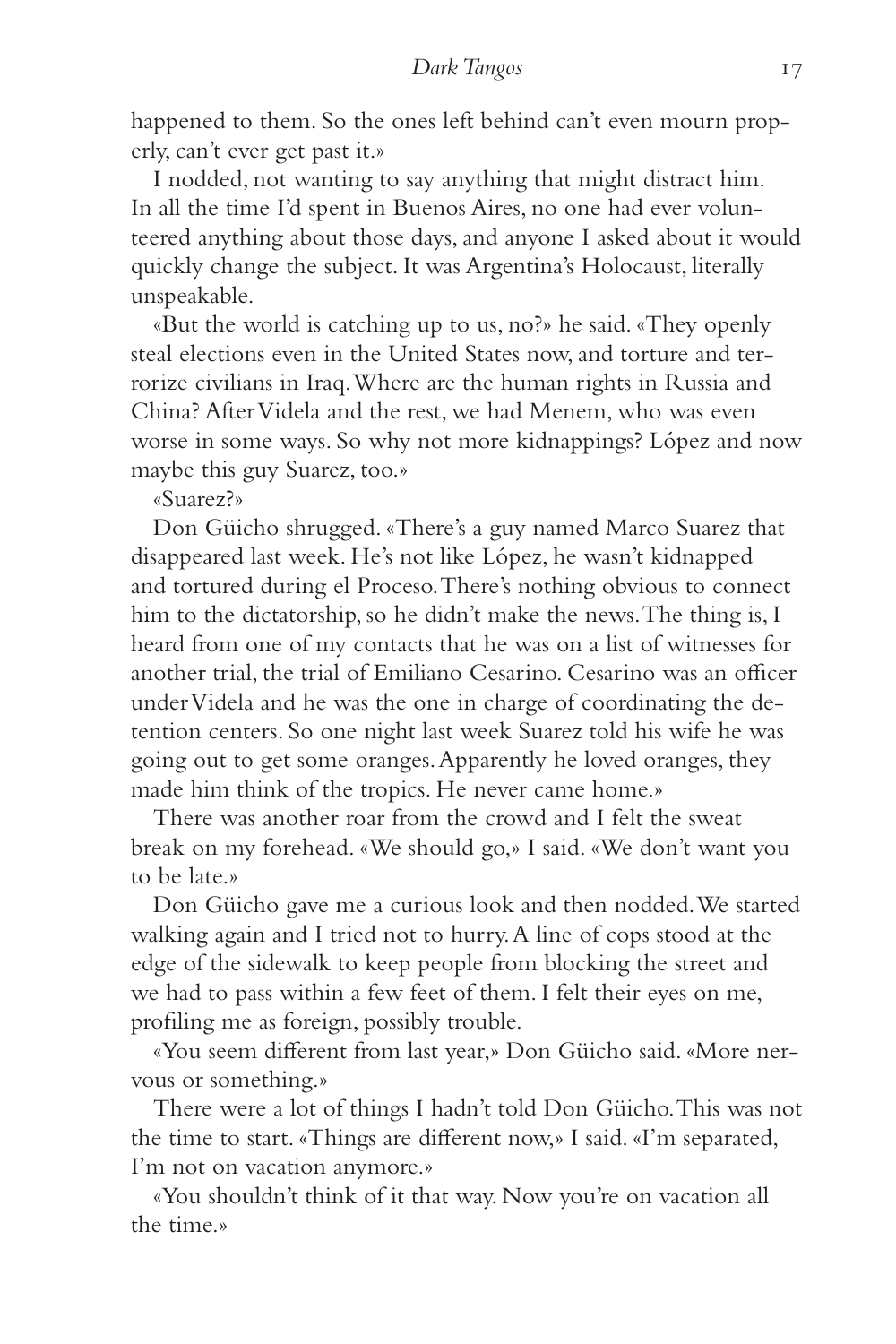«Tell that to my boss,» I said. The police were behind us, the crowd noises fading. The moment had passed and I felt the coolness of the sweat drying on my forehead.

«Speaking of your job,» Don Güicho said, «did you know that Suarez worked for your company?»

«For Universal? You're kidding me.»

«No, he was there most of his life. He used to be a handyman, you know, change the light bulbs, fix a broken chair. He was smart, taught himself how to work on computers. He was supposed to retire, but he liked the work and he was still there until he...disappeared.»

It made me feel strangely vulnerable that Isabel and Bahadur and the developers under me had been touched so directly by the cold, dead hand of the dictatorship. As sad and obvious as the sentiment was, the personal connection made his disappearance more real and more disturbing.

«They really think Suarez was kidnapped? And murdered?»

«The police say no. But my friends? My friends think yes.»

Don Güicho had never been specific about who his friends were. I knew he leaned toward the left and that in Latin America the left was far more radical than what I was used to, generally meaning strong anti-US sentiment and socialist ideology.

Don Güicho stopped in front of a shop window with the words «El Caburé» painted in the gaudy style of the souvenir plaques that were for sale on every street corner. It was both a transliteration of "cabaret" and the name of a famous tango. «Here we are,» he said.

Inside, the place was not much larger than the shop where I'd had lunch. A tiny hardwood dance floor filled the back, leaving room for a few tables in the front and a bar down the left side. There was a man on the dance floor, dark and handsome, late thirties, wearing a charcoal pin-stripe suit over an open white shirt. He broke off the introductory tango lesson he'd been giving to an older woman with unrealistically yellow hair to greet Don Güicho. She seemed irked as the two men ignored her.

«Beto, this is Miguel Autrillo,» Don Güicho said. «He was a student of mine a long time ago, but now I should be studying with him.»

«Never,» Autrillo said. «You're the maestro.» He recognized me as a foreigner and so shook my hand rather than embracing me. «A pleasure. Where are you from?»

«Igualmente. I'm from the US.»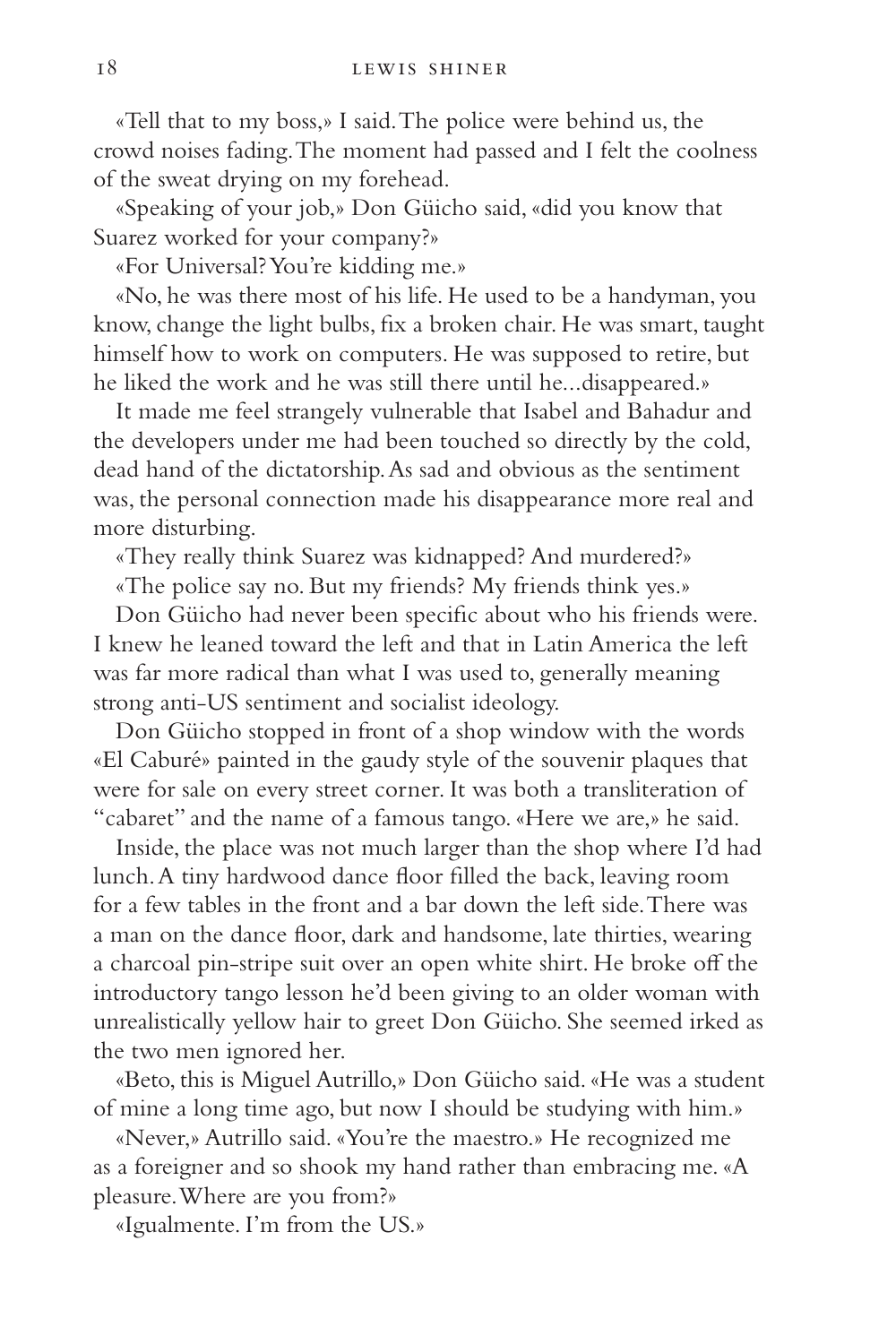He switched to English. "Really? I thought maybe Paris or Rio."

I acknowledged the compliment with a tilt of the head and a smile. He was impossibly charming.

"I'm practicing my English because I want to tour the US next year. I have an agent setting up some dates now. I've tried for years to get Don Güicho to go, but he won't learn English."

«*Eeenglish,*» Don Güicho smiled. «You can't teach tango in *Eeenglish.*»

«You can if you want to make money at it,» Autrillo said.

I got out one of my business cards and on the back I wrote the email address of a tango instructor in Durham who put on a lot of workshops. «Tell him I recommended you.»

Autrillo was effusively grateful and gave me his own card and finally begged off to return to his lesson.

«Are you hungry?» Don Güicho asked me.

I nodded. «My treat. Since you are doomed to poverty for your lack of *Eeenglish.*»

Don Güicho ordered a hamburger and I got a plate of gnocchi. One of the consequences of the blancificación was the abundance of superb Italian food at most of the restaurants in the city, making it easy for me to be a vegetarian in a nation of beef eaters.

When the food came, Don Güicho said, «Argentina has the best beef in the world. You're crazy not to at least try it. How did you come by this eating disorder of yours?»

«I quit eating meat when I was a kid.»

«But why?» He was smiling, to excuse the rudeness. There was a side of Don Güicho that liked to tease, and it could be ruthless, like when he imitated me with my shoulders hunched and stiff.

«I was eight and my dog got hit by a car. It was bad, a lot of blood, and I saw the whole thing. That night my mother was cooking and I connected the meat in the kitchen with my dog and I told my mother I wasn't going to eat it anymore. She thought it would just be for a day or two, but I never backed down. For a while I went on eating chicken and fish, but really, it was the same thing for me and I didn't want to eat animals anymore.»

«You were a sensitive kid.»

«Yeah,» I said. «Sensitive.» His willingness to press opened the door for me to do the same. «So tell me. What was it like for you during el Proceso? You were never arrested, were you?»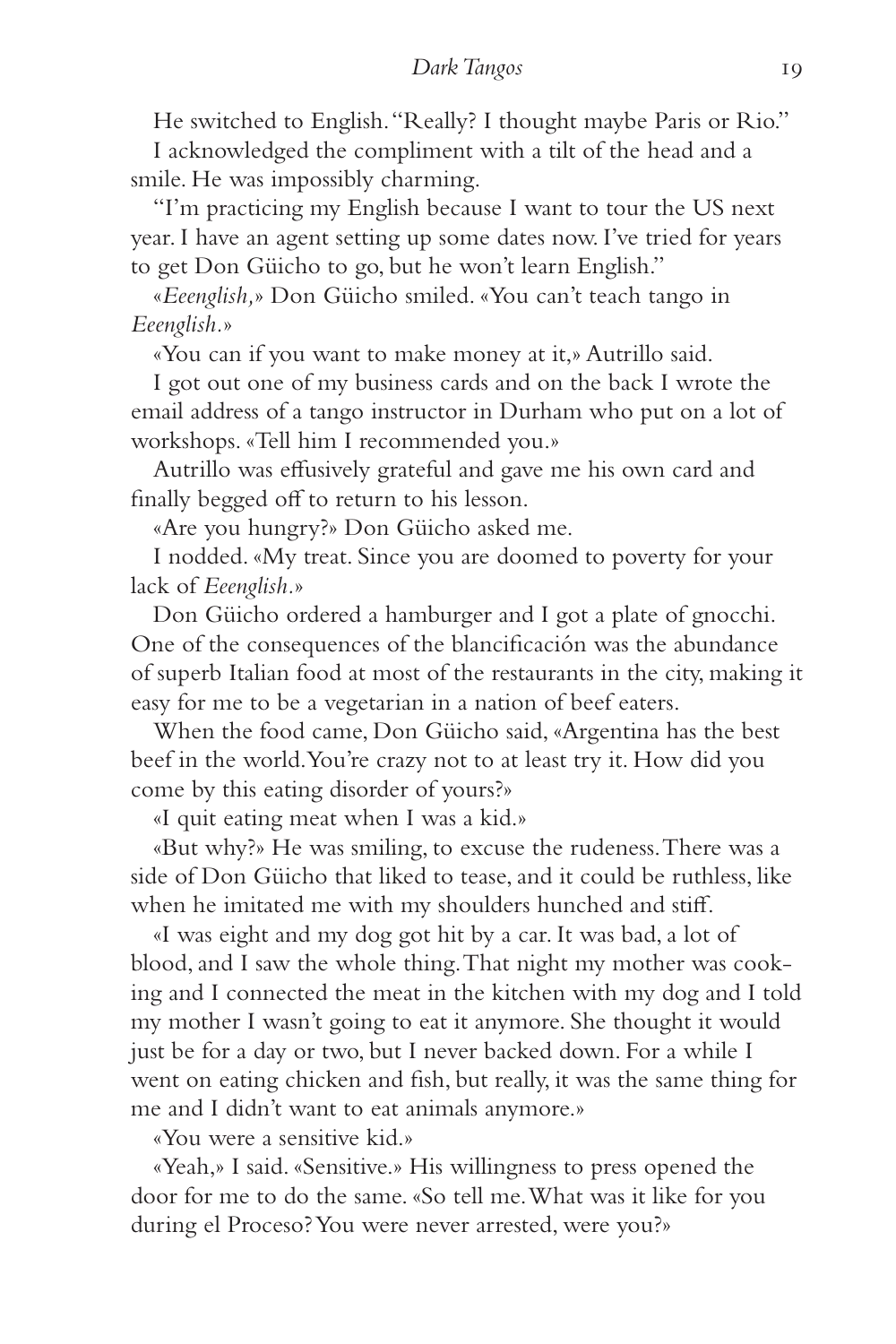Don Güicho shook his head. «For most people, things were not that different. It was a very quiet, very serious time. Especially during the Videla years. He was a very strict Catholic, very religious, so there was this enforced morality. They banned Carnival, they banned dancing, including tango. People mostly stayed home.

«There would be secret milongas, the information passed by word of mouth, and we would gather in a deserted building, in an inside room with no windows, late at night. For light we would only have flashlights and candles. Someone would bring a record player that worked on batteries, people would bring records, and we would dance. We would take turns keeping watch. Once the police came and I had to run down an alley carrying a phonograph. Somebody else had the speakers and somebody else had the records, all of us running in different directions.

«We were all angry about it, and scared, but in a way it made the tango more...intense. Because it was at risk. That was when I really came to understand tango for the first time. The music is full of despair and yet you dance to it. To me that says everything.»

I WAS TIRED and left after we finished eating. On my way back to the apartment, I stopped at the locutorio down the street to call Sam. I had never seen Skype before this trip, though everyone in Buenos Aires seemed to know about it and all the computers had headsets. Sam had scoffed at my ignorance when I first brought it up, and now it was our standard mode of communication.

"D!" he said when he made the connection. He claimed "D" was short for Dad, though I suspected it was "Dawg" in his head. He kept his dorm room dark and I could barely make him out in the square of video on the screen.

"Studying hard, are we?"

"D, if I'm not on the Internet, where am I going to find stuff to plagiarize for my papers?" He had been a beautiful child, getting Lauren's looks with a masculine edge, and girls followed him around long before he was interested. He hadn't lost the looks or the female interest now that he was nearly grown. He was the consolation for all the bad luck in my life. He'd never seemed unhappy for long stretches, had never gotten into serious trouble, had tried pot and ecstasy and not cared for them and told me so, had always hated cigarettes and never developed much of a taste for alcohol.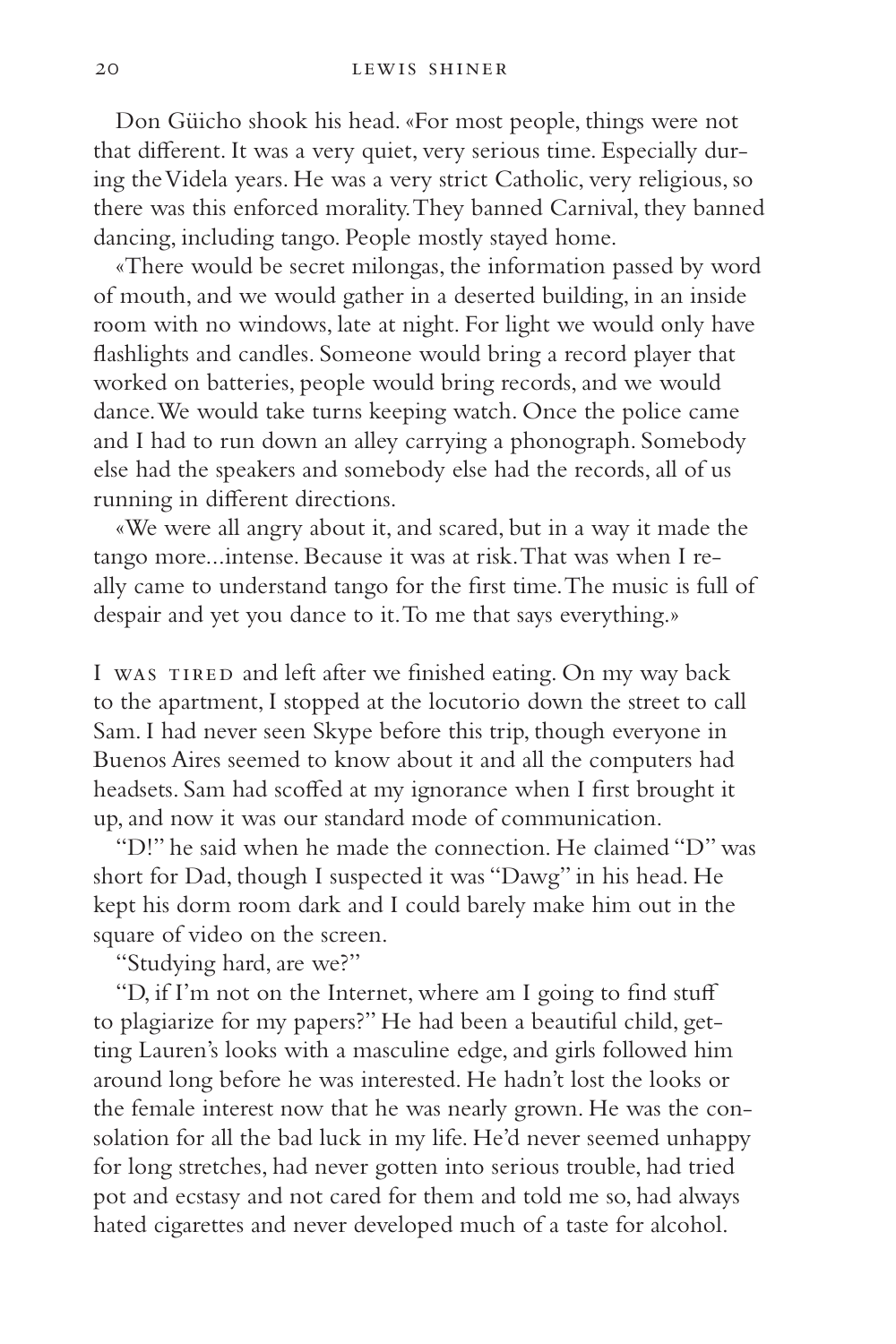It had always been music for him, piano early on and then guitar starting in high school. Now he was on his way to a music degree at Berklee in Boston.

We talked for a while about his band and my job and then he said, "So, are you and Mom talking?" He'd been as hurt by our separation as I'd ever seen him and he refused to believe it was permanent.

"In theory," I said.

"Which means you're not, but if you had to, you could probably be civil?"

"We haven't been less than civil in any of this. We just don't have a lot to say to each other at the moment."

"You could talk about how wonderful I am."

"Preaching to the converted."

"Call me this weekend?"

"If I can track you down. I love you, Sam."

"You too, D. See ya."

I GOT IN at II:30 and took a shower. The way I felt, there was no point in trying to sleep. I was able to put up a good front for Isabel and Don Güicho and the others, and most of the time I bought into it myself. Only sometimes, after a long day, did I sink into thoughts about the way I'd let everyone do what they wanted with me, let myself get hounded out of my marriage and my house and my stateside job and backed into this tiny apartment in a foreign city, left to fester, forgotten and alone in the middle of the night.

By objective standards, maybe my marriage had not been ideal, but I'd been happy enough. I'd always been drawn to smart, powerful women, and if Lauren was a little cold, a little distracted, I accepted it as part of the package. We both had demanding jobs and we'd both been good about making time for Sam, if not for each other. As Sam needed less of us, I'd spent more time in the workshop and Lauren's job had expanded to fill all the gaps.

Sex had been an infrequent occurrence for many years, but when Lauren did put it on her schedule, it was worth the wait. Her anatomical knowledge matched her complete lack of inhibitions, and on top of that she had a beautiful body that she maintained, like the expensive machine it was, in the hospital gym. As I stood there in my darkened kitchen, leaning out over the airshaft, I could picture that body, every square inch of it.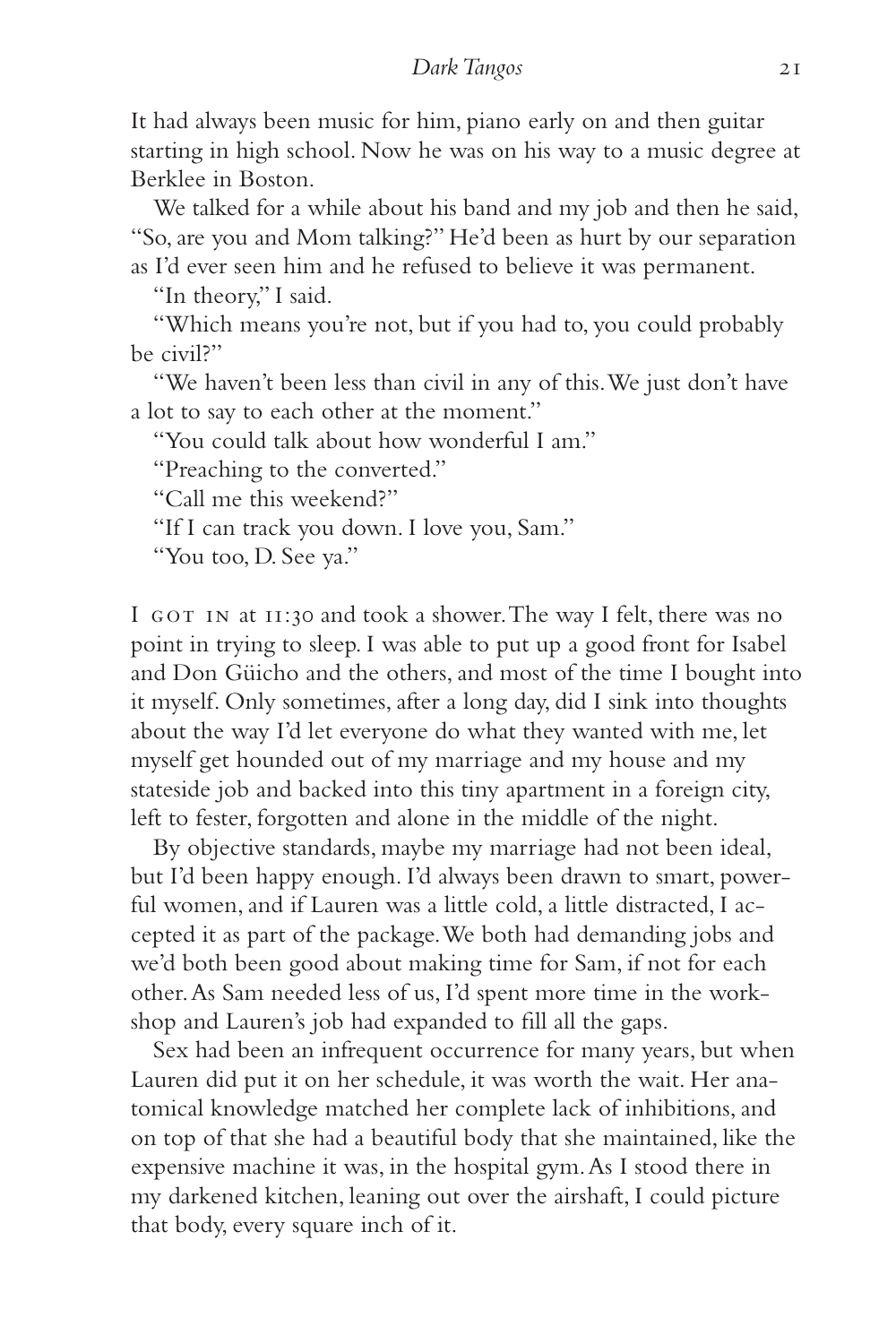I thought of the demonstration for Jorge Julio López and my political perspective was swamped in a tidal wave of pettiness and self-pity. Where was *my* justice? What exactly had I done to wind up here?

I reached my hand up to my brow line, to push back my hair and ease the burning in my scalp that was one of my headache symptoms. I was careless, and a potted cactus that my landlady had left behind put a long scratch in my forearm.

I lashed out at the pot and watched it sail off into the darkness of the airshaft, then make a satisfying crash on the cement floor 20 feet below. Immediately my downstairs neighbor's dog began to bark furiously and lights came on and the patio door flew open.

«Lo siento,» I called down to her. «I'm sorry. An accident.»

She was in her sixties and lived with her daughter and three noisy grandchildren. She knelt by the mess I'd made. «The pot is broken,» she said, «but the plant is okay, I think. I will put it in a new pot for you tomorrow.»

I wanted to tell her to throw the damned thing away, then I felt ashamed. «Thank you,» I said.

«No, no, ¿por qué?»

I retreated to the kitchen. Her kindness should have helped my mood. Instead I felt smothered, ineffective, and sour.

The next day at work I asked Bahadur about Marco Suarez.

"Sure I know him," Bahadur said. "He does most of our IT. He's kind of a tough guy, you know, lower class upbringing and all that. He didn't go to college, he learned about computers on the job. He's nice enough, if you play it straight with him. He's got a desk in the corner of the hardware lab and he's there pretty much every day, though he's supposed to be retired. I haven't seen him in a few days, I hope he's okay..."

"He was kidnapped," I said.

"What? Kidnapped?"

"I heard he was on a witness list for the Emiliano Cesarino trial." "No," Bahadur said, "nobody told me. Where did you hear that?" "From somebody I trust."

I watched the anger come over him. It started in his eyes and ended up in his clenched hands. He looked away until he had himself under control. "Bastards," he said. "That's the thing that makes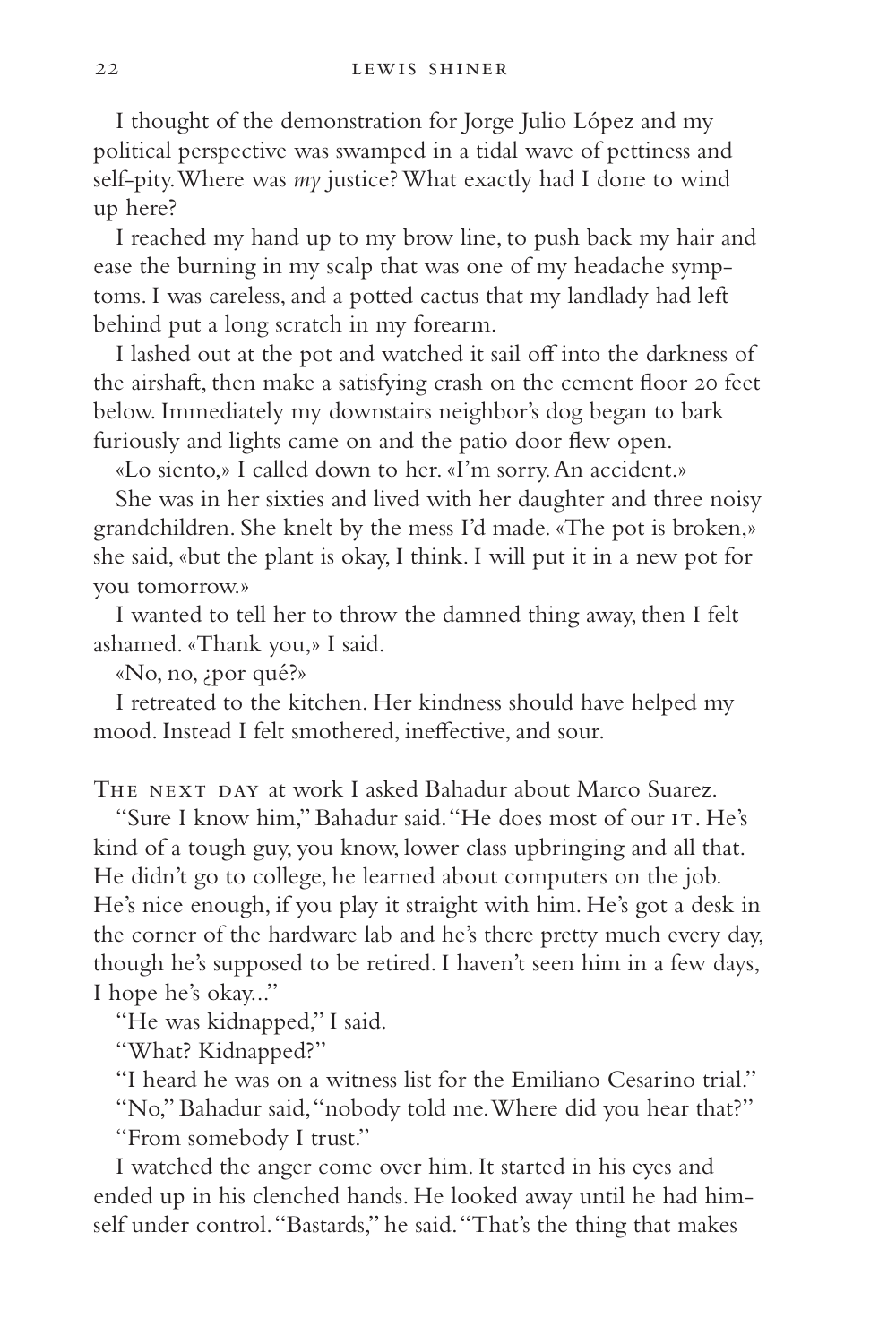you crazy. That there is no punishment. No justice. Human evil, it's always been around. Only here it's never punished."

I HAD BEEN WAITING to go out dancing, mostly because of nerves. Without Lauren there, I wasn't sure if I'd be able to find anyone to dance with. The time had come to try.

Thursday was the early milonga at El Beso, "the kiss," a very traditional venue near El Congreso. It was on the second floor of a beautiful old building on Riobamba, a decent-sized dance space by local standards, with tiny, tightly packed tables on three sides. Single women sat on the side nearest the door, single men at right angles to them, couples on the far side of the dance floor. Invitations to dance were strictly by cabeceo, the tango tradition of eye contact followed by an inquiring tilt of the head from the leader. The follower then accepted with a nod or quickly looked away.

On my first two tango expeditions to Buenos Aires, between the less than stellar technique I was able to show on the dance floor and my having Lauren with me, I never once met a stranger's eyes at a milonga. Somehow every woman I looked at was looking somewhere else.

The year before—at El Beso, in fact—my luck had finally changed. It was our last night out before coming back to the States. Lauren had complained that her feet hurt and we'd hardly danced. The crowd had thinned after 11:00 and suddenly I was looking into the eyes of a woman all the way across the floor. I inclined my head, she nodded, and I felt like I'd hit my number at roulette.

The next challenge was passing muster. Tangos are played in sets of three or four and you are expected to dance the entire tanda with the same partner. If you don't live up to the follower's expectations and she doesn't care about hurting your feelings, she will murmur a quiet «gracias» after the first tango and there is nothing to be done but nod graciously, escort her back to her table, and walk away. After that you might as well go home, as the chances of getting another cabeceo are virtually nonexistent.

Fortunately it had gone well for me. I'd gotten compliments on both my Spanish and my dancing, we'd made the expected small talk between one dance and the next, and when I got back to Lauren she'd said, "Well, it looks like you don't need me anymore." At the time I'd thought she was kidding.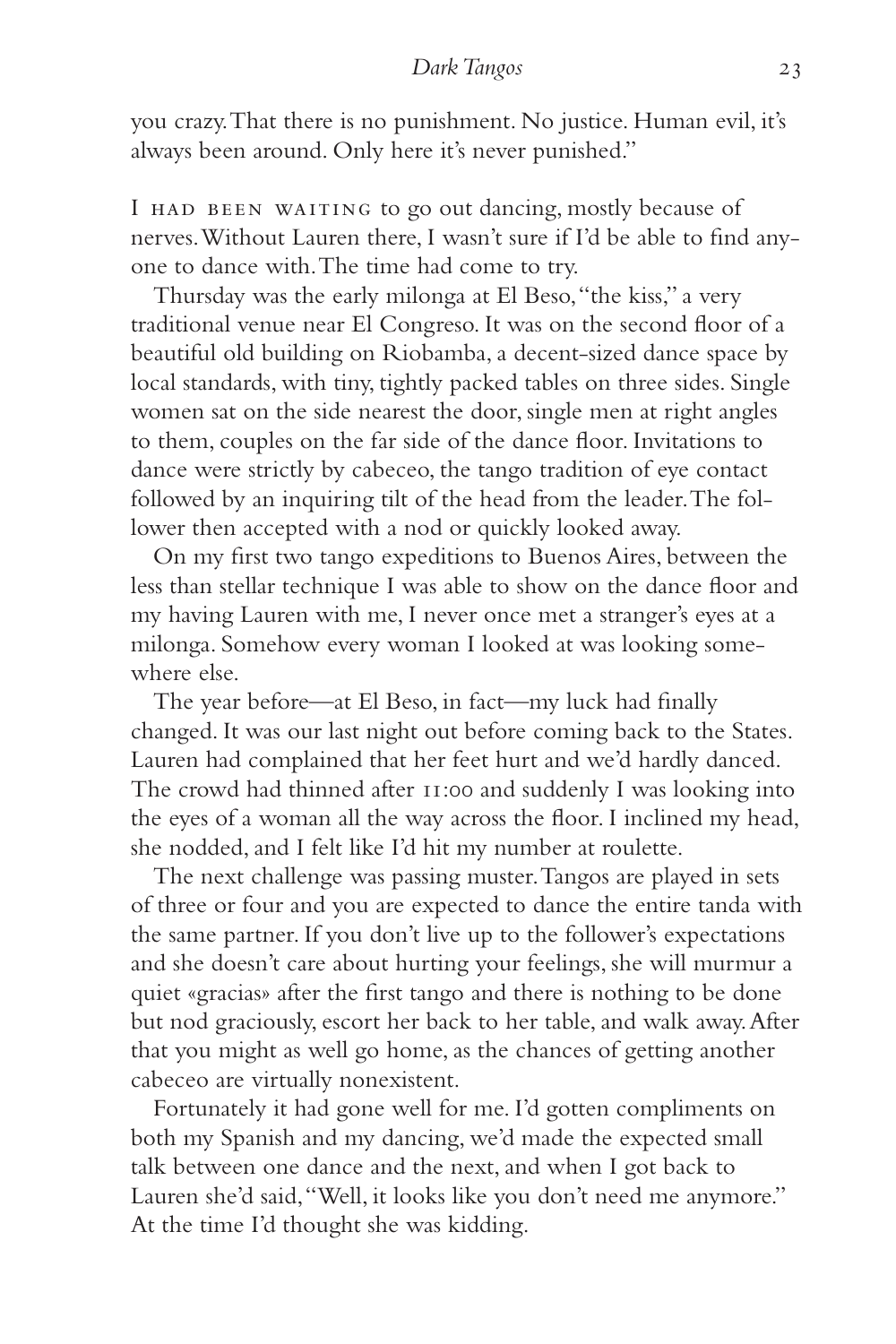A tanda ended as I settled in at my table, and as soon as the next one started, I saw the woman I'd danced with the year before. I nodded toward the dance floor, she smiled, and I was off. She remembered me and I remembered her name and she told me I was dancing even better than the year before. Argentina is a very polite country.

After that, it was like those years of failure had happened to someone else. I didn't dance every tanda, but when I was ready, or the DJ played an orchestra I liked, I was able to find a partner. And the partners were amazing. One woman must have been 70, in great shape and showing it off with a low cut bustier, slit skirt over fishnet stockings, and luminous yellow hair, as light on her feet as a shadow. Another was heavyset and short, with perfect control of her body and the apparent ability to predict what I was about to lead, and another, with severe gelled hair and a gray business suit that smelled of cigarettes, flirtatiously caressed my leg with one foot.

It was easy enough to confuse the sensuality of tango with more primal feelings. "The vertical expression of a horizontal desire," was one of the clichés. And while none of the serious dancers I knew mistook tango for sex, I had come to realize that the dance satisfied many of the same desires that sex did—the need for physical closeness, the joy of moving together in rhythm, the ebb and flow of command and surrender. A night of dancing well could quiet my demons, and it was looking to be one of those nights.

Then, suddenly, in the middle of a dance, she was there.

I didn't see her come in. She showed up in my peripheral vision, seated near the back of the women's section, and at first I couldn't be sure it was her. There were twenty or thirty other couples on the floor, with only a few centimeters at best separating us, and we moved with painful slowness counterclockwise around the room. As we finally came around again I saw that it was her—there was no mistaking the slightly crooked nose and the intensity of the eyes. As I watched, she saw me and recognition lit her face.

I forced myself to look away and concentrate on the partner in my arms. When the song ended, we were on the far side of the room from her with at least one more tango to go. I had no idea what I said to my partner, except that I must have seemed rude and distracted. Another song started and everyone ignored it for the customary thirty seconds or so, then, slowly, the couples reconnected and began to move. As we came around, I saw that her chair was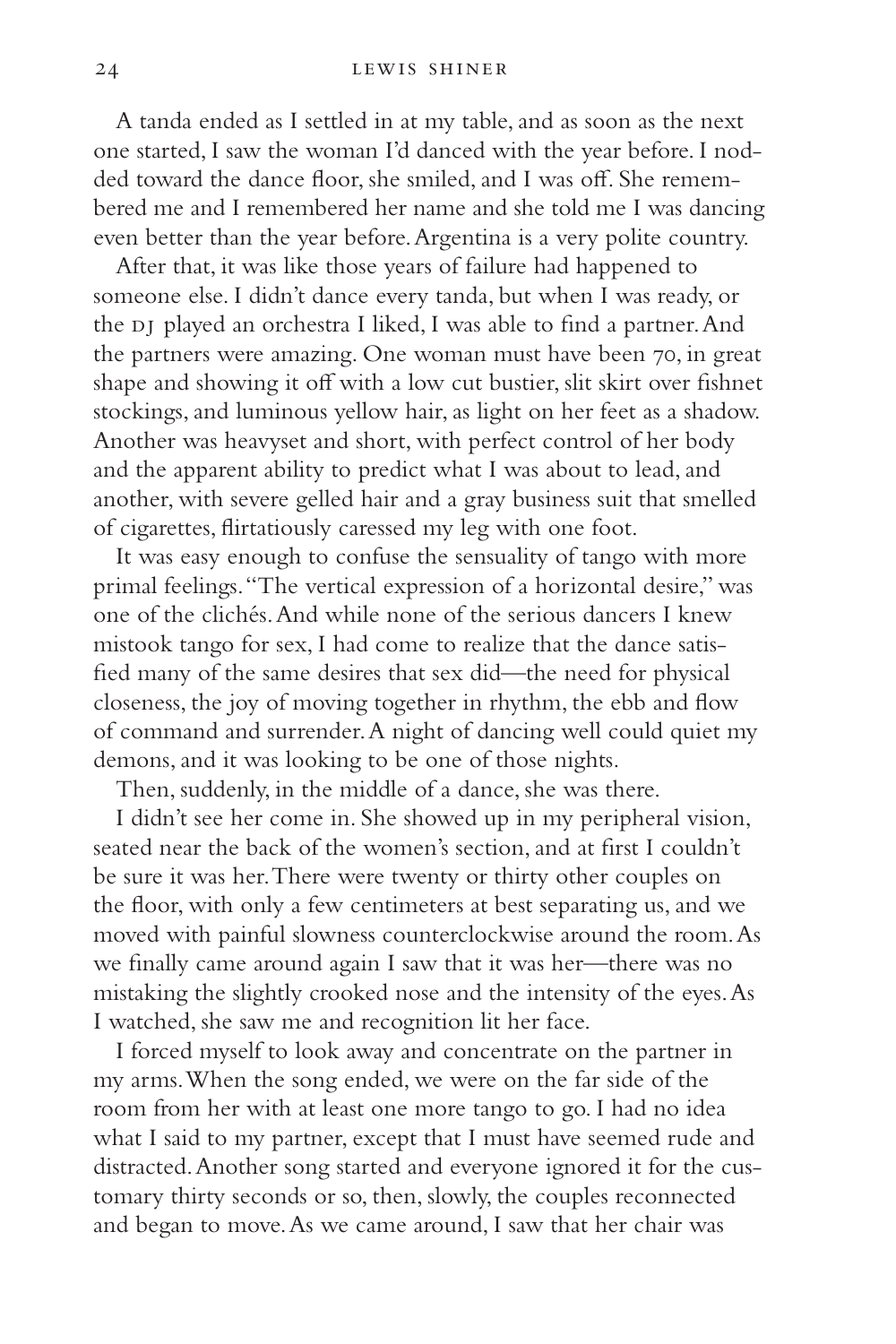empty and I had a moment of alarm before I realized that she must be dancing now too.

I was on the outer edge of the floor, as I'd been taught, with the slower and more experienced dancers. Never hurry, Don Güicho told me, leave the big, showy moves for those too young to know better. At that moment I wanted little more than to cruise into the fast lane and look for her. I was paying more attention to the couples around me than I was to my own dancing.

It occurred to me that she could be watching me, that I needed to focus on dancing my best. The orchestra, unfortunately, was Biagi, with stuttering, staccato arrangements that I had never been able to anticipate. I tuned out everything but the music and my partner and did what I could.

After that was still another tango. As the music crashed around us and I discussed the weather with my partner, whose name I no longer remembered, I saw a woman facing away from me, ten feet away, who might have been her. I told myself not to look and I looked anyway.

Then it was time to dance again.

There are people who believe that there is a reason for everything, that things happen because they're meant to. Not me. I believe in eternal vigilance, in doing everything I can to boost my odds, in answering the phone every time it rings. As I waited for the endless dance to finish, I began to sweat.

Finally it was over. I thanked my partner, apologized, and told her I wasn't feeling quite right. She nodded and smiled, already thinking about the next dance. I walked her to her table and tried not to hurry back to mine.

Between the tandas there's a short piece of music they call la cortina, the curtain—usually instrumental, anything from jazz to rock to flamenco, as long as it's clearly not another tango—a signal that the tanda is over and it's time to clear the floor. This time it was the opening riff from the Who's "Baba O'Riley" and it seemed to go on forever. It's bad form to look for a partner before the next tanda starts and you know what the orchestra and the style are going to be. I stared at the red linen tablecloth in front of me and waited.

The music faded. The sound system crackled and then the rather martial violins and piano of "Pavadita" by Alfredo De Ángelis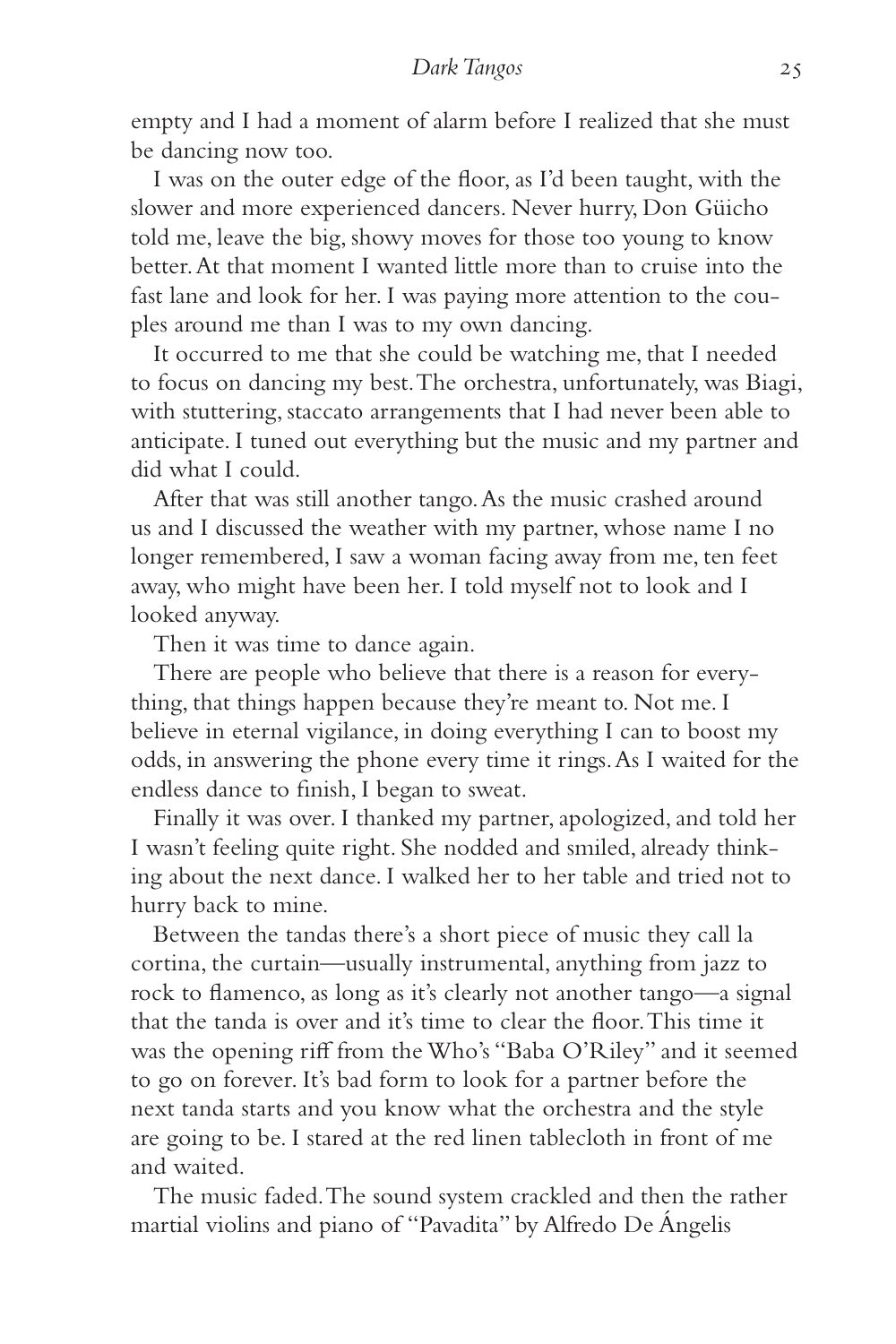echoed across the club. It was one of my favorite tangos, with swirling melodies and sudden pauses and dramatic tempo shifts.

I looked up. She was already watching me. I gave her the cabeceo and we both headed for the floor.

«I'm Beto,» I said as I took her hand. «I saw you at Universal on Monday.»

«Yes, yes, I remember you.» She was laughing and it made her even more beautiful. «What a crazy coincidence. My name is Elena. I love this tango. Can we dance?»

Part of what drew me to tango was the formality, the elaborate codes and traditions. There were even tango colors, which I had honored in my black shirt and red tie. Elena wore black knit trousers, tight around the curvature of her hips, wide and loose where her long legs met her four-inch heels. She had a matching black bolero jacket with 3/4 sleeves and long, crocheted fingerless gloves, and under the jacket was a red silk blouse cut hypnotically low.

Elena, I thought. Elena, Elena.

«Dale,» I said.

I reached for her and she simply melted into me. The connection was perfect, electric. She had some kind of perfume or essential oil in her hair with a sweet citrus smell that I instantly loved. I took a deep breath of her into my lungs and she settled her right cheek against mine and the fingers of her right hand against the back of my neck. We breathed out together and in together and I settled her weight on her left leg. There was a moment of weightless anticipation and then we stepped forward into the music.

MY TEACHERS HAD hammered at me over and over about el eje, the axis, the center, how all the steps had to start there. They attacked my slouching posture and showed me again and again how to stand, how to step, gave me complex moves to execute and showed me the moods and rhythms and structure of the music. Yet in the end, nothing really mattered to me in tango but the connection. There is nothing like it in any other dance. When it works, a stranger comes into your arms and you are immediately as close as lovers.

Elena was not a flawless dancer. She missed at least one fairly clear lead. She led herself into a couple of risky boleos and even ended up on the wrong foot once. As for me, I still struggled with those moments when my brain went white and I couldn't think of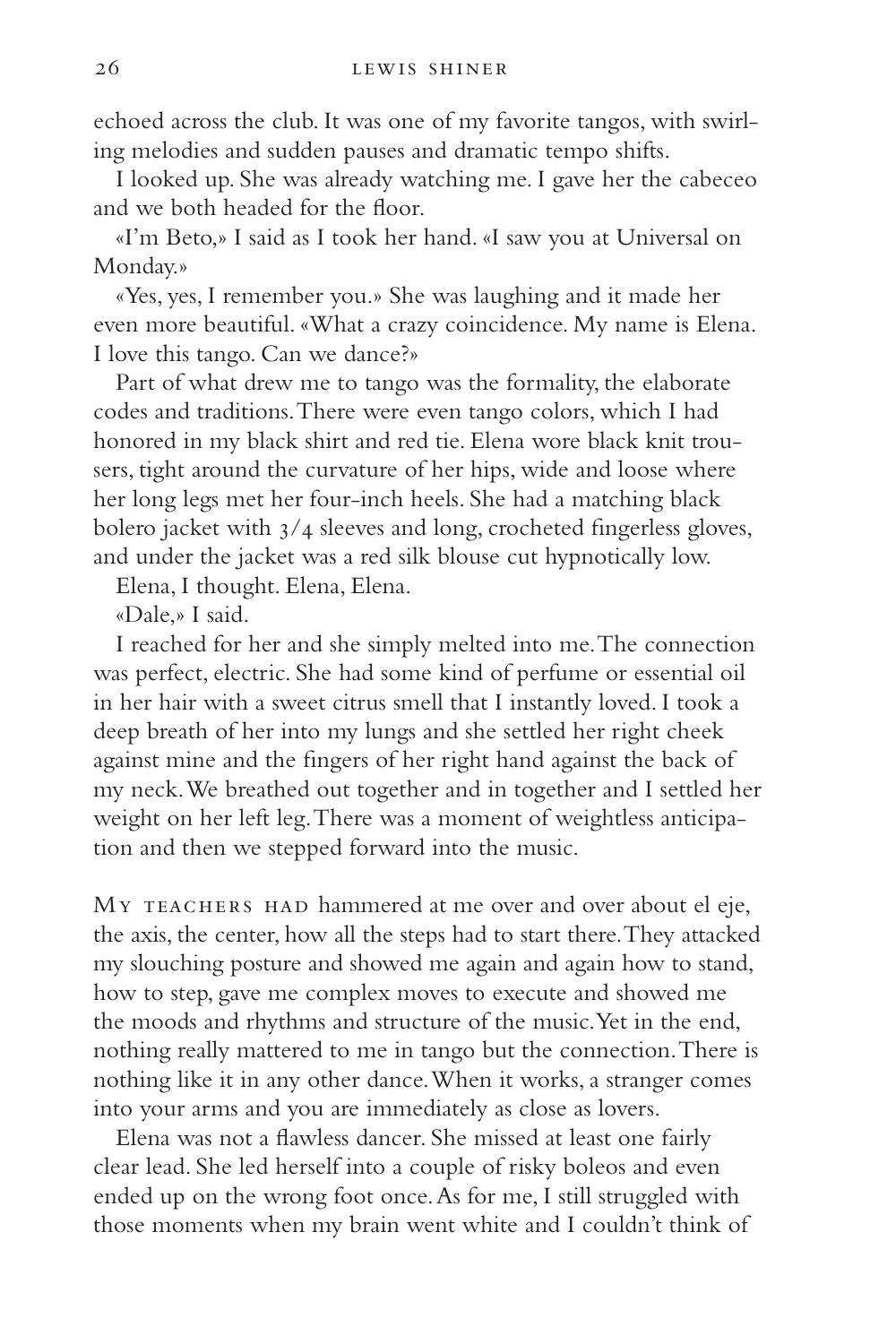anything to lead, and I still got flustered when the couples around me stopped moving for too long.

None of that made any difference. She knew every note of the music and when we sped up with it, there was a catch in her breath like mounting passion, urging me on. When "Pavadita" spiraled up to its silences, it left us wrapped tight in our embrace, our breathing suspended. It was the feeling that made me want to learn tango in the first place—that I was no longer an isolated, solitary creature, but half of something greater and more graceful. In tango, when you're in sync with the entire floor, moving and breathing and pausing together, there is no longer any distinction between your body and the music and the very concept of loneliness ceases to exist.

When the song ended, she didn't let go. I didn't know if it was artifice or genuine emotion, I only knew that I didn't want to let go either. A second passed, and another, and another. Dancers on both sides of us were conversing. The next song began and finally her arms began to relax. We slowly moved apart and when I could see her face, it reflected what I was feeling: confusion, longing, amazement.

Then she saw me looking and smiled. The smile had a rueful quality, as if she hadn't meant me to see her like that. «So you know de Ángelis too. Clearly.»

«Yes, I love him. He's probably my favorite. Next to Pugliese.»

«Yes, yes, Pugliese, of course, always. How do you know all this? Your Spanish is good, but you're not from here.»

I gave her the short version: studying in the States, trips to Buenos Aires, living here now. Before I could ask her about herself, we were well into the next song and the floor was starting to move. It was de Ángelis again, a vocal this time, "Para qué te quiero tanto," why do I love you so much?

We made fewer mistakes this time and the connection was just as electrifying. Halfway through the dance she began to sing along, softly. Her voice was high and clear and beautiful, and I was perfectly willing to pretend that she was not just lost in her love of tango but was singing to me.

At the end she clung to me again, and like before she quickly shifted into idle conversation. «What is it that you do for Universal?»

«It's very boring to talk about. I write programs to help bosses create a lot of paperwork for their employees to waste their time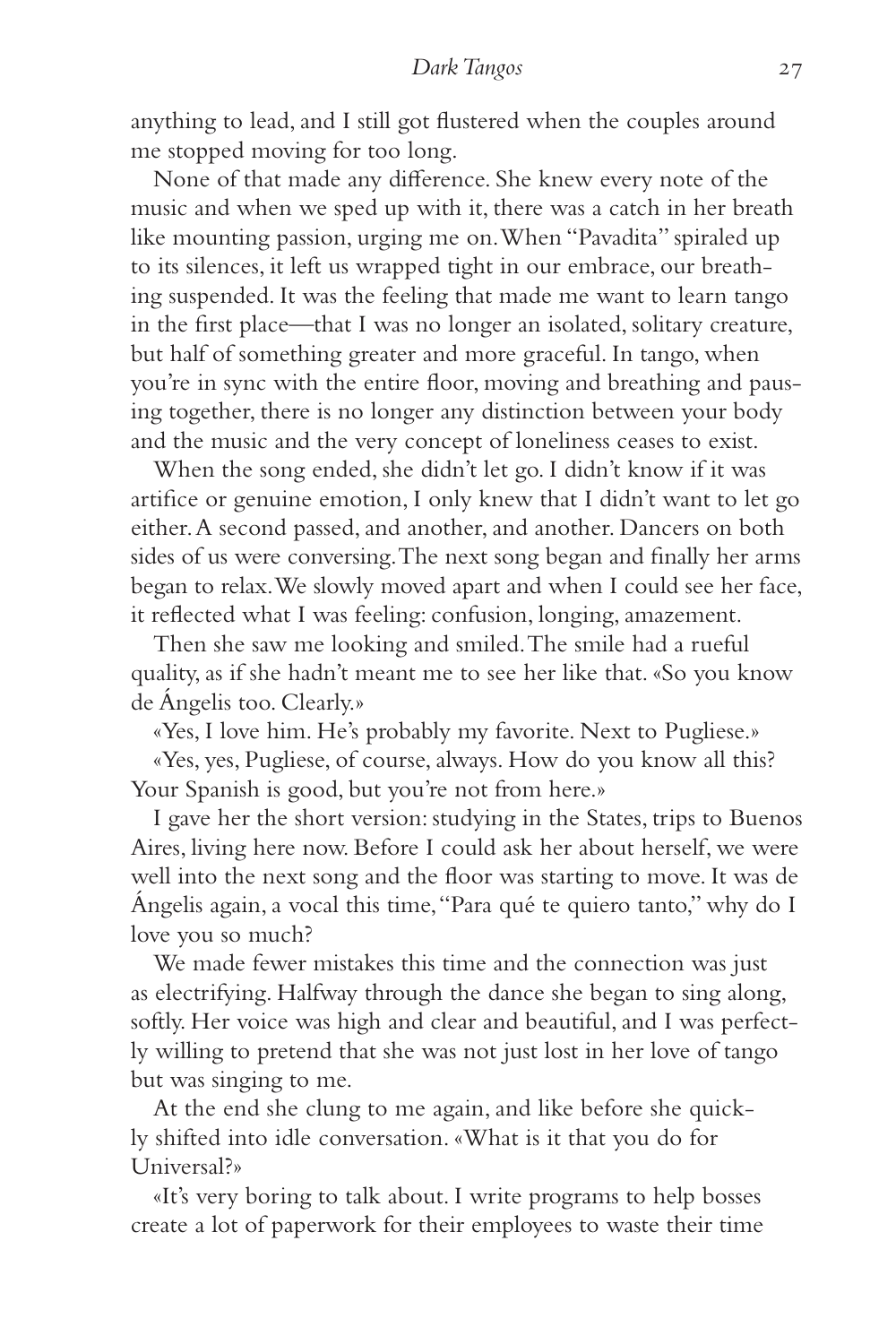with. I want to know about you. What do you do? Where did you learn to dance like that?»

«No, no, it's my life that's really boring. I work in a shoe store. In Abasto Mall. The dancing, I don't know. Two years ago I heard a tango in the street, I must have heard it a thousand times before, only this time it was different and I had to dance. So that night I took my first class. Mostly I come to milongas.»

I realized how completely out of practice I was at this. How did you ask the real questions, the important ones? Are you with someone? Did you feel what I felt when we were dancing?

I said, «I want to dance with you again,» shocking myself with my lack of discretion.

She laughed. «That's easy. There's already another tango started and you will dance it with me, no? 'La Brisa.' It's beautiful.» She sang along, «...so warm and soft in the rose garden...»

I felt my face heat up. It was clear enough what I'd been asking and she had laughed it off. I put my arms around her and took her into the thick of the other dancers. What had I been thinking, anyway? I was too old for her, and with her looks and ability she could have her pick of younger men, better looking, better dancers than me.

It was a classic tango moment. From the ecstasy of the first two dances I fell into despair in an instant, and there was no better dance than tango to express it. I knew there was a chance I would never dance with her again, so I gave it everything I had.

When it was over the DJ played the opening of the Doors' "Break On Through" for the cortina. She turned the end of our tango embrace into a hug and kissed me on the cheek. «Thank you,» she whispered. «It was marvelous.»

I walked her toward her table, so full of emotion that I couldn't speak at first. «I've never—» I started, then shook my head and let it go. «You're an incredible dancer.»

At her table I hesitated a moment longer than was proper, finally forcing myself to take a step backward and start to turn away.

«Just a second,» she said.

She got a business card out of her purse and wrote a phone number and an email address on it, and as she slipped it into my shirt pocket she held the back of my neck with her other hand and kissed me again on the cheek.

•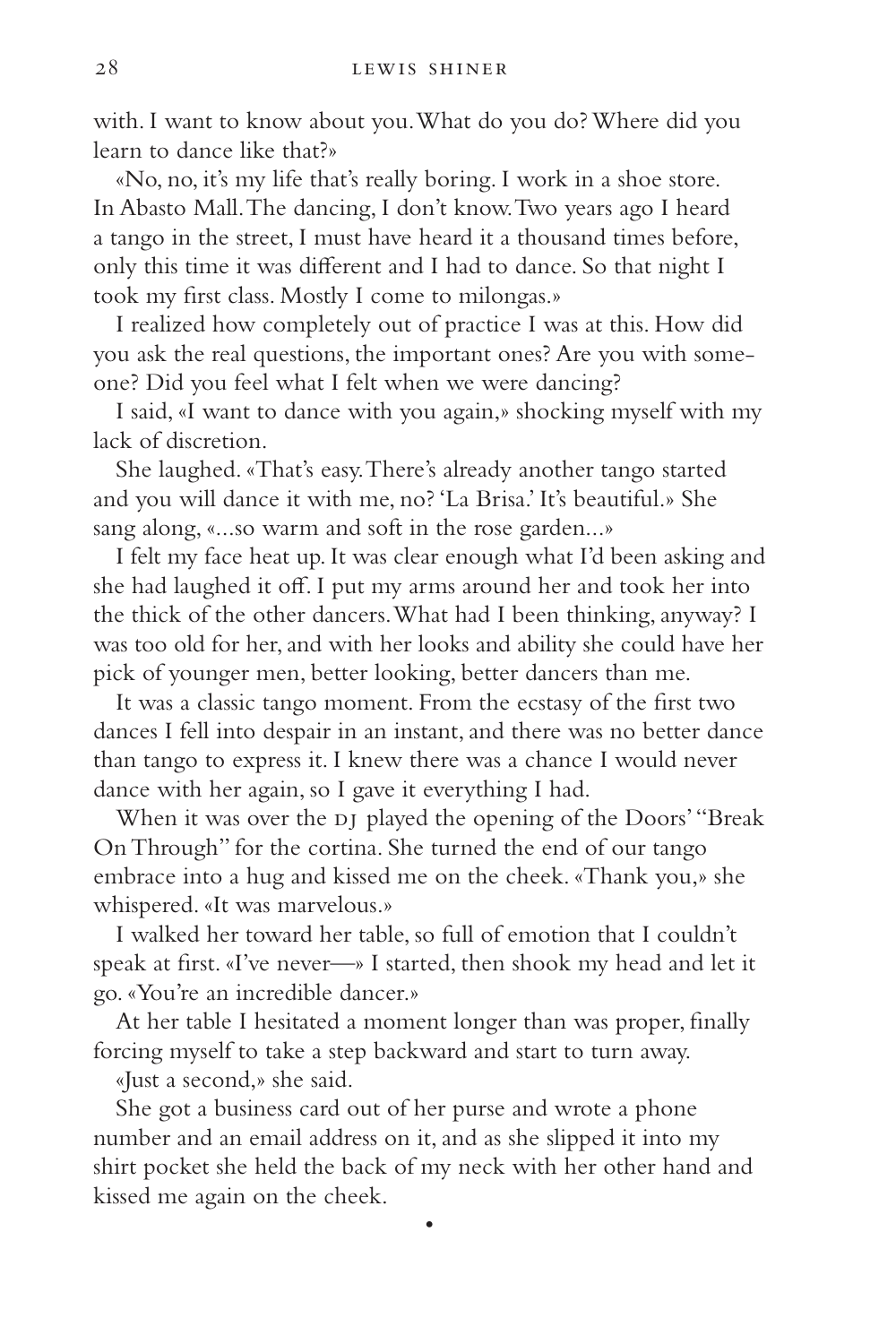I SAT OUT the next tanda and pretended I was not watching her as she danced with another man. She caught me doing it once and looked at me and laughed. The rest of the time she had her eyes closed and she seemed to give her new partner all the intensity she'd given me.

He was one of the milongueros viejos, the old paunchy guys in suits who never seem to do anything fancy, yet hit every break in the music, never get hung up in traffic, and make all their partners look good. I envied him his skill and his carelessness, and I hoped to be able to dance like that one day if I lived long enough.

It was a set of vals, tango in waltz time, using many of the same steps with a different feeling: more continuous, more turns, more forward momentum. It was a dance I loved, but not one I wanted to be dancing just then. Instead I sat and held onto all the contradictory feelings raging inside me—joy over the card in my pocket, jealousy of the man she was dancing with, the knowledge that I was reading too much into too little, that I was making a fool of myself.

When the next tanda started, I didn't look for another partner. Though it was too soon to ask Elena again, I looked in her direction anyway and saw her changing her shoes.

I was mystified. Who goes to a milonga to dance three tandas and then leave? She didn't look at me, or look back at all, just took her shoe bag, her purse, and her sweater and headed out the door.

I probably would not have noticed the next thing if my emotions hadn't been in such turmoil, with Elena at the center. Within a few seconds of her leaving, a man got up behind me and followed her out. He was at least six foot four and extremely thin, older than me, with a lined face and receding jet black hair. He wore rimless glasses and a threadbare suit over a black T-shirt. His left leg didn't bend properly, giving him a slight limp. He was so remarkable looking that I was sure I hadn't seen him dance all night, and certainly not with Elena. There was something alarming about him and I had an urge to go after him, to watch Elena's back. I didn't because the doorman downstairs made sure everyone got safely into their cabs, and because I was out of my element, if I had an element, and a long way from the country where I was born.

One of my dance teachers used to tell a story about seeing one of his students leave a milonga after less than half an hour. My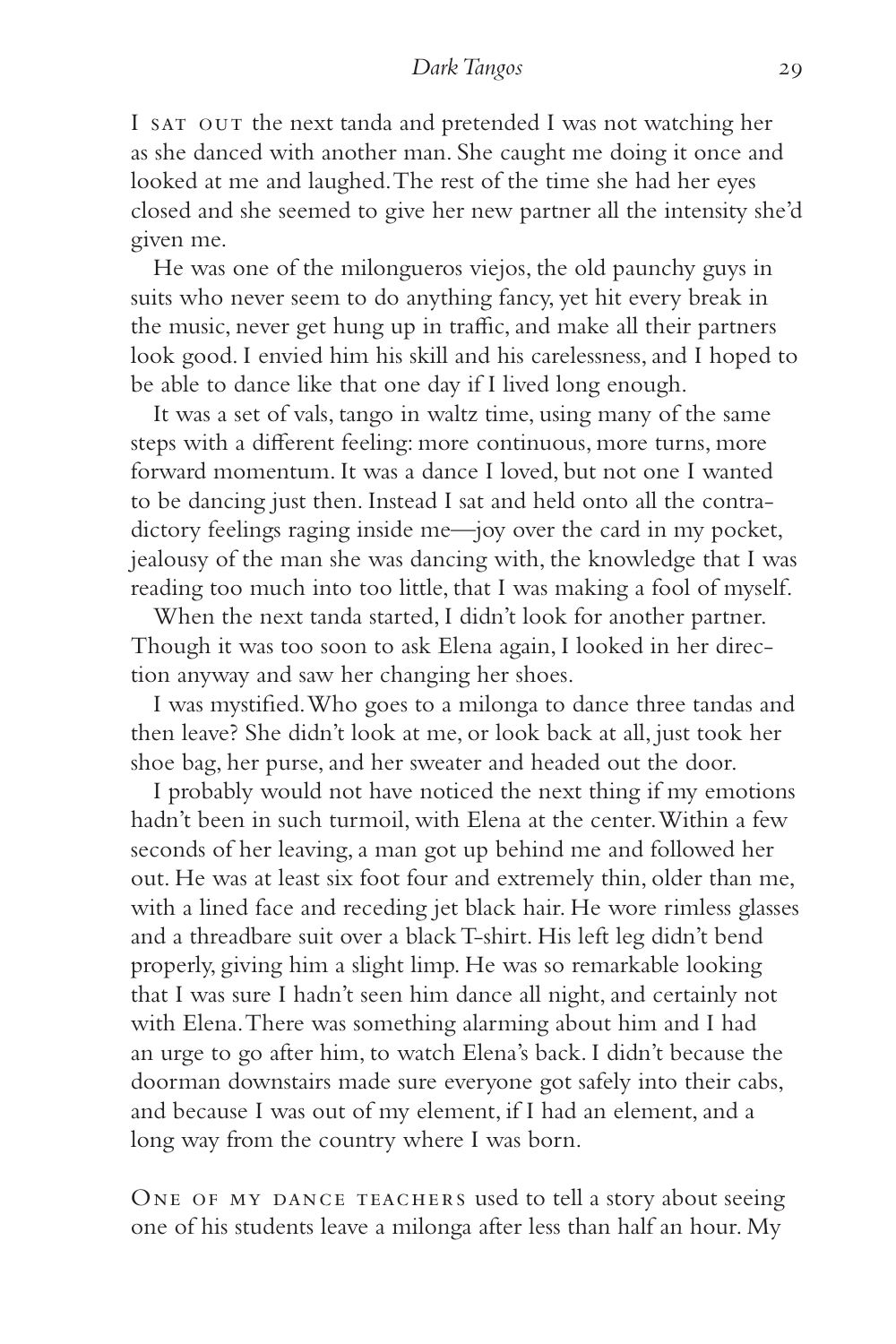teacher stopped him to ask what was wrong and the student said, "Nothing. I just had the best tanda of my life. I'm done."

I decided I was done too.

I HAD ELENA's CARD in my wallet at work the next day, though to be on the safe side, I had already emailed myself all the information on it. I didn't yet know what I wanted to say to her.

The front of the card featured the logo of the New Diqui shoe store, along with her full name, Elena Maria Lacunza, and I had to fight the impulse to go to the Abasto mall on my lunch hour and look for her. She already had one stalker and I doubted she would appreciate another.

Then, at  $II$  AM, the police arrived.

I heard them before I saw them. The receptionist was telling them, in a frightened voice, that they had to wait for the director, and the detective was insisting that he needed to see «the computer.» Then Isabel's voice joined in, demanding to know what was going on.

I got up to look, as did three or four other people, our heads sticking up over the tops of the cubicle dividers. Prairie dogging, the wits back in the States called it. We were all in a single room that had once been a warren of offices. Some decades ago they'd knocked out the walls and replaced them with supporting columns. It was a mark of the esteem they had for me that there was no column through the middle of my cubicle. All the other programmers kept their heads down, having spent their lives staying as far away from the police as possible.

There were three cops, a detective in a suit and two blackuniformed officers with automatic weapons. Each of the uniforms carried an empty cardboard box. The cops, plus Isabel, plus the receptionist, plus a uniformed Universal security guard, all stood at the edge of the cubicle farm. «You're in charge?» the detective asked Isabel.

«I'm Isabel Salcedo. I'm the director. What's this about?» «I need to see the office of Marco Suarez.» «He had no office. He was retired.» «Did he continue to work here?» Grudgingly, Isabel nodded. «Sometimes.» «He had a desk?»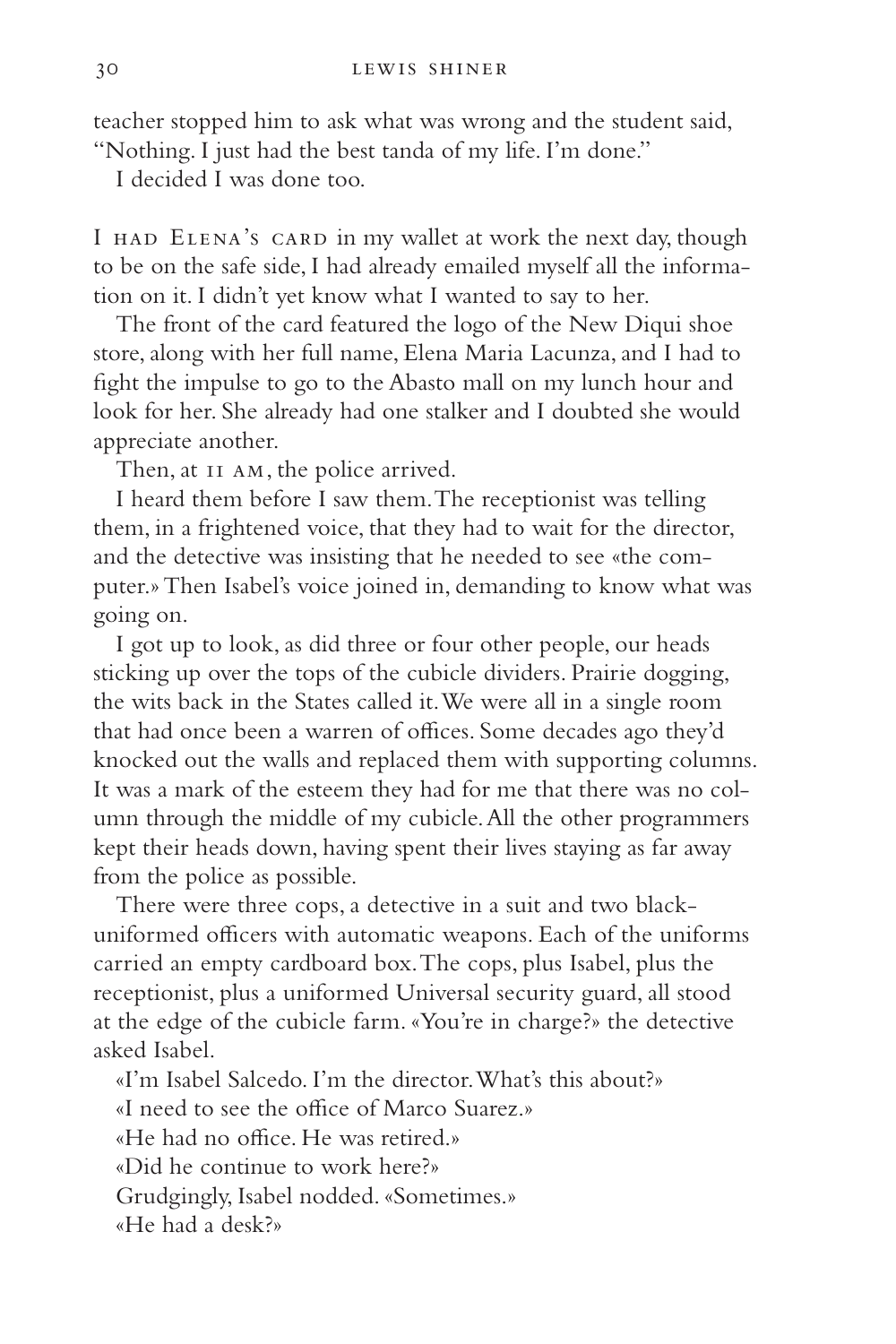```
«Yes.»
«A computer?»
«Yes.»
```
He saw he'd won the high ground and visibly relaxed. He was a small man with a thick moustache and a shaved head, probably in his mid-thirties. «I am Sublieutenant Bonaventura.» He opened a passport-sized leather folder long enough for her to glimpse the contents. «I am looking into the disappearance of Sr. Suarez. I am required to bring his computer to our technicians to help with the investigation.»

«Our computers contain confidential trade information. I can't let you simply walk out of here with one.»

«I assure you I have no intention of letting Microsoft get their hands on it. We'll return it to you in a couple of days. You understand that I am not asking your permission? Good. Can you show me the computer?»

My curiosity was not strong enough to risk a confrontation with Isabel or the police, so I sat down again and stared at my monitor without seeing anything.

I got the story later from Bahadur, who had been in the lab running tests.

Isabel worked the combination on the keypad outside the lab to let the cops in. It was a big room, 60 feet across to where Suarez's desk sat, 40 feet wide, with racks of test computers and long tables end to end down the middle. Bonaventura had apparently received very clear instructions. He went to the desk that Isabel pointed out to him, sat down, and immediately opened Suarez's laptop.

«I'll need the password,» he said.

«I don't know any of my employees' passwords,» Isabel said.

«Can we skip the games, Sra. Salcedo? We actually have computers, you know. I'll tell you what, I'll look the other way while you put in the administrator password, then I can change the logon password myself.»

He got up and offered Isabel the chair. Bahadur told me he could see her brain working furiously and failing to get traction. She sat down and typed the password and got up again.

Bonaventura took care of his business, shut down the machine, then pointed to the cable lock that held the laptop to the desk. «You have the key for this?»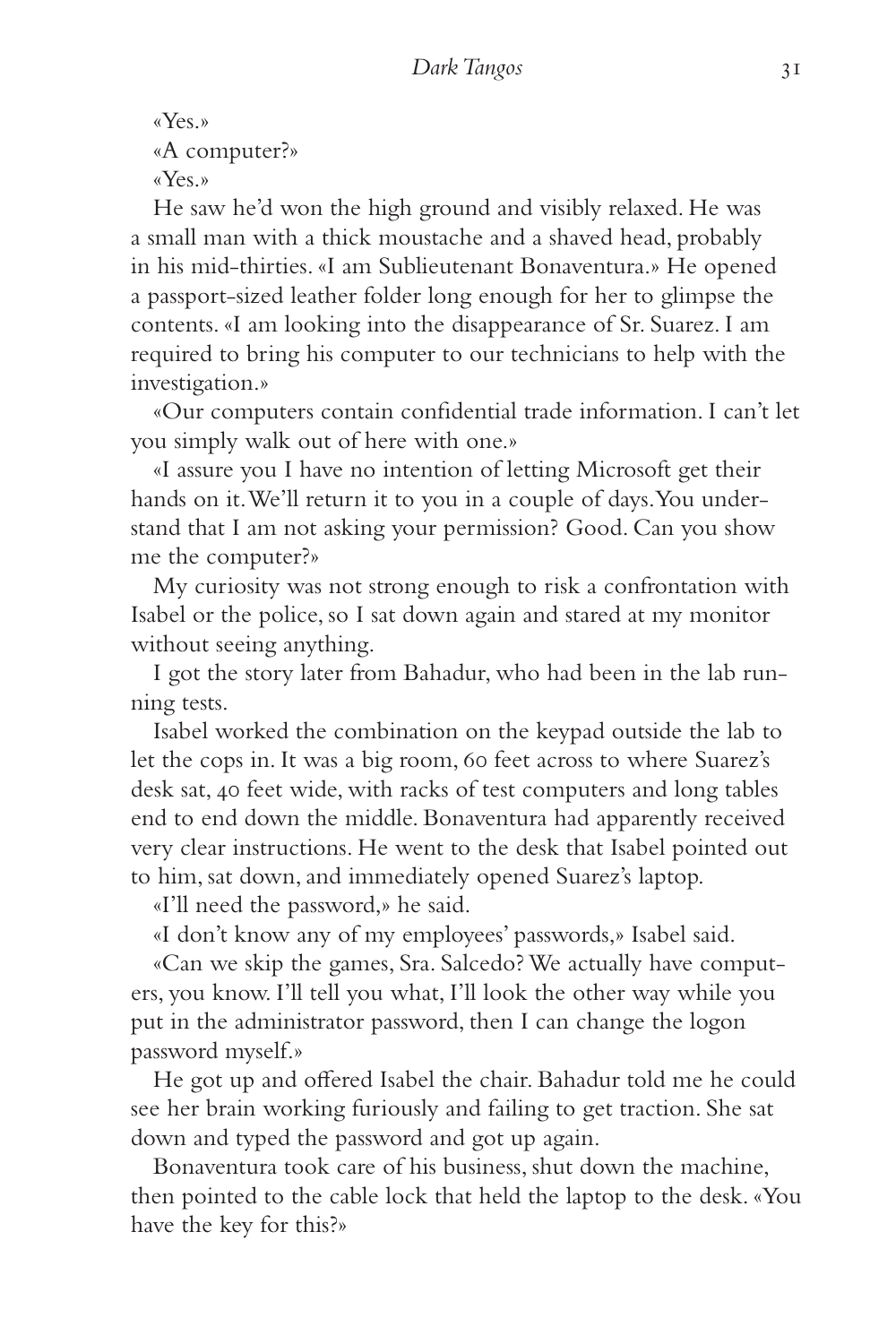«That only Marco has. Or I suppose I should say 'had.'» If she was expecting a reaction from Bonaventura, she was disappointed. She shook her head and said, «I would have to get the number of the lock from our records and have the locksmith make a new key.»

He apparently believed her. He raised a hand, fingers pointed up, and tapped the thumb against the fingertips. One of the uniforms took off his backpack, rummaged around, and came up with a pair of heavy-duty bolt cutters the length of his forearm. He stepped up and cut the cable and then took a step back, ready for the next assignment.

Bonaventura tugged at the center drawer of the desk. «I don't suppose you have the key for this either?»

Isabel shook her head again. Bahadur told me he'd never seen her so frustrated before. She looked like she might start to cry.

Bonaventura held out his hand and the uniform went into the backpack for a small pry bar. The lock offered no more resistance than Isabel had. He didn't find much in any of the drawers: a candy bar, some loose change, pens, printouts, a few recordable CDs. They all went into the boxes.

«Anything else?» Isabel asked.

«Not today.»

«You don't want to talk to anyone? You don't want to take statements from the people who knew him?»

Bonaventura straightened up and looked into her face. «Do you wish to make a statement?»

Isabel was the first to look away. «No. But I need a receipt for everything you take out of here.»

«I will send you one,» Bonaventura said. He put Suarez's laptop under his arm, made the fingers-up gesture with his hand again, and the two uniforms followed him out, carrying the boxes on their shoulders.

I asked Bahadur if we would ever see the computer again.

"Not a chance," he said.

He was telling me the story while we ate sack lunches in the "cafeteria," a disused meeting room with worn carpet, a long, dark table whose top veneer was coming loose, a matching microwave, and a half-sized refrigerator.

"The Buenos Aires police department is famous for corruption.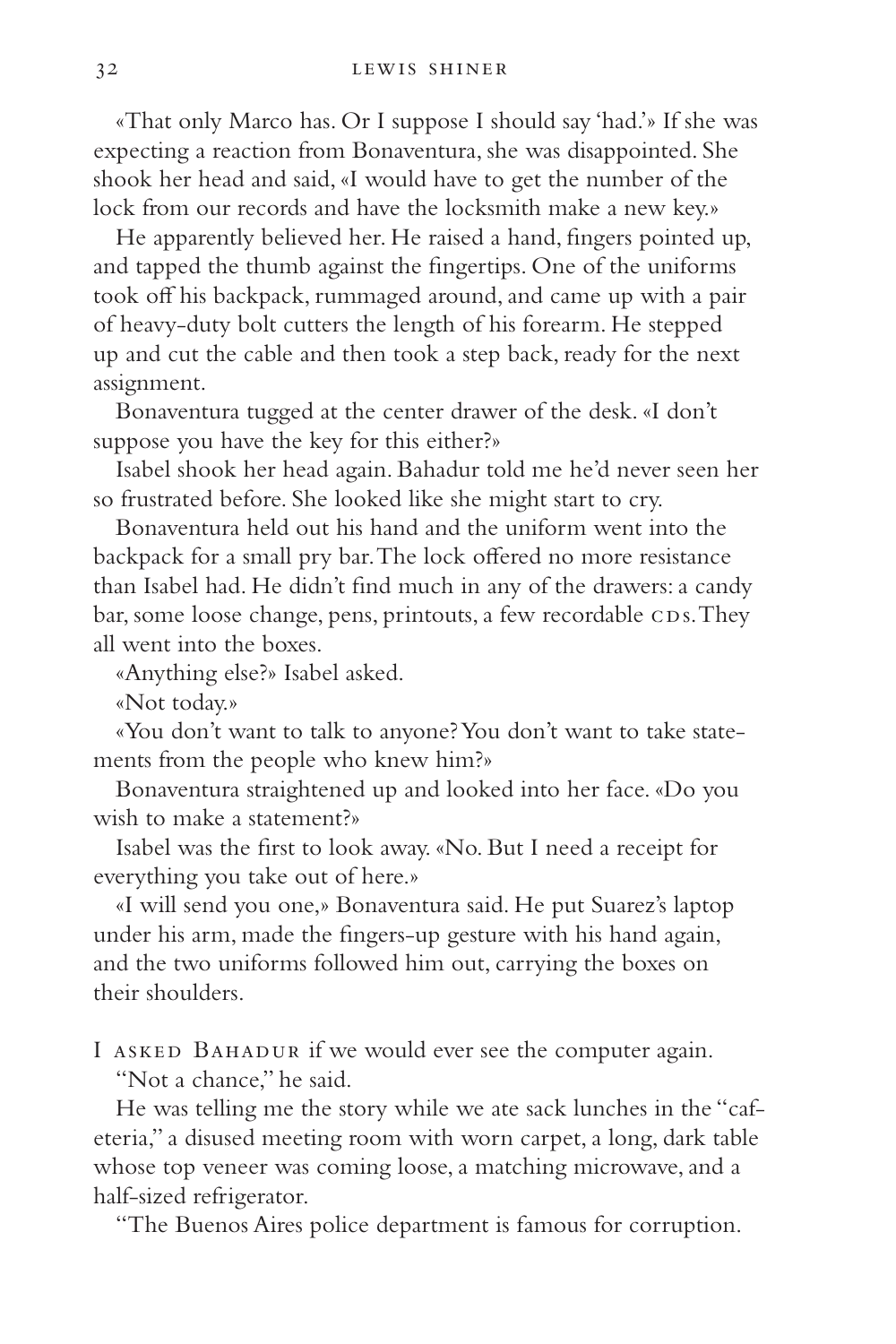Even if this guy Bonaventura is clean, that laptop will disappear out of the property room inside a week. You know what those things are worth down here. I was just surprised by all the bullying, given the history."

"What history?"

Bahadur seemed embarrassed. "Well, you know. Universal has always gone to bed with the government."

"I think you mean 'been in bed with.' Come on, Bahadur, you don't have to be coy with me."

"Don't I? Even liberal people of good faith sometimes have surprising loyalty to their countries."

"I don't feel especially loyal right now. We're bogged down in a war nobody wanted, the rich are looting the country, and nobody seems to care about anything but a thinner TV and a longer SUV."

"The looting is nothing new, yes?" Bahadur said. "It was big business from the US that helped finance the dictatorship here. Companies like Ford and ITT and Universal Systems."

"Why would they risk that kind of bad publicity?"

"There wasn't any bad publicity. They were helping to fight communists. At least that was the public version. The real story is that Peron had nationalized everything, so the government still had all these tremendous resources. The deal they made was that the junta would privatize the country's wealth and sell it off to foreign investment. In return the World Bank and International Monetary Fund would loan the government more money than they could ever hope to repay. Putting the country into permanent debt and destroying the economy for all time, while giving them all the money and weapons they needed to wage their war on liberals."

"How come nobody knows this?"

"Everybody knows it. At least everyone here. I guess if people in the US don't, it's because they don't want to."

Bahadur looked at his Tupperware dish of rice and dal. "Sometimes I just want to go home. But home is no better now. We've been colonized again, this time by big business."

I WAITED UNTIL LATE Saturday afternoon to call Elena, a feat of superhuman patience. I'd spent Friday night watching an Argentine movie on DVD and much of the day Saturday in grocery shopping and cleaning the tiny apartment. I dropped off my dirty clothes at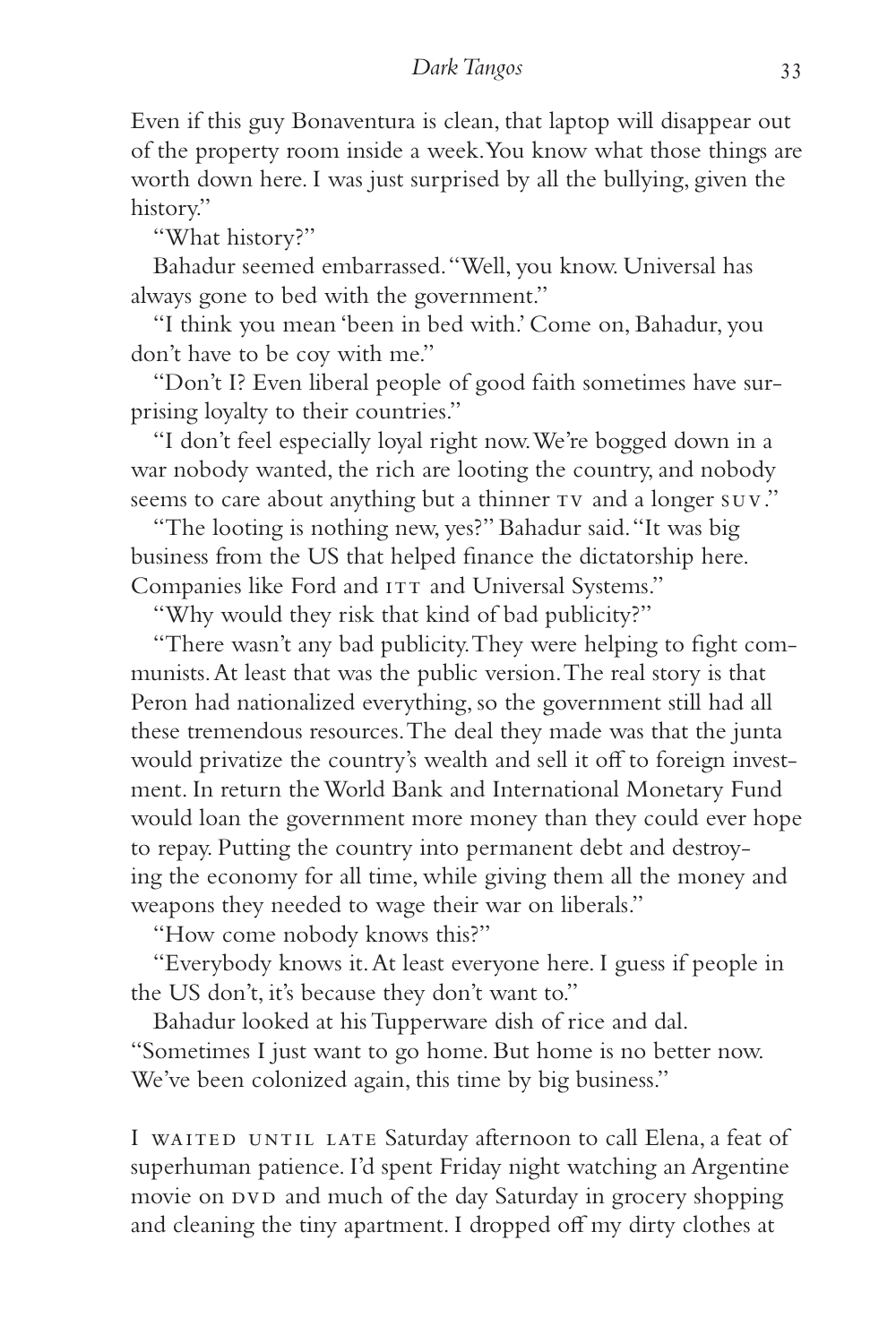the laundry around the corner—the idea of self-service had never taken hold in a country where labor was so cheap—and then went back to the apartment and made the call.

I got her answering machine. Every answering machine in Buenos Aires that I had ever talked to had the same software and the same prerecorded woman's voice. It was one of the mysteries of the city I doubted I would ever solve.

«Hi, it's Beto, from El Beso on Thursday. I was thinking about going to Confitería Ideal tonight. If you're interested, give me a call.» I left my cell number, added, «Un beso—chau,» and hung up.

I'd done well, I thought. Short, to the point, very casual. My hands didn't start to shake until I put the phone down.

THE MILONGA STARTED at 10:30, leaving me empty hours to fill. I called Sam, who was out. I walked down Humberto Primo, dodging the barreling colectivos on every side street, to Plaza Dorrego, where the big flea market would be the next day. Don Güicho would be there, as he had been every Sunday for ten years, dancing with Brisa between the stalls full of old books and clothes and jewelry and coins. There would be mimes and puppeteers, young tango orquestas and old tango dancers passing the hat, artisans with silver and macramé spread on blankets. Lauren had spent all day there every Sunday we were in Buenos Aires.

It seemed to me then that I was kidding myself, chasing a thirtyyear-old. What did I have in common with Elena besides tango? What possible interest could she have in me? It was desperation talking, the emptiness of being alone in all these places that were saturated with memories of Lauren.

I turned right on Calle Defensa, crossed the eight lanes of Avenida San Juan, and walked under the elevated expressway. Two blocks later I was in Parque Lezama. Grass was in short supply in Buenos Aires and I'd made a habit of going there when Lauren was at the flea market. I always brought a book and rarely managed to read.

Artisans had set up booths in the high ground around the monument to Pedro de Mendoza, a statue and massive white marble slab commemorating the site of the founding of Buenos Aires in 1536. A band played hardcore in the amphitheater where the park sloped steeply downhill toward the river, and vendors pushed carts full of ice cream around the paths. Kids played futbol with their fathers,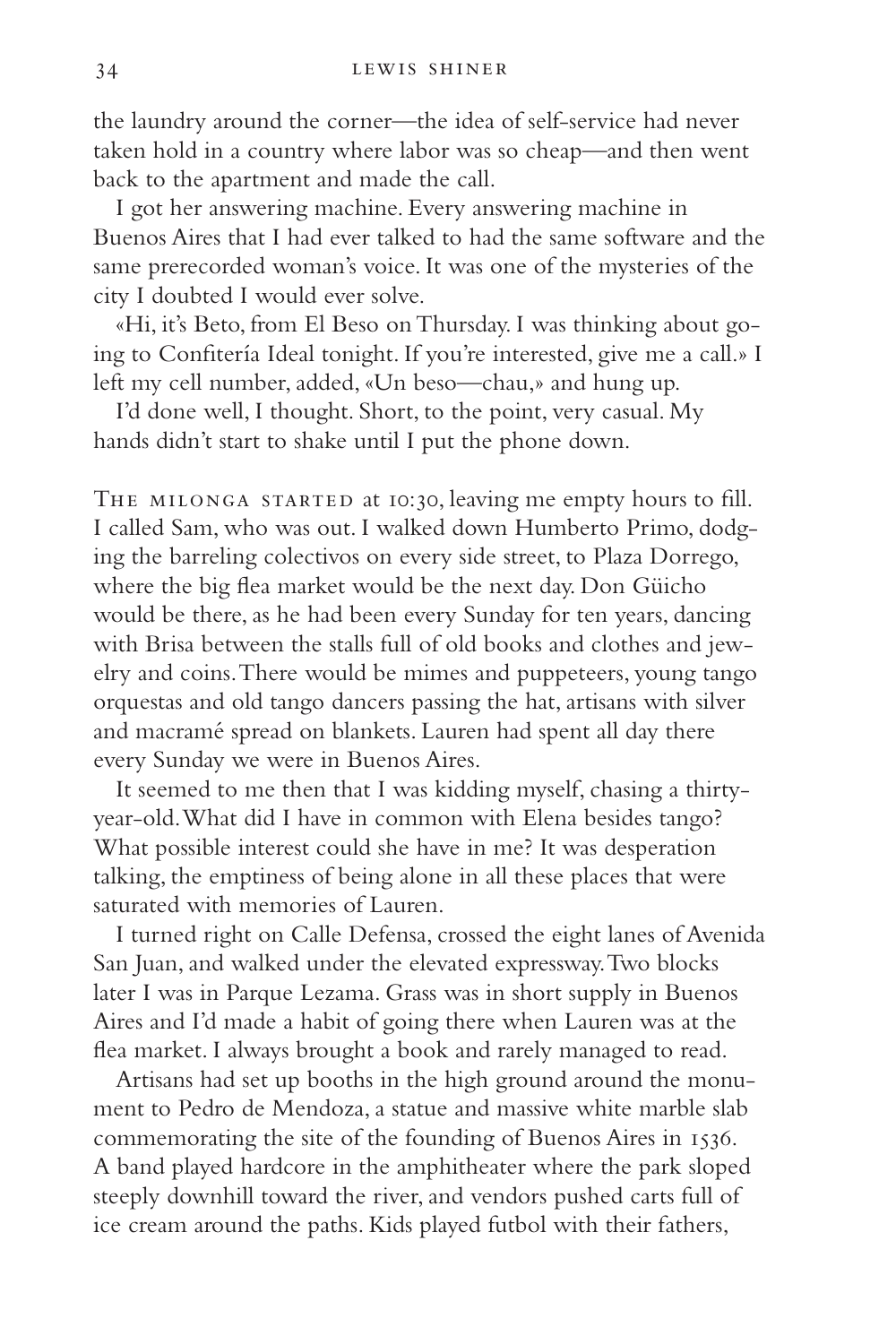lovers kissed on blankets under the trees, and an old man put handfuls of kibble through the chain link fence that surrounded a cat sanctuary in this city of dogs. After rain on and off all week, the sky was finally clear. It was hot in the last of the sun, cold in the shade, and I opted for the heat.

My phone rang and I nearly jumped off the bench.

«¿Hola?»

«Hi, is this Beto?»

I knew her voice immediately, hushed and musical, always seeming on the verge of laughter.

«Hi, Elena, how are you doing?»

«¡Barbaro! I'm going dancing tonight. That always makes me happy.»

«Sounds like fun. Going anyplace special?»

«I heard La Ideal was the place to be tonight.»

«I believe you heard correctly.» I closed my eyes and jumped. «Would you be interested in some dinner first?»

«Oh, Beto, I'm sorry, no, I can't. But I'll see you there. Save me a tanda, okay?»

«For you, I might manage to save two.»

«Perfecto. See you later—chau.»

«Chau, Elena.»

I switched off the phone and watched two teenage girls—closer to Elena's age than Elena was to mine—walk by, arm in arm. I breathed in and out, tasting dust and trampled grass and distant cigarette smoke.

I never liked roller coaster rides and this one was already making me sick—and excited and dizzy and afraid.

LA CONFITERÍA IDEAL is near el Obelisco and the Universal offices, in the heart of the microcentro. The downstairs is still a functioning confectioner's with tiny wooden tables. Porteños love their sweets and it's hard to go more than a few blocks without seeing a pastry shop or a heladeria with designer ice cream. Upstairs at La Ideal there's a milonga nearly every afternoon and night. The place draws tourists and serious dancers alike and is probably the most beautiful tango setting in the city: lofty ceilings, stone columns, ornate chandeliers, carved mahogany paneling ten feet high. Everything gleams there, including the marble floor.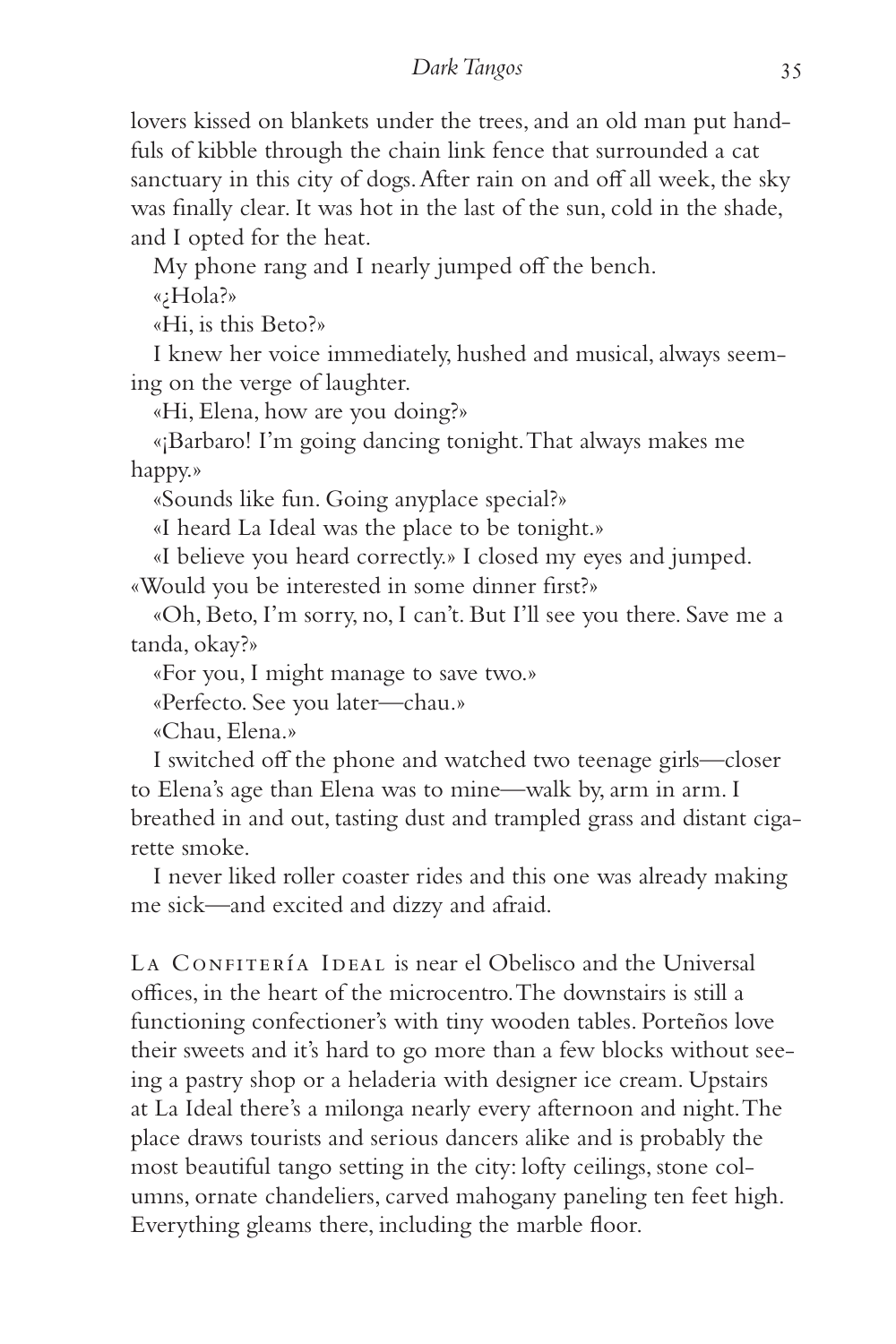I arrived at 10:50. I was dressed very milonguero viejo in a white shirt, no tie, and a dark jacket and trousers. I had prepared myself emotionally in case Elena was not there, but still felt let down when I didn't see her. I spent a couple of tandas at my table, getting the lay of the land—who was hooked up and not interested in dancing with strangers, who was visiting royalty from some tango show, who was just there to watch.

Then a nice Di Sarli tanda came up and I connected with an older, heavy-ish woman that I liked because I had seen her mouthing the words to the songs as she danced with her eyes closed. The way Elena did, I couldn't help thinking.

I sat out a tanda of milongas, the faster and more rhythmic cousin of the tango, because it was too early to sweat through my jacket. Then I landed a beautiful red-haired woman from Germany, very swank in a long, cream-colored gown that showed a great deal of cleavage. She was overly athletic, but she made me look good and even as I was starting to enjoy myself, a part of me thought, this would be a great time for Elena to walk in.

Which she proceeded to do, during the second song. She was by herself, dispelling another worry that had been eating at me, and dressed dramatically in a black leotard and a long black skirt slit halfway up her thighs. I hadn't realized until then how tense I'd been. I felt my shoulders come down and my embrace relax into a more natural circle, and my partner said, "Ahh."

I caught Elena's eyes once as I danced, long enough to trade smiles with her as she put on her shoes. I led a leg wrap at the end of the last song of the tanda and my German rewarded me by throwing her leg all the way up around my waist, only the second time that had ever happened to me. I took it as a good omen.

"Danke schön," I said as we exchanged a ritual kiss on the cheek, using up nearly my entire German vocabulary. She ran back to her table, eager for her next conquest, and I returned to mine. I was directly across the long, narrow floor from Elena and as soon as the next tanda started—by Miguel Caló, a great romantic orquesta—I looked up. She was already watching me, and she smiled mischievously and arched one eyebrow and nodded toward the floor.

Her small defiance of tradition charmed me, like everything else about her. I thought then that the night was already perfect and I would ask no more of it than this.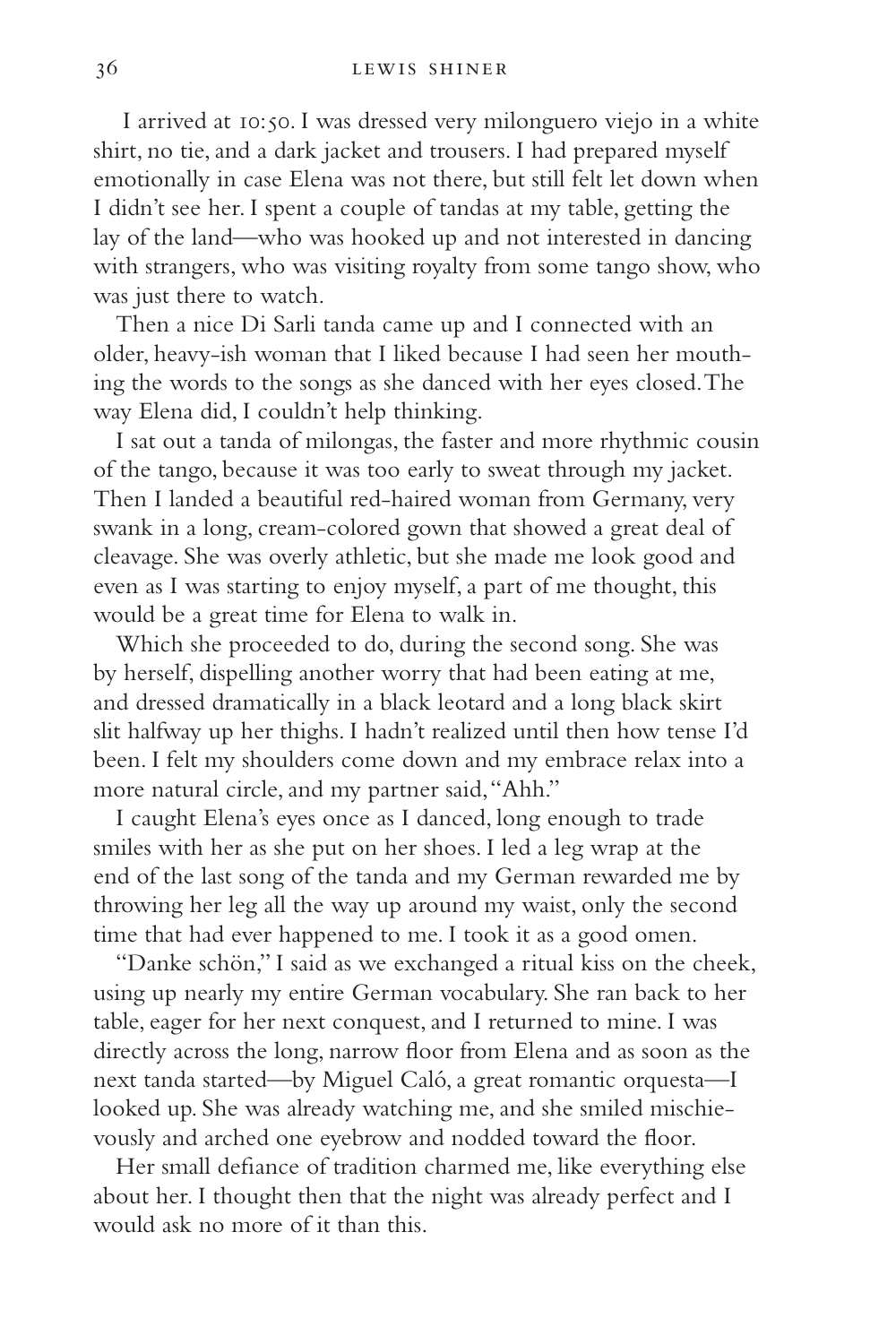I myself stuck to the rules and took the long way around the perimeter of the floor to meet her. She flowed into my arms for a hug and a kiss on the cheek. She was freshly scrubbed, perfumed, and oiled, smelling of honey and citrus and vanilla.

«You look very handsome tonight, Beto. Muy porteño.»

«And you,» I said, «look like a goddess.» Spanish is the language of inflated compliments and she would not have to know that I meant it.

The DJ played four Caló tangos, including the heart-rending "Que falta que me hacés," how much I need you, which she sang as we danced. The connection was as phenomenal for me as it had been before, if not better. She gave me the sense that the instant she began to dance, all the laughter and mischief went away and she opened herself to a darkness and longing and passion so powerful that it took complete control of her body, so much so that at the end of the song she needed those clinging seconds to recover.

Clearly she was not completely unconscious, because she was now anticipating the moves that had tripped her up on Thursday, adding adornments instead of merely following, reading me and reacting to me with a sensitivity that undoubtedly went beyond the dance floor.

The cortina was Dave Brubeck's "Take Five." I felt like an accident victim, called back from my rush toward the white light to find myself on an operating table.

When the gifts were handed out, the one I got was stubbornness. It had gotten me through a computer science degree despite a lack of math skills, kept me in my basement workshop late into the night sanding away my mistakes, pushed my stiff, ungainly body onto the dance floor until it finally began to exhibit a little grace. And it kept me smiling and casual as I led Elena to her table, because I believed that was my best shot with her.

«Don't forget,» she said. «You promised me another tanda.»

«How could I forget a goddess?» I said, and kissed her hand before I made myself turn and walk away.

The place was filling up. There were probably a hundred people in the room, and the dance floor was as crowded as a rush hour subway car. When I first started to learn, the packed floors in Buenos Aires had frustrated me nearly to tears—to stand in one place for so long, searching for things to occupy your partner, then having to move instantly when space opened up, all while keeping some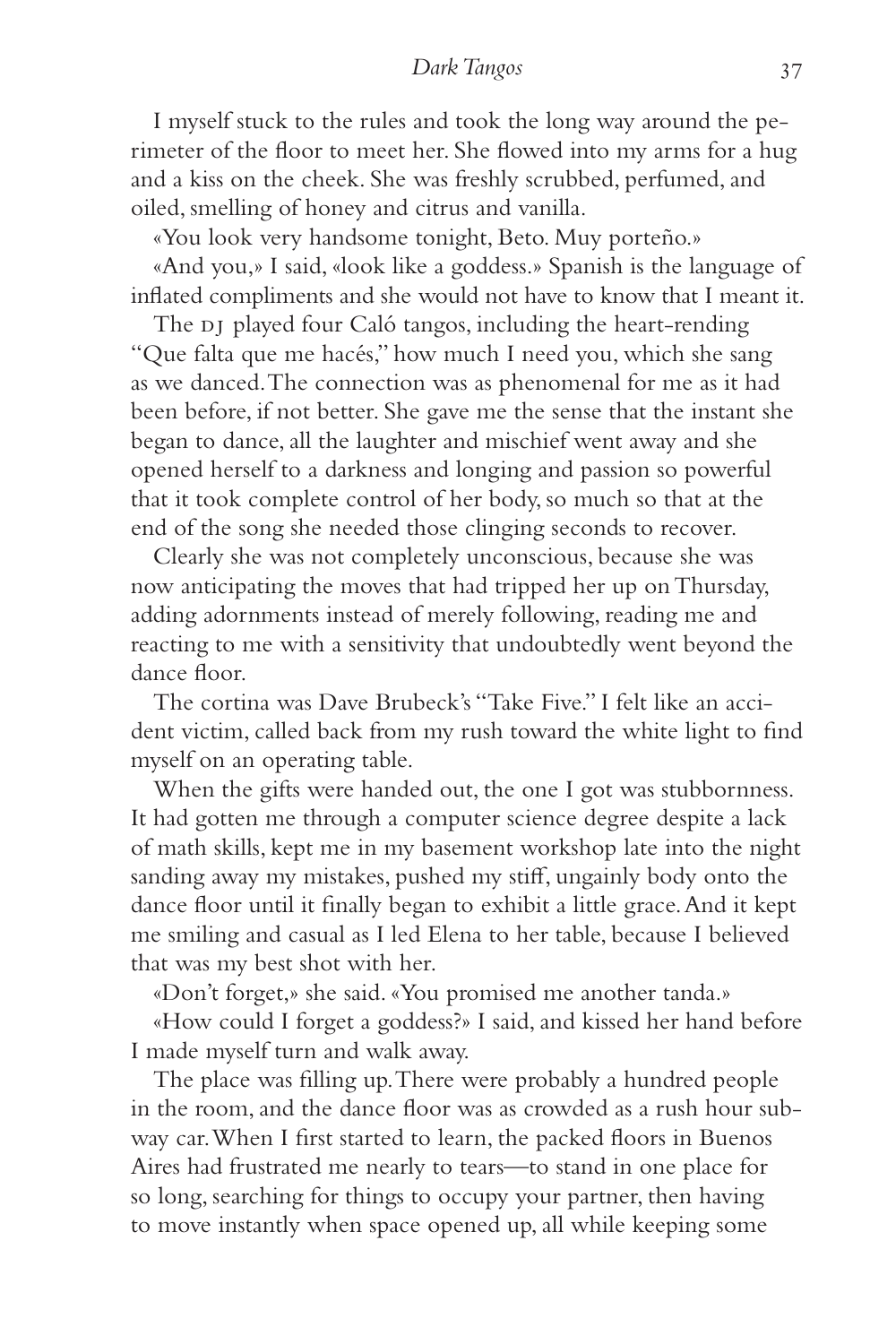semblance of connection to the music, was beyond me. Dance is a language and I didn't have the vocabulary. Over the years I had learned to relish the challenge. A few bumps and kicks were inevitable and there were always reckless drivers to avoid, but the crowds helped create the whole out-of-body experience.

I threw myself into the middle of it, making a brave show to Elena that I didn't need her, for close to an hour. Then a new tanda opened with Pugliesi's "Gallo ciego," and as I started to look for her she was turning to look for me.

Pugliesi is deeply revered in Bueno Aires, as much for his defiance of authority as for his complex and romantic tangos. I didn't know how much of the emotion I felt was mine alone and how much was Elena's and how much came from the dozens of bodies wedged in around us, but there was enough of it to reach the twenty-foot ceilings and burst out the windows into the cool spring night.

Between tangos we hardly talked—a smile, a «qué lindo,» a remark about the crowd or the heat, and then more dancing. I knew the music well, still I listened with fierce attention to every note, trying to slow time, to free my body to experience Elena without my brain getting in the way.

Afterward I took her to her table. I had been through a dozen lines in my head and rejected them all. Be cool, I told myself.

She said, «Come sit with me a minute, can you?» «Of course.»

I held her chair for her, worked my way to the other side of the table, and squeezed into the other seat.

«So, tell me, is Beto short for Roberto?»

It was a common nickname, also short for Alberto, Humberto, and others. I told her yes and gave her a business card, writing my land line number and email on the back.

She asked what it was like to dance tango in the States and I told her about the comparative wealth of teachers and milongas in North Carolina. «The problem is most people want to learn show tango, with the ganchos and high kicks. People mostly dance in open embrace. And there's no place like this.» I waved one hand at the room. «In the United States everything is new. There's no history, everything's made to fall apart.»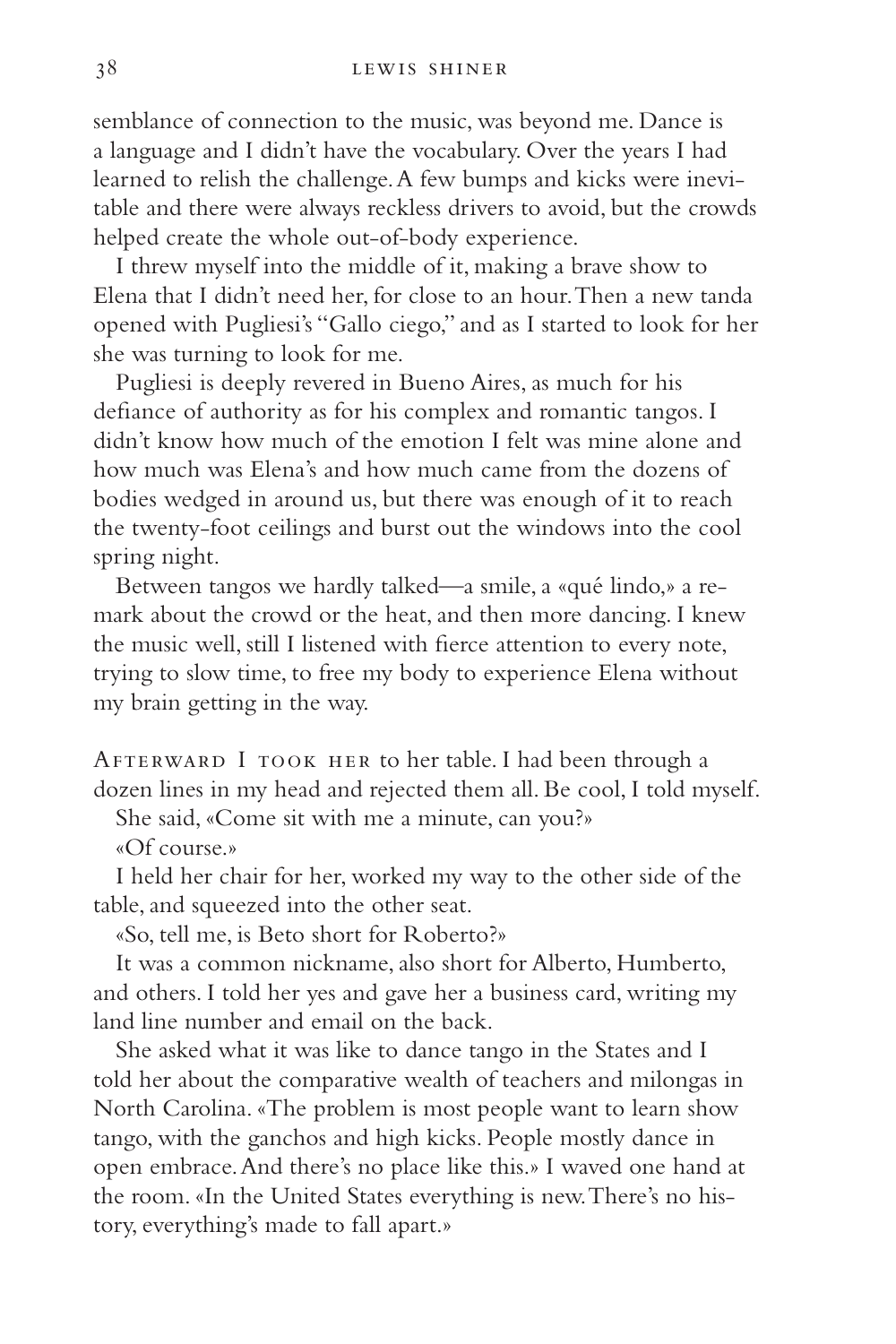«In school, my friends talked about the 'Yankee imperialists,' and now all of them want to go there, where the economy is better.»

«Not so much better now,» I said. «Since 2000, everything has been going downhill. We're having a, what's the word, *recession* they say in English, and no one will admit it.»

«The government lies here too, about unemployment and crime and cost of living, but here we all take the lies for granted.»

Something in the words stung her and she was quiet for a few seconds. I took the opportunity and said, «I've been meaning to ask you. The other day, when I saw you at Universal, what were you doing there?»

The smile fell off her face so suddenly, it was like I'd caused her physical pain.

«Look, I'm sorry, that was rude,» I said. «Please forgive me, it's not any of my business.»

She still didn't say anything.

«Elena?»

«Beto,» she said at last. She picked up my hand from the table and studied it. «I could lie to you, but I'm not going to do that, for reasons that I will tell you one day, maybe one day soon. And I can't tell you why I was at your company right now either, though I will someday. Is that okay?» She looked into my face. «You don't want lies, do you?»

I told her no, of course not, even as I was thinking that there were any number of lies she could tell me that I would love to hear.

«Good,» she said. The smile came back, not entirely without effort, but still dazzling. «So are you here in Buenos Aires by yourself?»

It seemed too good to be true, first the implied promise of "I will someday," and now she had opened up our personal lives for inspection. «Yes. I'm separated. It happened three months ago.»

«I'm sorry, Beto, that's so sad. How long were you married?»

«Nineteen years.»

«Were you happy?»

«More or less. Yes, I think so. It was her decision, not mine. And you? Can I ask you...?»

«If I have a boyfriend? It's okay, you can ask, and the answer is no, no one special, not right now.»

She still had hold of my hand.

I knew so little about her, I didn't know where to start. «You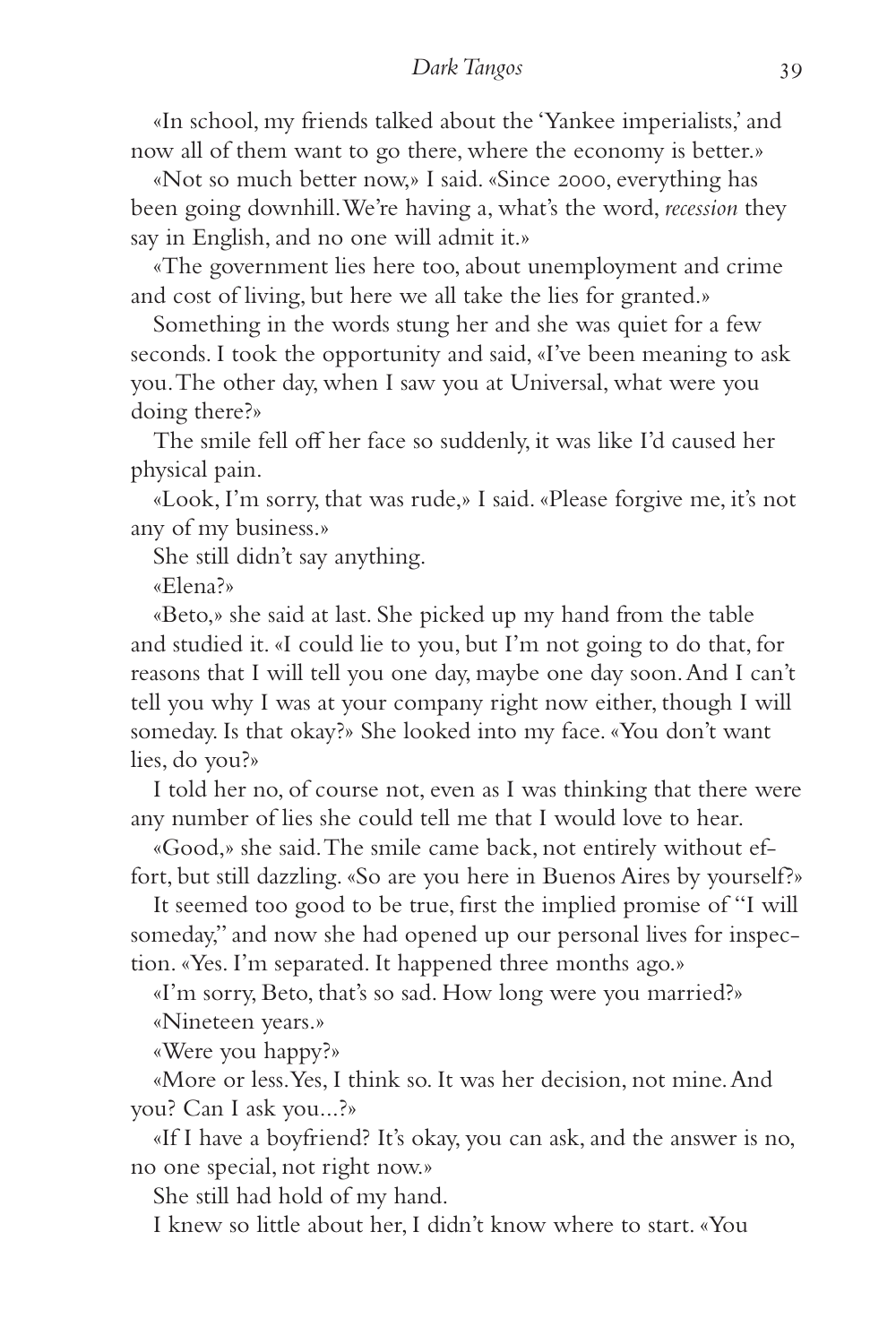don't seem to care about your job,» I said. «What is it you really want to do? If you could do anything.»

She smiled, for real this time. «I think I would like to be very rich. Not to own things, I don't need anything but a few tango clothes and a place to sleep. And books, lots of books. I would like to not worry about money and just do what I wanted. I would like to learn Arabic and Chinese and take dance classes and see other countries. Uruguay doesn't count.» Montevideo, on the other side of the Rio de la Plata, was a popular day trip. «I would like to do good for others too, don't misunderstand. To help animals and the cartoneros and political prisoners. What a waste to have to work when there is so much to do. But you, you like your job, I think.»

«I do. I like to make things. And when you get a program to run and watch it come to life...it's very satisfying.»

«Do you make anything besides programs?»

«Food. I'm an okay cook.»

«This is a good sign.»

«And furniture. I like to work with wood.»

She seemed excited by that, said she loved to go to flea markets and estate sales, that all her furniture was antique, though not all of it was in good shape. «You will have to come fix it for me sometime.»

She was easy to talk to—except for the weird, forbidden zones. She was careful not to speak too fast or use a lot of slang, having quickly and accurately sized up my Spanish skills. She was a good listener and animated when she talked, bubbling over with energy.

We talked through an entire tanda and then she said, «Here is what I would like. There are a couple of friends here who have been trying to catch my eye and I really should dance with them. And then I would like to dance another tanda with you and then I must go home. Do you think that sounds reasonable?»

«Completely.» I squeezed her hand, which was still holding mine, and got up. I felt dizzy. I went back to my table and drank some agua con gas and danced a tanda with an older woman who had been sitting out much of the night. She was unhappy about that, and not terribly happy with me as a partner, as I couldn't seem to do much with her. I sat out the next tanda of milongas and then Elena was ready for me.

We danced to a set of Anibal Troilo, complex, rhythmic, with lush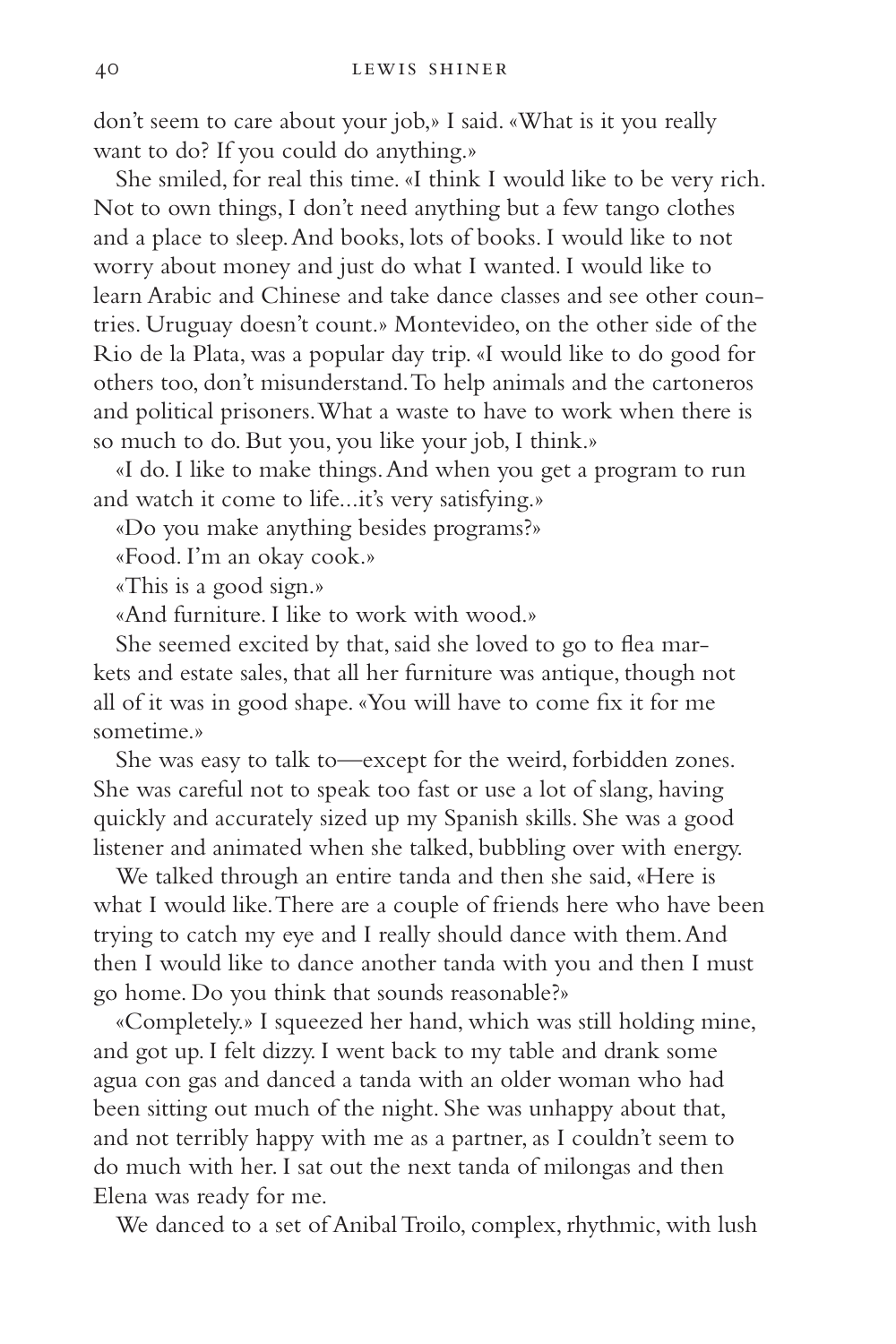strings. I let myself get lost in the intensity of the music, the heat of her body, the sound of her breath. As long as she was in my arms, I had no trouble convincing myself that she felt the same way I did.

Afterward she said, «Beto, if I ask you something, will you just say yes or no and not ask me any questions?»

«Okay.»

«Will you walk me downstairs and stay with me until I get a cab?» «Of course. I'm tired too. I'll just get my things.»

«Thank you.»

I changed my shoes and left enough pesos on the table to cover my water and a tip. Elena was ready by the time I got to her table, and I knew there were men watching me, wondering how I had landed a woman like her. If only, I thought.

She took my arm as we walked down the marble stairs, gossiping about the characters that showed up at the famous milongas—like the elderly couple who had a set of ballroom-style choreographed moves that they would do over and over in the opening hour of the dance, while there was room enough to get away with it. I'd seen them the year before and remembered their spins and pirouettes. Elena's laughter felt forced and I remembered that she'd said no questions.

At the bottom of the stairs, my glance went automatically into the confitería and I froze. The tall, sharp-faced man with the limp sat drinking a cup of coffee at one of the tables.

«Keep walking,» Elena said quietly.

We went out onto Suipacha, a narrow street squeezed between office blocks. My shirt was completely soaked with sweat and the night air was cold and damp-smelling.

«That man,» I said. «He was at El Beso too.»

A Radio Taxi waited at the curb and Elena waved to get the driver's attention. He switched off his LIBRE light and reached to open the back door for her.

Elena turned to me. «I know.»

«Is he dangerous?» My head began to hurt, the bad way, behind my right eye.

«I don't think so. Anyway, I'm safe for now. Thank you.» «Elena...»

«I know. This is not fair. Call me tomorrow. At noon, okay? We'll talk »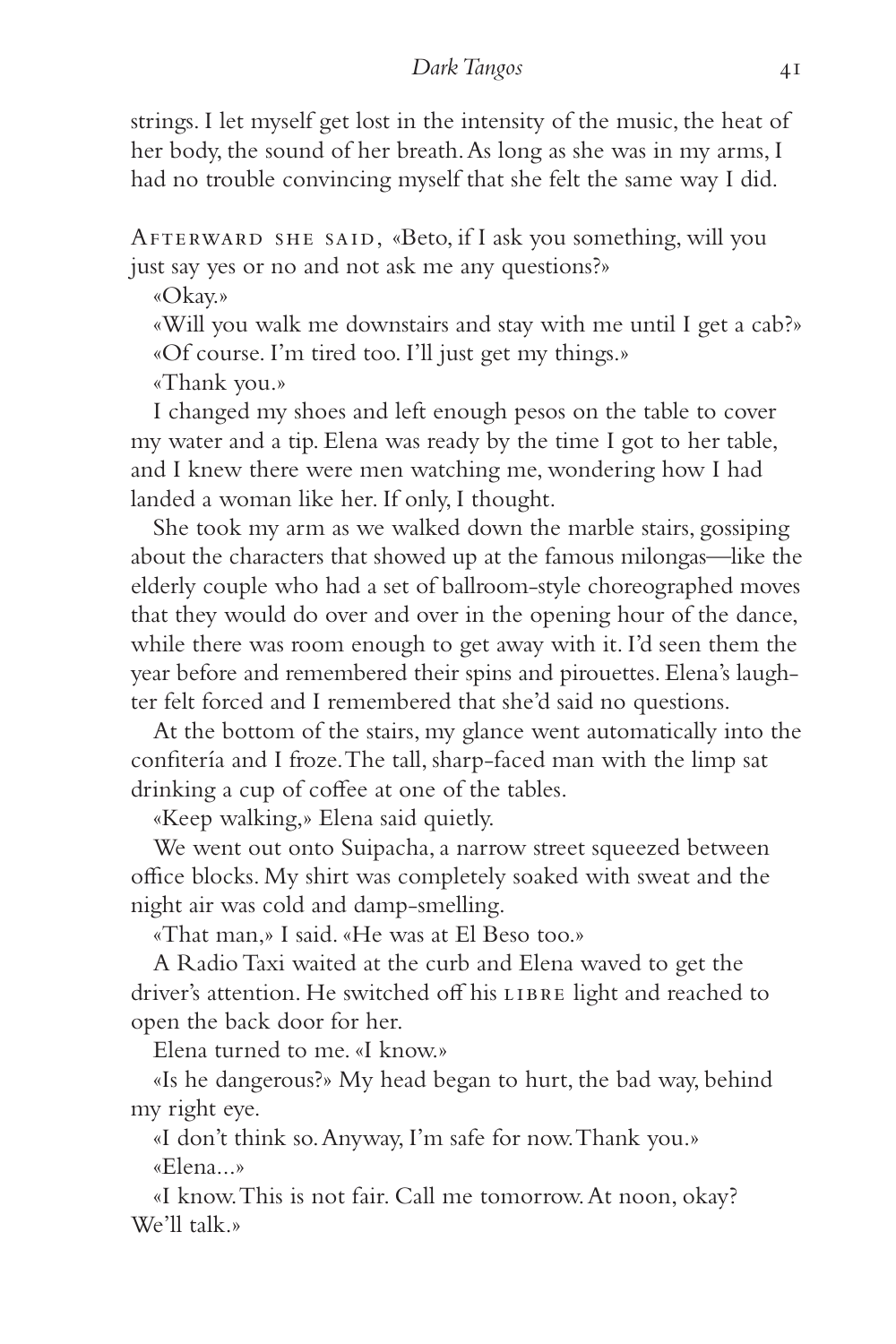«Okay.»

Then she was in my arms. It was not a tango abrazo, it was a kiss, the real thing, on the mouth. I don't know how long it lasted. Not terribly long, certainly not long enough. Her lips were open, warm and soft, I smelled her perfume, musky now from dancing, I felt her tongue flick gently against mine and then she was running for the cab. «Chau, Beto,» she called, and laughed, genuinely this time. «Chau, Beto, mi Betito.»

She got in, and just before she closed the door, the smile dropped away again and her eyes burned into mine and she mouthed the word «gracias,» and then she shut the door and the cab shot away.

I CONSIDERED GOING BACK into the confitería and confronting the man, asking him what he wanted. It was more than self-preservation that stopped me. Elena had some idea of what was going on, which made it a bad idea to meddle until I knew more.

And my head was seriously hurting, for the first time since I'd left the States.

Another cab had already pulled up. I got in and said, «San Telmo, por favor. Humberto Primo con Tacuari.»

I still felt her lips on mine.

I ATE SOME FRUIT and showered and did some stretches and yoga to help the head. It was important not to panic because the headache was back. Panic would make it worse. Better to accept it with a certain bitter sense of inevitability and keep going.

It was after 4 am. I set the alarm for 11:30 and went to bed.

The headaches had started the night after the job ultimatum. I woke in the night with a shooting pain in my head, but managed to get back to sleep. That went on another night or two, then I woke up one morning and the headache was still there. It felt like a hot poker jammed into my right eye.

Within a week it was so bad that I had to leave work and lie down in the darkness of my bedroom and call Lauren to take me to the hospital.

When she got to the apartment she did a few preliminary tests: had me squeeze her thumbs, tugged on my feet, looked into my eyes with a flashlight. There was no indication of a stroke, so she packed me off to Durham Regional, where they X-rayed my sinuses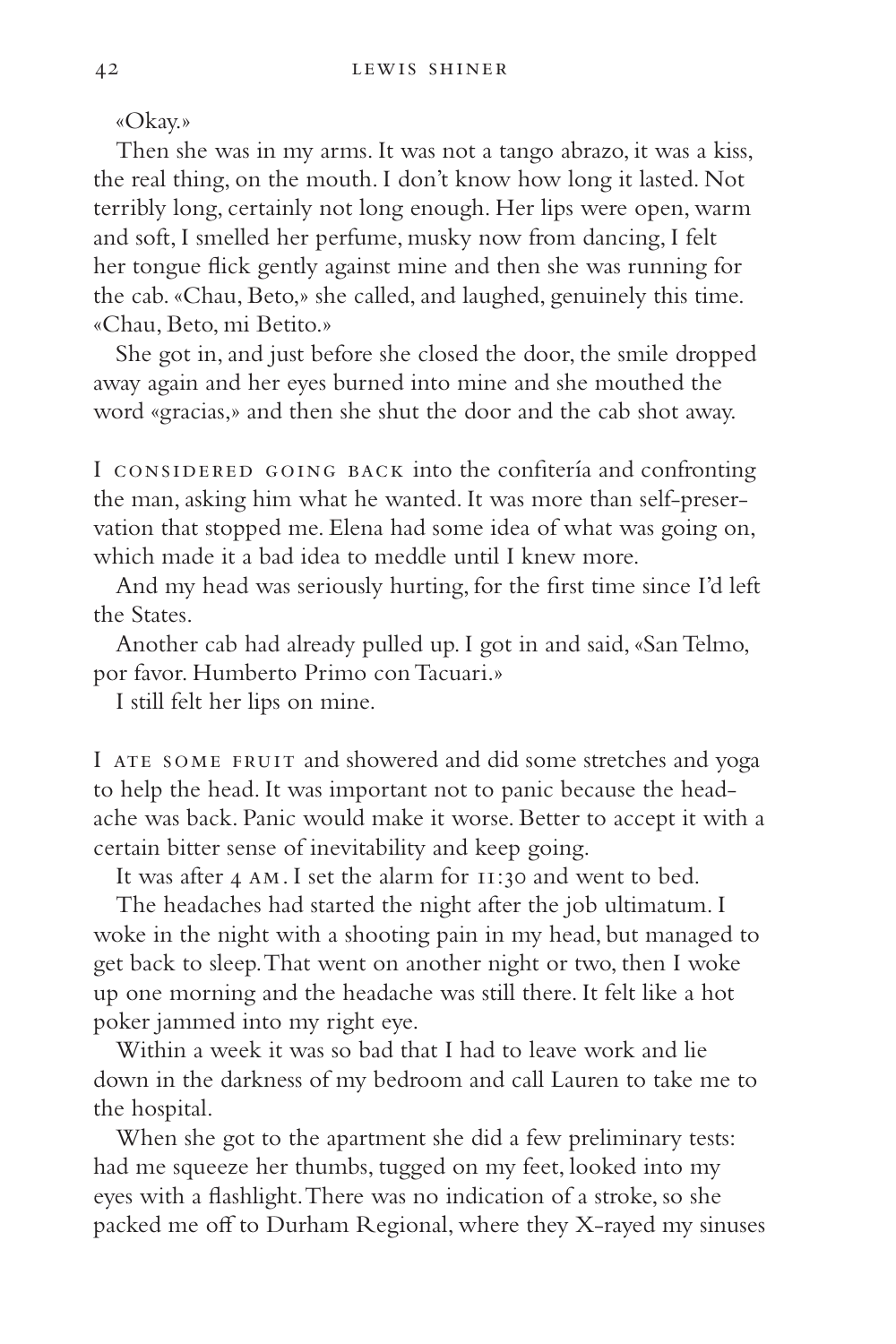and my chest, did CAT scans and MRIS, and couldn't find anything wrong. The consulting neurologist diagnosed "men's cluster headaches," a migraine-like mystery ailment, even though he admitted I didn't fit the symptoms.

It was a typical hospital nightmare. I never got more than a few minutes' sleep at a time; the experimental meal plan delivered food late or cold or not at all; my iv infiltrated the surrounding tissue and pumped my arm up to twice its size. I went in on a Thursday night and on Friday they ran tests. By Saturday I was a complete wreck.

That was when they gave me oxygen and Imitrex, the recommended treatment for cluster headaches, which sent me into a full scale panic attack.

People had told me they would rather be in a car wreck or an earthquake than have another panic attack. I had no idea what they meant until that moment. I was hyperventilating, shaking, vomiting, claustrophobic, pacing frantically around the room. I ended up screaming at the nurse until he gave me Ativan to bring me down. If the window had opened, I would have jumped through it.

It was a life-changing experience. Once I calmed down, I saw that what the Imitrex had unleashed was different only in intensity, but not in kind, from feelings I had been holding in all my life, holding in since my parents' divorce and those long, lonely, crosscountry trips. The symptoms suddenly seemed obvious: the need for control that had made Lauren complain about my inflexibility, the day job where I built small, structured worlds on the computer, the aching, constant fear when I'd spent five months on unemployment in 2002 before I landed the job with Universal. The physical discomfort I felt in roller coasters or in heavy traffic, the islands of order I had created in the chaos of Lauren's clothes and books and papers and CDs.

I made them let me out of the hospital on Sunday, against Lauren's advice. She took me back to my apartment and I slept around the clock, then made a series of appointments with acupuncturists and chiropractors and massage therapists. For the first week, when I couldn't drive myself, I had to take taxis. Lauren refused to help, telling me I needed to stick with the neurologist until he found something that worked.

I saw then how far we'd grown apart and how slim the chances were that we would ever reconcile. Hospitals and western medicine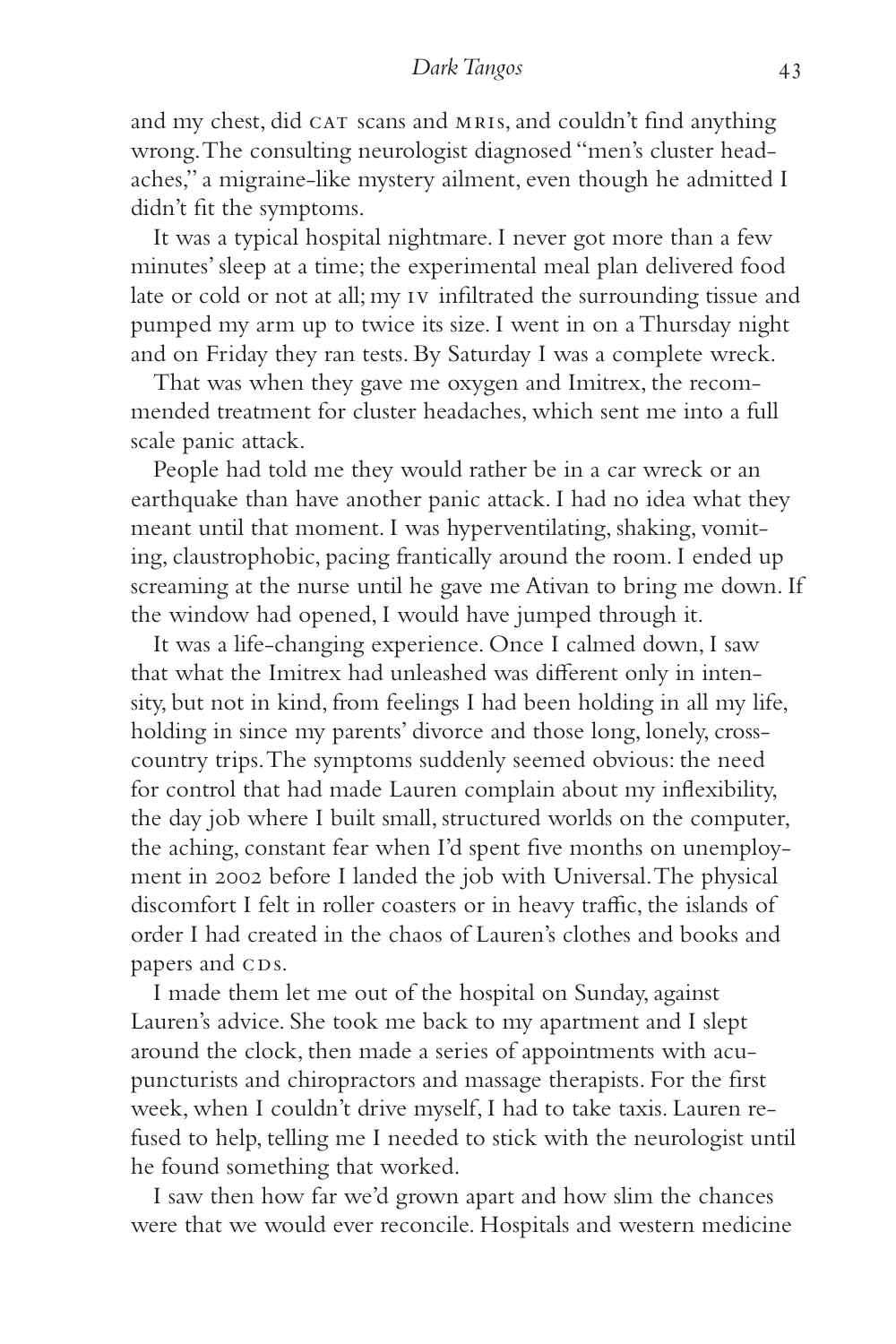were her life and her parents' lives before that. I was so traumatized that I couldn't let myself think about the possibility of going into a hospital again.

Within two weeks I was able to go back to work part time. My various therapists had worked out a "perfect storm" scenario of bad diet, bad posture, repetitive motion from my mouse and keyboard, and stress from the separation and pending relocation, all of which had collected in my upper back, where it inflamed the occipital nerve that went up over the top of my head and into my right eye.

In headache land, you constantly rate your pain on a scale of one to ten. I was at nine when I went into the hospital. The night after La Confitería Ideal I peaked at five and was down to three by bedtime.

It helped that I knew what it was and that I'd beaten it before. What helped the most was the prospect of answers from Elena and the memory of her kiss.

IN THE MORNING my headache had faded until it was more threat than reality. I ate and brushed my teeth and counted the minutes until I could call Elena.

I waited until 12:15 because too strict a punctuality is not polite in Buenos Aires. I dialed quickly, hands trembling, and as I listened to the phone buzz on the other end, I wondered how it was possible to stand this kind of constant suspense, not knowing whether she would answer, not knowing what to expect.

It was her voice mail. I said, «Elena, it's Beto. Call me when you can.» I took too long to find the next thing to say and her phone cut me off.

I went to the bedroom to make the bed. The window was open on an airshaft where I heard the kids downstairs yelling. I had barely started when the phone rang.

«¿Hola?»

«Beto, I'm sorry, I never answer the phone when it rings, I should have told you that. So how are you? What a beautiful day it is. Was it wonderful last night?»

«Yes,» I said, «Yes, it was wonderful last night.»

«Well, so here I am. Is this a good time for you? Do you want to talk?»

«Yes, I want to talk very much. But I would rather do it face to face.»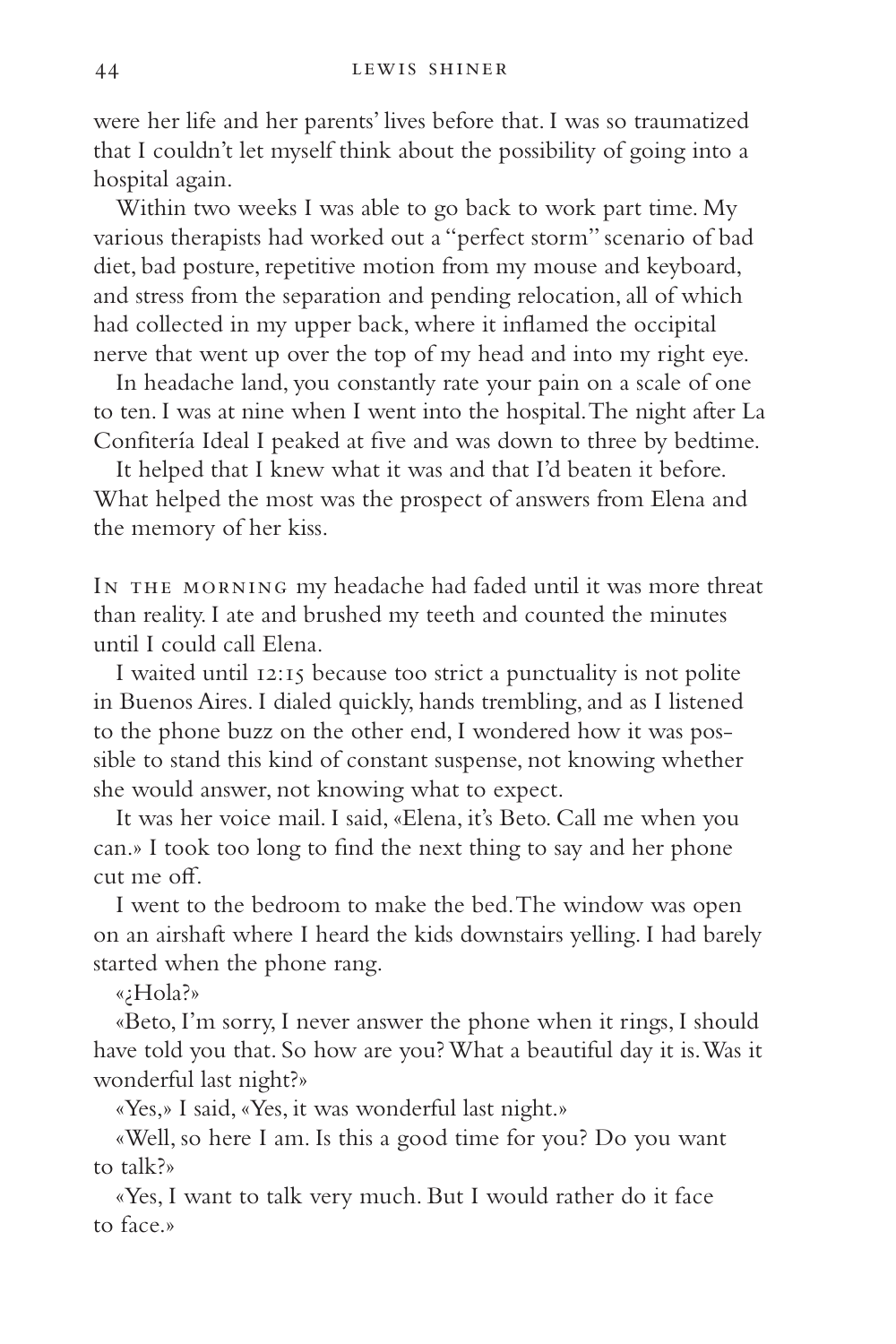She hesitated. I let the silence go on rather than back down. Finally she said, «Okay. Yes. We can do that. You said you live in San Telmo, no? We could walk around. I think Orquesta Tipica Imperial is playing on the street.»

«I would love that,» I said.

«Where should we meet?»

«If you're taking the Subte you should come here. I'm right by the San Juan station.» I gave her the address. «Just ring and I'll come down.»

«Perfecto,» she said.

It was one of the things I loved about Buenos Aires. In Buenos Aires, things aren't just okay. They're perfect.

SHE WORE JEANS, a rugby shirt with green horizontal stripes, a pink baseball cap, and big sunglasses. She hugged and kissed me, and even in that quick kiss there was a tenderness that turned me inside out.

She held my hand as we walked down Humberto Primo. It took concentration because the sidewalks were narrow and, like all the sidewalks in the older parts of town, dogs had crapped on them, an average of once per block. Our tango skills helped.

The spring had intoxicated her. The temperature was in the 70s and she'd pushed her sleeves up past her elbows. The first leaves were out on the few slender trees, invisible birds sang, and a few lacy clouds streaked the sky. The neighborhood was in the process of gentrification, the old two and three story stucco and stone buildings being sold to overseas investors and retrofitted for the tango tourist subculture. There were flowers and ivy on the balconies and music playing through open windows.

At the bottom of the three-block incline was Calle Peru and the first of the crowds. Once inside the plaza it was shoulder to shoulder, belly to back. Tourists from all over the world pushed past visitors from all over Argentina and locals from all over the city. Elena moved closer and slipped her arm around my waist.

At the outer edge of the square I saw a Peruvian silversmith that I knew. He was in his twenties, with black hair to his collar and a high-necked black sweater with a zipper. I angled us toward him and said, «Hola, Dani, it's Beto.»

«Beto!» He hopped down from the wall and hugged me, then looked hesitantly at Elena.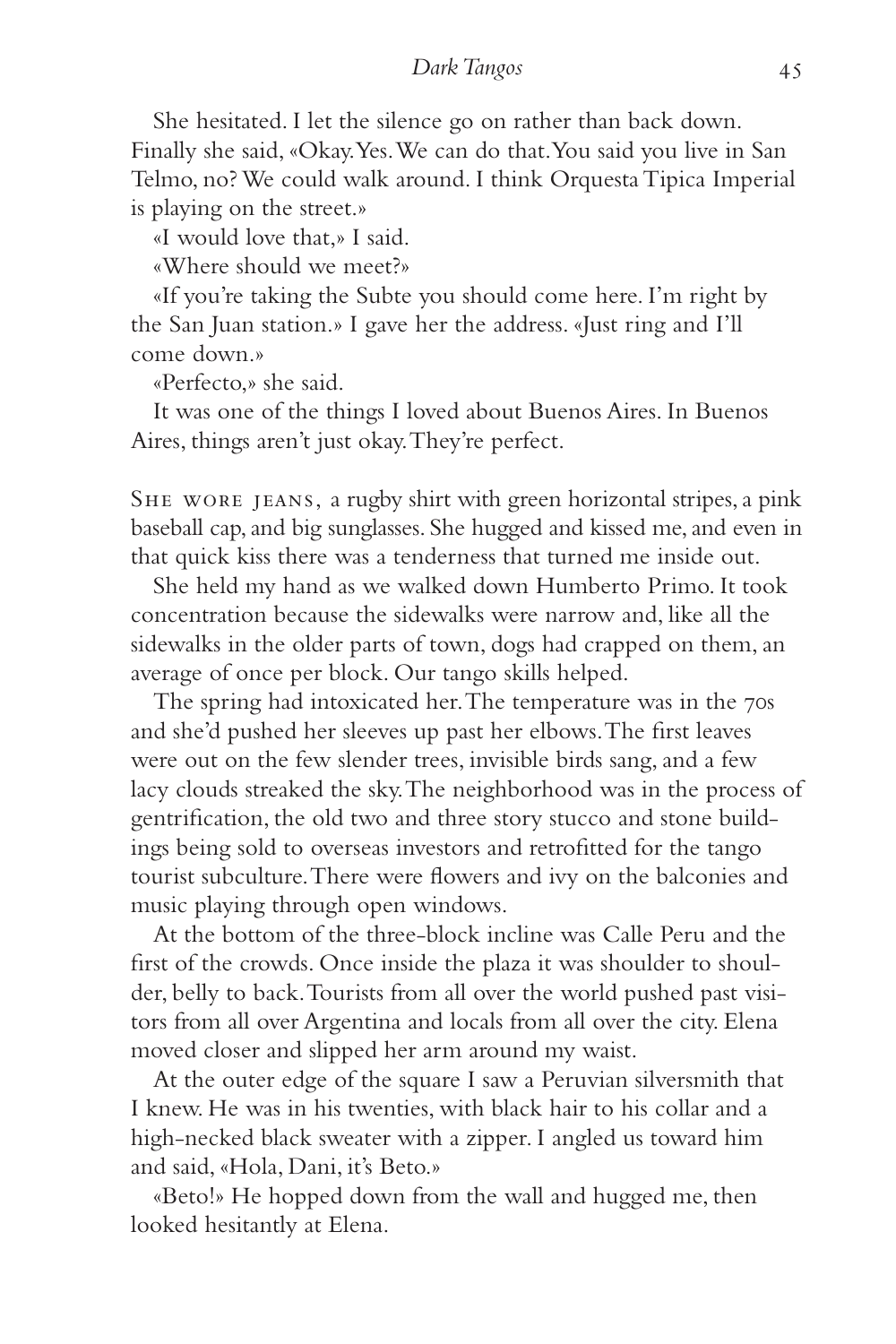«I'm separated now,» I told him. «This is my friend Elena.»

He reached across to shake her hand, then asked how I was doing. I gave him the short version, while Elena looked at the jewelry spread out on his blanket.

«These are beautiful,» she said, fascinated.

«They're really special,» I said. «Nobody else does work like this.»

The pieces were made of silver or alpaca alloy wire twisted into rosettes and complex asymmetrical patterns, usually with a crystal or cabochon at the heart. She held up a pendant centered around a rough cut piece of turquoise. «This is wonderful. How much is it?»

Dani quoted her a price that I knew was much too low. He threaded a chain through it and offered her a mirror. I saw the longing in her eyes.

«Let me get it for you.»

«Beto, no, you can't possibly—»

«You have no idea,» I told her, «how happy it would make me.» She left it on and as we walked away she stopped me and kissed me, slowly and sweetly, both hands on my face. «Thank you, Beto. You have very talented friends.»

We turned right and went up the steps into the square itself. A loud, distorted D'Arienzo tango told me that my luck was holding and Don Güicho was in the middle of a performance. We wormed our way toward the front of the audience.

The moves were showier than anything he would ever teach me, yet more graceful than any other show tango I'd seen. Part of it was the ecstatic look on his face, part of it was the gentility of it. His tango was about displaying his partner rather than dominating her, and Brisa, in tourist-ready costume of black slit skirt, fishnets, and red bustier, made quite a display. He ended with her arched backward across his left arm, and Elena and I joined in the applause.

As he brought around an old felt hat for donations, I reached out to drop a two-peso note in it. «Beto!» he said, and wrapped me in an abrazo. I introduced Elena and he looked at me again, this time with theatrical admiration. «You've been keeping secrets from me. What a beauty!» He asked Elena, «I've seen you, no? Maybe at Salon Canning? Do you dance?»

She blushed and looked at her feet, so I answered for her. «Like a dream.»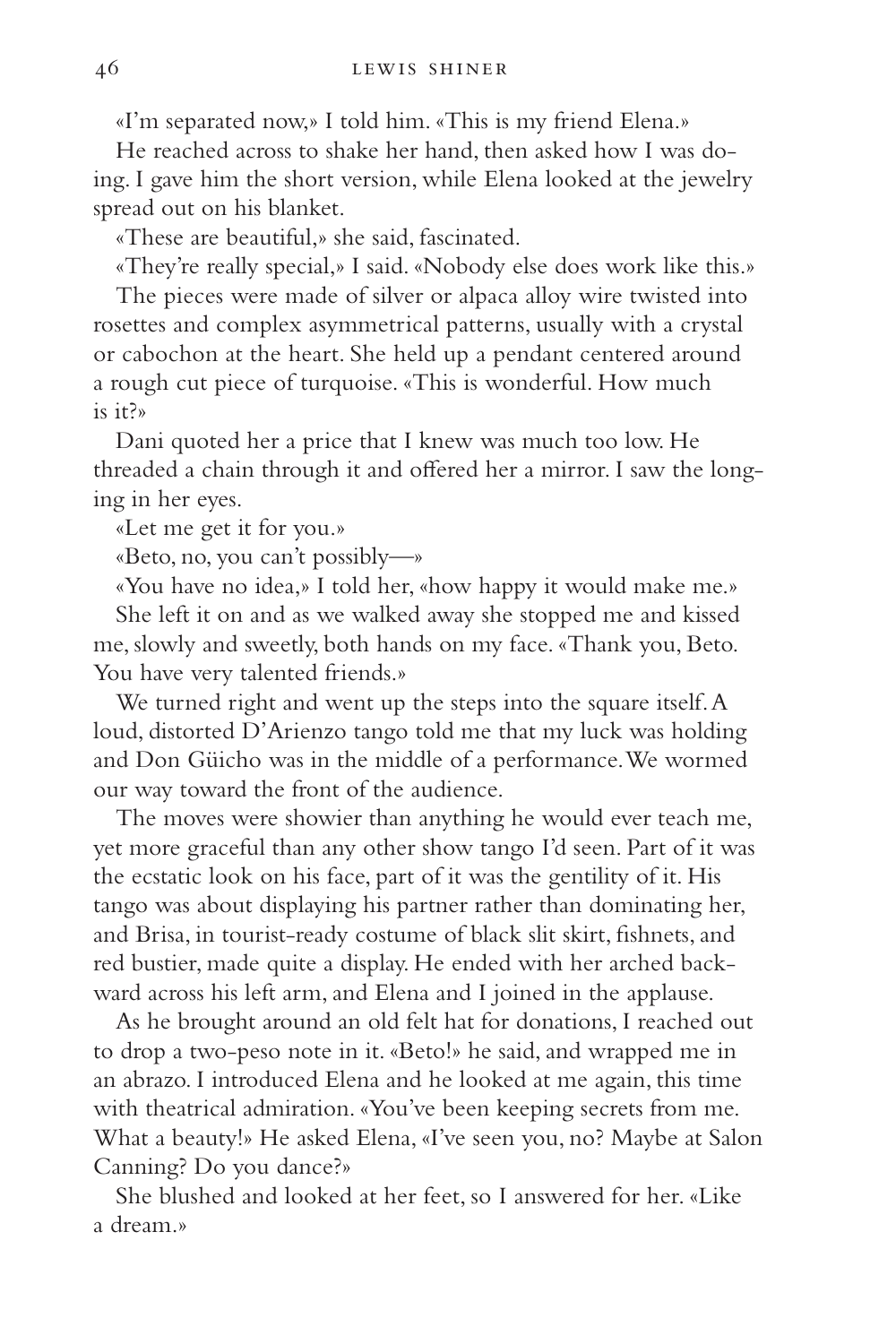«Once the crowd goes, come over and say hello to Brisa. She'll be unhappy with me if you don't.»

He continued his rounds and Elena gave me a crooked smile. «So, was that supposed to impress me?»

I shrugged and failed to look repentant.

«Well, it did,» she said. She hugged me, and with her head in my chest she said, «How do you know the famous Don Güicho?»

«He's my teacher.»

«Ah. That explains a lot, actually.»

We walked over to the trees to say hello to Brisa, who was excited to see me. I felt ridiculously pleased at the way my home court advantage was paying off.

«Are you coming to the milonga tonight?» Don Güicho asked. Every week that the weather permitted, he hosted an open air milonga after the flea market broke up. «It's going to be a beautiful night for it.»

«I don't know what I'm doing tonight,» I said, careful not to look at Elena. «We'll have to see.»

After a few minutes we walked on. «I'm afraid if I admire anything else, you'll buy it for me,» Elena said.

«No more presents, I promise.» I stopped her and held her by both hands. «I wanted you to have the necklace because you clearly loved it and because my friend Dani made it. And because...people who believe those things say that turquoise is good for the throat, uh, *chakra,* in English.»

«It's the same in Spanish.»

«They say the throat chakra is what helps you to speak the truth.»

I had apparently blindsided her. Tears came up in her eyes so fast that they surprised both of us. I took a clean handkerchief out of my back pocket and handed it to her. «I like a man who always has a clean handkerchief,» she joked as she dabbed at her eyes. «He's good to have at a chacarera.»

The chacarera is a folk dance that they sometimes do at milongas. The men wave handkerchiefs and clap rhythmically and stomp their feet in zapateos as they circle their partners. Don Güicho loved it and sometimes did it in the square. Elena fluttered the handkerchief at me and the very pathos of it made me smile.

•

«So,» she said, «I will tell you some truth.»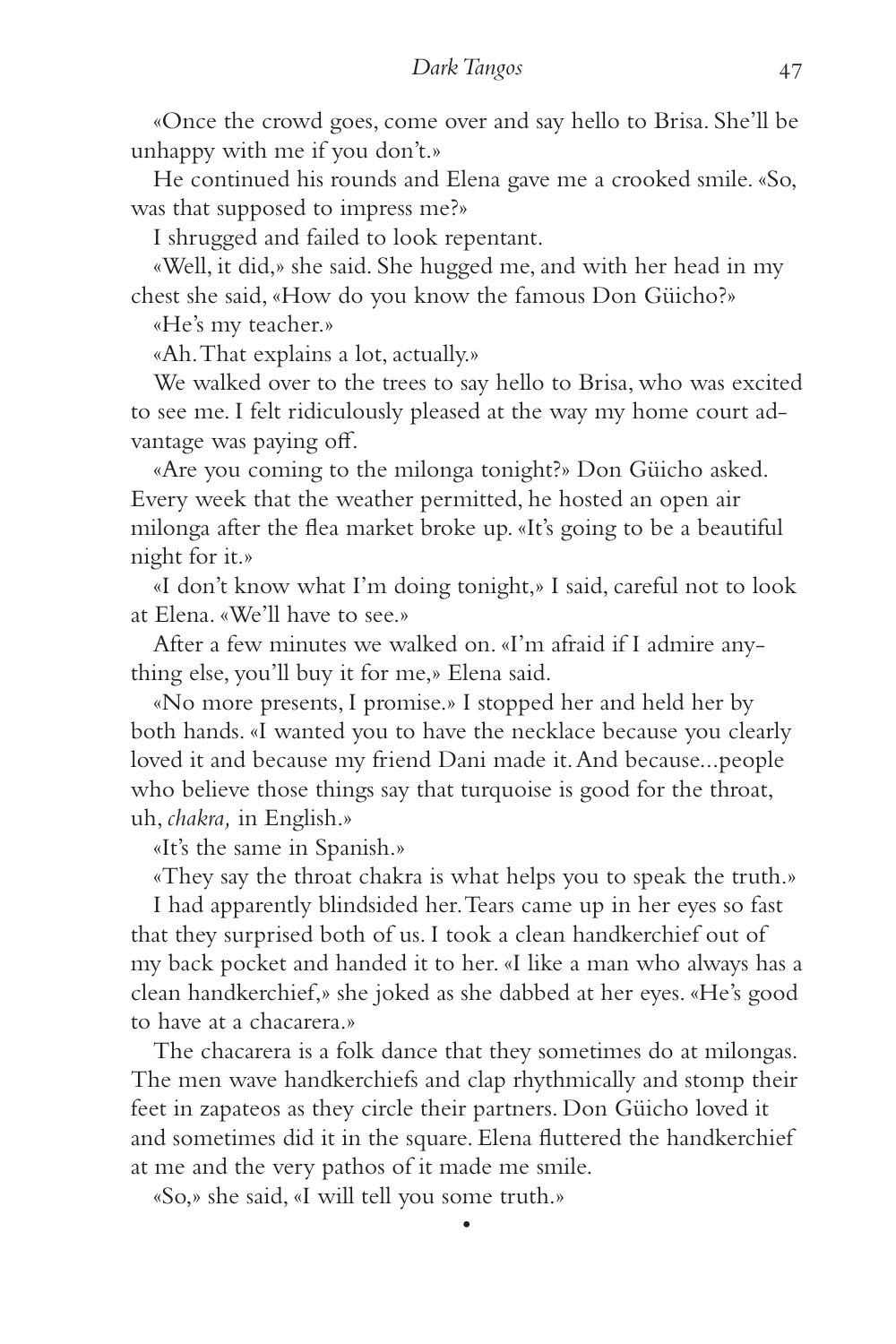WE STROLLED PAST the rows of vendors, Elena looking down, arms folded protectively across her chest. I touched her back now and then to guide her.

«There's only so much I'm willing to say, I told you that,» she said. «I understand.»

«Until this past fall, I lived with my parents. I was on my own after college for a few years, but I never, you know, got into a really serious relationship. So I moved back home. I was saving money, they liked my being there, I had my own entrance to the house and I could come and go as I wanted. My father is...he's a man of very strong principles, or so he always told my mother and me. He's a director at Citibank, very rich, very powerful. He is also very Catholic, very conservative, and he was very strict with me, growing up. And continued to be, even after I was grown. Like, for example, he was very upset that I wanted to dance tango. Beto, I'm sorry, can I have the handkerchief again?»

«Keep it,» I said.

«I learned something about him, something he'd done, that he'd never told me. This is the part I can't tell you about. It was bad, really bad. I moved into an apartment. I quit my job at the bank and took the first thing I could get, which was the job at the shoe store.

«I didn't tell him or my mother where I was going. I got new credit cards and a new phone. I didn't change my name because that would be a lie, and because of what he did, I can't stand liars.»

It took her a few seconds to collect herself. «So it wouldn't be hard for him to find me. And then a few weeks ago I noticed that man that you saw last night.»

«You think he works for your father.»

«Yes. I don't think he would ever hurt me. But I think my father is watching me, through that man. And I don't want my father's eyes on me anymore, not even secondhand.»

«What about the police?»

«I don't know what the police are like in your country, but here the police do what men like my father tell them. People like me, we try not to attract their attention.»

She turned to me, arms still folded. «So you see, I have all these things I can't talk about. And what I want most of all is to forget them, to be some other person completely. That's what tango gives me.»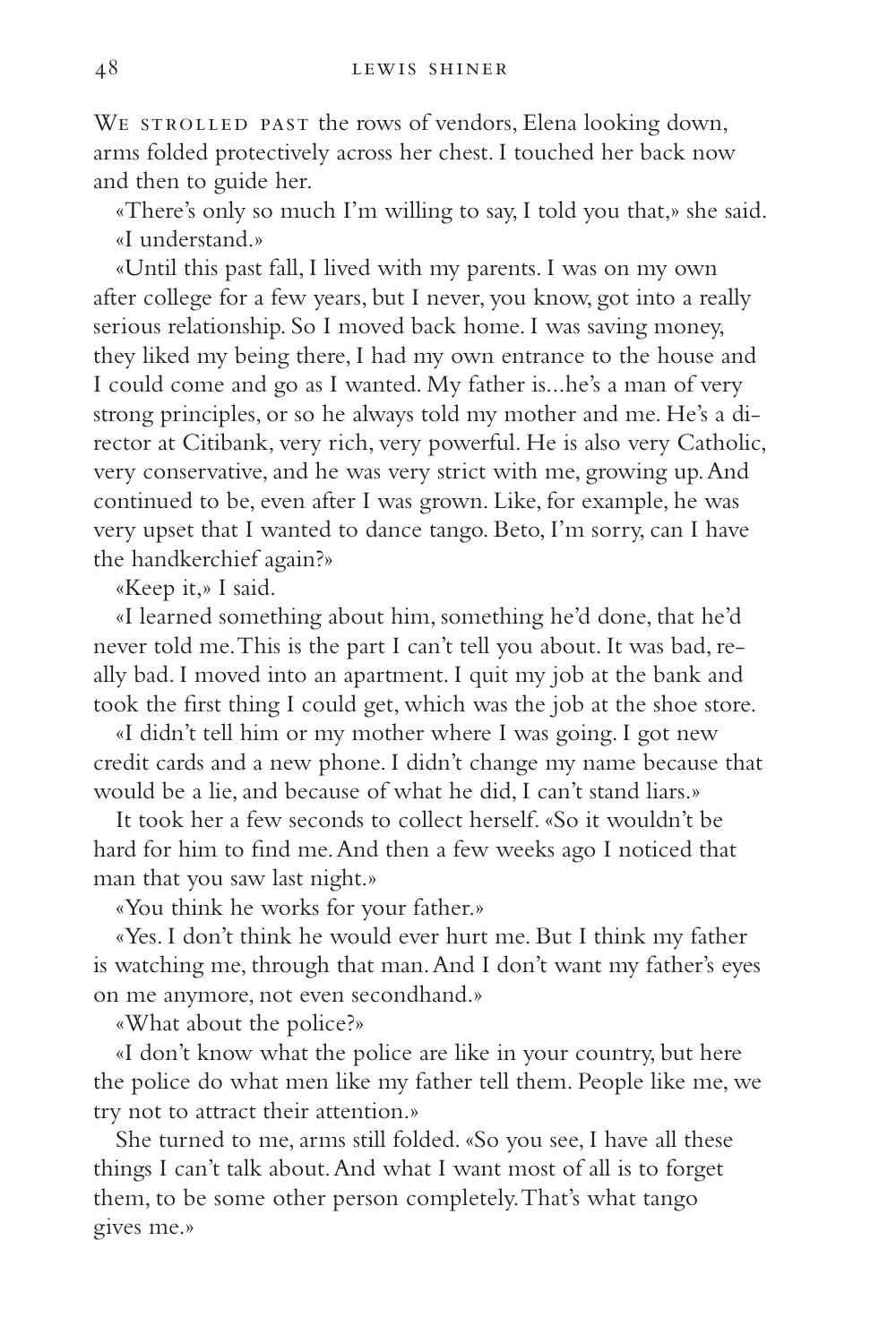«I understand,» I said. «If you ever want to tell me the rest, I want to hear it.»

«I know you think that, Beto. But there are things you don't want to know. Please believe me.»

We had passed completely through the square, oblivious to the booths and the people around us. I turned her left onto Defensa, where the high end antique stores were open all afternoon and the performers had staked out their small territories.

Elena stopped and held up her hand. «Listen!»

I heard only the noise of a hundred rapid-fire conversations in Spanish and the voice of the puppeteer next to me, whose drunken marionette clung to a miniature lamppost.

«Come on,» she said, and pulled me by the hand through the crowd, walking fast. Then I heard it too, the creak of the bandoneón and cry of the violin.

Orquesta Tipica Imperial had set up against one of the metalshuttered storefronts in the middle of the next block. They'd rolled an upright piano onto the street and they had a cello, double bass, two violins, and three bandoneones. They were part of the new breed of tango orchestras, kids in T-shirts and blue jeans, some with long hair and beards. One of the violinists and one of the bandoneonistas were women. The tango they played was in the classic style, but was new to me.

Elena dropped her purse and baseball cap in front of the female bandoneonista and opened herself to me. I took my time, happy just to look at her, to feel the first touch of her body, to smell her hair, to let my left hand dance out the length of her right arm.

I had never danced on cobblestones before. Calle Defensa is the real thing, paved in big, rounded, slick stones, and we were both in sneakers, making it hard to pivot. Elena seemed not to care. In Argentina, the word for cobblestone is adoquín, and they use it to refer to the quality of dance that you can acquire only in Buenos Aires—to say «tiene adoquín» is to give the highest compliment for the authenticity of someone's tango. Elena had it.

They played for twenty minutes. We inspired a few other couples to join us and the band applauded us all. I felt the happiness inside me, filling my entire body, and at the same time I felt like something subtle had changed between us.

I knew that I lived too much inside my own head. Dancing was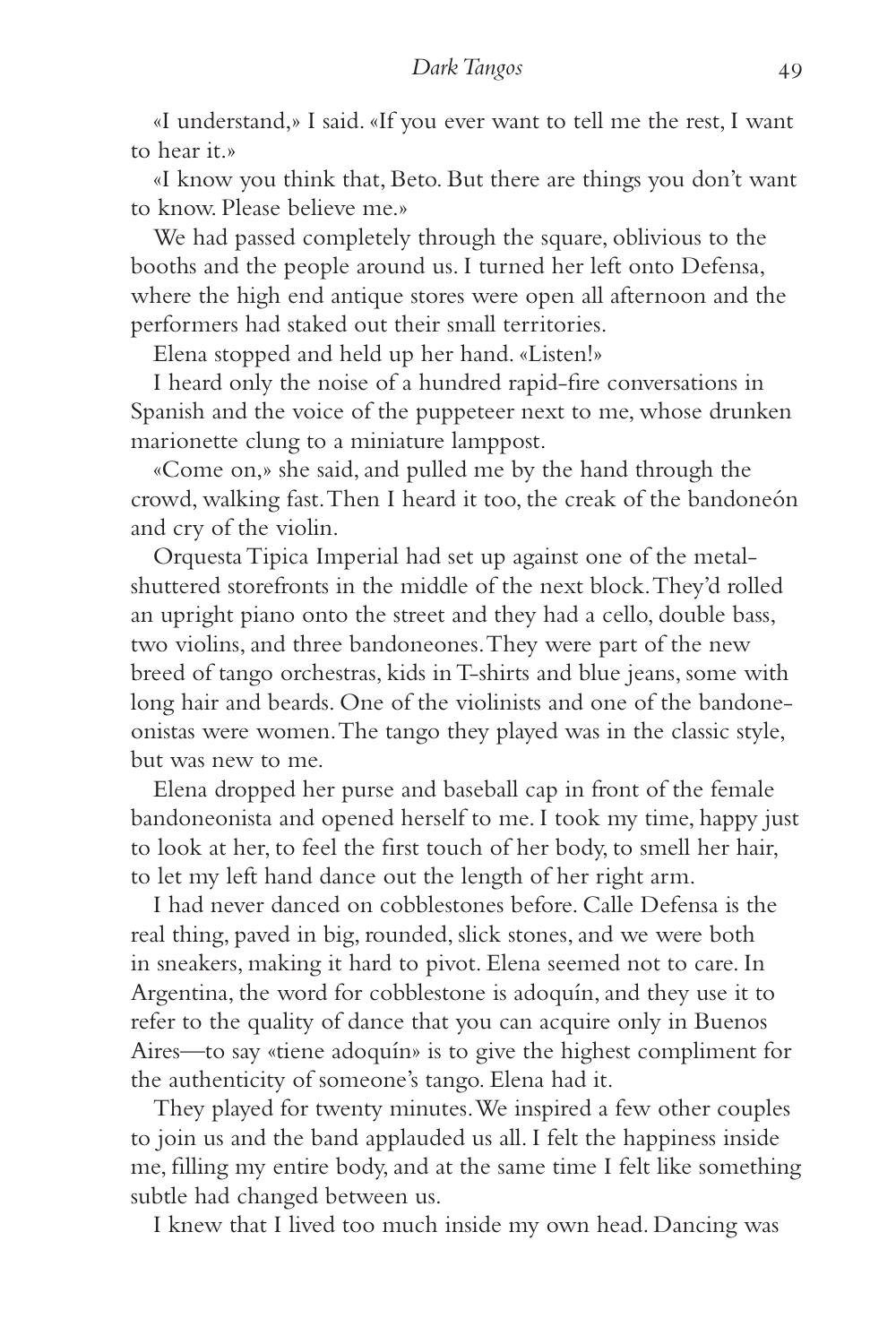supposed to be my way out of that. Still I managed to find a trace of sadness in that perfect moment. I felt like her opening up to me had frightened her, made her self-conscious in a way she hadn't been before. The height of happiness is the start of the decline.

I call it the Sunday Effect. Sunday was a day off for me, just like Saturday, except that it felt different, tarnished, because I could feel Monday coming.

Tango is all about the light in the darkness and the darkness in the light. And so we danced.

THE BAND BEGAN to pack up. We threw money in the open violin case and Elena reclaimed her hat and purse. Unwilling to let the afternoon end, I convinced her to let me buy her lunch at one of my favorite restaurants there on Defensa. She had a glass of wine. Over feta ravioli we finally got to some of the conversation that would normally have happened earlier. I had to be careful with my questions, especially about family and childhood. I mostly let her choose the way.

She was an only child, like me. She'd grown up with a lot of time to herself and escaped into books, like I had. She still loved to read, especially Jorge Amado and Isabel Allende. She'd studied business in college because her father was paying for it, while taking as many literature courses as she could. She loved cats and dogs both, but didn't have room for either where she lived.

She loved old buildings, old tangos, old clothes, old movies.

She'd had lovers, not many, because she needed to feel more than physical attraction. She said again that there was no one in her life right now.

There was a silence after that.

We spent an hour and a half over lunch and as we left she said, «Beto. I should go home now. I have work tomorrow.»

 Climbing back up Humberto Primo, I told her about the Sunday Effect. Yes, she said, she knew exactly what I was talking about.

We stopped in front of my building. «Can you come in for a few minutes?» I asked. My heart was pounding. I worried that she could see me tremble.

«I wouldn't mind a glass of water,» she said. «The wine has gone to my head a little.»

I let her in and we climbed the curved concrete stairs to the first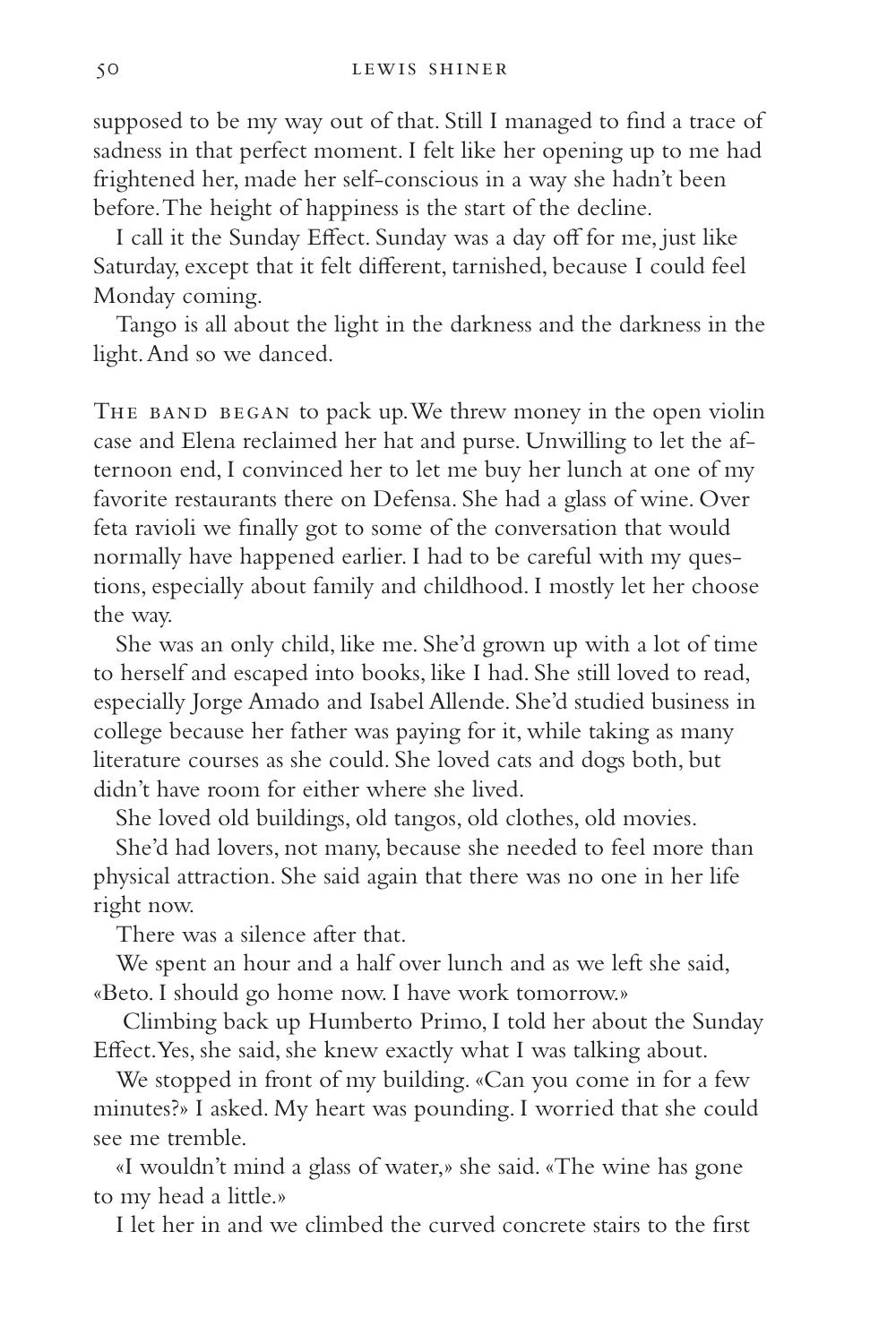floor. She pretended not to notice the trouble I had working the key to my apartment.

The place was tiny. A closet-sized kitchen on the right as we came in, a living room with a dining room table against one wall, then a short hallway that led to the bedroom. The floor was yellow parquet, polished to a high gloss. That was what had finally sold me on the place, knowing that I could practice tango there.

«Beto, it's lovely,» she said. She put her hat and purse and sunglasses on the table.

«Thanks. Let me get your water.»

When I came out of the kitchen, she was standing by the bookshelf. «Cortázar, Sabato, Casares—and Galeano,» she said. «Very nice.»

«That's more of a wish list, not what I've actually read. I still read slowly in Spanish, especially when there's a lot of idioms.» I handed her the water and she took a long drink. Her eyes were closed. I reached up slowly and let my fingers trail down her cheek.

She opened her eyes and smiled. She looked for somewhere to put the glass and there was only the dining room table. She walked to it and set the glass down and then stood there, both hands on the table.

I went to her and touched her shoulder. She turned and the smile was gone and instead she had the other look, the intense tango look. Very slowly I reached for her and took her in my arms and kissed her.

It had been nineteen years since I had kissed anyone other than Lauren that way. I couldn't remember the last time Lauren and I had kissed like that, if ever. Elena was trembling and her breath was ragged. I was shaking too.

I led her to the couch and sat next to her and kissed her again. She didn't resist me or pursue me, she followed my lead as she did on the dance floor, eagerly, passionately.

I didn't rush her and I didn't back away. Gradually the kisses got more urgent. I put my hands under her shirt so that I could feel her skin. I ran my hands over her back and hesitated with my hands on the clasp of her bra. She laughed and reached behind her and unfastened it. I raised her shirt and lifted her bra and kissed her breasts. They filled my hands perfectly and her skin was warm and fragrant. I felt delirious. Her fingers were in my hair and she was kissing the top of my head, both of us breathing hard.

I lifted my face and looked into her incredibly dark eyes. «Elena...» I said.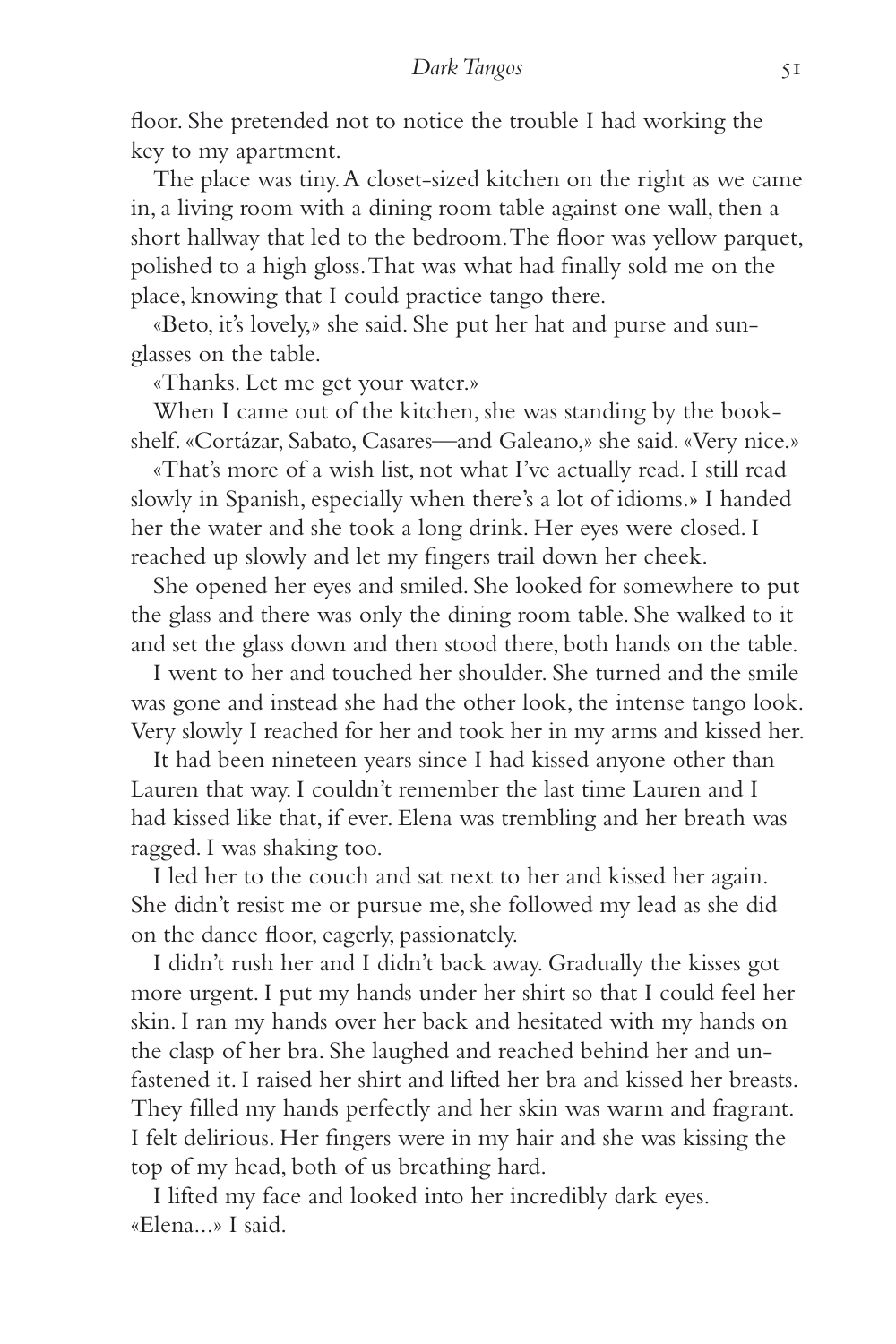She looked back at me and it was like she was searching for something. There was a question on her face and suddenly it was a much bigger question than the one I was asking, and infinitely sadder, and then it was like watching a piece of glass fall from my hands to shatter against the floor.

«Elena?»

She was crying.

She stood up and refastened her bra and brushed at her shirt. «Elena, what's wrong?»

«I made a mistake, Beto, a really terrible mistake.»

«Elena, I'm sorry if I—»

«No, not you. Nothing you did.» She knelt on the couch and kissed me fiercely, one hand on my neck, the way she'd held me at El Beso, the first time. «This was my fault. I can't let you get involved with this business. It is so much worse than you can possibly imagine.»

«What business?»

She pulled back and gathered her things from the table. I got up and started toward her and she held out one hand to push me away. «No, Beto, please. I'm begging you now. Please don't call me, don't look for me.»

«This is crazy. How can I just let you walk away?»

Her eyes went cold. There was something like contempt in her voice when she said, «You can't understand this, Beto. You don't have the history.»

«At least tell me what this is about.»

«I can't do that.» She opened the apartment door and stood in the hallway, looking at her feet, holding herself as if she were cold. «Can you let me out?»

I nodded numbly. There was no dramatic storming out of an apartment building in San Telmo, where everything was double locked, needing keys inside and out.

I heard her footsteps running down the stairs and I went after her, leaving my apartment door standing open. By the time I got downstairs, she was across the lobby and standing by the front door, crying, holding my handkerchief to her face. I couldn't think of the magical thing to say that would stop her and turn her around, open her up and make her talk to me.

I put my key in the lock and turned it and she pushed past me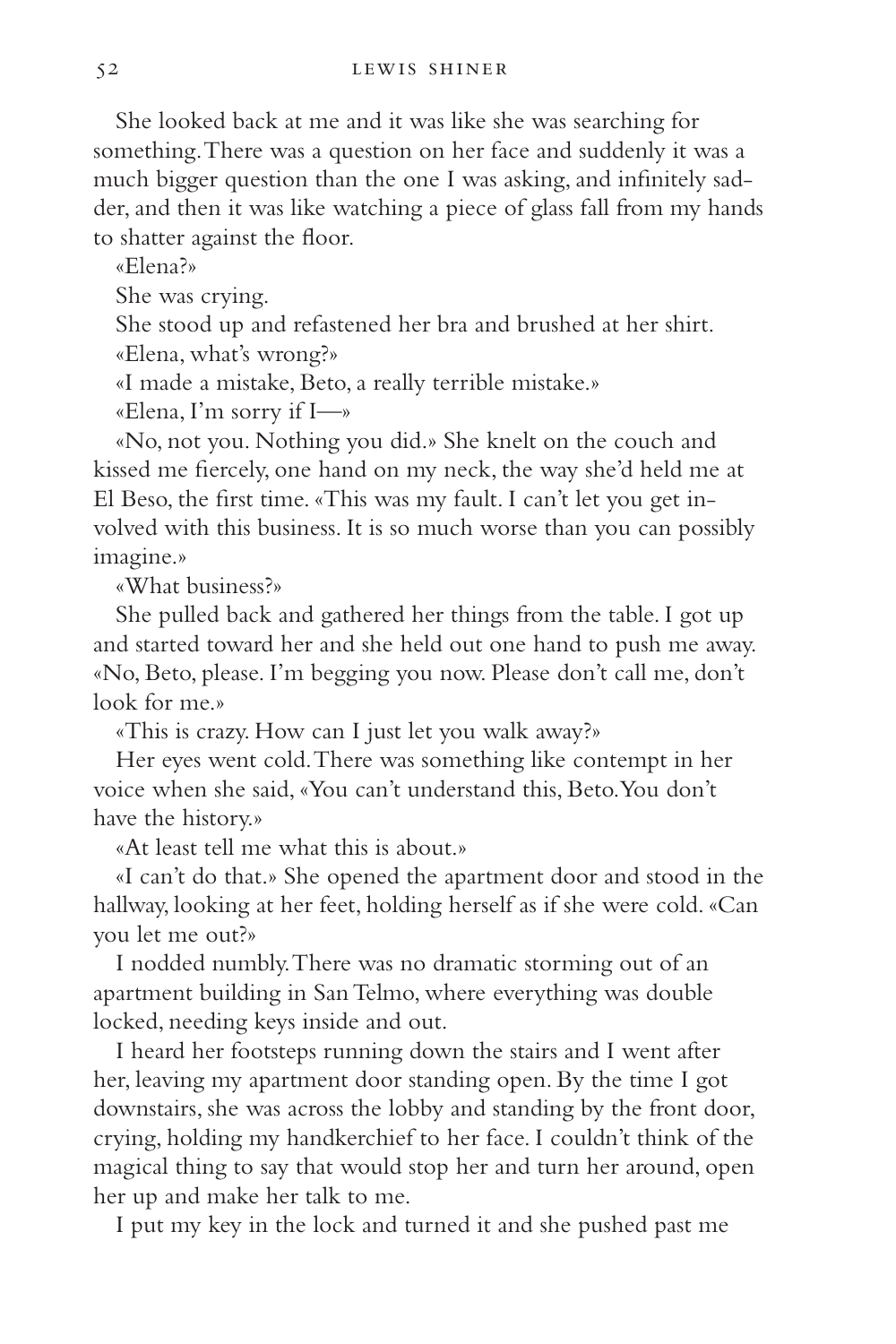onto to the sidewalk. «Goodbye, Beto,» she said, and ran across the street, a taxi honking at her as she disappeared around the corner.

I went back upstairs. The apartment was now utterly desolate.

Her half-finished glass of water was still on the table. I drank the rest of it and ran my tongue around the edge where her lips had been.

I went to the bathroom and washed my face. "She's crazy," I said to the mirror. "She's absolutely right. You can't handle this. Let her go."

I had never wanted anyone so much in my life.

I sat on the couch and replayed everything that had happened since we walked in the apartment. Then I replayed the entire day. Then I went back to the first time I saw her at Universal and went through it all again.

Then it was just the highlights, bits and pieces of conversation, moments. Mostly the feel of her, the smell of her, the taste of her.

I used up an hour that way, time enough for her to get home. I called and left a message that said, «Elena, don't leave me hanging like this. Please, just call me and tell me what's going on.»

I tried to read, tried to eat a little. The sun went down. I called again. At 8:30 I walked back to Plaza Dorrego in the pathetic hope that she might show up for Don Güicho's milonga. Or maybe hoping to feel the ghost of her presence still in the square.

I found Don Güicho setting up his ancient, patched-together sound system, into which he had plugged his new iPod. He jiggled a wire, a few seconds of scratchy tango blared through the speakers, then there was silence again.

Brisa watched from the sidelines. «Hola, Beto, did your friend have to go?» She read something in my face and said, «Oh, Beto, did she hurt you? What happened?»

Don Güicho did something and suddenly there was music. A single violin, infinitely sad, mocking me.

«I don't know what happened,» I said. «We danced a few times, I thought we really liked each other. Then...» I opened my empty hands.

Brisa hugged me. «These young girls are so shallow. I should know!» She laughed at herself and said, «Come on, dance with me a little, while the old man finishes with his toys.»

The dance floor was a thin canvas sheet that Don Güicho unrolled for his Sunday performances. The Buenos Aires dancers didn't care that it was not a particularly good surface. I changed into my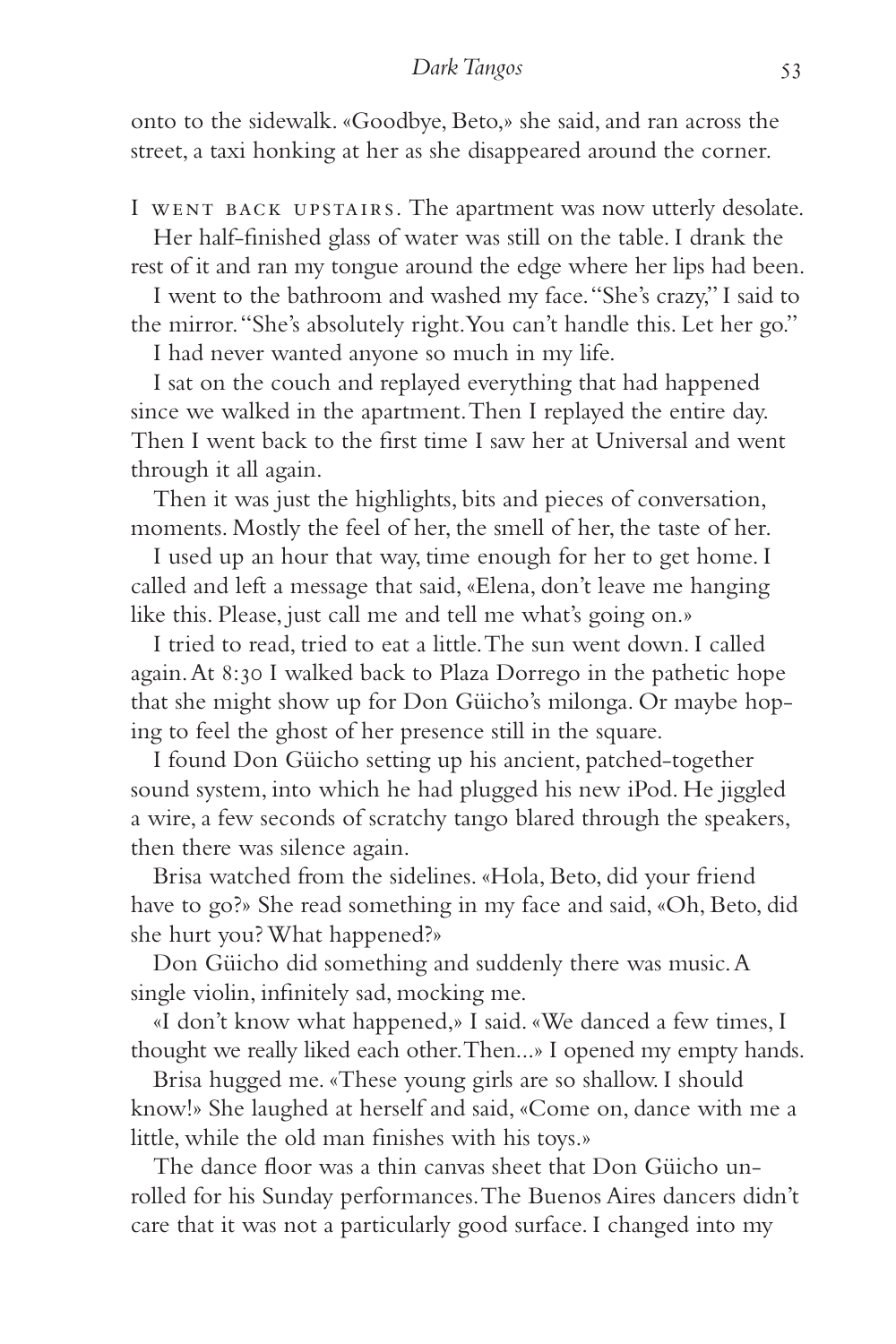dance shoes and Brisa led me onto the floor. Though I was touched by her concern, having her in my arms only reminded me of what I was missing. The first song ended immediately and the next was Miguel Caló, "Qué falta que me hacés." I was on the verge of tears. Even with Brisa covering for me, my dancing was an embarrassment. We were the first couple on the floor, I was with Don Güicho's partner and I was practically stumbling. At the end Brisa thanked me and said, «Poor Beto, it'll be okay.»

I retreated to where Don Güicho was pouring hot water into a yerba mate cup made from a carved gourd. He offered me a sip and I declined it, as I did Saverio's coffee.

«So who is this woman?» he asked. «She looked familiar.»

«I met her at El Beso. She goes to a lot of milongas.»

«Her name is Elena, you said?»

«Elena Maria Lacunza.» I was nearly 50 years old. I thought I was long past that kind of hurt.

«Lacunza. That name is familiar. Not from tango, though, from something else.»

I shrugged.

«Beto, you should do as Brisa says. Tango is the remedy for what you're feeling now. The tangos oscuros, the dark tangos, they understand how you feel.»

«I don't think so. I tried dancing just now and I was terrible.» «Are you the teacher now? Do you think I don't know what the hell I'm talking about? Dance.»

He turned away. I looked past him and recognized one of the women from his Sexto Kultural class, a short, tough girl named Patricia. I caught her eye, gave her the cabeceo, and we met at the edge of the floor.

I gave it my best shot. The crowd was full of older couples, tourists, cliques. I sat out a lot of tandas. But when I thought about going back to my empty apartment, I started searching the crowd for someone who would meet my eyes. My dancing, eventually, got better. My partners were polite, some of them even kind. I felt like I was dancing through quicksand.

I MANAGED TO SLEEP, on and off, until 5:30. I lay in darkness for 15 minutes, then called Elena, hoping to catch her off guard. She didn't answer and I didn't leave another message.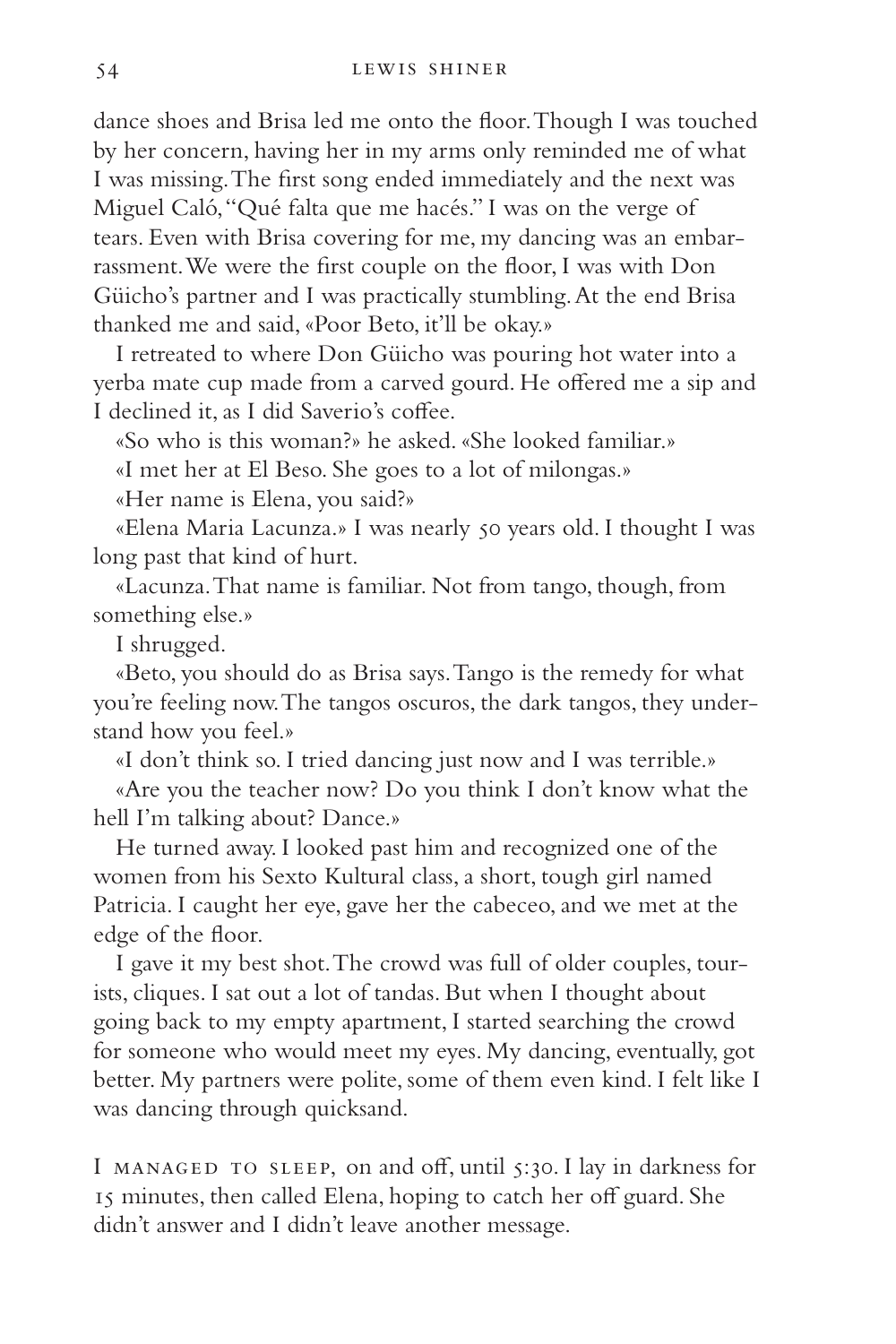At work I nodded off a few times during the day, split second lapses of consciousness that made my body jerk and left me with muddled dream images superimposed on reality. I left early and stopped by my apartment to change clothes, in the futile hope that she might have come by and left a note. Then I started looking.

My first stop was the Monday practica at the Club Deportivo Villa Malcolm far out on Corrientes. No one there recognized Elena's name or description. I stayed and danced a while, remembering how intimidated I'd been my first time there with Lauren, surrounded by teachers and professional performers, despairing that I could ever learn.

At ten, dizzy with fatigue, I wandered out and found some fruit and bread at a market, then took a cab to Salon Canning, where the milonga started at 11:00. The building is located in an innocuous, tree-lined residential neighborhood. Inside, the main room is like an airplane hangar, the music that night echoing hollowly because of the sparse crowds.

It was a city full of slender, beautiful, dark-haired women and my heart stopped two or three times as the host led me to a table in the men's section. I stayed until two, dancing a few tandas here and there, until exhaustion overwhelmed me and I took a cab back to San Telmo for a few hours of restless sleep.

TUESDAY WAS THE SAME. After an endless, numb day in front of the computer, I called Elena from my apartment, then immediately called again, hoping for a busy signal, any sign of life. I forced myself to eat a little before I took to the streets.

I was obsessed with the idea that if I found her, she would not refuse to dance with me. And that once we danced, everything would be all right. Magical thinking, crazy thinking, but the only thinking I had.

El Beso first, because they started at 9:00. After 11, I walked to Porteño y Bailarin, a block away on the other side of Corrientes, a famous milonga with two tiny dance floors and its own regular clientele. I stayed less than half an hour, long enough to convince myself she wasn't there.

WEDNESDAY AT LUNCH I took Linea B of the Subte to the Abasto Mall. An exit on the north side of the station led down a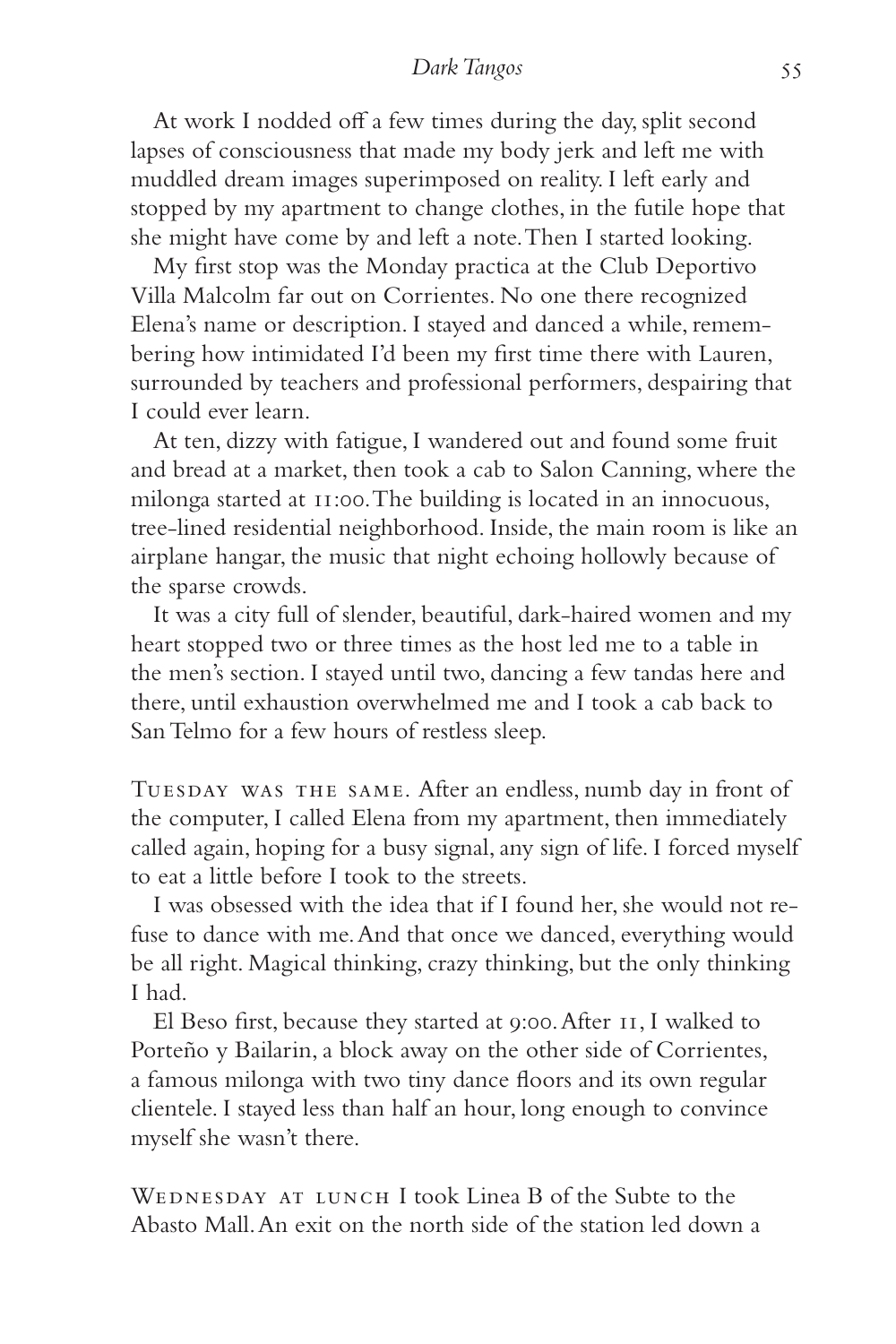hallway and into the lower level of stores. It was cleaner than anyplace else I'd been in the city, shining and perfume-scented. It was like walking through a secret passageway into the suburban US, a world of bright plastic and chrome and glass. The difference was the customers in Buenos Aires were better dressed and vastly more fit.

I found New Diqui on the directory. I took some deep breaths as I walked counterclockwise past the shops full of leather and electronics and dresses. The place was in a cluster of shoe stores, most of them selling women's shoes, a couple of others with the latest oddball designs from Nike and Converse. I brushed my fingers through my hair, straightened my jacket, and went in.

A woman with blonde hair and black roots was helping a customer. A woman my age with cat-eye glasses was behind the counter near the register.

I had worked up an elaborate story about being there the week before with my wife, then I heard Elena in my head saying, «I hate liars.»

I said hello to the woman in the glasses and asked how she was and said, «There's a woman who works here, I think her name is Elena. She was very kind to me last week. I wondered if she was working today.»

«Not today, I'm afraid.»

«Is something wrong?»

She sighed. «I may as well tell you. She doesn't work here anymore.»

«Oh.» I felt my shoulders slump.

«She quit on Monday. All very sudden, I must say.»

«I hope there's nothing wrong. She seemed very nice.»

«She *was* nice. Everyone loved her, customers, management, the other salesgirls. She was the best employee I've ever had. And she called and quit over the phone, didn't even do it in person.»

«Well,» I said. «Maybe she'll change her mind.»

«We can hope, can't we?»

I called Bahadur and told him I needed the rest of the afternoon off.

"You sound terrible," he said. "Is everything okay?"

I told him I wasn't feeling well, which was certainly true, and he told me to get some rest.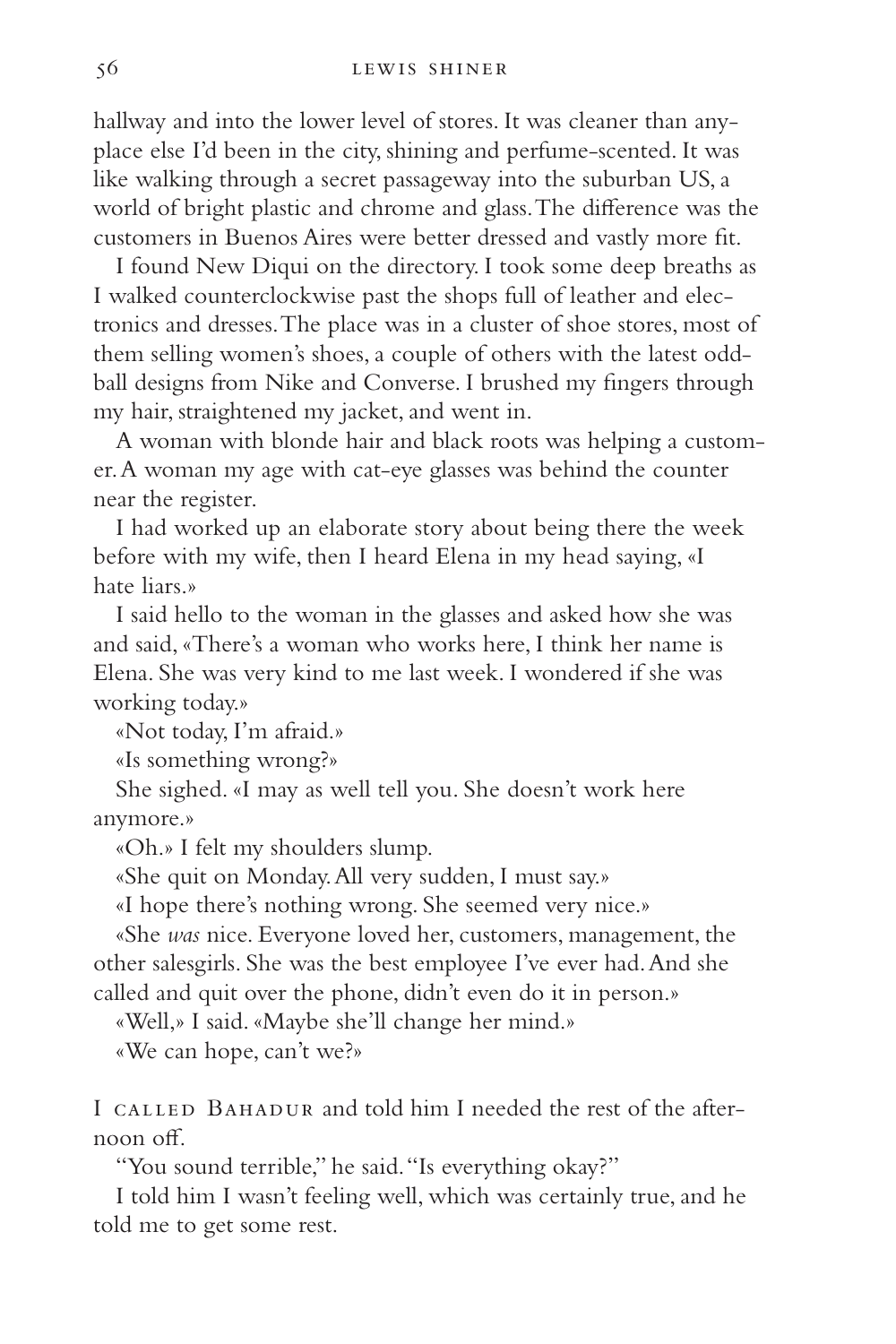I found an Internet place a block from the mall and spent an hour writing an email, then rereading it and rewriting it and reading it again.

Dear Elena,

Please understand just one thing: I don't care.

Whatever your secret is, it won't change how I feel about you. I don't care about your past. I care about what your father did only because it hurts you so much.

I don't care about the difference in our ages or in our cultures. If you do, okay, I will live with that. If I can't be your lover, I want to be your friend. If I can't be your friend, I at least want to dance with you again.

Dancing with you is like nothing I have ever felt before. All I want is to feel that way again.

—Beto

I clicked Send. It was my last idea.

WEDNESDAY WAS a big night for milongas. La Nacional, very traditional, a long, narrow, smoke-darkened room with cracking plaster. La Viruta and Salon Canning again and El Beso and at least half a dozen others I'd never been to.

I went back to my apartment for a few hours' sleep. When I woke up, the light was fading and I had the momentary conviction that my consciousness had inhabited a corpse. My body lay like an inert slab of meat and my brain was dark and empty as a shuttered nightclub. I managed to roll my legs off the bed and sit up, which made my head throb.

I splashed water on my face and freshened my deodorant. I hadn't shaved since Monday morning and I decided it gave me a certain grizzled porteño authenticity.

It was only 7:00. The idea of staying in the flat was unbearable. I put on a dress shirt and a jacket, grabbed my dance shoes, and went down the street to call Sam. He told me I looked like hell, "in a degenerate, Mickey Rourke kind of way." I couldn't talk to him about Elena, though he knew something was wrong and kept pushing for an explanation. After I hung up, I caught the Subte to Federico Lacroze and Don Güicho's class.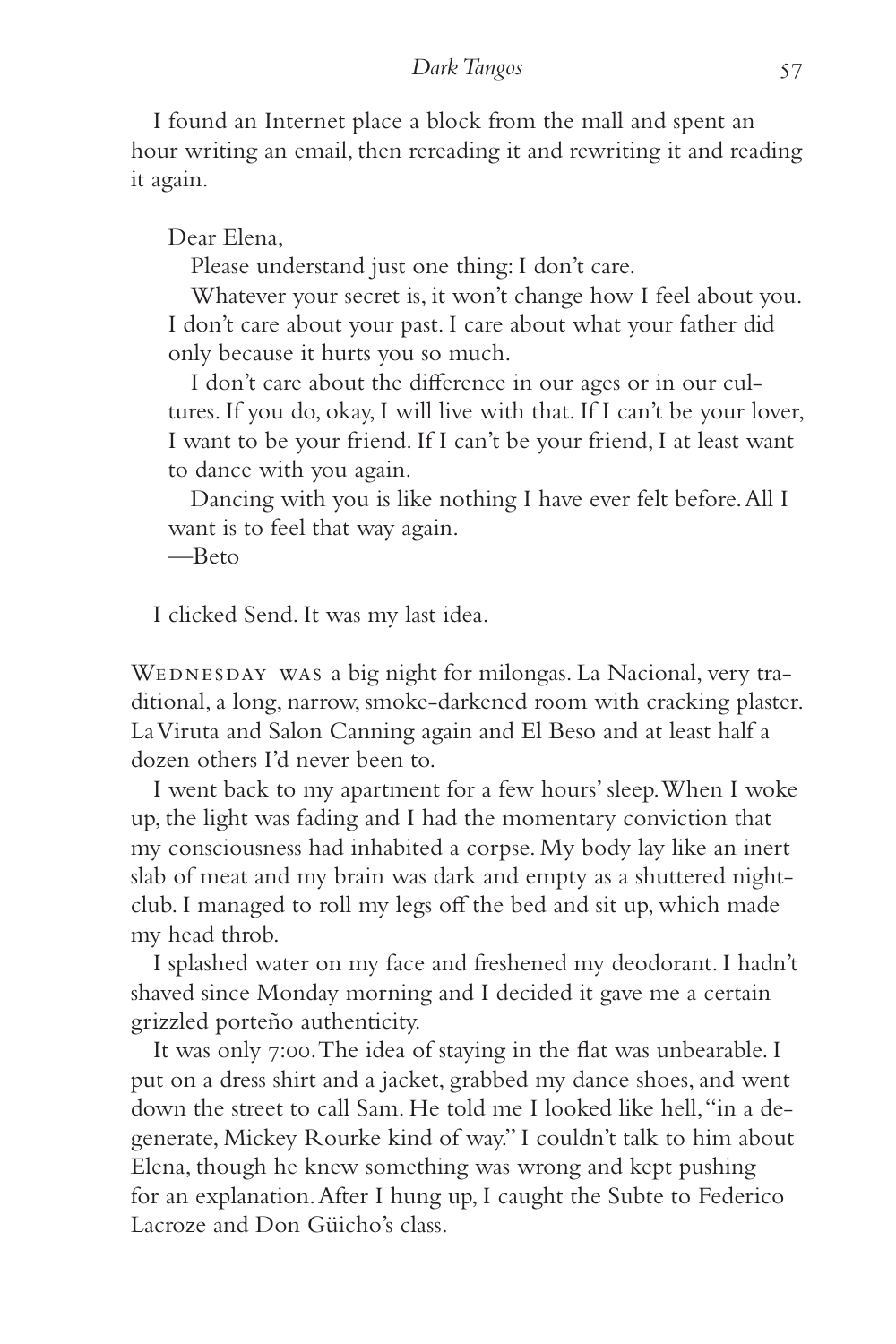The building was run down, the tiny elevator tired and barely willing to climb the six floors. The Sexto Kultural was a long, empty loft with improvised décor, the walls covered with graffiti-style art, the furniture third-hand and losing its stuffing.

The class was already underway. Don Güicho was breaking down a doble tiempo change of direction step. He went through it twice, put on some music, and came over to me. «You look like shit, Beto,» he said as he hugged me. «No luck with your friend yet?»

I shook my head.

«Well, I found out something interesting. I talked to a guy I know who's been following the trials. He works at La Biblioteca Nacional and he's done a lot of research on the dictatorship. He said there was a guy named Osvaldo del Salvador who worked for Cesarino, you know, the guy who ran the detention centers? This guy del Salvador was a torturer at the Club Atlético.»

I'd heard about it. It was on Avenida Paseo Colón, under the elevated highway that led to the airport. The detention center, one of the worst, was in the basement. They said the noise of the cars overhead helped drown out the screams.

«He got off under La Ley de Punto Final, changed his name, got a civilian job.»

I saw it coming, wanted to put my hand over Don Güicho's mouth to keep him from going on. I didn't have the strength to lift my arm.

«My friend said he was living under the name Osvaldo Lacunza. The same as your girlfriend. Maybe it's just coincidence, but...»

«No,» I said. «It's no coincidence.» What had Elena said? I couldn't understand her because I didn't have the history.

«Beto, my friend, welcome to Argentina. You want to know why we have more psychiatrists than anywhere else on earth? This is what I tried to tell you at the demonstration, we deal with this every day. These people are walking among us.»

«Thanks for finding this out. You're a good friend.»

«It wasn't anything. Come and dance, they're waiting on me.» «In a minute.»

I FELT THE FEAR in my shoulders and neck, in the itching of my scalp and the burning in my right eye.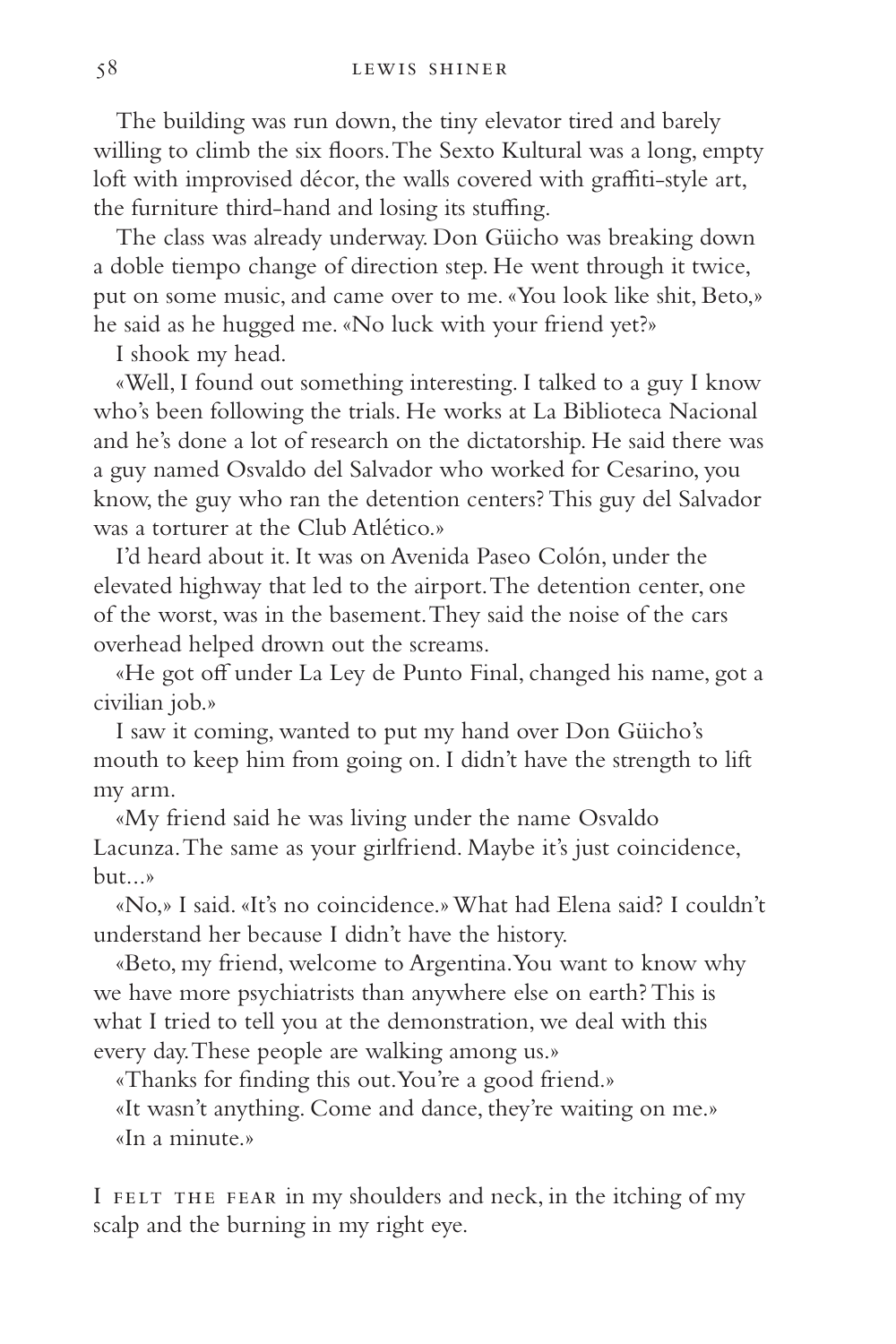Elena's father hadn't betrayed her with a mistress or a crooked business deal. He'd betrayed her by not telling her that he was a monster. Conservative, she'd said, deeply religious. What would he think of some godless Yanqui corrupting his daughter?

I danced for a while. I took a turn with Patricia, who found plenty of things to correct me on, as usual. «Are you paying attention?» she asked.

«Trying,» I said.

I left at 10:15 to get to El Beso by 10:30. If Elena had gotten my email, if I'd touched her at all, El Beso would be the place she would go.

Visualization, they say, is the key to getting what you want. I pictured her walking in, seeing me at my front row table, me rising to take her in my arms as she ran to me...

Then I pictured the tall, sharp-faced man, who was probably one of del Salvador's torturers, following us outside and putting a pistol to the back of my neck, firing a single shot through my brain and disappearing into an alley.

She wasn't at El Beso. She wasn't at La Ideal. I went by the office to check my email. Nothing from Elena. I fell asleep in my chair, woke up at 1:00 am not knowing where I was, and dragged myself off to bed.

LATE THURSDAY MORNING, I called Don Güicho and canceled my class for that night. It was one week from my first dance with Elena. I told myself that if she had a trace of desire for me to find her, that if she were remotely open to leaving things to Fate, she would be at El Beso. I had been telling myself things all day. Not to check my personal email, for example, which I continued to do every five minutes. I told myself to give up. That I was an idiot, that she was crazy, that her father was a murderer, on and on, until I had made myself thoroughly sick of myself.

The milonga started at 6:00 on Thursdays and I was there by seven. Superstition is the last refuge of the hopeless. I wore my red tie and freshly laundered black shirt. The woman who'd accepted my first-ever cabeceo was there again and we danced a tanda. I told myself that it would all play out the same way as the week before and any minute Elena would walk in.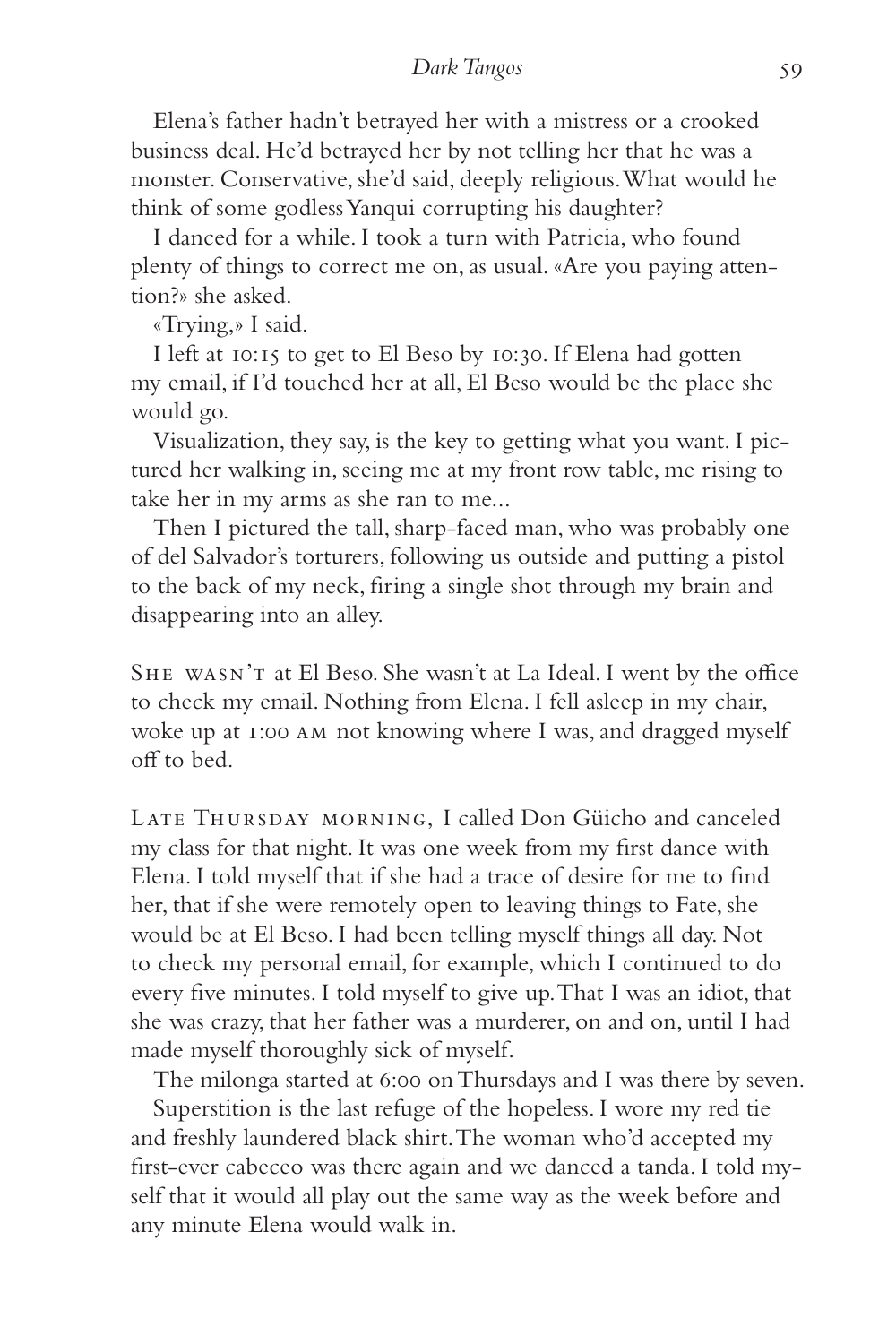I danced with two or three other women. Mostly I watched. Time crawled. I wanted it to go even more slowly because suddenly it was after ten, and then it was eleven, and Elena was still not there.

I stayed until 12:30, until they played "La cumparsita" to end it, and I walked down to the street with the last of the diehards and waited in the street for a cab. The weather had turned cold again, the wind coming straight from Patagonia and the South Pole, and it chilled me to the center of my chest.

I was not going to find her.

FRIDAY WAS UNBEARABLE. I couldn't remember my last good night's sleep. The weekend yawned before me, empty and endless.

I didn't bother to go out that night. A steady, cold, determined rain fell on the city, spattering noisily on the floor of the airshaft next to my bed. I sat there in the dark in my work clothes and when the voices in my head started in on me I told them to shut up.

Eventually I fell asleep.

# Saturday morning.

I ate the last food in the apartment and made a grocery list. The rain still fell relentlessly. I put on an extra layer of clothes and a pair of old shoes and went downstairs with my umbrella. I had the key in the inside lock when something caught my eye across the street, in the sheltered overhang of the technical school.

It was the glow of a cigarette. A car hissed past and the headlights caught a tall, thin, dark man turning away.

I was suddenly wide awake.

I backed away from the door and forced my brain to work. If I went up to him he might run away, or turn on me. If he had a gun or a knife, I could be dead in a second and he could be on the Subte and gone.

I was nine-tenths crazy and didn't consider how far over my head I was getting. He was a connection to Elena and that was all I cared about.

If, as I assumed, he was there to follow me, I had someplace to take him.

I unlocked the door and stepped outside, careful not to glance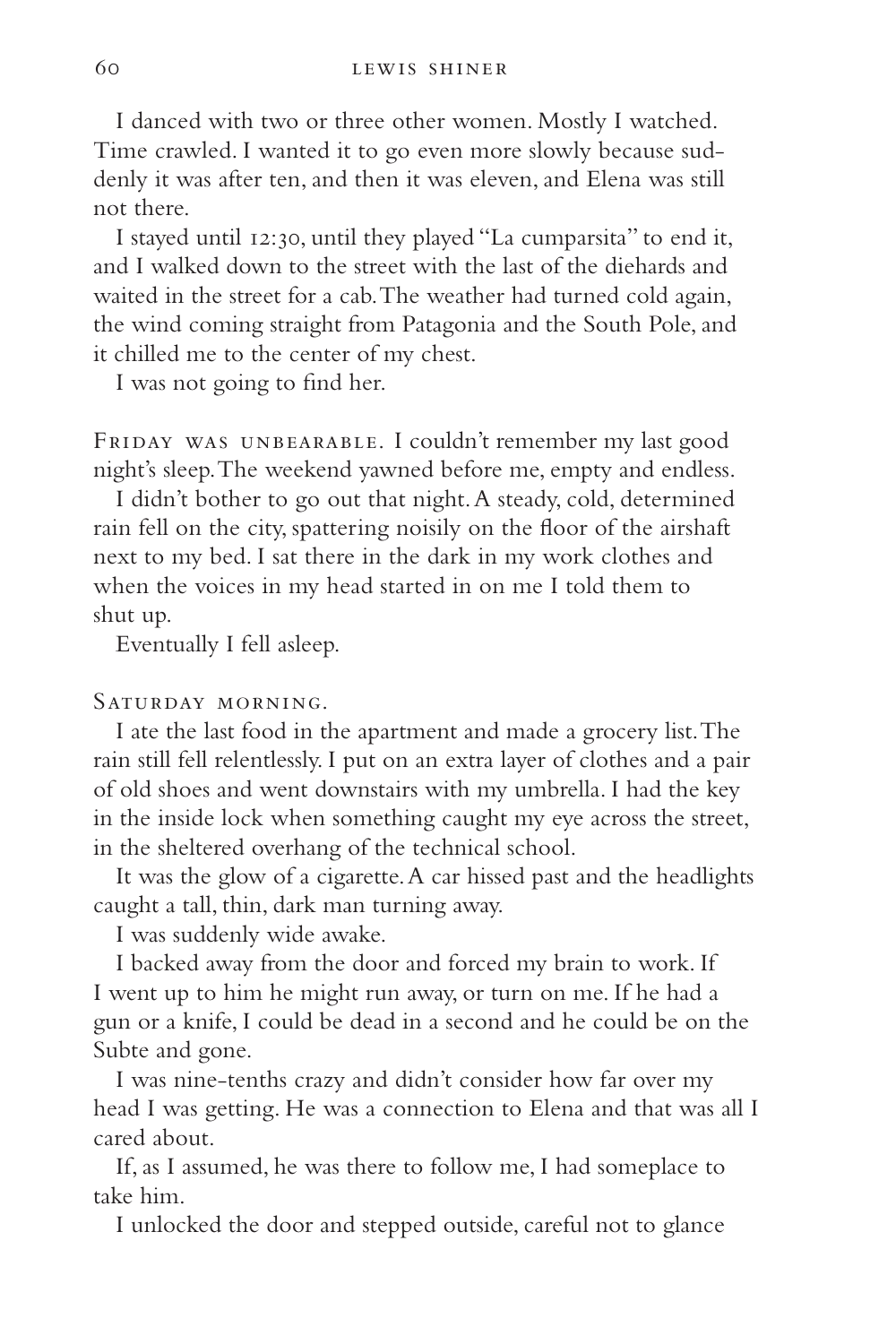across the street. I opened my umbrella in the doorway and hoped my hands weren't visibly shaking. I checked the lock and headed downhill at a fast walk, between the gray buildings on the gray sidewalk in the gray rain.

Follow me, you bastard, I thought.

At the end of the block I crossed Tacuari, then crossed Humberto Primo, staying in the open and keeping up the pace. I didn't slow down until I got to Avenida San Juan, where I turned the corner and ducked into the entryway of the office building there. I pressed myself flat against the wall, trying to look casual. I collapsed the umbrella and pretended to be busy folding it.

Come on, I thought, come on.

I couldn't know for sure that he was following. Maybe he was under the delusion that Elena was in my apartment and he was going to wait there for her. Maybe he didn't want to risk the bigger crowds and higher visibility of a major street like San Juan. Maybe he knew I'd seen him.

Suddenly he was there, turning the corner.

I grabbed him by the arm and pulled him into the overhang. Tall as he was, he didn't weigh much. I'd startled him and there was a second where he clearly didn't know what to do.

«Do you see the cop?» I asked. «Right over there, in front of the market?» I jerked my head in that direction. The same cop was there every Saturday, rain or shine, in the same place. «If you don't want him to come over here wondering what's going on, you should act like you're glad to see me.»

«Who are you?» the man said. «Where do you come from? What do you want with Elena?»

«You first.»

«I saw her come out of your apartment last week. She was crying. If you did anything to hurt her, I'll kill you.»

«I didn't hurt her,» I said. «I'm in love with her.»

I don't know which of us was more surprised by that.

«Tell me who you are,» I said. «Did her father send you?»

He stared into my face. He had intense, dark eyes, almost black,

•

with a depth like a clear night sky. They were Elena's eyes.

«I *am* her father,» he said.

And then he started to cry.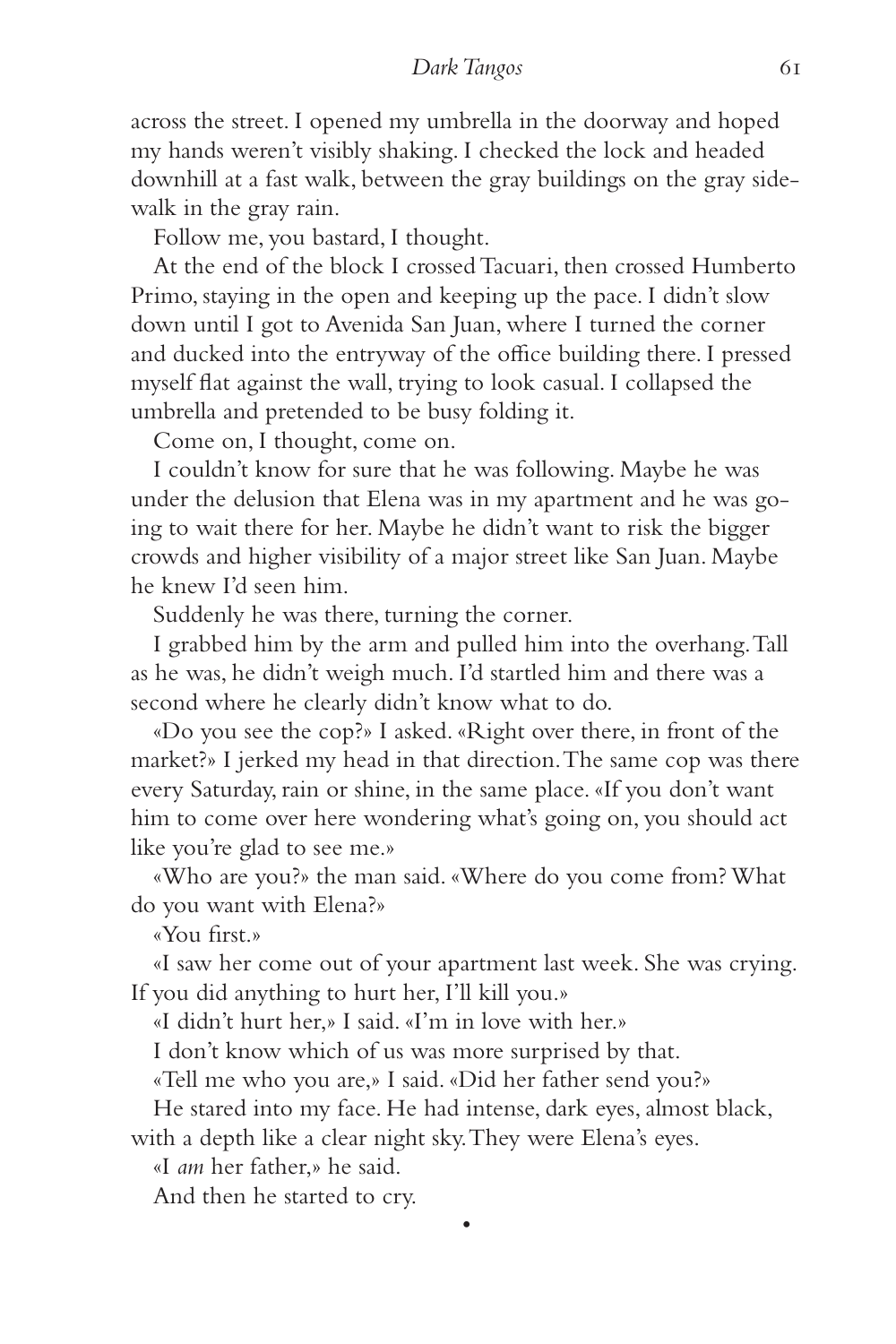Maybe it was because I had seen Elena in his face. Maybe I saw my own despair and hopelessness in his tears. I hugged him and said, «My name is Beto. We should get out of the rain and talk, no?»

He returned the abrazo, then slowly pulled away. He sniffed loudly and wiped his nose with his left hand as he held out his right. «I'm Mateo. I could use a cafecito. This weather is shit.»

He didn't have an umbrella, just a black fabric raincoat. His hair and shoes were soaked. I shared mine with him as we walked three blocks to the Arte y Café, a corner bistro where I ate dinner three or four nights a week. We sat at a table by the window and ordered coffee and agua con gas.

«She told me her father was a banker,» I said.

«That's her *adopted* father.» The word "adopted" carried a load of sarcasm and rage, barely suppressed.

I said, «He's going by the name Osvaldo Lacunza?» Mateo nodded. «But,» I said, «I don't think that's his real name.»

«Do you have another name for him?»

«I'm told his real name is Osvaldo del Salvador.»

«Your sources are good. Del Salvador legally adopted her after she was born. Do you know who he was?»

«Yes. And I think Elena just recently found out. Does she know she's adopted?»

«I don't know what del Salvador told her.»

«And her mother?»

«Her mother was named Elena, too. Elena Bianchi. She's dead.»

We sat in silence for a few seconds. His Spanish was fast and inelegant and I went back over it to make sure I'd understood all his conjugations. Then I had so many questions I didn't know where to start. Finally I said, «Are you going to talk to her? Are you going to tell her who you are?»

«I don't know. Three weeks ago I didn't know she existed. Do I have the right to walk in now and destroy her life? Maybe she's better off not knowing what I have to say.»

«Her old life is destroyed anyway. I don't know her well—»

«You don't?» he interrupted. «You said you were in love with her.» There was a fierceness now to those eyes, a readiness to attack any weakness they might find.

My face heated up. «—but I know she cares about the truth more than anything. That's why she moved out of her—out of del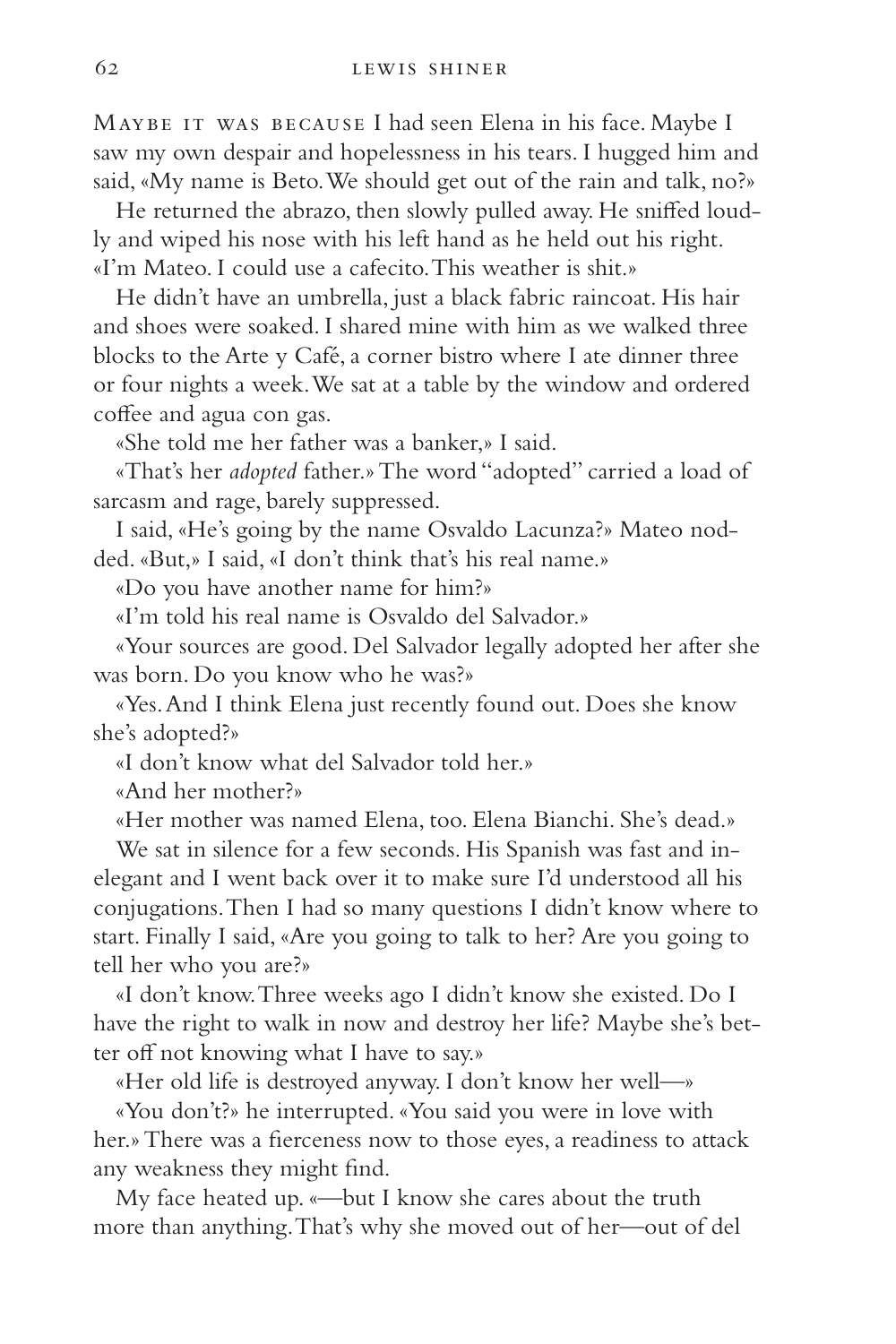Salvador's house, because he deceived her. Do you know that she's disappeared? She quit her job, quit dancing, she's vanished.»

He thought it over before he answered. Finally, very quietly, he said, «I know where she is.»

I had thought I was all ashes inside. There turned out to be a coal or two still alive.

«If she thinks like you,» Mateo said, «that I'm a spy from del Salvador, she'll never talk to me.»

«She does think that,» I said. «You won't get near her. Not unless I'm with you.»

He didn't want to believe me at first. He knew that it was after leaving my apartment in tears that she'd gone underground. I tried not to let him see my desperation, only my hurt.

«When we get there,» I finally said, «you can ask her. Ask her if I ever hurt her, if I ever did anything to her that she didn't want me to.»

«You remember what I told you?»

«That if I hurt her you would kill me?»

«Exactly.»

«I'll take my chances.»

It was not quite noon. I paid for the drinks and we caught a cab. I was still in my old clothes, unshaven, eyes bloodshot. I wasn't willing to risk a stop at my apartment, not when it might give him time to change his mind.

It was a long trip and Mateo gave the directions in stages, first sending the driver toward the Primera Junta train station, far to the west of the microcentro. Then, a few blocks from the station, he gave the driver street names. He said nothing to me, except to mention that Elena had left her apartment Sunday night carrying a suitcase and come to this place, the home of a friend.

«Girlfriend?» I asked. «Or...» My throat closed on the word.

He looked at me with what might have been disappointment. «A girl,» he said at last and turned to look out the window.

Eventually we pulled up in front of an apartment building that would have fit in an upscale neighborhood in the States. I felt insubstantial, like I was in a dream. The trip had been good because I was moving toward hope. Now I was seconds away from the possibility of despair.

Mateo left me to pay the driver, 60 pesos plus tip. The rain came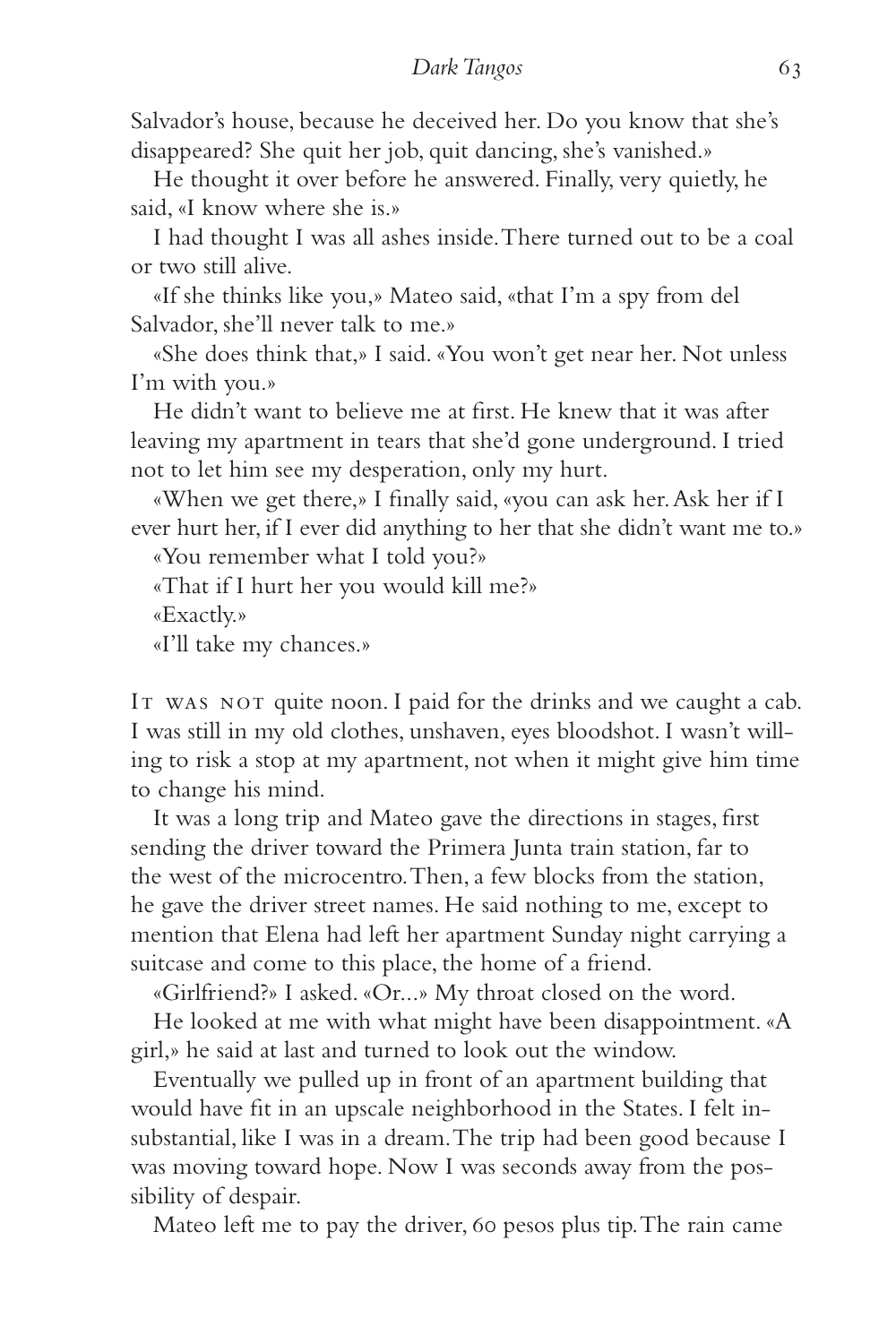down like it could go on forever. I followed Mateo into a courtyard with potted plants, then up a stairway to a row of apartment doors. He stopped at number 29.

There was no bell. I knocked on the glass outer door. I counted to 20 and knocked again, harder.

«Maybe they're out,» I said. The thought robbed me of the last of my energy.

He reached past me and pounded on the door with the flat of his hand. More seconds passed and I started to turn away.

The inner door opened.

It was a woman who could have been Elena's age, though she looked younger, due to the reddish purple highlights in her short black hair, the tiny purple stud in her left nostril, and the heavy liner around her eyes. She was tall and well-built and she wore a man's striped shirt over hip-hugging plaid pants.

She looked at me and then at Mateo, then at me again. Her voice, when it came, was muffled by the glass. «You must be Beto.» I wanted to believe I heard sympathy there. «And who is this guy?»

«His name is Mateo. He's the guy that's been following her.»

Her eyes widened at that.

«Is she here?»

«Beto, you know she doesn't want to see you.»

In my peripheral vision I saw Mateo give me a menacing look. «Would you please tell her? Tell her that I'm here, and who this is with me. Tell her she needs to listen to what he has to say.»

She searched my face and then stepped back and closed the door. Which meant Elena was there. The idea of her being so close made me dizzy.

Enough time passed to account for considerable back and forth inside. «I hope you haven't fucked this up,» Mateo said. «Why doesn't she want to see you?»

«She won't tell me.»

Mateo grunted.

I reminded myself to breathe, then a minute later I had to remind myself again.

When the inner door opened, it was the same woman. She unlatched the glass outer door and held it open. I felt giddy.

When we were inside, she offered her hand. «My name is Adriana.» She shook hands with Mateo too. «This is the deal. Both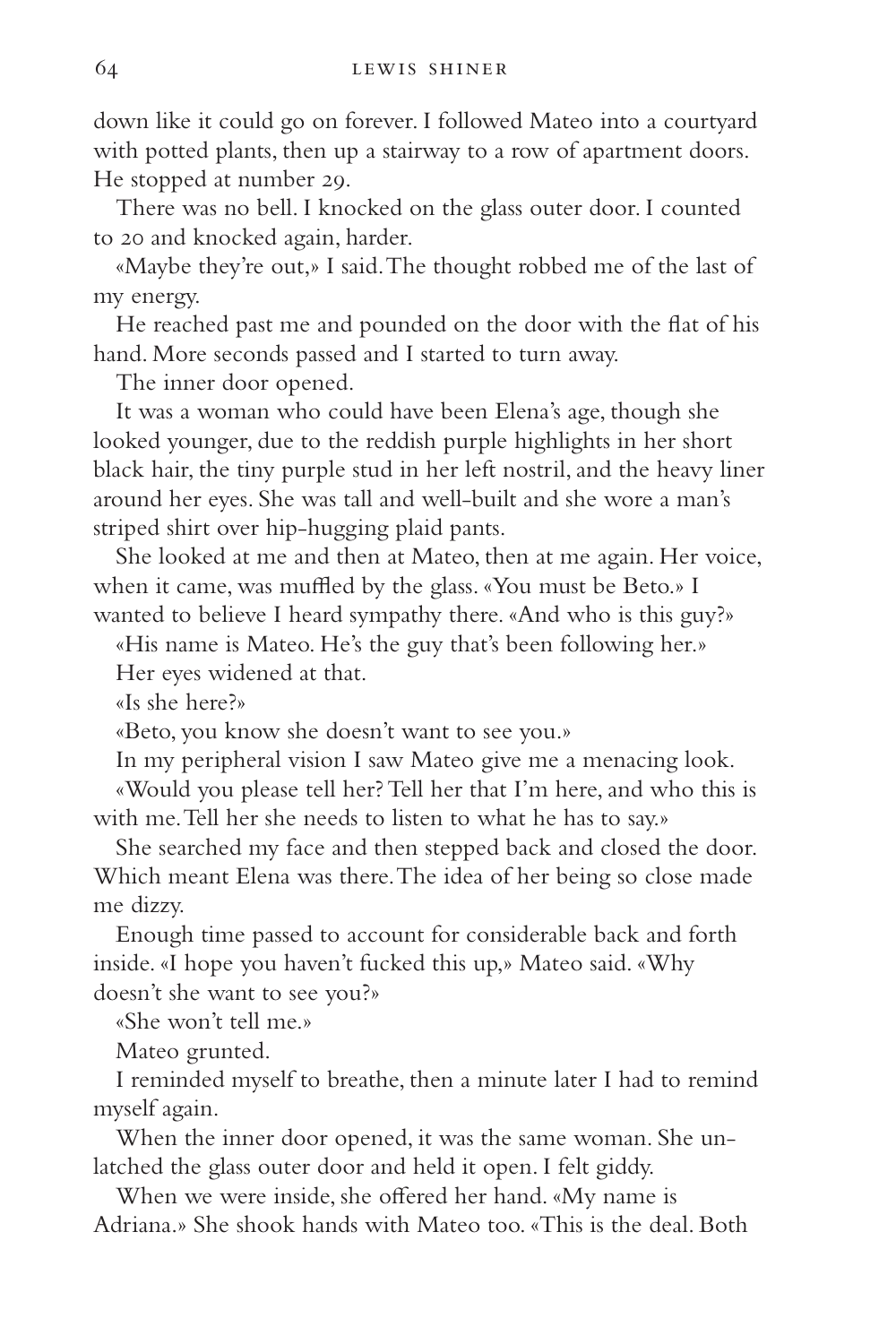of you go in there and sit on the couch. Don't get up, don't go to her. Okay?»

«Okay,» I said.

«If she says leave, you leave immediately.»

«Okay.»

She looked at Mateo. «You too. You agree?»

«Yes, fine.»

There was an entranceway in off-white linoleum, living room on the right, kitchen straight ahead. The furniture was new, sand-colored, with an elegant simplicity that said taste and money. Above the low sofa was a large canvas that showed stylized human bodies and a pattern of bright colors. A window opened on the walkway and the opposite wall had oak bookshelves. Across from the couch, to our left as we walked in, was a tv on an oak chest of drawers. Next to the tv was a chair that matched the sofa. Elena was in the chair.

She was hunched over, holding her knees, her feet tucked under her. She had deep shadows under her eyes. She looked like hell, which is to say, she was heartbreakingly beautiful. She was wearing sweat pants and an oversized T shirt.

And the turquoise necklace I bought her in Plaza Dorrego.

The sight of it made me weak with relief. It was hard not to go to her, but I kept my word and sat on the couch. Mateo sat next to me. He was so tall he had to fold himself two or three different ways to fit.

Elena glanced up, met my eyes briefly, looked at Mateo, and then at the floor again.

«Before we start,» Mateo said, «I have one question. Did this guy Beto hurt you in any way?»

Elena had the grace to stare at him as though he was crazy. She looked at me again for an instant, as if she couldn't help herself, and there was tenderness there. «No,» she said. «Beto is a caballero. A good, sweet man.» Then she shook her head as if to say, *And that is the problem.*

«Bueno. First, I need to know how much you already know. You know the real name of the man who raised you, no?»

«The man who raised me? You mean my father?»

Mateo looked at me. «Well, that answers that question.»

«Do you work for him?» Elena asked.

Mateo laughed. «I'm his worst enemy. His worst nightmare.»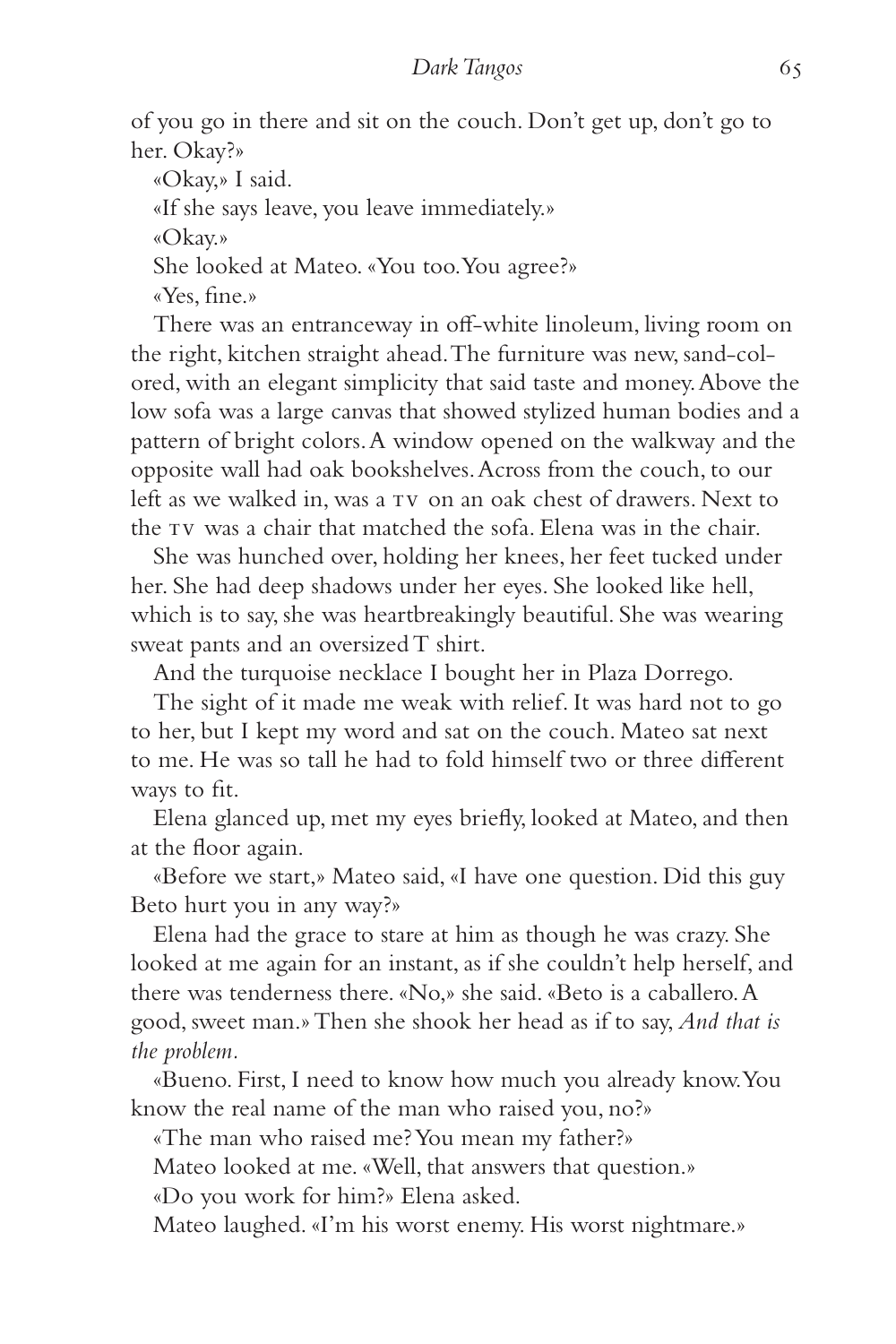That was the moment when, at last, I became truly afraid. What had I let into Elena's refuge? I had no proof of anything he'd said. And twice he'd promised to kill me.

Elena said, «The answer to your question is, I was eight years old when we changed our name. We never said the name del Salvador in the house again.» She rubbed her nose. «Except once. So I always knew his real name was Osvaldo del Salvador. What I didn't know, until six months ago, was who he was, what he'd done.

«It was because of the repeal, all the talk about the trials. I heard him on the phone, talking to Cesarino. And I put it together.»

«Why couldn't you tell me that?» I said. «Do you think I would have held that against you?»

She shook her head and looked at Mateo. «Why did you say, 'the man who raised me'?»

«Because he's not your father.»

Elena closed her eyes. I could not imagine the force of the emotions going through her, though I saw flickers of them come and go. Gratitude, maybe? Confusion, betrayal, certainly. What I didn't see was any resistance or doubt.

«Tell me,» she said.

«Beto says you want the truth, even if it hurts.»

«Yes.»

«This is worse than you can imagine. I want you to know that before I start.»

«You don't know my imagination.»

«Bueno. This is going to take a while. I suggest we make ourselves comfortable. I would like to get these wet shoes off. Maybe you could find me a cafecito.»

Un montón means "a heap" or "a lot," and the story is that the first montoneros were indigenous tribes, attacking Spanish outposts in overwhelming numbers. The name passed on to the rural guerillas in the civil wars that took up much of the nineteenth century in Argentina. But the montoneros that everyone remembers are the ones from the 1970s.

They started as the left wing of the Peronist party, the party of Juan Perón, who'd been forced into exile in 1955 by the military. So overwhelming was the love of the poor for Perón that government after Argentine government declared his party illegal, not just the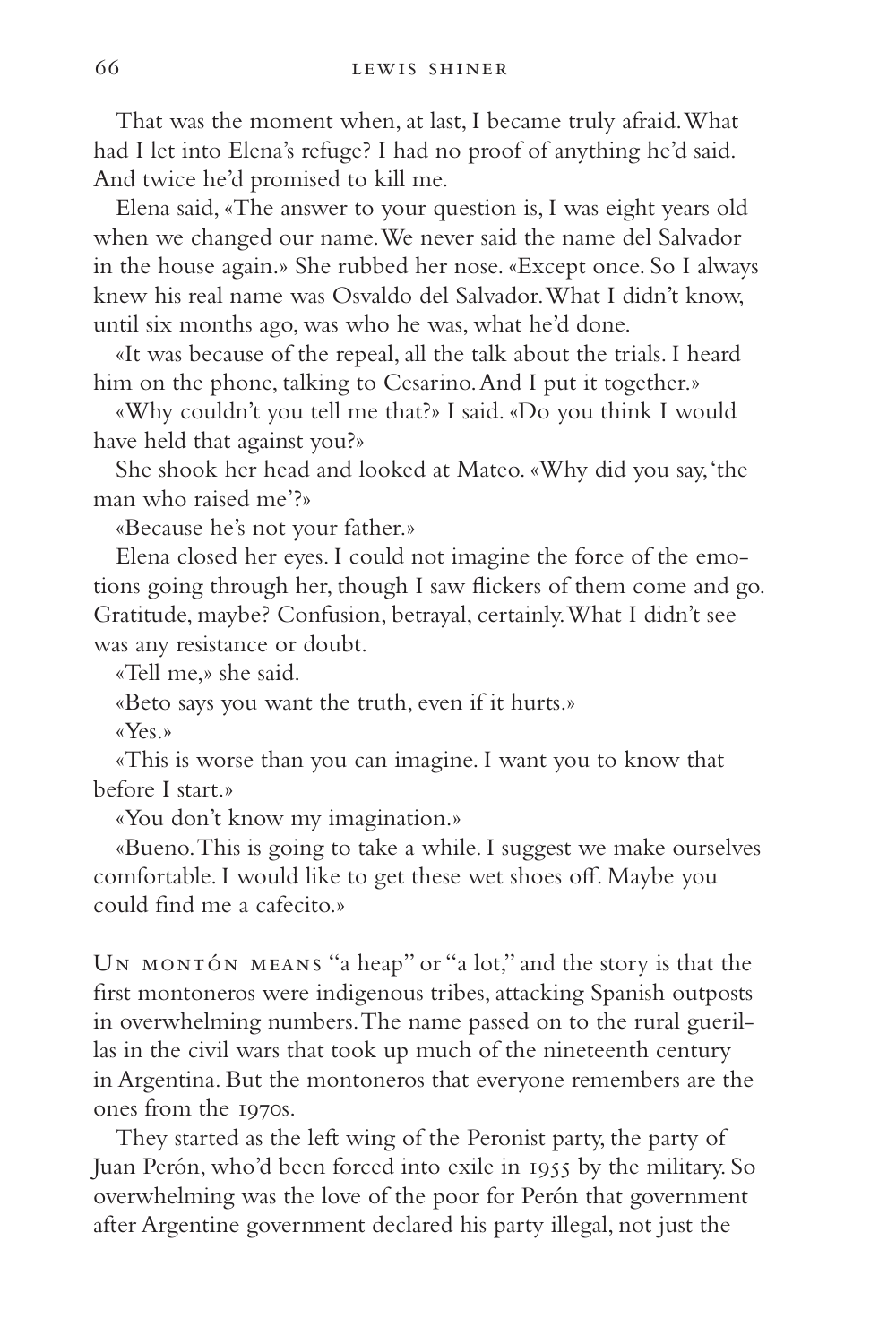# *Dark Tangos* 67

military dictatorships, but also the hapless civilian governments in between, all of them struggling in vain to hold the country together. In 1973, when the party was allowed on the ballot again, the new Peronist president quickly resigned in favor of Perón himself. More than three million people showed up at Buenos Aires's Ezeiza airport on June 20, in the depths of winter, to welcome him home.

One of them was Mateo, 22 years old and fresh out of college, his head full of Karl Marx and sudden new hope for his country. He came early and saw friends from college there, friends who were members of the montoneros. He was standing with them when Perón's plane landed. They had a huge banner with the word MONtoneros on it, and they unrolled it and moved toward the stage. There was a struggle going on for the soul of the party, someone had just explained to Mateo. The right wing, who wanted to open the country to foreign investment, was determined to get Perón on its side at any cost. The montoneros and the Perón youth meant to show him how strong they were, that the future of Argentina lay with them.

Mateo stood aside and let them push forward, because it was not really his cause, not his struggle.

Then the shooting began.

Mateo could make no sense of it at the time. Afterward he learned that snipers hidden on the platform and in buildings on both sides had opened up on the montoneros and the Perón Youth. At least 13 people were murdered outright, at least 300 more wounded, though the actual numbers were probably higher.

Mateo only knew the terror of lying on the ground, the bullets hissing and whining above him like willful, poisonous creatures hungry for death. He felt them pass in the crawling of the skin along his back, heard the ugly wet thud as they buried themselves in human flesh, smelled the butcher-shop stench of blood in the cold air, not knowing if the blood was his own.

Eventually the shooting stopped and the chaos became total: the screaming of the wounded, the weeping of the survivors, the shouts of outrage, the police sirens, the panicked noise of the impenetrable crowd.

At the first sound of gunfire, Perón had ordered the hatch closed on his airplane and refused to come down. Later, he blamed the leftists for the massacre. In fact, it had been carefully planned and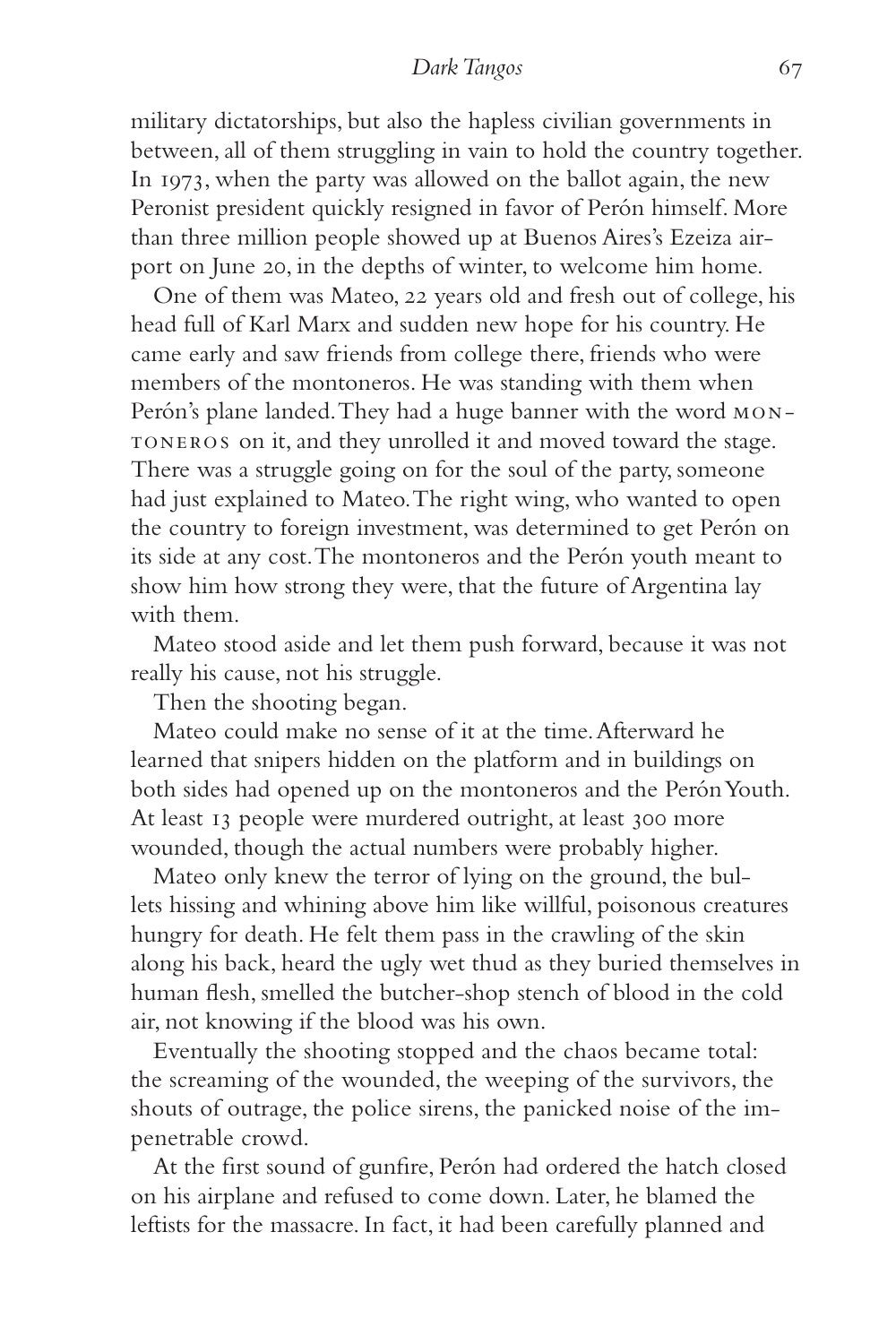executed by the leaders of the right wing, including Perón's own personal secretary, José López Rega. The snipers came from the inner circle of López Rega's secret police, the Argentine Anticommunist Alliance, the infamous Triple A, and these were the first shots in their war of extermination against the montoneros.

For Mateo, it was the moment that changed him from bystander to soldier.

The montoneros were not pacifists. They had already kidnapped, tried, and executed former Argentine president Aramburu and killed a handful of others. After Ezeiza, they gave up all pretense of limits.

The violence repelled Mateo at first. Then, after he saw the extremes of the Triple A, he convinced himself it was necessary.

At the same time, he was unable to give up his other true love, which was tango. He would steal away from training exercises to go to milongas. That was where he met Elena Bianchi.

His first impression was that she was too beautiful to be trusted, that she was superficial, bourgeois. Her passion for tango was undeniable, however, and when he finally talked to her, he found her intelligent, compassionate, and well read. She supported the montoneros in principle, she told him, although she opposed the extremes of their violence. This before she knew that he was a member.

He fell hard for her and she was seduced by the danger that he lived in. She never relented in her opposition to violence and refused to actively participate in any of his missions. Neither did she reproach him for his beliefs or ask him to change.

Perón died in 1974 and his widow took over. López Rega now had a completely free hand. They called him El Brujo, the Sorcerer, because of his occult obsessions. His hatred of communism made him popular with the United States, and US companies began to set up in Argentina and drive out local businesses, something Perón had bitterly opposed in his early years. The Triple A moved into the open and began killing suspected montoneros on the streets, or kidnapping and torturing them. All the techniques that the Videla dictatorship would later make universal were perfected under López Rega.

Mateo was forced underground. He visited Elena at most once a month. The last two days they had together were in November of 1974 and they spent them dancing to the record player in her flat, making love, making plans to get out of Argentina.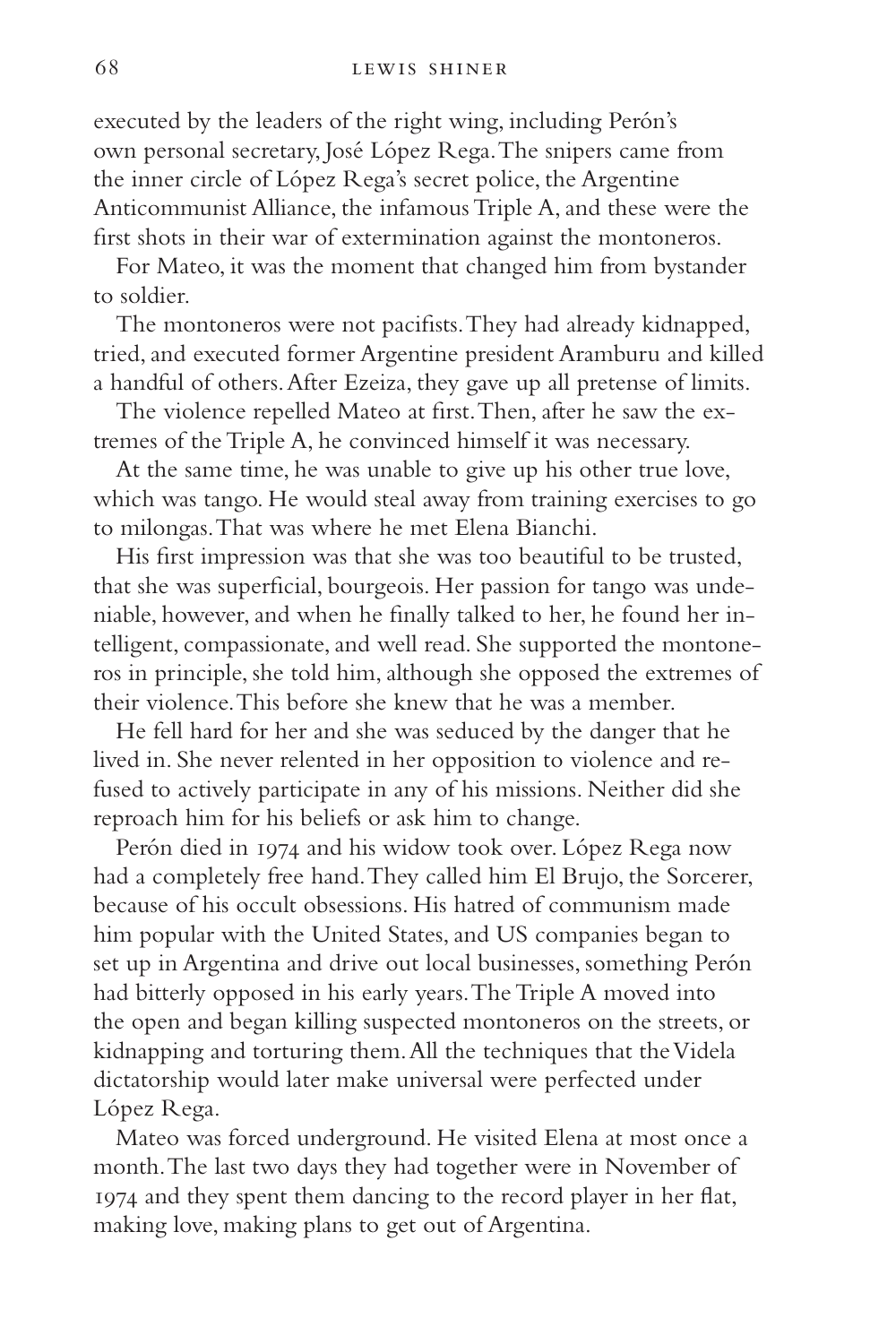# *Dark Tangos* 69

In January of 1975, in the damp heat of summer, the Triple A caught him on his way to Elena's flat. A traitor in Mateo's cadre had informed on him. The task group waited for him in the lobby of Elena's building, four of them, wearing bits and pieces of police uniforms, carrying M16s the United States had provided for them. They hooded him and beat him and took him out to the street. As this was before the era of the Ford Falcon, they only had a borrowed police car. They threw him in back and drove off with the siren blaring.

Elena saw them carry him out and called Mateo's emergency contact in the montoneros. Mateo's contact had two men and some guns and they were not far away. They made their best guess as to the nearest detention center and intercepted the police car. There was a gun battle in the streets. Two Triple A men were killed and the other two wounded. Mateo's contact and another montonero were killed. Mateo's right knee was shattered by a bullet and he was also hit in the thigh and the left forearm. The bullets from an M16 are 5.56 mm, about the size of a .22, with such enormous muzzle velocity that all three bullets went completely through Mateo's body.

The remaining montonero got him away from the scene and drove him to one of the doctors who was sympathetic to the cause. The wounds in the thigh and forearm were not terribly serious, but there was little the doctor could do about Mateo's knee. The organization smuggled him out of the country, to Mexico and then to Cuba and back to Mexico again. It was there, a year later, that he heard Elena was dead.

The men who killed 30,000 were pardoned, while Mateo was still wanted for murder because of the two dead kidnappers. He drifted around Central America for 25 years, teaching school in Guatemala, working in the oil fields in Venezuela. Never married, never stayed in one place more than two or three years.

It had been three years since he came back to Buenos Aires. Very slowly he had reached out to some old friends. Some didn't want to know him. A few did what they could for him, a little money, a little food, a rental apartment in a rough part of town.

One of them was a tango teacher from the old days. Though Mateo could no longer dance because of his knee, there was unexpected pleasure in talking about the music and the old times.

Three weeks ago the teacher had called and said to meet him at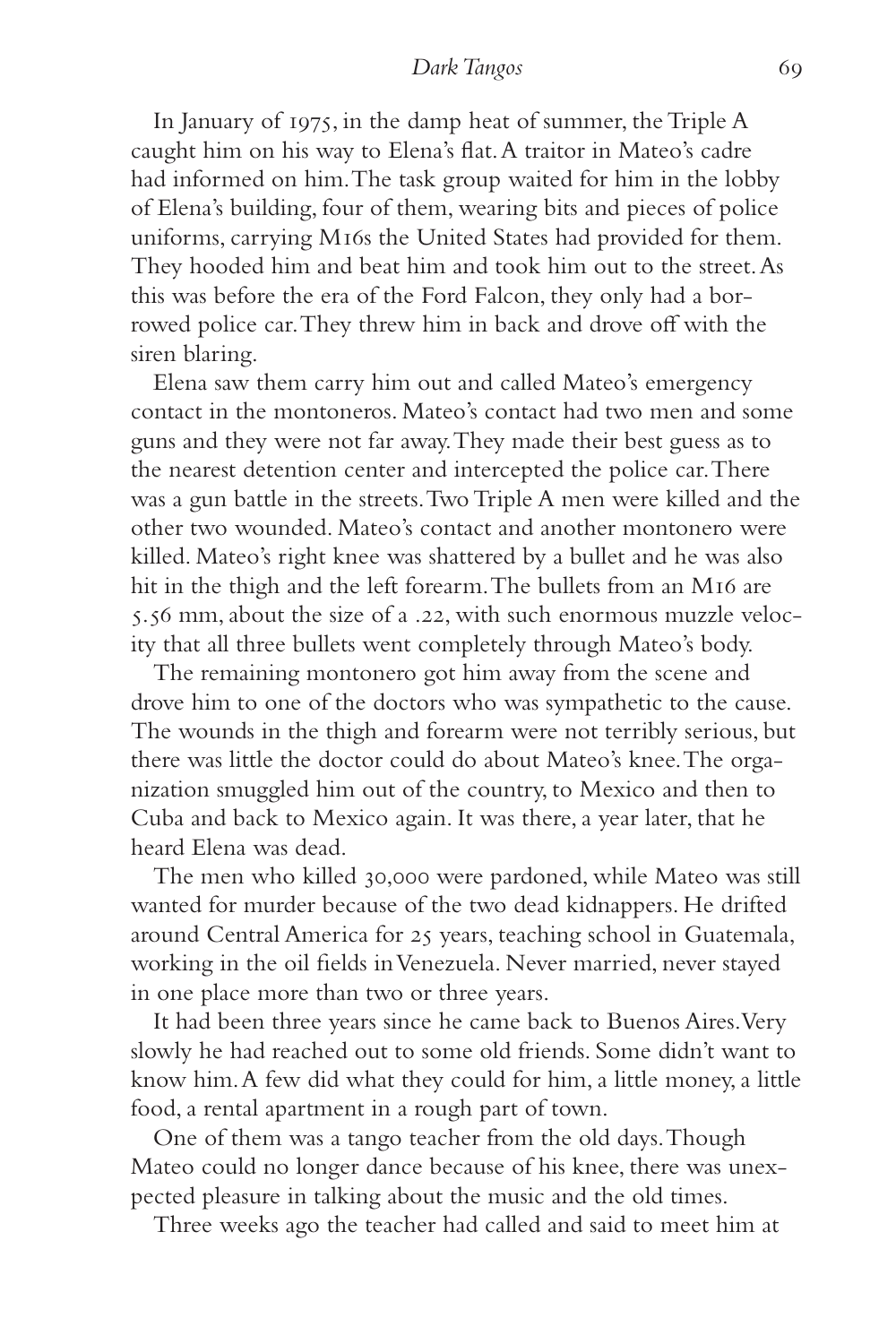Salon Canning. Mateo was walking to his old friend's table when he saw her for himself. Elena, not in her fifties as she would have been if she'd lived, but Elena as she was the last time he'd seen her. Her nose was different, something about the eyes, but her mouth, her hair, her body, the way she carried herself, the way her head went back when she laughed—it was her.

Mateo did the math. If his Elena had gotten pregnant the last time they'd been together, the child would be the same age as this woman.

All he knew was that his Elena had been taken by the Triple A, that she had died in the Club Atlético detention center. Someone who'd survived six months there had seen her, and later heard she was dead. The news passed to the few montoneros left after the coup in March of 1976 and they had gotten word to Mateo in Mexico.

After seeing the young Elena, Mateo had contacted Las Madres de la Plaza, and their organization had searched their files. They didn't have a lot of information, but it was enough.

Elena interrupted him. «Ay, Dios mío,» she said. «Oh my God. Oh my God.»

Mateo scowled at her. His eyes were red and he looked to be on the verge of breaking down. «At the Club Atlético she told them she was pregnant. They tortured her and raped her and beat her anyway, but somehow she didn't lose the baby. They took the baby away after it was born and then they disposed of Elena. Probably the usual way—they probably dropped her, still alive, out of a helicopter over the Atlantic Ocean. After slitting her belly open so she wouldn't float back up.

«The man who tortured her and murdered her—»

«Please,» Elena said, «no...»

«The man who killed her took the baby home to raise as his own. He named her Elena, I guess in tribute to her mother.»

WHEN MATEO FINISHED, it was utterly quiet in the room. Elena cried in silence, her face in her hands, tears dripping onto the knees of her pants and leaving dark blotches.

Mateo sniffed and wiped his nose with his left hand, as he had earlier. He leaned back into the couch. His eyes focused on something far away.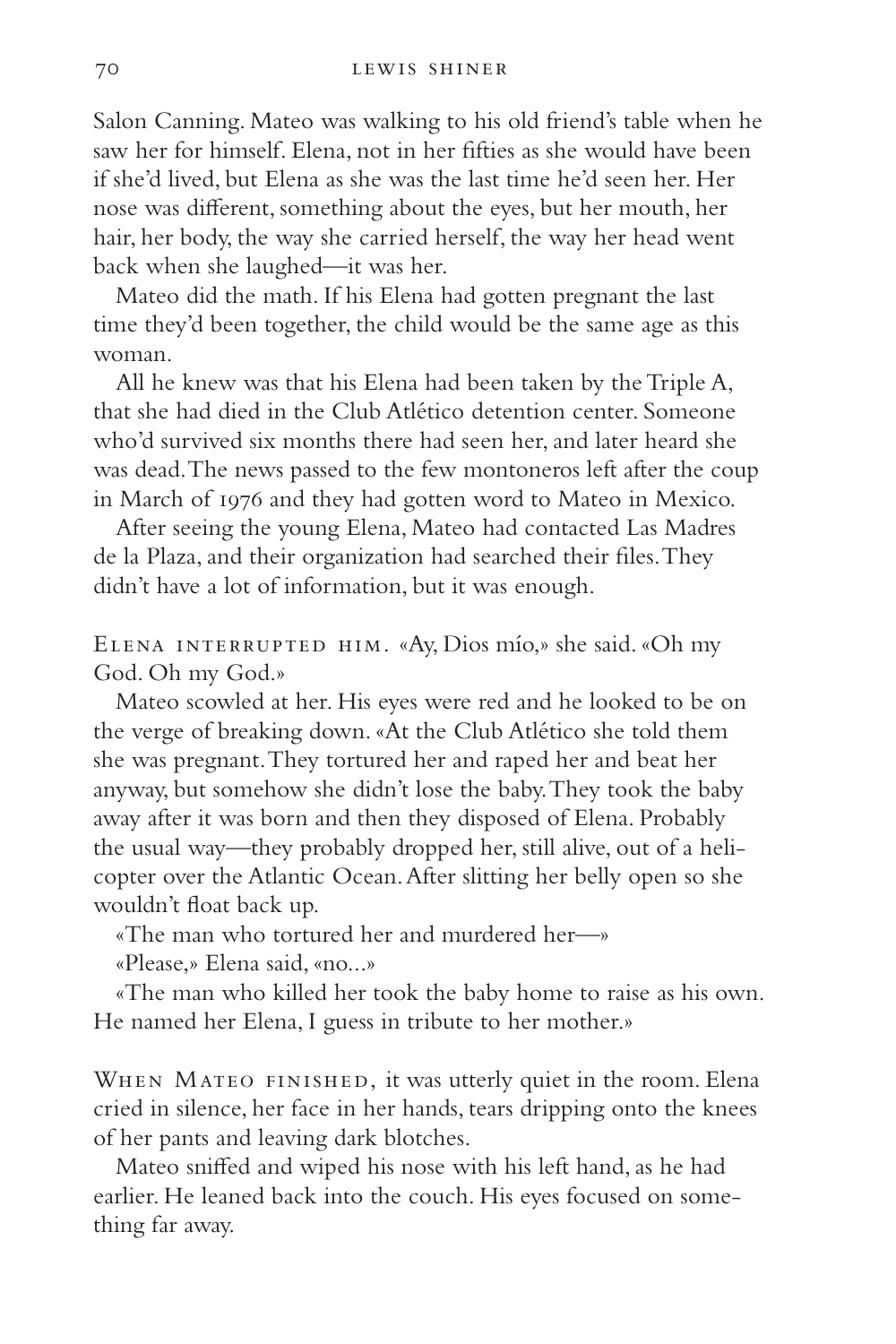# *Dark Tangos* 71

Adriana had slowly settled onto the floor while Mateo talked. She seemed to be in shock. She slowly recovered herself and knelt next to Elena, pulling her into a hug. Elena sobbed onto her shoulder. I wanted it to be me that held her. The chances of that ever happening did not look good.

Elena whispered to Adriana, who looked at Mateo. «That's everything, yes? No other revelations?»

«That's all,» Mateo said.

Adriana nodded. «Elena says to thank both of you very much and asks if you would go now.»

Mateo took a piece of paper out of his pocket and put it next to his empty coffee cup. «That's my phone number. She can call me if she wants. I...I would like...» He couldn't finish. He put on his wet shoes and stood up.

It seemed impossible that I would simply walk away from her. Adriana escorted us outside and handed me my umbrella. She locked the glass door behind us and then shut the inner door. We were out on the balcony again, in the rain, which had not stopped.

WE HAD TO WALK four blocks to find a street big enough that there were taxis. I memorized the apartment number, the street, every landmark I could find, even as I knew in my heart that I would never get to use them.

In the cab I said, «Is Mateo your real name?»

«More or less.»

«What does that mean, 'more or less'?»

«We all had code names, noms de guerre. Mateo is the name I've always used.»

I was comfortable with his speech patterns now, getting at least the gist of everything he said. «And the name you were born with?» I asked.

«You don't want to know. It puts me in danger and you in danger.»

A few minutes later I said, «What happens now?»

«Tonight, tomorrow? I can't tell you. Sometime in the next few days or weeks or months, I will bring Osvaldo del Salvador down. I will have my revenge, and I will make sure he knows who I am and what he did to me. And after that? It doesn't matter. Nothing matters after that.»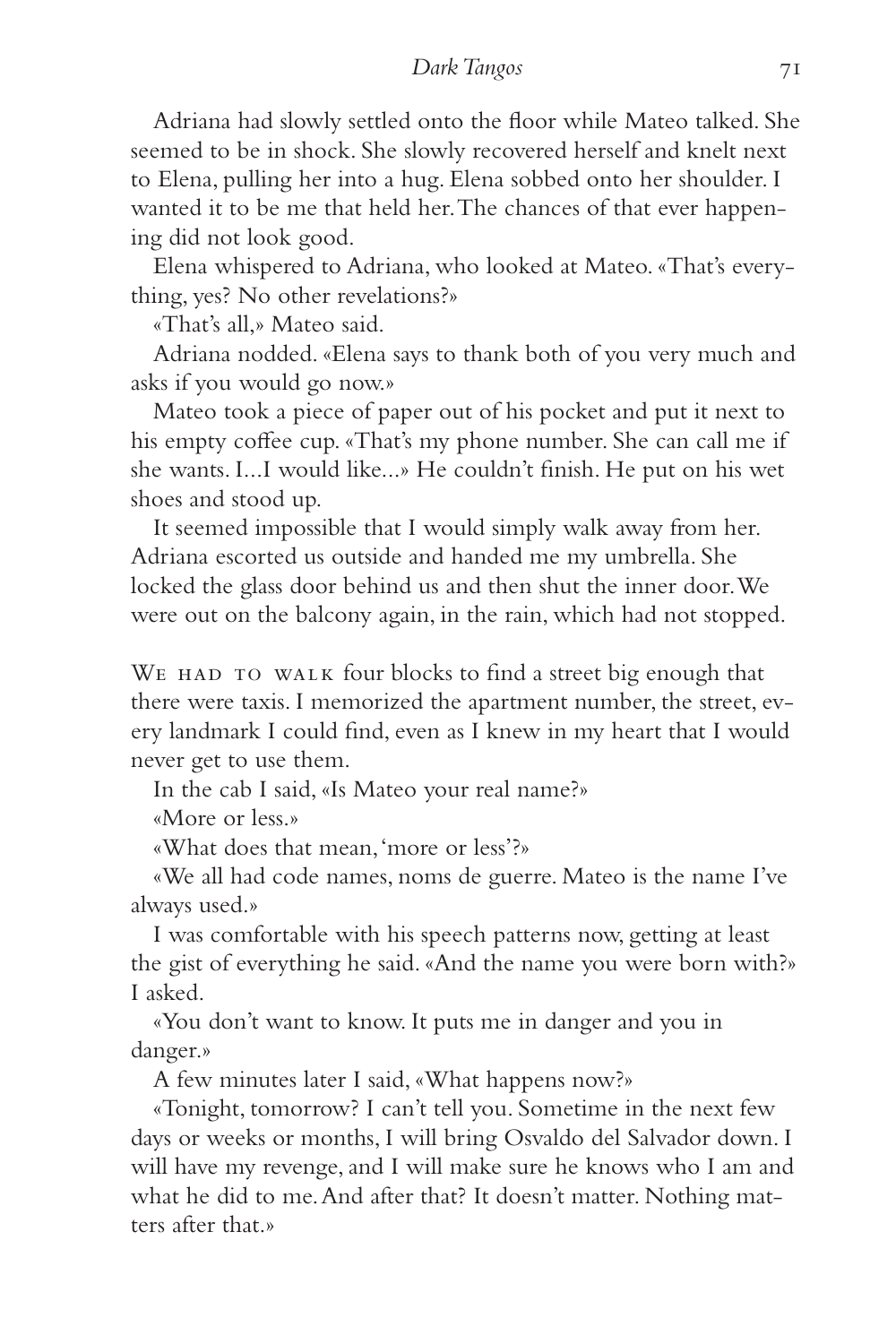He asked the cab driver if he could smoke and the driver shrugged and said, «Open the window if you do.»

He rolled the window down and lit a cigarette. It smelled like a fire at a garbage dump. A drop of rain appeared on his glasses.

He glanced at me and said, «You can help, if you want.»

«Me?» I stopped myself before I asked if he was crazy. «I don't think so.»

We rode in silence while he finished his cigarette, then I said, «Do you want me to drop you somewhere?»

He shook his head. «I'll take the Subte. I've got time. I've got nothing but time.»

«If she calls you...»

He looked at me. His eyes were black, empty, desolate. «Yes?» «Will you let me know?»

He found another piece of paper in his pocket, a Xeroxed flyer for tango classes that he'd picked up at one of the milongas, and we traded phone numbers.

I had the cab drop us at the San Juan Subte stop. Halfway down the stairs, Mateo turned and raised one hand to me. I waved and he disappeared into the station.

I WALKED DOWN to the supermercado on Calle Bolívar to finish the shopping I'd set out to do hours before. When I got back, it was four in the afternoon. I got out of my wet clothes and showered and shaved in the futile hope that it would inspire me.

I sat on the bed and listened to the rain echo in the airshaft. My thoughts were drastic. What if I turned all my money into cash and got on an airplane? Maybe to someplace tropical, like Puerto Rico?

I stretched my pecs and forearm muscles, did some yoga to control my breathing. The pain in my head was no worse than a three. Restless and bored, I went to the locutorio down the street and checked my email, then read about the montoneros online. I didn't see Mateo's name, but everything that I read supported his story.

In 1976, Videla and the other generals specifically cited the montoneros as one of the major reasons they seized power. It was true that the montoneros had gotten out of hand in the days of López Rega, with one bloody assassination after another, making it seem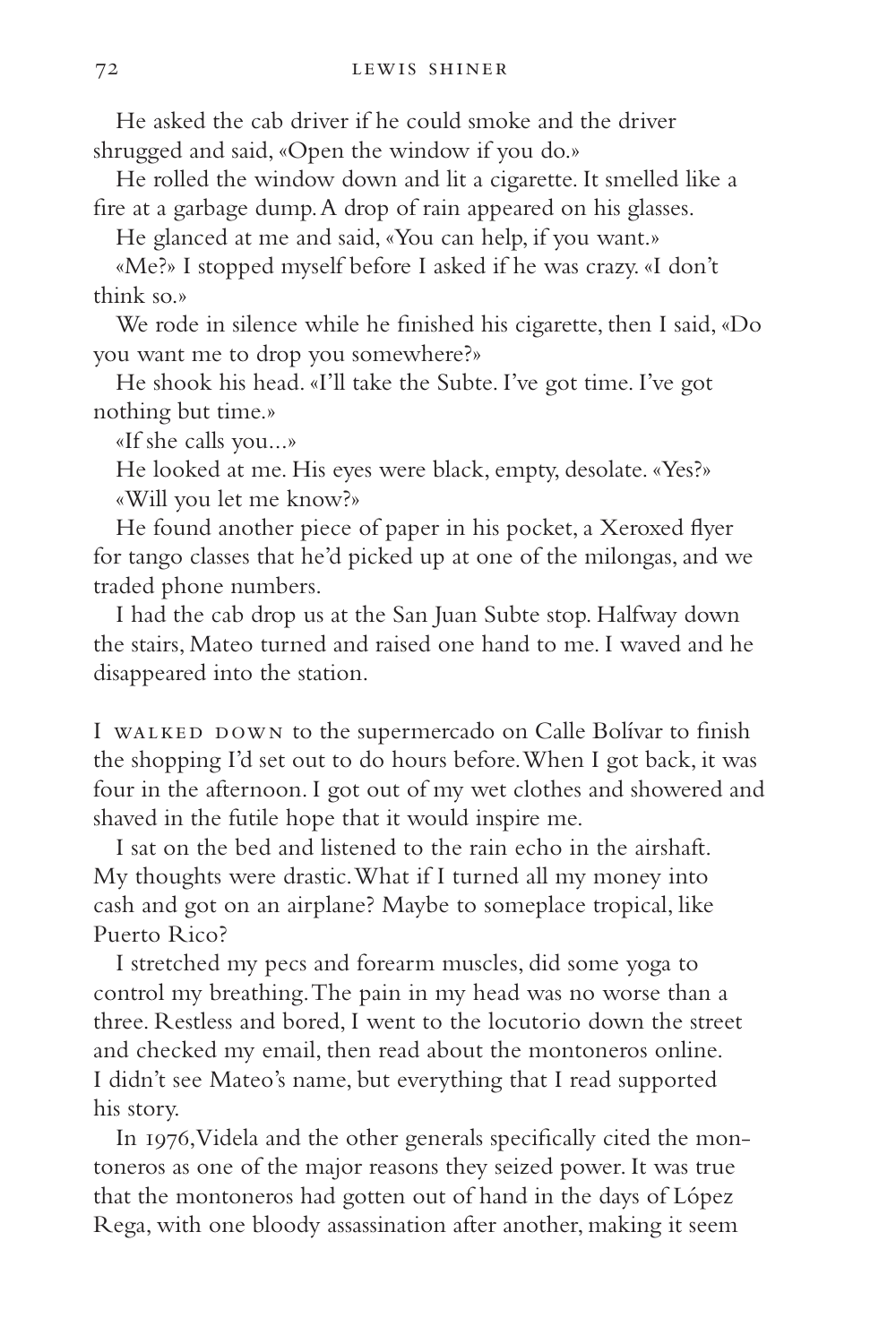# *Dark Tangos* 73

for a time that the government could no longer guarantee the safety of its citizens. More importantly, they couldn't prevent the kidnap and ransom of foreign businessmen, which was the way the montoneros raised money. Big business—US business—demanded that their government partners eliminate the problem, or step down in favor of someone who could.

The loss of control was merely temporary. In fact, the Triple A was incredibly effective and by the time of the coup the montoneros were all but wiped out. By kidnapping and torturing anyone suspected of leftist sympathies, Videla's death squads ensured that there would be no new recruits.

After a while I had to stop reading. When I first learned about El Proceso, I couldn't believe the lack of attention it got in the history books. The number of the dead was considerably lower than in the European Holocaust, but the level of brutality was comparable. The main difference was that the US was complicit in El Proceso, from the money we put in the government treasury to the cia advisors we sent to teach torture techniques.

The torture was the worst. How could one human being do that to another? How was it possible to listen to someone scream, and keep on inflicting pain? To know that humans were capable of it, to stare at the undeniable evidence of it, was more than most people could stand. So they looked away and I did too.

On impulse I took the Subte to el Obelisco, changed to Linea B, and rode to the Callao station. From there I walked back east on Corrientes through the district of book and record stores. It didn't take me long to find a copy in Spanish of Jorge Amado's *Tienda de los Milagros,* Elena's favorite book. I started it a few minutes later over empanadas at a tiny three-table restaurant.

I couldn't face the thought of a milonga and I didn't want to go back to my empty apartment. Nobody showed any interest in my table, so I lingered for an hour, reading, then moved to another café for agua con gas, and so on down the avenida, staving off my loneliness with the noise of the crowds until after 9, when the dinner rush filled every restaurant in the district.

Back in San Telmo, I undressed and read in bed until midnight, long past the point where I'd lost the sense of the words and my eyes were closing on their own.

•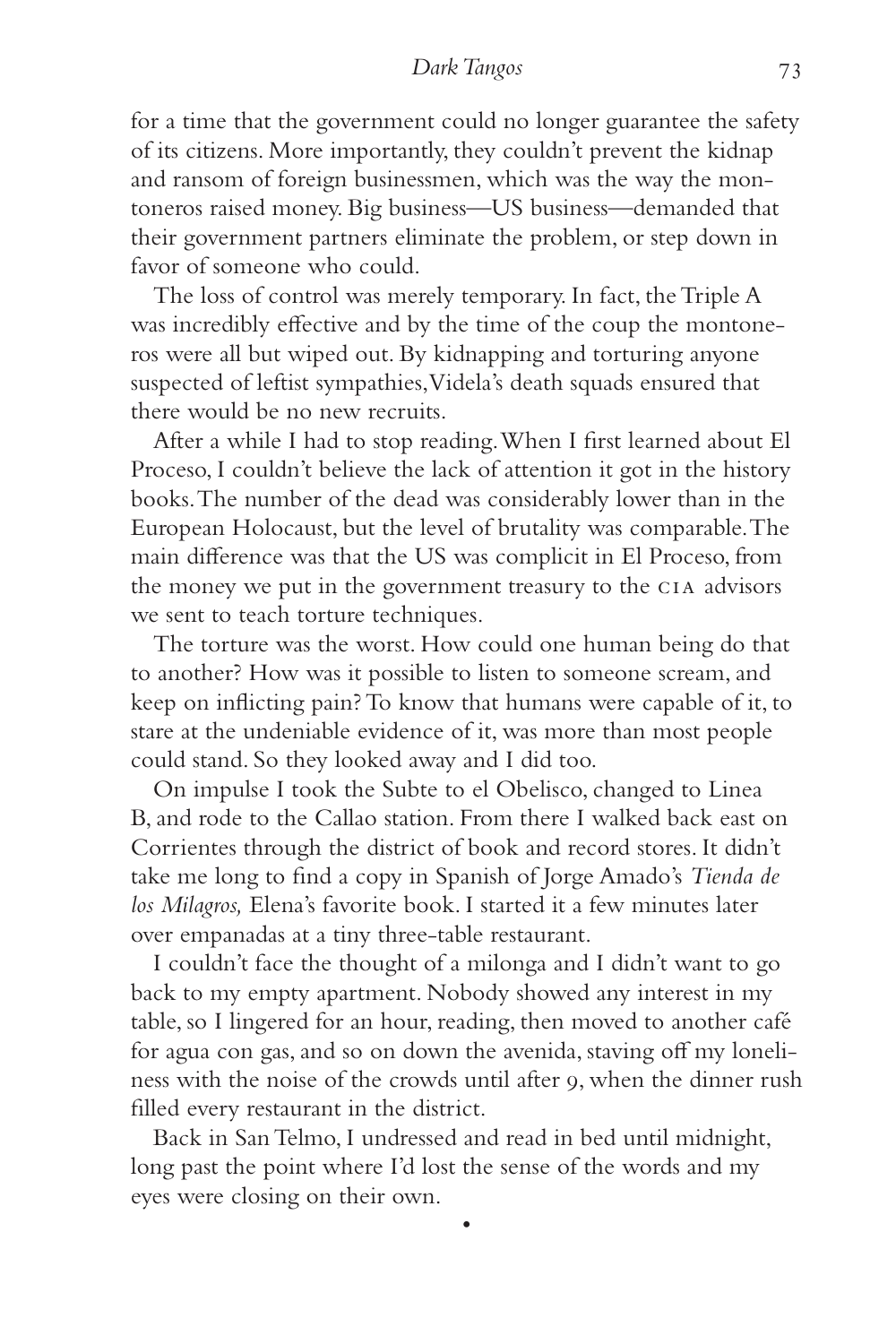I woke to a buzzing noise. I was disoriented and it took me long seconds to realize that someone was ringing for me downstairs. I stumbled to the intercom and said, «¿Quíen es?»

«Beto...»

It was Elena.

«Hold on,» I said.

In a frenzy I put on a pair of pajama bottoms and a clean Tshirt, started out the door, ran back for my keys, and sprinted down the stairs.

I could see her in the rain, a taxi waiting at the curb behind her. My throat had closed tight and my heart was hammering so loudly I was afraid of a stroke. I got the double lock open and still she hesitated.

«Beto, is it okay—»

«Of course, get inside, get out of the rain.»

She waved to the taxi driver and he drove away, squealing his tires on the wet pavement. I reached for her and she held out her hand to stop me. «Beto, we have to talk.»

«Sí, claro, but come inside.»

I let her past me and locked the doors again. She looked like a wet kitten, her eyes sunken deeper than ever. We climbed the stairs side by side and I motioned her into my apartment.

«Beto, you have to stop leaving your apartment door open.»

I was in no shape for a clever comeback. I took her blue vinyl raincoat and hung it on the tiny balcony outside the kitchen. «Let me get you a towel.» I brought her a clean bath towel to dry her hair and sat her at the dining room table so she could take off her wet shoes as well. I got her a pair of dry socks, knowing I was fussing over her too much and not caring.

«Do you want some coffee or juice or something?» The coffee was a bluff, being that I was the only person in Argentina who didn't drink it.

She shook her head. «Talk first. I haven't been able to sleep. I have to tell you the rest of it, to get this over with.»

I didn't like the sound of the words "over with." I gestured at the couch and said, «Do you want to—»

She shook her head again. «Can we just sit here?»

I sat down across from her. She was in the same sweat pants and T-shirt she'd had on that morning. The necklace was still around her neck.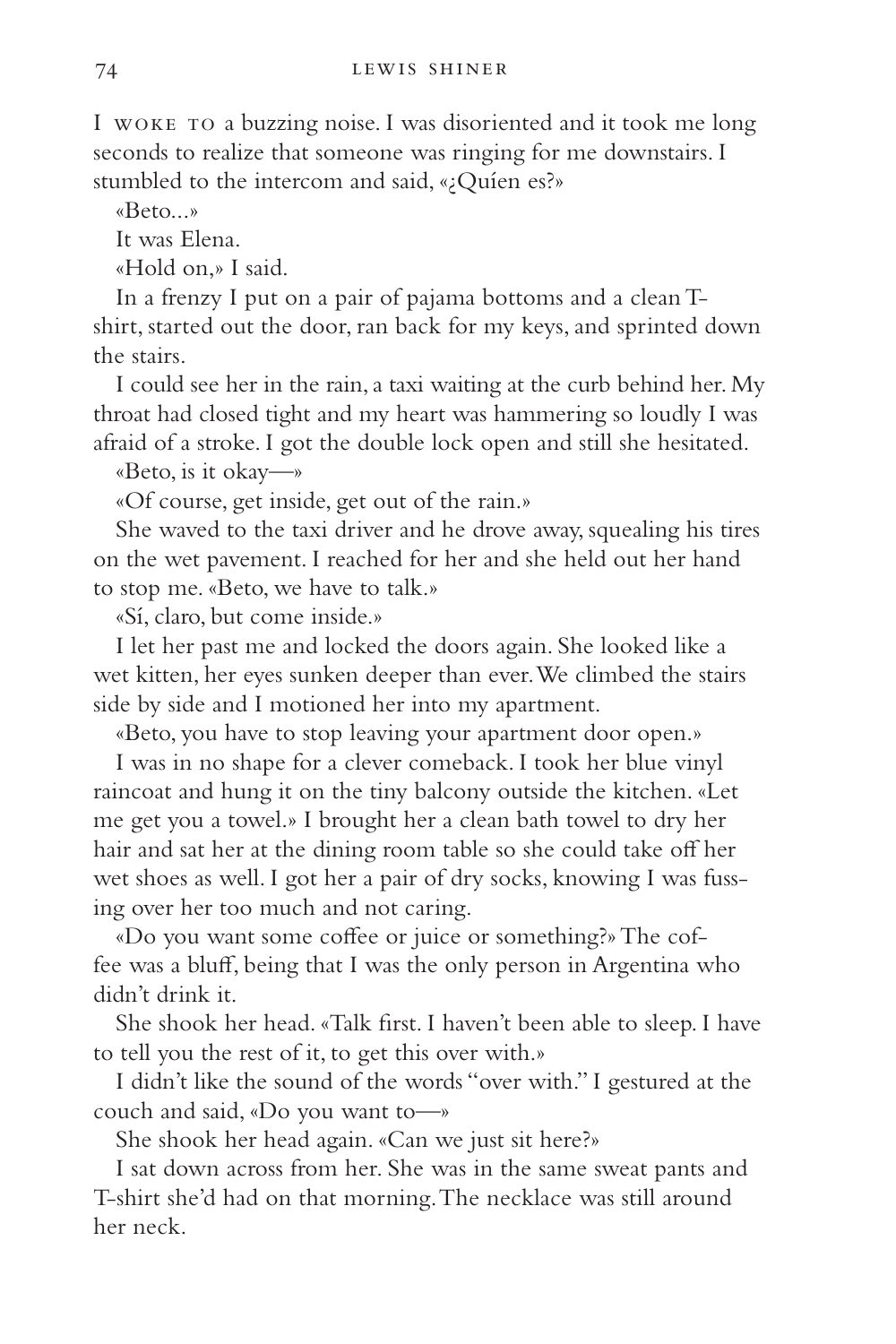# *Dark Tangos* 75

«I'm just going to talk, okay? Is that all right? I'm not going to ask how you are because I can look at you and see that you're not sleeping either, and when I'm done you will be able to say to yourself, okay, she was right, I don't want anything to do with her, and then you'll be able to sleep again.»

«Elena...»

«Shhhh. It's...it's all under pressure, you know?» She pantomimed shaking a bottle with her thumb over the neck. «It's got to come out, just get out of the way and let it happen.»

SHE'D BEEN WATCHING TV in the den on a Sunday night. She was on her way to her bedroom when the phone rang in her father's study. She'd never heard it ring before, never realized it was on a separate line. She was ten feet from the door when her father picked it up. There was a silence and then he said the name Cesarino. There was something about the way he said it, a kind of terrible resignation, as if it were some long-lost girlfriend that he didn't want to remember, only worse, vastly worse.

She glimpsed his back as he closed the study door. He hadn't seen her. The tone of his voice made her do something she had never done in her life, which was put her ear to the door and listen in.

She was in time to hear her father say, «Suarez? You're sure?» The name meant nothing to Elena at the time. After a long silence, he said, «Information? What kind of information?»

Another pause, then he said, «Yes, the 'transactions.' I know.» Then, «Files? You mean computer files?» and a second later, «What do you want me to do?»

Cesarino talked for a long time. Her father said, «What do you mean, 'example'?» and then, «Like the old days, you mean.»

It was like her father had become a completely different person, a cold, scary person. That was when she knew, without knowing how she knew, what was going on.

Her father said, «Dios mío. I'm too old for this.»

Cesarino must have threatened him then, because her father said, «No. No, I understand. I can't talk here. I'll call you later.» The last sentence came out with a bitterness she had heard before, but never in a context like this.

She heard her father hang up and she ran to her room. She was a child of privilege, with a laptop and a fast Internet connection, and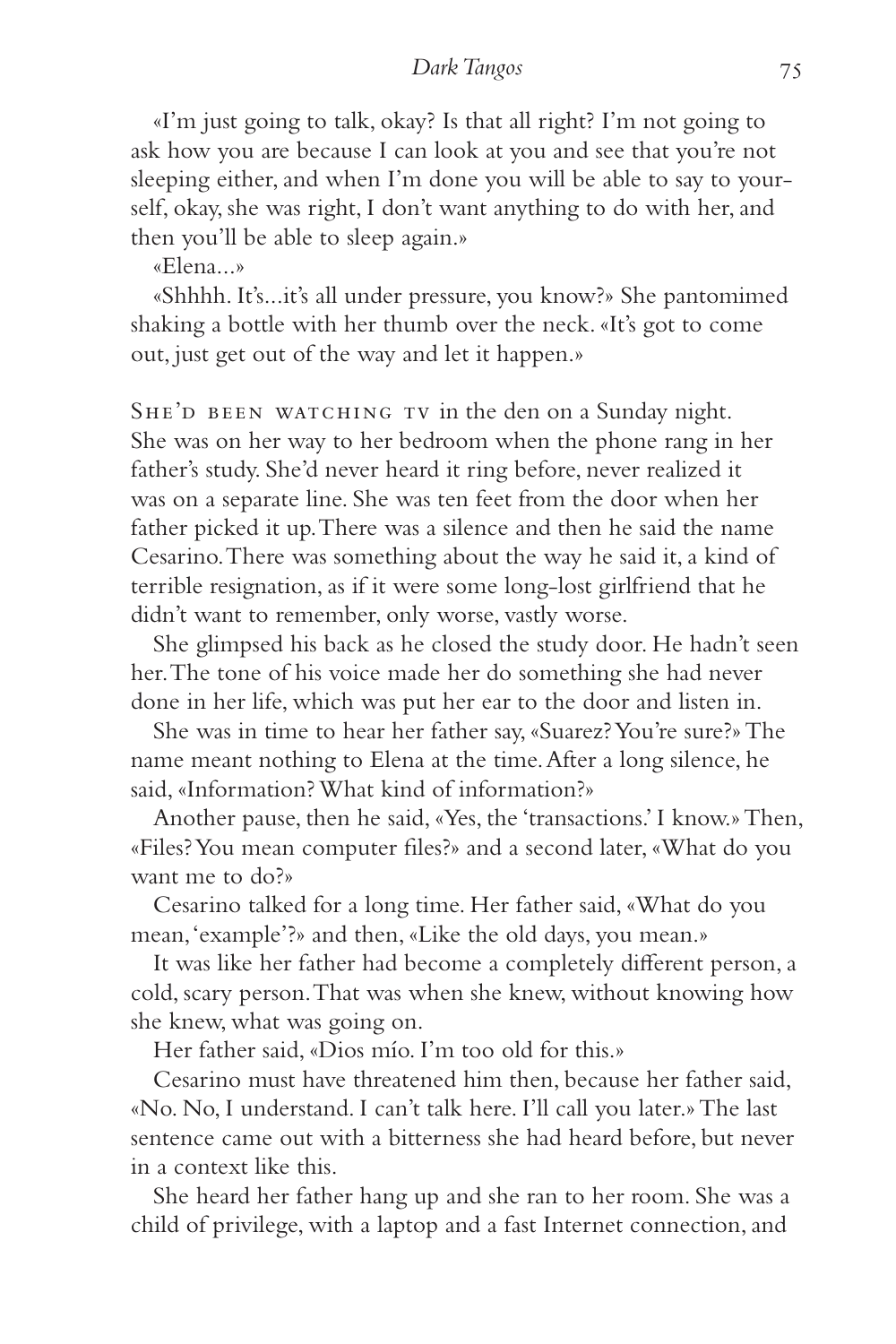she stayed up late that night. The information was sparse and it took her a couple of hours to fit the pieces together. Once she linked the name Cesarino with the name del Salvador, she knew it was the thing that she'd feared, that her father had been a soldier in the Dirty War.

There were no pictures online of del Salvador. She lay awake until dawn, failing to convince herself that it was another del Salvador and not her father. After that she imagined going to him with what she'd found. The thought terrified her. She wanted to get away, as far and as fast as possible.

He'd turned into a stranger. If he even suspected she'd overheard Cesarino's phone call, she didn't know what he'd do. So she waited and pretended nothing had changed, and kissed his cheek as she always did for three long weeks. In the end she didn't have the courage to confront him. She went to her mother instead and said that she needed to move out, letting her believe it was because she'd met someone.

Once she was out of the house she broke all contact with her parents, quitting her job at Citibank and changing her cell phone. And that had been the end of it, until Suarez disappeared and she happened to see the story in the paper.

She knew her father was guilty of murder and that he would get away with it unless she did something. The paper said that Suarez worked for Universal Systems, and she figured that was where she would find the computer files her father had been talking about. She didn't know much about computers, but people at Universal did and she was sure someone there would take pity on her.

That was what she was trying to do, with no luck, when she saw a man on the other side of a glass wall smile at her and ask if he could help.

I FELT COLD. I couldn't speak. I stood up and walked into the bedroom and got a flannel shirt and put it on and then I went back to the table.

Elena was crying. She didn't seem to be aware of it. I pushed a packet of tissues toward her and she didn't notice them either.

«Then I saw you at El Beso,» she said, «and I decided to seduce you. Not seduce you, not really, just to see if I could get you to like me, maybe even love me a little, enough that you would help me.»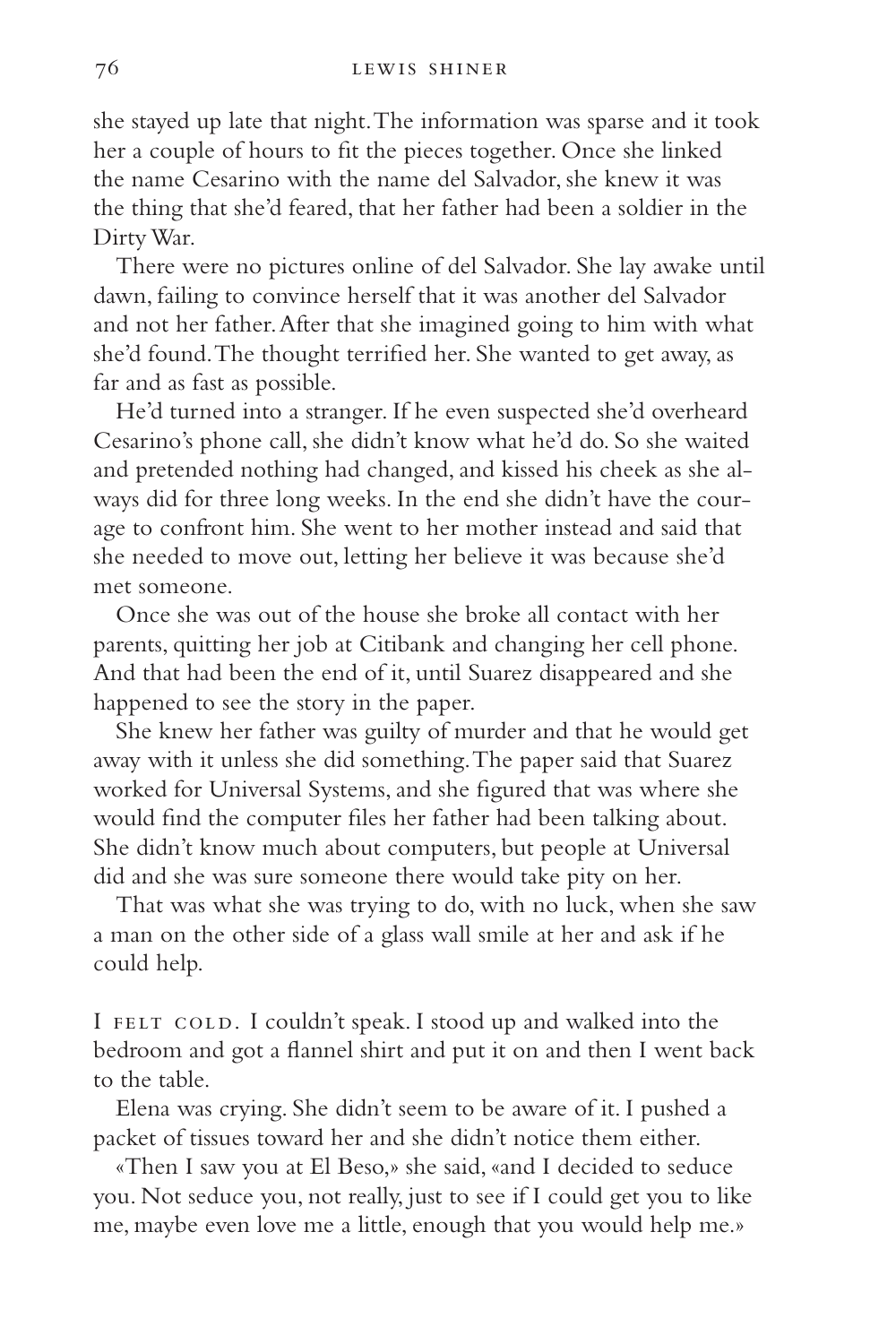# *Dark Tangos* 77

I sat back in my chair and folded my arms. My own eyes stung and the inside of my stomach was colder than ever. I had to make a conscious effort to make my shoulders drop. «You did a good job,» I said. «You succeeded beyond what you could have dreamed.»

«I deserve your hatred. I did what all those other people did that I hate. Using other people. Deception. No lies, at least. I never lied to you.»

«So what happened? You lost the courage to go through with it?»

She was quiet for a long time, the tears continuing to run down her face. Then she said, «Do you remember the first time we danced? Do you remember how that felt?»

«How do you know how it felt to me?»

«How do you think?»

«What, are you saying...» I shook my head. «You were using me.» «It started that way. Though I have to say, it was very, very easy. I didn't have to pretend. All I had to do was let myself be impulsive, let myself say the things that came into my head and not worry about whether I was leading you on. I wish...I wish I'd never seen you at Universal. That we could have just danced together and felt what we felt and it could have happened on its own.

«Last Sunday, Beto, when we went to Plaza Dorrego and you bought me this beautiful necklace, and I saw the way your friends looked at you, the way Don Güicho looked at you, and the way you listened to me, and then we danced en los adoquines, and then you kissed me and I didn't ever want you to stop, and then I remembered what I had done and I felt so ashamed. And this business that I'm involved in, you heard it today from Mateo, it's not a joke. It's dangerous. And I couldn't bear the thought of you being hurt, or the thought of what I had done and how I had ruined everything, and so I ran.»

She folded her own arms across her chest, as if it were the only way to keep them from reaching out, and we sat there, two closed off people, and she said, «I'm not saying this because I think there's a chance that you would forgive me, I don't say this for my sake at all. Please believe me, I say this because I don't want you to think that there is any way in which this is your fault, or that you are anything but what I said earlier today, a good, sweet, wonderful man.»

She was crying hard now, her nose running, sobbing to get her breath. She reached down to take off the socks I'd given her and was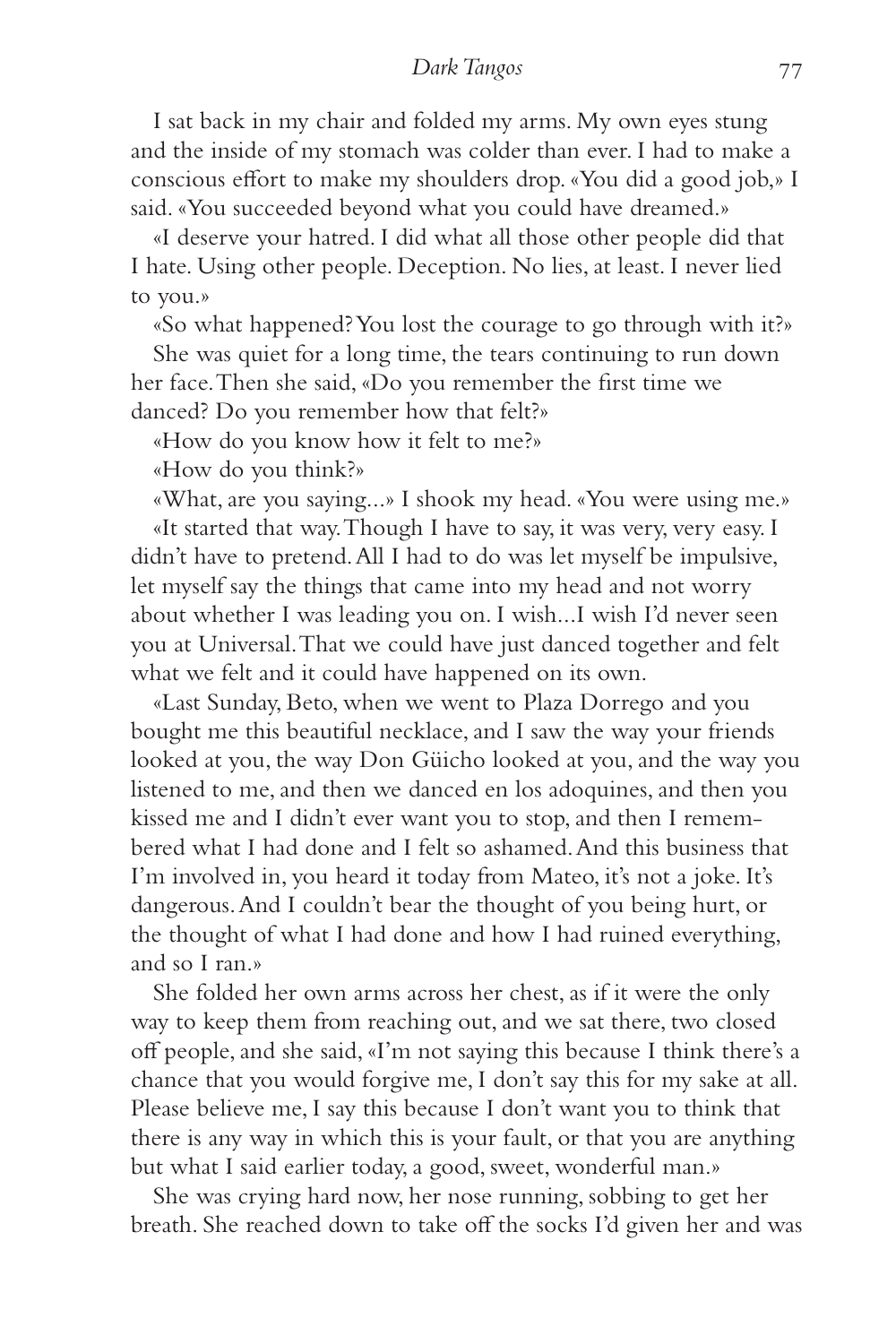fumbling for her shoes. «I should go. I'm sorry, that's all I can say, I'm sorry, I'm so sorry—»

By then I had come around the table and pulled her to her feet and taken her in my arms. She clung to me and I held her while she shook and cried herself out. Eventually her arms relaxed and she put her head on my chest, as if we were about to dance a tango.

«Beto. I haven't slept for days. But I could go to sleep right now if you held me. Beto, I can't make love to you, I'm all inside out. Can I stay here and just go to sleep in your arms? Just for tonight?»

SHE DRANK SOME WATER and I gave her a brand new toothbrush to use, and we each took a turn in the bathroom like an old married couple. Then I turned off all the lights and brought her into the bedroom and we lay down together on our sides, her facing away from me, my left arm under her neck, my right arm between her breasts, her holding it there where I could feel her heartbeat, her entire body pressed against the length of me. I could smell the spice and citrus of her skin and hair and I was as hard as a rolling pin. She didn't seem put off by it. She sighed and said, «Beto,» and she was asleep.

I thought I would lie awake for just another hour or so and drink in the smell and touch of her. Instead I fell asleep too.

I woke up a couple of hours later with her pushing and prodding me. «Turn over,» she said sleepily, and I extricated my numb left arm and rolled over. She curled herself against my back and I was asleep again immediately.

THE NEXT TIME I woke up it was light out and I was alone in the bed. The rain had stopped. The clock said 8:33. I sat up sharply. «Elena?»

I heard the toilet flush and I relaxed. A minute later I saw her silhouette in the doorway. I lay on my back, that hollow, early-morning not-enough-sleep feeling giving way to warmth at the sight of her. She curled inside my left arm, her own left arm across my chest. We lay that way for a while and then, in the half light, I saw the whites of her eyes as she looked up. I smiled and her hand came up to touch my face.

Then, so slowly that she hardly seemed to move at all, she slid on top of me. I watched her face come toward me, her eyes locked on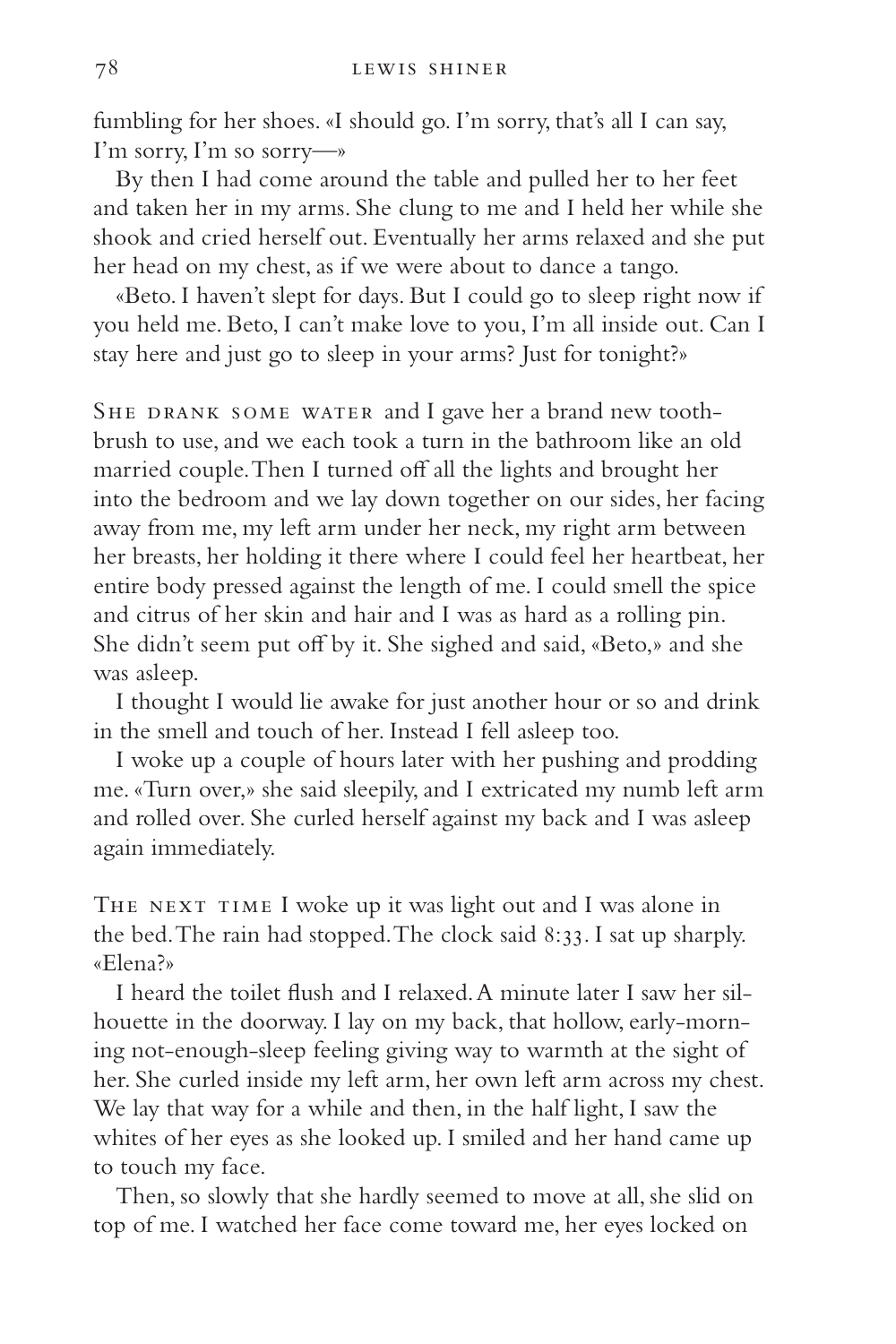mine, her lips apart in a knowing smile. She paused with her mouth an inch from mine, and I smelled toothpaste and felt the warmth of her breath on my lips. We were on the threshold. I could feel her relish the moment. Then we couldn't wait any longer and we fell into a kiss like falling into deep water, down and down, endlessly.

She tugged at my T-shirt, pulling it over my head, and then we were undressing each other. Elena was laughing, I was in awe, and then we were naked.

«I have...condoms, in the drawer...»

«Do we need to?» Elena said. The laughter was still on her face. «No, I'm healthy...»

«Me too. And I'm on the pill, so you don't have to worry about that.» Another of her instant mood changes, and she held my face with both hands, her eyes focused first on my right eye, then my left, searching. «With me it is all or nothing, my Betito. You can back out if you want.»

«Nunca,» I said. «Never.»

WE DOZED AFTERWARD until hunger got us out of bed. I made goat cheese omelets, three eggs each, and sliced an avocado. Elena wore my flannel shirt and drawstring sweatpants with the legs rolled up. As we ate I would catch her smiling down at her eggs, or her leg would find mine under the table, or our hands would entangle in the open space between our plates.

As I washed the dishes she wrapped her arms around me from behind. «Beto,» she whispered, and kissed my ear. «Betito...» I turned and picked her up and carried her into the bedroom.

She was the most passionate lover I had ever known. My chest and back and neck were covered with tiny marks where she had nipped or scratched or sucked on the skin. She was playful and unselfconscious and knew her own body, as eager to show me how to please her as she was to know what I liked, where and how I wanted to be touched.

It was only later, my mind floating free from my body, relaxed and totally satisfied, that one dark thought crept in. It was small and easily dismissed, asking softly what it would be like if she had not stopped using me after all, asking if I would be able to tell the difference.

•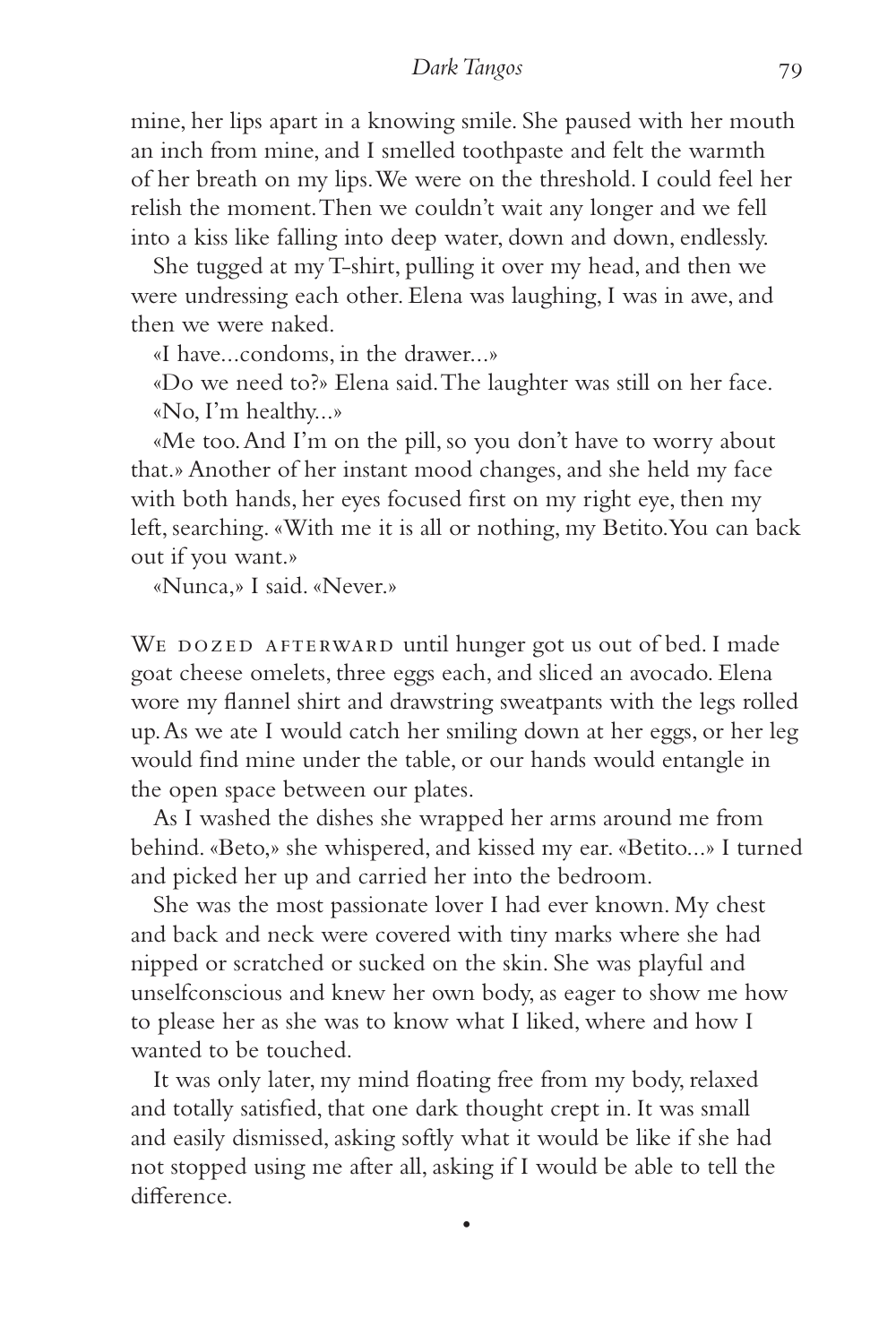When we woke again, we talked, some parts of our bodies always in contact. I told her about growing up on Greyhound buses crisscrossing the country, my nose always in a book. Getting a degree in English at NC State in Raleigh, drifting into programming when I couldn't find any other work. She told me about Catholic girls' school and her parents' dream that she would become a nun. «I guess that didn't turn out too well,» she said.

The gulf between our ages and cultures was easy to forget when we were dancing or making love. It seemed strange to her that I didn't eat meat. I had a grown son and she had a vague desire to have kids someday. I was not religious, and she was torn between hatred of the Catholic Church and the pull of her upbringing. I didn't care about sports, and she loved the Boca Juniors. «I'll take you to a game,» she said. «You'll change your mind.»

«Maybe I will.» Anything seemed possible.

There were books she wanted me to read, films she wanted to see with me. I mentioned a couple of my favorite writers and said that I didn't know if they were available in Spanish.

"Is a chance," she said, in heavily accented English, "for me to get better my English, no?"

I was startled and embarrassed by the way her broken English made her sound. All her grace and sophistication seemed to evaporate.

She misread my reaction. "I surprise you, no? We all study a little English in school."

«It's just funny,» I said, «how strange English sounds to me now.»

She switched back to Spanish. «Maybe it's *my* English. Your Spanish is much better.»

I wondered how much better it was, wondered how my imperfect language skills made me seem to her. I saw then the terrible power we had to hurt each other, how careful we both would have to be. «Not at all,» I said. «I just think Spanish is more beautiful. I always have. It has more poetry and passion. Like you.»

She answered the compliment with a kiss, and I saw we had steered ourselves away from the edge of something. I took the opportunity to change the subject. «We should go to Don Güicho's milonga tonight.»

«Oh, Beto, can we? But I don't have any clothes, no shoes...»

«Let's get a cab and go to Adriana's apartment. You can pack all your things and bring them over here.»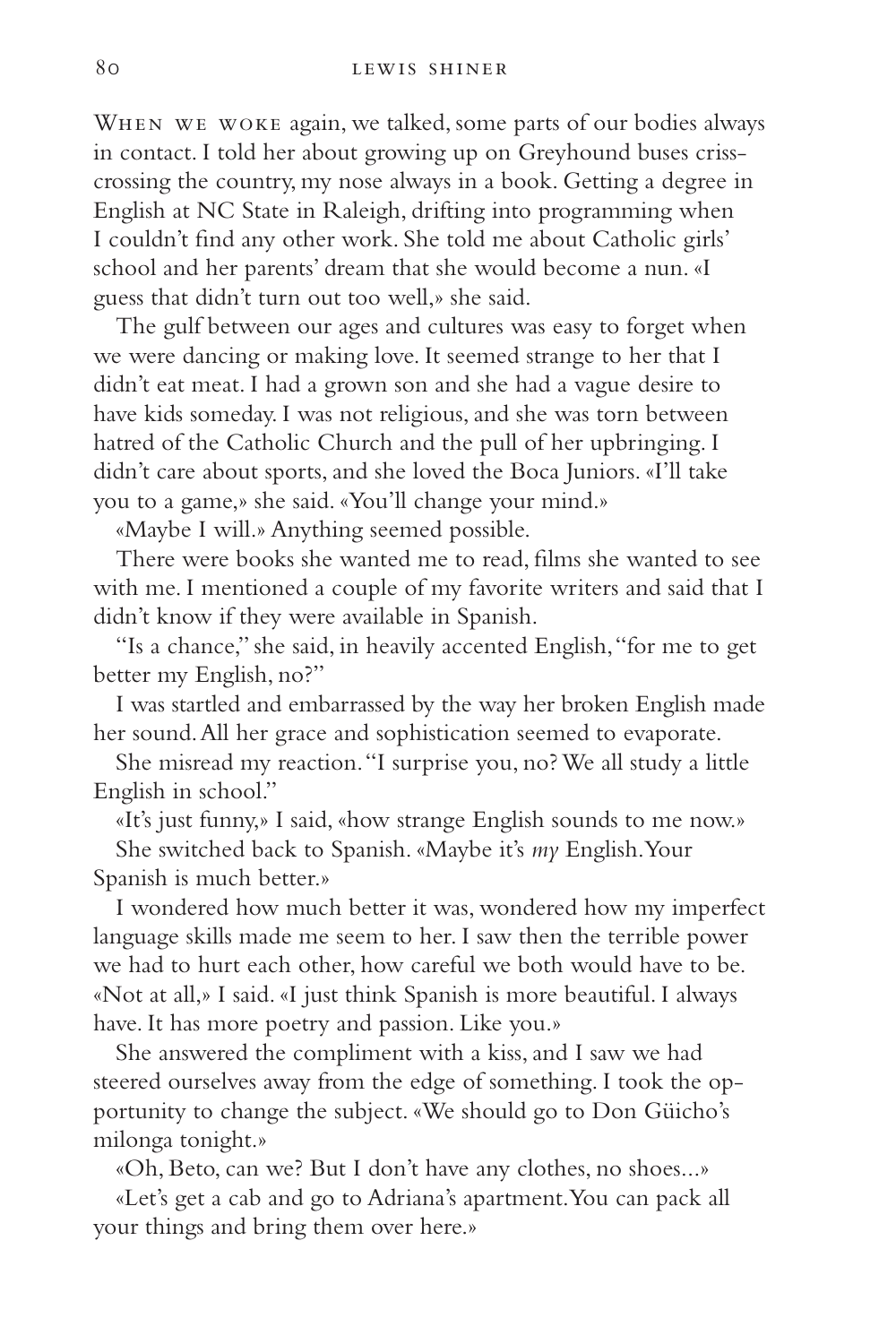# *Dark Tangos* 81

The idea was plainly crazy. She hesitated, as she should have.

«You said all or nothing, Elena. You're safe here. It's small, it'll be crowded. If it doesn't work out, you can leave any time. But I want you here with me.»

«Oh, Beto...» Tears came up in her eyes.

I held her and then we were kissing again and then we were making love again, tears and laughter and physical pleasure so intense it crossed into pain, smells of sex and citrus and vanilla, my heart full and overflowing, reckless, ecstatic, and, somewhere deep at the bottom of it, afraid.

WE SPENT THE AFTERNOON getting her moved out of Adriana's place, and we went by her other apartment for a few more things. The risk of what we were doing hovered over us, full of potential awkwardness, and we kept it at bay through talk and physical contact, as if letting go would allow one or the other of us to fall back into common sense.

Her own apartment was cluttered, full of half-read books among discarded clothes. She apologized repeatedly for the dirty dishes in the sink. While she packed a bag, I looked at her furniture, beautiful oak pieces in bad repair. My hands itched to work on them. I promised her that as soon as I could get some tools and space to work, I would fix them.

There was enough daylight left for a walk in Parque Lezama, and there I let go of the last of my doubts. It was enough to be with her in the spring air, to listen to the birds and feel the sun on my face, to be completely in the moment, the pain in my head nearly gone, a milonga to look forward to, and then Elena in my bed.

Don Güicho laughed when he saw us together. «Bravo, Beto, I must have taught you something after all.»

Brisa slapped his arm. «You should be ashamed. Beto, after you have a tanda with your friend, come dance with me.»

I danced two tandas with Elena because I didn't want to let go. Then I danced with Brisa and between tangos she said, «I see the way she looks at you, Beto. I think she is in love.»

«So am I.»

«I'm so happy for you. And a little jealous.»

«Brisa, I didn't know you cared.»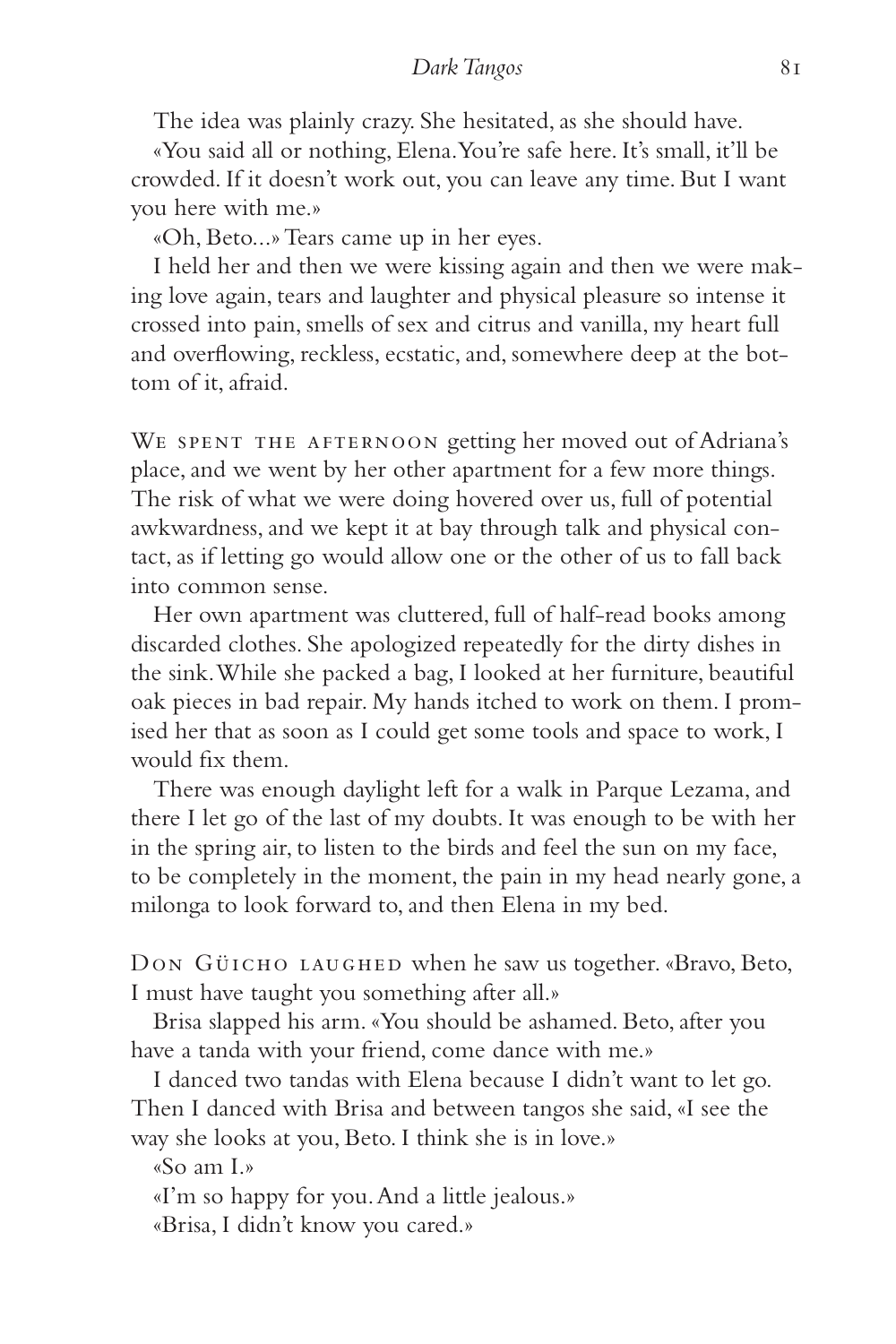Now it was my arm that got slapped. «I wouldn't want you, boludo, you're much too old. I'm jealous of being in love.»

After the tanda, Elena ran up to me and threw her arms around me and spun me around. «I danced with Don Güicho! Oh, Beto, what a dancer!»

«Ah, well,» I said, «at least we had our one day together before he stole you from me.»

«I made so many mistakes, he'll never dance with me again. Besides—» She put her lips close to my ear. «—I think I'm too old for him.» Then she bit me on the earlobe and laughed. «Dance with me, Betito, I'm so happy. I haven't been happy in such a long, long time.»

IT WAS ALMOST more than I could do to get up in the morning and go to work. Elena walked me downstairs. We'd agreed that she would take the keys and get copies made while I was gone. I didn't want to let go of her. «Don't worry, Betito,» she laughed. «I'll be here when you get home.» I wanted to tell her that this was Buenos Aires and nothing was certain. Instead I kissed her one last time and stepped out onto the sidewalk.

I called my landlady from the office and told her there would be two people staying in the flat for now.

«Your wife has come back?»

The question made me see myself with double vision, one of me completely finished with Lauren, the other feeling exposed and guilty. «A friend,» I said. «A very close friend.»

«Ah,» she said. «Congratulations, Beto. I hope to get to meet her.»

When I got home, Elena had made dinner—vegetarian, easy on the dairy, with wine for her and agua con gas for me. There were candles on the table and Hugo Diaz played softly on the stereo. I was speechless.

«Beto, has no one ever taken care of you before?»

«No,» I said. «I never let them.»

«Well, you take care of me, so I will take care of you. You will have to get used to it.»

Over dinner I tried to explain. My parents had divorced when I was 5, and at first I stayed in Virginia with my father while my mother went to live with her sister in Phoenix. Then, after a year, my father met somebody and packed me off to Arizona. They traded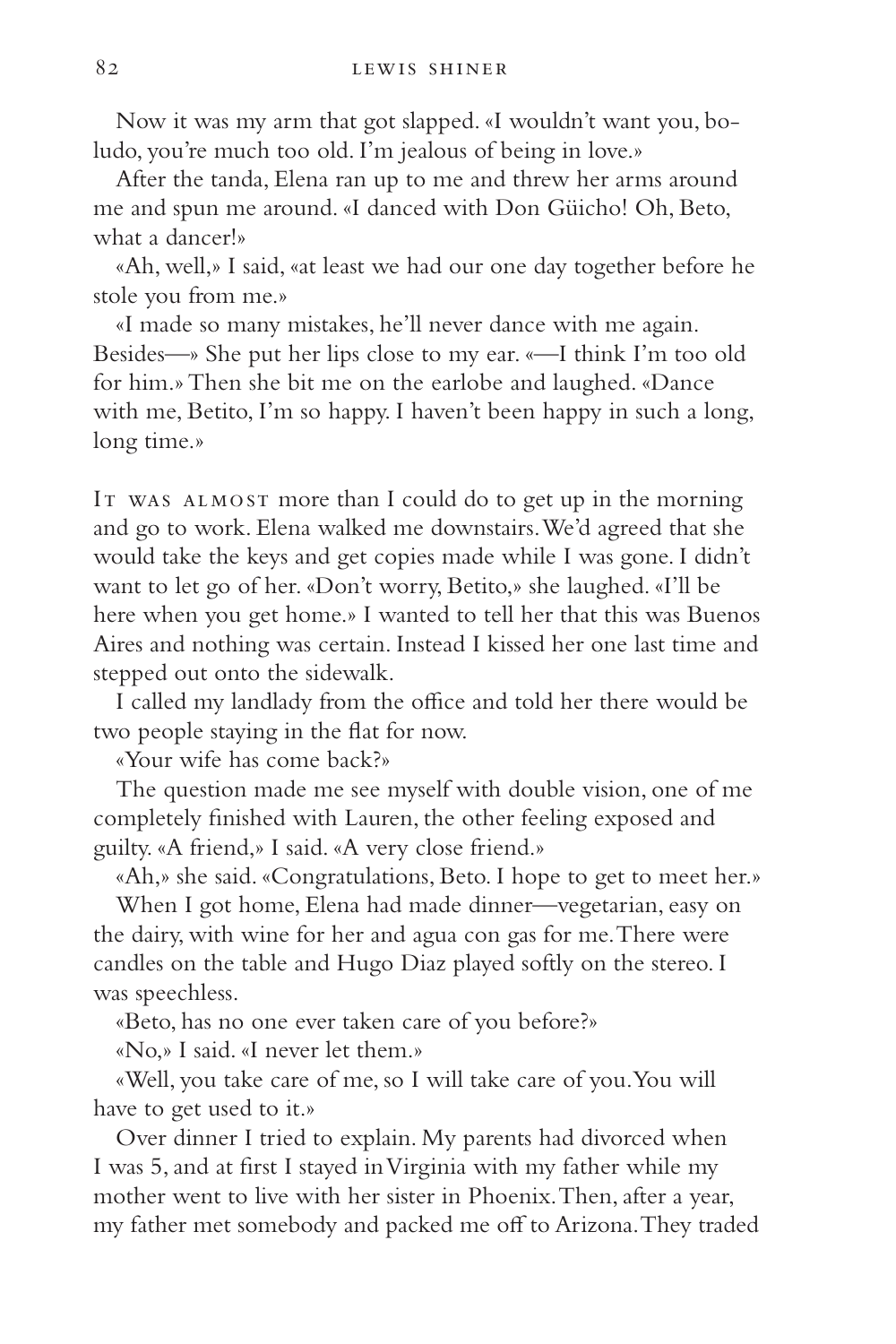me back and forth for holidays, summer vacations, every time they started a new relationship. I learned to stay out of their way, hoping that if they didn't notice me they wouldn't send me away again.

«They both had the same sayings, clichés in English. 'If you want something done right, do it yourself,' that was their favorite. That and 'Children should be seen and not heard.'»

She nodded and took my hands in both of hers. «Here we say, 'Flies don't enter a closed mouth,' and 'God helps those who get up early.' I got so sick of hearing it. Growing up like that can make you hard, but I think it was the opposite for you and me.»

She took one hand away to wipe at a tear. «It's like I don't have any skin anymore,» she said. «I'm so sensitive, it's crazy.»

«It's not crazy,» I said.

«Are they still alive, your parents?»

«My father died of cancer. I guess it was eight years ago, now. My mother died in February. She had...a disease of the lungs.» I didn't know to say Chronic Obstructive Pulmonary Disorder in Spanish. «I found out from my cousin that my mother was dying, and I called her and told her I was coming. I got on a plane the next morning and she was dead before I landed. She couldn't even wait long enough to say goodbye.»

«She was dying, Beto, I'm sure she couldn't help it.»

«People do it all the time,» I said. «They hold on. If they want to bad enough.»

She gave me a few seconds and then said, «You can cry for her if you want to.»

«I want to,» I said, «but I can't.»

I ate some more food. Even with Elena, it left me sour and tired to talk about the past.

She seemed to sense it. «And speaking of being responsible for yourself,» she said, «I need to find another job.»

«They'll take you back at the shoe store. Your boss thinks you're wonderful. Just like everyone else does.»

«Do you really think so?» Then it hit her. «So you went there? Looking for me?»

•

«Yes. I was desperate.»

«Beto, I'm sorry I hid from you.»

«It doesn't matter,» I said. «Nothing matters now.»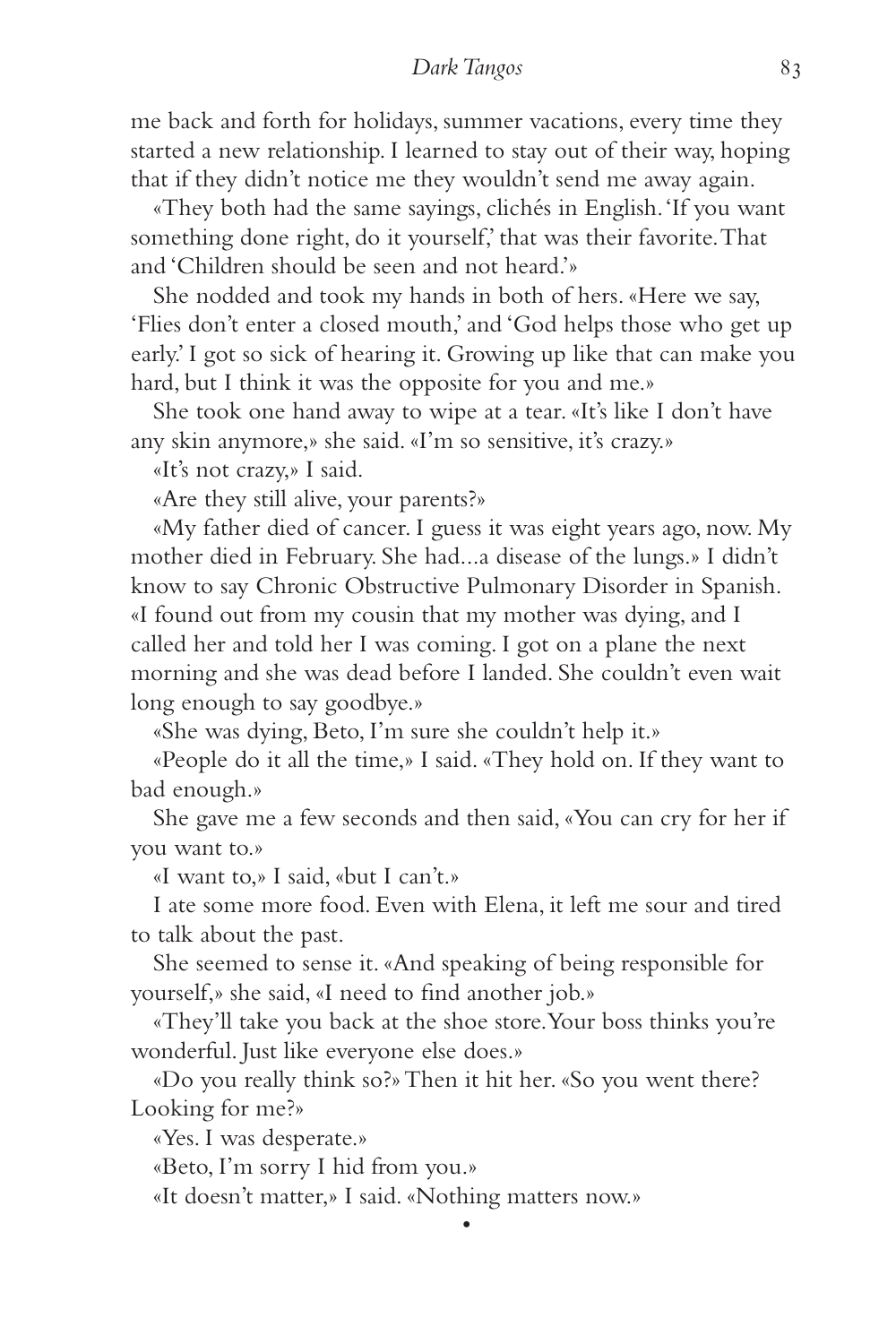ON TUESDAY ELENA went to Abasto and got her job back on the spot. She wanted to celebrate by practicing tango at the apartment. «Then we can go out tomorrow and be perfect.»

I brought empanadas home and after dinner we pushed the furniture against the living room walls. I showed her a few of Don Güicho's moves, then we just danced, stopping when things didn't go like they were supposed to. She was reluctant to correct me at first, until I convinced her that I was serious. She was gentle and sweet and surprised me with her technical knowledge.

Wednesday after work I called Sam. I failed to keep my excitement from showing and finally admitted, "I've met somebody."

"If she's the reason you looked so bad last week, I have to disapprove." Though he'd never said it, I knew he hadn't let go of the hope that Lauren and I might work things out.

"How do I look now?"

"D, you're my parental unit. It is totally repellent to even think about the probable reason you look the way you do. So are you going to tell me about her or not?"

I gave him the high points, trying not to sound like a lovesick teenager.

"D, she's closer to my age than yours."

"You guys wouldn't work out, you don't tango."

"Gross. How serious is this?"

"It feels pretty serious."

He slapped himself repeatedly. "My stepmother! My stepsister! My stepmother! My stepsister!"

"I could bring her along next time I call."

"Let's wait a little. Maybe you'll come to your senses."

Much as I wanted him to talk about what he was really feeling, serious was not Sam's style. He deflected me with a sideways reference to Lolita, and I let him go.

That night I took Elena to La Nacional. Tango etiquette made it awkward at first. Because we'd come in together, no one was supposed to dance with Elena until I danced with someone else, and for half an hour no one made eye contact with me. Then my German friend from La Ideal arrived and set Elena free.

Nothing should have shaken my confidence at that point. Still I felt twinges of jealousy when I saw her with men who were younger than me, better looking than me, better dancers than me. I was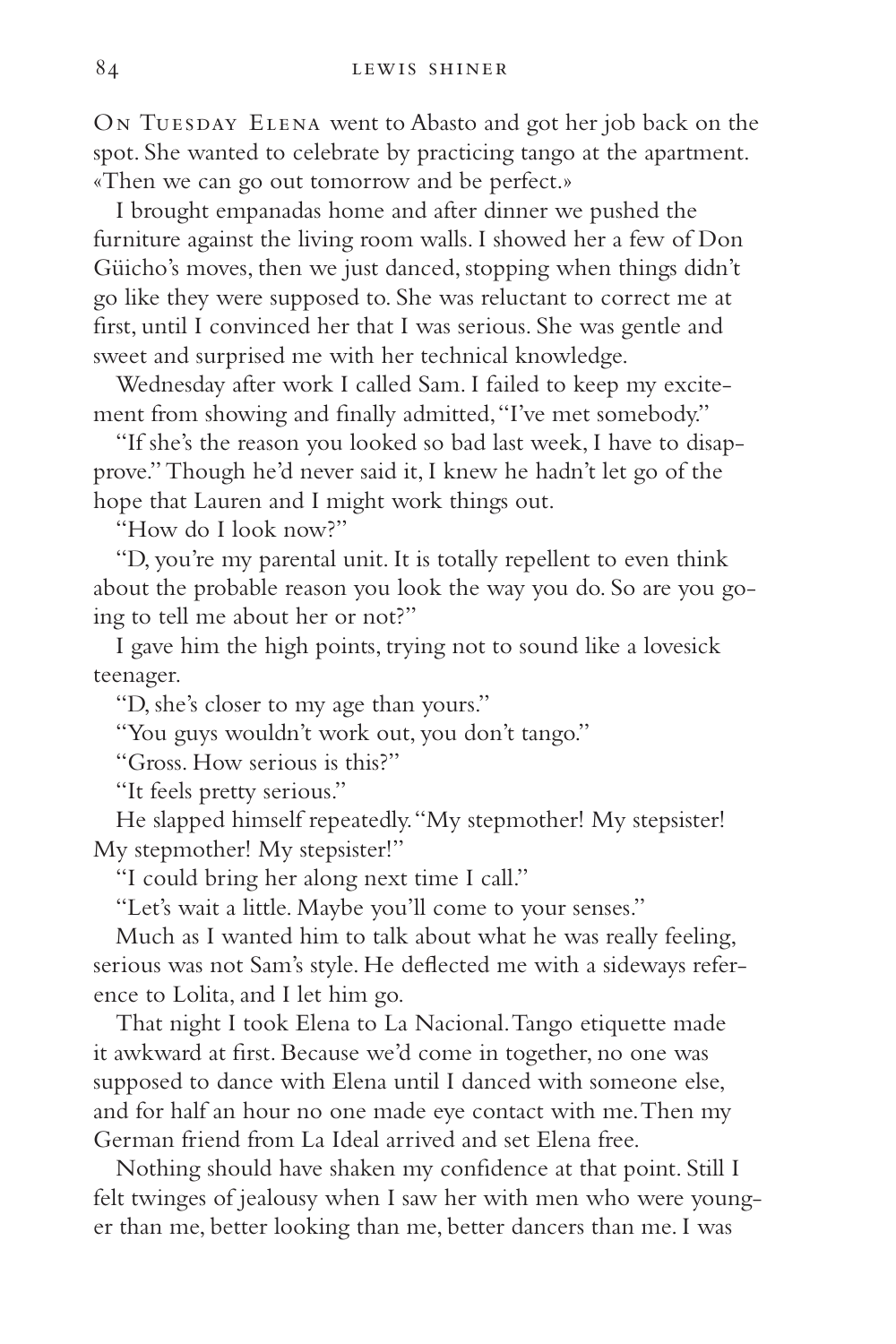smart enough not to let it show. At one point she had just finished a tanda with one man when another one came up to her at the edge of the floor and said something that made her laugh, then took her off for the next dance. I recognized him as Miguel Autrillo, the former student of Don Güicho's that I'd met at El Caburé. I had to admit that he was an amazing dancer, as dramatic as a silent movie star, with an arsenal of advanced moves that he deployed in perfect time with the music, all while making her look as poised and graceful as a ballerina. I sat out the tanda to watch them.

When she came back to the table she said, «You know what a piropo is, no?»

I nodded. It was the kind of overblown compliment I had used on her myself.

«That guy said, 'You have to dance with me, or your boyfriend has to kill me.' Then he says, 'Either way I'll be in heaven.'» She laughed again at the memory of it. She was utterly at home in this world, and I thought how happy she would have been in the thirties and forties when tango truly ruled the city, when 12-piece orquestas typicas played cavernous dance halls every night. As much as I loved tango, I would never belong here the way she did and the thought gave me a pang.

«What I didn't say to him was that I hope there are dance teachers in heaven, to teach him not to try so hard.» She laughed harder and took my hand. «Come, Beto, dance with me.»

Thursday I brought her to my lesson with Don Güicho. He was harder on me than he'd ever been, maybe feeling he needed to bring me down from my cloud. He was hard on Elena too. The difference was that Elena thrived under the pressure and got visibly better, more precise and balanced, by the minute, as I lagged behind. She was floating as we left class, asking if we could go home and practice instead of going to El Beso. She didn't care that I was struggling to keep up, I told myself, so why should I?

Friday she had to work late. When she got in I gave her a massage and we ended up not getting out of bed.

Saturday she did a day shift while I caught up on my sleep, and she called me at lunch. «Would you mind if I went out after work and had dinner with Adriana and a couple other girlfriends? We can go dancing after.»

«Of course I don't mind. I can fix myself something here.»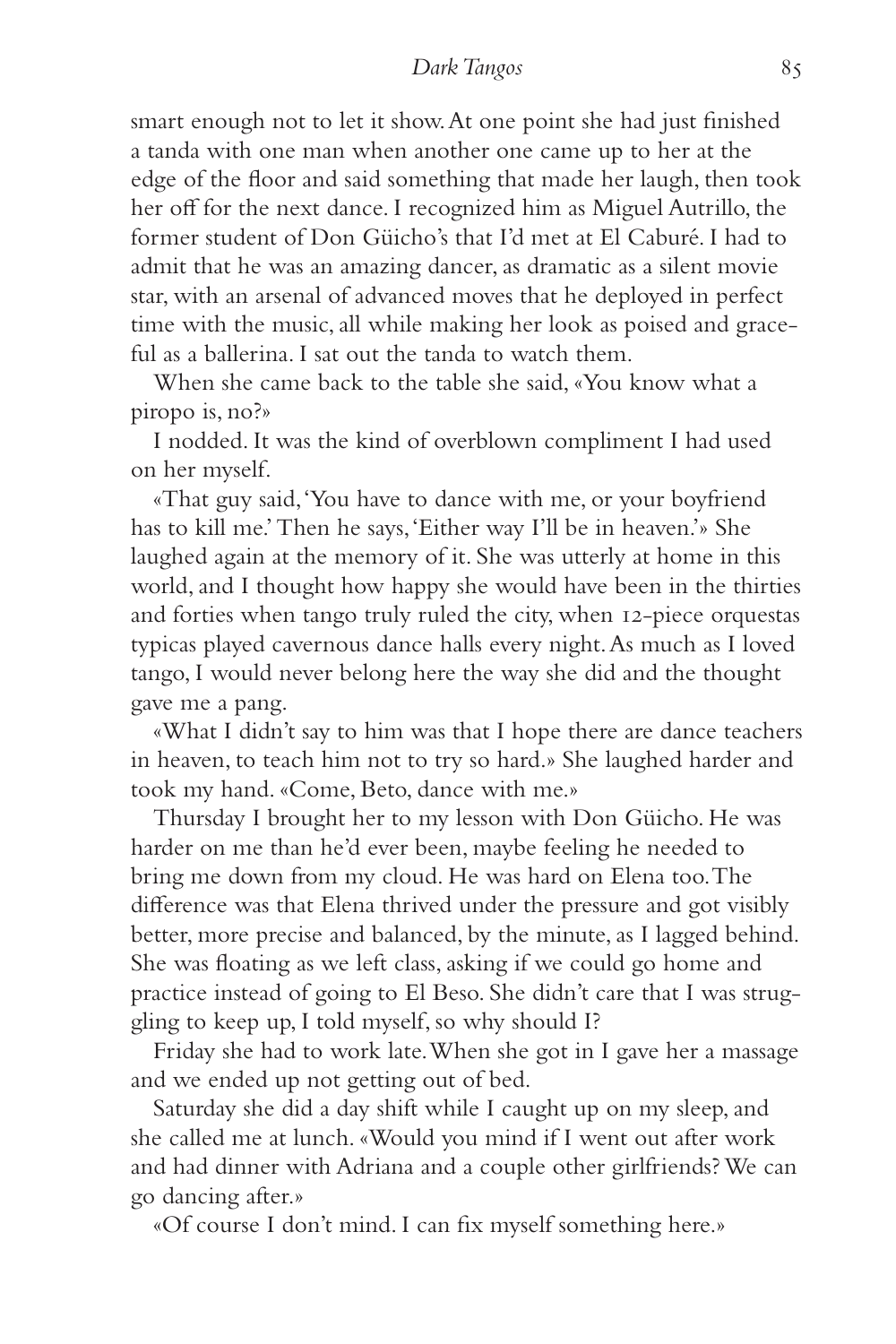«Listen, why don't you come with us?»

«Are you sure that's a good idea? You guys are old friends, it would be weird to have a stranger there.»

«I want to show you off a little. Are you embarrassed to be seen with me?»

I couldn't be completely sure that she was kidding. «You know better than that.»

«You don't have to come if you don't want to.»

Somehow the conversation had drifted into no-win territory without either one of us intending it. «I would love to meet your friends,» I said.

«We're all going to meet up at the store at six. Is that okay?» «Perfecto,» I said.

IT STARTED BADLY and went downhill from there. Elena was tied up with a customer until 6:30. Adriana still hadn't shown up by then and I didn't know which of the other young women circling around the store were Elena's friends. I took my cues from Elena and she did the same with me. The result was an awkward hug, under the suspicious stare of the woman in the cat-eye glasses, who was clearly trying to remember where she'd seen me before.

We ended up at a McDonald's in the cavernous Patio de Comidas on the top floor. I had to go off by myself to find some empanadas de verduras. At first the conversation was as uncomfortable as I'd feared, with Adriana and Elena making an effort to include me, then before long they were all talking at high speed about people I'd never met, laughing hard and using slang that completely eluded me. I followed as best I could and kept smiling, while unable to think of anything except how terribly young and alien they all seemed.

When we left, after nine, the others were headed to a movie and I felt the sadness in Elena. «We don't have to dance tonight,» I told her. «If you want to go with your friends, I promise you it's okay with me.»

She shook her head. «I don't want to have to choose between you and my friends.»

Clearly she did have to choose, and it felt like my fault.

We rode the escalators down through the glittering mall toward the exit to the Subte station. «You hardly said anything all night,» she said. «It couldn't have been much fun for you.»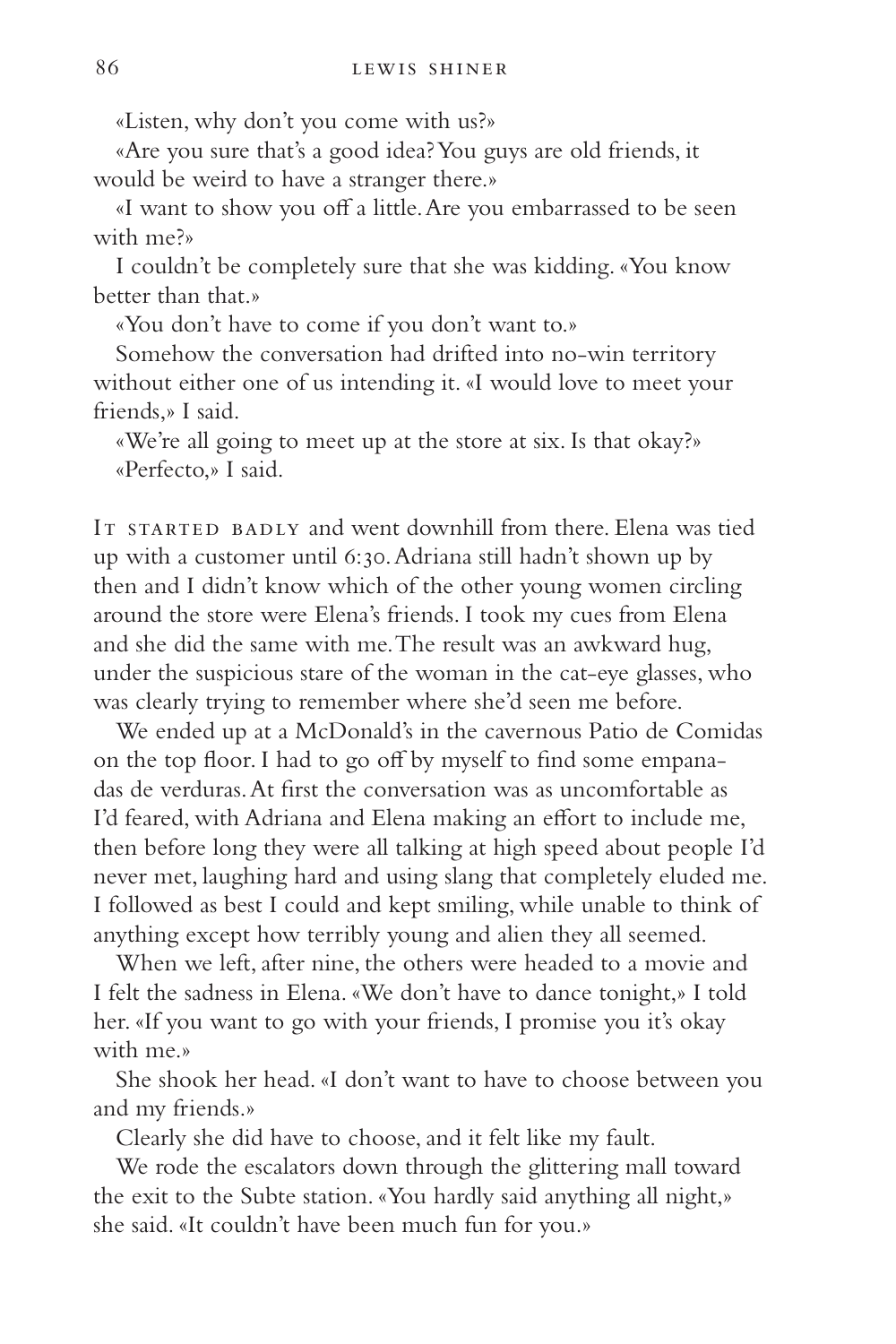All I could do was shrug.

The Subte car was crowded and it was impossible to talk. Elena held my hand but didn't look at me. My thoughts were grim. I pictured us back at the apartment, Elena finding an excuse not to go dancing. More silence, and separate sides of the bed. There had been too many nights like that with Lauren.

We squeezed off the train at our stop and climbed up to the street. She hadn't looked at me in a long time. She said, «You must feel like a canguro. Like a—»

«I know the word.» Babysitter.

I stopped her and turned her to face me. We looked at each other until I gathered her in and kissed her and kept kissing her until she melted into me and kissed me back.

«Ay, Beto, I get so scared sometimes.»

«Tell me about it.»

«I don't want to drive you away.»

«You're not going to drive me away.»

«You're so different from me. So old and frail, one foot in the grave...»

«And you, barely out of secondary school, your whole life ahead of you...»

Her laughter was like the highest notes on a piano. «Can we change our clothes and go dancing now?»

«Right now? Here in the street?»

She made a face. «Sí, claro, here in the street.» She grabbed my hand and took off toward the apartment at a run.

For her it was over that quickly. I continued to brood, but by four in the morning, when we finally staggered out of El Beso and into a cab, I was too tired to wind myself up anymore.

WITH THE AFTERNOON half gone on Sunday we were still in bed. We'd made love and dozed and we were lying naked in each other's arms, the bed full of her fragrance, a faint breeze from the airshaft tapping the blinds against the window and drying the sweat on my chest.

«Beto.»

«Mmmmm.»

«Beto, I have to figure out what to do about my father.» «How do you mean?»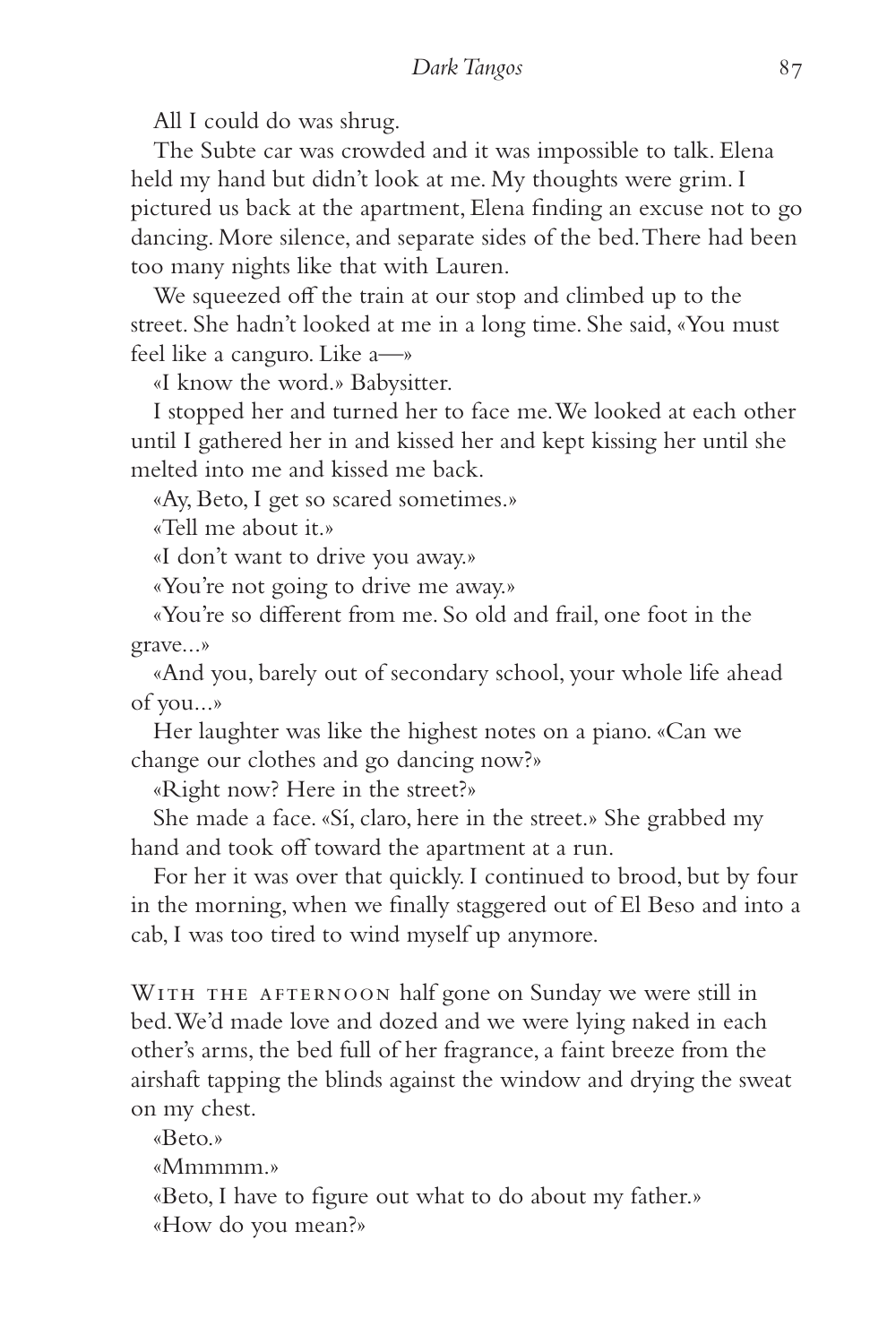«Those files that he was talking about. I have to at least try to do something.»

At some level I had known that the last week had been an interlude, a reprieve, and at the same time I had wanted to believe that it could go on forever. The very things that had brought us together in that tiny apartment, that had allowed me to become her lover, were destined to drag me back into the train wreck of her past.

«You mean look for them,» I said.

She heard something in my voice. «Oh, Beto, mi amor, you don't have to be part of it. This is something I need to do for myself.»

«What did you call me?»

She raised her head to show me her mischievous smile. «Mi amor.» My love.

«I don't think you ever said that to me before.»

«Didn't I? Does it scare you? Maybe just a little?»

«No. I've been in love with you since the first time I danced with you.»

«Another piropo?»

I shook my head, too emotional to speak, and she was serious again in a fraction of a heartbeat, the endless darkness of her eyes burning into me. «I love you, Beto.»

«I love you too. I'll check around tomorrow, see if I can find anything out about the files.»

«Oh, Beto...»

«Todo o nada,» I said, and then in English, "All or nothing."

And then she was kissing me and there was nothing else in the world, not even the fear.

FOR TWO HOURS I sat at my desk, doing no work, pumping up my courage, getting my story straight, anticipating the things that could go wrong.

At 11:30 I looked again at our instant messaging system. It showed that Bahadur was still at his desk, like he had been the last six times I'd checked.

I told myself that the thing I was going to ask him was perfectly reasonable. If he said no, I told myself, I would simply walk away.

I stood up, suddenly light-headed. Just this one thing, I thought. Then you can tell Elena that you tried and you'll be done.

Bahadur was senior enough to rate an office. I knocked on the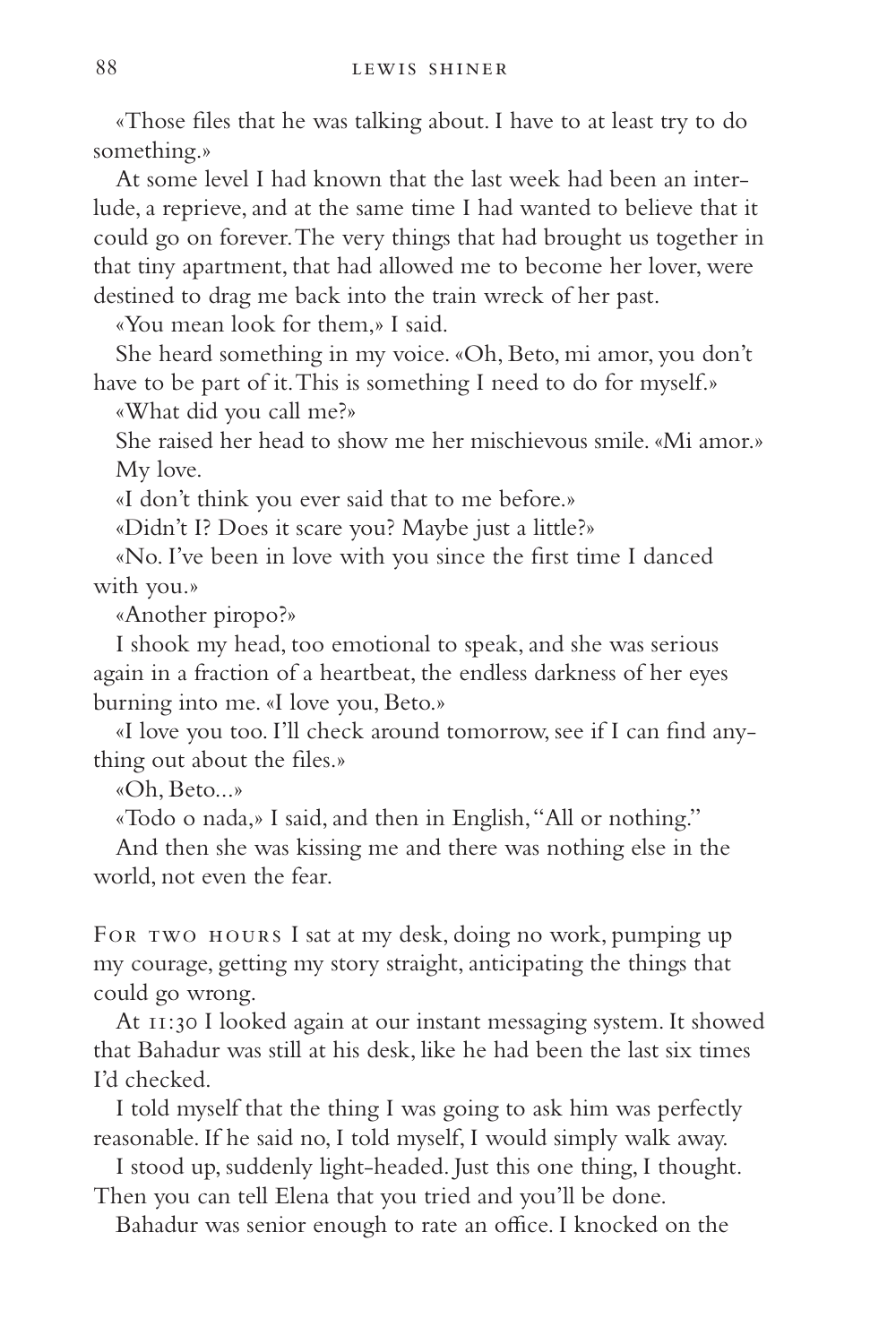door, which was open, as always. «Adelante,» he said, without looking up. His turban that day was a muted green.

I waited while he finished a line of code and considered it, his hands poised above the keyboard like a magician in the middle of a mystic pass, then he spun around in his chair.

I looked into his brown eyes, which were gentle and glad to see me, and I couldn't speak. Elena hates liars, I thought. This is wrong.

"Rob," he said, "what the hell is up with you, man?"

"Sorry. I'm kind of dead on my feet."

Bahadur shook his head. "You are much too old for this nonsense." I had of course told him about Elena. He had pretended to disapprove, looking wistful even as he told me I was squandering my spiritual strength.

I'm sorry, Elena, I thought. I don't know how to do this without lying. And I don't know how to not do this for you.

"Listen," I said, "can you give me the combination to the lab? I want to come in some night this week and run a few stress tests when there's nobody else around."

Bahadur looked unhappy. "They really don't like letting that combination out. Can't you run them remotely?"

"The error messages only show up on the client monitors. If I telnet into them it'll affect the performance results."

"Oh, hell, I can't imagine anyone is going to complain if I give it to you. Don't write it down anywhere, yes?"

He went through it with me, these two buttons together, then these one at a time, these last two together. I nodded and he sent me to try it out.

My hands shook so badly the first time that I botched it. I went through it again, slowly, and the handle turned. I let the latch slip back into place and returned to my desk.

It doesn't matter anyway, I told myself. The cops took it all, the computer, everything in the drawers. It was nothing more than a gesture, to prove something to Elena and to get myself off the hook.

ELENA HAD BEEN grocery shopping. It was her day off and she'd found a recipe online for squash and sweet potato soup. We cooked it together in the tiny kitchen while I told her what I'd done.

When I finished, she held my face in both hands and kissed me. Then she said, «Can we go tonight?»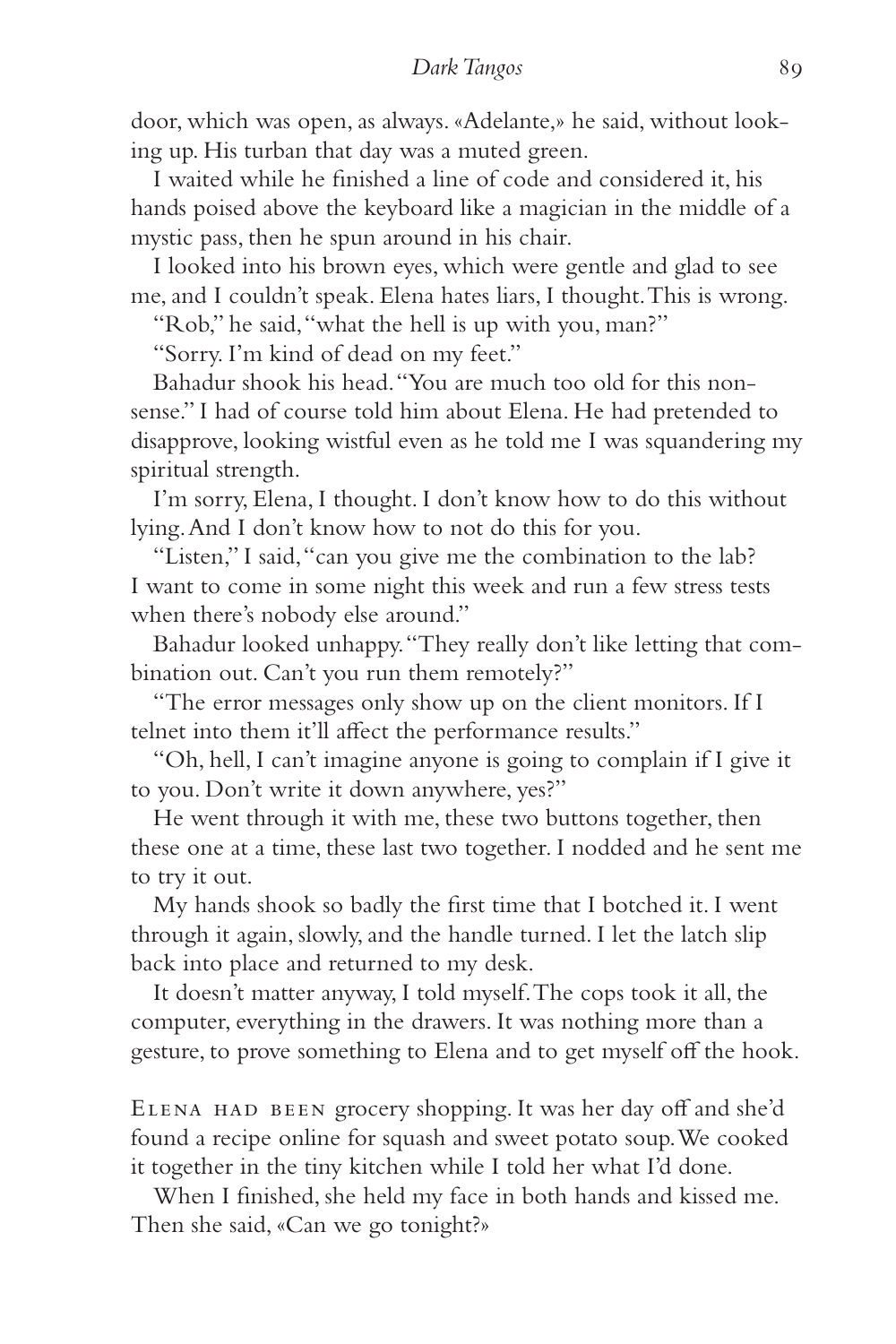«We?»

«I want to go with you. If it's dangerous, I have to take the risk with you.»

It was probably more dangerous, and harder to explain, to have her with me. There was no explicit rule against her being there, though, and I liked visualizing her in my cubicle, knew that I would remember her there the next day. «If you're really sure,» I said.

«Totally sure. When can we go?»

«After ten, I guess. There shouldn't be anyone around by then.» «Okay.»

«Remember that there are security cameras all over the place. So we have to look like we only came in to start my tests.»

Elena looked disappointed. «So we can't make love on your desk? I wanted to make sure you would remember me at work.»

«Elena who?» I said.

She grabbed me by the hair with both hands and kissed me. "This Elena," she said.

WE SPENT THE EVENING on the couch reading, wrapped around each other. Elena's love of physical contact woke a need in me that I'd always stifled before. At first I'd been afraid to hope that this affair was anything more than a passing, incredibly generous impulse on her part. Now I was afraid to think that it would someday end.

I dozed off and she woke me at ten, stroking my face and kissing me. «Beto, it's ten. Are you awake?»

I got up and washed my face. I couldn't think of an excuse to call it off and she was clearly not going to offer me a way out. Her eyes were luminous with excitement.

We walked to Avenida San Juan in search of a cab. The night was warm and still and dusty-smelling. Everyone we passed on the crowded sidewalks seemed to scrutinize me. I told myself it was only because of Elena.

«Your hand is so cold,» Elena said. «Are you nervous?»

«Not nervous,» I said. «Afraid.»

«I'm scared, too,» Elena said. «But I've been thinking about this ever since that man, Mateo, told his story.»

«Do you believe him? Do you believe he's your father?» We had carefully avoided the subject for over a week.

«Probably. I can't think about him yet. I have to think about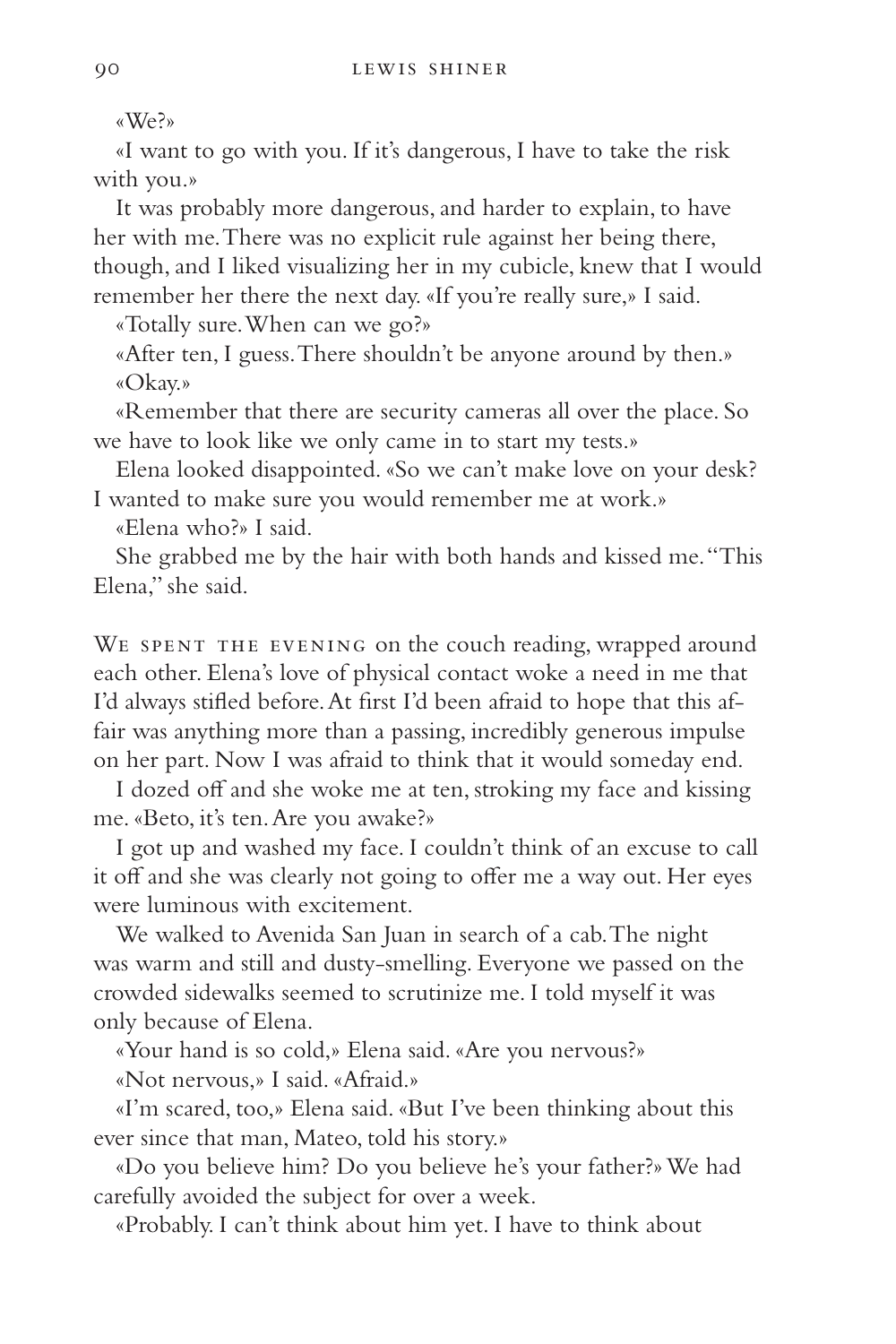Osvaldo, about what I'm going to do. I want him to stand trial and go to jail. I wish we had the death penalty. I wish we could sentence him to torture for the rest of his life. I wish there was some way to make him pay for what he did.»

There was nothing to say. I squeezed her hand.

She said, «The only way I know to even start is to find those files.»

«You know there's not much chance of us finding them. The police have looked. They have his computer.»

«I know.»

«If we don't find the files, maybe Mateo could testify against him.»

«Mateo has no proof. And in order to testify he would have to give himself up.»

I flagged a cab and we got in. I gave the driver the address. After a minute she slid over in the seat and rested her head on my shoulder and we rode that way in silence.

All too soon the cab pulled up outside the office. I paid and we got out. It was 10:30, and this close to the microcentro the crowds were even heavier than in San Telmo: tourists, families coming from the movies or a play, office workers hurrying to catch the last train, young couples headed to a late dinner. Waves of sibilant Argentine Spanish broke all around us.

I reminded her of the cameras in the lobby, in the lab, and in the open area where my cubicle was. The lab camera was on the wall above Suarez's desk, so the desk itself was out of its range. I talked her through what we would do, and I watched her nervousness turn back into excitement.

I used my key to get in the front door of the building and we rode in silence to the sixth floor. I saw my face in the chrome of the control panel. My expression was empty and dead, the right eye bloodshot.

A second brass key opened the door to the reception area. I paused long enough for the present to superimpose itself on my first memory of her. It gave me a fleeting rush of something like joy.

My Universal ID badge took us past the next set of glass doors and into the break room. There was a set of cubbyholes there, labeled with our names, for physical mail. Suarez's slot was empty.

The next stop was my cubicle. Her face fell at the sight of it. «It's so sad and small,» she said.

I booted up my computer. Paranoid and driven by my need for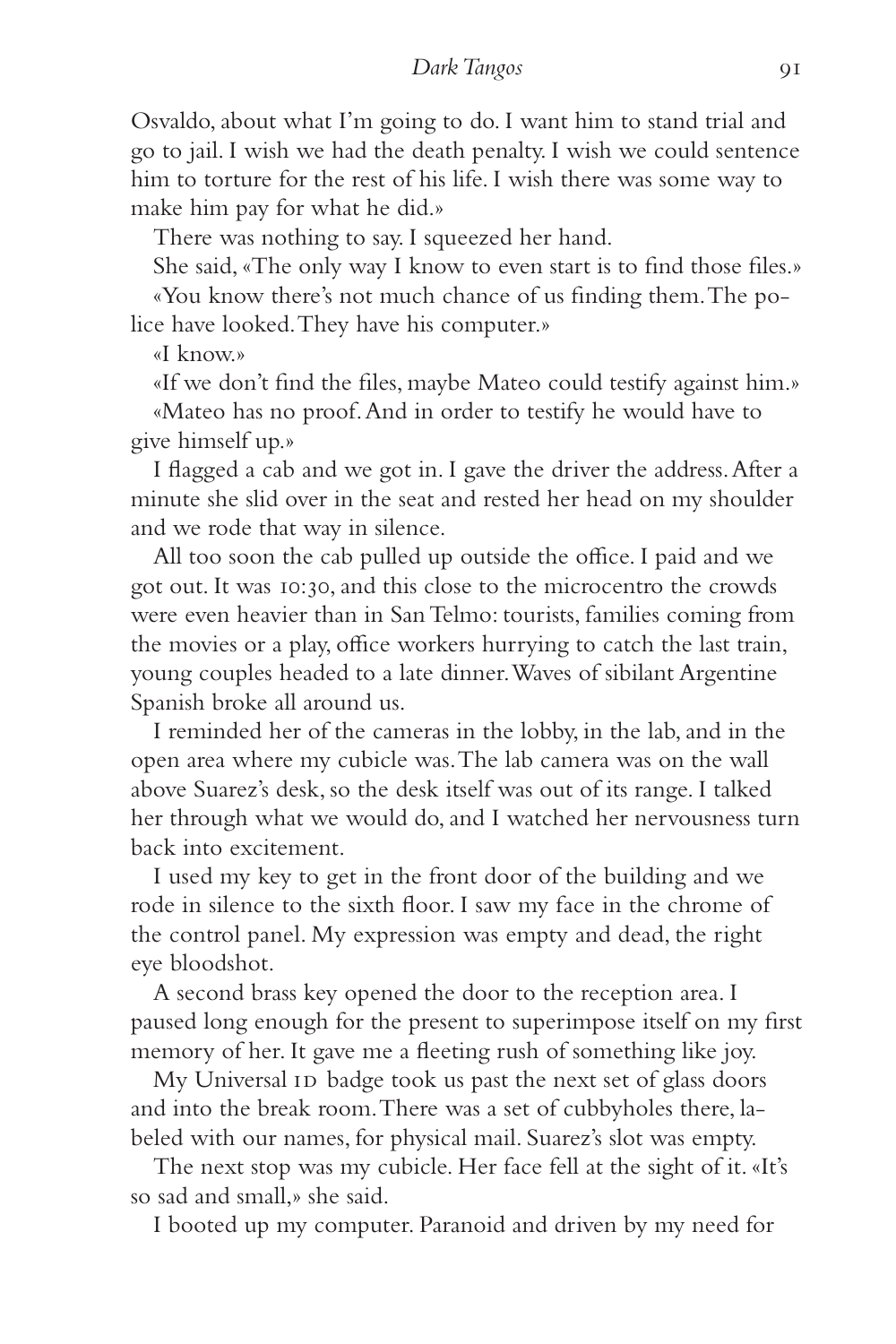control, I had cobbled together an actual test script. I sent it over the network to the controller in one of the test beds.

I looked over to see Elena holding my garnet crystal. It was unpolished, reddish purple, about the size of a golf ball, with five-sided facets. «What is this?»

I had memorized the word in Spanish. «Granate,» I said. «My massage therapist in the US gave it to me. It's supposed to be for the root chakra, at the base of the spine.»

«And how is it supposed to help you?»

«It's supposed to help the feeling...» I was about to choke up. I shoved the weakness away. «The feeling of not having a home,» I said. «If you believe—»

«Yes, yes, if you believe in that sort of thing. Do you?»

«Not really. But it feels good to hold it sometimes. The weight of it.»

«What *do* you believe in, Beto? Not in God. Not in crystals. Do you believe in us?»

«Is hope the same as belief?»

«No.»

«I hope,» I said, «that someday soon I will come to believe in us.» I got up and started to move past her.

«Wait,» she said. She put her arms around my neck and very slowly moved up against me. «Remember this when you're in this sad, small place and feel like you don't belong anywhere.» Then she kissed me with such tenderness and passion that it cut through all the sadness and numbness and fear, and I was alive again and fully in the moment.

In the circumstances, I wasn't sure that was a good thing.

FOR AN AWKWARD SECOND I thought I'd forgotten the combination. It was a recurring nightmare, standing at my high school locker without a clue, bells ringing for class, panic rising.

I dried my hands on my pants legs and jiggled the handle to clear the memory. These two together, these one at a time, then two more.

The handle turned. I switched on the row of lights that ran down the right side of the room. I pointed to Suarez's desk in the corner and fed her the line I'd rehearsed for the security camera: «You can sit over there, I just need to look at a few things.»

«Claro,» she said.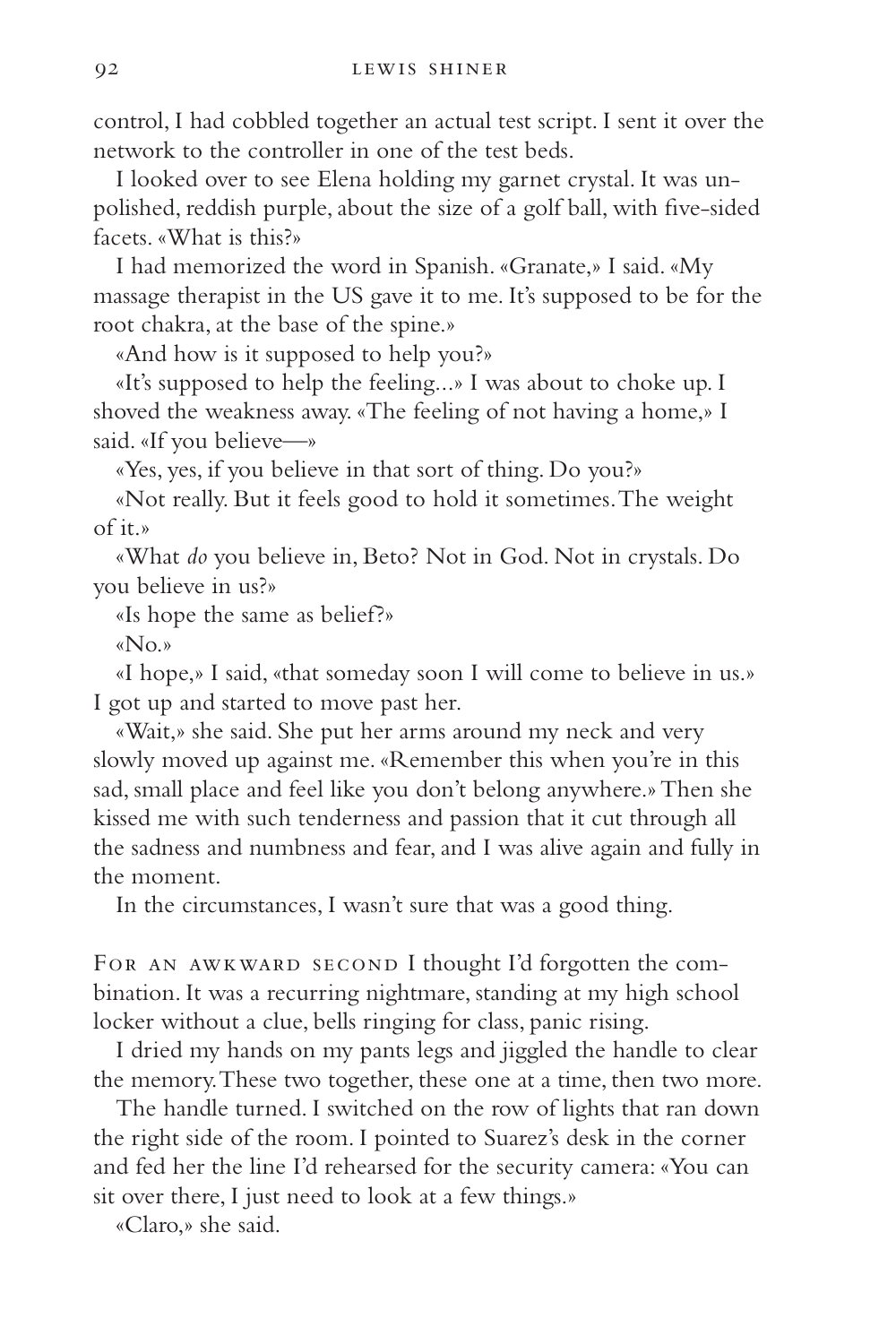She would quickly see that what I'd told her was true, that there was nothing left to find, and then we would have done all we could and we could go.

I switched on the monitor for the controller, loaded the script and fired it up. There were eight client systems in the test bed and I turned those monitors on too. The first error message popped up immediately. «Bueno,» I told it. «Keep up the good work.»

I walked to the end of the row, where I could see Elena. She knelt in front of Suarez's desk, working one of the bottom drawers back and forth, a puzzled look on her face. I felt something cold squeeze my stomach.

She looked at me and beckoned me over.

I crossed the room and squatted next to her. She pointed to her ear, inviting me to listen. She opened the drawer again, hesitating as it was almost all the way out. The drawer was completely empty.

I showed her my hands, palms up. What was she talking about?

She moved the drawer in and out a couple of inches, back and forth. Then I heard it. A faint scraping noise.

I motioned for her to let me in and tripped the release that let me take the drawer all the way out. I turned it around and there, stuck to the metal plate at the back with layers of clear packing tape, was a CD in a Tyvek envelope.

Elena had her hand over her mouth, her eyes wide.

I pulled the tape off, got the envelope open, and took out the CD. It had "contabilidad.xls" handwritten across it in green marker. Accounting.

We were both crouched there, staring at the disc, when the rest of the lights flickered on.

"WHAT THE HELL do you think you're doing?"

Bahadur stood in the doorway, one hand still on the light switch. I was paralyzed, a kid caught with his hand in his mother's purse.

"I asked you a question," he said.

"Bahadur—" I said.

"Talk fast, man, before I call Security."

"Give me five minutes," I said. "I'll explain everything."

"I'm listening."

"Not here." I jerked my head in the direction of the camera above my head.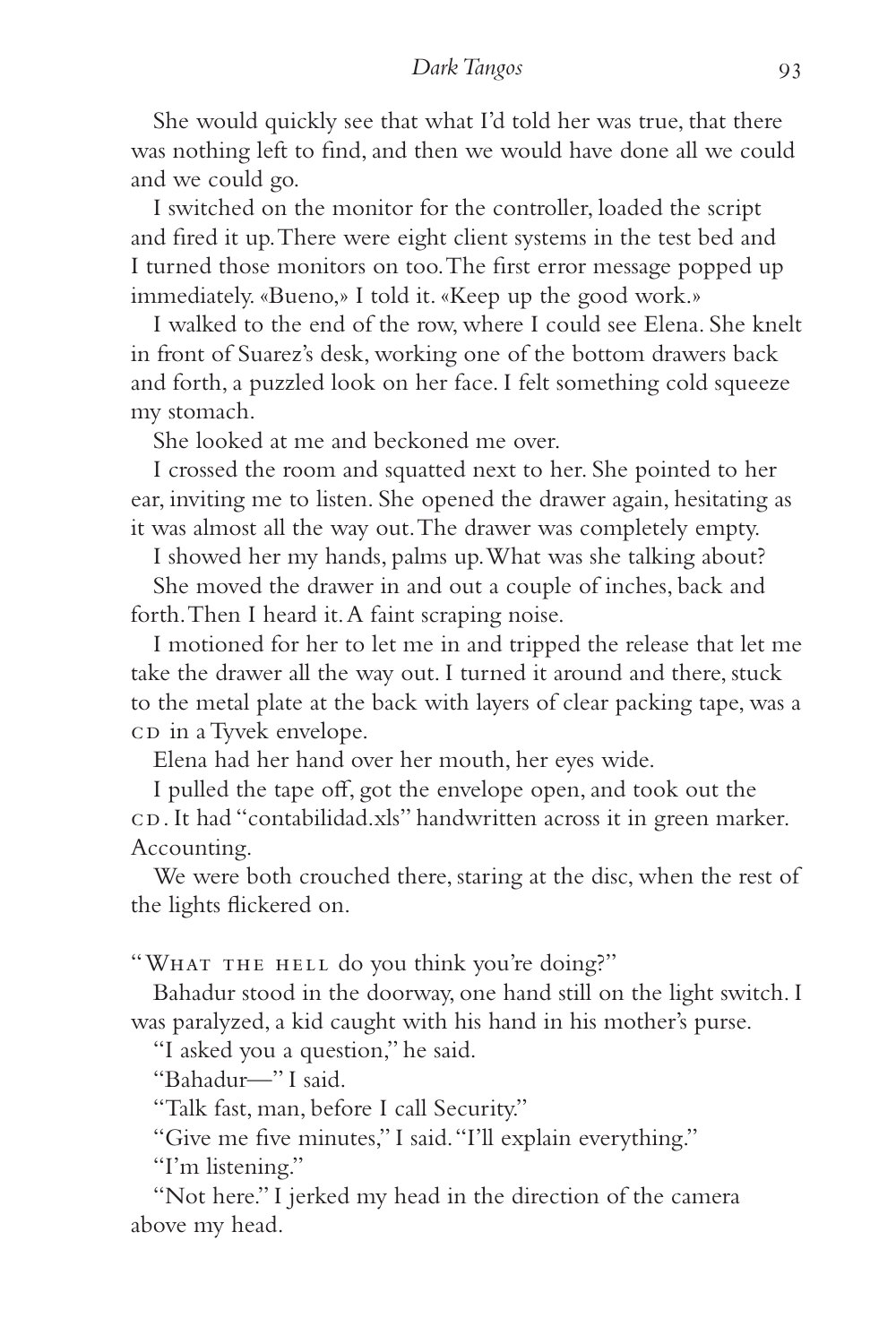He held the lab door open. "My office," he said.

We walked in single file. Once inside, with the door closed, I held up the CD and said, "I think this is what got Suarez killed."

«Beto, what are you doing?» Elena whispered.

«We have to trust him,» I said. «He may be able to help.»

Bahadur switched to Spanish, in deference to Elena. «Are you crazy? You're getting mixed up with the Suarez business? Do you have a death wish?»

«She's already mixed up in it,» I said. «Elena, meet Bahadur, my boss.»

«Encantado,» Bahadur said.

«Can you trust me long enough to spin up this CD and see what's on it? Then I'll tell you what I know.»

«Why should I trust you? You lied to me.»

«I didn't exactly lie,» I said. «The test is running. But yes, I deceived you. I'm sorry.»

We stared at each other across the narrow space of his office, then he looked at Elena. «It's easy enough to see why you did it,» he said. «I'll listen, but if I don't like the story, I'm going to have to do something.»

«Okay,» I said. I handed him the CD and he fed it to his computer. When it showed up in his Explorer window it contained a single Excel spreadsheet named contabilidad.xls. I glanced at Elena.

«Open it,» she said.

The file was three pages long. The first column, Date, started in April of 1976 and ran through November of 1982. There was never less than one entry per month and some months had three or four. The second column was Check # and the third was amount. Substantial amounts, generally between 5,000 and 10,000 US dollars. In the Received By column, the name was usually Emiliano Cesarino. The rest of the time it was Osvaldo del Salvador. The Notes column had comments like «Met EC at el Obelisco 1300 hours for delivery—MS» or «EC sent confirmation of contracts—MS.»

Some rows had blank check numbers and the Notes column showed model numbers of Universal equipment, with an estimate of the value under Amount. The equipment alone totaled over a million dollars.

Bahadur was the first to say anything. «This is not evidence, yes?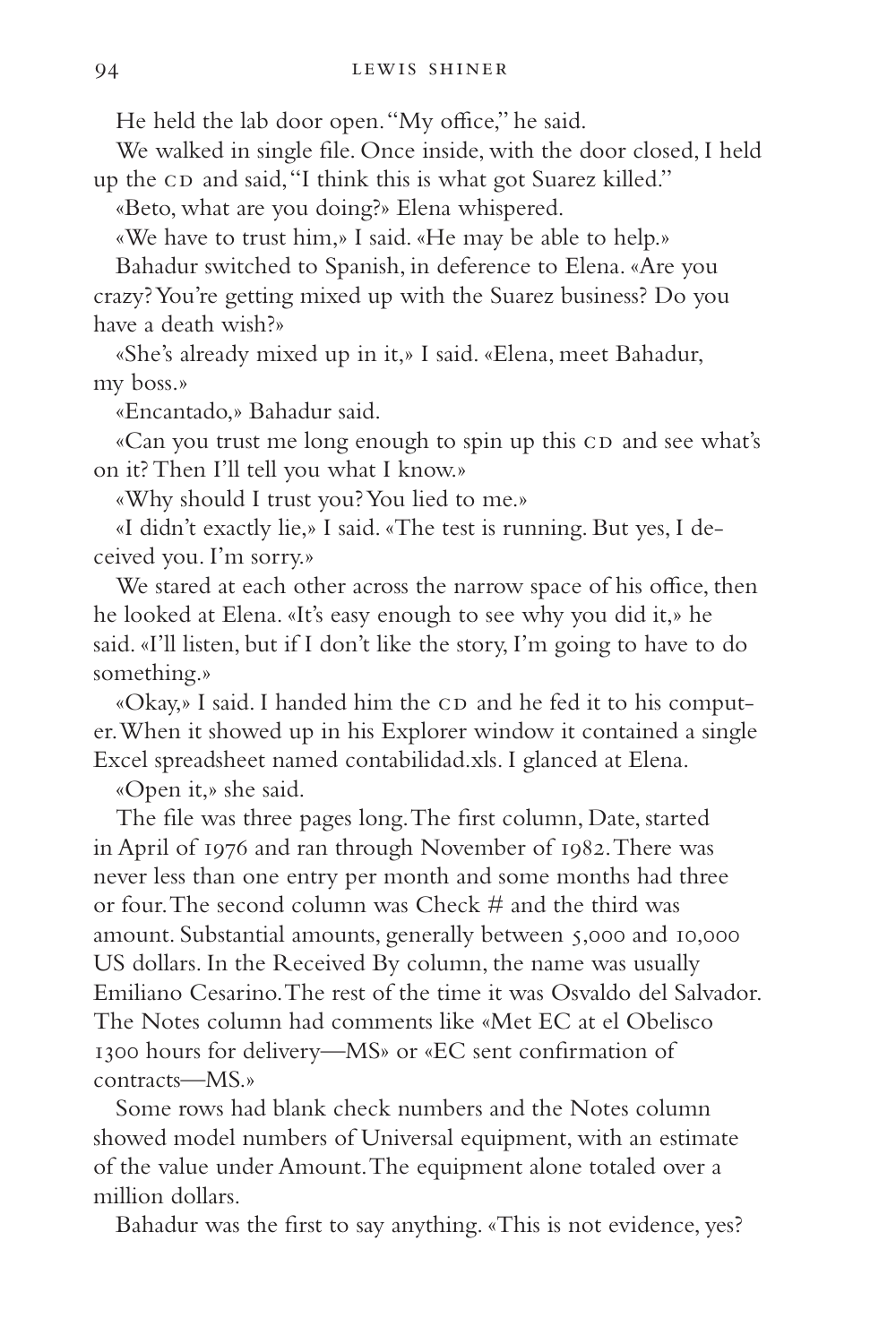There was no Excel in 1976. There wasn't even Lotus 1-2-3 or VisiCalc.»

«No,» I said. «He must have copied it from handwritten notes.»

«Let me be sure I understand this,» Elena said. She looked like a kid who'd gotten a French racing bike for Christmas—stunned, excited, and not quite sure what she was going to do with it. «Universal Systems was giving money to the dictatorship?»

«That's what it looks like,» I said. «Money and computers.»

She pointed to the Notes column. «The MS means Suarez was carrying the money himself?»

«Probably,» Bahadur said. «He was the *bag man*.» He looked at me. «'*Bag man*,' yes?»

I nodded.

«If nothing else,» Elena said, «this ties Osvaldo to Cesarino. No?»

«It doesn't do much of anything,» Bahadur said, «except show people where to dig. If Universal really was stupid enough to pay out of their business account and still has the cancelled checks, and the endorsements can be tied to somebody in the government, then maybe you'd have something. But what are the odds that those checks are still around?»

I said, «Most likely they made the checks out to cash and Suarez put the money in a paper bag.»

«Evidently Cesarino thought it was worth something,» Elena said. «It was worth enough to get Suarez killed.»

«Claro,» Bahadur said. «Because Suarez's testimony is what it would take to make this stand up in court. Without it?» He shook his head.

«Which means this is evidence that Cesarino had him killed,» Elena said.

Bahadur shrugged. «Cesarino's trial will be over in a day or two. They'll find him guilty, he'll get house arrest, like Etchecolatz. There's nothing more they can do to him, even if they add Suarez's murder to the list.»

«What about Osvaldo?» Elena asked.

«Why all this interest in Osvaldo?»

«He's her father,» I said. «Her adoptive father.»

That stopped him. "Ah," he said. He thought a little and then he said, "Ah," again.

Elena said, «What do we do now?»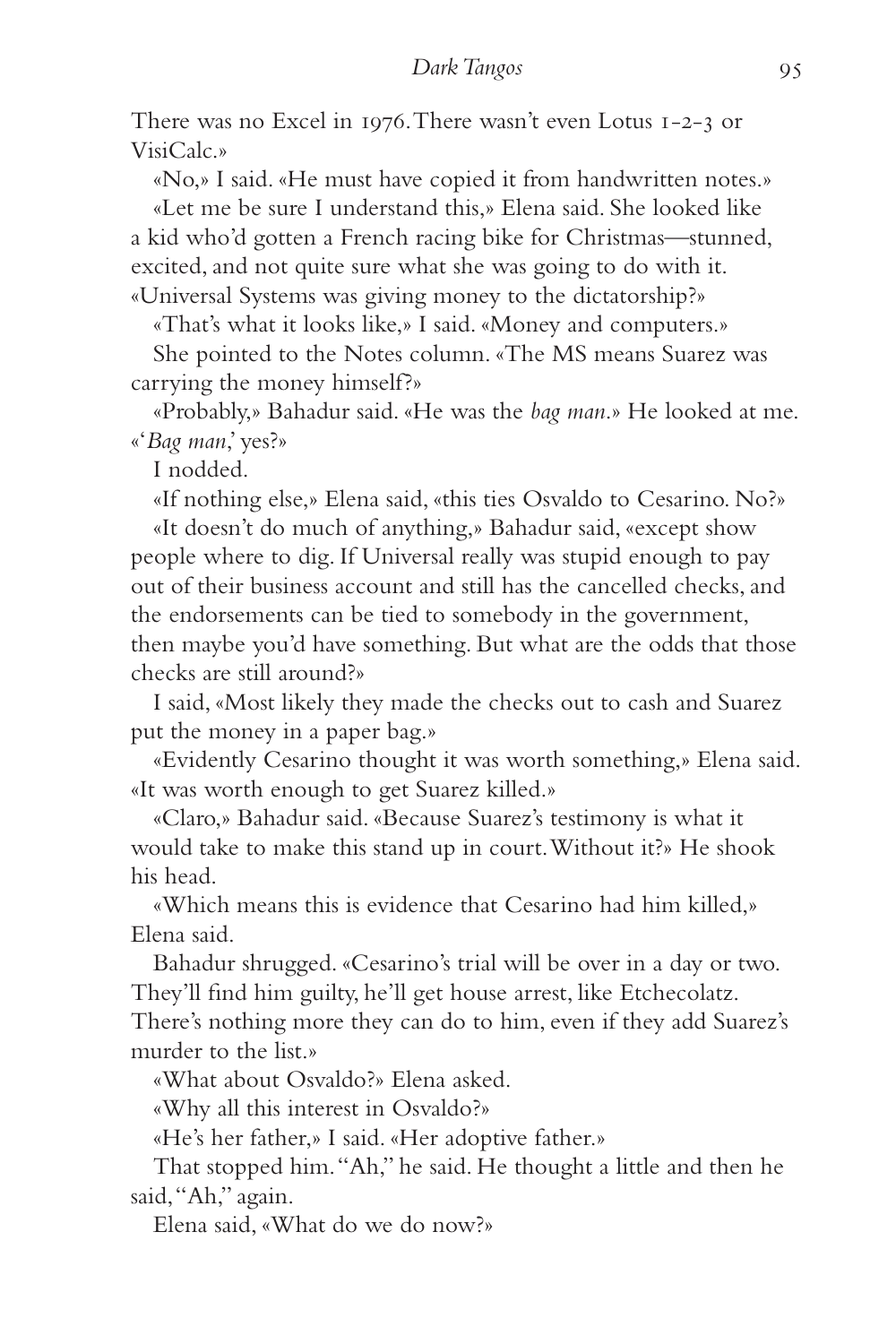«Unless Bahadur says no, I'm going to copy the original, because it's got Suarez's writing on it. We put the copy where we found the original, in case somebody else is looking for it. Then we go try to get some sleep.»

«Go ahead,» Bahadur said.

«Can you make a couple of extras?» Elena said. «Just in case?»

«Burn one for me too,» Bahadur said. «Because I still haven't decided what I'm going to do.»

WE WENT BACK to the apartment, but not to sleep.

«Are you in trouble now at work?» Elena asked. I lay in bed, holding her. I was in pajama bottoms, she was in one of my T-shirts, which came to her knees. The lights were out and warm, damp air leaked sluggishly through the open window.

«I don't think so. Bahadur isn't a...he doesn't live for the company, you know?»

«If I did something that hurt you, I could never forgive myself. Oh, Beto, I can't sleep, I can't stop thinking about this.»

«You don't have to figure everything out tonight. There's always tomorrow.» I turned my head to see the clock. 1:49. «Later today, I should say.»

«Maybe I should go to the police.»

«The cop who came to the office was named Bonaventura. You could go see him. Me, I don't trust him. I don't know which side he's on.»

«Then I have to go to one of the judges in the Cesarino trial. I have to try something.»

«Do you want me to come with you?» My head throbbed as I said the words.

«No, thank you, but...I think I can do better on my own. A pretty girl, maybe a little helpless...»

In another mood I might have found her charming. As it was I resented her easy confidence in her ability to manipulate men simple, gullible men like me.

«Oh, Beto,» she said, nuzzling her head into my chest. Her ability to read my moods bordered on the psychic. «I do need you, you know that. And I love you. And right now you must go to sleep. Turn over and I'll rub your back. And then we'll both sleep.»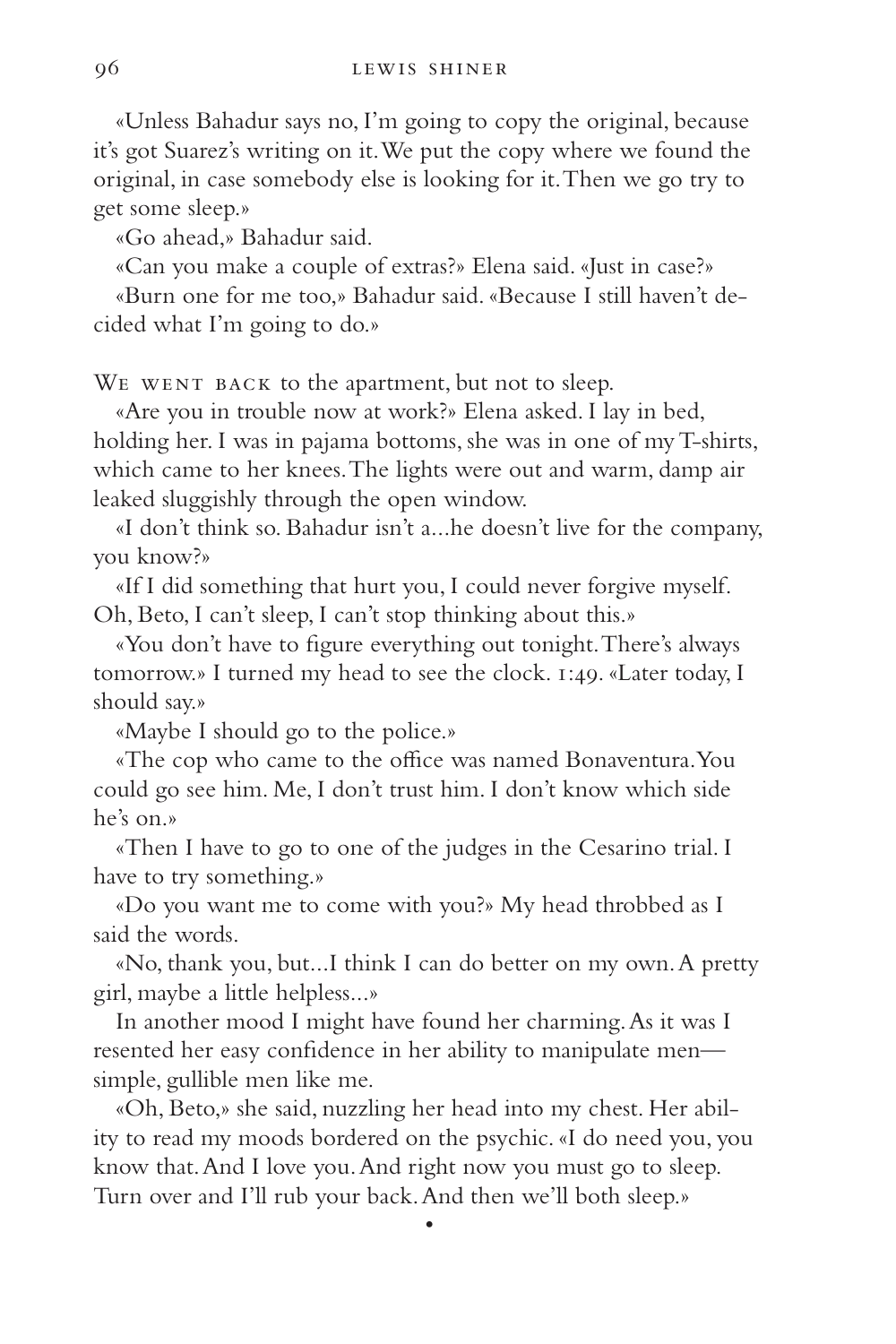Elena took Linea A to Congreso at ten in the morning. She started with a guard outside the courtroom and by noon she had worked her way up to a few minutes with one of the prosecuting attorneys, a very businesslike young woman in heavy black-framed glasses named Dominguez.

It went the way Bahadur had predicted. The evidence against Cesarino was overwhelming, and in comparison to kidnapping, torture, and murder, a little financial corruption barely registered.

«But this shows direct support of the dictatorship by a US corporation.»

Dominguez smiled. Elena described the smile as thin and tight. «I hate to say this, but this is hardly news. Everyone knows this.»

Elena asked about Osvaldo. Dominguez took a printed list out of her briefcase. It ran to five pages, single spaced, and each line had a name and a few words of context.

«I don't have him on my list. You have to understand, just now we are going for los peces gordos, the big fish only.»

«He tortured my mother to death,» Elena said.

That finally broke Dominguez's reserve. She took Elena's hands in both of hers and said, «I'm sorry. I'm so very sorry. There were so many to blame. Fuimos todos, somebody said. It was all of us.»

WHILE SHE WAS at the courthouse I was at work. As a precaution, I emailed a copy of contabilidad.xls to my personal email account. According to the instant message system, Bahadur was in his office. He didn't contact me and I left well enough alone.

Elena was asleep when I got back. I stretched out beside her and went to sleep in seconds. In the States I'd never taken naps. In Buenos Aires they were a necessity of life.

I woke up at 11:30, Elena a few minutes later. We heated some soup and threw together a salad while she told me about her day.

«In the end she took the CD and my name and phone number, probably just to make me feel better.» I held her while she cried a little, then we ate and I said, «Do you want to go out?»

«You mean dancing? Tonight?» The way her face lit up when she was happy, the way her whole body hummed with energy, was the most potent drug I had ever known.

«Why not? Porteño y Bailarin goes late tonight.»

«Oh, Beto, yes. Yes, please.»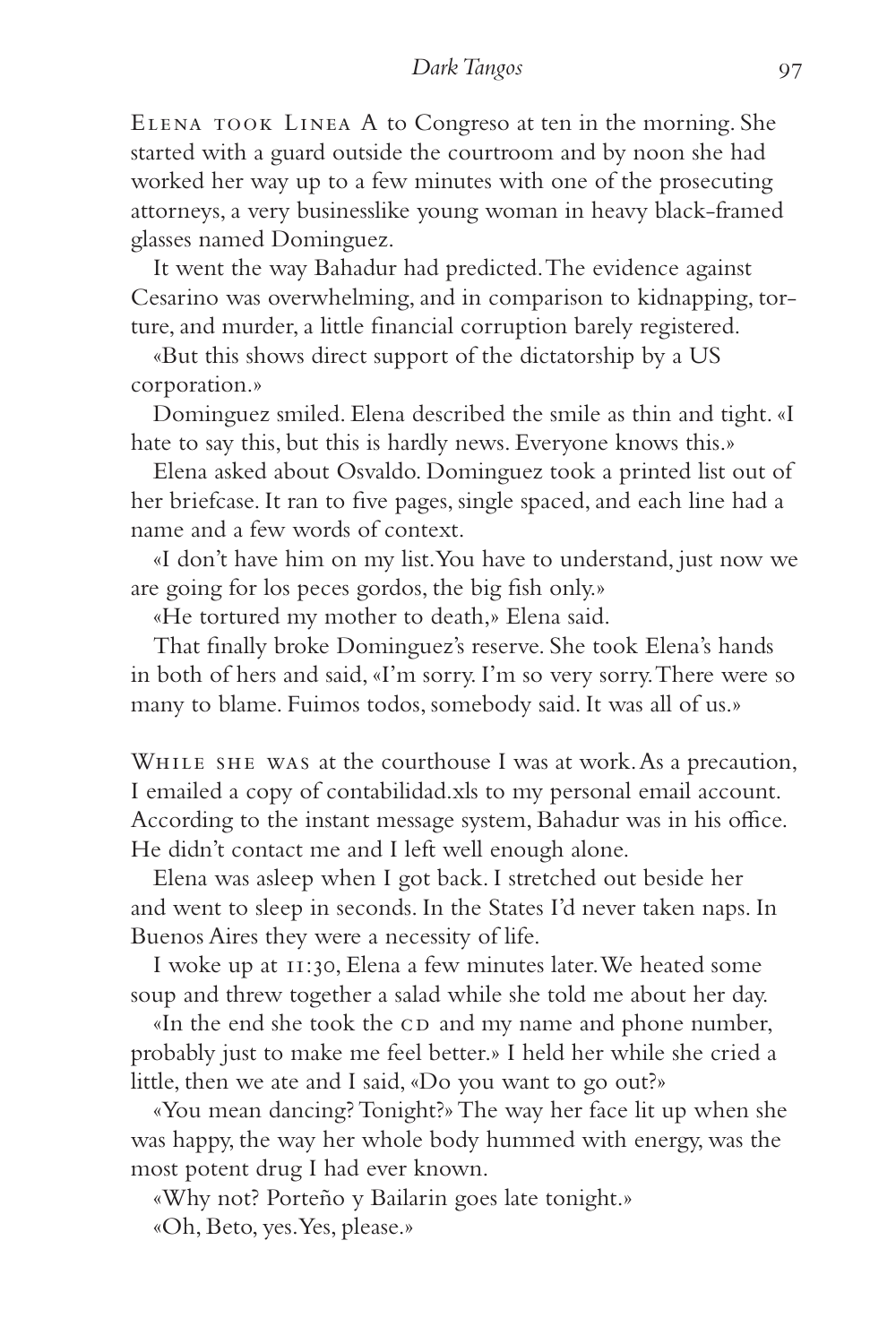•

WE BOTH DRESSED UP and the crowded intimacy of the tiny dance floor and the scratchy music of another time was in fact exactly what we needed. After the first tanda, as we walked to our table, Elena said, «Just for tonight, would you mind terribly if I didn't dance with anyone but you? You can dance with other people, but tonight I don't want to be with strangers.»

I stopped and faced her. «I don't want to be with anyone but you.» «Then why are we going back to the table?»

We only stayed an hour. The classes and the practice had taught us to move together better than ever, but they couldn't keep us from feeling the long day in our feet and shoulders.

In the cab afterward, I watched the pleasure of the dance floor seep away from her. There is always that moment at the end of the night, the concession that you can't keep moving forever. More than that, I knew that time alone was not going to heal the pain she was going through, that patience and love were not going to be enough.

For all those reasons, I said, «I know what you're thinking.»

«Beto, I'm so sorry. It's been lovely and it's not right to let those other things spoil the evening.»

«It's not spoiled. I want to help.»

«I know you do, querida.» She nodded toward the cab driver. «Later. We can talk at home.»

Back at the apartment, we undressed in silence and took our turns in the bathroom, and as I crawled into bed next to her I thought I would be asleep as soon as my head touched the pillow. She was in her favorite orange T-shirt of mine, lying on her side facing me, her head propped on one hand.

«There's no one left to go to,» she said. «The judges don't care and we can't trust the police.»

The thought that had come to me in the cab returned and left me wide awake.

«Okay,» she said. «There is one other person.»

We looked at each other, waiting each other out. Finally I broke the impasse. «Say it.»

«Mateo.»

«I think he's crazy,» I said. «He told me he intends to bring Osvaldo down. I don't think there's any question he means by violence. Even if it kills him to do it.»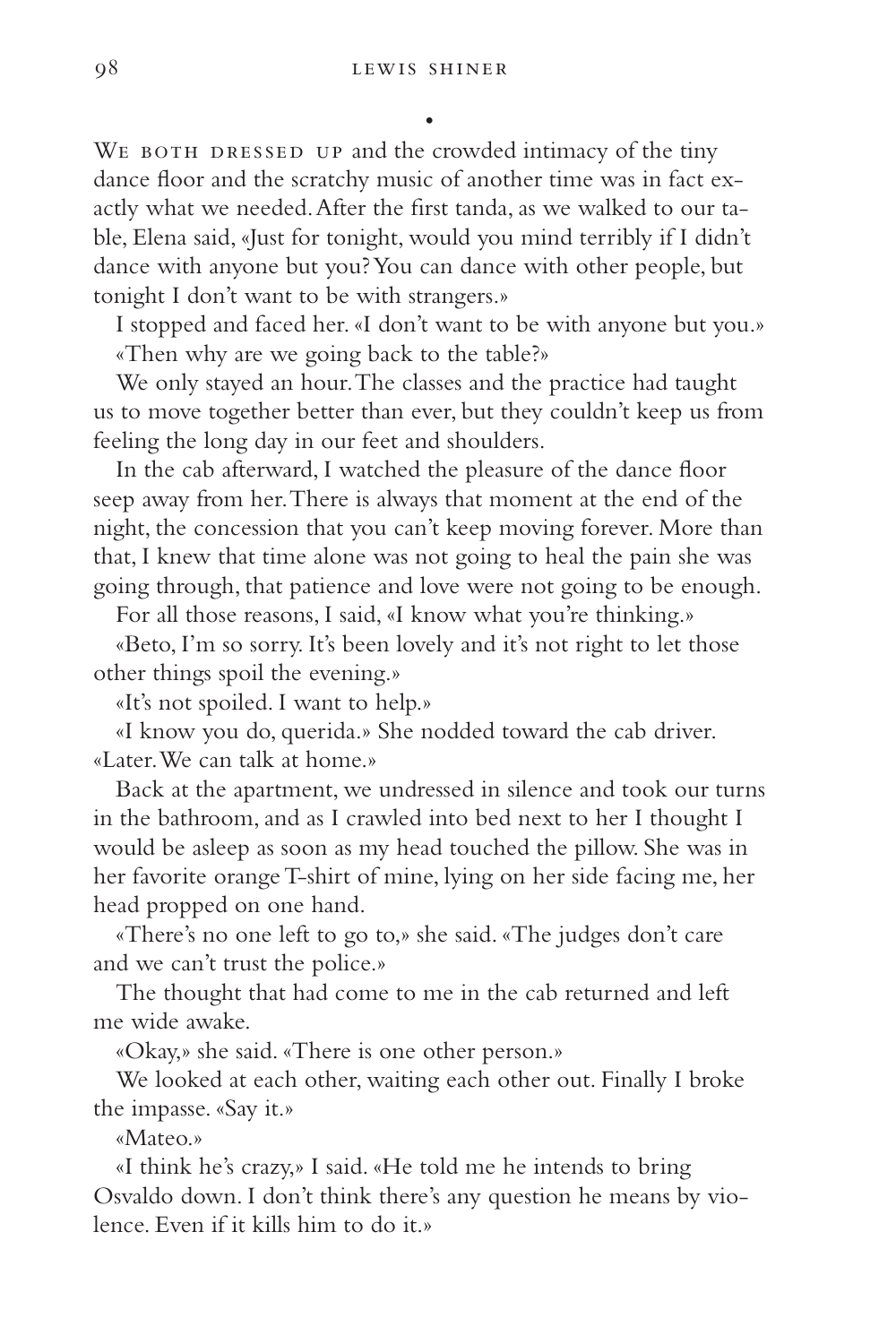Elena's expression didn't change, her eyes didn't blink. «Sometimes I feel that way too.»

The words took all the warmth out of the room. I rolled onto my back.

«You think Mateo's crazy,» she said. «Does that mean you think he was lying about being my father? You never said.»

I saw that I couldn't stop what was going to happen, that the best I could do was to not abandon her, to stay close and do what little I could to keep the worst from happening. «No,» I said. «I believe him.»

«Then I need to talk to him. About Osvaldo, but also to see if I can make some kind of peace with him. While I still can.»

With infinite reluctance I said, «Yes. Yes, I guess you have to.»

«I don't even know what I did with the phone number he gave me, I was in such a state that day.»

I was so dry that my tongue stuck to the roof of my mouth and made a clicking sound as it came loose. «I have his number.»

«Oh, Beto.» She turned my face toward her with one slender hand and made me look into those deep, black eyes. «I can't do this alone. If I meet with him, will you come with me? I don't think I could feel safe otherwise.»

«Yes, of course. There's...I never want to be anyplace but with you.»

She moved over me. I felt the heat and weight of her breasts against my bare chest, the smooth skin of her thigh between my legs. She whispered, «I don't know what I would do without you. I need you so much right now.»

I put my hands in her hair and stroked her scalp and neck. «It's okay,» I told her. «Everything's okay.»

Our physical beings are only the shadows of our emotions. A panicked mother can lift a car to save her child. Despair can kill a strong man in a hundred different ways, from pancreatic cancer to a reckless accident. Twelve hours' sleep can leave us exhausted, and sometimes...sometimes we don't need sleep at all.

She lifted her head to look at me. «Beto,» she said, and her mouth moved toward mine.

I DIDN'T MAKE IT in to work until 11:00. Bahadur arrived at my cube a few minutes later. Obviously he'd been waiting for me to show up on the network.

"I've decided to talk to La Reina," he said.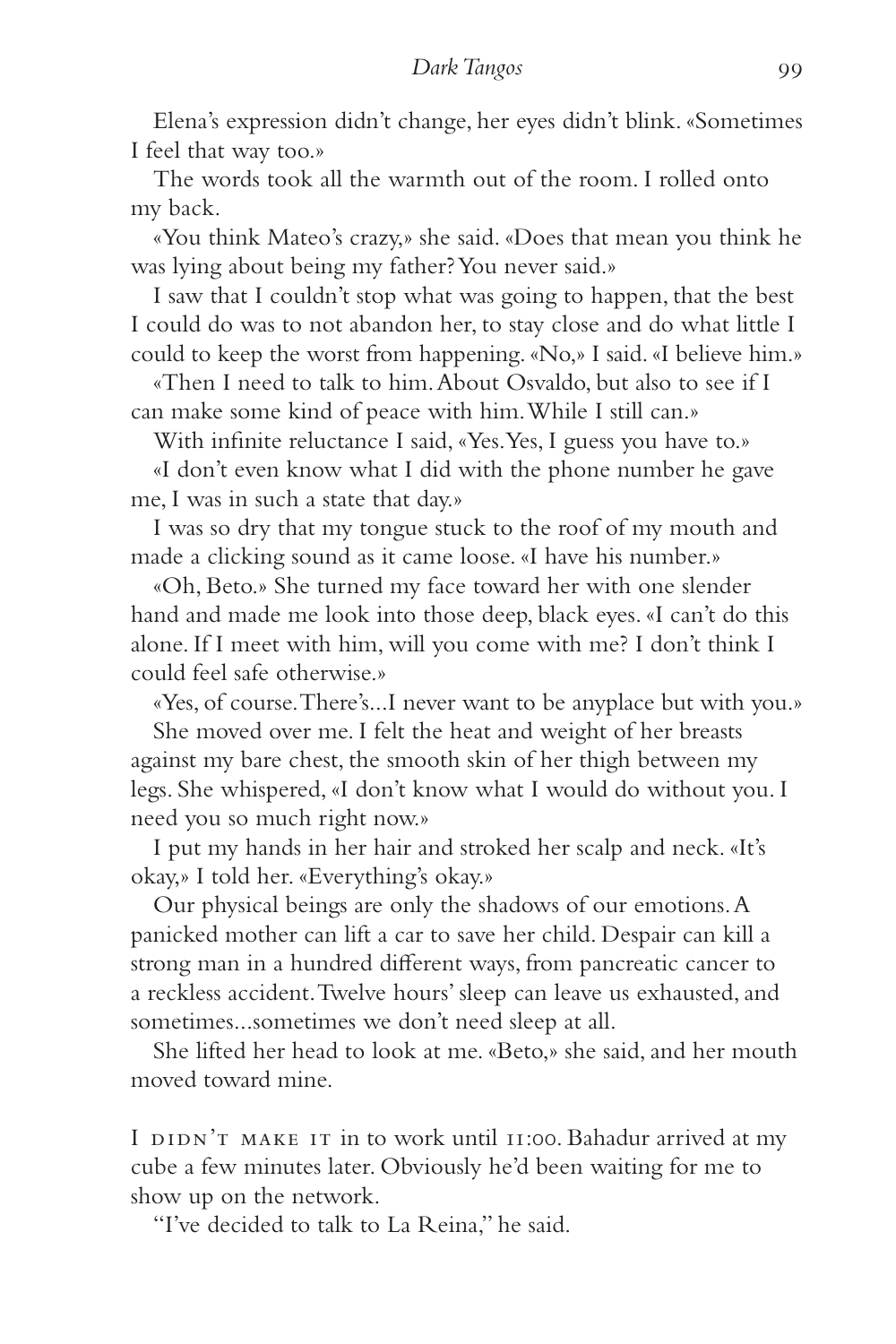"Isabel? About Monday night?" I felt hollow inside.

"She was close to Suarez. She needs to know what was in those files."

"You think she doesn't already?"

"The dates on the payments coincide exactly with the period that Jim was working out of this office. He was the director. We have to assume that he was the one making them."

"I don't think it's safe to assume anything. Isabel was here those same years."

"As a secretary, and not even as Jim's secretary. Where would she get access to that sort of money or equipment? And when Jim transferred to Anaheim, the payments stopped."

"And by that point," I said, "the dictatorship was on its last legs."

"Last legs," Bahadur said. "That's a good one. Last legs."

"If you go to her, she's going to ask questions. If she finds out about those extra copies of the file, and that Elena is out there showing it around, she's going to fire me." The thought of being unemployed in Buenos Aires, with no prospects of another job and no more savings than I had, put me on the verge of panic. Sweat broke on my forehead.

"Not if I'm right about her," Bahadur said.

"And if you're wrong? I'm wiped out."

Bahadur didn't bother to point out that it would be my own fault. "All right, I will make you a deal. I will try to tell the truth without getting you in trouble. If you think you are in danger, you can lie about the copies and I won't call you up."

"Out," I said. "You won't call me out."

ISABEL'S OFFICE DOOR had a picture of a crown on it and cutout letters that spelled la reina. She looked at our faces when we filed in and said, «Did somebody die?»

«Yes,» Bahadur said. «A lot of people died.» He flipped the CD onto her desk, a desk that held nothing except a keyboard, monitor, and mouse. The blinds were closed on the window behind her and the room was lit by a pole lamp in the corner.

«What's this?»

Bahadur nodded toward her computer.

«Ave Maria, Bahadur, you've got to stop watching so many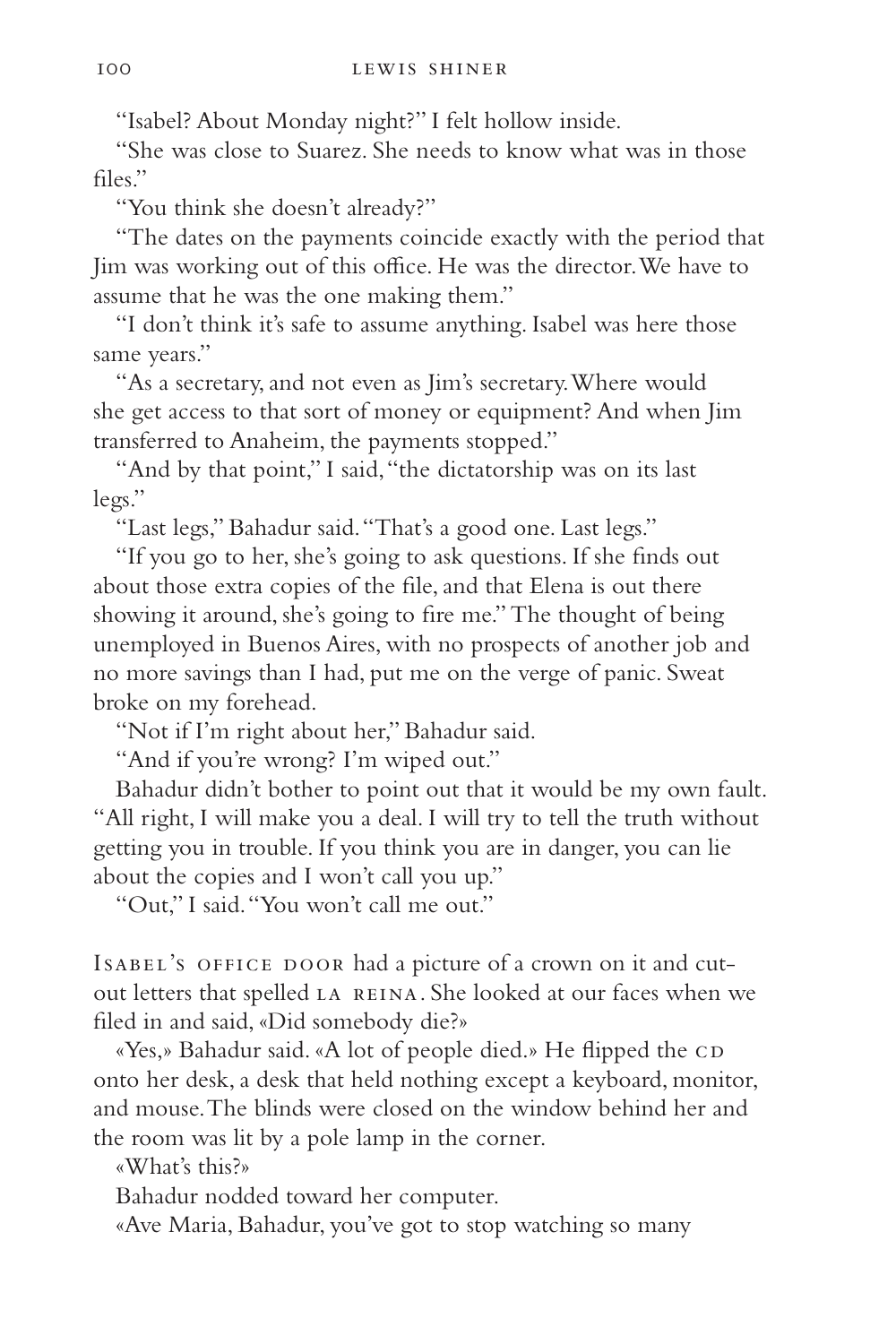movies.» She took the CD out of the envelope and slipped it into her laptop, which sat on a credenza to one side.

She watched her screen as the disc spun up, glanced at us curiously, then clicked. Light from the monitor played across her face as the file opened. Then, as she gradually realized what she was looking at, her expression became pained. «Ay, Dios mío, Jim, what did you do?»

She looked at Bahadur. «Where did this come from?»

«Rob—Beto—found it behind Suarez's desk,» he said. «He brought it to me.» Not the whole truth, but not an outright lie.

«The MS in the notes?»

«We think so, yes.»

«Is this the only copy?»

«I didn't make any,» Bahadur said.

«Who else knows about this?» she asked.

I tried not to react.

«Who can say?» Bahadur shrugged. «We haven't told anyone. I don't think anybody else in the company knows.»

That seemed to satisfy her. I quietly let out the breath I didn't know I was holding.

«Thank you for bringing this to me. I'm going to call Jim and see what he has to say. I hope he has a damned good explanation.»

«And if he doesn't?» Bahadur asked.

«Somebody needs to answer for this,» she said.

As WE WALKED OUT of her office, I felt exposed and vulnerable. I didn't get much work done the rest of the day, expecting Security to show up any minute and escort me out of the building.

It didn't help that the sole item on the agenda for that night was contacting Mateo.

Elena got to the apartment a few minutes after me. She did her best to seem affectionate and nonchalant. She didn't fool either of us. After dinner she took me over to the couch and huddled against me and said, «Can we call him?»

I nodded and got the number out of my wallet, where I'd been carrying it since he gave it to me. She dialed it on her cell phone. He didn't answer, not that I'd expected him to.

«Hi, it's Elena,» she said to his voice mail. «We need to talk. I know you have the number, but here it is again anyway.» She recited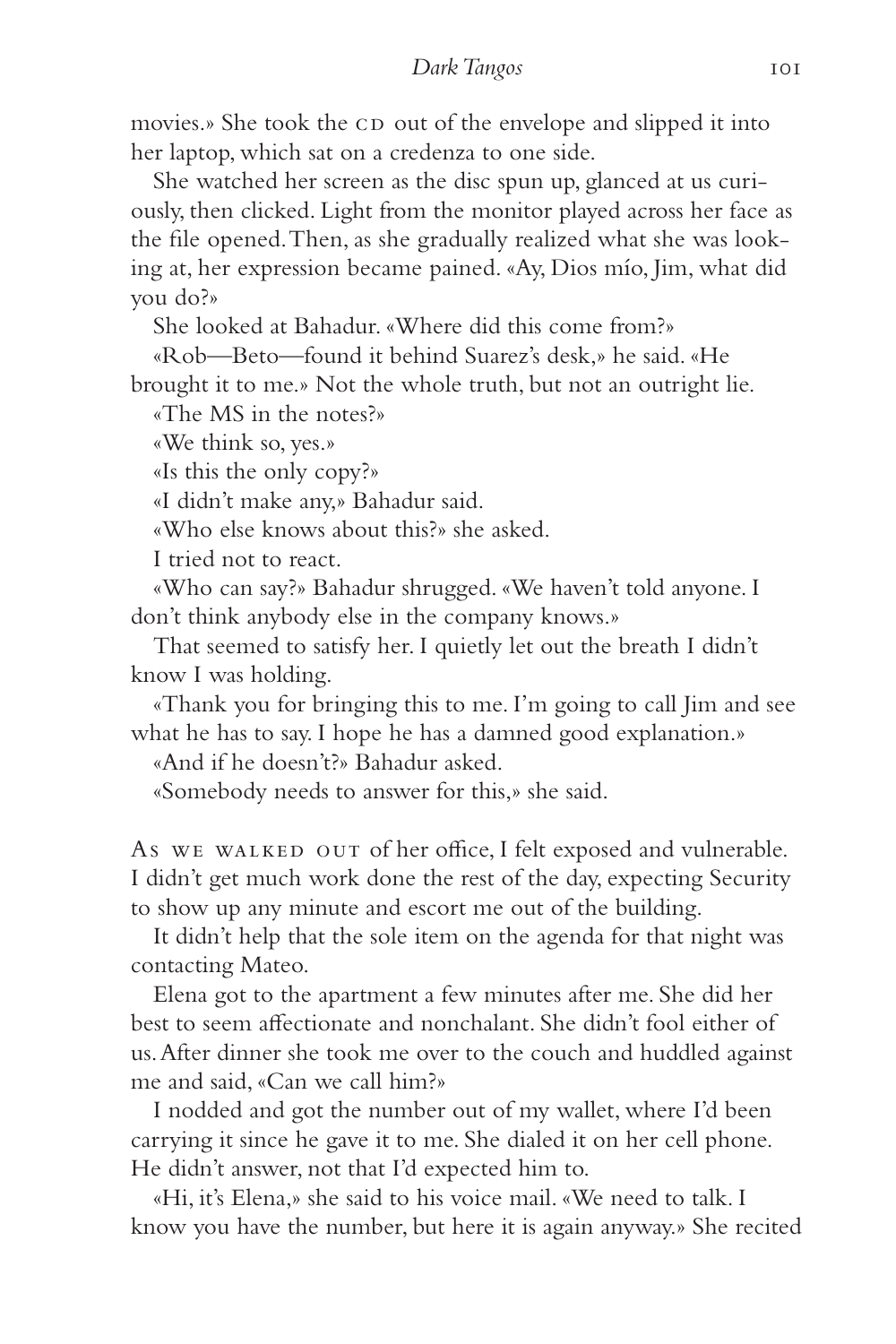the digits slowly. «I'm staying at Beto's apartment, so you can call him if you can't get me.»

After she hung up, we lay on the couch holding each other. I was on the edge of sleep when her phone rang. She gave me a sweet, apologetic look before she answered it.

«Hola....Yes, I'm okay, well enough....Tonight?» She looked at me, and I nodded. «Okay, where?» She listened for a few seconds and looked at me again. «He says we should meet at the place where the two of you had coffee in the rain. Do you know what he's talking about? He says not to say the name.»

«Yes, I know it.»

«In an hour?»

I nodded again.

«Bueno,» she said into the phone. «We'll—» I heard the buzz of the dial tone. Running out of minutes on his phone card, maybe.

We lay down again, now unable to get comfortable. Elena said, «I bet you wish you'd listened when I told you not to get involved with me.»

«You make it sound like I had a choice.»

She squirmed and sat up, putting my legs across her lap. «I grew up believing you could tell a priest when you'd done something wrong and then God would forgive you. They told me God could forgive anything. A man like Cesarino on his death bed could beg forgiveness and still go to heaven. Are we supposed to be like God? Are we supposed to forgive anything?»

«I don't know much about it,» I said, «but don't they say that you're not supposed to even judge who's right and wrong? Aren't you supposed to leave that to God?»

«I still believe in God, in some kind of God, but I don't know if I believe in heaven or hell anymore. Other than the heaven and hell we make here in this life. So how can I trust God to make everything okay after we're dead? Besides, even with God, you have to ask for forgiveness, no? Make at least some show of regrets? I never heard Osvaldo admit to being wrong, ever, not in my whole life.»

«Maybe forgiveness is too strong a word. Maybe you could say... letting go of him. So you don't have to always be living in the past.»

«But don't you see? The past is never over in Argentina. The past is alive and walking the streets and kidnapping people and killing them, and the government and the police don't care.»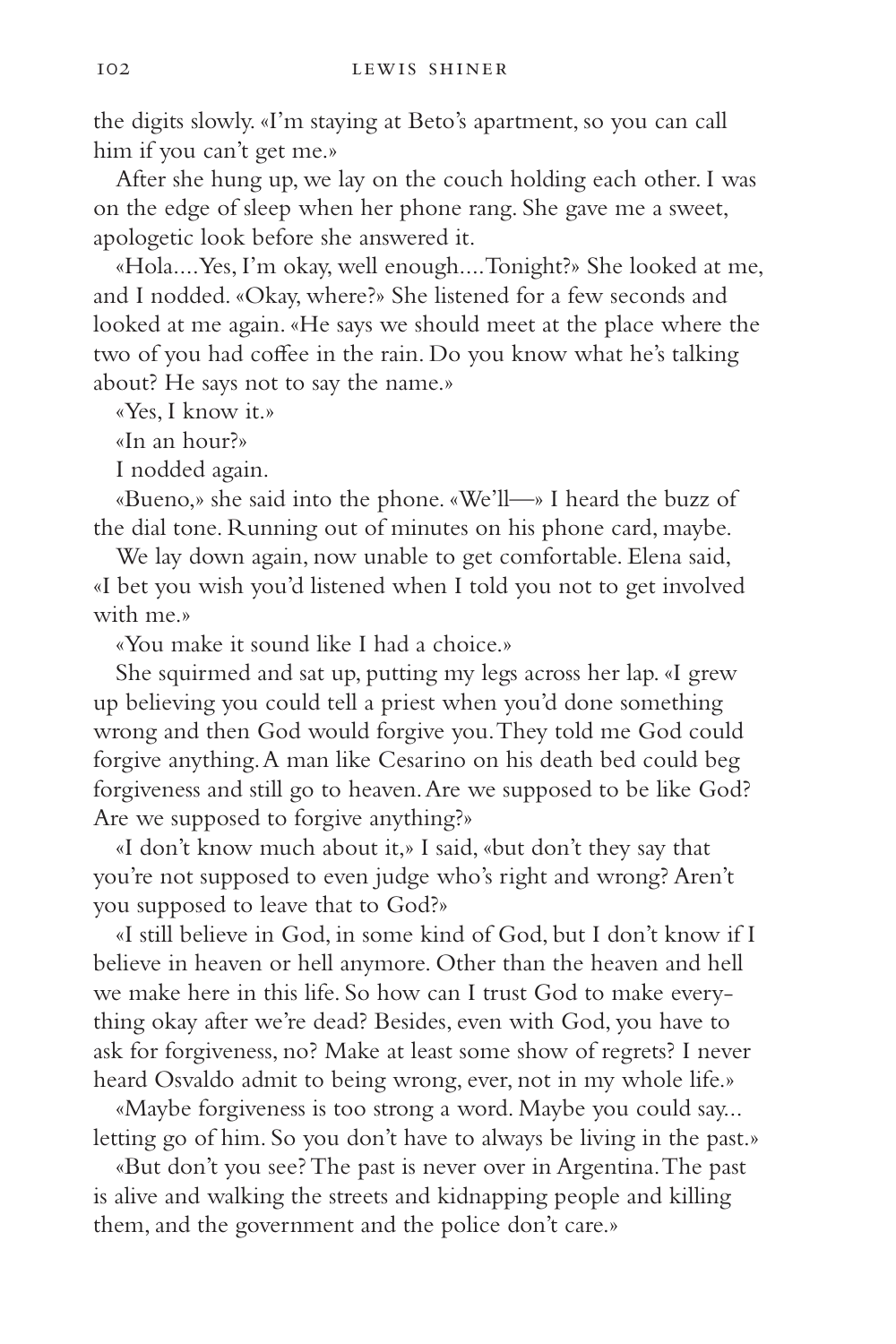«I just found you, Elena. I don't want to lose you.»

«Part of me is already lost.» She climbed back on top of me and laid her head on my chest. «I'm sorry, that's so melodramatic. I don't know what I want. We'll hear what Mateo has to say and maybe something will come to me. Yes?«

THE NIGHT WAS COOL, damp without rain. Puffs of wind tugged at my hair and my coat as if a giant oscillating fan was blowing on the city.

As we approached the door of Arte y Café, Mateo stepped out of the shadows and took Elena's arm. «Let's walk,» he said.

He led us away from the noise and life of Avenida San Juan, toward the dark streets around Parque Lezama. For two blocks no one said anything. Mateo stopped at a deserted café and gestured toward an outside table.

Once we were sitting down, Mateo said, «I'm glad you called. I didn't know if I was ever going to hear from you again.»

The petulance seemed like a bad idea, though Elena responded by touching his hand and saying, «I'm sorry. I've had a lot to think about.» It was her first kind gesture toward him and I watched him struggle to control his emotions. «I want to get to know you,» she said. «To start from nothing at all...it's very hard. I don't know anything about what your life is like.»

«I'm a fugitive,» Mateo said, still circling the edge of self-pity. «I live in an abandoned building. There is one other from the old days, maybe a dozen or so younger people who come and go. They have a lot of ideals and energy and don't know what to do with them. Friends from the old days help with money and food.»

«Beto said that you...that you are planning something to do with Osvaldo.»

«We are going to put him on trial.»

«And who's going to judge him?» I didn't hear sarcasm or accusation in her voice, merely curiosity. «You?»

Mateo leaned back and smiled without warmth. «In fact, that's the problem.» He signaled the waiter, holding up three fingers for three coffees.

«No coffee for me,» I said.

Mateo shrugged, not taking his eyes from Elena. «There are so few of us. When the montoneros passed judgment on someone, it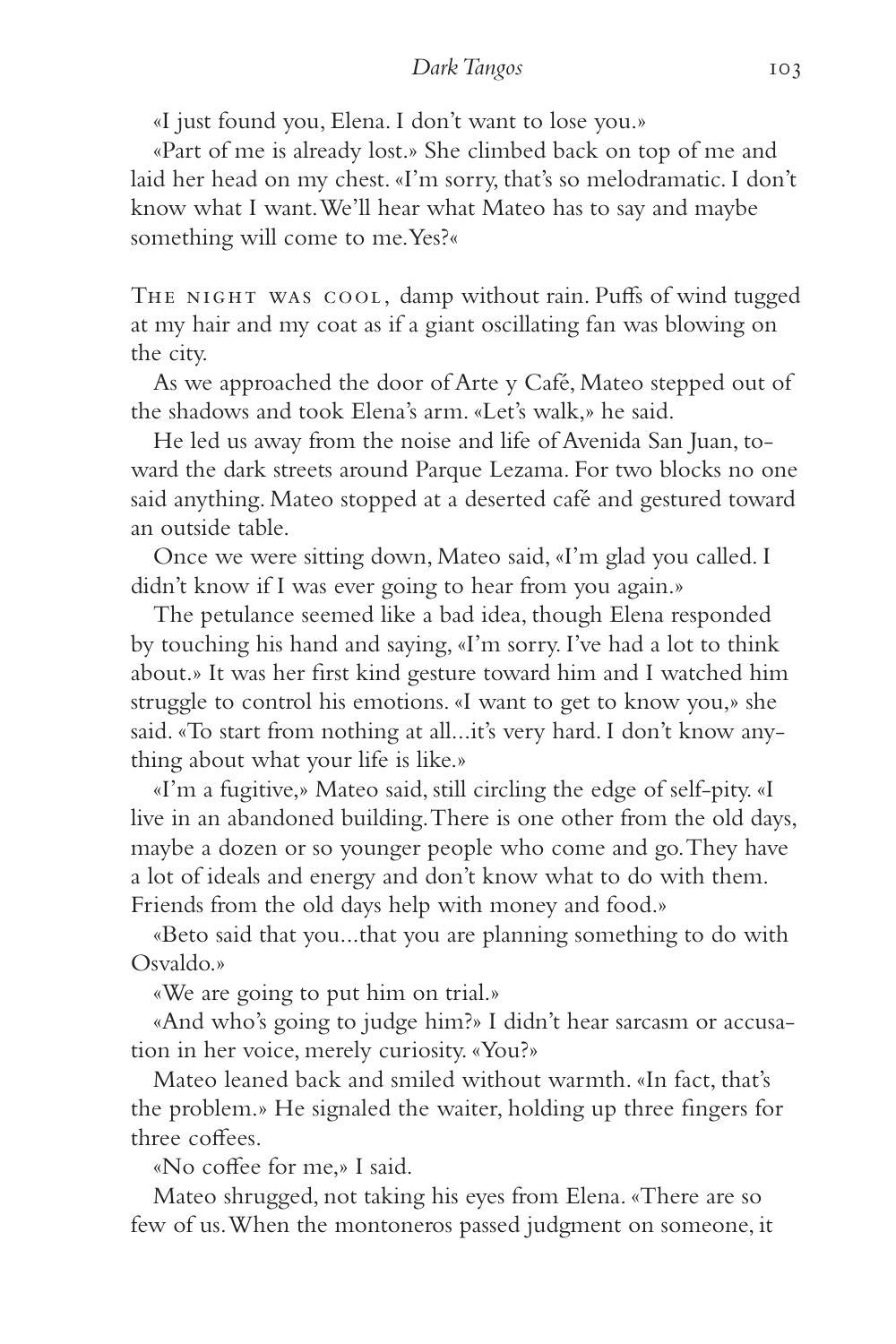had authority. When you have so few, it's more like revenge than justice.»

«How do you know the difference?» I asked.

«I can't tell you that. I don't know who can. When the government condemns a man to death, is that vengeance too? When it's a man like me?»

«I'm not sure I care,» Elena said. «Whether it's revenge or not.»

Mateo leaned forward. They had that in common, the two of them, that intensity. I had seen his heredity in her. «You should care,» he said. «You should care with all your heart. In the end, the montoneros were not about justice anymore. We had become what they said we were, we had become terrorists. We killed too many, too willingly, and we lost the support of the people. And so the people thought it was justice when the Triple A took their revenge on us. And when la dictadura took over, most of them were relieved. At least now we will have some peace and safety, they said.»

«Do you have a plan?» I asked. It wasn't that I really wanted an answer, more that I couldn't leave it alone, like a sore tooth.

«Yes. There is a plan. Two or three of them.»

«And you have guns?» I asked.

«Yes.»

«So you'll kill him if he resists.»

«The guns are to make sure he doesn't resist.»

«But you are professionals. The guns will be loaded, no? You wouldn't carry them unless you were willing to use them.»

«We are professionals, yes.»

The waiter came with the coffee. I waved mine away, but he was paying attention only to Mateo. He left the three cups and disappeared.

«And when you find him guilty,» I asked, «as of course you will, the sentence will be death?»

«What other sentence would there be? Would you have us sentence him to house arrest?»

«So when do you kidnap him? Do you have a date?» I couldn't stop pushing, though I knew I was not winning points either with Mateo or with Elena.

«That depends,» Mateo said.

«On what?»

«On whether Elena joins us.»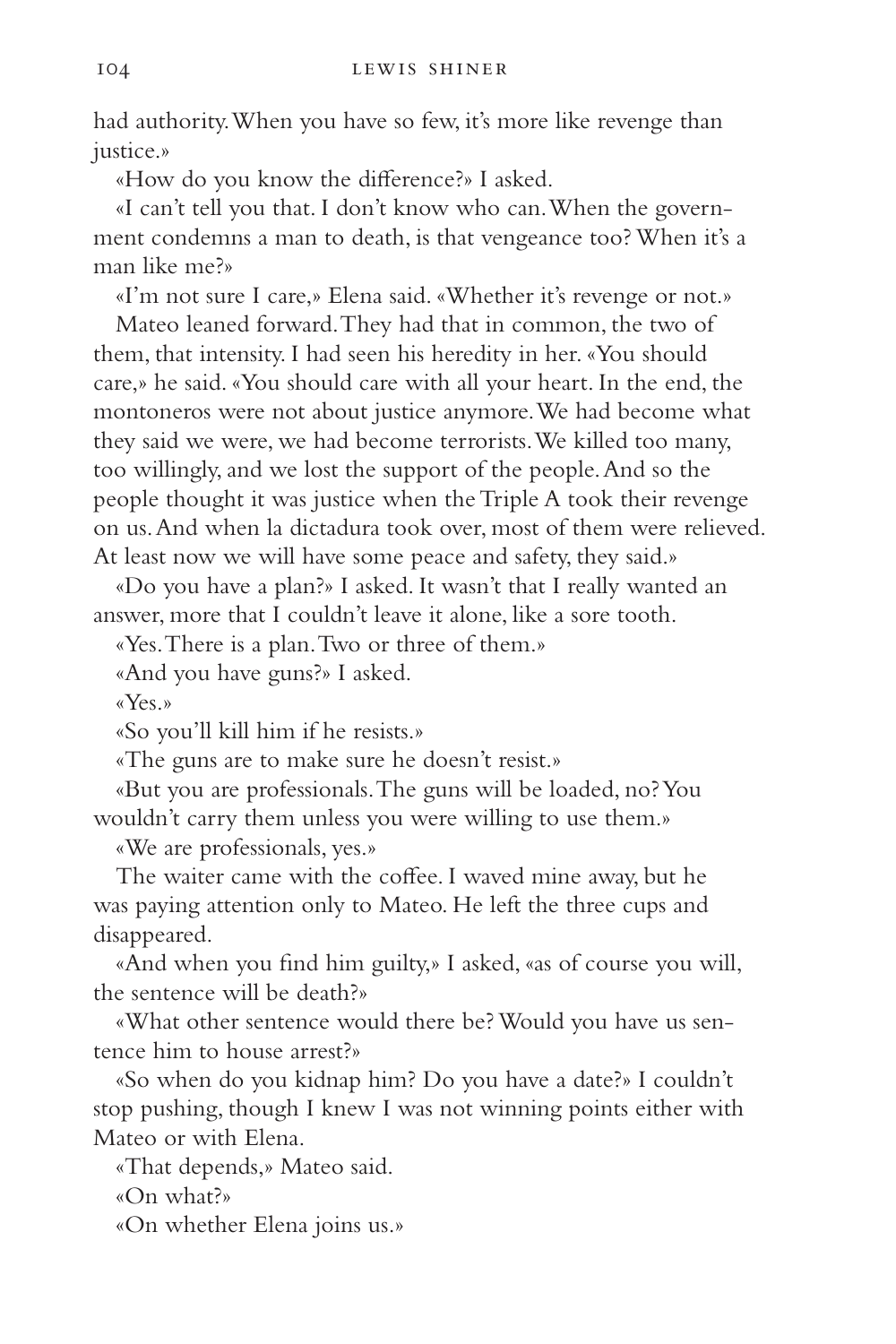We both looked at her, like rival lovers demanding she choose between us.

«There is one other experienced person,» she said, «and the rest are young people? How young? I don't want to risk my life for a fiasco.»

«The youngest is sixteen, the oldest is twenty-eight. One of them built a bomb that did a lot of damage to...a business, let's say. No people were harmed and much property was. Another shot a cop. Another deserted from the army. Others have organized demonstrations. I don't want to die without reason either. When we do the operation, it will be with people I trust.»

I thought seriously about getting up and walking away. It was unthinkable that I could be sitting at that table, involved in that discussion. If I did walk away, it would mean deserting Elena. I looked at her. She would understand. She would not blame me for it.

Everything was unthinkable.

At that moment, without taking her eyes off Mateo, she reached out and covered my hand with hers.

I felt sick to my stomach and there was fire behind my right eye.

As IF TO SPARE ME, Elena changed the subject. She asked Mateo if he had ever seen Pugliese's orchestra.

«Only once in person,» he told her. He was smiling, grateful for the chance to impress her. Somehow she had known that. We were all as eager as puppies for her approval.

«It was December 26, 1969, at Luna Park,» he said. Luna Park is the huge indoor arena between el Obelisco and the river. «It was a festival in his honor and there were eight thousand of us there, every seat in the place full. I was nineteen years old, I'd been dancing for a year, and I had the fire of the new convert. You would not believe the noise in that place. Everyone yelling, '¡Al Colón! ¡Al Colón!'»

Teatro Colón is the Argentine Carnegie Hall and the legend has it that Pugliese's mother would call out «¡Al Colón!» to him as a kid when he practiced the piano, half encouragement, half prediction. It became a battle cry for his fans and in 1985, after the dictatorship fell, it became a reality when he finally played there.

Elena looked entranced. «So you never saw the red carnation on the piano bench?» When Pugliese was arrested, which was often, his orquesta would put a red carnation, un clavel rojo, on his piano bench and play without him.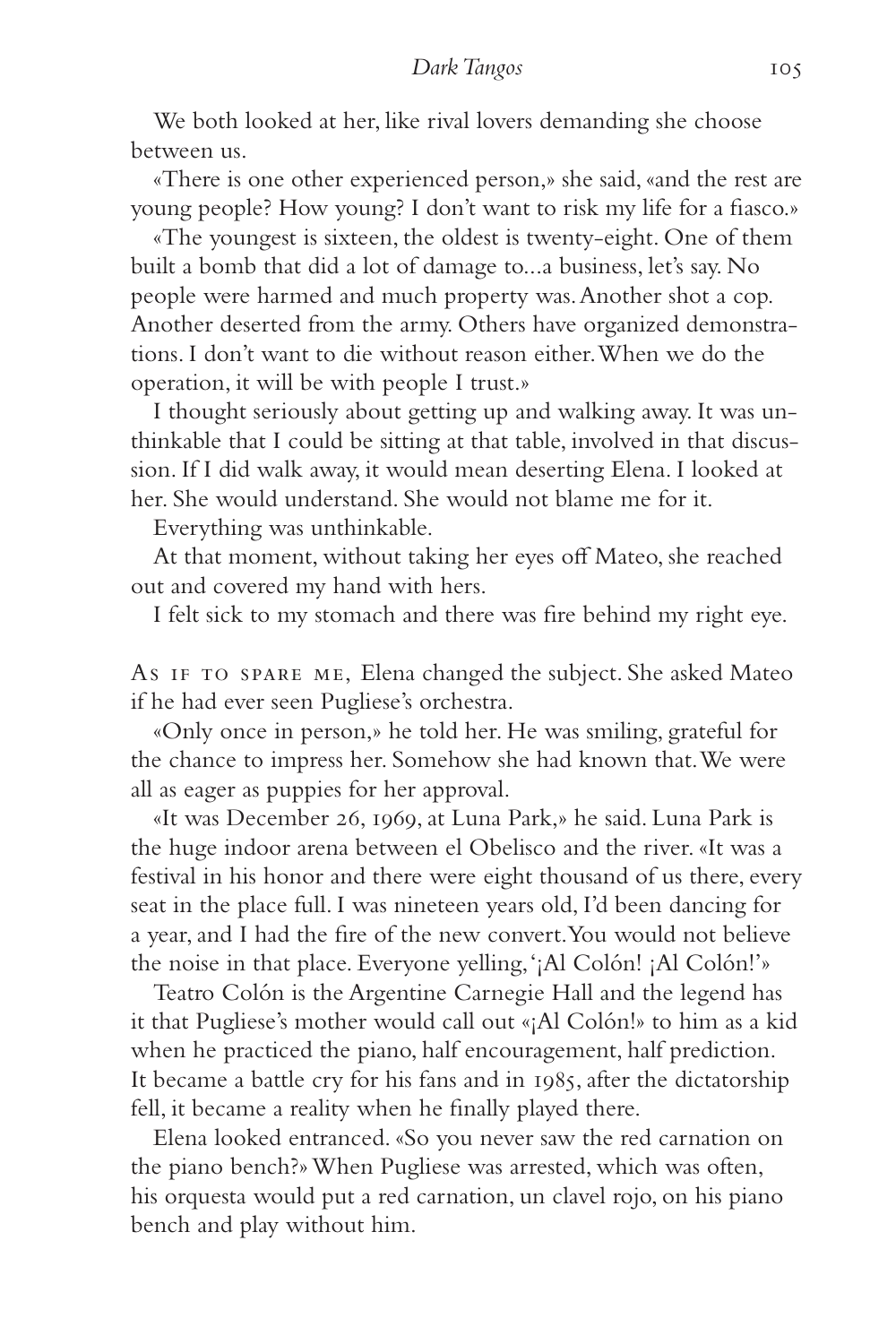«That was before me,» Mateo said. «That was Perón, who hated him for being a communist. By the sixties he was an institution, he was on tv all the time. But he never backed down and people never forgot that. At Luna Park there must have been a million red carnations. His music was brilliant, inspirational, but that's not why those people loved him so much. They loved him for his integrity. That was the lesson.»

I thought he might start crying again. He looked away for a few seconds, then it was his turn to change the subject. «Tell me,» he said, «what happened to your nose?»

It was a question I'd never asked, at first because I didn't want her to think it bothered me, then because I'd ceased to notice it as anything else than a part of her.

«I was nine,» she said. «Old enough that I should have remembered it, but I didn't. My mother always told me I fell playing futbol and I believed that. Then, when I was moving out, she told me the truth.»

«Osvaldo,» Mateo said.

She nodded. «Apparently I said something about the name Lacunza being stupid, and hating it, and that my name was del Salvador, and I would always be del Salvador, and he hit me with the back of his hand. It broke my nose and knocked me out. I don't remember him ever hitting me before or after, and my mother—I mean, Candelaria—said he never did. She said he cried when he saw what he'd done, and he drove me to the hospital himself. That was where he first told the futbol story and after that it got repeated until it became the truth.»

There was something terrible in Mateo's expression and it was all the more terrible because it was not the helpless anger that some other parent might feel. I hated Osvaldo too for what he'd done to her. Not just the broken nose, but the lies and the coldness and the oppressive religion. Like Mateo, I hated him enough to want him dead for it. The difference was I couldn't imagine doing the job myself. Mateo clearly could.

It was Elena who said, «We have to go.» The waiter had brought the check and Mateo had casually pushed it out of his way. We all stood up and I looked at the check and got a ten-peso note out of my wallet.

«No,» Elena said, «let me—»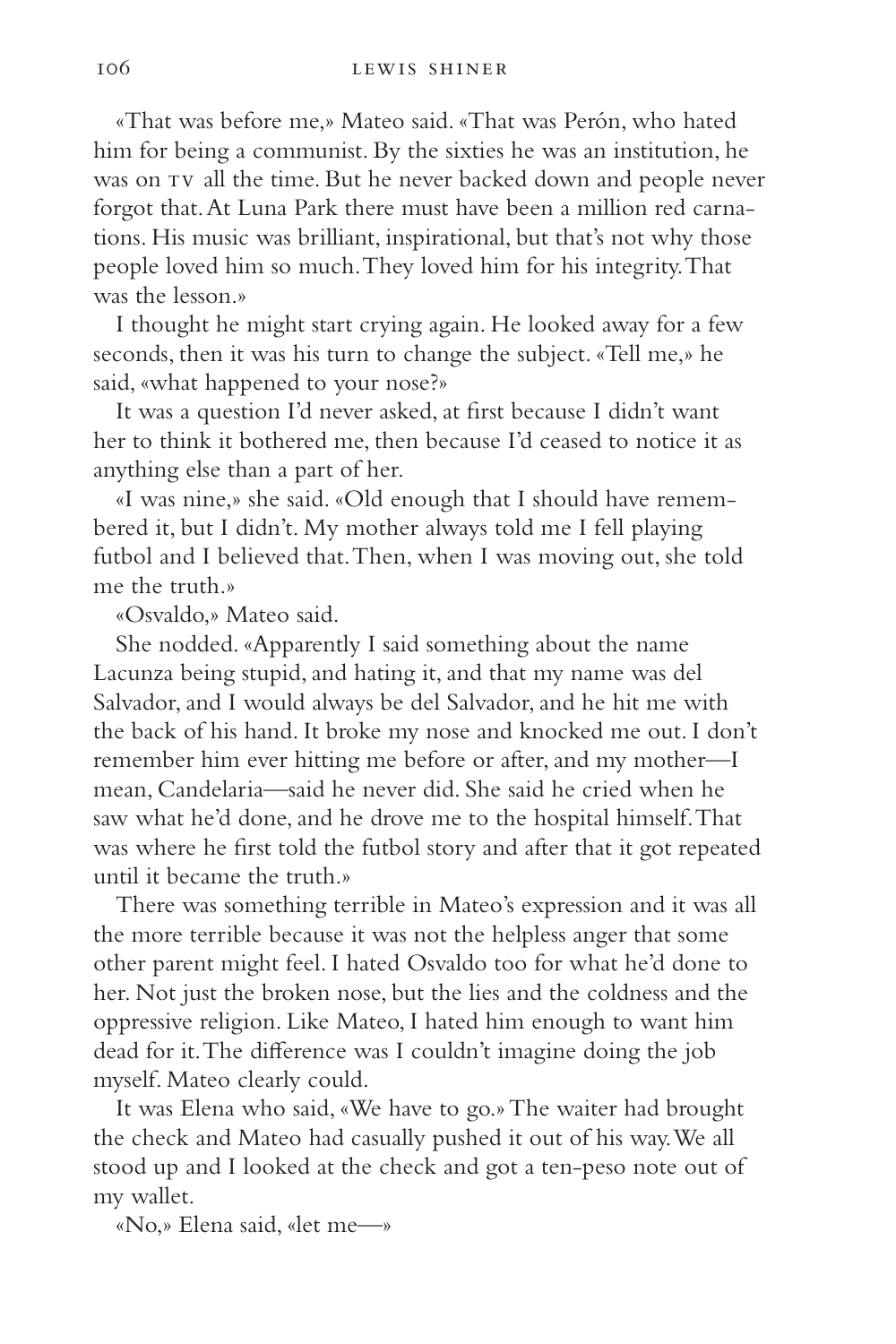«It's okay,» I said. «I've got money.» It was courage that I was short of.

Mateo saw my untouched coffee, shrugged apologetically, and drank it off.

«I'll call you,» Elena told him.

«Will you?»

«I promise.»

He stood there awkwardly, wanting, and Elena went to him and hugged him and kissed him on the cheek. I could see that he didn't want to let go. His arms finally fell limp by his sides.

I hugged him too and we kissed each other's cheeks. «Take care of her,» he said.

«I know,» I said. «Or you'll kill me.»

Elena gave me a curious look. Mateo burst out laughing. It sounded like a laugh that had been waiting a long time. «That's right. Or I will kill you. ¡Chau!» He was still laughing as he walked away.

Elena had both arms wrapped around my waist as we walked home. «Beto, what's going to happen to us? What happens if I do this thing with Mateo?»

«I'm not going to leave you, Elena. If you want to get away from me, you're the one who has to go.»

«But you don't like it.»

«It makes me afraid. Afraid in general, afraid for myself, afraid for you. I think violence just makes more trouble.»

«Always? If somebody broke into our apartment and was going to rape me or kill me, would you use violence to protect me?»

«Yes.»

She was not one to belabor a point. A minute later she started singing. «Para qué te quiero tanto, si no puedo ser feliz...» Why do I love you so much if I can't ever be happy? I don't think she meant anything by it. All tangos are about heartbreak and betrayal.

Then she said, «You know who Mateo should have on his jury? Your friend Bahadur.»

«Elena, you need to get more sleep. Te vuelves chiflada. You're going out of your mind.»

«I'm totally serious. He seems to have that kind of integrity that Mateo was talking about.»

«Too much integrity to get involved with a kidnapping.»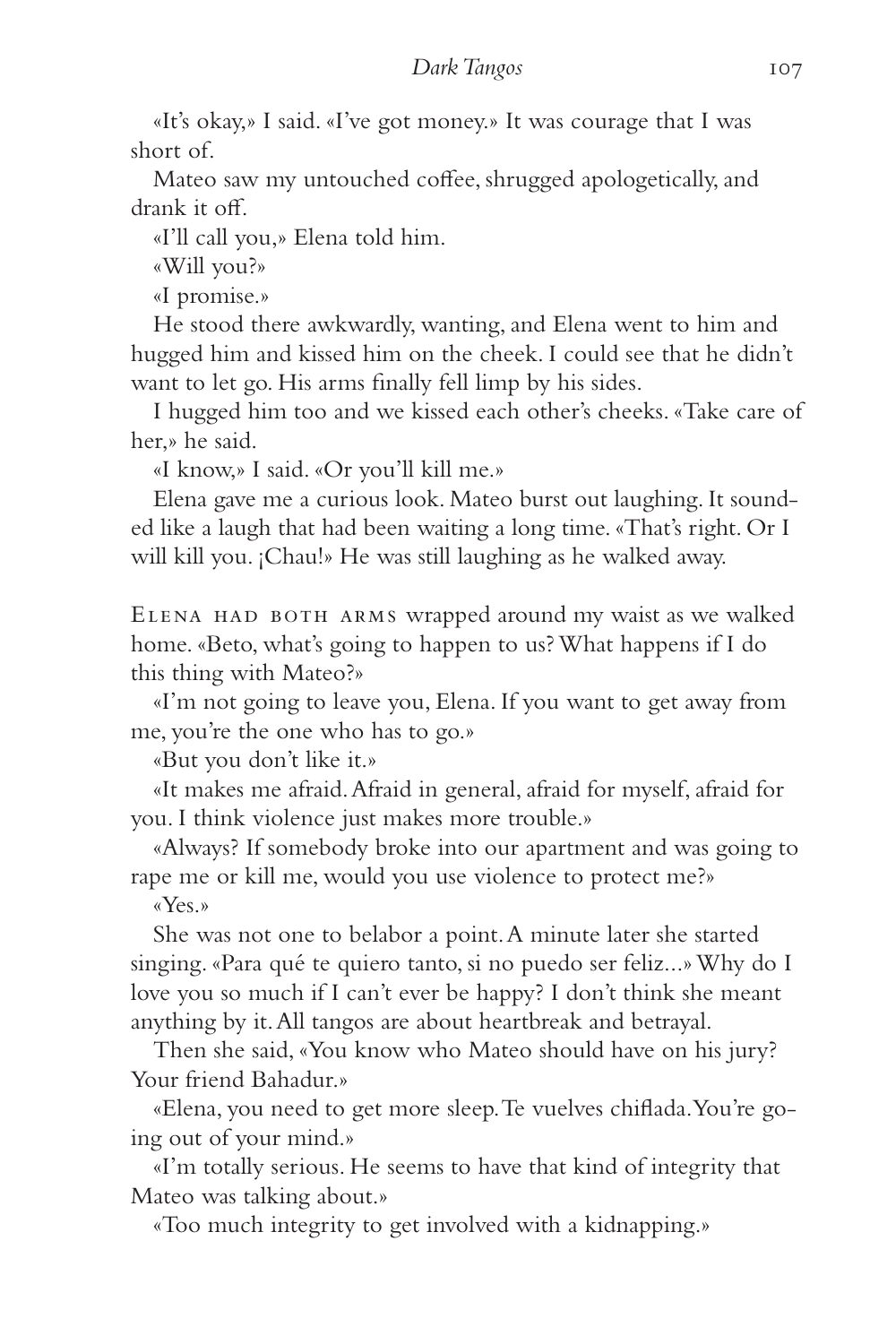«Really? Because it seems to me he doesn't care about the law at all, only about what's right.»

I stopped to kiss her. «Maybe you're not chiflada. Maybe you're just perceptive. I'm not going to invite him to join the kidnapping just yet, though.»

I was too tired and too edgy for sex. I lay awake most of the night, holding Elena while she slept, trying to see the future.

THE NEXT NIGHT was Thursday and our regular lesson with Don Güicho. Through an effort of will, I shut Mateo and Osvaldo out of my mind and lived entirely in the moment of Elena's body against mine, the music, the struggle to keep my eje upright and strong.

After class Don Güicho said, «You had good intensity tonight. It was almost like you're beginning to understand tango a little.»

«Thanks,» I said. «I think.»

Elena seemed to want a reprieve as much as I did. We went out for pasta and then home to dance and make love.

Friday she was scheduled to work until ten. All morning at the office I kept remembering what she'd said about Bahadur, until I finally went to his office and said, "Can I buy you dinner tonight?"

"What, I don't rate dinner and a movie?"

"You don't need to see any more movies and I need to talk. Actually what I need is a friend. Am I presuming too much?"

"No," he said. "You don't presume."

We knocked off work at 7:30 and walked over to Corrientes. A couple of miles up the street was a vegetarian buffet, Los Sabios, that didn't open until eight. Corrientes on a Friday night is like Broadway in New York, except that the theaters often have two performances a night to accommodate the crowds. Past the theaters came the bookstores and the iconic cafés like La Paz, the historic hangout for leftist writers. Traffic was bumper to bumper and the sidewalks were packed. It was therapeutic to be surrounded by normal people doing festive things. People who might be worried about paying off their credit cards or losing their jobs, who might be having relationship problems, who were most likely not involved in conspiracies to kidnap and murder.

As I thought that, walking easily with Bahadur in the bright lights and noise and chaos of the start of a weekend, everything seemed clear and simple. Spending the rest of my life in prison in a foreign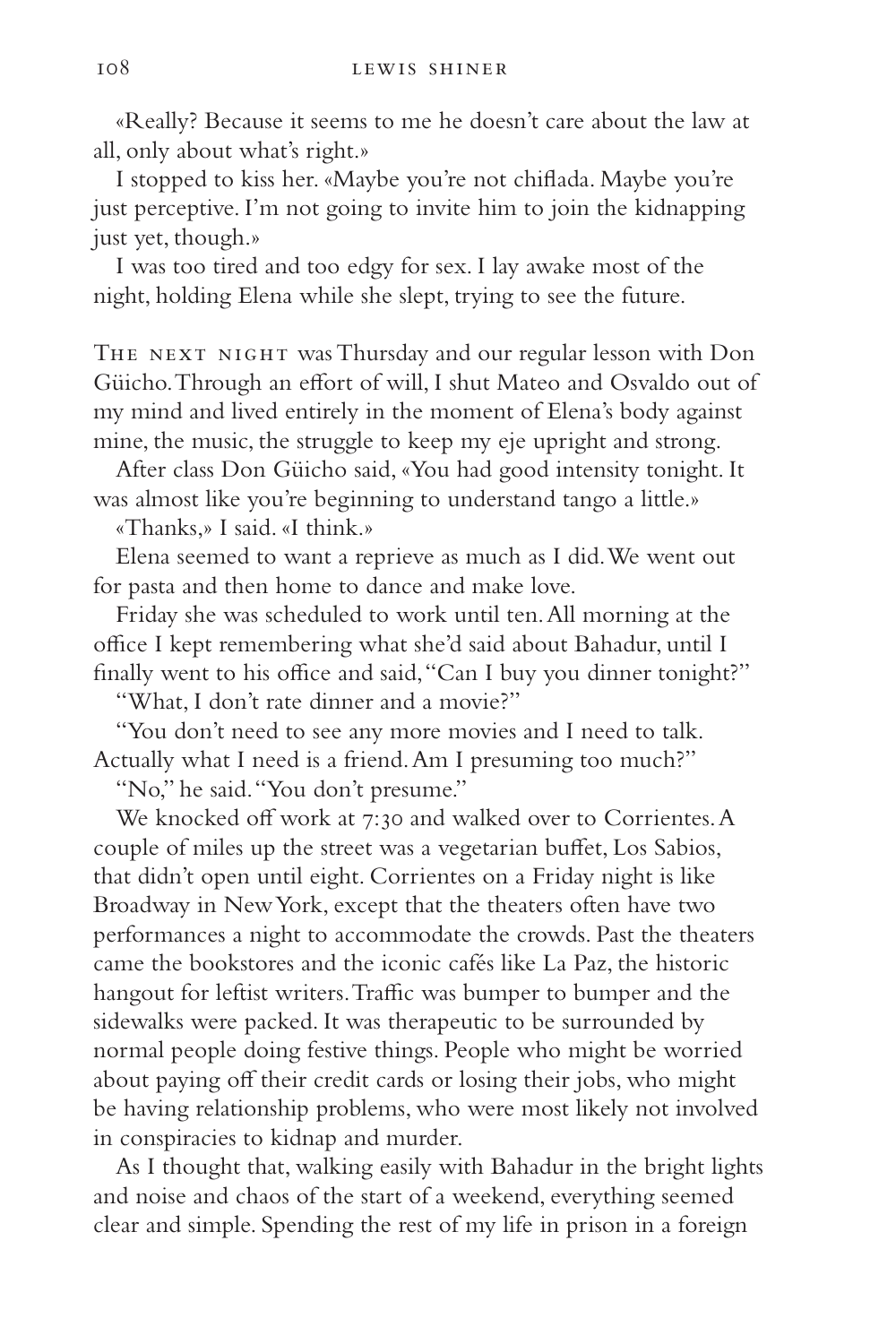country was not an option. There had to be an easy way out of the craziness and I was sure I would find it. It felt like waking up from a fever dream.

I started explaining it to Bahadur. I told him that Osvaldo had killed Elena's mother and adopted her in secret, that her real father was a montonero who had returned with a wild scheme to put Osvaldo on trial.

We had to suspend the conversation while we got on the Subte. The rush hour trains were packed beyond anything I'd seen in the States, owing to a more lenient concept of personal space and a sporting willingness to always take on one more person. We squeezed our way out at Estación Carlos Gardel, directly below the Abasto Mall, and I thought of Elena, a minute's detour away.

Instead of taking it, we climbed the long flight of stairs to Corrientes. I said, "When I'm with Elena or this montonero guy, the things they say sound almost reasonable." I hadn't used Mateo's name and was careful not to say anything that might compromise him.

"Then I get some distance and wonder what the hell I was thinking."

We came up onto the sidewalk and I oriented myself by the oneway traffic, turning to face the oncoming headlights.

"I don't know how crazy it is," Bahadur said. "Maybe this guy Osvaldo needs to be killed."

I was surprised enough to stop in the middle of the sidewalk and stare. The stranger behind me nearly ran into me. "Are you serious?"

"Perfectly." He motioned me on. "Keep walking, I'm hungry. You come from a country with no history, no wisdom of its own. And so you expect government to do everything for you. You expect the police and the courts to deliver justice. Not here. In Latin America the regular guy in the street knows he must avoid dealing with the police at any cost. And God help anyone who ends up in court. In India it is the same. There we have had civilization for more than five thousand years. Buddhism started there. Hinduism, Sikhism started there. And of course Islam is huge there, we have the second largest Muslim population in the world. We don't look to the government for justice. We all of us look to our own beliefs. If we have to, we carry out justice ourselves. Like with Indira Gandhi."

I shook my head. "I remember that she was assassinated..." "She was executed. She ordered an attack on our holiest site. It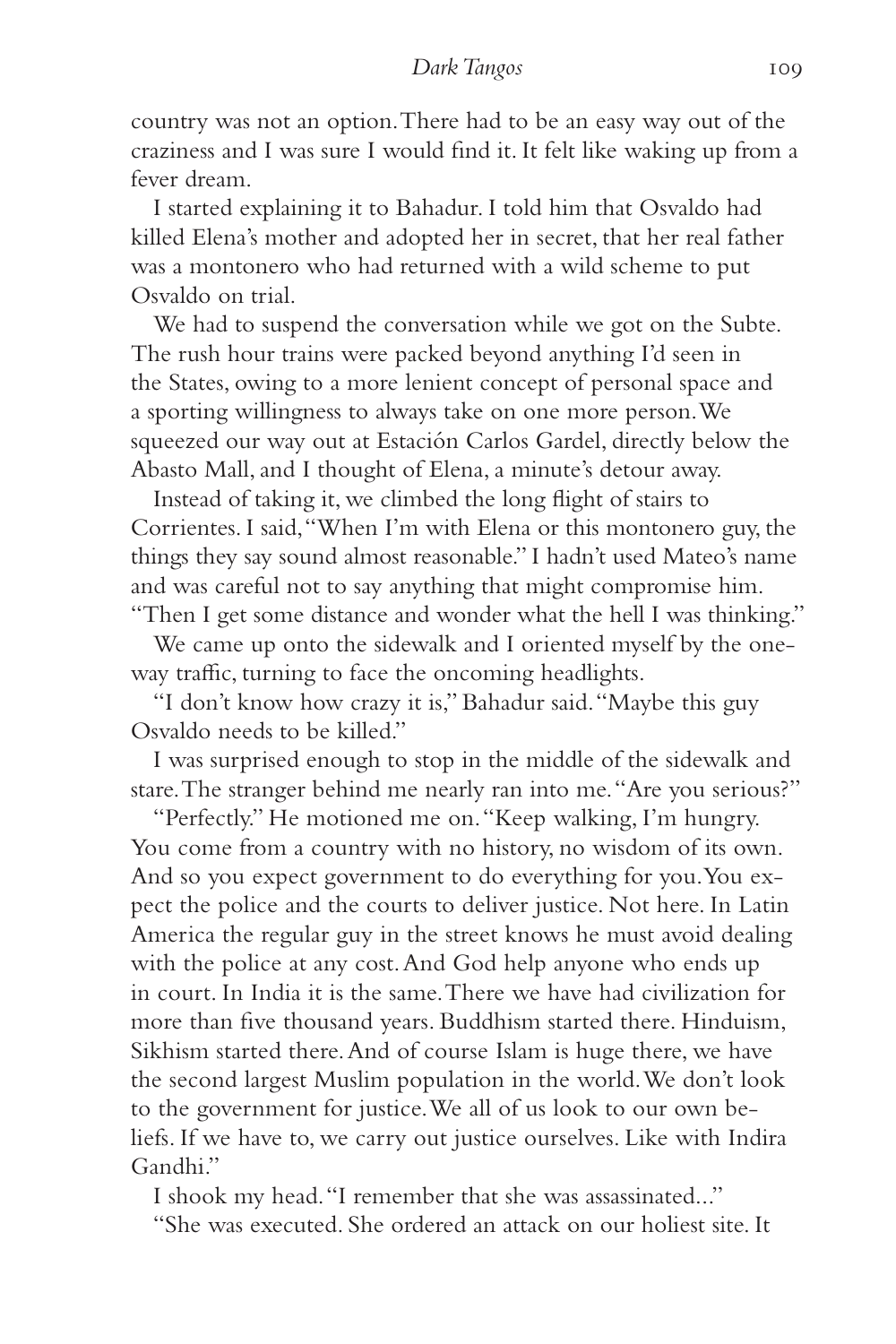was the last in a long series of betrayals. We were promised our own homeland, Khalistan, and for the crime of reminding her of that, she sent her army to desecrate the Golden Temple. So two of her bodyguards, who were loyal Sikhs, executed her."

"Elena was right," I said.

"About what?"

"I'll tell you later. I thought Sikhs believed in peace."

"We are peaceable but not passive. Most of my uncles and cousins on my mother's side are soldiers. Sikh soldiers are famous for their discipline and courage. The Guru Granth Sahib, which is our scripture and our teacher, tells us to live in peace with one another. It tells us to work honestly and share the fruits of our labors. And not everyone agrees, but I also believe it tells us not to eat meat or drink alcohol when it says, 'Use only what is necessary.' Above all, it teaches equality, toleration, and justice. Where there is injustice, we are required to take a stand."

He reached into his turban and rooted around there, finally coming out with a small dagger in a sheath. The blade was the length of my index finger.

"This is symbolic," he said, "but a very important symbol, yes? It is the kirpan, the strapped sword, that all Sikhs are required to carry. We are soldiers in the army of God. We are charged to actively prevent violence to those who cannot defend themselves and the kirpan is a reminder of that."

As he put the knife away, I said, "Doesn't that mean that if you knew about the kidnapping you would be required to stop it?"

"That depends. If the person being kidnapped is innocent and defenseless, yes. If the person being kidnapped is a violent criminal, maybe I would be required to help."

After a block or so of silence, I had to ask, "How do you reconcile all that with those crime films you love so much? They're nothing but violence."

Bahadur laughed. "Crime films are always about justice. Not the justice of the government, the justice of the individual."

"I'm going to ask you what I asked the montonero. How do you know the difference between justice and revenge?"

"What did he say?"

"He said it's not easy to tell."

"He is not Sikh. I would chant the names of God and that would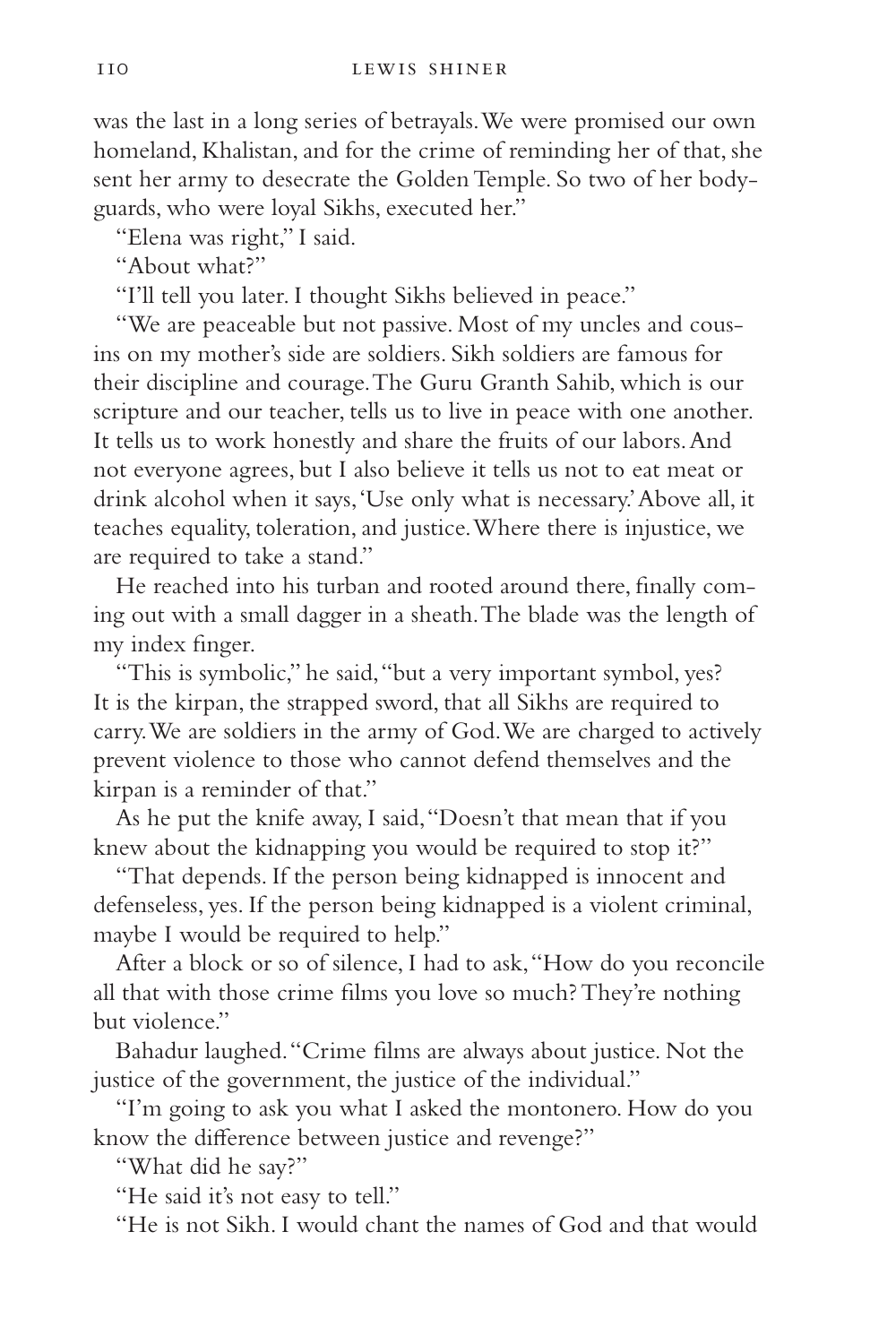free me from attachment to anger or ego or my own personal desires. When I was done, I would see clearly what I had to do."

"I guess I envy you that."

"You have no religious beliefs at all?"

"I don't seem to have the ability to believe in a divine being. Especially when I look at the world around me. Infants with AIDS. Enron. War in Iraq. The dictatorship here. Torture. Where is God in all of that?"

Bahadur touched his chest. "Here. God is in the pain those things cause you."

LOS SABIOS IS SHORT on atmosphere—fluorescent lights, linoleum floor, two rows of steam tables, signs everywhere warning of dire consequences if you take more than you can finish. The owners are Asian and they always have several traditional Chinese dishes like dumplings and fried tofu, but also pizza, casseroles, a row of raw vegetables, and one slice of lemon meringue pie per person, the pie closely guarded at the register.

"So what was Elena right about?" Bahadur was on his third plateful while I still picked at my first. My appetite had been mostly theoretical for days.

"The montonero is short of jurors for Osvaldo," I said. "Elena thought you'd be good. I told her she'd flipped her wig."

"Wait, I know this one. Flipped her wig is like wigged out, yes?" "More or less."

"Yes, she was right. I will chant and meditate on this and get back to you."

"Bahadur—"

"Don't worry. I can't flip my wig, I have a turban to hold it down."

"This is not your fight. I'm not sure it's anyone's fight. You wouldn't get involved in a battle you knew for sure you would lose, would you?"

"Yes," Bahadur said. "But because you can only do that once, you want to make sure it's truly the right battle."

I was home before ten. I fell asleep in my clothes waiting for Elena and woke up when she crawled into bed next to me. I mumbled something like, «Did you want to go out?»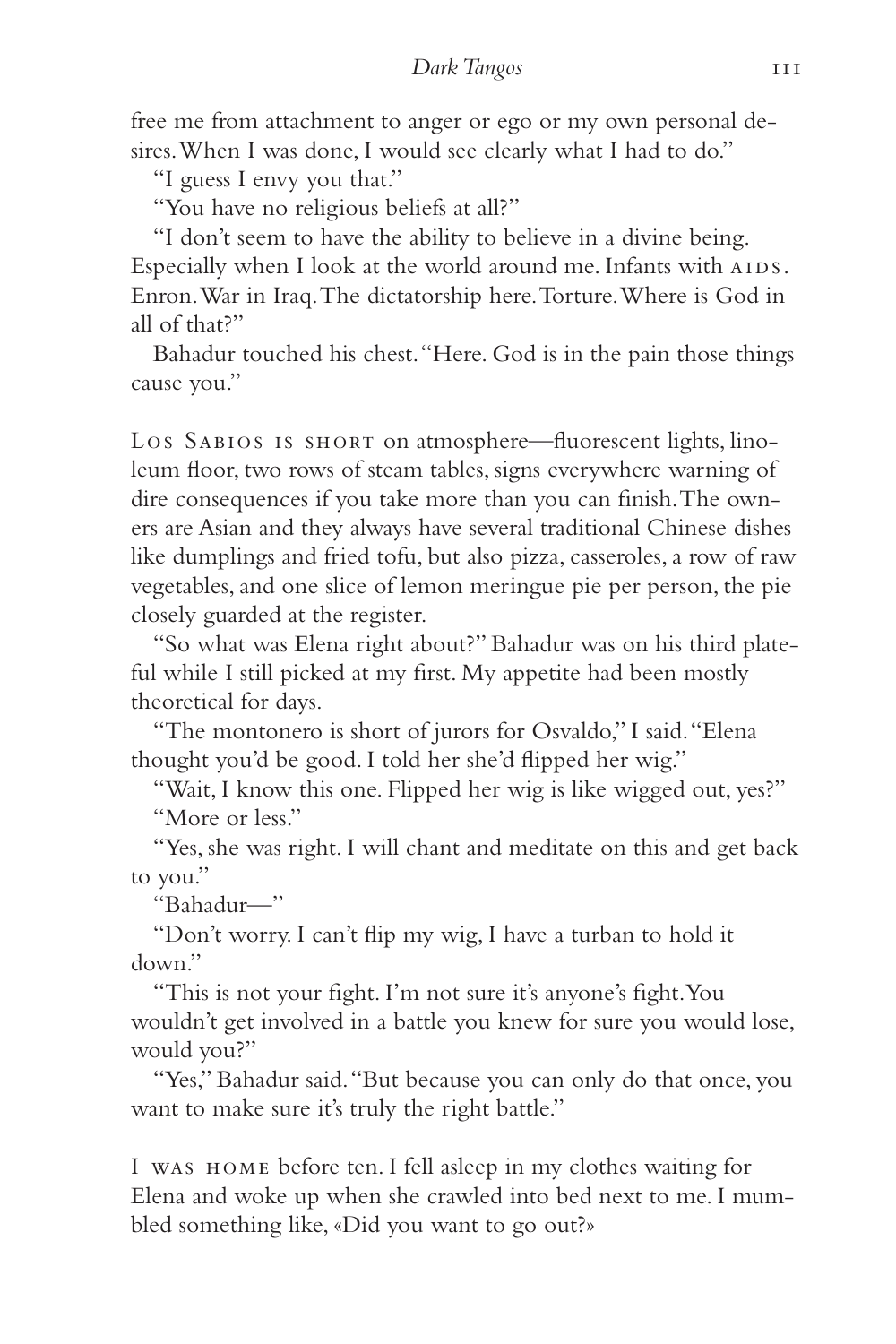«Shhh,» she said. «Stay exactly where you are. I will help you get undressed.»

The bedroom was dark and I was half asleep. Her touch was soft and slow as a dream and it was a long time before I realized that she was naked too, and by then my nose was full of the sweet smell of her hair, which was falling all over me, and she was everywhere, enveloping me with her need. I knew that what drove it was fear and the nearness of death, if not hers, then Osvaldo's. The touch of our bodies was the antidote to the whole wretched list of godless injustices I had given Bahadur, and I wanted nothing more in the world than to keep her out of Mateo's plan.

SHE HAD TO BE at work at 9:30 the next morning. I slept in and forced myself to eat a little breakfast and then I left a message for Mateo. He called back a half hour later and agreed to meet me in Parque Lezama at 1 pm, near the cats.

He arrived in the same clothes I'd last seen him in, and his hair was none too clean. He was freshly shaved, though, and looked fit and rested. I stood up to give him an abrazo and he said, «Let's walk.»

We headed deeper into the park, where the noise of families surrounded us. «I only have one thing to say,» I told him. «If you're her father, and you love her, how can you be so willing to endanger her life? You would risk her being shot by the police, or caught and sent to prison for the rest of her life. What kind of father would want that for his daughter?»

He was quiet so long I began to wonder if he'd heard me. Finally he said, «I've been a father for a month. The rest of my life, since I was in school, it's been the struggle. The one thing I know how to do. The other...I don't even get the chance to learn. I look at her, I can only see my Elena. I don't know who this other person is. My brain is fucked. I can't make sense of anything.»

He stopped and faced me. «That's it? Nothing else?» «Nothing else,» I said.

He hugged me again and said, «I will call you and tell you what I decide.»

THAT NIGHT WE DANCED at La Ideal, danced beyond exhaustion, into a kind of ecstasy. The glamour and the music and the perfume, the glittering marble and the welcoming arms of all those partners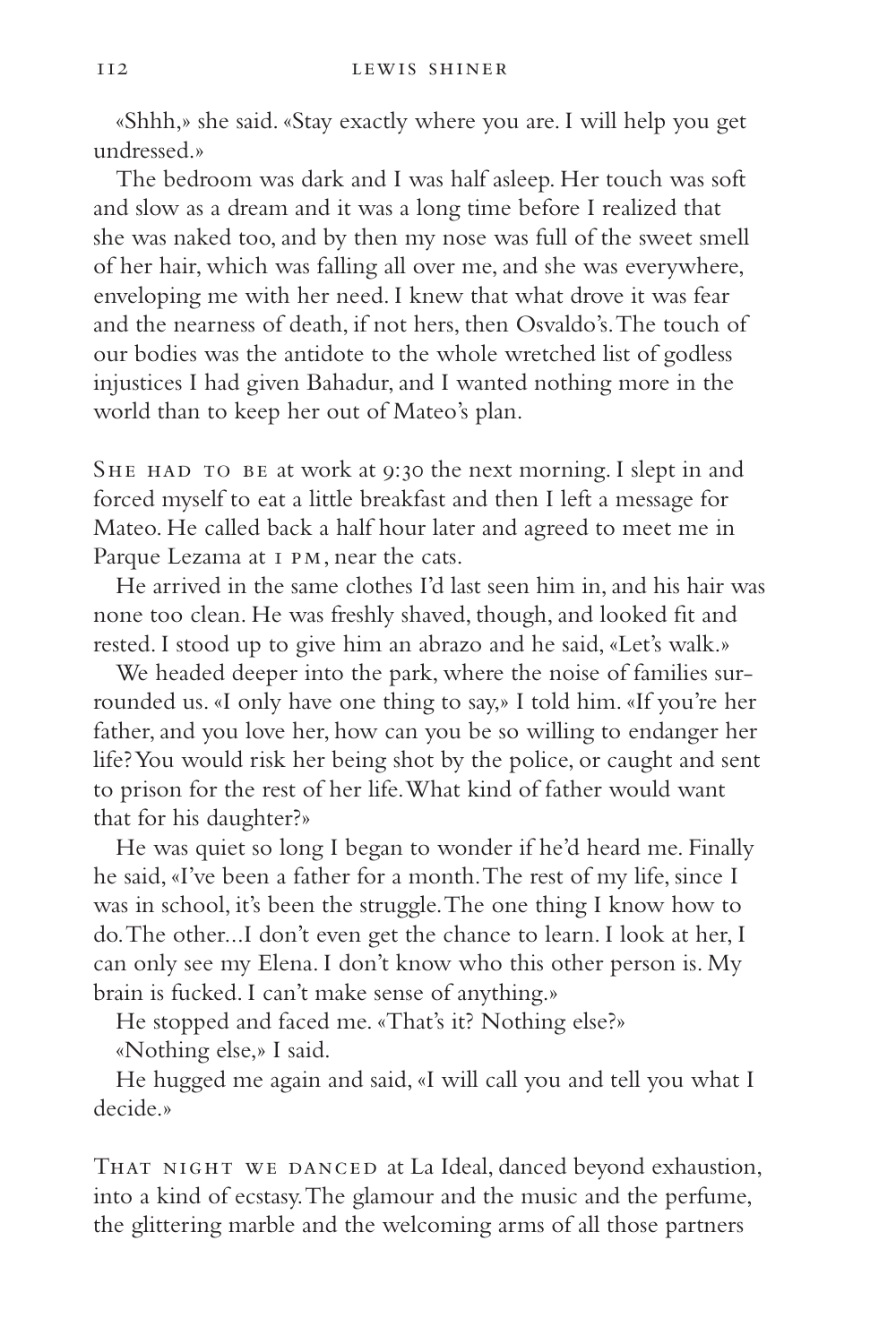drove everything else from our minds. We slept most of Sunday and danced again at Don Güicho's milonga Sunday night. Monday night we went to a movie at a huge theater on Corrientes, Tuesday night we went shopping at the book and record stores on Calle Florida near el Obelisco, Wednesday night we went to El Beso, all in an unspoken conspiracy to avoid the phone call that we both knew was coming.

Thursday we had class with Don Güicho. Back at home, while I was fixing dinner, Elena's cell phone rang.

I heard her fish it out of her purse. «It's Mateo,» she said. «Should I answer?»

«If you want to.»

«¿Hola?» She brought the phone into the kitchen and listened with one arm around my waist. Then she looked at me. «He says I should tell this to you as he says it...He says he has considered what you said to him on Saturday.» She took her hand from my waist and used it to cover the phone. «This is a conversation I don't know about, so I look forward to you explaining it to me.»

Uh oh, I thought. I felt her missing arm like an amputation.

Mateo was still talking. Elena said, «He says he has a compromise. He wants you to take me to dinner tomorrow night. Nine o'clock. Someplace small in the neighborhood, maybe around Plaza Dorrego.»

«Why? What is he planning?»

She repeated the question and then said, «He says better that we don't know. That way we are not part of a conspiracy. Nothing will happen to us, he says, everything will happen somewhere else.»

«Maybe you could call him back in a few minutes.»

She relayed the message and turned off the phone. She took a step backward, all the kitchen would allow, and folded her arms on her chest, waiting for me.

I rinsed my hands and dried them on a dishtowel. «I called him on Saturday and met him in the park,» I said, not meeting her eyes. «I asked him not to involve you in this. I asked him, because he's your father, not to risk your life.»

She didn't raise her voice. «And you did this without discussing it with me first and without even telling me about it after.»

I felt a wave of guilt so powerful that it made me want to wriggle out from under it. «It was...» I started, and then I said, «The only reason I...»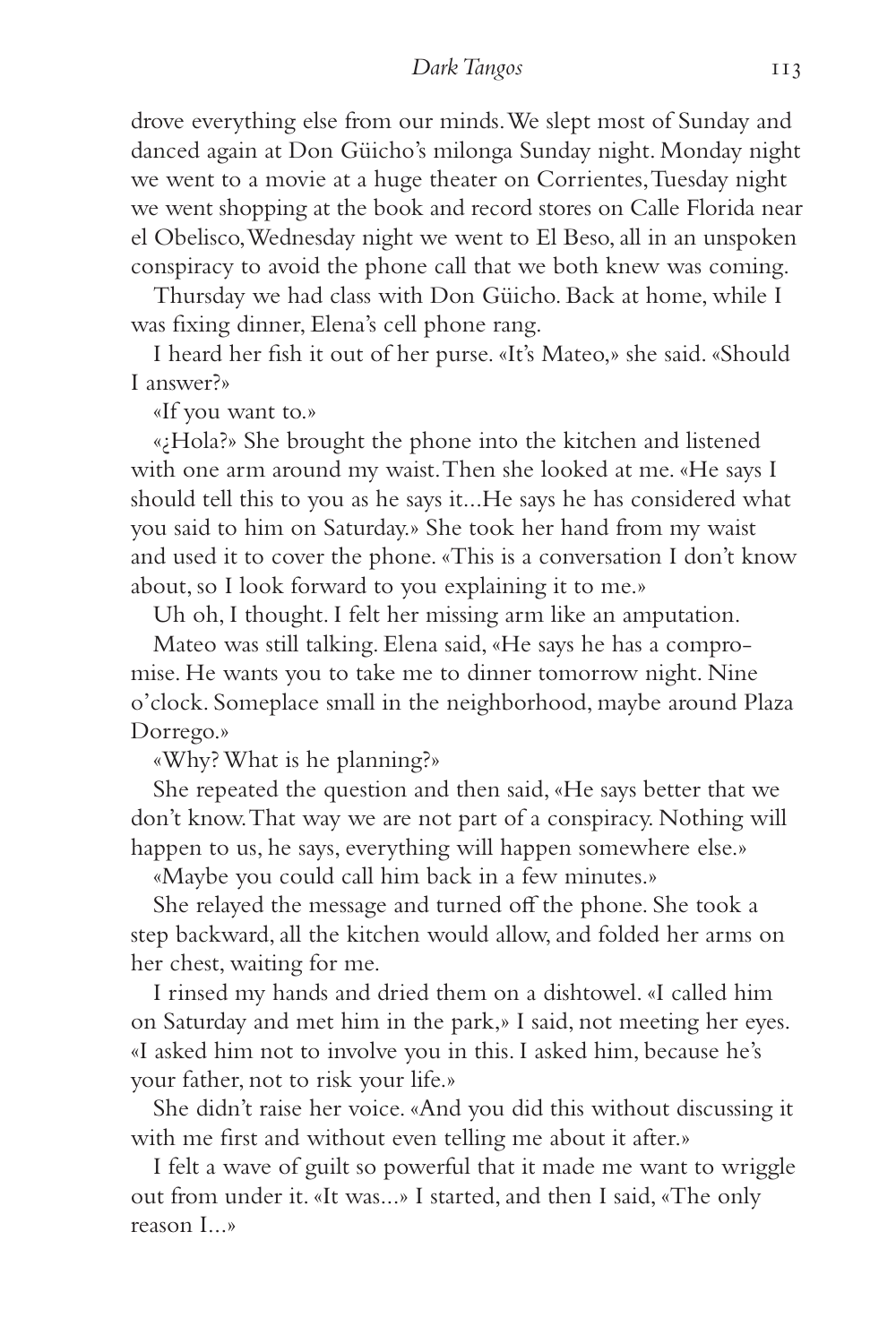Finally I put the towel down and faced her. «I screwed up. I'm sorry.»

«I don't need you to be my father. I have at least one too many of them already. I don't need you to protect me or decide what's best for me. I need you to be my lover. For that I have to trust you completely.»

«Okay.»

«I thought you understood that. I thought you understood why that's so important to me.»

«I'm afraid,» I said. «Afraid for you, afraid for us.»

«Without trust, there *is* no us. There can't be any more secrets. No more talking behind my back.»

«Okay. I should tell you that I talked to Bahadur last week. About Mateo. I never said his name, just that he was a montonero.»

«That's different. That's not interfering with my choices. Besides, I trust Bahadur.»

«You were right about him. He would make a good juror for Mateo.»

She nodded, not yet ready to let me off the hook. «What about tomorrow night?»

«I don't want anything to do with it. I don't trust Mateo. He's violent and he thinks with his emotions and not with his common sense. Which is nice for some things, but dangerous when you're committing crimes of this magnitude.»

«I don't disagree with you. But I feel like I have to be a part of it. No, I am a part of it, I was born into it. What Mateo suggests sounds like a reasonable compromise. What harm can come from us eating dinner in a quiet restaurant? As long as I know that I have helped, that will be enough. And I can do it alone. You don't have to be involved.»

«Yes I do. I *am* involved.» I needed to touch her, like needing a drug. I put one hand around her neck and buried my fingers in her hair. She tolerated my touch without responding.

«Beto, I'm not angry, but I'm still a little hurt, do you understand?»

«Yes,» I said. I took my hand away.

«I should do this alone.»

«I feel like you're punishing me for betraying you.»

«I'm not punishing you. Beto, if anything happened to you, I couldn't stand it.»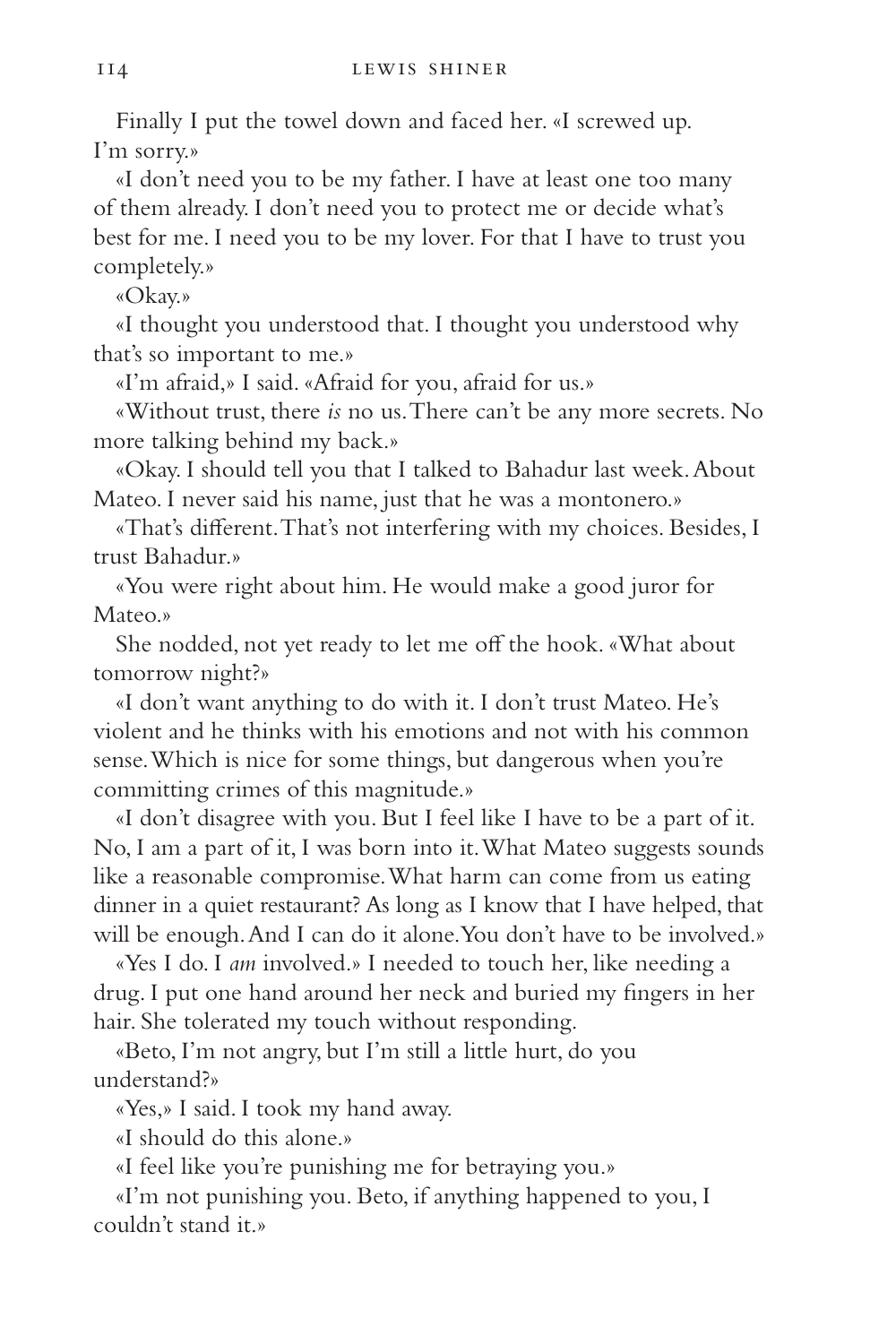«I feel exactly the same way. But you won't stay away from this trouble, so there's nothing else I can do.»

We stood there, me telling myself that this was no more than a bump in the road, telling myself not to freak out. It was just that the stakes were so high. The issues came back to the thing that had made her run from me in the first place, the thing that I didn't have the history for.

Agonizing as the moment was, I didn't want it to end. It was ending even as I thought about it. Time was pulling us forward.

«The place we ate that first afternoon,» I said. «When we walked in Plaza Dorrego.»

«When you bought me the necklace.»

«That sounds like what he's looking for. I don't remember the name. It's on the corner of Estados Unidos and Defensa.»

«Should I call him?»

«Call him,» I said.

After the phone call, Elena sat on the couch, looking at her hands.

«Do you want to talk?»

«Gracias,» she said. Meaning no, like in tango.

I showered and went to bed. I read for an hour and turned out the light at midnight and lay on my back with my hands behind my head. As a matter of discipline I did not let myself look at the clock. Sometime later Elena got in next to me. She turned me onto my side, facing away from her, and held me tight. «I love you, Beto,» she said.

I fell asleep in her arms.

I never stopped thinking about it as Friday wore on, alternating between nerves and wishful thinking. Was there a way out? Maybe nothing would happen, maybe this was only some kind of test.

The thing that worried me most was Mateo's insistence that we sit by the window, that Elena be visible from Calle Defensa. That didn't fit with his assurance that everything would happen somewhere else.

Elena's schedule at the shoe store changed every week. That Friday she was supposed to be off at six, and we were both home before seven. We showered and dressed, with the idea that we might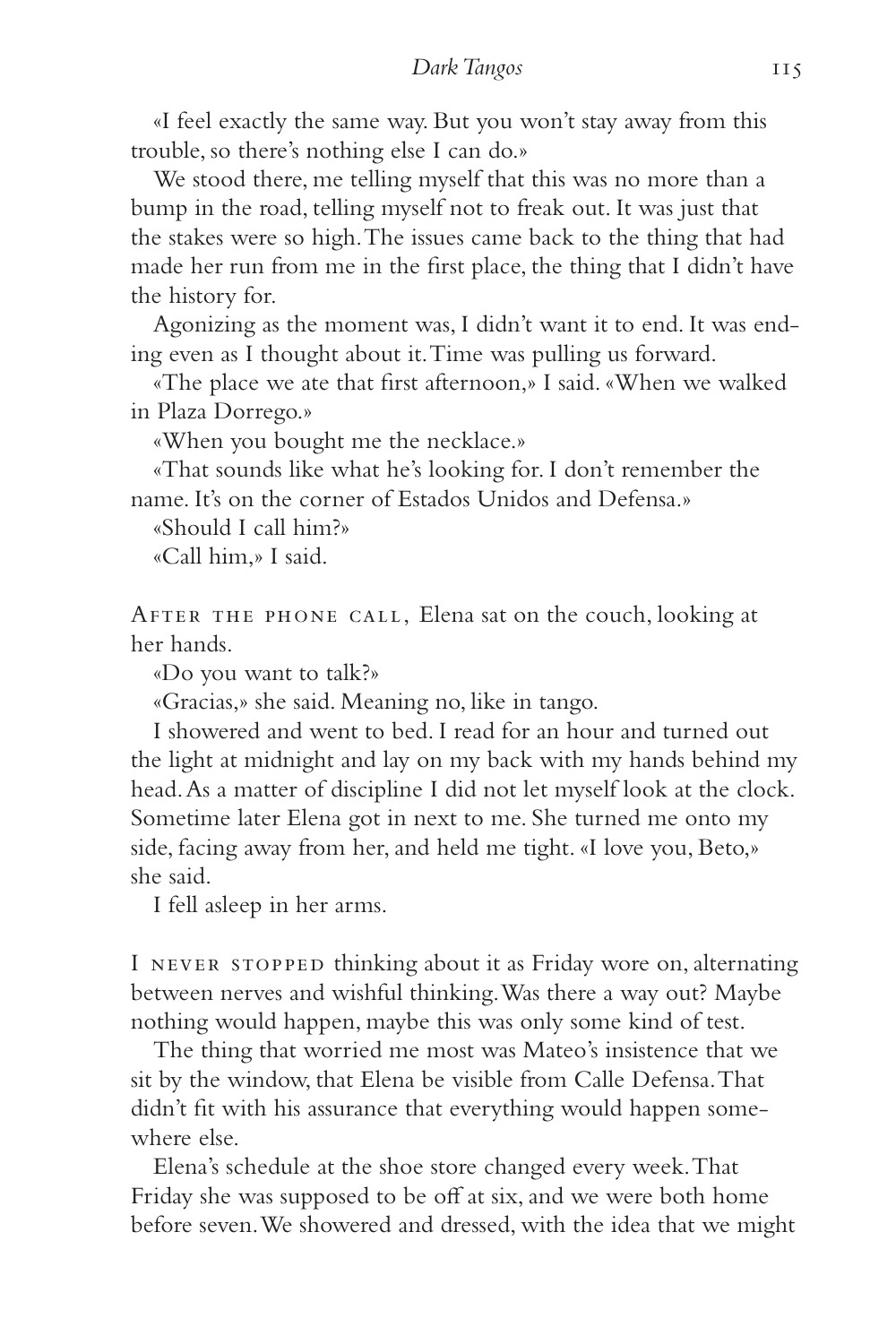go dancing after dinner. If in fact the dinner proved as uneventful as Mateo had promised.

We left the apartment at 8:30, both of us too nervous to sit still. We had our shoe bags, and an umbrella as a charm against possible rain.

On the street it was hot and still, the end of the first really warm day of the spring. We crossed over to Calle Estados Unidos and I saw a fresh graffito, black spray paint on the corrugated steel shutters enclosing a shop front: Apparición con vida/Julio López.

 We walked around Plaza Dorrego, pretending to look through a box of used books. Everything was blue—the canvas backs of the chairs outside the cafés, the Quilmes beer logos in the windows, the turquoise in Elena's necklace, the Boca Juniors futbol jersey on one of the crafters, the Argentine flag in the window of an antique store.

We got to the restaurant exactly at 9:00. All the tables by the window were taken. We told the waiter that we really wanted to sit by the window and that we would wait. We spent fifteen minutes at the bar, long enough for Elena to drink a glass of wine. We both talked about work. She asked if I had "Poema" by Canaro on CD and said she wanted to dance it with me. There were awkward silences.

One of the couples near the front door left and the waiter motioned us over. He brought us menus and a basket of bread. The window was open to the street behind ornamental wrought iron bars spaced a foot apart. I smelled dust and cigarette smoke. Every sort of improbable disaster seemed imminent. What if Mateo were sitting on the second floor of the building across the street, in the advanced stages of lunacy, with a rifle aimed at Elena? What if he'd contrived to drop us into a frame-up of some kind to ensure our loyalty? My stomach felt like it was full of wet cement. I couldn't imagine putting food on top of it.

I ordered ravioli for show. Elena asked for a salad and chicken parmigiana, then helped herself to a second roll. She was flushed around the neck and I realized with sadness that the possibility of danger had excited her.

It was 9:45. There were not many customers and the waiters stood talking at the bar. Elena reached for my hand and held it in the middle of the table. «I know this is hard for you, querida,» she said. Her voice was so quiet I could barely make out the words. «I know you're feeling powerless right now. It's the very opposite for me. I've been in that man's power all my life, and to know that he is now in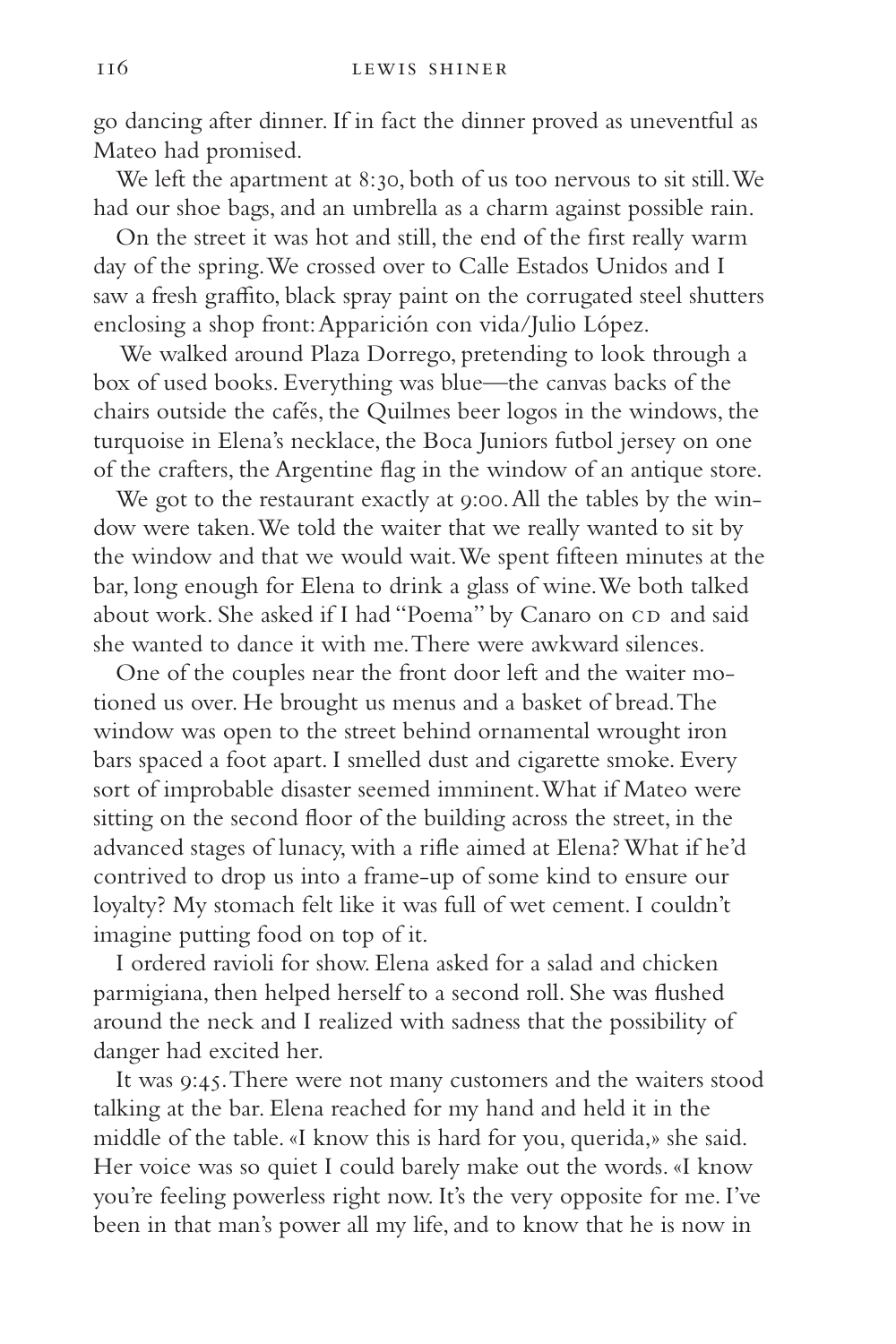danger, that everything is being turned around on him, is so...liberating, I can't tell you.»

I nodded glumly and squeezed her hand.

«You don't even know,» she said, «the damage it does to you until you start to get free of it. It's this shadow over everything.»

Distant car doors slammed. I glanced out the window. The halfdozen people on the street had turned to stare down Calle Estados Unidos, in the direction of our apartment. They were looking at a man running toward us, still half a block away. He wore dark, creased slacks, a white shirt, and a green and yellow knitted sweater vest. He had thinning white hair, combed straight back. He looked ferocious and obsessed, and he was staring straight at me.

No, not at me. At Elena.

She saw my reaction and followed my gaze. The life drained out of her face.

«It's him, isn't it?» I said.

She nodded.

«Something's gone wrong,» I said. I felt like I was skidding across black ice.

Two men chased Osvaldo. They were young, in dark T-shirts and jeans, black hair, one with stubble on his face, the other clean shaven. They were almost to the intersection of Calle Defensa when they caught him. They each grabbed one of his arms. He strained toward us, falling forward, yelling, «¡Elena! ¡Elena!»

A black taxi, all its lights out, squealed to a stop in front of them. The man driving had a red bandana over the bottom of his face, like the Zapatistas in Mexico. It was Mateo. He reached back and threw open the rear door of the cab. The two men dragged and pushed Osvaldo inside, banging his head against the top of the open door.

A woman across the street screamed. The people at the table next to us stood up and pointed. The waiter came over to look as the taxi pulled away, the door flapping.

A young, long-haired man yelled something and chased the cab on foot. The street was dissolving into chaos, more and more people running outside, pointing and shouting to each other.

I threw a wad of pesos on the table and grabbed our things. «Come on,» I said to Elena. Her eyes were filmed over, her lips halfway open. «The cops will be here any minute.»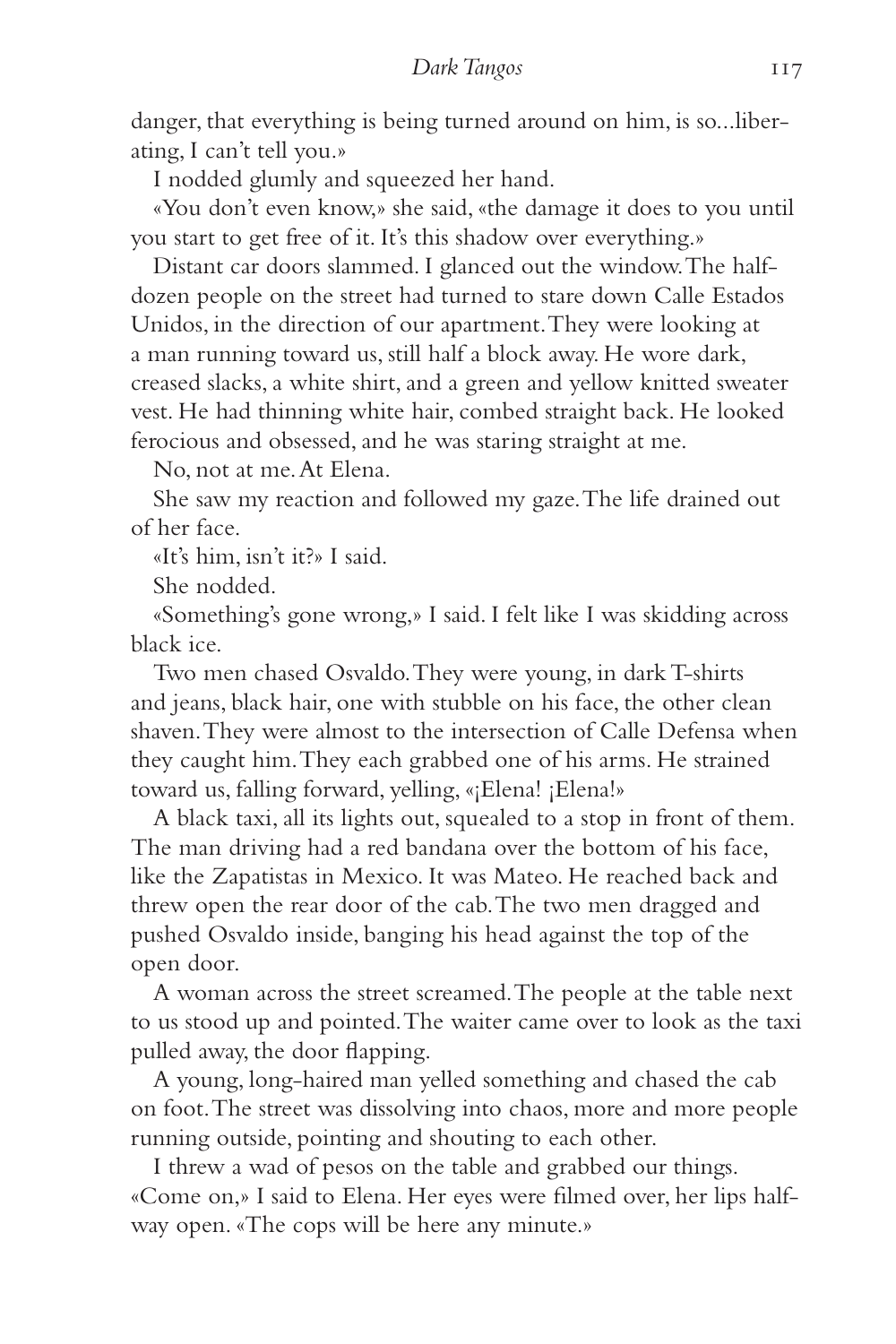I led her outside and into the thick of the crowd, which was growing larger by the second. Everyone was talking at once.

«What happened? Who was he?»

«He was shouting a name. 'Elena,' he said.»

«Did anyone see their faces?»

«Call the police. We need to call the police.»

Somebody pointed. «He looked like he was headed for that restaurant, over there.»

A cop ran toward us from the north end of Defensa, talking into his radio.

«Follow me,» I said into Elena's ear.

I let the new arrivals move past us, keeping us on the southern edge of the expanding mob. I waited until the cop had his back turned, looking at the open window where we'd been sitting, and then I led Elena away, keeping my head down and turning away from the Plaza onto a side street, then crossing over to the lights and crowds of Avenida San Juan. When I was sure that we weren't being followed, I took her back to the apartment.

Once we were inside, I double-locked the door and leaned against it. My heart was doing somersaults. Elena hadn't said anything since she'd seen Osvaldo. She stood in the middle of the living room, her back to me, the purse dangling from her hand.

When I had my breath, I went quietly up to her and put a hand on her shoulder. «Elena? Are you—?»

She turned on me. Her eyes were still out of focus, her hands trembling as she reached for me. She grabbed handfuls of my hair and kissed me hard, took my lower lip between her teeth and began to tug at my clothes. I had never seen her so crazed.

The feeling was contagious. I picked her up and carried her into the bedroom as she scratched my back and bit my ear.

Afterward we were both starved. We ate leftovers standing in front of the refrigerator and then we picked up the clothes that we'd scattered over the apartment. Only then did I notice the message light on my cell phone.

•

The message was from Mateo and it consisted of two words: Lo tenemos.

We have him.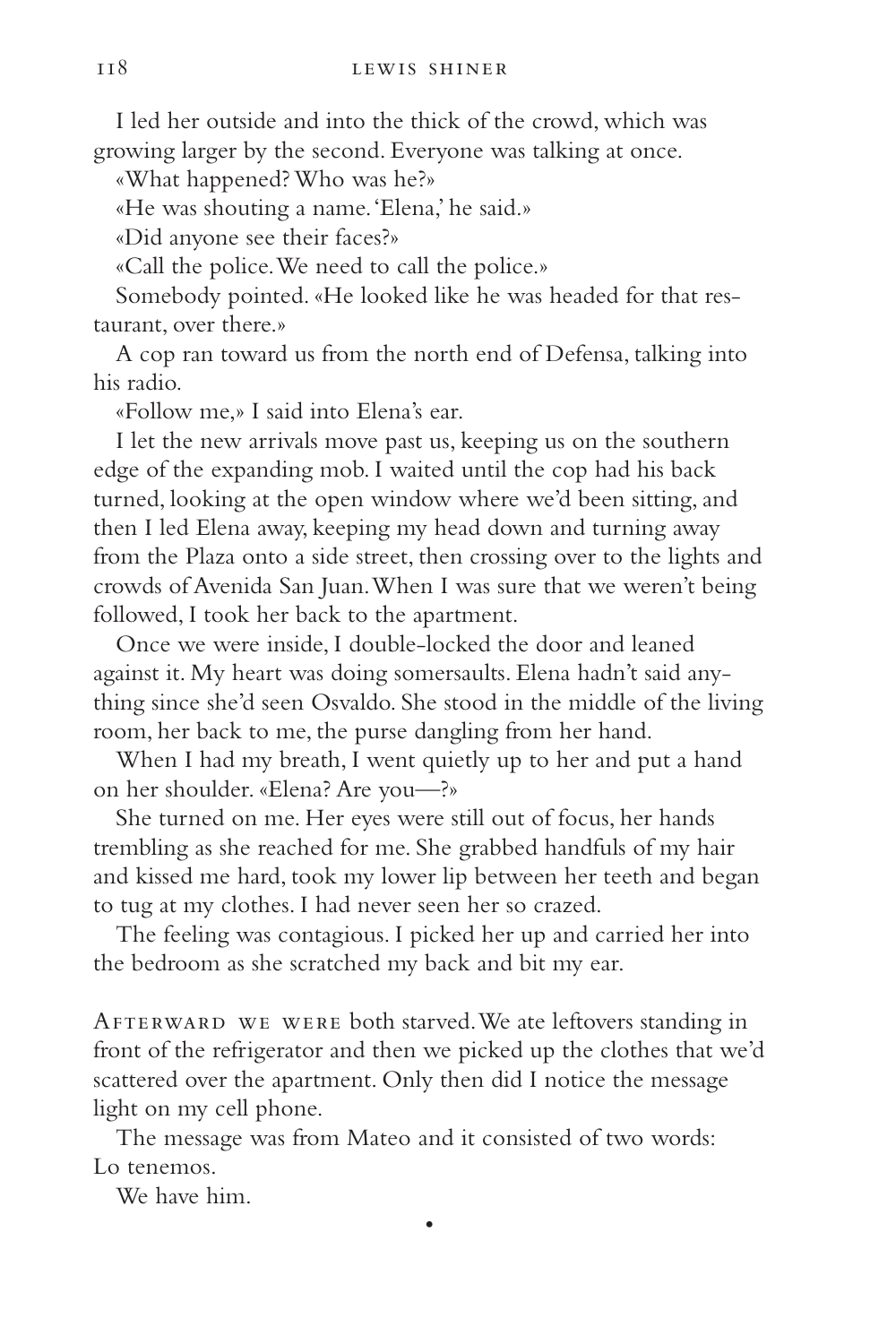Elena called Mateo back. He cautioned her not to use any names. The person in question was in isolation. They would begin testimony the next day. If she wanted to be part of it, he would meet her and take her to the place. She should call him at noon to let him know.

Elena and I talked for an hour in bed, holding each other. My head hurt and I couldn't find a position for my neck that felt remotely natural. I had taken Ibuprofen and was concentrating on my breathing.

The talk was a formality leading to a foregone conclusion. I did what I could to talk her out of it and failed. I warned her that there were limits that I would not be able to go past. I meant participating in the actual killing, but as I finally drifted into sleep I wondered if there truly were any limits left to what I would do.

We met Mateo outside the San Juan Subte entrance. He was on the south side of the street, wearing a battered black leather jacket and a flat cap. He gave no indication that he'd seen us, starting down the stairs as we crossed the street. We stood a few yards from each other on the platform and got onto the same car of the northbound C line. At the next stop he got off and we followed him down the long, gray concrete passage that ran under the expanse of Avenida 9 de Julio. We got onto the parallel E line and rode two more stops.

We came up onto the street at the northern edge of San Telmo, another part of the neighborhood that was in transition from slum to tourist attraction. We were two blocks from La Trastienda, a big, US-style rock venue where the Fernandez Fierro tango orquesta had a weekly gig. All around us were neon signs and plate glass windows retrofitted onto nineteenth century architecture, while crumbling buildings stood empty on either side.

Mateo led us into a tiny grocery store with a single aisle of wooden shelves holding canned goods, bread, and aging produce. From behind the register, a heavyset man in a white apron gave Mateo a barely perceptible nod. We walked straight through the shop and out the back door into a small courtyard, open to the blue sky and surrounded by three stories of apartments. The floor was orange tile, and red and yellow flowers stood in pots along the walls. An open stairway led up to the apartments, and under the stairs was a door. Mateo opened it and started down a flight of concrete steps inside.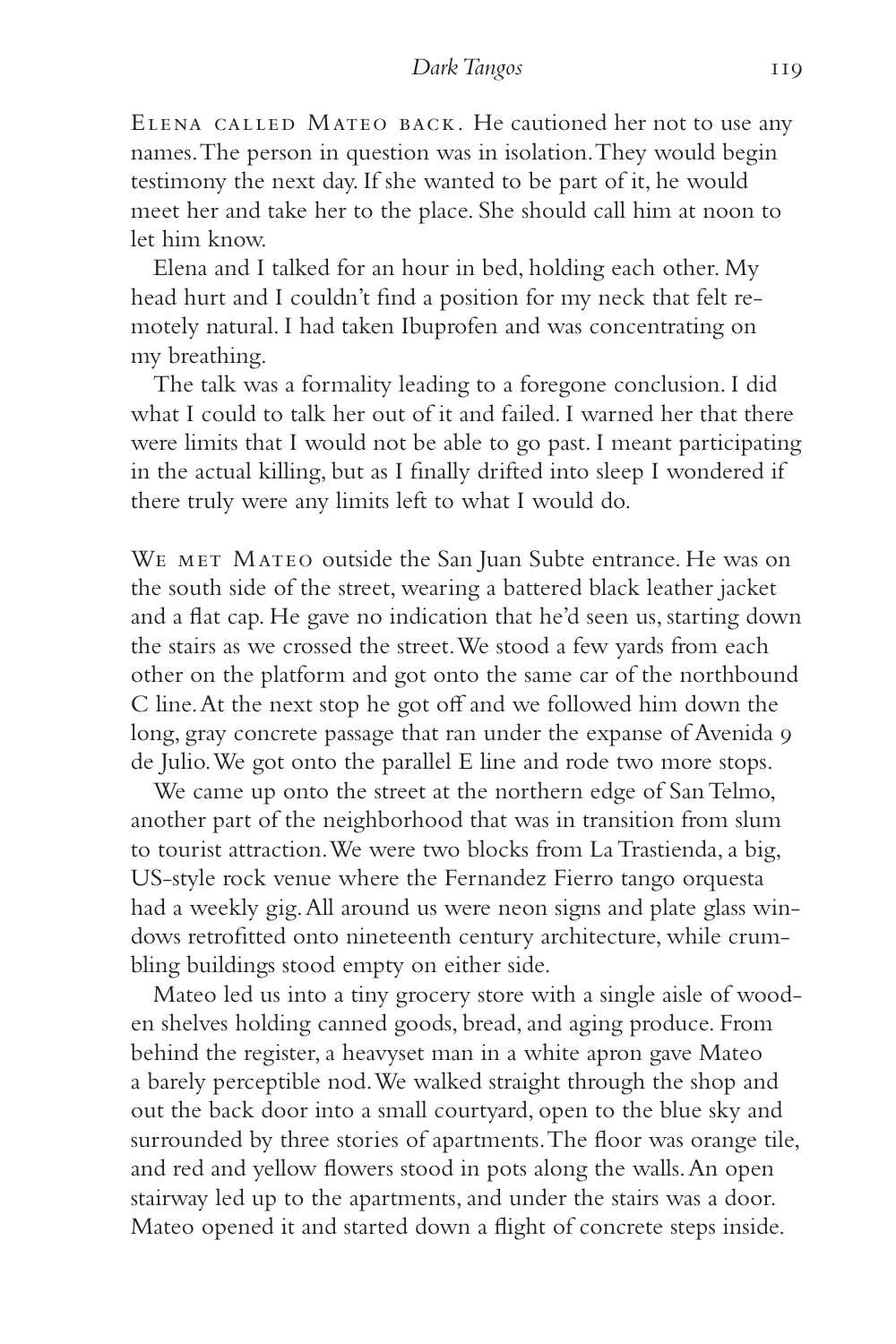I closed the door after us and had to stop to let my eyes adjust. What light there was came from two bare, low-wattage bulbs hanging from the ceiling by their electrical wires.

At the bottom of the stairs I saw that we were in a large, bare concrete basement, white paint peeling off the walls. In one corner was another door, this one fitted with an incongruously bright lock mechanism. Mateo opened it with the typical big brass lever lock key that was still in use everywhere in the city and then took an oversized flashlight from where he'd had it hanging inside the waistband of his trousers.

«Watch your step,» he said, herding us inside, and shone the light on a flight of makeshift plank stairs that led still farther underground. We waited on the landing while he locked the door and then followed him down.

We were in some kind of disused tunnel. The roof was a red brick arch fifteen feet high and the uneven dirt floor was thirty feet wide. As my eyes continued to adjust, I saw columns of sunlight filtering down in the distance. It was not a single tunnel as much as a complex of sub-cellars, passages, and galleries.

«What is this place?» Elena whispered.

«It's from the nineteenth century,» Mateo said. «Some archeologists from the university started to restore it during the sixties. When Ongania took over, the government money went away and everybody forgot about it. There are tunnels everywhere in San Telmo. Not all connected, unfortunately. This way.»

I tried to pay attention to the route we took, in case I had to bring Elena out on my own. After a few twists and turns I gave up. I was completely lost and anyway, I had no key to get us past the locked doors. We walked for what must have been two or three blocks, mostly on uneven dirt, sometimes on brick or paving stones, sometimes on concrete walkways next to pools of oily, fetid water.

Eventually we climbed another rickety flight of stairs, passed through another locked door, and emerged into another basement. This one was long and narrow, with a steep ramp that led through massive double doors into a windowless, green-walled room full of giant, rusting machinery. The machines ran along both sides of a beautiful old wooden floor the sandy red color of unfinished mahogany. From the occasional missing chunks, I saw that the floorboards were two inches thick.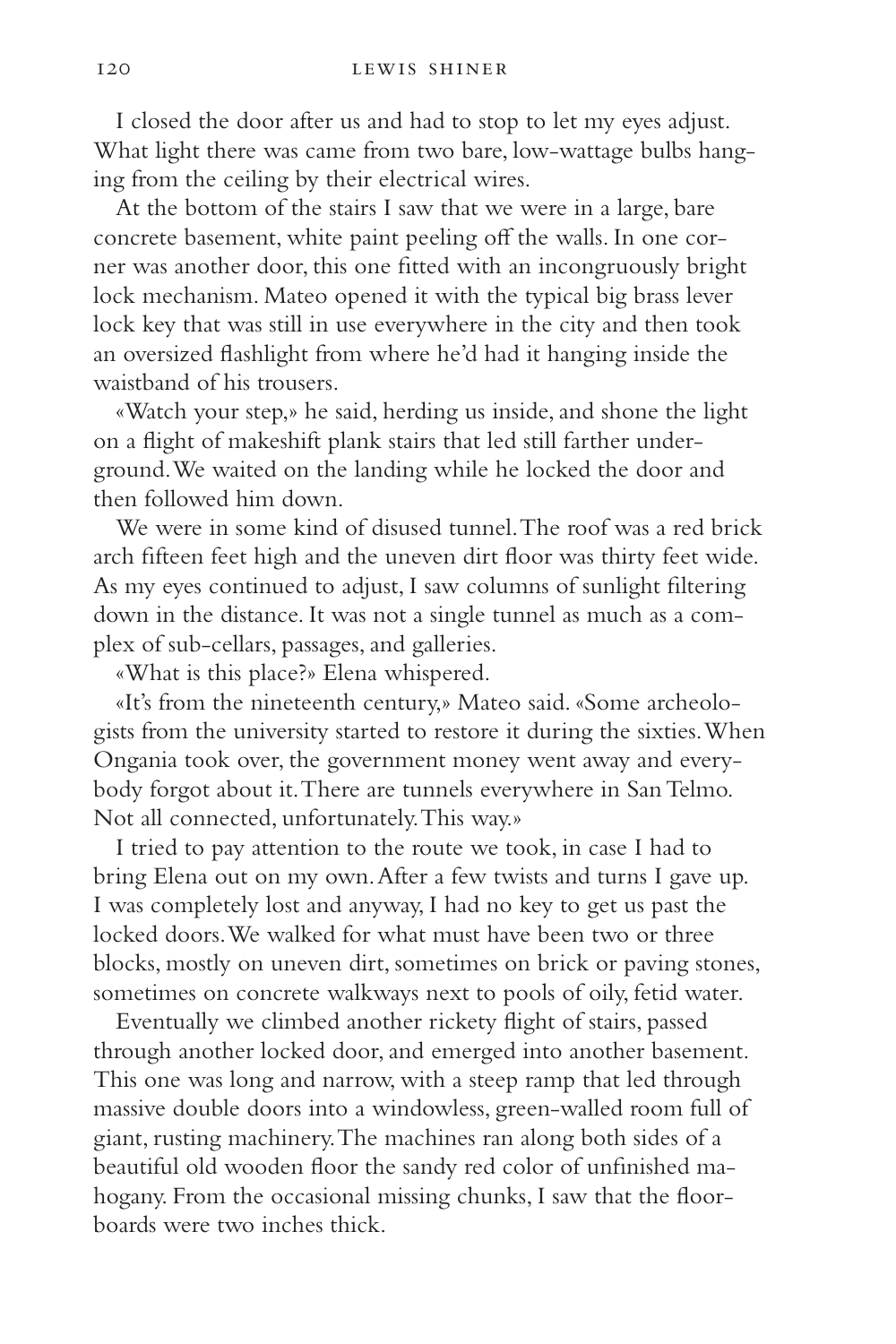«You could tango here, no?» Mateo said. «Maybe later.» I couldn't tell if he was trying to be funny.

I looked up into a twenty-foot-square hole in the ceiling, surrounded by railings. Mateo took us up a set of stairs made of the same rich hardwood. We came out into the room that looked down on the machinery and I stopped to get my bearings.

The roof was another thirty feet above me. The lower windows had been covered in plywood and the upper windows were reinforced with chicken wire and years of dirt, letting in light but no recognizable view.

I counted eight people besides Mateo, Elena, and me, distributed among furniture that had been salvaged from the street—chairs, two couches, a folding card table, and another low table that held a pile of gravel and a stack of papers weighed down by a pistol.

The sight of the gun chilled me, took me out of my numb acceptance and reminded me of what was about to happen.

I recognized the two men who'd been chasing Osvaldo. There were two women, one small, with short curly dark hair, the other with spiky blonde hair and a muscular body. A man with a dark beard and an orange skull cap dozed on one of the couches. A large, older man with a reddish beard played cards with a boy who was clearly the 16-year-old that Mateo had mentioned.

Equally clearly, the last man was one of the surviving montoneros from the old days. He was one of the most dangerous-looking human beings I had ever seen. I guessed him to be in his sixties. His graying hair was shaved nearly to the skull. He had severe acne scars and a scar on his lower lip and chin that was not from acne. His sunken eyes had given up human emotion as a waste of energy. He had a ring in one ear and an ageing tattoo of a crucified Jesus on his right bicep, clearly visible where the sleeves of his T-shirt had been ripped away. He carried a service automatic, butt forward, clipped to the left side of his belt. Because of the tattoo I named him Jesús in my head.

«No introductions,» Mateo said. «Everybody knows more or less who everyone is.»

«Where's Osvaldo?» Elena asked. Her voice had a harshness I'd never heard before.

«We are still letting him figure out what he's made of,» Jesús said. «What went wrong last night?» I asked. «You promised us nothing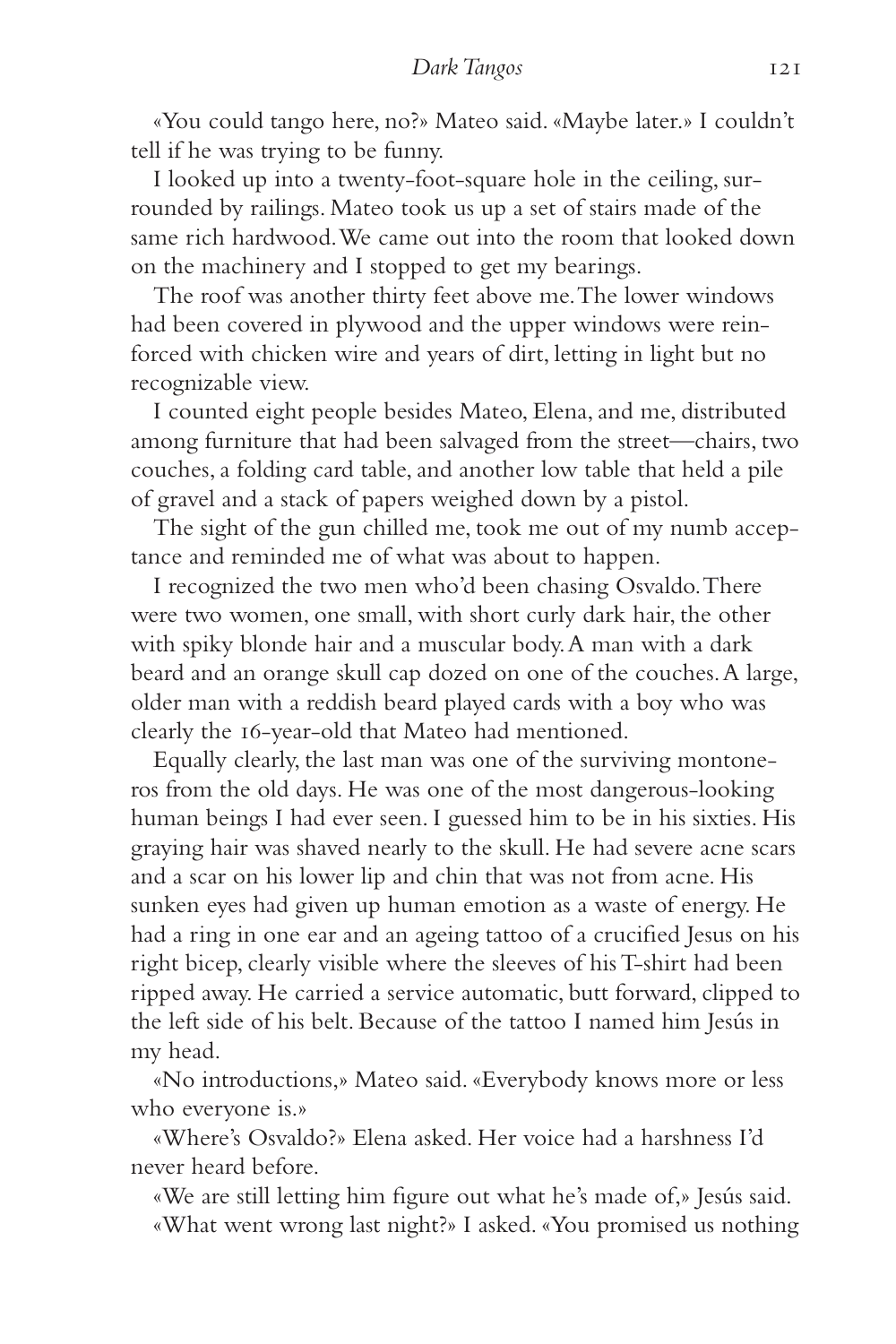would happen anywhere close to us, and Osvaldo nearly came through the window of the restaurant.»

«There were...complications,» Mateo said.

I showed him my open palms in the universal gesture for "what the hell?" He sighed and reluctantly told the story.

One of their newest recruits was the clean-shaven kid that we'd seen chasing Osvaldo. Mateo called him Raul.

Raul had phoned Osvaldo two weeks before. He said he was dating Elena and they were becoming very serious about one another. He said that Elena talked about Osvaldo all the time, and he felt she wanted to reconcile with him, only she wasn't sure how to go about it. Osvaldo had swallowed it and they had talked several more times. Finally Raul had proposed that Osvaldo "accidentally" find them at dinner. He was sure she would be thrilled and take the opportunity to make up with him.

Mateo was convinced this would get Osvaldo out of the house without a bodyguard, at night, when they could ambush him. Elena's job was to be visible from outside the restaurant in case Osvaldo sent someone to check.

But Osvaldo had fooled them. He had forwarded his home phone to the office and taken the call there. By the time Mateo realized it, Osvaldo had a head start. Mateo called Raul and got him and another man outside the restaurant, and even then Osvaldo had nearly gotten away.

I kept my mouth shut, though the sheer amateurishness of the operation made me want to panic. What confidence I had in Mateo was shaken. I wondered when the police would break the doors down.

«So,» Elena said, «what happens now?»

«I'll go get him,» Mateo said. «We might as well get started.»

WE SAT IN awkward silence while Mateo was gone. Jesús had slumped deeply into the remains of a stuffed chair and he stared alternately at me and Elena. There might have been the edge of a smile on the deformed mouth.

I told myself that I was not in immediate danger. The hideout was probably secure enough and I was no threat to anyone. But the guns reminded me that the possibility of mayhem was no more than an instant away. I forced my shoulders down and pushed air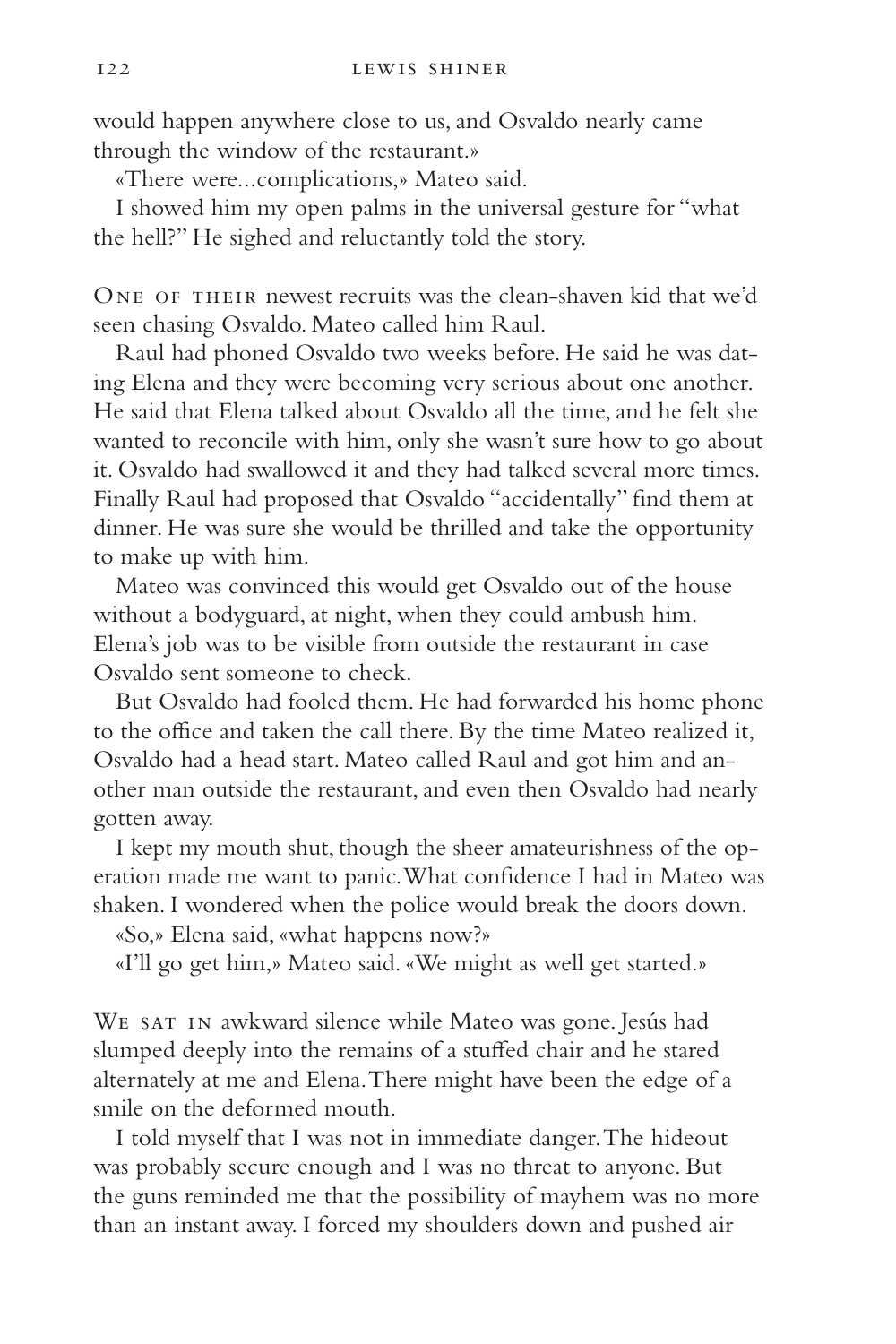into my lungs, told the pain in my right eye that eventually this would be over.

Mateo came back. He too had a gun now, a big-framed revolver that he held to the back of Osvaldo's head. I couldn't see Osvaldo's face because he wore a hood that had been improvised from an old navy-blue sweatshirt. He had been left to piss in his clothes, and he smelled of that and sour sweat. His hands were cuffed behind him and his feet were tied together with a short rope that forced him to take baby steps.

I looked at Elena. Part of her had needed to see this humiliation and part of her, I was relieved to see, was shamed by it. Her mouth was a hard line and her hands clutched each other in her lap.

Across the room, the red-bearded man looked uncomfortable too, as if he hadn't been prepared for the reality of what he'd signed up for.

Mateo put Osvaldo against the railing, facing away from the hole in the floor. He unlocked one cuff and relocked it so that the chain passed through the railing, then he picked up the papers from the low table. Through all of this, Osvaldo was silent and docile.

I saw then that the furniture was arranged in a rough semicircle to face the point where Osvaldo stood.

«Osvaldo del Salvador,» Mateo said.

«My name is Lacunza,» he said, with quiet dignity.

«No,» Mateo said, «it's not.» He began to read from the page. «You are accused—»

Osvaldo interrupted him, his voice again soft and clear. «Can you take this thing off my head? Can I at least see you?»

«No,» Mateo said.

Jesús said, «Justice is blind, old man.»

«Then you should be wearing the hood, not me.»

Mateo, annoyed, looked as if he might slap Osvaldo, except that between the papers and the gun, his hands were full. Instead he read, «You are accused of human rights violations including, but not limited to, conspiracy to kidnap, torture, and murder the following citizens of the Republic of Argentina.» He read a list of ten names, ending with Elena Bianchi. Even through the hood I saw Osvaldo react to that one.

«Is this supposed to be a trial, then?» Osvaldo said. «When do I get to consult with my defense counsel?»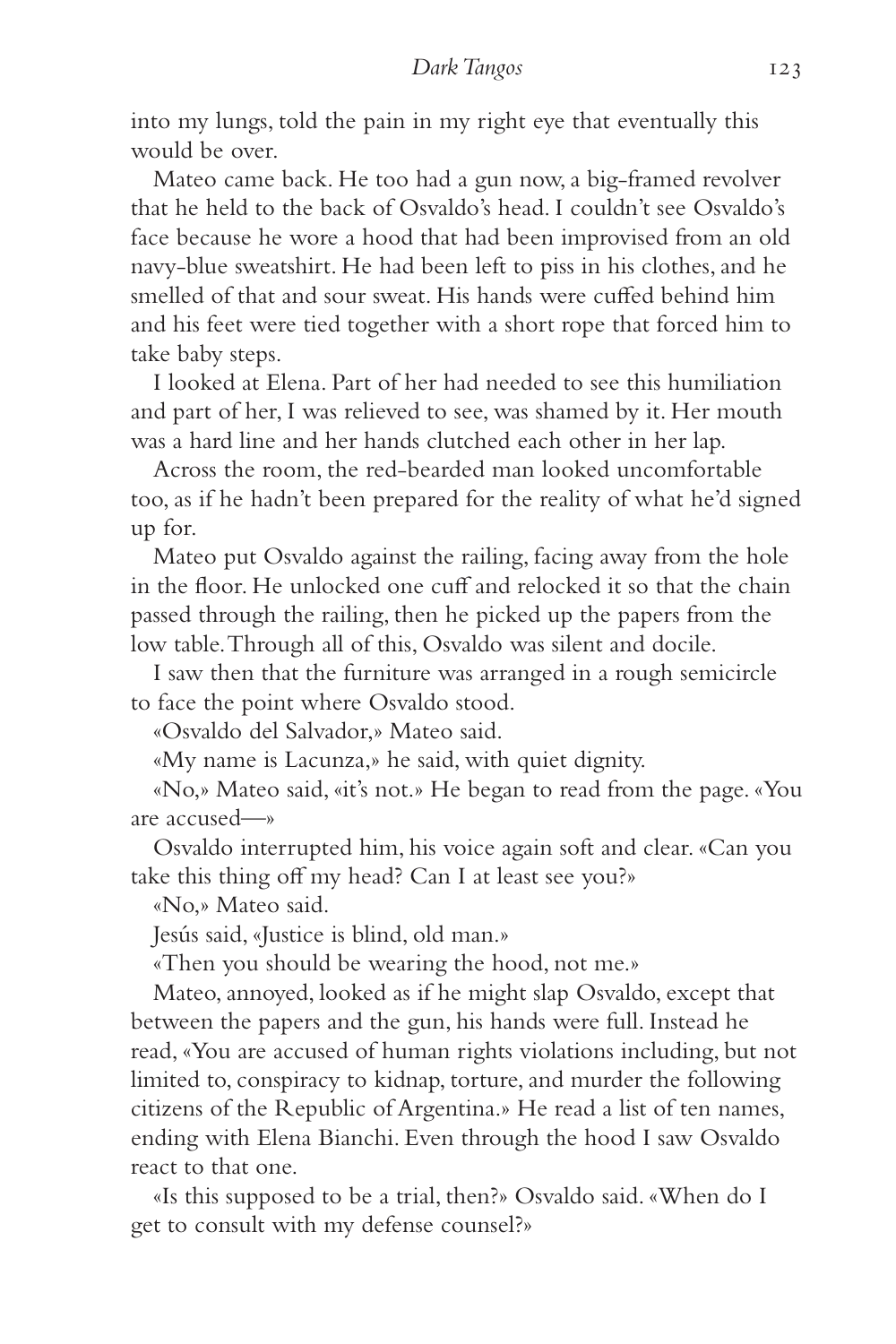Jesús said, «Your viewpoint will be heard. That's more than you gave your victims.»

Mateo read out the details of the accusations. They were like the summaries in *Nunca Mas*: This name kidnapped on this date, taken to Club Atlético. Tortured for this many days, months, years. Beaten. Raped. Starved. Died from shock. Died from injuries. Died when dropped from a helicopter into the ocean. Shot and buried in a mass grave.

Somewhere in the middle of it Elena reached for my hand. When Mateo got to the last name, she began to squeeze.

«Elena Bianchi. Kidnapped 19 January, 1975. Taken to...taken...»

He struggled to control his emotions and failed. Tears streamed down his face. Jesús went to him, hugged him, and took the papers from his hand.

Osvaldo had stood with his head high during the other nine accounts. When Mateo spoke Elena's name, Osvaldo's head fell forward. Then, when Mateo broke down, Osvaldo's head came up again.

«Mateo,» Osvaldo whispered. «You must be Mateo.»

Jesús picked up where Mateo had left off. «Taken to Club Atlético. Beaten, raped, and tortured for eight months. Gave birth in the detention center to a female child. Child stolen and illegally adopted. Subject killed and body disposed of by unknown means on or about 1 October, 1975.

«All of these crimes were committed at the orders of, or under the direct supervision of, or by the hand of the accused. Osvaldo del Salvador, how do you declare yourself, guilty or innocent?»

«This is not a trial,» Osvaldo said. «You are nothing more than kidnappers yourselves. And murderers, if you 'execute' me.»

Mateo had himself under control again. «When the state is unwilling or unable to deliver justice, then the people must do it for themselves.»

«The people? What people? You? How many of you are there? Four, five, half a dozen? You call this justice?»

«It is the only justice you have,» Jesús said.

«And you, Mateo,» Osvaldo said. «A murderer, a terrorist, a communist, a subversive, how can you sit in judgment on anyone? And how can you begin to claim objectivity?»

«I urge you to take advantage of this opportunity,» Mateo said.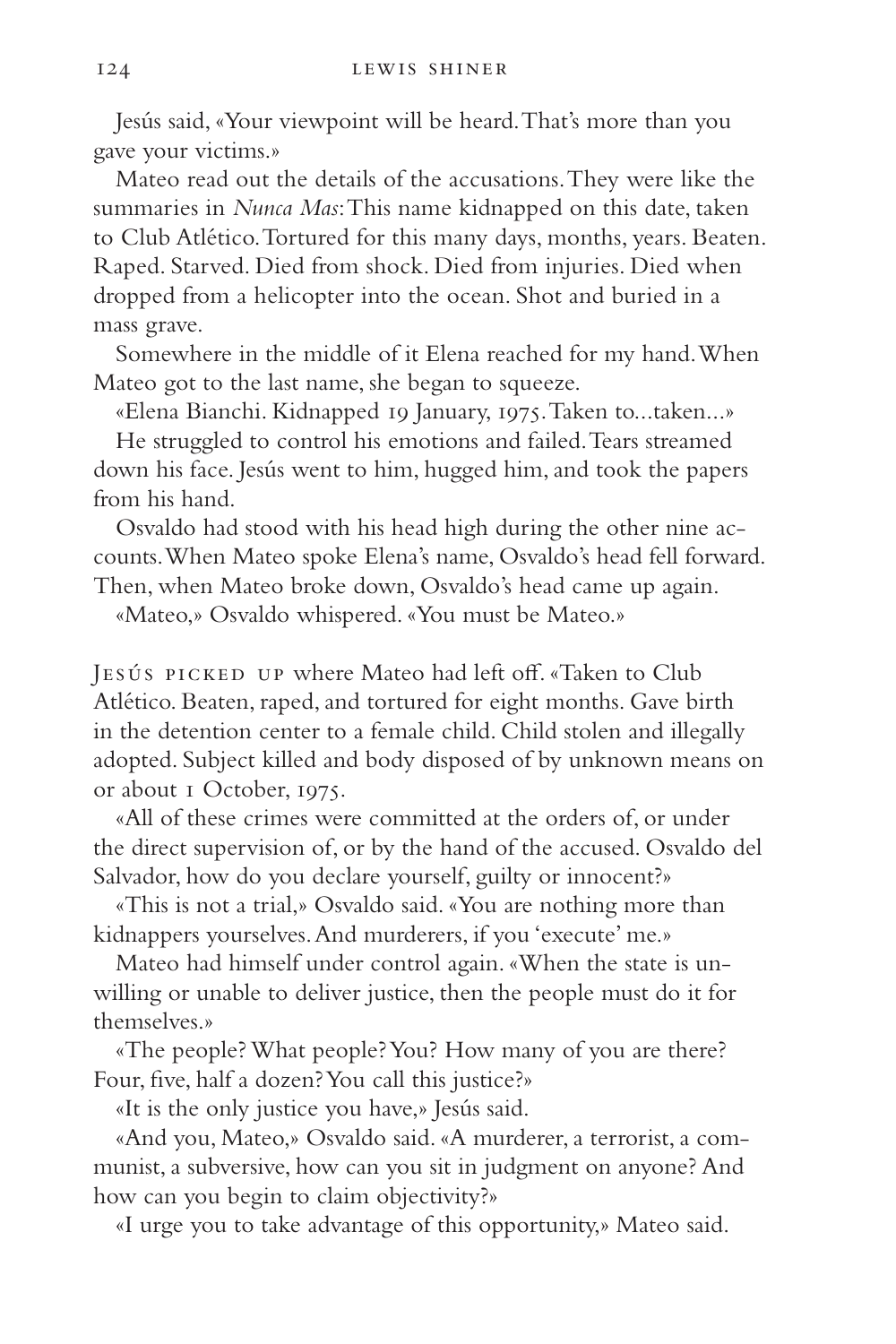«Regardless of what you think, we are not savages. You will be given every chance to account for your actions.»

«I have nothing to say to you,» Osvaldo said.

Jesús shrugged, apparently ready to get it over with. Mateo looked stunned. The rest of Mateo's group shifted in their seats, disappointed at not getting the high drama they'd bargained for. The silence dragged on and as Mateo was about to end it, Elena said, «Papá, you must speak to them.»

Inside the hood, Osvaldo's head swung around in the direction of her voice. «Elena? Dear God, you're part of this?»

«Talk to me, Papá. Tell me why you did it. Tell me why you killed my mother.»

The strength went out of his legs. He slid to his knees and then the strain of his arms, chained in place at the hands, pushed his head and shoulders forward until his forehead touched the floor in a kind of pained yoga pose.

He lay that way for an endless time, until Elena said, «Give him a chair.»

Mateo brought over a ladderback wooden chair. He undid Osvaldo's cuffs, repositioned him with the back of the chair against the railing, then cuffed him to the chair so that Osvaldo's arms were behind him and he could sit more or less normally.

Mateo came over to perch on the arm of the couch next to me. Osvaldo convulsed a couple of times and I realized he was choking back sobs. Finally he began to talk.

«I was 23 years old,» he said. «I was recruited for the Triple A from the Army. I wasn't given a choice. My commanding officer recommended me because I was disciplined, patriotic, and a devout Catholic. We believed then, all of us, that there was no greater danger in the world than Communism. We looked at it the way you would look now at AIDS or syphilis. It was an infection that corrupted and destroyed healthy minds. It was filthy, and so were many of the people who practiced it, with their beards and long hair and sores on their faces, their dirty, shabby clothes. Our officers told us they were no better than animals and we believed it.»

His voice was like a radio announcer's, his Spanish precise and easy to follow, the opposite of Jesús's, which I could barely understand. But the golden voice had run dry. In the silence I pictured him licking his parched lips, forcing himself to swallow.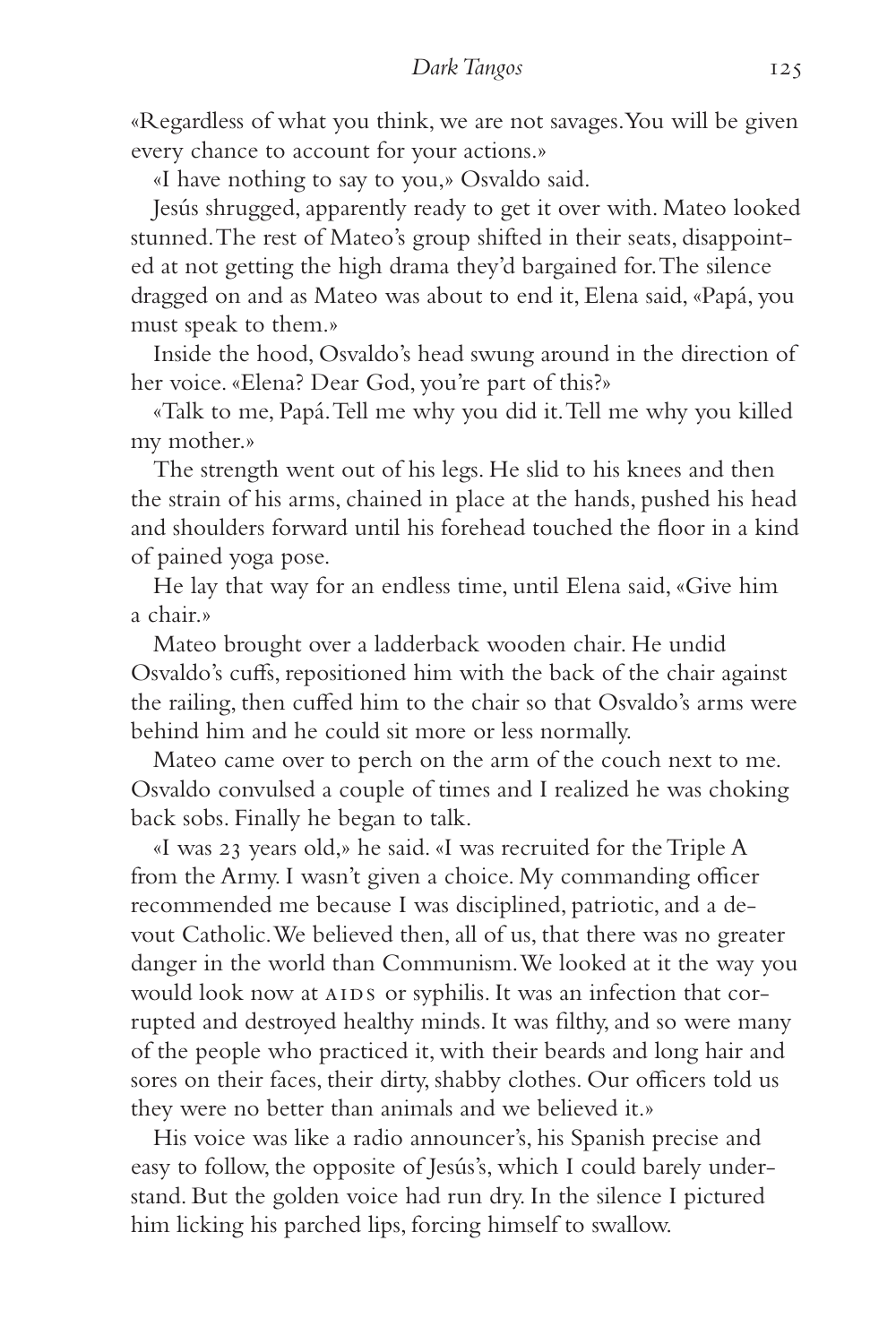«There were those of us who enjoyed the work. You could see that. The ones who enjoyed it too much were transferred out. I don't know what happened to them and I don't want to think about those men. I didn't like the work, mi Elena. I believed it was necessary. There were men from the CIA who trained us and they made us feel important, like we were psychologists—»

Jesús said, «Fucking hell! Psychologists?»

Mateo shook his head. «Let him talk.»

«After the first time I interrogated someone,» Osvaldo said, «I thought I would feel something. Shame, disgust, sympathy, something. I felt nothing. Nothing at all. It was a job.

«We learned skills. You had to know the background of the person to know how to best approach him. The idea was to take him back, through repeated shocks, to a childlike state. Until you became his parent and he gave all control to you.»

Jesús let us all see that he was disgusted, but didn't interrupt again.

«There was no...there was no normal. There was only the daily reality of the detention center, of the work. We all did it, we all pushed each other on, we made jokes, we competed with each other, we got drunk together afterward. We never talked about it to our wives, to our families, not to anybody who was not one of us.

«Even so, there were things I would not do. Raping the women. Even in the altered mental state of that place, I knew that was wrong. I accepted it, I didn't try to stop the others who were doing it. I looked the other way, and I ask God's forgiveness for that. But I never did it myself.»

His head turned inside the dark blue hood. I understood that he was trying to look at Elena. «I know you will think me contemptible for saying this. I know you have lost your own faith. Still, it is the truth. At the time I believed I was doing God's work. As the Jesuits had, as the Inquisition had. And God's work did not include rape.»

Mateo said, «But it did include torturing women.»

«I interrogated some women—»

«Tortured them, you mean.»

«—but not Elena.»

Mateo jumped up and stood over him, fists clenched. «How can I believe you, old man? Why should I?»

Mateo had left his gun on the couch. It was a foot away from me.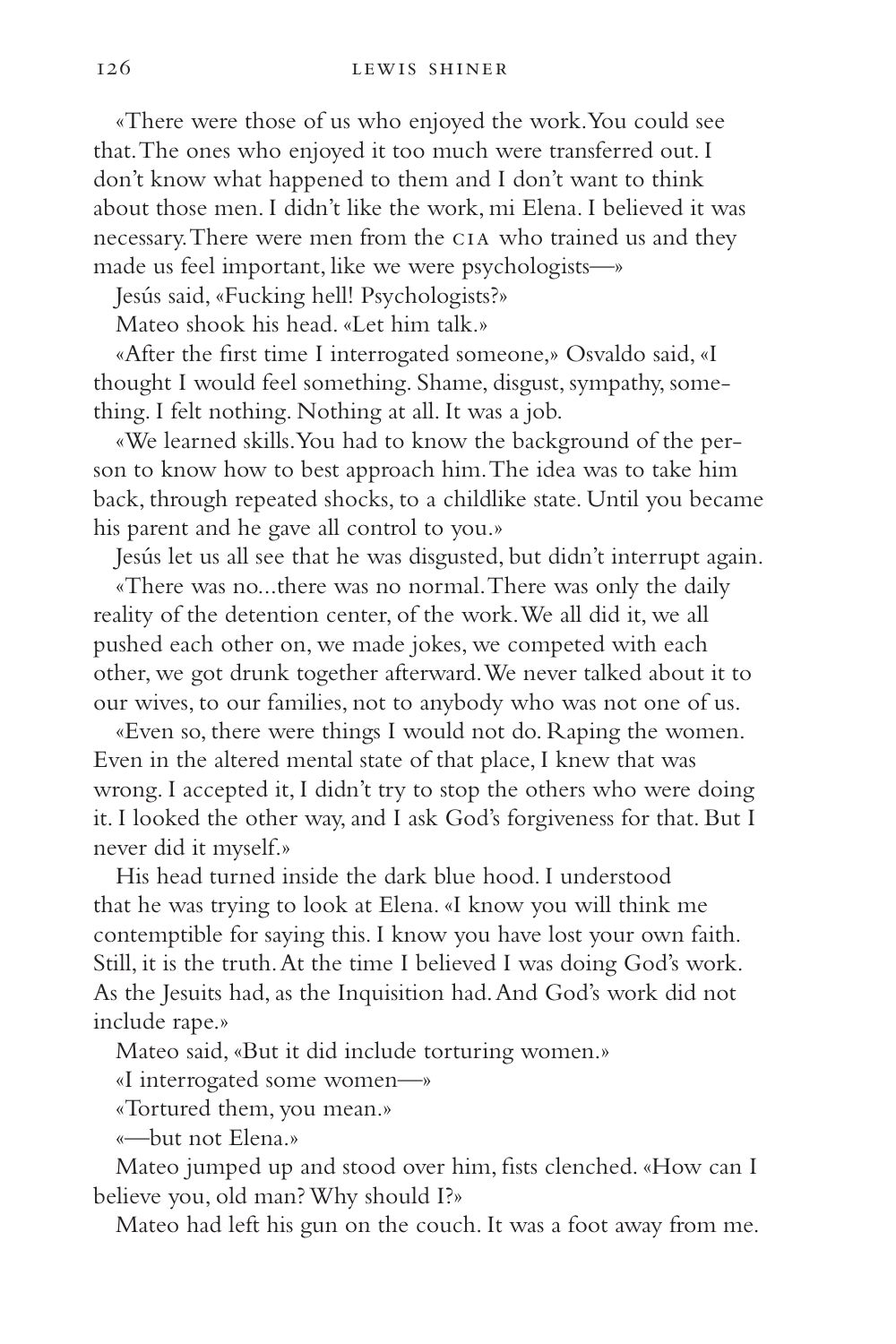I could have picked it up and used it, if I'd had any idea of what to use it for.

Osvaldo said, «I'm not talking to you, Mateo. I'm talking to my daughter.»

«She's not your daughter, old man. She's mine.»

«I raised her,» Osvaldo said. «All you did was put your seed in her mother.»

*As did so many others,* was the implication.

I thought Mateo would kill him then. If he'd still had the gun in his hands, he might have. Osvaldo must have known the risk he took, but it didn't show in his posture.

Mateo drew his right fist back and then hesitated, long enough for Elena to go to him and gently take hold of his arm. They stood that way for a few long seconds, then Mateo let the arm fall to his side.

«Go on, Papá,» she said. «Tell me about my mother.»

«She had already been badly beaten when they brought her in. They took her to one of the cells and...»

«Raped her,» Elena said.

«Yes. It made me sick, in spite of my conditioning, even though I had let it happen to so many others. The other women, I could tell myself they were whores, they were criminals, communists, murderers.»

«But not my mother.»

«Not Elena. No.»

«You're a liar!» Mateo shouted. «You'd say anything now, to save your miserable life.»

«Would I?» Osvaldo said. «Then kill me right now. There's no one to stop you and I certainly don't care. Not anymore.»

Mateo turned away. He walked around the opening in the floor to the far side and stood with his back to us, leaning against the railing, mirroring Osvaldo.

With his arms cuffed behind him, Osvaldo could only gesture toward Elena with his head. «Look at her,» he said, though he couldn't see her himself, or see that Mateo was no longer looking. «Only a monster could torture someone who looked like that. I have done bad things, terrible things in my life, but I am not a monster.»

Jesús said, quietly, «How ugly does somebody have to be? For it to be okay to torture them?»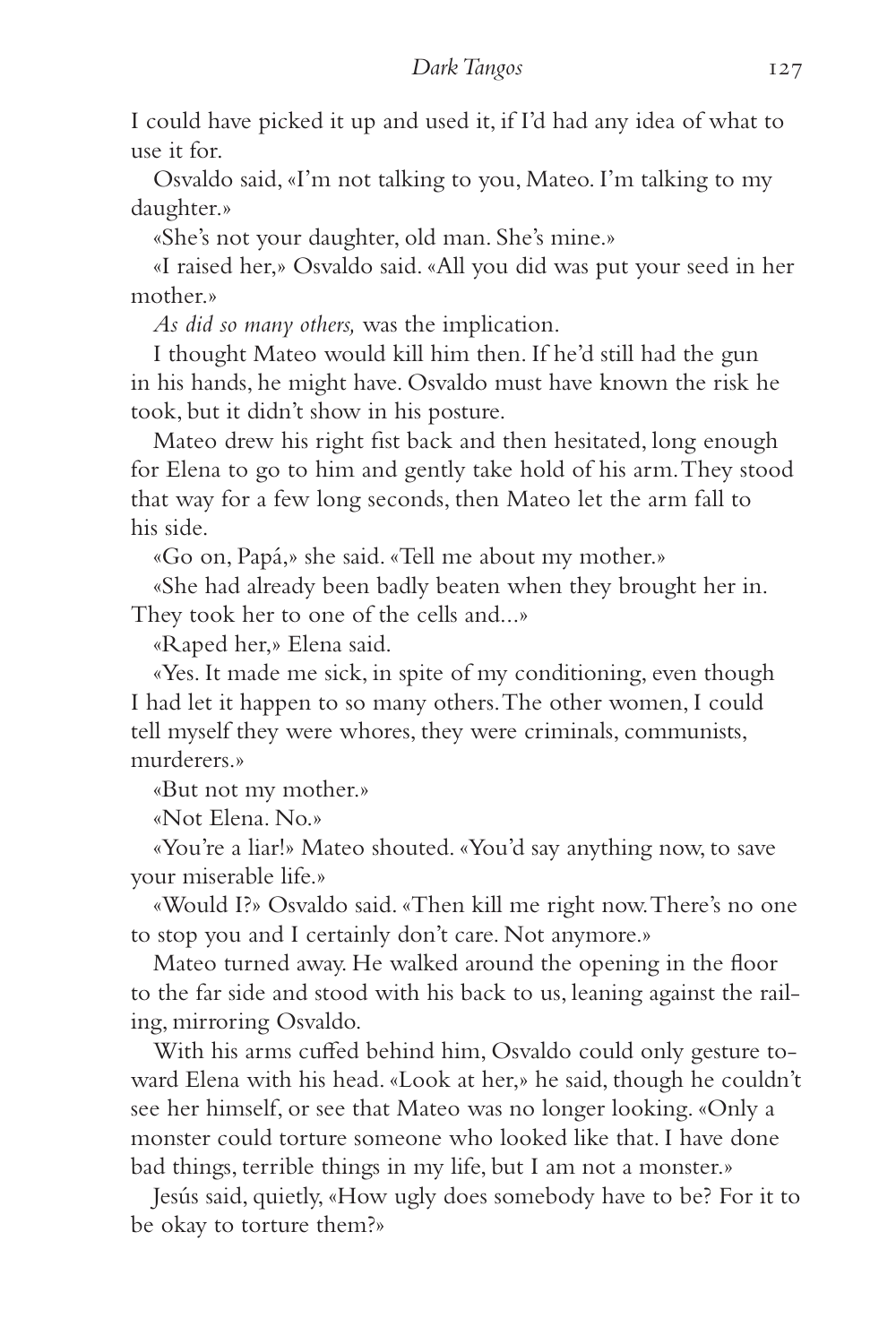Mateo, from the far side of the hole, said, «Who did it, then? Who was the monster who did it?»

«No. I will not tell you his name. That's all over now.»

Mateo turned toward us. His face was hideous with rage. «It's... not...*over*!» he screamed. It was so loud that it must have been audible on the street.

Osvaldo ignored him and continued to point his head toward the last place he'd heard Elena's voice. «I tried to talk to her. I pleaded with her to tell them anything, everything she knew. She swore she knew nothing. We knew she was Mateo's lover. We wanted Mateo more than we wanted anyone else in Buenos Aires, because he had escaped us, because of the men he killed, because he was a ruthless and implacable enemy.»

Jesús said, «When did you know she was pregnant?»

Mateo turned his back again.

«She told the task group when they arrested her. They told the rest of us when they brought her in.»

«And you tortured her anyway.»

«Me personally, no. But yes, she was interrogated. If Mateo hadn't escaped, if he hadn't been in hiding, we would never have touched her. But as it was—»

Jesús walked up to Osvaldo and backhanded him. He did it without apparent anger and with terrible force, putting his whole body into it, and Osvaldo, who could not see the blow coming, was knocked completely out of his chair and his arms were jerked nearly out of their sockets by the handcuffs.

«Do not,» Jesús said calmly, «ever again, attempt to justify your atrocities by putting the blame on someone else. You are responsible for what you did. No one else. That's the reason we're here.»

It took Osvaldo a full minute to recover. Then, with infinite patience, he untangled himself, struggled to his feet, fumbled for the chair, set it back on its legs, and sat down again. He was trembling, and from the upright, even arrogant position of his head, I sensed he was embarrassed by that show of weakness.

Jesús said, «At what point did you decide to steal her baby?»

When Osvaldo didn't answer, Elena said, «Please keep talking, Papá.»

«She asked me...Elena...» Osvaldo was slurring his words and his concentration seemed shaky. The blow had been strong enough to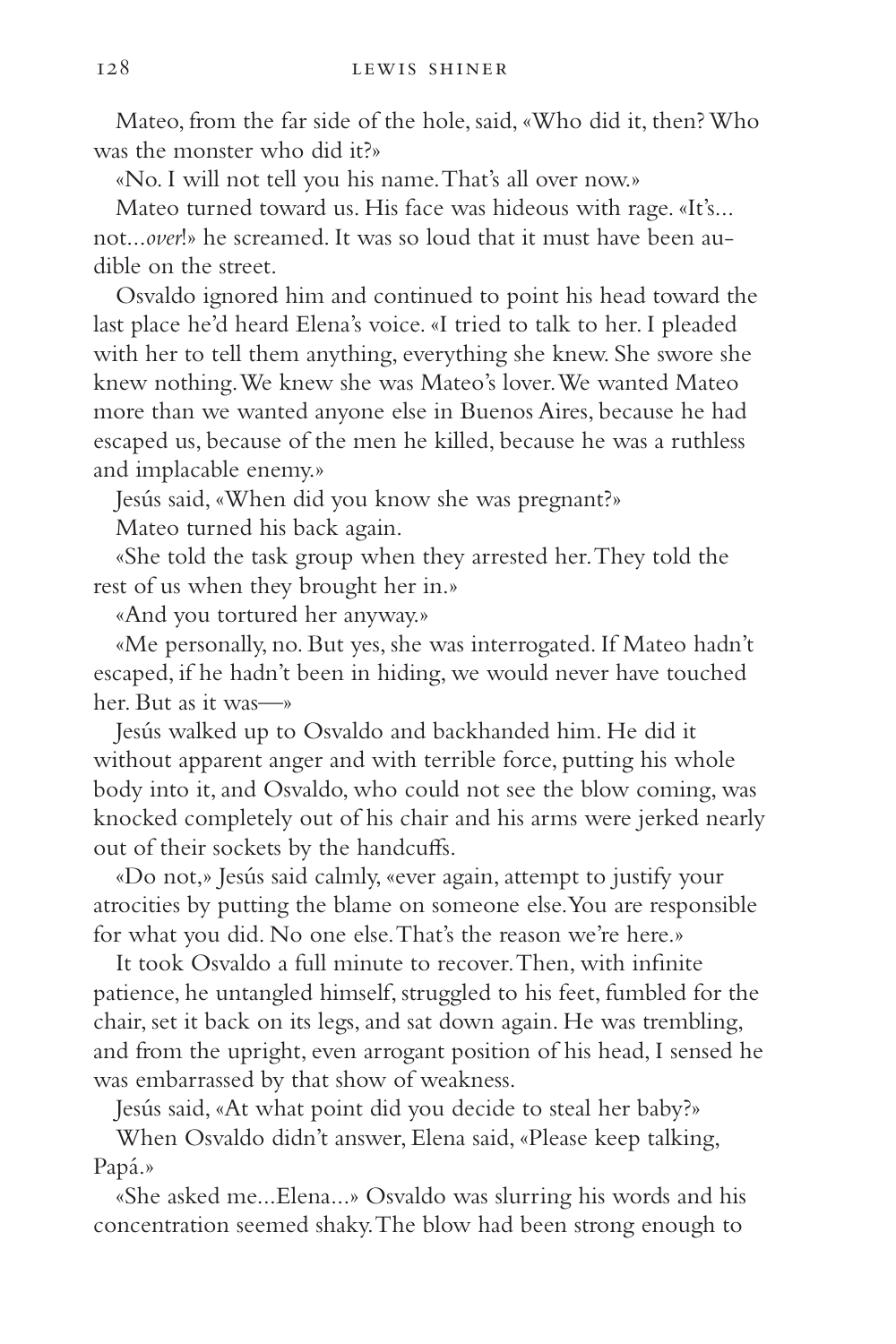## *Dark Tangos* 129

loosen teeth and split his lips. «One night she said to me, 'You're going to take the baby, aren't you?' There was no way to keep the prisoners from talking to each other—in fact, we counted on it, because it made them more confused and afraid. So she had heard stories.

«I told her yes, we would take the baby, we couldn't let her keep it there, and we couldn't let her go until we had Mateo. And she said... she said, 'Please see that he gets a good home.' She was so sure it was going to be a boy. She was going to name it...»

He shook his head. «I felt like she was asking me to be responsible. So I took the baby myself. I think she would have wanted it that way.»

Jesús said, in a very reasonable tone, «I think she would have wanted not to be kidnapped, not to be separated from her lover, not to be raped, not to be tortured, not to be killed. That's just a guess.»

Osvaldo still showed no sign of having heard him. «I raised you the way I would have raised my own daughter. I gave you every advantage, a good home, the best schools, the best of everything—»

From across the pit Mateo said, «You gave her a broken nose, you shit.»

Osvaldo hesitated. After a second, he said, «An accident. She fell—»

«I've heard enough,» Mateo said, cutting him off again.

Osvaldo sat back stiffly in his chair.

In the silence, Jesús said, «Are there any other questions for the accused?»

He looked at Elena and Elena said, «Papá, did you kill Marco Suarez?»

If the question surprised him, it was not obvious through the hood. «No,» Osvaldo said. «Cesarino found out Suarez was on a witness list and was afraid he would talk. He wanted me to make him disappear, like the old days. I told him I was too old, that I had put that behind me. He threatened me and I put him off and put him off, and finally he sent some of his policemen to do it.»

«Do you know where the body is?» Elena asked. «For the sake of his family.»

«I've told you everything I know. I refused to have anything to do with it.»

Elena looked at Jesús, shrugged, and looked at the floor. Jesús said, «Anybody else?» He pointed to me and I shook my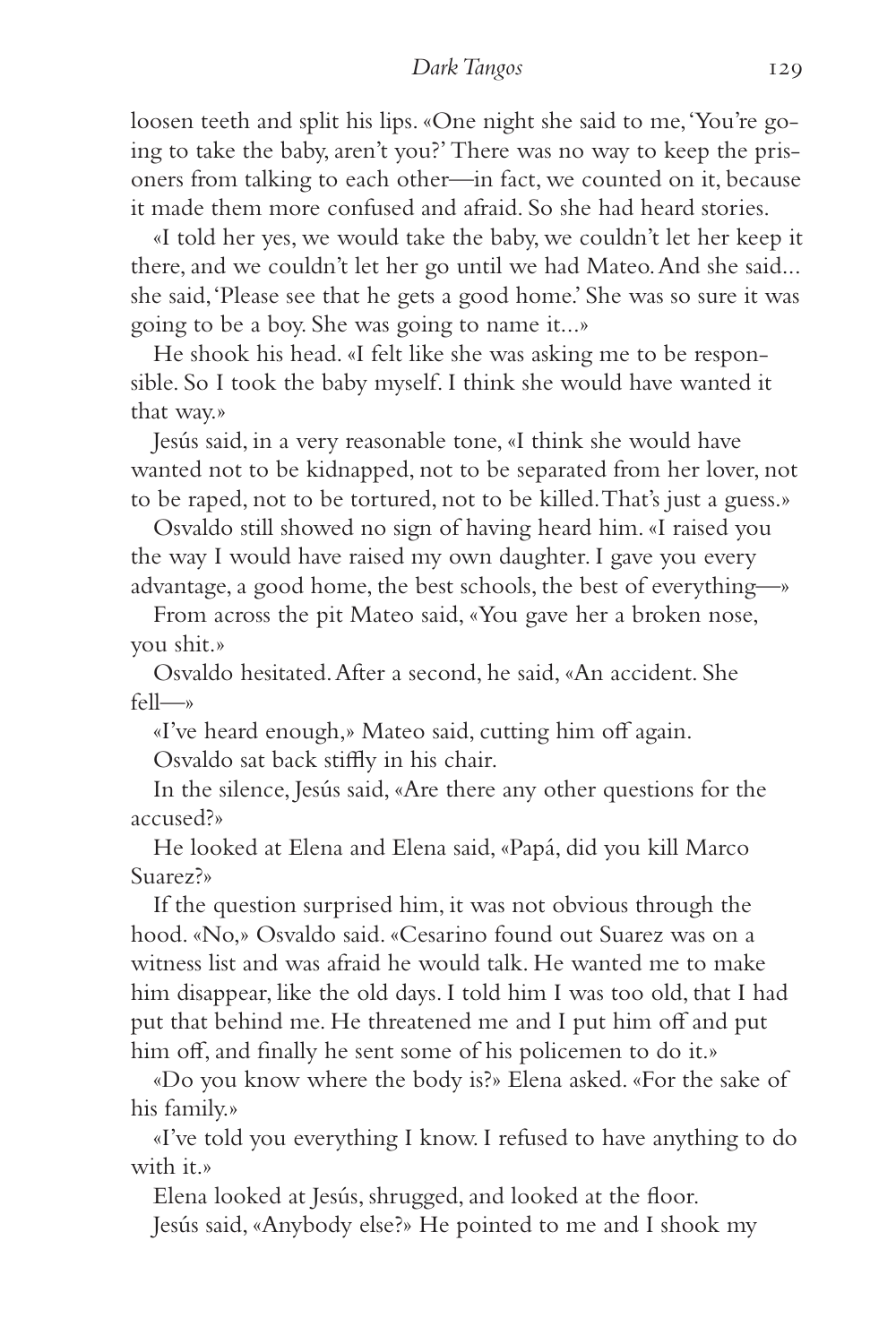head. Then he pointed to each of the others in turn, and they all passed except for the small woman with the short dark hair.

She said, «Was it worth it?»

«I don't understand,» Osvaldo said.

«All the people you tortured. Did you get the answers you wanted? Did it make a difference in the end? I'm not asking what you thought then, I want to know what you think now, today.»

Osvaldo didn't say anything for a long time and when he did, he only said, «I think—» and then he changed his mind and said, «I don't know.»

Jesús looked at Mateo. Mateo reached into his pocket and took out the keys to the handcuffs. He threw them across the gap in the floor and Jesús grabbed them one-handed out of the air.

Macho, grandstanding assholes, I thought. I was sick with fear.

Jesús unlocked the cuffs, disentangled Osvaldo from the chair, and cuffed both wrists behind his back again. Osvaldo tried to keep his dignity as Jesús marched him out of the room, but he was still shaking and the rope tied to his ankles made him stumble.

The two women talked in hushed voices with the Middle-Eastern man. Mateo had turned his back again. I still had hold of Elena's hand, but I couldn't look at her.

Jesús came back alone. «Discussion?» he said.

«Let's vote,» Mateo said.

«Any objections?» Jesús asked. No one raised a hand. «You guys would never have been montoneros in the old days,» he said. «In the old days we would argue all night long. There would be shouting and tears and at least one fistfight.»

«Fuck the old days,» Mateo said. «Let's do this.»

Jesús went to the pile of small stones and began to count them out. «Bueno. There are ten of us, counting Elena, so it will take six votes to convict.»

«Eleven,» Mateo said. «Beto votes too.»

I said, «I don't—»

Mateo cut me off. «He's at risk as much as the rest of us. Besides, we're supposed to represent the people. Everyone votes, or it's not justice.»

«You want to give Osvaldo a vote too?» Jesús asked. Mateo glared at him and Jesús shrugged. «Bueno, eleven, then. It still takes six votes to convict.» He walked around the room, handing out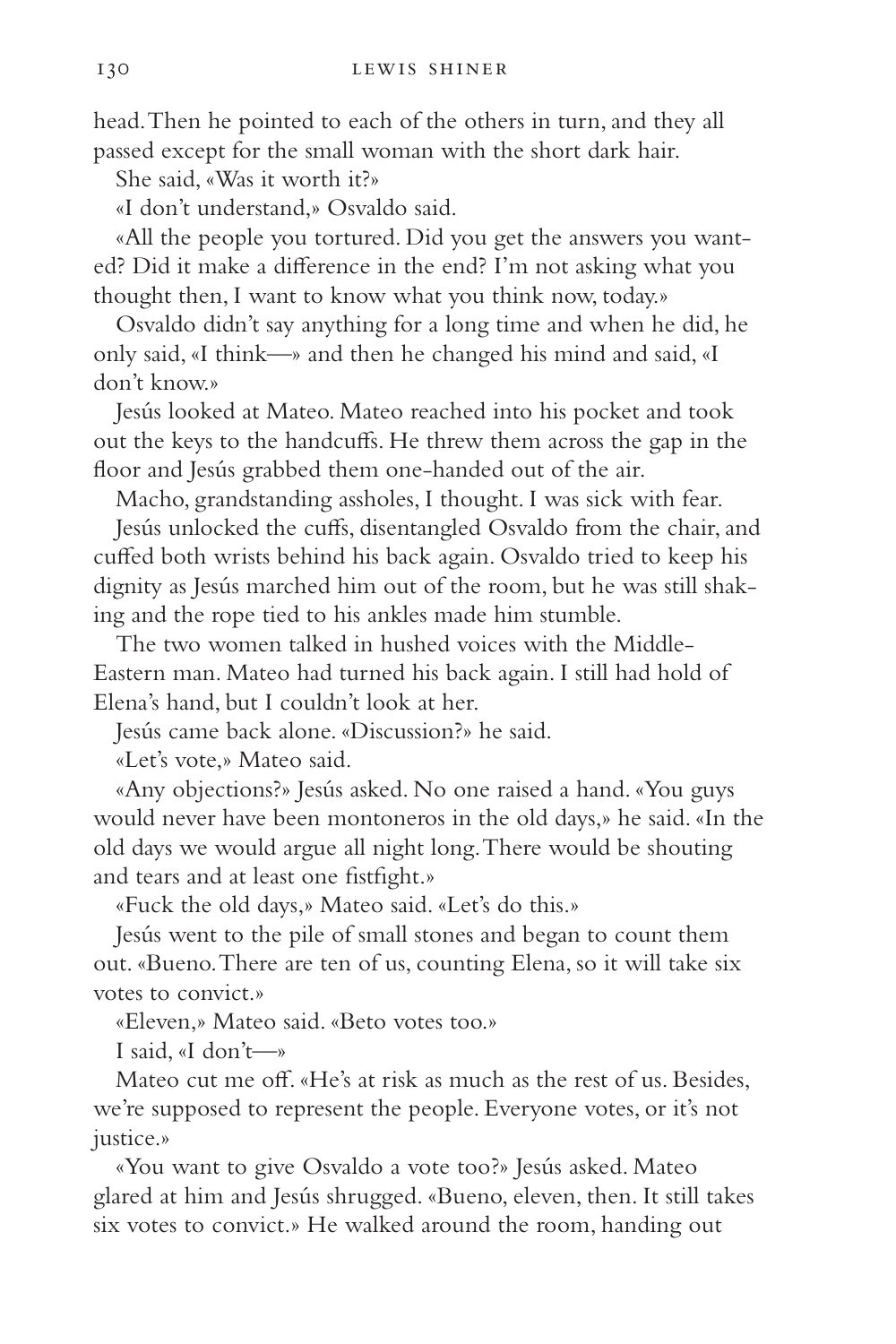stones to each of us in turn. «Put both hands behind your back. Bring one hand out with the fist closed. If it has a rock in it, you're voting for death. Empty, you vote to acquit. Like declaring high or low in poker, no? Nobody shows until everyone has decided. No changing your mind. Rock means death, empty hand is life. Clear?»

He handed me a stone and I rolled it around in my hand. It was the size of a marble, made of quartzite, cloudy white, its edges rounded from centuries in a river somewhere. If I voted, did that make me responsible when the others condemned him to die? I couldn't concentrate, couldn't keep from being distracted by trivialities. Where did the rocks come from? Who had gone out looking for them? Were any of them original montonero rocks from the 1970s? Had they voted this way back then?

Jesús was in good spirits now that we were getting close to the killing part, as if it really were no more than a poker game and he was winning. How many times had he done this? How many men had he condemned? How many had he killed with his own hands?

Mateo took a stone from Jesús and went to stand by the railing. My hands shook as I put them behind my back.

Elena was still staring at her rock. Everyone else had their hands behind them.

«Elena?» Mateo said.

She looked up, startled, then took the rock behind her back.

Jesús waited until all eyes were on him, then he said, «Ready?»

There were nods and murmurs. I felt my pulse in the constriction of my throat, hard and erratic. We each held out a fist.

«I'll go first,» Jesús said. He produced the rock like a magician revealing a red foam ball and tossed it on the pile, where it clattered in the stillness. «That's one,» he said.

He pointed at the 16-year-old, who held his closed hand straight out and slowly opened it to show the stone.

«Two,» Jesús said.

He pointed to the red bearded man, who suddenly looked like he wanted to change his mind.

«What?» Jesús said. The red bearded man wouldn't meet Jesús's eyes. He slowly opened his empty hand, then sat back in his chair with his head down.

Jesús shook his head in disgust. «Next?»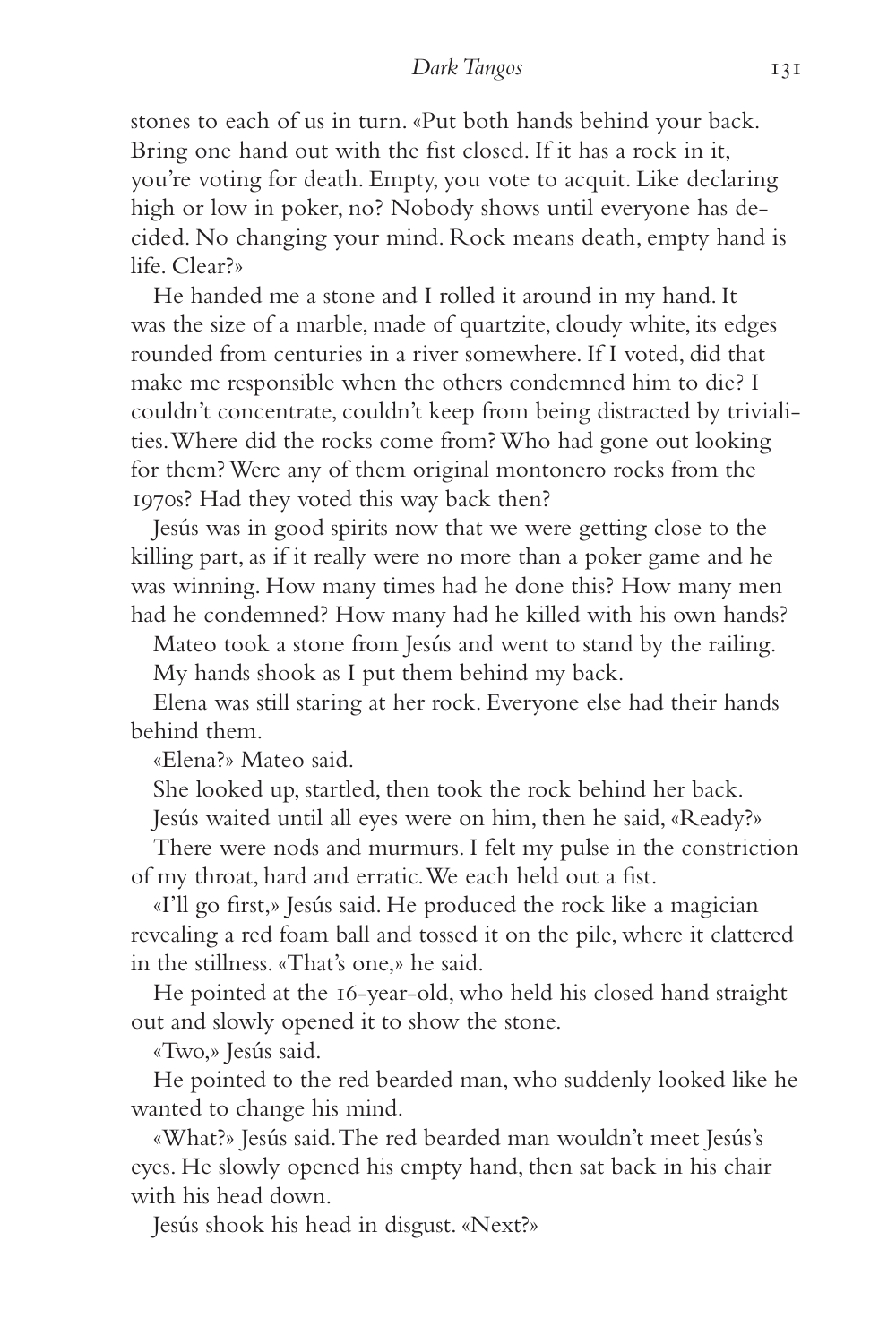The small dark woman showed an empty hand. The spiky haired blonde showed a stone.

«Three,» Jesús said. He pointed to the man in the skull cap. When his hand came up empty, Jesús stared at him for long, agonizing seconds, as if expecting an apology. Finally the man in the skull cap looked away.

Jesús pointed at Raul. A stone.

 $\kappa$ Four»

The other man who had chased Osvaldo showed a stone.

«Five. Just one more.»

I showed my empty palm and looked at Elena. Her hand was straight out in front of her and she was shaking, the tendons showing in her knuckles from the strength of her grip. She turned the hand over and opened the fingers.

Empty.

Jesús pointed to Mateo and then started to turn away, taking the final death vote for granted, when Mateo raised his fist to shoulder height and, as if releasing some tiny captive creature into the air, showed his empty palm.

In the first, shocked silence, I felt something like relief. Then Jesús exploded. «You fucking idiot! What have you done?»

Mateo shrugged. «I thought, is this the best we can do? To kill this pathetic old man? Is this really the face of evil? Besides, I knew the rest of you would outvote me.»

«Well, you got *that* wrong,» Jesús said. «Now what are we supposed to do?»

«I don't care what we do with him. I suppose we have to let him go.»

Jesús said, «If we let him go, he'll come after us with everything he's got.»

«He's wanted me dead for thirty years,» Mateo said. «Nothing's changed.»

«Everything's changed. He now knows you're alive, that you're here in Buenos Aires, that you're operating again. He knows that Elena knows where you are.»

«He would never hurt me,» Elena said.

Jesús stared at her with burning eyes. «Are you willing to stake your life on that? How about your friend Beto's life?»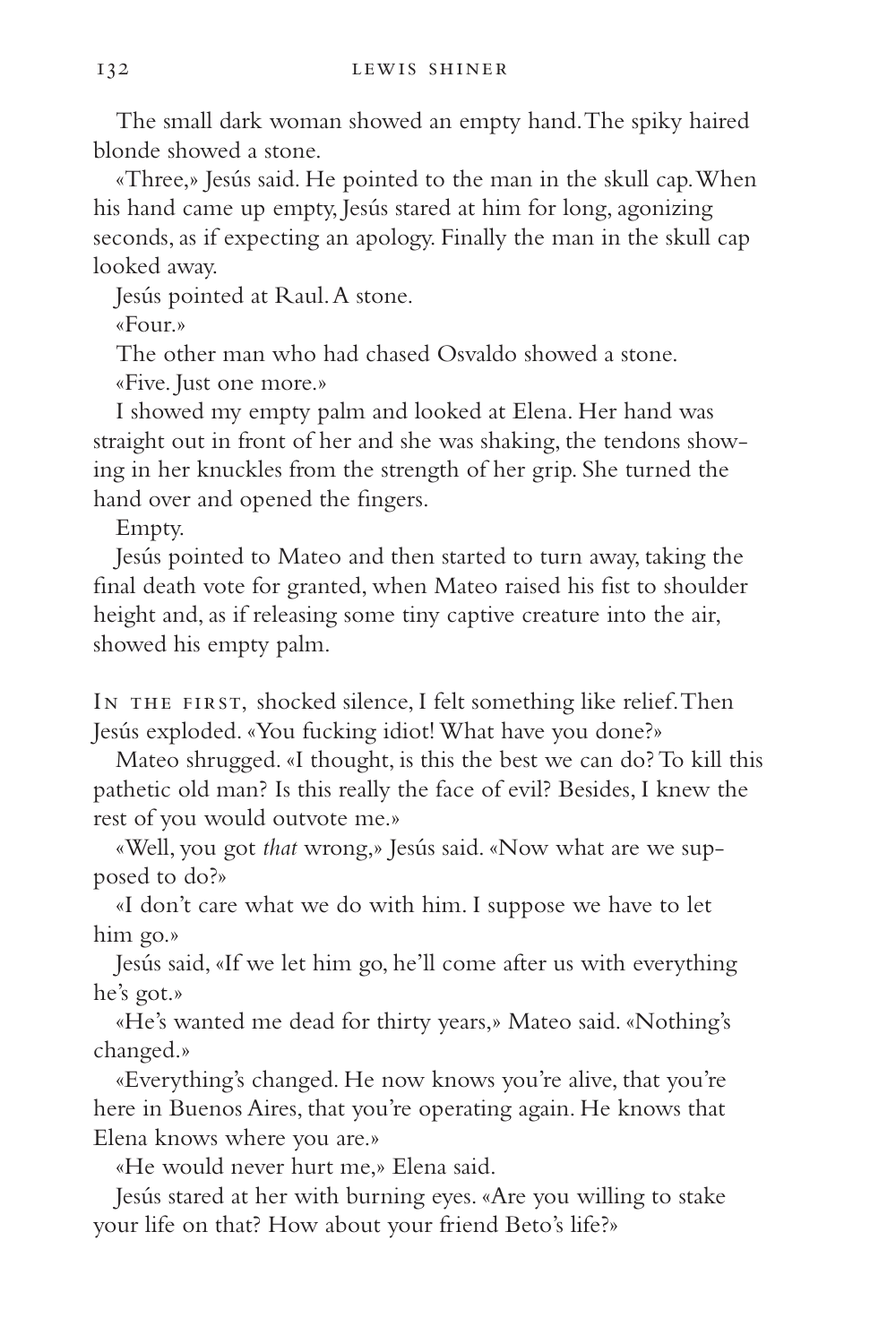«He doesn't know Beto was here,» Mateo said.

«He saw Beto in the restaurant,» Jesús said. «Remember?» The word carried a world of blame.

For the first time I wondered if I'd made a mistake. My vote had saved Osvaldo as much as Mateo's had. I remembered the fierce look on Osvaldo's face as he charged the restaurant, his haughty dignity under the hood, the things he had done at the Club Atlético. He would be a relentless enemy.

But then I would have condemned the father of the woman I loved.

«He would not go after Beto either,» Elena said. «En absoluto.» Absolutely not.

I wished I had her confidence.

«I'll get his word that he will not pursue you, or any of your friends,» Mateo said to Elena. «I'll make it clear that it's a condition of his release.»

«His *word*?» Jesús said. His voice was getting louder by the minute. He stood in front of the low table with his arms folded and legs spread wide, his right hand inches away from his gun.

«He will honor it,» Elena said.

«Can you not bring me into it?» I said.

«Don't worry, Beto,» Mateo said. «We are not complete boludos.»

«How the fuck would he know that?» Jesús said. «Judging by last night's fiasco and today's 'trial'?»

«Let it go!» Mateo shouted at him. «What's done is done. If you want to go ahead and kill him anyway, if that's what your idea of justice has become, go ahead and do it, I don't give a shit.»

The two of them stared at each other, and I wondered if Jesús would get his fistfight after all. Or if one of them would reach for a gun.

Jesús looked away first. «So what do you want to do,» he said, «dump him in the countryside somewhere?»

«No. Wait until late tonight and leave him at his house. If he doesn't have to ask for help, if he doesn't have to go around explaining what happened, maybe...?»

«Maybe,» Jesús sneered. «Maybe.»

«I'll do it myself. None of the rest of you have to be involved.» He looked around the room, staring into each of the faces in turn. Nobody spoke.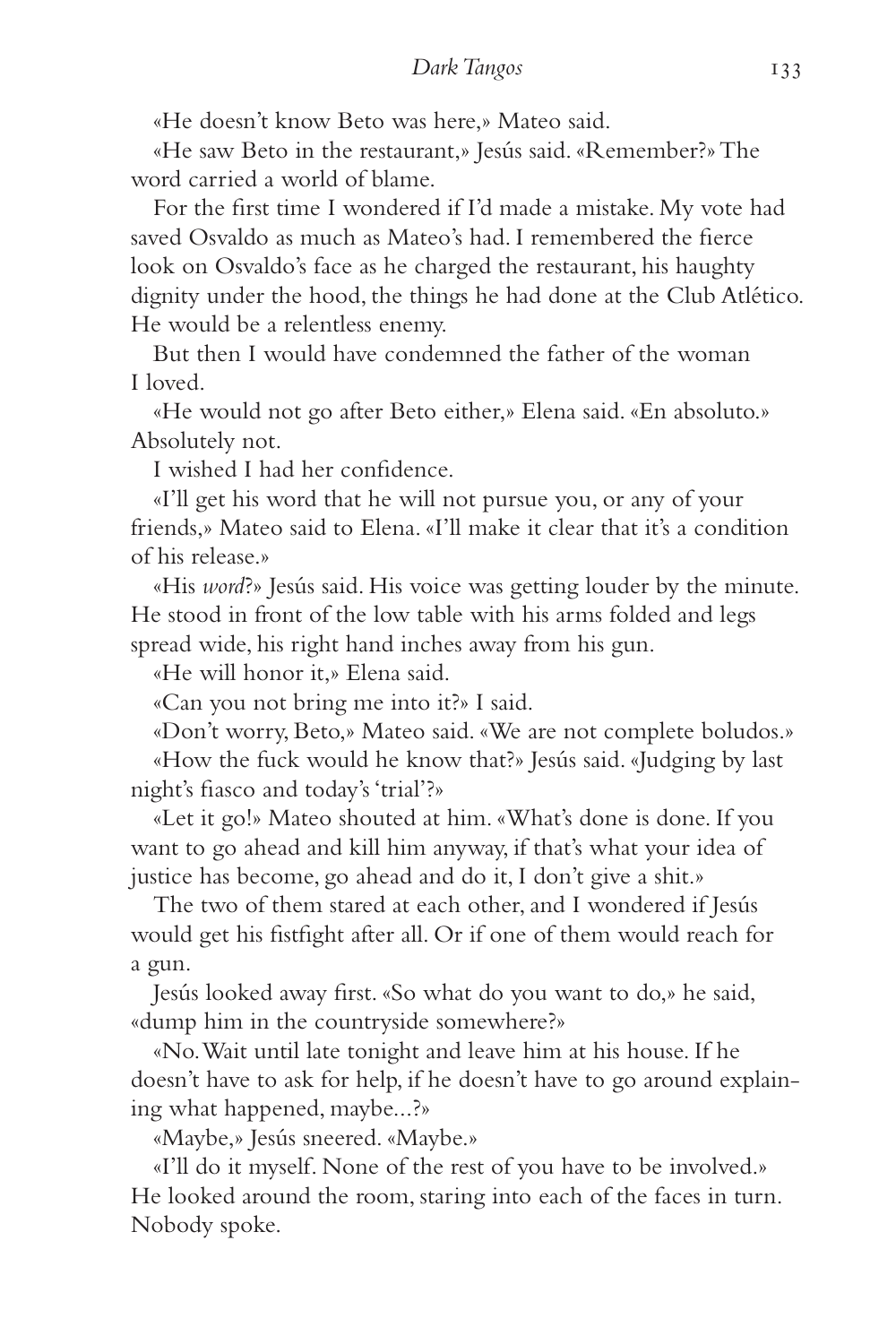«Bueno,» he said. «It's settled, then.» He turned and gestured to Elena and me to stand up. «Let's go.»

HE TOOK US out the way we'd come in. Elena held my hand without speaking, tears still running down her face.

«What happened up there?» I asked Mateo. «What made you change your mind?»

He pointed to Elena. «Seeing how much he loved her. How much he loved her mother. Once you see yourself in your enemy, you're lost.»

«I can't forgive him,» Elena said. «I don't think I ever will. But I kept thinking of something Beto said to me. And I realized that I can't pass judgment on him. I have to leave that to God.»

«God,» Mateo said. «God is behind in his work.»

MATEO LEFT US in the courtyard behind the market. He hugged us both, holding on to Elena for a long time. «Each time I let you go,» he said, «I don't know if I'll ever see you again.»

«You'll see me,» she said. «Why wouldn't you?»

Mateo shook his head and disappeared through the door under the stairs.

When we were on the street, Elena kissed me, a sad, exhausted kiss. «I owe you, Beto. I will never forget this. When you need something from me, you only have to ask. Anything, you understand? Anything.»

I put two fingers to her beautiful mouth. «You talk as if I had a choice. Let's go home.»

«Yes, please. I want to sleep all day and then go out and dance until the sun comes up again.»

ELENA SLEPT, but I couldn't. I should have been grateful to be home and safe, to be no more than an accessory after the fact to a kidnapping rather than an active party to conspiracy and murder. If Elena was right, I had nothing more to worry about.

In fact I felt like there was an icepick in my right eye and my neck had been wrung like a wet towel, twisted into a knotted, lumpy mass.

I untangled myself from her sleeping body and did some yoga in the living room. I ate and then read for a while on the couch. When I did finally doze off I dreamed it was me that was running up Calle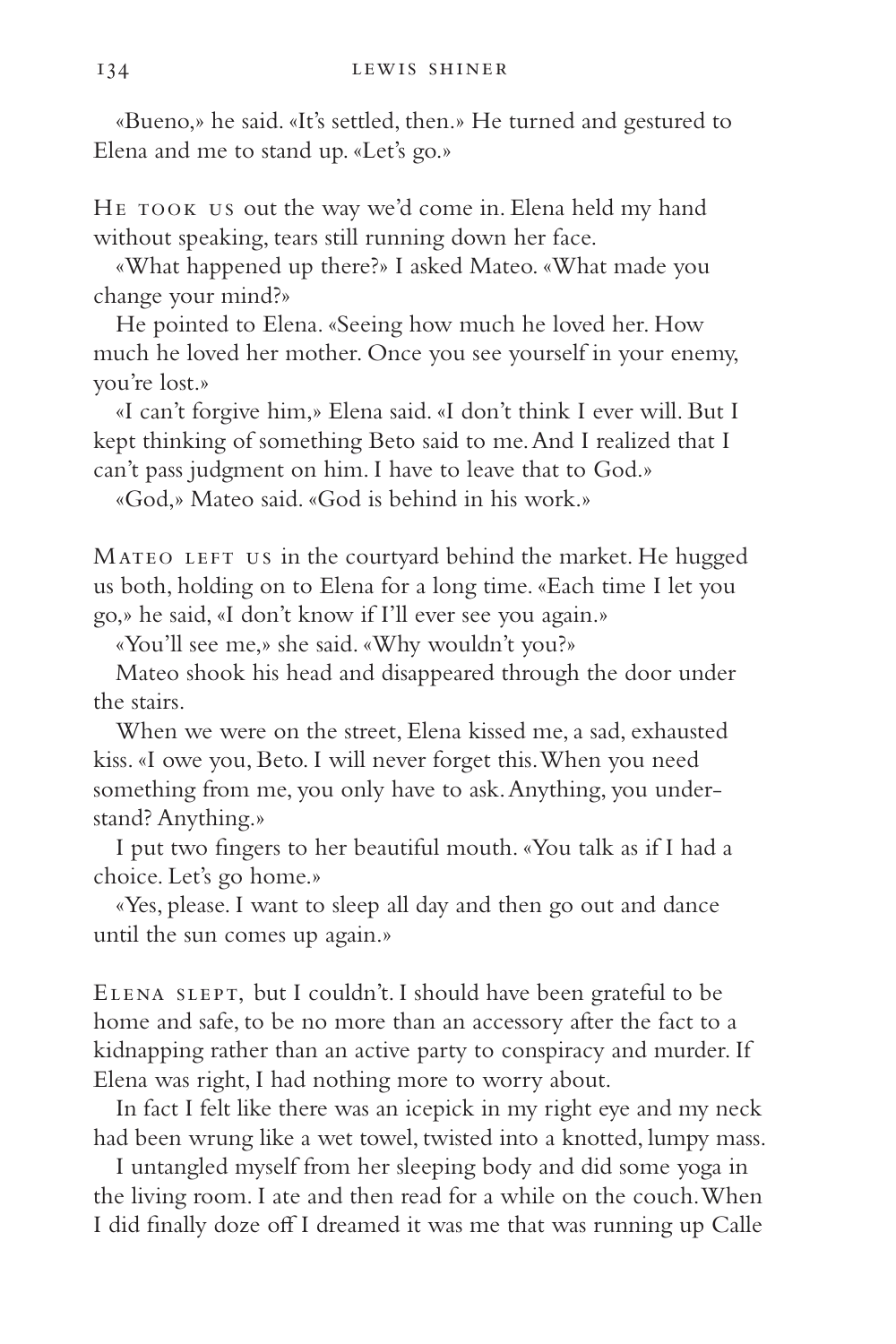Estados Unidos, terrified, footsteps pounding behind me and getting closer by the second.

WE DANCED at El Beso until five in the morning, mostly with each other. By the end I was in an altered state of consciousness where the music blew me around and around the dance floor like a paper sailboat on a sun-drenched lake. Only when "La cumparsita" finally played and we changed our shoes and found ourselves in the street did I think to look behind me.

We ate the traditional post-tango breakfast of medialunas and got home as the sun was coming up. We slept all day and only got up to go to Don Güicho's milonga Sunday night. Afterward we showered and made love for what seemed like hours and when we were both completely spent, she said, «It's going to be okay now, Beto, wait and see. It's over.»

I ENDED UP at work Monday morning with my internal clock completely confounded, my nerves frazzled, and my head hurting. I was profoundly grateful to have a series of clear, understandable tasks in front of me that no lives depended on.

For lunch I took Bahadur to a tiny café up the street. There, over empanadas, I told him quietly how I'd spent my weekend. I left out specifics about the tunnels and the abandoned building and didn't describe any of the montoneros.

"You should have called me," Bahadur said. "I could have been on your jury."

"Would you have voted to kill him?"

"Since I wasn't there, it's hard to know for sure, but probably, yes." "You say that so easily."

"He was a torturer and a murderer. Just because he was one of many, or because he maybe had a soft place for Elena's mother, does not excuse it. We are each of us responsible for our own actions, we each make our own decisions. Not God, not our commanding officers, nobody but ourselves."

LATE THAT AFTERNOON, Isabel, La Reina, dropped by my cubicle. «I just wanted you to know that I emailed that file to Jim and asked him for an explanation. I haven't heard back from him yet. As soon as I do, I'll let you know.»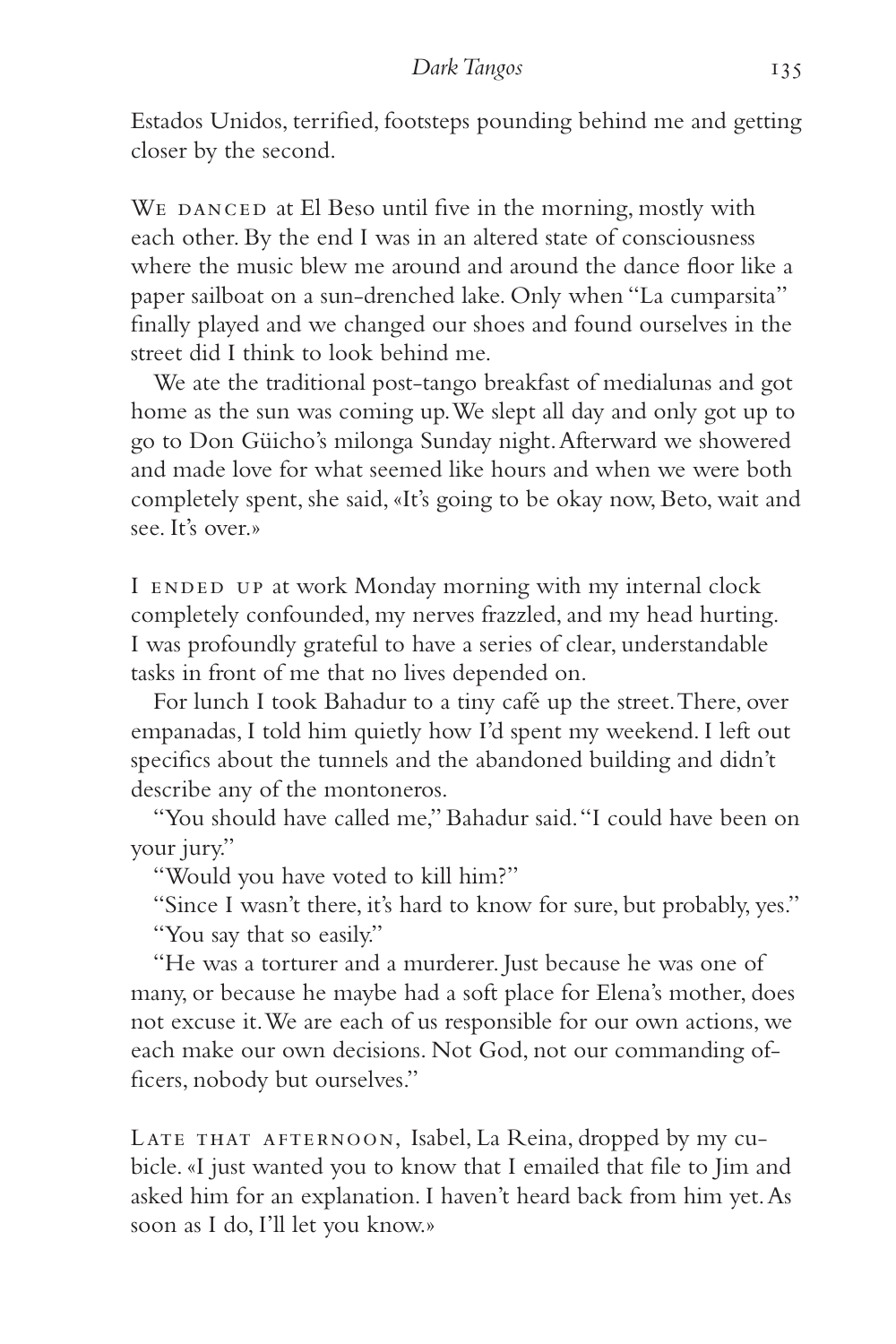«Thank you,» I said.

I finished work at seven. Elena had phoned to tell me that she was making a special dinner. I thought I would read for a while afterward and have an early night.

I took the Subte home as usual, and my legs hurt as I climbed up to the street. I remember stopping at the top of the stairs to take it all in: the last, fading light of the day, a cool, traffic-flavored breeze from the direction of el Obelisco, a woman's laughter from somewhere behind me, a splash of red and yellow from the magazines at the corner kiosk, and I remember thinking that it was truly beginning to feel like home.

THEY WERE WAITING for me as I turned the corner onto Humberto Primo. Four of them stood by the car, a late model Ford, and though it wasn't a Falcon, it was green and my brain made the connection. I was instantly terrified.

The men wore the kind of pretend-soldier clothes favored by militia types in the US—camo pants and jackets, white or olivegreen T-shirts, baseball caps and dark glasses. They had sidearms and automatic weapons and they were all looking at me.

The fifth had apparently followed me from the Subte station. Before I could turn to run, he put the hood over my head and threw me to the sidewalk, skinning the palms of my hands. Somebody kicked me in the ribs and I made myself go limp, knowing I was hopelessly outnumbered, not wanting to show any signs of resistance. No one seemed to care. A hand grabbed me by the back of my shirt and I heard the fabric tear as he yanked me up and threw me into the wall. I hit on my right shoulder and the pain was a white light that paralyzed my brain. I bounced off the wall, flailing, and got punched and kicked again as I fell onto my back on the concrete.

There was laughter and then somebody said, «¡Apurate!» They threw me onto the floorboards behind the front seat, and the car doors slammed, and the engine fired up. Somebody cuffed my hands behind my back, making me cry out because the cuffs were too tight. The tires squealed as we pulled away and all I could think of was Elena in the apartment waiting for me, watching our special dinner, which I would never taste, slowly grow cold.

•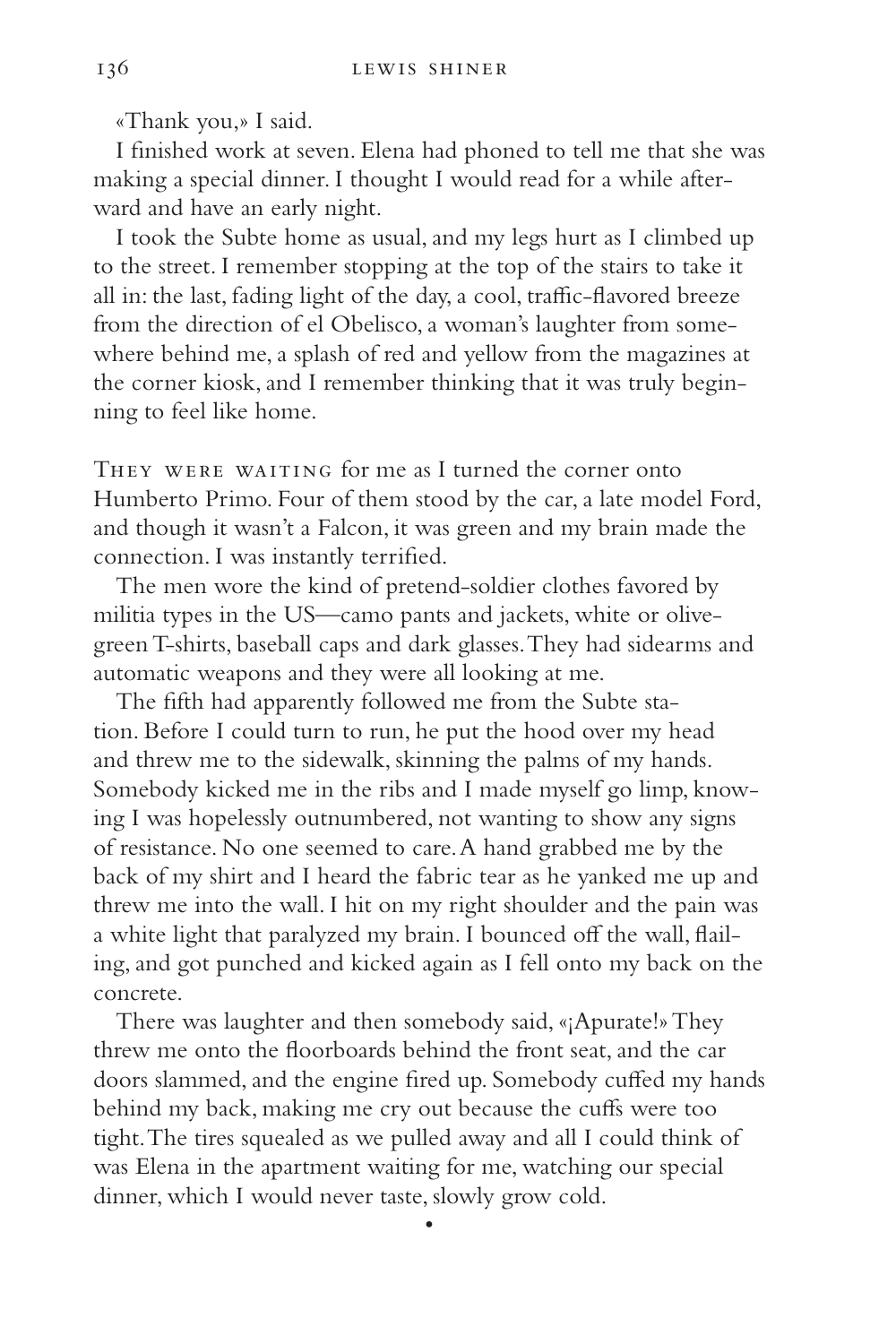#### *Dark Tangos* 137

IT WAS A ROUGH RIDE. I was totally disoriented by the hood, as I was meant to be. I tried to count seconds and never got to more than a minute or two before a sharp turn or a sudden stop threw me off. I was lucid enough to notice that even though I was terrified, I hadn't slipped into a panic attack. I was breathing hard but not hyperventilating, nauseated from the blind turns, but not throwing up. There's no time for panic when the worst is already happening.

We must have driven for close to an hour, even allowing for the time distortion caused by my state of mind. When the car finally stopped and the engine shut down I was torn between gratitude that the nightmare ride was over and the knowledge that they might be about to kill me. Instead they took me inside a building. I felt thick carpet underfoot and smelled dust and mildew. We passed through a second door, then a third, and then the floor was linoleum.

They began to strip my clothes off and that was when I finally understood what was going to happen.

They made a game of it. They tossed me from one man to the next, tearing pieces of clothing away as they shoved me. Someone had a knife and now and then he would cut something away. They didn't stop until all that was left was the hood and the handcuffs, and then they threw me in a closet and I heard a padlock close on the door.

The closet had a linoleum floor also, cool at first against my bare skin, warming quickly to my body heat. The air was hot and stale and smelled of industrial disinfectants. I carefully felt my way around the space with my feet. It was empty except for a metal bucket. The chemical smell came from the liquid in the bottom of it. The closet was almost long enough for me to stretch out in, and half as wide. The walls were grooved and I pictured fake wood paneling with a hard plastic finish. A faint glow showed through the fabric of the hood, telling me that a light had been left on.

Working with my hands behind my back, I put the bucket by the door and sat up against the opposite wall and listened. I heard low murmurs and then the sound of doors closing and then silence.

My hands were numb. I could massage one wrist with the other hand and I spent a few minutes trying to work blood back into them. Then I bent forward and moved my chest from side to side to figure out how badly I was hurt. My palms burned from scraping the sidewalk and one of my ribs was either bruised or cracked. Otherwise I was okay.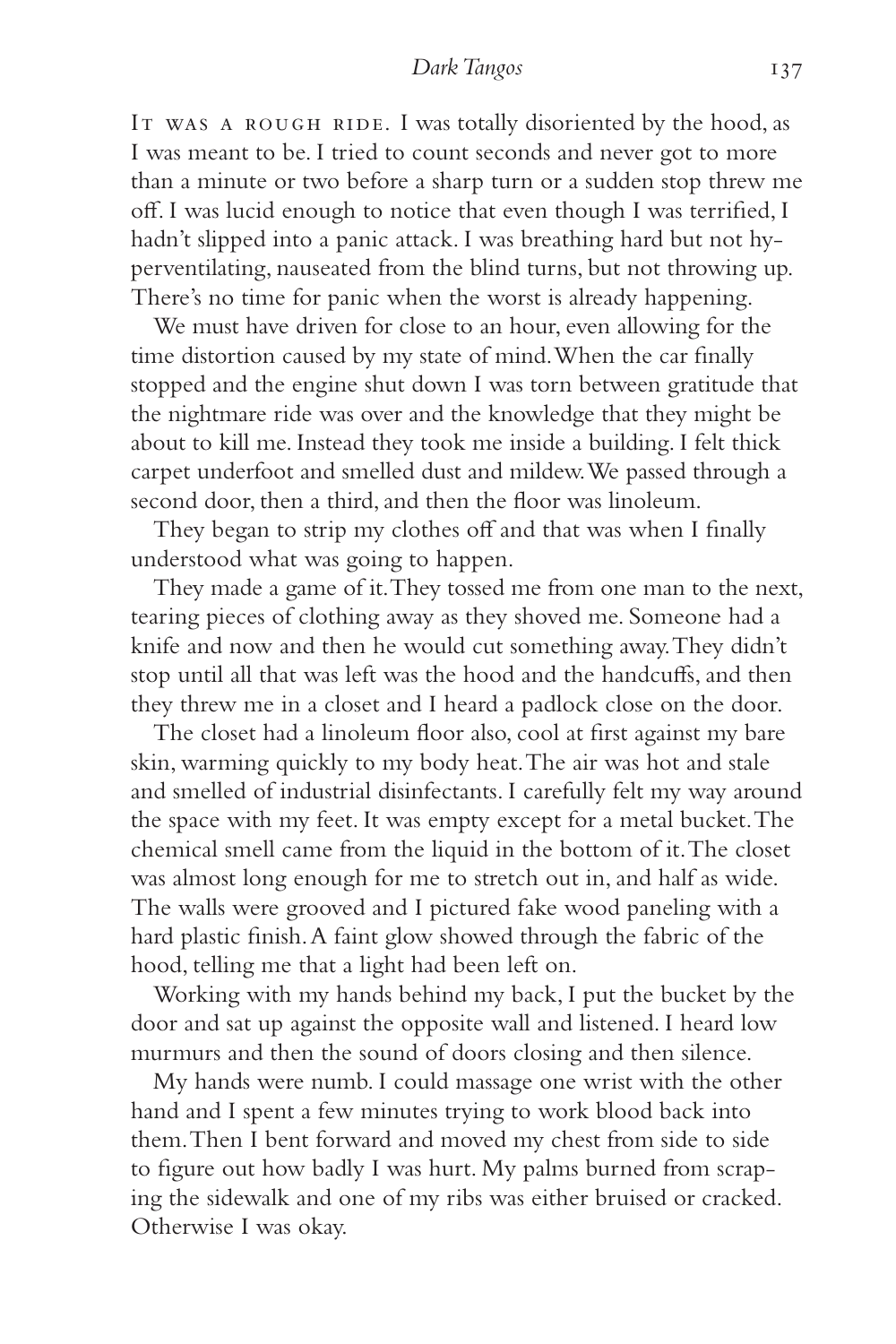Not that it mattered, because I knew they were going to torture me. And there, in the emptiness and silence, the panic finally came.

I managed not to throw up, knowing that even if I didn't choke on my own vomit and die, I would still be trapped in the hood with it. I focused on my breathing and got it more or less under control. I did the pulse counting trick and it helped a little, then suddenly it was vitally important that I be standing up. I struggled to my feet and paced, as best I could, around the narrow space. I did it past the point that my bare feet hurt, did it until I finally got tired and then I crouched, and sat, and lay on my side.

I remembered the cognitive therapy advice to notice things, to observe, to be scientific. I tried to quantify my hunger, which was eating the lining of my stomach, and my thirst, which was not as bad, though my mouth was dry. I needed to piss, and the more I thought about it the stronger the urge became, until I knelt in front of the bucket and relieved myself, managing not to spill any even though I couldn't use my hands. I failed to find comfort in that small victory.

I sat against the far wall again. There was no doubt in my mind that Osvaldo had betrayed me. If he'd made any effort at all to keep tabs on Elena he would have known about me and assumed that I knew where to find Mateo. I cursed Mateo and the redbearded man and the man in the skull cap and the dark haired woman and most of all I cursed myself for not condemning Osvaldo to death.

Eventually I fell into something like sleep. I woke up not much later, knowing at some level where I was. As soon as full awareness returned, the panic came with it. After a minute I began to scream. The screaming felt so good, I kept it up until my throat tasted of blood and no more sound came out.

After that, I thought maybe I could bring the handcuffs around in front of me, and if I could do that, I might be able to get the hood off. I had to pull on the cuffs to bring them around my backside and the pain was terrible, and then I imagined myself getting stuck halfway and the panic started to take me again, so I gave it up.

Eventually I slept some more and woke. The room had gotten cold and I tucked my legs into my chest and slept again, and I woke to voices outside the door.

Maybe they had just been trying to scare me. Maybe they would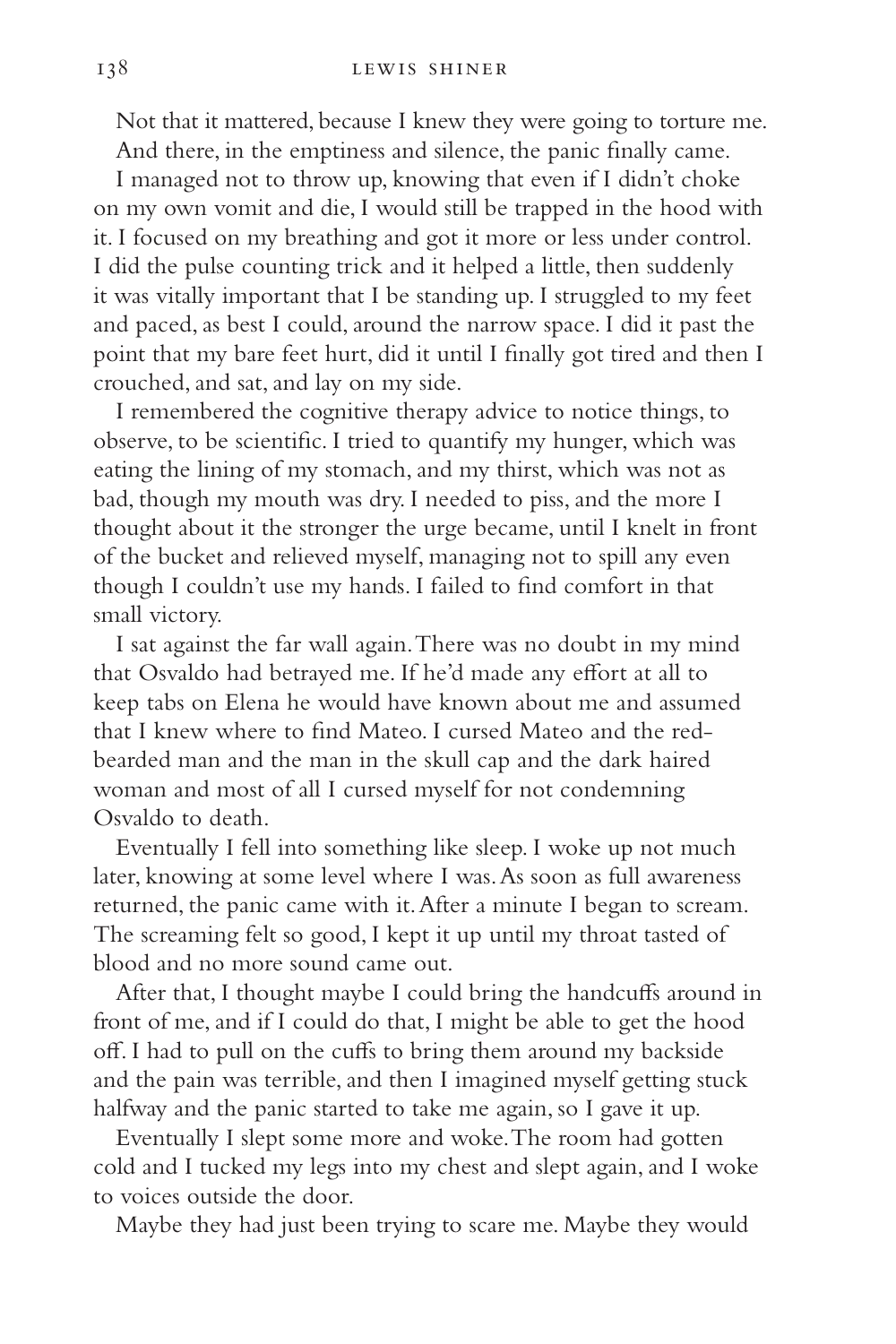take me back home now. I tried to think of anything I would not do to make that happen.

I heard keys in the lock and then footsteps. Somebody took me by one arm and turned me on my stomach and took the cuffs off. I rubbed my wrists and felt the first prickles of returning life in my numb and swollen fingers. A foot pressed me into the floor and hands struggled with the binding on the hood, then it came off and light dazzled my eyes.

«Sit up,» said a voice, and the foot went away. I rolled onto my side and then into a sitting position, my back to the wall, using one hand to shield my eyes. Somebody put a paper bag into my lap. I stared at it in confusion for a second before I realized what it was by the smell. It was from McDonald's. Inside was a hamburger, an order of fries, and a large Coke.

«I'm a vegetarian,» I said.

Someone laughed. My eyes were still watering and I couldn't make out any faces. There was one man in the closet with me and another in the doorway. A bank of fluorescents in the room behind them put out a glaring backlight that washed out the details.

The man closest to me said, «This is what the boat brought in. Take it or leave it.»

I was half crazy from fear, sick with hunger, and also childish and petulant. This is what they mean, I thought, by adding insult to injury. «Leave it,» I said, and handed the bag back to him.

By that point my eyes had recovered enough to see the rage contort his face. «Fucking ungrateful piece of shit,» he said. I saw his hand coming and succeeded only in deflecting it a little. It knocked me over and he kicked me in the ribs and backside until the other man pulled him off.

They took the food with them and locked the door. They hadn't put the handcuffs or the hood back on. I didn't know if that was a good sign or not.

The floor of the closet, I saw, was bluish-gray. There had been shelves all the way around at one time and they'd left scars in the fake wood paneling where they'd been ripped out.

Outside the door I heard boxes being unpacked, metallic banging, voices cursing. It went on for what must have been more than an hour, long enough for me to drift off again.

I curled up on the floor, head on my arm, but my fear wouldn't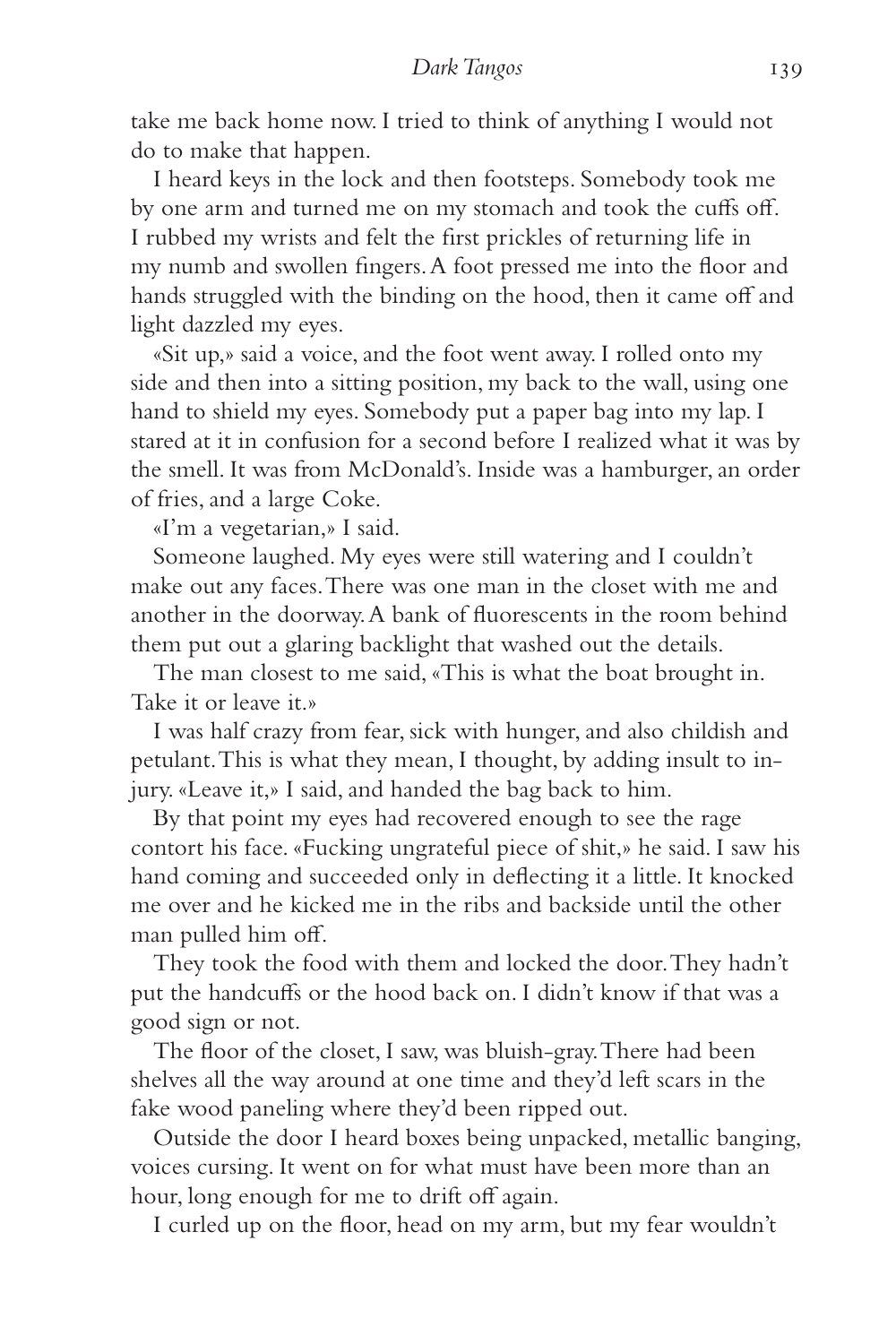let me sleep. There was only one thing they could be building out there and it was not a home theater system or a recumbent bicycle or a set of monkey bars.

I began to shake.

Eventually they opened the door and two of them came in for me. They each took an arm and when I was slow getting up, they punched and kicked me. My mind emptied. I couldn't think about what was going to happen next. All I felt was my own lack of control, my complete helplessness. The muscles in my back and neck had twisted tight and I was panting, unable to get my breath.

The closet must have once been a pantry because it opened into an industrial sized kitchen, with stainless steel countertops, now rusted, and a black and white checkered floor. There were no windows, no traces of the world outside. I had no idea of what time it was, or even what day it was.

In the middle of the floor sat a steel table, eight feet long and four feet wide. Wide leather straps emerged from slots in the surface, positioned to hold a body spread-eagled.

Two more men stood on the far side of it. One wore a mechanic's navy blue coveralls, the other a white shirt and yellow tie. The one in the coveralls said, «Bienvenidos a la parilla.» Welcome to the grill.

My knees quit supporting my weight and I stumbled. The two men holding me dragged me to the table and manhandled me onto it. I wasn't resisting, I was incapacitated by fear and it made me clumsy and difficult. They strapped my arms and wrists down first, then my legs, then they put a final strap around my forehead.

I closed my eyes, then I had to open them again. The darkness and not knowing made the helplessness worse. The assistant thugs went out of the range of my vision. I heard the scrape of a match and smelled a lit cigarette.

The man in coveralls was older than me, in his mid-fifties. His hair was gray and he had a small mustache and black-rimmed glasses. He looked like an accountant who'd had to take a job in a garage.

He was holding a metal box the size of a pack of cigarettes. He had latex gloves on. Two long wires came out of the top of the box, ending in alligator clips, like miniature jumper cables. A heavy gauge wire ran from the other end to a lunchbox-sized transformer that was plugged into the wall. It had a US-style plug and was connected to a converter for Argentine current.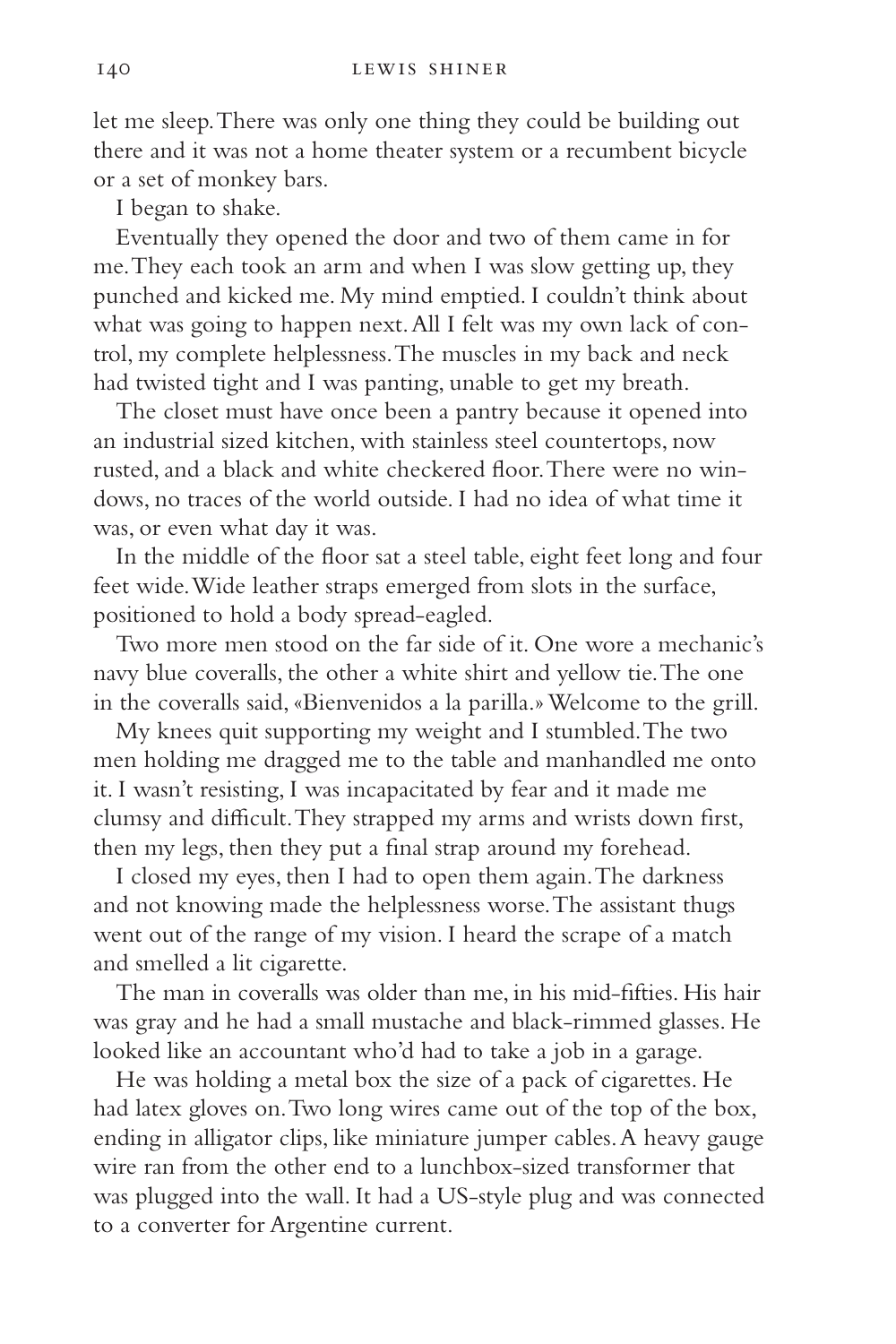# *Dark Tangos* 141

The man in the tie was also in his fifties, tan and clean-shaven, with buzz-cut hair. He touched the shoulder of the man in coveralls and said something into his ear, pointing at parts of my naked body. I made out enough of the words to tell that he was speaking Spanish with a US accent.

cia, I thought. Stupidly, the idea gave me a half second of comfort. Surely he understood that I was from the US?

The man in the coveralls walked counterclockwise halfway around the table, then back the other way. He poked at the bruises on my ribs and shins, hard enough to make me cry out. My voice was still hoarse from the screaming.

«Bueno,» he said at last. «No questions just now. First we give a demonstration only, to let you know we are serious. Another time we will have questions. No?»

He pinched little rolls of flesh on my stomach and attached the alligator clips to them. The whole apparatus looked like it came from an electric train and that image kept me from being as frightened as I might have been.

He twisted a dial on the little box and the pain was instantaneous. It felt like he was using a blowtorch on my stomach and I hallucinated the smell of burning meat as the shock arched my back up off the table and jammed my face against the forehead strap. The stomach muscles jumped and twisted even as they burned with pain and I felt the current all the way to the hair on my head and the ends of my toenails. It was the kind of intense pain that you can only really feel for a second, except that this pain went on and on, kept growing, until I was convinced that the wires were burning completely through my stomach and into my spine, causing grotesque, spectacular damage that no human body could survive.

I began to vomit. There was no food in my stomach, so all that came up was thick bile. I couldn't turn my head or control my breathing, so it went down into my lungs and choked me. I knew that I was dying then and didn't mind. Better now than to keep on enduring this kind of pain, only to be dropped out of a helicopter in the end.

When the current finally stopped, my stomach muscles continued to jump and heave. I couldn't see through the tears to know who it was that unstrapped my head and right arm, turning me on my side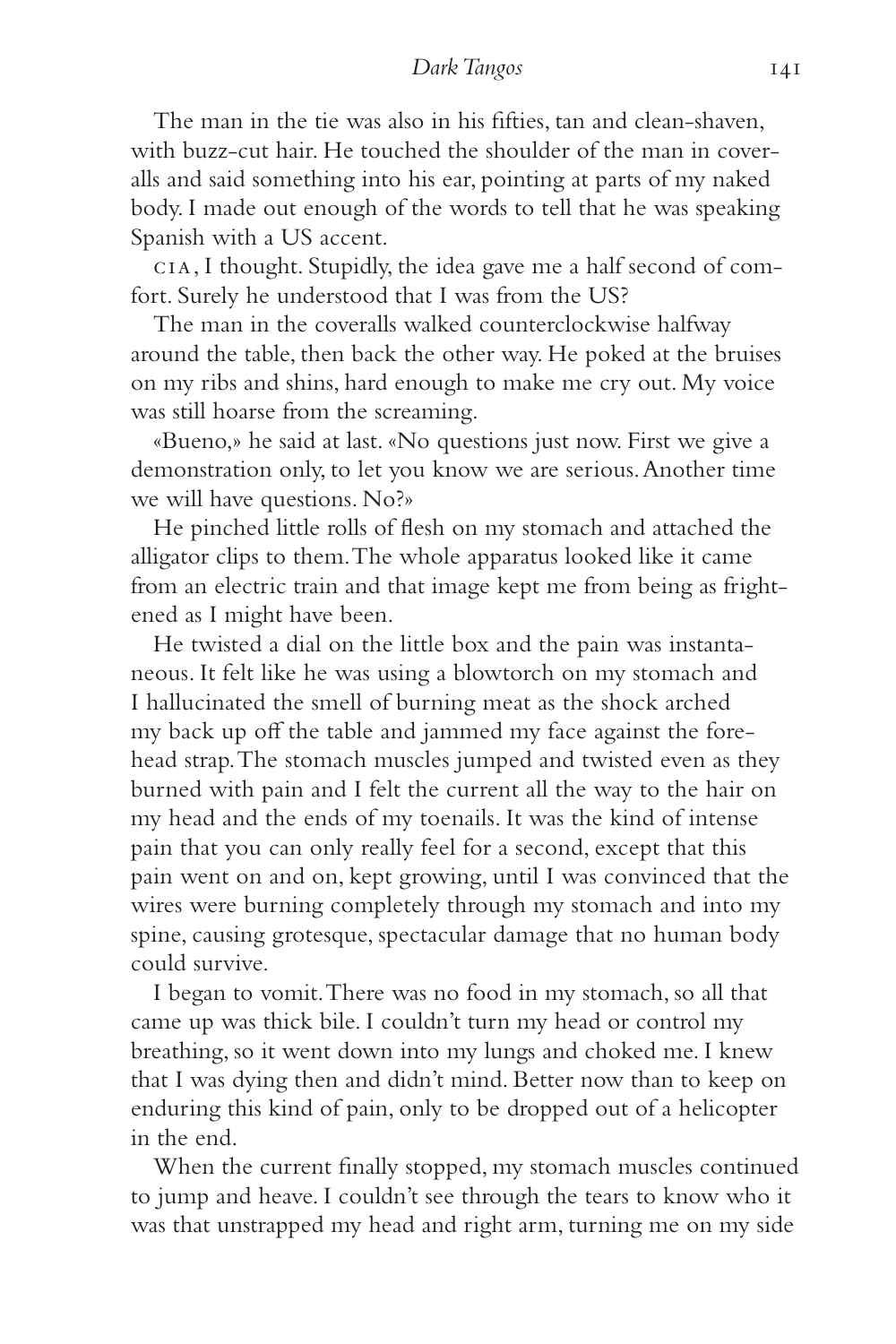and slapping my back repeatedly until I choked and spewed bile on the floor. Then I lay on my side and shook.

I was less than one minute into my first torture session.

I looked down and could not believe that my stomach showed no sign of the damage they had inflicted. Before I could fully process what I saw, one of the thugs grabbed my free arm and strapped it down again. I tried to resist and found out I had less strength than an infant. He pulled my head back and tightened the strap across it.

The man in coveralls took the clips off my stomach. The "I" inside my head was gone, the voice that commented on everything it saw, that made plans and sifted through memories and always wanted to fit things into narratives and patterns. In its place was an animal who only knew pain and the absence of it, and when there was no pain, that space immediately filled with mindless terror of the pain to come.

He attached the first clip to my left testicle. I was making noises, small whimpering sounds. He attached the second clip to my right testicle.

There was a second or two without pain. Then there was nothing else. It felt like I was ejaculating burning gasoline. At the same time my balls were on fire and white-hot shrapnel cut and burned the rest of my body in all directions.

I dimly sensed my body flopping like a drowning fish as the convulsions shook me. There was a point at which I thought I literally couldn't bear any more pain. That was a ridiculous idea, of course. What does it mean to think, "I can't bear it," when you have no choice, no control, no alternative? The pain went on no matter what I thought about it, tearing, burning, shredding, destroying me.

And then there came a point where my nervous system shut down and I could no longer feel anything and after that I passed out.

I was not out long. When I came around, the current was off and the shit and piss that I had involuntarily let go of were cooling between my legs. The chill was faintly soothing.

«Wash him,» said the man with the coveralls. Someone filled a bucket at the sink and sluiced the mess off the table and mopped it up.

«Now I'm going to show you why we call it 'the grill,'» he said. He did something with the electrodes and just before the current went on I realized he had attached them to the table itself.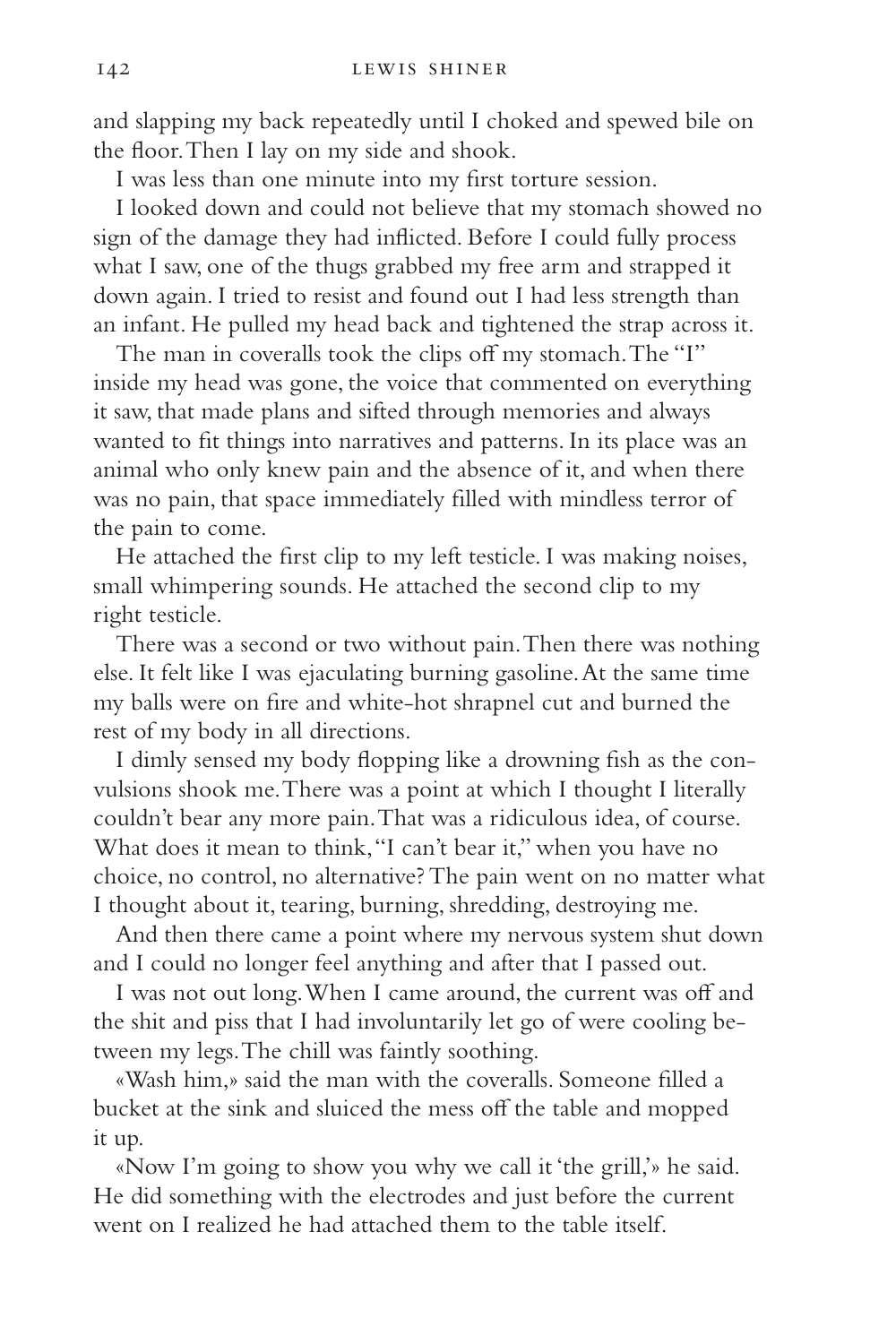# *Dark Tangos* 143

Each kind of shock was the same and each one was different. This one was like being thrown into a pit of fire and also like a full body seizure. My heart was not beating so much as it was stopping dead and then starting again, lurching drunkenly against the waves of electricity. I understood that they had not killed me before and knew that they surely would now.

This time I passed out more quickly and I think I was out longer. When I was half-conscious again, he attached the electrodes to my gums.

I felt every nerve in every tooth scream, needles of agony that went straight from my jaw into my brain. It was like lightning striking my head, over and over, until the darkness came and stayed.

I woke up in the closet. I was still naked. They had given me an old, green wool Army blanket, musty and moth-eaten. My hands were free and they had taken the hood away. The single naked light bulb burned overhead.

I'd only been awake a few minutes when the pain returned. It was like my body had saved the sensations for me while I was unconscious so I wouldn't miss any of them. It started with my teeth, which first ached and then burned. Then my testicles, which had swollen to the size of tennis balls. Finally my stomach convulsed and I crouched over the bucket, venting gas and a little foulsmelling liquid.

There was no paper to wipe myself with, so I used a corner of the blanket.

I lay down and covered myself and begged for sleep to come. All I could think about was the door opening and them coming back for me. A headache smoldered in my right eye and I pulled the blanket over my head to shield myself from the merciless light.

It had been like this in the first days of the headache. Then, I could find a position on the couch with all the lights off where I could hold perfectly still and keep the pain at bay for minutes at a time.

It was more difficult on a linoleum floor, with my entire body bruised and burned. Still I managed tiny slivers of sleep, one of them long enough that I fell into a dream, and in the dream they were taking me into a room with black and white checkerboard tiles and a metal table. I woke up with a loud grunt and huddled against the wall and shook.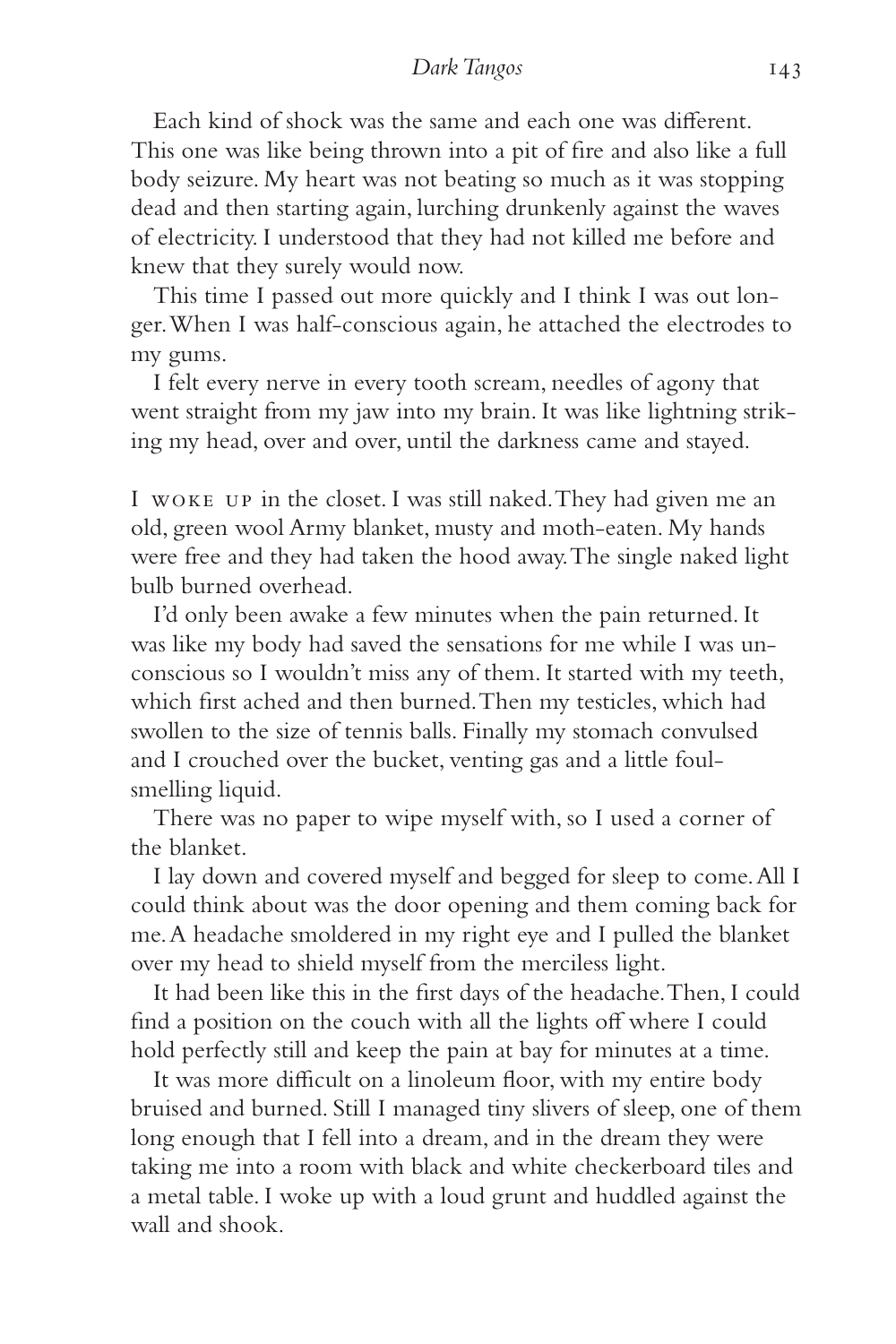And waited.

I tried to imagine what it would look like to fight back. I could picture myself doing violent things to all of them, chopping them to pieces with an axe, machine-gunning them against a wall, smashing their faces with a big rock. What I couldn't see was how to get there from being naked and exhausted and terrified and hurt and locked in a closet.

When the door opened I started to cry. It was one of the thugs. I shrank from him, expecting him to reach for me, but instead he set a brown paper bag on the floor and left.

I had lost my sense of smell and for a while I didn't understand what the bag was. Then I remembered the McDonald's bag, and then I saw that this was a different kind, small and brown and plain. I looked carefully inside and saw a banana and two mandarin oranges.

My hands trembled as I picked up one of the oranges and tried to peel it. My fingers were weak and clumsy. Eventually I got my thumbnail under the skin and tore a piece off. I could smell it now and it made my saliva come so forcefully that the drool ran down my chin. I almost had the peel off when the door opened again and one of them grabbed my arm and the other knocked the orange out of my hand and they dragged me into the kitchen.

There was no CIA man this time, just the two thugs and the man in the coveralls. They were in the same clothes as before, as if no time had passed. The thugs strapped me to the table. The metal was freezing cold and I shivered as soon as it touched my skin.

The man in the coveralls didn't have the electrodes this time. He had a small wooden paddle, the size of the sticks they used to give away at paint stores to stir with. He was slapping it against the palm of his other hand and it made me think of the ruler my father used to spank me with when I was little. It should have been a stupid, trivial thought. Instead it made me feel scared and guilty and desperate for a way out.

When I was strapped down, he hit me on the bottom of my right foot with the stick, then hit me again and again and again. The blows were not that hard. They stung, though it was nothing like the explosive pain of the electroshock.

They didn't stop. He moved up and down over most of the sole, the stinging giving way to burning, the burning turning into spears of hot pain that stabbed down my legs.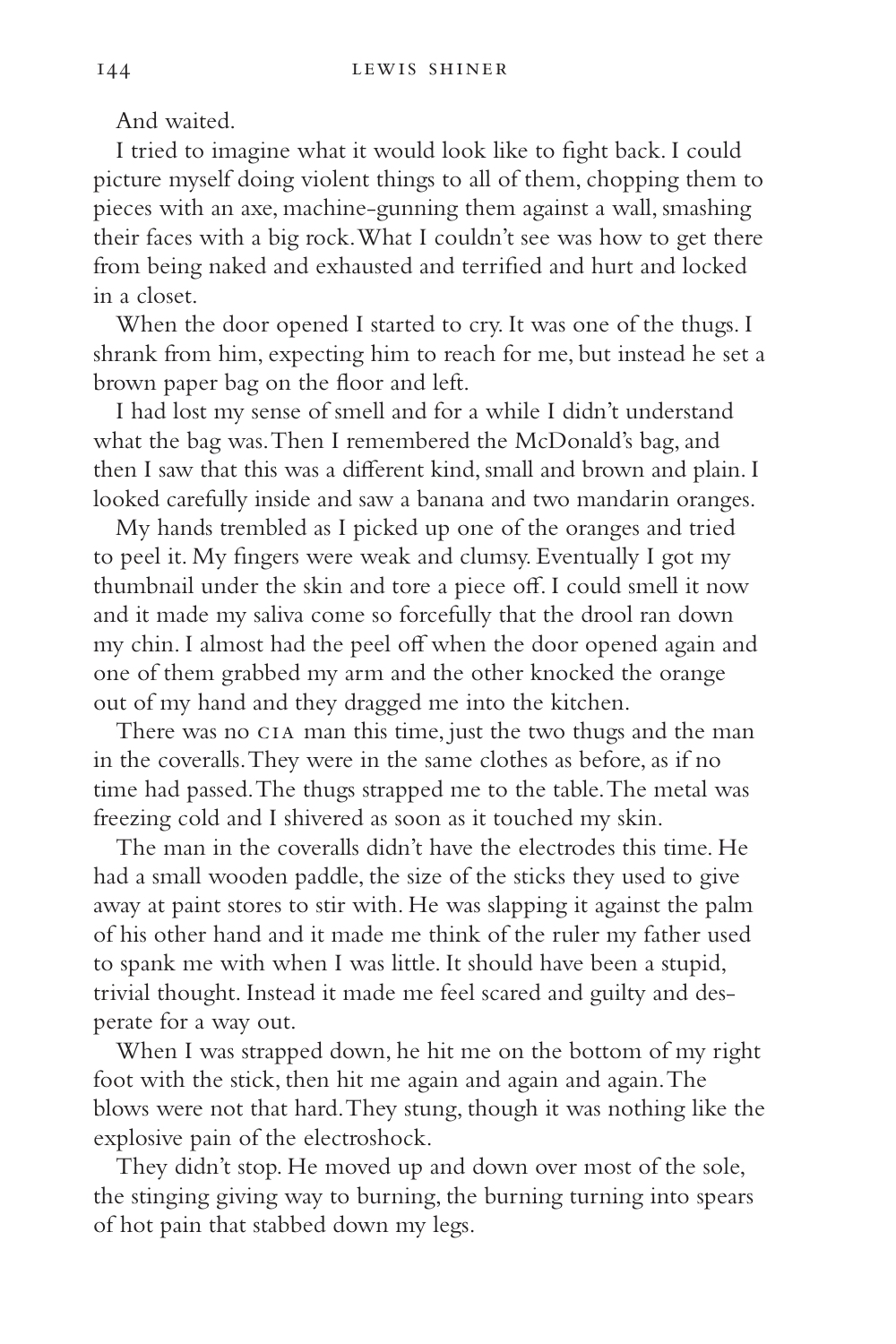First I tried to will myself to black out. Then I remembered hearing about people who had detached their consciousness from their bodies and floated above themselves. I couldn't get there because the pain kept calling me back.

Once when I came back I realized the man in the jumpsuit was saying something. I couldn't see his face because of my head being strapped down and at first I couldn't understand him. He spoke in a sharp rhythm that matched the rhythm of the blows.

«Where. Is. Pablo. Nuncio. Where. Is. Pablo. Nuncio.» «Wait!» I said.

He stopped asking the question. The beating also stopped for a few seconds and then started again, harder. The man in the jumpsuit was suddenly beside me, leaning over me and I realized he'd given the paddle to one of the thugs.

He started talking again in time with the slaps. «Where. Is. Pablo. Nuncio.»

«Who?» I couldn't keep the desperation out of my voice.

«Pablo. Nuncio. Where. Is. Pablo. Nuncio.»

«I don't know who you're talking about!» It came out as a squeak, all my ravaged throat could produce.

«Tell. Us. Tell. Us. Pablo. Nuncio. Where. Is. Pablo. Nuncio.» «Who is Pablo Nuncio? I can't tell you something I don't know!»

His face went away and the beating moved to my left foot. The right foot felt huge and red and throbbing. A cartoon foot. I tried to laugh at the image and started to cough and the cough turned to dry heaves. The entire time the beating continued.

He chanted the question again. There was a pause while they changed thugs. I was wearing their arms out, I thought.

And then I thought, they are destroying my feet. I will never dance again. Even if I somehow live through this, I will never dance with Elena again.

"Noooooo!" I cried. It sounded like gargling. I arched my back and fought against the straps that had no give in them, and all the while the beating went on, rhythmic, indifferent, unstoppable.

They moved back to the right foot, which was sore as an open wound. The gentle touch of a finger would have been agony. They were hitting it, pounding it to jelly.

I screamed again and again and finally I lost the feeling in my feet and then lost my way in my head. I found myself in a nightmare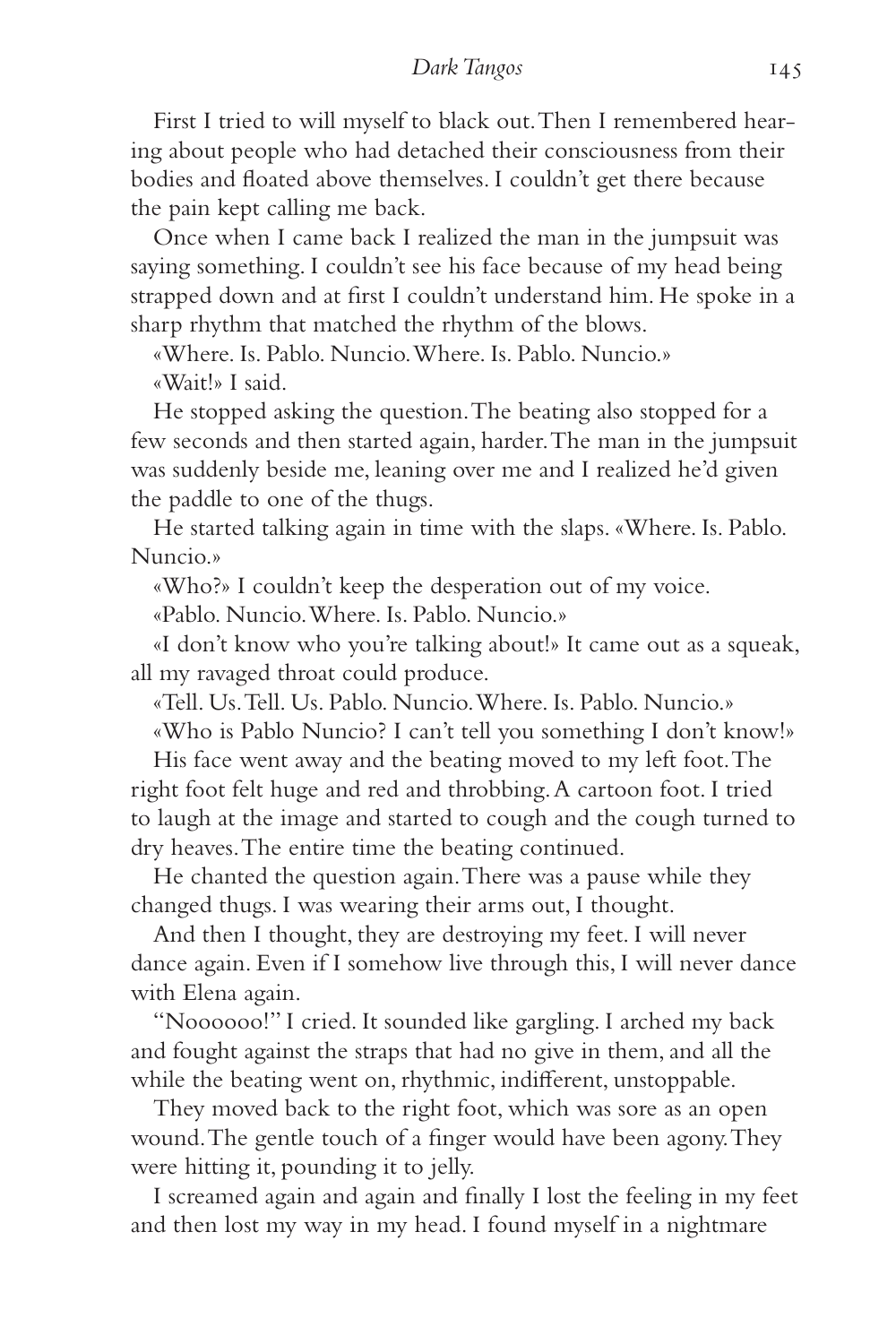from childhood, from the time I was 9 years old and fell down a hill and broke my arm, and they'd given me ether while they set the fracture. In the dream I was strapped to the inside of a giant metal spiral, slowly turning through infinite space and infinite cold. I was completely alone and completely helpless and trapped there for eternity.

WHEN I CAME TO, I was still on the table. I smelled cigarette smoke. The room was quiet.

The man in the coveralls came into my vision. He was staring at my groin. I felt his hand gently move my penis to one side. Then I saw his right arm come up. The stick was in it. He slapped my testicles with it and pain went up through my stomach and chest and into the back of my throat.

«Pablo. Nuncio. Where. Is. Pablo. Nuncio.»

"Please," I said. I was so disoriented I was speaking English. "Please stop. I don't know. I don't know who you're talking about. Please, just, please, stop. Please."

«Pablo. Nuncio. Where. Is. Pablo. Nuncio.»

By the time his arm was tired and he handed off to one of the thugs, I was already going numb, a numbness like death, a hopeless numbness, the numbness of the irreparably broken.

WHEN I WOKE UP in the closet, the fruit was still there.

I moved very slowly, rolling up the blanket and putting it under my ankles to keep my feet from touching the floor, then lying carefully on my side, my knees as far apart as I could hold them to ease the pressure on my swollen testicles. I ate as slowly as I could and then I crawled on hands and knees to the bucket and tried to piss. All that came out was a few drops of blood.

I lay on my back, one arm over my eyes to block as much light as I could. Pain pulsed in waves from my feet and groin. I was completely exhausted, but any imagined sound in the other room would bring me wide awake, heart pounding. Finally, in desperation, I refolded the blanket and managed to get my legs extended up the wall, blanket under my buttocks, my head lowest of all, against the blue-gray linoleum. The yogis call it Deep Lake Pose and it's supposed to bring serenity. Serenity was too much to ask, but it did take the blood away from my feet and balls. The bad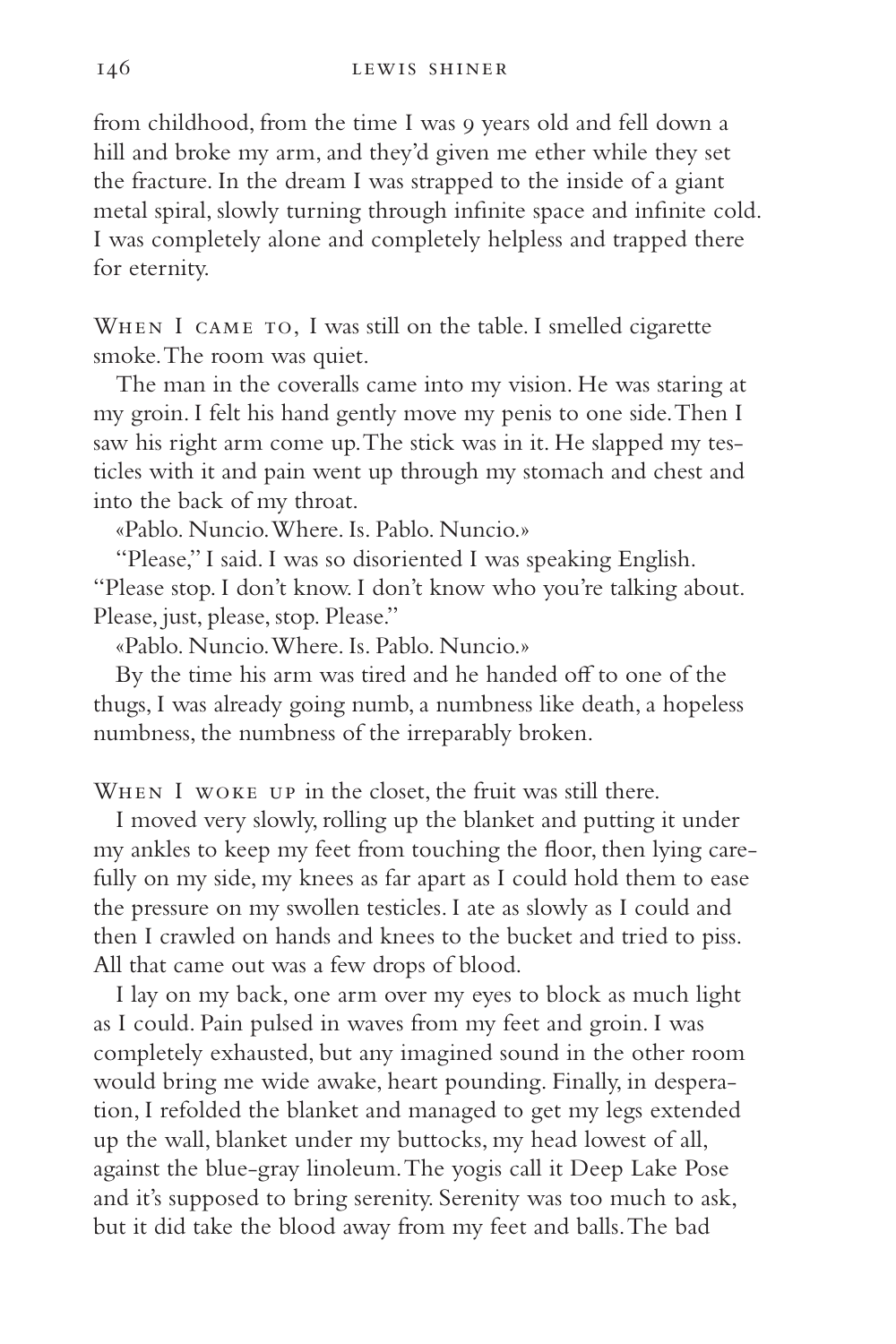news was that it brought that blood to the icepick pain in my right eye.

I put my left arm back over my eyes and used my right hand to push the hair away from my forehead, massaging the tenderness in my scalp that came with the headaches. Over and over, until my arm ached, and then I traded arms and used the left to rub my head. By this point my legs were sliding off the wall, so I curled into a fetal position, the blanket over my head and my feet radiating pain from the points where they lightly touched the floor.

I went in and out of a restless sleep. Thinking about Elena was unbearable, so I tried to imagine Sam there, sitting next to me. "D, these guys are such losers," I heard him say. "I don't want you hanging with them anymore."

"Okay, Sam," I said. "I won't."

The door opened. The two thugs came in and without a word pulled the blanket off me and jerked me to my feet. I couldn't stand up, so one of them held me while the other hit me, punching me in the ribs and stomach and face, over and over. At one point I leaned over to spit out a mouthful of blood and there was a tooth in it. They hit me some more and then threw me on the floor and left.

I found the tooth later, lying in a patch of dried blood. It was a canine from the left side of my mouth and it looked so sad, yellow and worn and abandoned, the root broken off midway down, that I put it in the bucket so I wouldn't have to look at it anymore.

The sequence of things began to get confused. The door opened at some point and there was another bag of food, not fruit this time, another McDonald's bag. This was a different time than the first time because I didn't say anything and nobody hit me and they left me alone with the food.

The Coke was too sweet to drink. There was still some crushed ice in it, so I fished the ice out with my filthy hand and ate that. I ate the French fries and I ate the lettuce and pickles off the hamburger. I couldn't eat the cheese, which tasted like wax. I picked at the bun and by then the sweet smell of the meat had made me sick, so I wrapped the remnants up and put them by the bucket. Then I crawled to the far corner of the closet and spent an indefinite time trying not to throw up.

I was on the table again. The man in the jumpsuit had attached the electrodes to my ears. The CIA man must have told him he was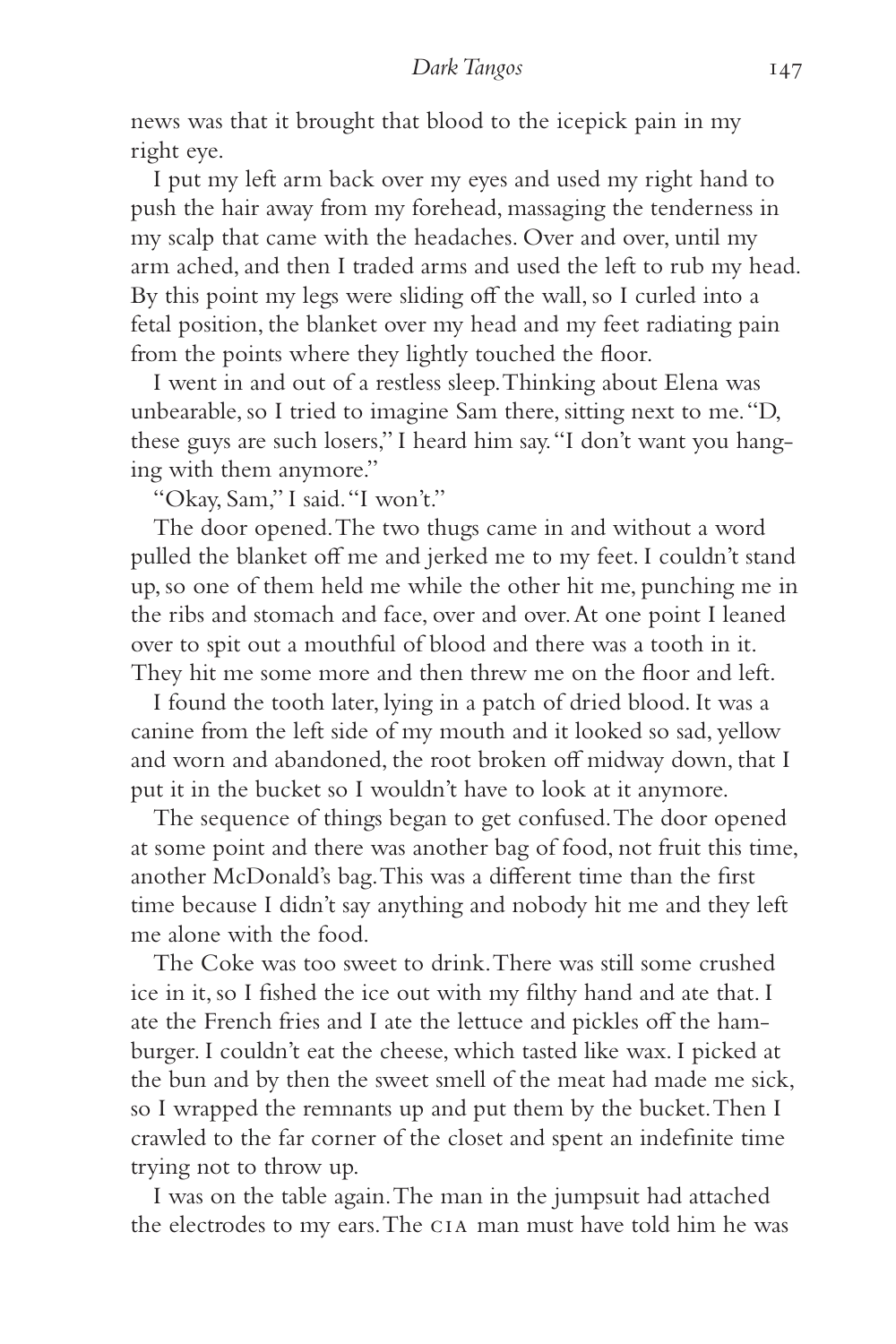using too high a charge because this time I didn't go into convulsions. Instead it felt like high powered belt sanders were ripping the flesh from my skull.

Later he attached the electrodes to my little toes. He gave me a small dose of current, like I might get from a light switch that had shorted out, enough to make my battered feet blaze with pain. Then he sat on a stool next to me. I knew he was going to ask me about Pablo Nuncio. The tears were already rising in my eyes.

«Mateo,» he said. «Tell me about Mateo.»

I FELT A RUSH of gratitude. I knew that name. I could answer this one. «Mateo,» I said. «Mateo is Elena's father.»

He twisted the dial. The shock picked me up and rattled me like a dried bean in a jar. After he dialed down, I lay panting and convulsing in a pool of my own urine.

«Mateo is no one's father,» the man said. «Mateo is a criminal, a murderer, a kidnapper. He is an enemy of Argentina. I know you are not from here, but I know you love this country. Mateo hates it, and he wants to destroy it.»

«No,» I said, honestly wanting to correct his mistake. «It's not like that. He—»

The man twisted the dial again and the pain went straight up my spine, the way the yoga energy is supposed to do, only this was a path of white-hot destruction. At the end of it my teeth were chattering and my legs were shaking in the restraints.

«Mateo is a very bad man,» he said. «Do you understand that?»

What I understood was that he wanted me to say yes, so I did. It took two attempts to get my tongue to behave and speak the word.

«Good. That's very good.» He turned away from me and said, «Water.»

Later he had a water bottle in his hand. He had undone the strap around my forehead and was holding my head so that I could take a little water in my mouth. «Slowly,» he said. «Slowly, so it doesn't make you sick.»

I was lying on the table and he was saying, «It is very important that we find Mateo. You want to help us with that, don't you?»

This was hard. I knew the answer that he wanted and I didn't think it was the right answer. If they found Mateo, they would strap him to a table like this one and hurt him too. That didn't seem right.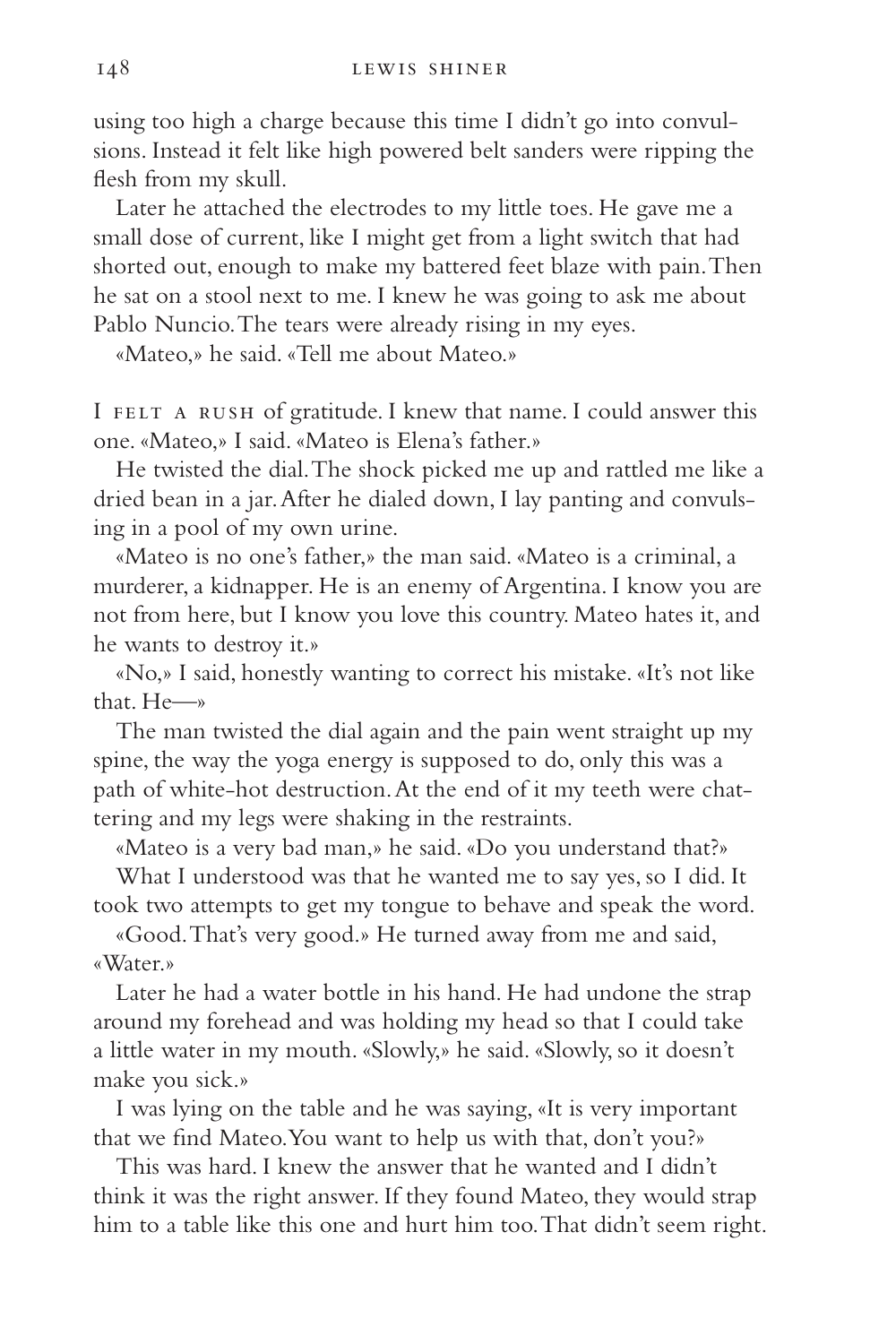# *Dark Tangos* 149

The electrodes were on my testicles again. The pain was unbearable and I knew I couldn't stay conscious, but somehow I did and it kept coming. I was making noises and the noises were numbers. They were something like the numbers of Mateo's cell phone, except I didn't remember the order.

He asked me for the number again and I gave him one, but it was not the same. I realized that and so did he and he sent the current into me again.

When he stopped I said the number again, the same as the time before, and I told him yes, I was sure, and I said the number yet again, and then I said the numbers to myself, over and over, so I would be sure to get them right the next time.

He put the electrodes on my nipples. I said the numbers I had memorized and he shocked me anyway, not a convulsive shock but a pain shock that went straight down to my penis and testicles. «Where is Mateo? Where is he now? How do I find him?»

It was too many questions and I couldn't decide which one to answer so he hurt me again.

Later I was talking, or my voice was talking, without my knowing where the words came from. I couldn't even understand them, they were babble, only they were about the little market and the stairs and the tunnels, the old factory. He was writing things down and saying, «Good, that's very good,» and there was no pain except the pain from before that still hurt. And another pain inside that was not physical, that was shame and hating myself for what I was doing.

Then I was telling him about the others, about Jesús and the small dark woman and the Middle Eastern man and Raul and all the others and the stones and the votes.

«Stones? Votes? What are you talking about?»

I tried to explain about Osvaldo. Osvaldo was the reason I was here. My tongue wouldn't make sense and I wound up speaking English because I was delirious. He shocked me again to make me speak Spanish, but it was too much and I passed out.

I was in the closet and they were coming to get me again. I must have slept because it didn't seem like that long since I'd been on the table the last time. Only it didn't feel like I'd slept, it felt like I had sat against the wall with my eyes closed and my hands pressing against them, thinking about the fact that I had told them everything they wanted to know, that I had betrayed Mateo, who was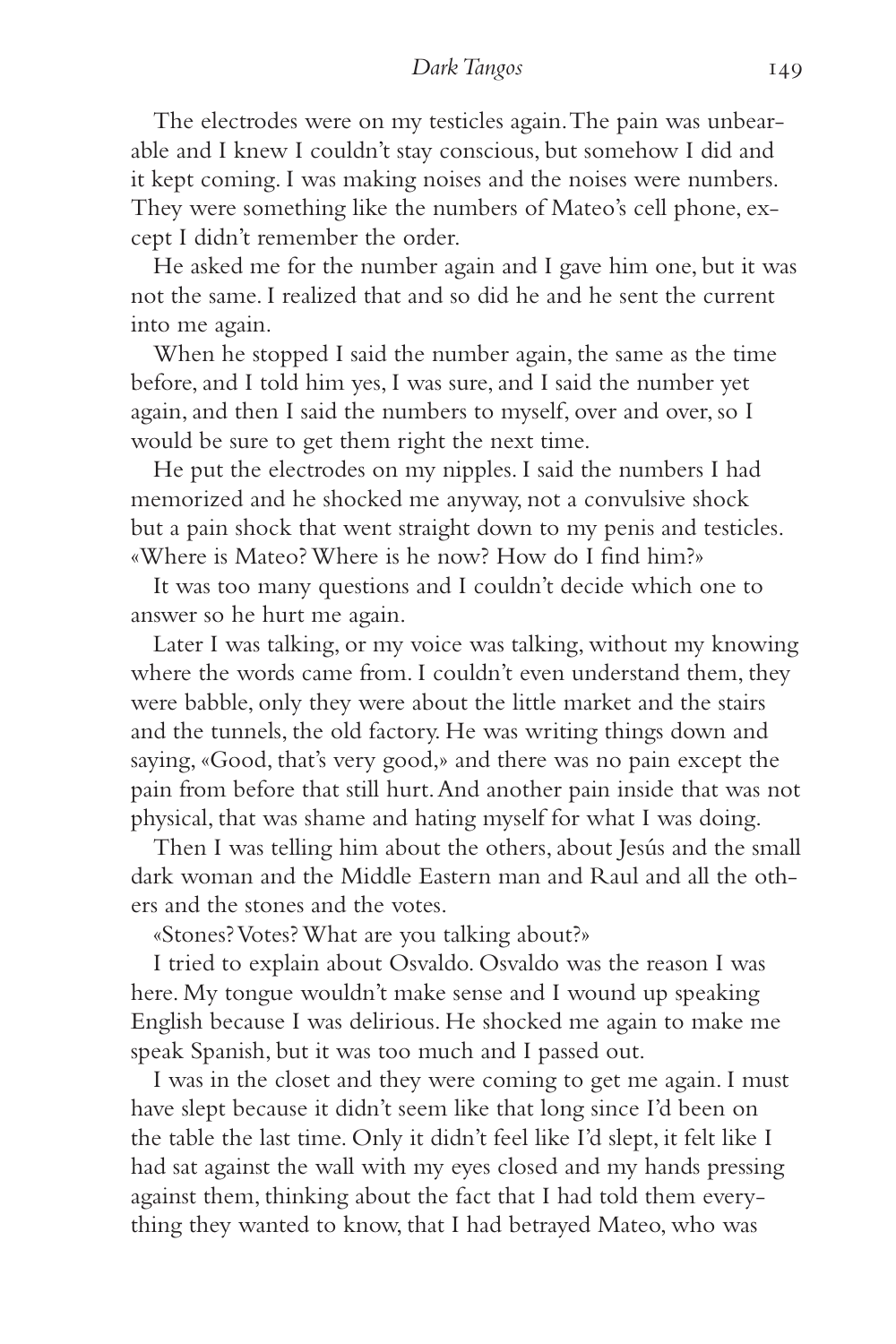Elena's real father, and now they were going to kill him too and she would have no one.

They had brought fruit again. I couldn't eat it because I didn't deserve to be fed, didn't deserve to live. I didn't want it because it was a reward for betrayal, it was thirty pieces of silver, and I was sure I hadn't slept.

One of the thugs was hitting my feet with the stick and the man in the coveralls was asking me for the phone number again, and I was sure I said it right, and I must have because he stopped hitting me. Then he wanted me to say the directions again and at first I didn't want to, but then he was hitting me in the testicles with the little stick and it didn't matter because I had already said them once and saying them again would make the pain stop.

He was holding a map of the city in front of me and my right hand was free and I was using it to point to where I thought the grocery was.

He was asking me to describe the others. I did, and that was when I saw there was another man next to the man in coveralls. He had white hair and a low forehead and a patchy gray mustache. I knew I had seen his picture, and then I recognized him. Emiliano Cesarino, the one who had run the detention centers and killed Marco Suarez. Osvaldo's boss.

I was in the closet. There was an Egg McMuffin with no meat on it, so it must have been breakfast time. Was it only the morning of the second day? It was not possible that I had been there less than three or four days. There was orange juice and water. Marco Suarez had loved the smell of oranges. They made him think of the tropics.

I ate all the food, tearing it with my hands and putting it deep in my mouth to avoid my missing tooth, and then there was nothing.

I used the bucket to piss blood and expel some diarrhea, which was mostly noxious gas. I slept a little, I sat, I did Deep Lake Pose. I thought about Sam, but Sam had nothing to say to me because I had not stopped hanging with these losers like I said I would and because I had betrayed Mateo.

They were doing this on purpose, I realized. They were breaking any possible sense of rhythm to my days, to the meals, to the sessions, to wipe out my internal clock, to leave me with nothing, nothing at all.

I was alone in the closet for so long that I wondered if they were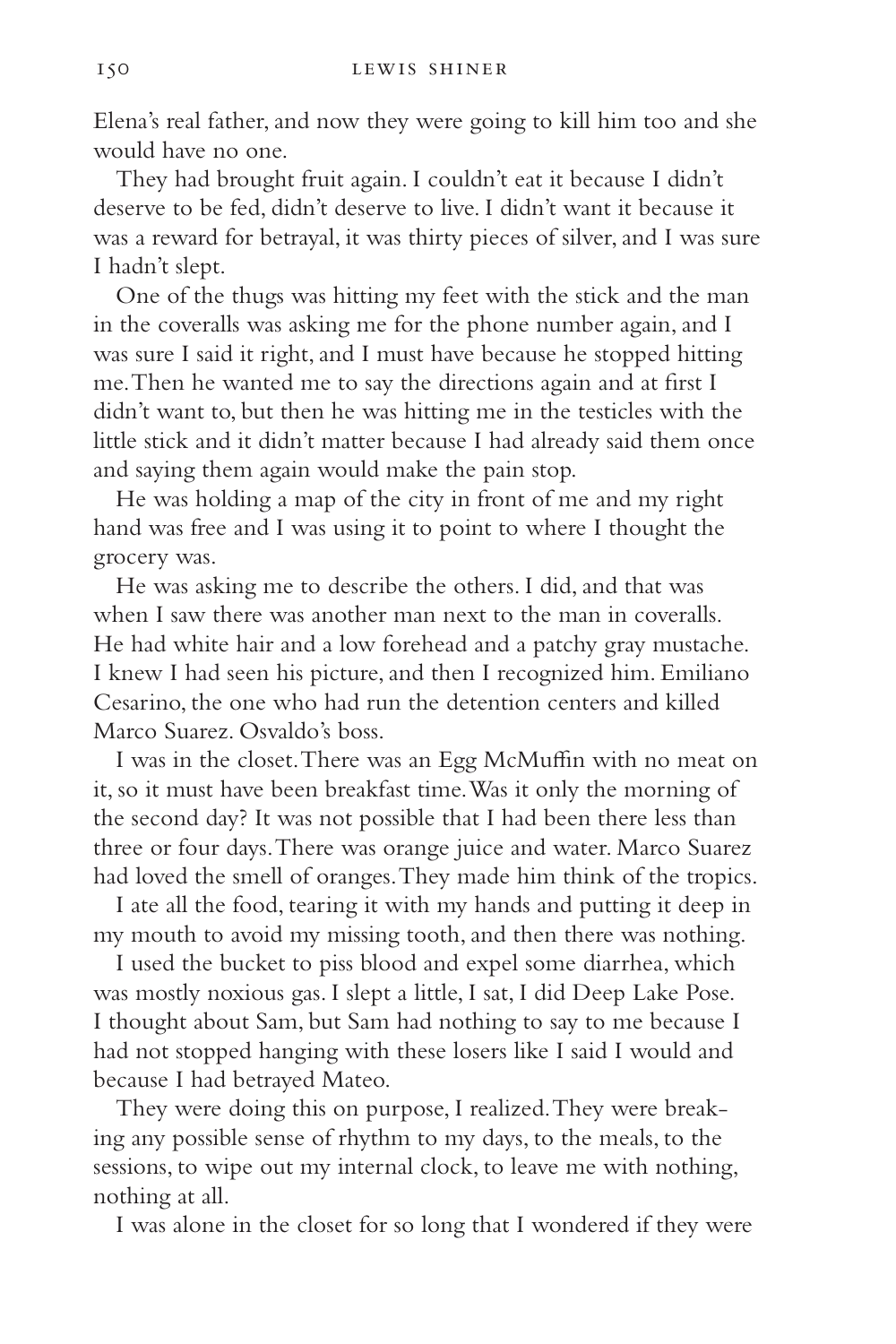finished with me, if they had left me to die. I tried the door to make sure it was locked, and tried it again later, and again after that.

I was afraid to be alone. At the same time, I knew that if they came back they would torture me. It was an impossible choice that I could not stop thinking about. The more I thought about it, the more my head hurt, a spike going straight through my right eye and deep into my brain, hurting so much that the pain in my feet and my testicles and my chest and mouth could not compete with it.

Then I was on the table again and they were beating me with the stick, and I wanted to tell them it was time for the shock, not the stick, except that I was no longer sure, and I didn't want the shock either.

«What is he planning? Mateo. What is he planning, eh? He has a plan. He is up to something. What is he doing?»

Too many questions again. I tried to explain that Mateo had no plans, or if he had plans I didn't know anything about them.

The next time I was on the table there was no shock and no beating. This time there was only a pair of pliers.

«Mateo. What is he planning?»

«I don't know.»

«Beto, I am very disappointed in you. Just like your father was disappointed in you when you were a boy, back in Virginia. Do you remember?»

He'd wanted me to play basketball. He'd never been good enough to play in college, so he wanted me to succeed where he'd failed. He'd put a hoop above the garage and sent me outside to practice every afternoon. He would come out to check on me, never to play with me, and he would find me sitting and daydreaming, or chasing an escaped ball down the twilight street. Disappointed in you, he would say.

How did they know that?

«You must try again, Beto. Tell me what I want to hear.» «But I don't know—»

He took hold of my left hand. Then he had just the index finger, pushing it down onto the metal table. I felt something touch the fingernail. It was the jaws of the pliers. The pliers began to pull on the fingernail.

«Try again, Betito.» His voice was kindly and patient. «Tell me what Mateo is planning.»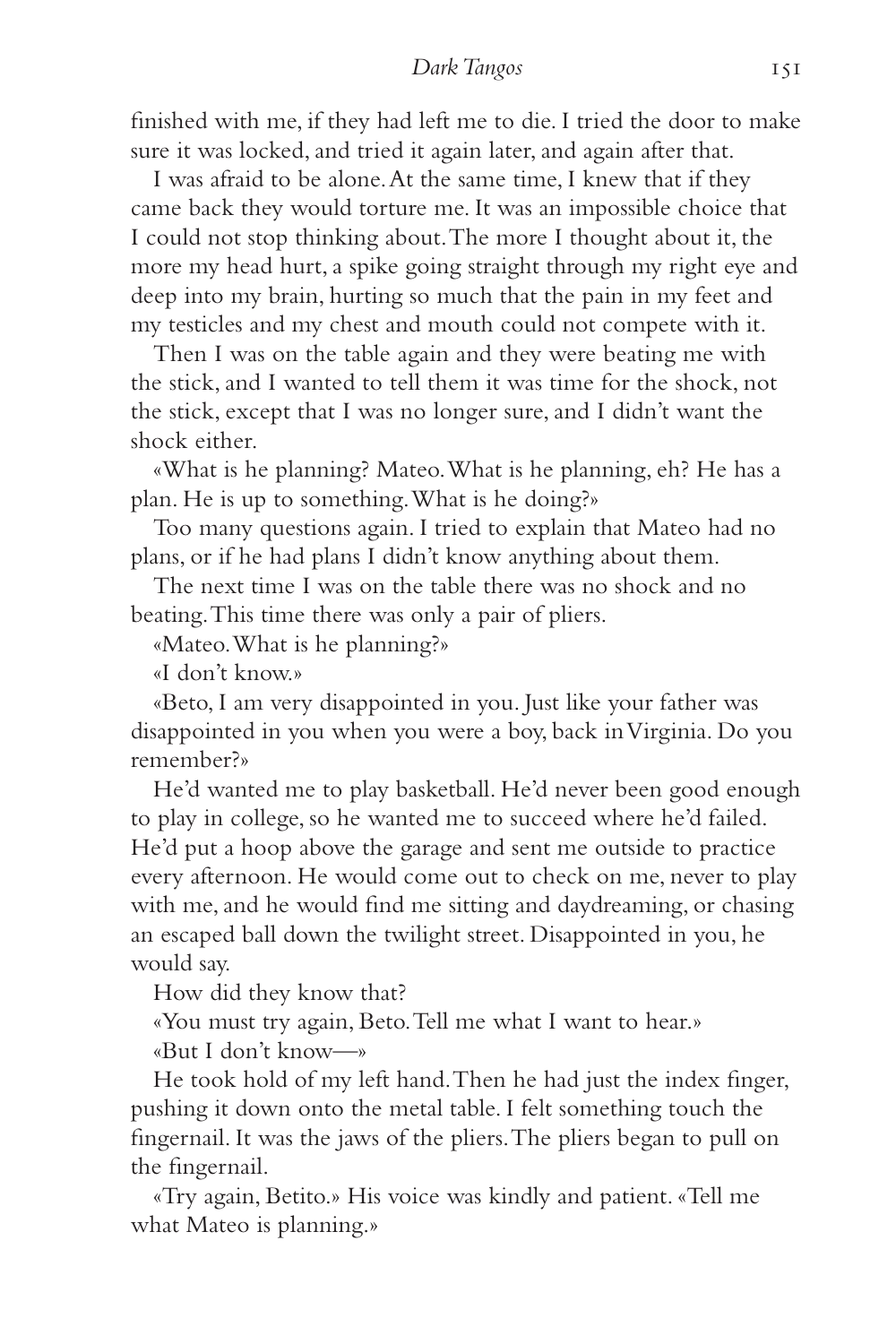«I don't know! I swear to you I don't know!»

The pain started in the tip of the finger and then the whole finger and then the whole arm. I couldn't see what they were doing and that made it worse, because I knew what they were doing and I was even more powerless because I couldn't see it. The pain was terrible and cold, an absence, an unbearable loss. I thought of my sad yellow tooth on the floor of the closet and now this. My entire forearm vibrated with agony and then, mercifully, I was gone again.

In the closet. I was afraid to look at my finger. Eventually I had to. It was swollen to twice its normal size, fat as a sausage, and where the fingernail should have been it was puckered and covered with dried blood. Moving it through the air made it hurt, a pounding, savage, devastating ache. I cradled it with my right hand and curled my body around it and lay on the floor without moving.

On the table. The stick again. They had barely started when I nearly choked on the smell of cigarette smoke. One of the thugs stood over me, laughing. He took a drag from his cigarette and the end glowed bright red, like molten steel in a foundry, like the setting sun. He took the cigarette by the filter and brought the hot end down toward my face. It looked like he was going to put it into my eye. With that thought I realized that I had still been holding on to some hope of coming away from this alive. I let that hope go.

He put the cigarette out on my left cheekbone. The smoke from the cigarette and from the burning flesh made tears stream down my face.

The man in the coveralls loomed over me from the other side, the right side, the side with the eye that I could still see out of. «Mateo,» he said. «What is he planning?»

The thug lit a new cigarette with a wooden match. He shook the match out and dropped it on my chest. I remembered a joke from when I was little: Want to see a match burn twice?

«Don't be difficult, Betito. You have been doing very well up to now. Tell me what Mateo is planning.»

The thug blew smoke in my face, took the cigarette out of his mouth, and pointed it at my chest.

«A bomb,» I said. I knew what he wanted. That was more important than the truth, he had showed me that.

The thug hesitated.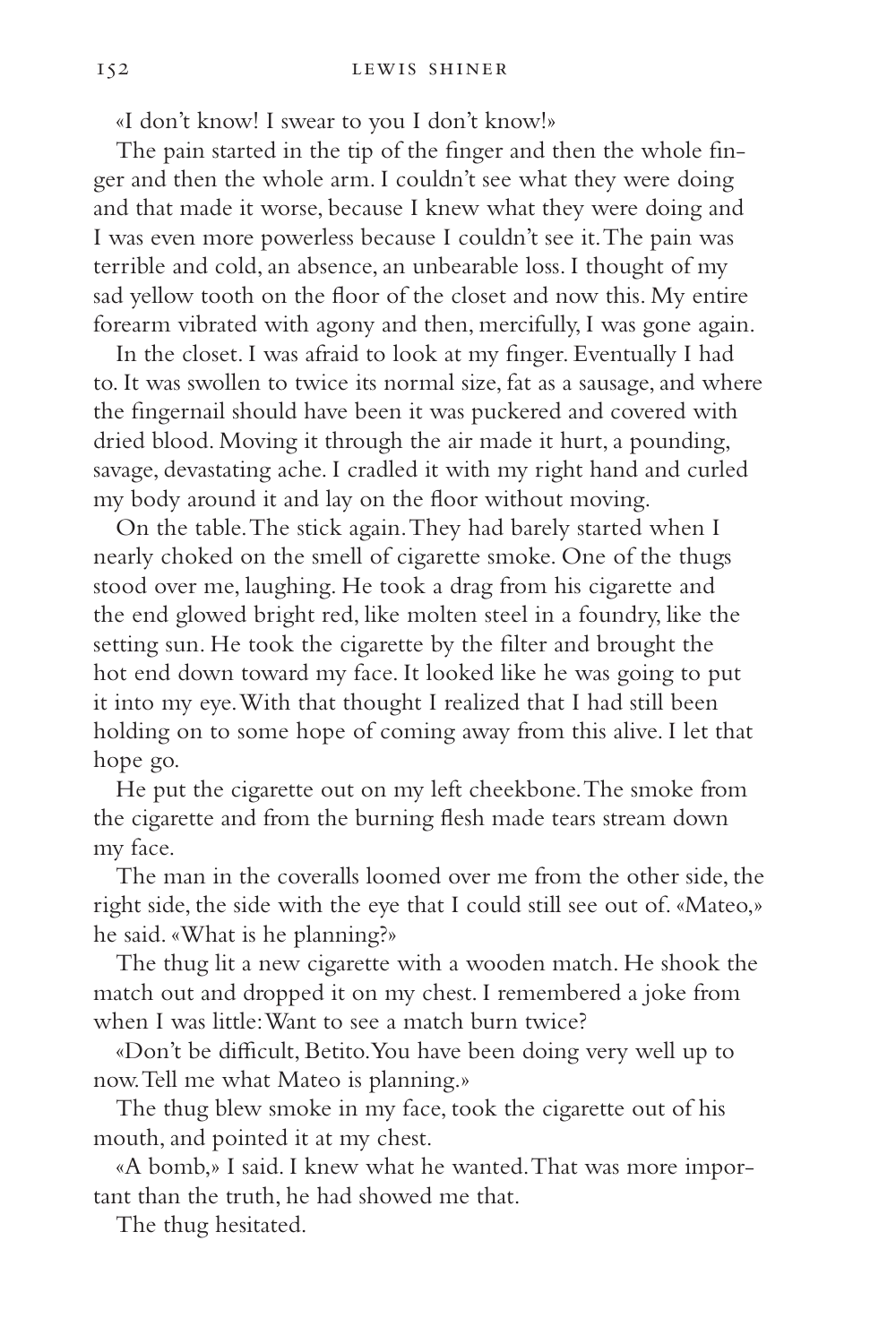«He's making a bomb. Una bomba de tubo.» I'd seen the word for pipe bomb in the newspaper one day.

The man in the coveralls waved the thug away. «Good, Beto. What is he going to do with the bomb?»

«Citibank. He's going to put the bomb in Citibank.» «When?»

«I'm not sure.» I hadn't thought ahead. It had been the day before Halloween when they took me. How long ago was that?

I was too slow with the answer. The thug burned me where the skin was thin over the center of my collarbone, pulling the cigarette back before it went out and then puffing on it so that it filled the room with the stink of burning meat. I was throwing up again and they had to release me enough that I could vomit onto my own left arm.

«Christmas,» I said, gasping and choking. Surely it wasn't Christmas yet. «The bomb will go off at Christmas.»

«Where?»

«Citibank, I told you. Citibank!»

«Which one?»

«Calle Florida. Where all the shopping is.»

I was in the closet, because I could move my arms and legs, though I was sorry when I did. I couldn't remember anything after Calle Florida. I didn't know what they'd done to me to make me pass out. There was a burn on my face and one high on my chest, neither of them where I could see them. They both felt like the coal from the cigarette was still there, still smoldering. My right eyelid had drooped more than halfway down and my left eye was swollen nearly shut from the burn, making it hard to see. It was just as well, because I couldn't bear to look at my finger, which was swollen and crusty and an inflamed red at the edges of the dried blood.

On the table. Electrodes on my testicles. I didn't remember getting there. I didn't remember the question. I could no longer differentiate where the pain was coming from. I heard faint voices that could have been in another room.

My eyes were barely functional, but something made me look at the face of the man with the coveralls. I was staring at him when the most amazing thing happened. His eyes started to pop out of his head. Then his forehead bulged, like it was made of soft clay and someone was poking it from the inside. Then big pieces of the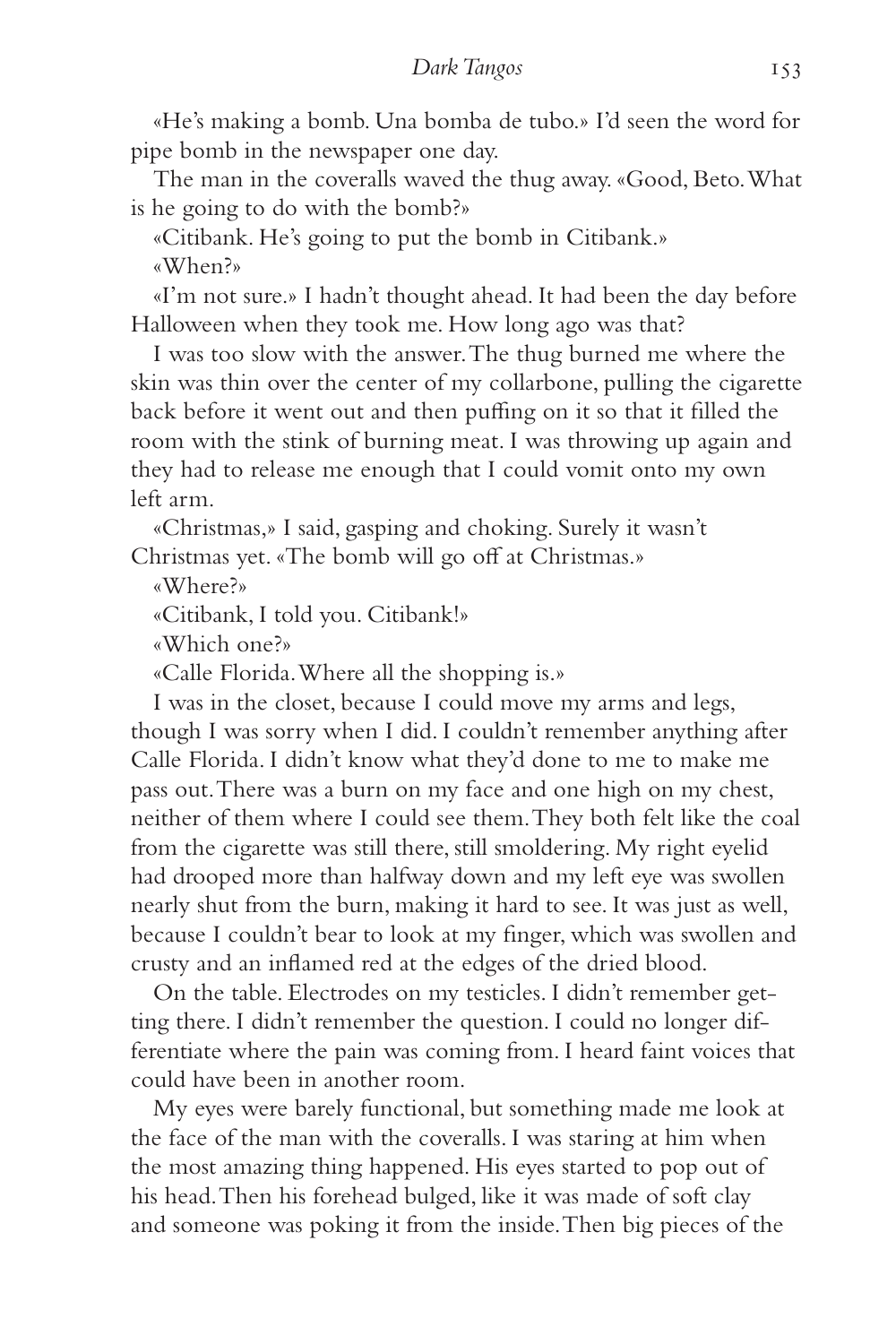forehead flew out, scattering bits of red and yellow-gray tissue and one of the eyes fell out and hung by a string.

Somewhere in there I also heard a loud noise.

I understood that I was making it up, that the last borders between my fantasies and reality had broken down. Yet when his body collapsed across my chest, it felt real and heavy.

There were more loud noises, three or five or ten of them, and maybe somebody screaming, which could have been me.

A man's voice, far away, said, «Dios mio, what have they done to him?» I felt the electrodes come off my testicles, and then the body of the man in coveralls jerked away from me and landed in a heap on the floor.

A face looked down at me. I still didn't understand what was happening. At first I thought it was Cesarino again, but it wasn't, it was another old man. It was Osvaldo. The only other time I'd seen his face was in the street outside the restaurant, when Mateo kidnapped him.

«You,» I said.

He undid the strap holding my head, then the straps on my arms, then my legs.

«Can you stand up?» he asked.

«No.»

«I'm going to put you on your side. Go slow.»

I curled onto my side and didn't want to move. There were new smells in the air. Cordite, which I knew from target practice with my father. And blood. I tried to vomit and came up empty.

«I'm going to sit you up,» Osvaldo said. «We have to get you out of here.» There was gentleness in his voice. He brought my legs down and helped me sit up.

The room was a slaughterhouse. The man in the coveralls lay at my feet, his face gone. The two thugs sprawled against the wall, dead. There were bullet holes in the plaster above them, stained with blood and gore. Three men stood with pistols ready, wearing black police uniforms and caps. I felt a tiny flowering of joy in my heart.

Osvaldo reached for me and I held my arms out to him like a child. He lifted me up and carried me into the daylight.

I CAUGHT NO MORE than a glimpse of the neighborhood a wide, cracked street lined with deserted offices and industrial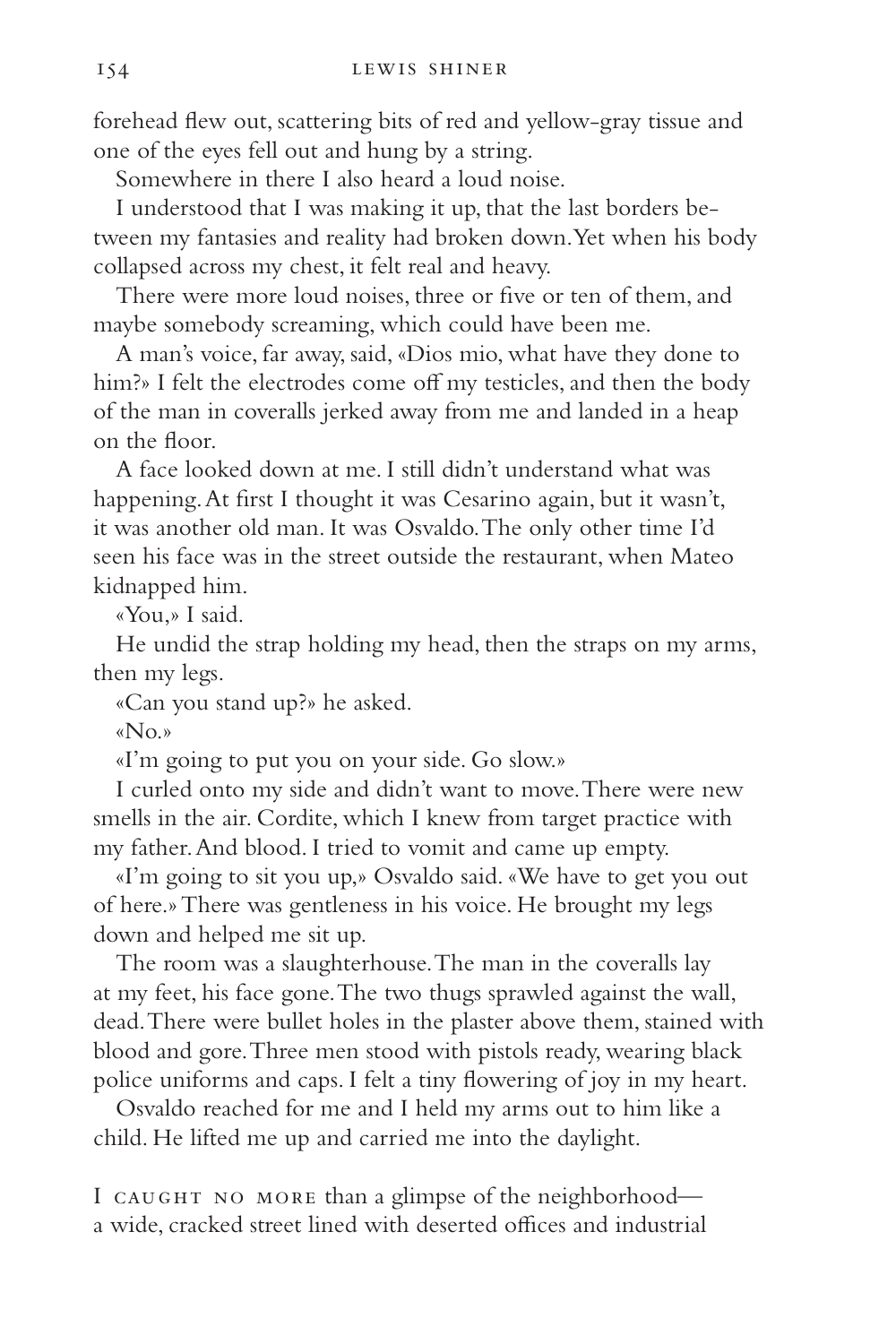buildings. The sky was hazy and the air smelled of car exhaust. I thought it might be afternoon.

He laid me down in the back seat of an expensive car. There was a sheet and a blanket on the seat and I wrapped myself in them to cover my nakedness and because the car was cool from air conditioning.

There were other cars parked behind us. Some of them must have belonged to the dead men in the kitchen. At least one of them must have belonged to the other men who had rescued me, because Osvaldo said something to them, then he shut the door on me and got into the front seat alone.

Once we were moving there was too much noise from the road and the traffic for me to talk. So I lay quietly and every once in a while I would see Osvaldo's eyes in the rear-view mirror as he checked on me.

At some point we got on a freeway. The motion felt good, taking me away from the closet and the metal table, the farther and the faster the better. Sometime after that the car stopped and Osvaldo turned to face me.

"This is the British Hospital," he said in English. "It is a good place. They will help you here. I am sorry I can't come in. I have to leave you here. Maybe you understand."

"Why are you doing this?"

"I do this for my daughter. She loves you."

"She called you...?"

"She called and say she will kill me. I tell her what I tell you now. I do not kidnap you. I keep my word, I tell no one what happen with Mateo. I keep my word in the future, too. But I am able to know who does kidnap you and this I find out. As you see."

"Thank you. But who—" I couldn't say the words "betrayed me." Not after the way I had betrayed Mateo and the others.

Osvaldo didn't seem to have heard me. "Cesarino is a very bad man. I am not finished with him, I think. But that is not for you to worry about. You must go now."

He came around and opened the back door of the car. It hurt when he moved me and I understood that he couldn't help it. I could see the hospital now. I still had my bad memories of the hospital in Durham, but at that moment the British Hospital was very beautiful. There was a new wing that was white with a red and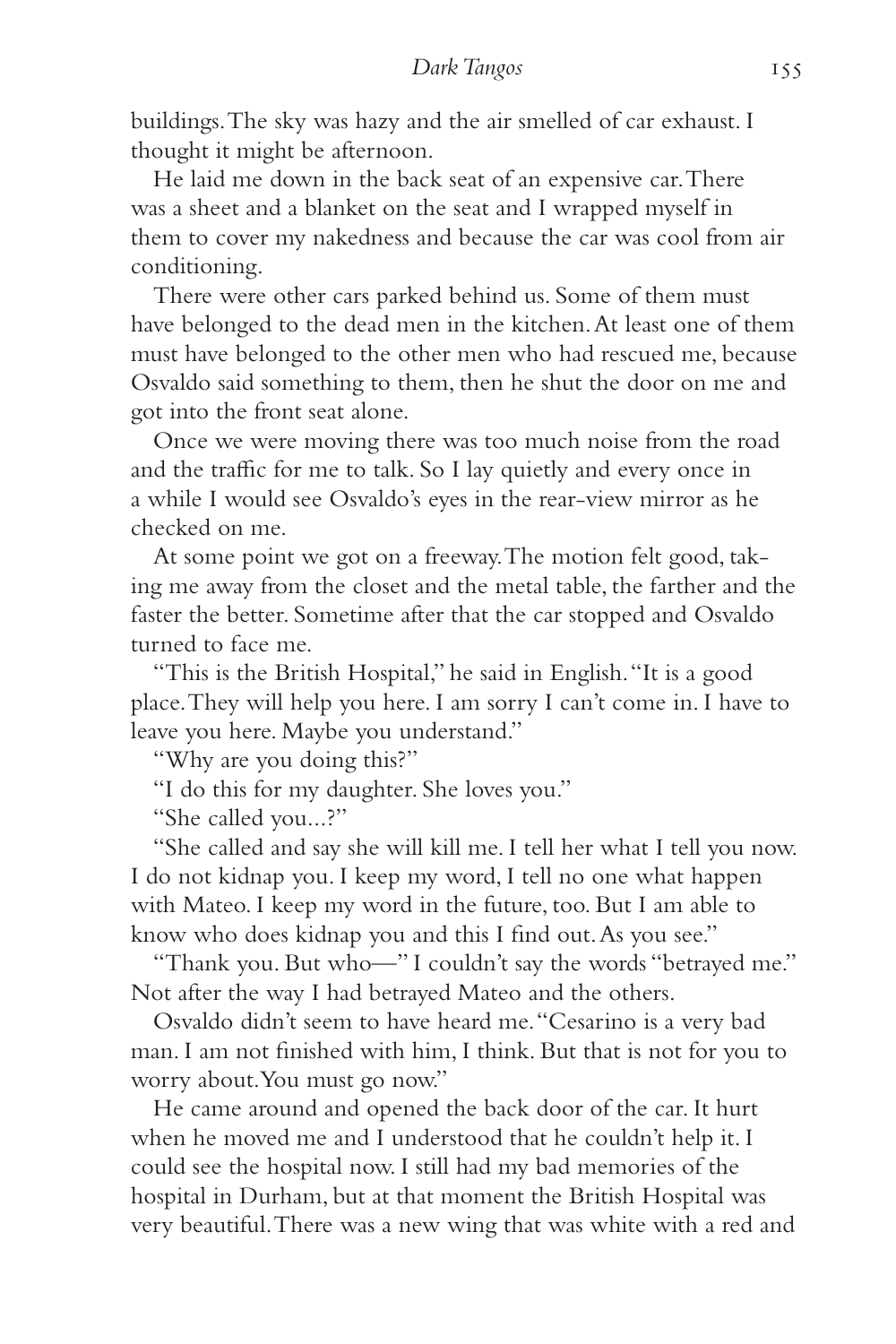blue logo on it, and grass and flowers. He carried me to the door, wrapped in the sheet and blanket, and set me down gently.

"Be well," he said. "Know that I love Elena very much."

He said something to the guard at the door and then he was gone. A few minutes later two orderlies came with a gurney and took me inside.

I WAITED A LONG TIME before anyone thought to examine me. Once they did, they gave me morphine and I went to sleep. I woke up in a semiprivate room by a window and it was night outside. Elena was there.

She saw that I was awake and started to cry. She pulled her chair next to me and put a hand on my face and one on my chest. The one on my chest was touching the burn and I winced and she took it away. She tried to say something that only made her cry harder. Finally she said, «I did this to you. Beto, I am so sorry, so sorry.» She was crying again.

The iv drip was in my right arm. My left hand was wrapped in bandages. I wanted to touch her, but it was difficult. I put my right hand on her hair. She had clearly not been sleeping much, but otherwise she was exactly the same. She was wearing Dani's necklace and jeans and a T-shirt and one of my flannel shirts. She was so beautiful and I was so broken. It made me a little sick to see her next to me.

«What day is it?» I asked.

«Saturday. They had you for five days.»

«I betrayed them,» I said. «Mateo, Jesús, Raul, all of them. I didn't even wait. I betrayed them as soon as I could.»

«Beto, they tortured you. How can you blame yourself? This is my fault, nobody's fault but mine.»

«Are they dead?»

«Mateo and the others? No, no, they are all okay. I called them when you went missing. They left immediately, went into hiding somewhere. I don't even know where they are.»

«Good,» I said. «That's good.» It didn't feel good. It felt hollow. My guilt was the same, whether they lived or died.

«Beto, I was so afraid they would kill you.»

I said, «It was your father—Osvaldo—who rescued me.»

«I know. He called me as soon as he left you here. This place is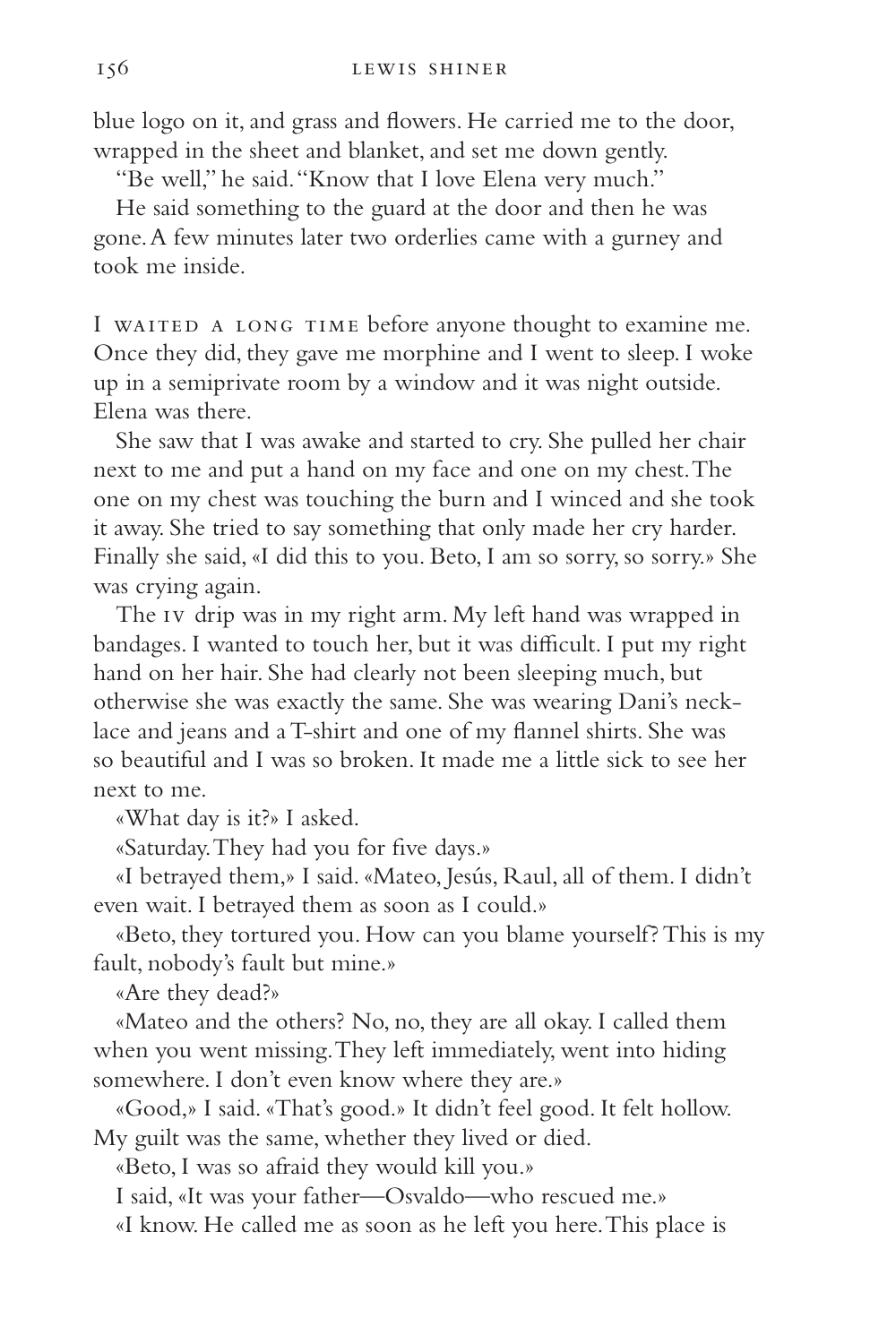only a few blocks from your apartment. I came right away, but they wouldn't let me see you until you were in the room.»

«He said you threatened to kill him.»

«Yes. When I thought he was the one who took you...»

«That was why he came for me. Because you called, because you told him that you...that you...»

«That I love you.»

«Because of that. So it was you that saved me.»

«Mi amor, I have to be able to touch you. To do that, I have to know where they hurt you.»

I let her take the sheet away. I was wearing a hospital gown underneath, so the first thing she saw was my feet, swollen like an elephant's and wrapped in cold packs. She burst into tears again.

I lay with my legs open, feet turned to the sides. I lifted the gown so she could see my testicles, the size of grapefruit, also resting on a cold pack.

«You see what they took from me? My dancing, my sex. There's nothing left for you to love.»

She got into the bed, carefully distributing her weight so she was beside me and on top of me, barely touching me. She kissed my split lip and said, «You must never say that. Never ever say that.»

In spite of itself, my penis stirred. It woke the pain, which made me go limp again. She had told me once that I didn't have the history to be involved with her. Now she was the one who didn't have the history.

«Show me the rest,» she said.

I showed her where the cigarettes had burned me, where the electrodes had been, the missing tooth, the missing fingernail, the bruises from the beatings, and she bit her lip to stop the crying.

«So I can put a hand here?» she asked, touching my right upper thigh.

«Yes.»

«And here?» She put her other hand on the left side of my chest, above the nipple, left of the burn.

«Yes.»

«And my head here?» She laid it gently on my left shoulder.

«Yes.» I could smell her hair. I had thought I would never smell it again. For the moment I refused to think about the hopelessness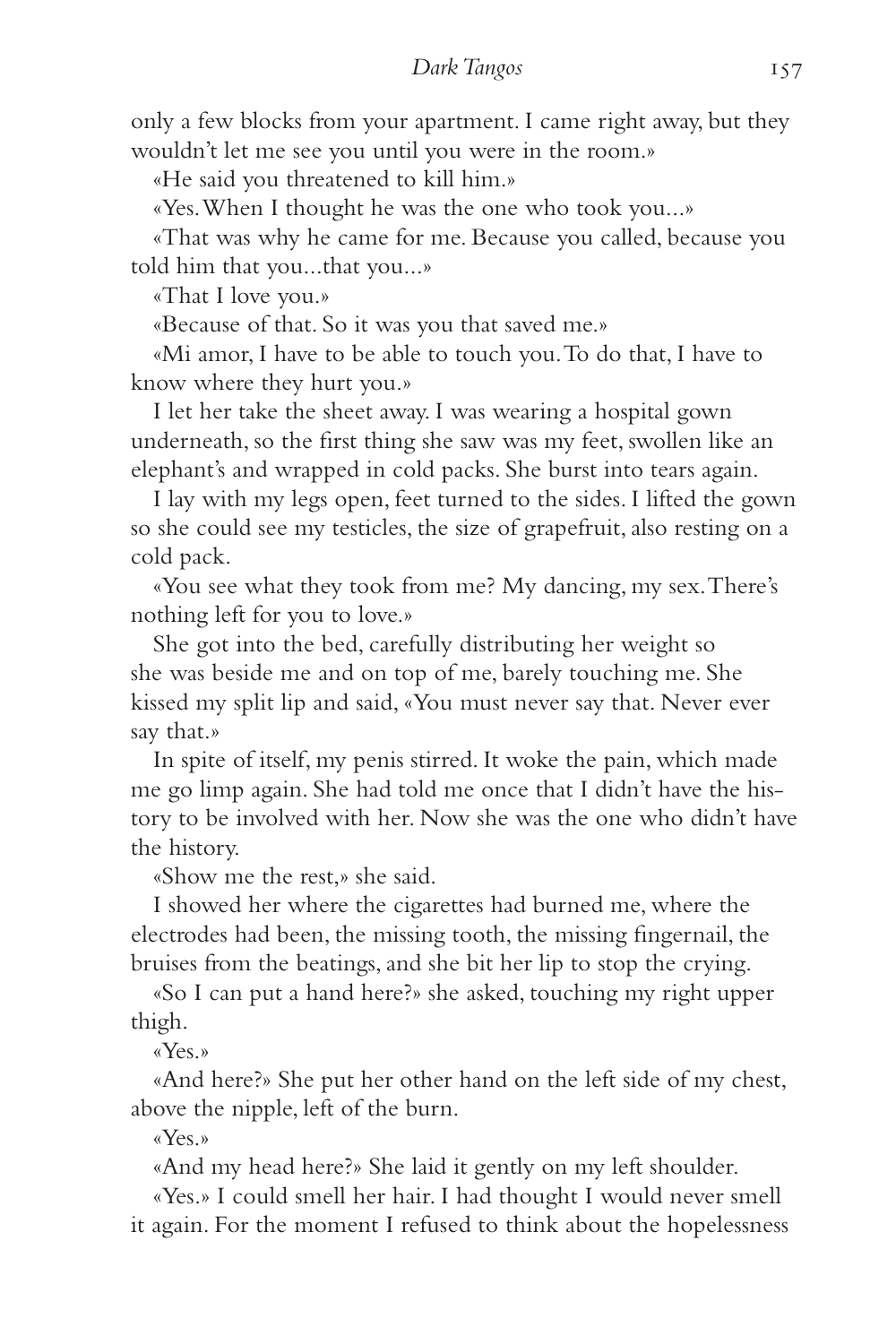of it. I rested my right hand on the smooth curve of her waist and fell asleep.

I woke up screaming. I scared Elena, who had drifted off also, and when she jumped she hit the burn on my chest, which made me gasp with pain.

By the time we had sorted ourselves out, the overhead lights came on and a female nurse came in, demanding to know what Elena was doing in bed with me. She was my age, short and squared off. Was Elena crazy, did she not know what I had been through?

«Better than you,» she said. «I knew he needed to be touched.»

I had dreamed I was in the black and white tiled kitchen. Time was running in reverse. The head of the man in coveralls reassembled itself as I watched, and I realized that the rescue had never happened, that it was only one more false hope.

The mood of the dream still clung to me and I found it hard to get emotionally involved as Elena argued with the nurse, who told her that visiting hours were over and she had to leave. Elena insisted she was my partner, my compañera, and that I needed her here around the clock.

«Please,» I said to the nurse. «Please let her stay.»

Finally she relented. «But stay out of his bed,» she said. «If I find you in there again, I'll call Security.»

She turned to me and said in English, "You can have the pain medication again now if you need it."

"Yes, please," I said.

Elena moved a brown vinyl-covered recliner next to the bed, her head by my feet. From there her left hand could reach the bed and rest on my thigh.

The nurse came with the morphine and injected it into a port on the iv. She looked at Elena, who was already falling asleep again, and said, "She is strong for you, this one, no?"

The morphine burned through my vein and the pain immediately faded. "Strong for me," I said. "Yes."

I was afraid to go back to sleep, afraid of the dream. In the end, the drug was stronger. I nodded in and out as the sun came up on Sunday morning.

•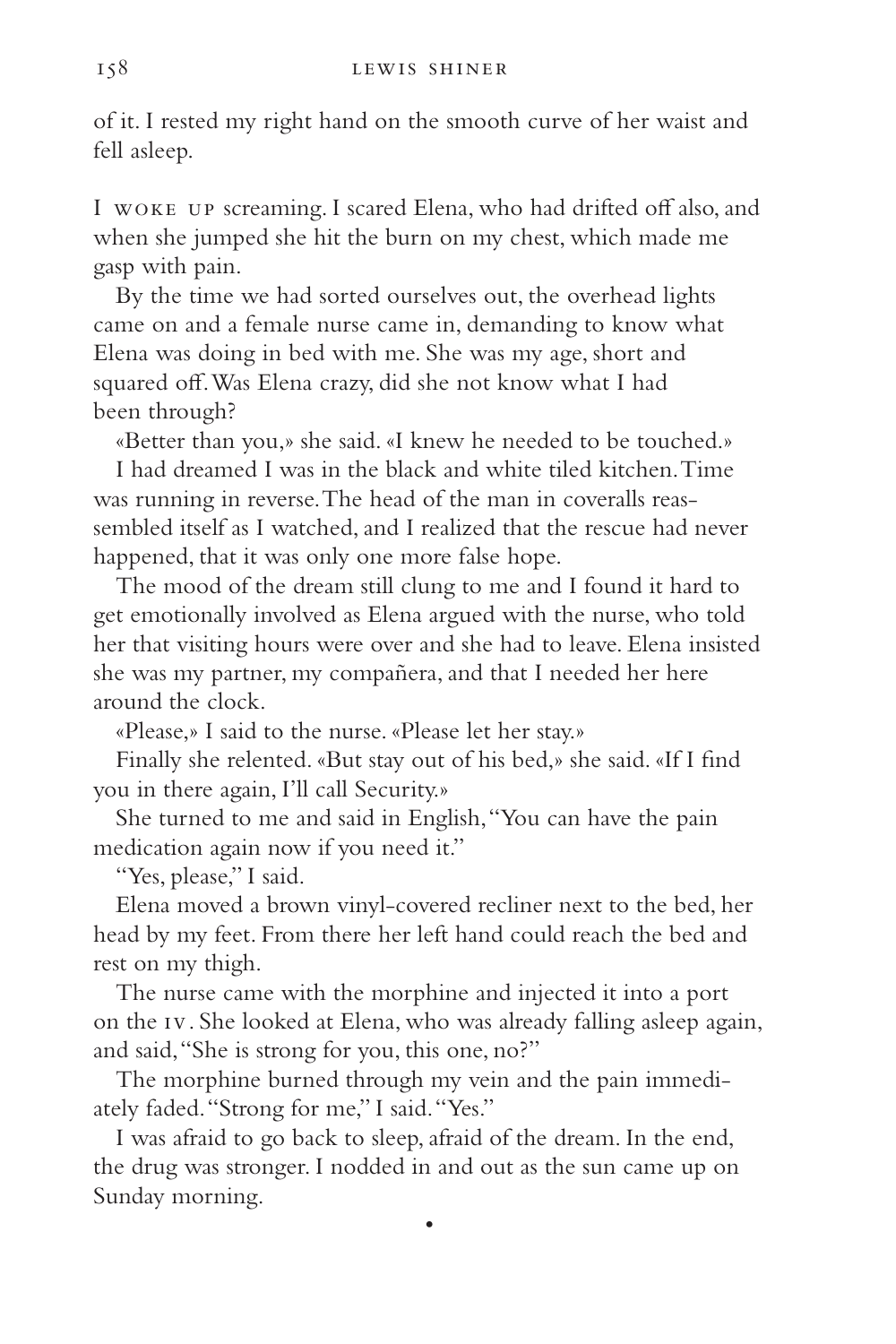FOR BREAKFAST they brought scrambled eggs. The smell of them reminded me of the Egg McMuffin, nauseating me, bringing back the closet and the green wool blanket and the bucket, and I shifted in the bed, feeling the edges of panic, fighting not to throw up. Elena took it away and found me fresh fruit, strawberries and apples and oranges. The oranges could have triggered something, but they didn't, other than to remind me of Marco Suarez again, whom no one had come to save.

Bahadur arrived at eleven. He brought a bouquet of yellow flowers and Elena propped them in a plastic cup of water. We shook hands carefully and Bahadur said, «You could start a new weight loss program. The Torture Diet. You could make millions.»

I tried to smile. During the night the nurse had helped me to get to the bathroom. There I had seen myself in the mirror for the first time. The right eyelid was at half-mast and the left eye was still puffy from the burn and the beatings. I had a week's growth of beard and my hair was filthy and matted. I must have lost 20 pounds, though I had been thin already. It showed in my cheekbones and the hollows of my eye sockets, in my arms and protruding ribs. Virtually every square inch of skin was mottled with yellowish-red bruises.

«Okay,» Bahadur said, «I will spare you my comedy stylings. I mostly want to tell you that I talked to La Reina last night and this morning and she promises me that she is going to take care of everything. She will put in for medical leave for you, retroactive to last Tuesday, and when that runs out, she says you will have longterm disability for as long as you need it. So you don't need to think about that at all.»

«Okay,» I said.

«She has also talked to someone she knows in the police. They told her there is not going to be any investigation of the three dead bodies found in an abandoned office building yesterday. It has being ruled a drug killing.»

«No investigation? But Cesarino ordered it. He was there.»

«Then you haven't heard?»

«What?»

«Someone got into the apartment where Cesarino was under house arrest. It happened late last night. According to the news report he was shot five times.» Bahadur relished the story, as if he were rehashing the plot of one of his crime movies. «Once in each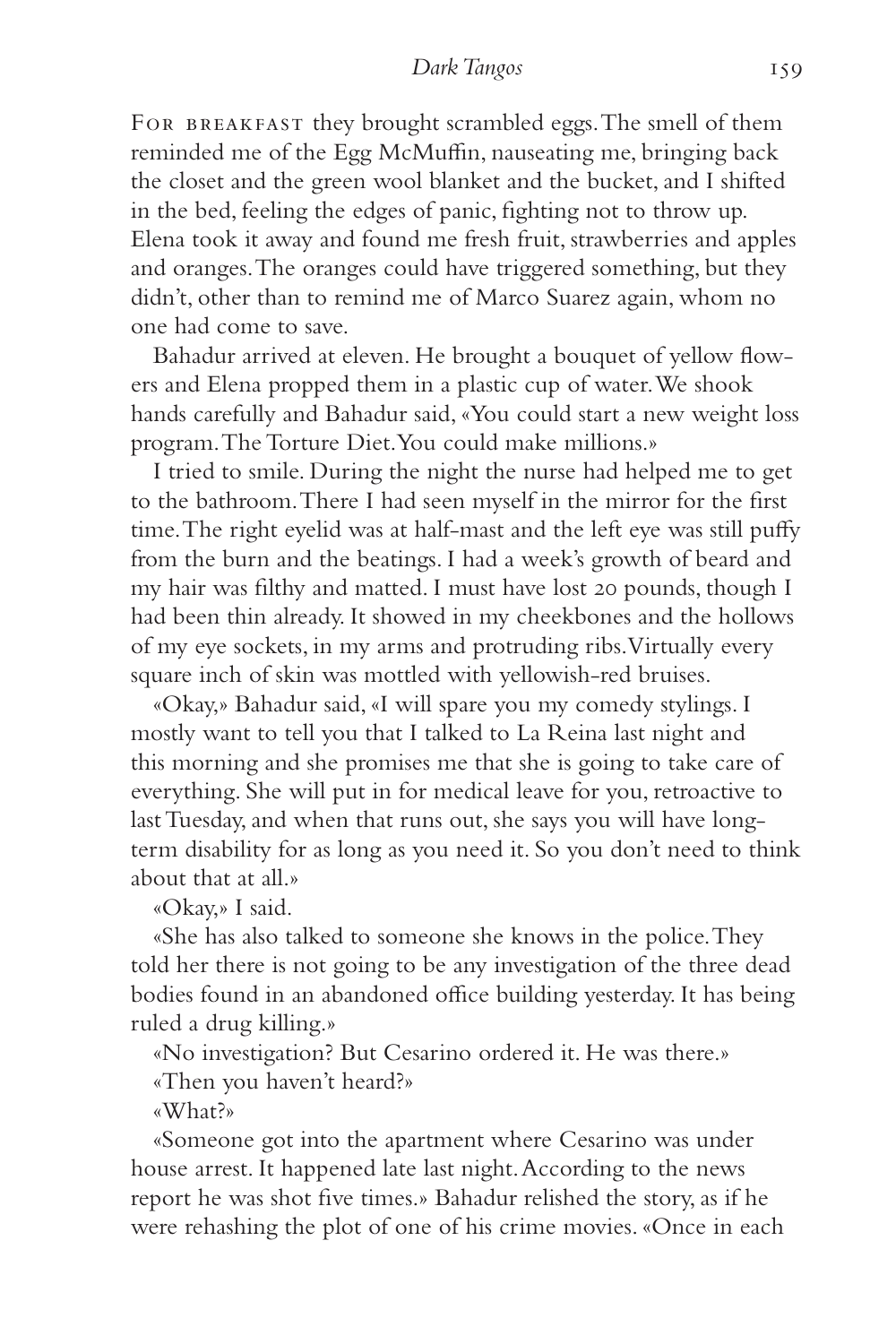kneecap, then, some considerable time later, once in the stomach. Then, later still, twice in the head.»

I looked at Elena. She nodded enough to tell me that she knew, as I did, that Osvaldo had done it.

Bahadur said, «No one understands how the killer got in and fired the shots and got out again without anyone knowing. It's all a mystery.»

«He probably got in the same way Cesarino got out to come see me,» I said. I felt churned up inside, elated and triumphant and helpless and sad.

«Anyway,» Bahadur said, «it means you are free to go back to the US.» He wouldn't meet my eyes as he said it.

«What do you mean, the US?» I said. «What are you talking about?»

«La Reina called your wife as soon as we heard you were safe.» He was acutely uncomfortable. «Everything has been arranged. She is coming to get you.»

«My wife...?»

«Correction,» said Lauren's voice from the doorway. «His wife is *here.*»

SHE COULD NOT have been long off the flight from Dulles. Her black linen suit showed every wrinkle from the overnight trip. "You must be Bahadur," she said, walking briskly in to shake his hand. She switched to Spanish as she crossed the room. «And you must be Elena. You are even more beautiful than I imagined.» Her accent was not particularly good, but she had a photographic memory for vocabulary.

Elena's face registered the same shock and hurt that I felt. She, at least, was not in on it. She took Lauren's hand by reflex and said, «Thank you.»

Finally Lauren came to me. In nineteen years I had seen her cry exactly three times. As she gently brushed the hair from my forehead, I was shocked to see her eyes mist over. "Oh, baby," she said, "what did they do to you?"

 $"L$ auren..."

"Hush, baby, don't say anything." She turned to Bahadur and said, "I need to examine him, if you don't mind."

"Well," Bahadur said. "I should be going anyway." His face was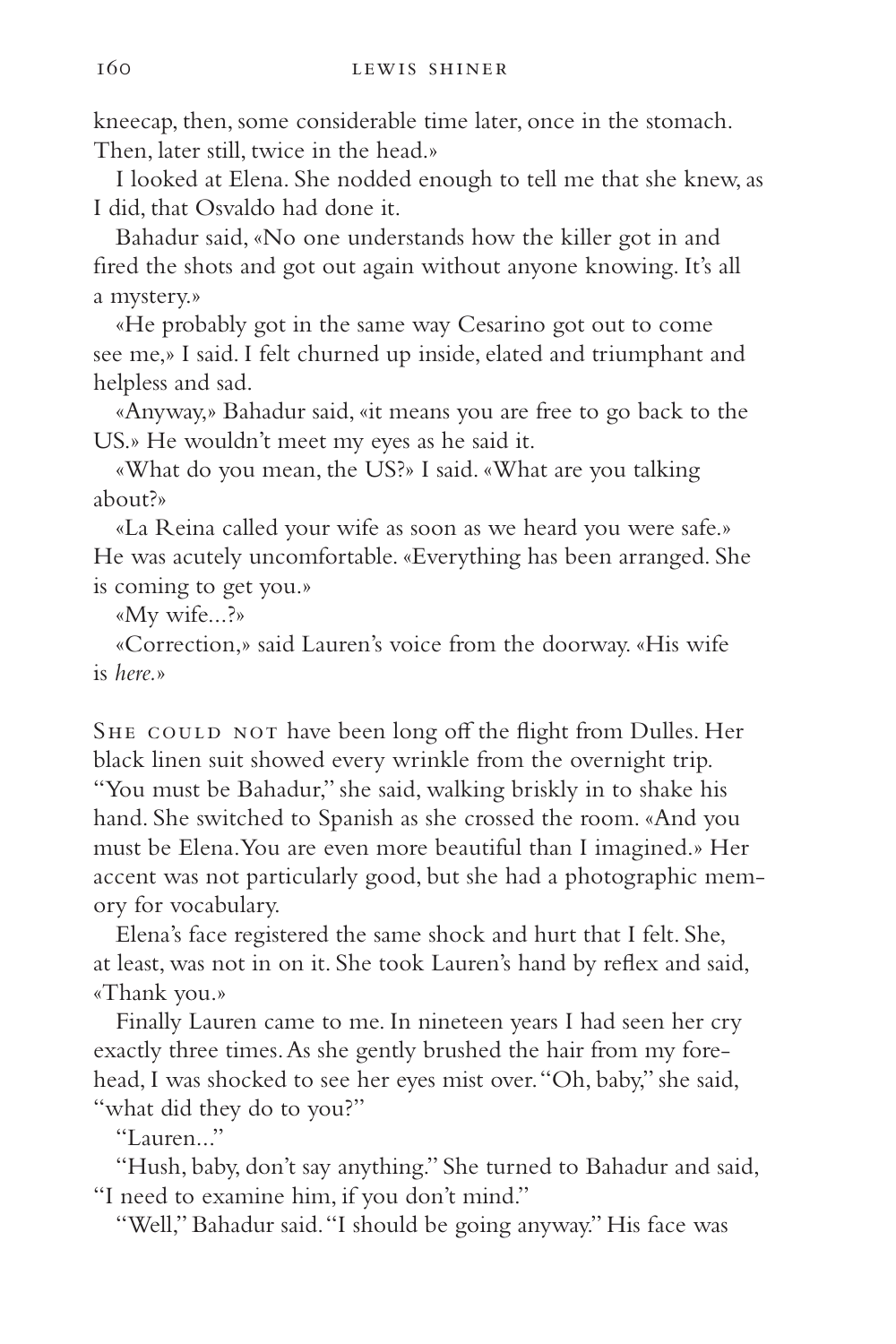still flushed, his posture stiff. "Rob, I'll talk to you once you're settled. I know you'll get the best possible care now."

"Duke Hospital," Lauren said. "One of the top five medical facilities in the entire world."

"And for the sake of your own safety," Bahadur said. "At least until this dies down."

I nodded at Bahadur, feeling betrayed and knowing I had no right to complain, betrayer that I was. He made an awkward attempt at a smile and left.

In Spanish I said, «Lauren. I appreciate what you went through to get here, but I don't want to go back to the US. My home is here now, with Elena.»

Lauren started to lift the sheet, and looked at Elena. Elena said, «Go ahead. I have already seen it.»

She pulled the sheet down and the gown up and gently pressed one finger against the skin at the top of my left foot.

I winced and said, «Lauren, are you listening to me?»

She switched back to English. "Rob, with all due love and respect, I don't think you're in any condition to make that kind of decision at the moment. You've just been through a living hell, you're severely damaged, and you're full of opiates besides. You need world class medical attention and I'm going to see that you get it."

She had moved up my legs and was cupping one of my testicles. "I've got a flight set up for tonight. We'll be in first class. I'll keep you sedated and there'll be an ambulance waiting at RDU to take you straight to Duke."

I began to hyperventilate.

Lauren saw it and punched the intercom. «I need that Ativan in here right now, please.»

I had seen it before. Lauren had only to walk into a hospital and people lined up to take orders from her. A nurse was there within a minute carrying a tiny pill in a plastic cup.

"Put this under your tongue," Lauren said. I was writhing in the bed as the panic took control of me. There were too many people in the room, I couldn't breathe, I needed to be moving, but I couldn't walk, there was no escape, and in a minute I would be throwing up and screaming. I put the pill under my tongue and swallowed the saliva that was flooding my mouth.

"Breathe," Lauren said. She gave me her hand to squeeze and I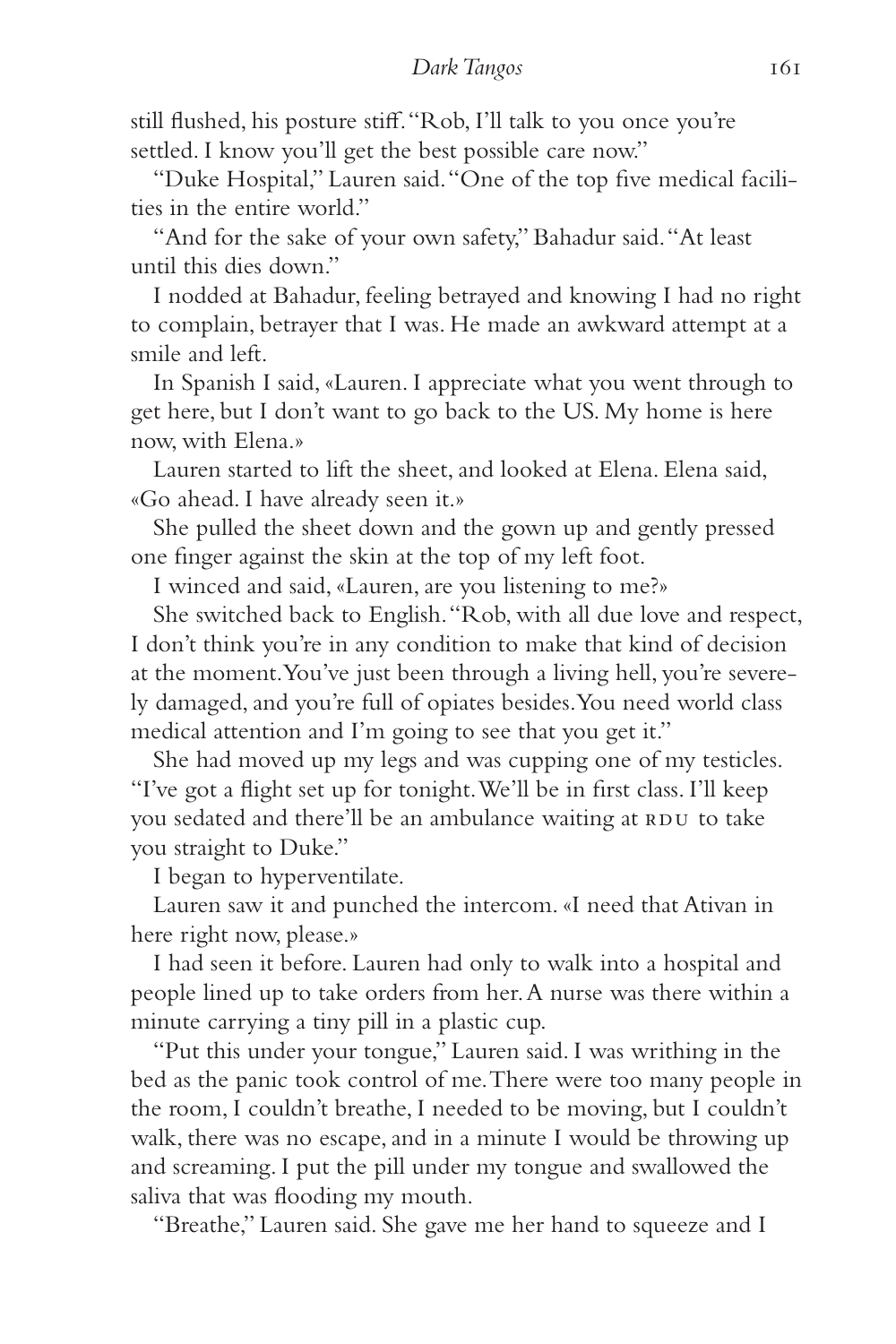was too desperate to refuse. The Ativan worked quickly. In five minutes my heart rate dropped and the pressure around my forehead let up, the pressure that had been squeezing it like a leather strap.

My vision, which had narrowed to a few feet directly in front of me, opened up again. Lauren was on the right side of my bed, still holding my right hand, and Elena was hanging on to my left arm with both hands.

Lauren smiled at me. "Better now?" She gave me a cup of water to drink. The Ativan was making me sleepy and I fought to stay alert.

"We need to leave for the airport in half an hour," Lauren said. "I've got things to take care of and I know you two will need a few minutes, so I'll give you some privacy." She nodded to the nurse and the two of them left together.

The panic was still inside me, muffled, like it had been wrapped in blankets. Elena leaned into me and buried her face in my neck.

«I love you, Beto,» she said. «Maybe this is best for now. They will fix you up in the United States and then you can come back to me.»

«Elena...» I couldn't find the words for what I was feeling. That I'd been tricked again, that the head of the man in the coveralls was coming back together, that the rescue had been a bitter dream, that everything was lost after all. «Don't let her take me. Please don't let her take me.»

«I don't want to cry. I don't want you to go back to the United States and only remember me crying.» It was too late. I felt the hot tears on my neck. «Beto, you are so strong. Look what you lived through.» She lifted her head to look me in the eyes. «You can live through a short vacation in the United States.» She laughed at that and I wanted to smile for her sake, but I couldn't.

«I love you, Beto. I will always love you. I will be here waiting for you. You will call me on Skype and write me long passionate letters and then you will come back to me and we will dance at El Beso and La Ideal and make love all night.»

I knew she meant the words as she said them. To me they were a fantasy, impossible to believe. I closed my eyes so she wouldn't see the despair in them. This is it, then, I thought. Let Lauren take me, so I won't be a constant reminder to Elena of what we once had.

She kissed me one last time, with infinite gentleness, and said, «So long, Betito. I will see you soon.»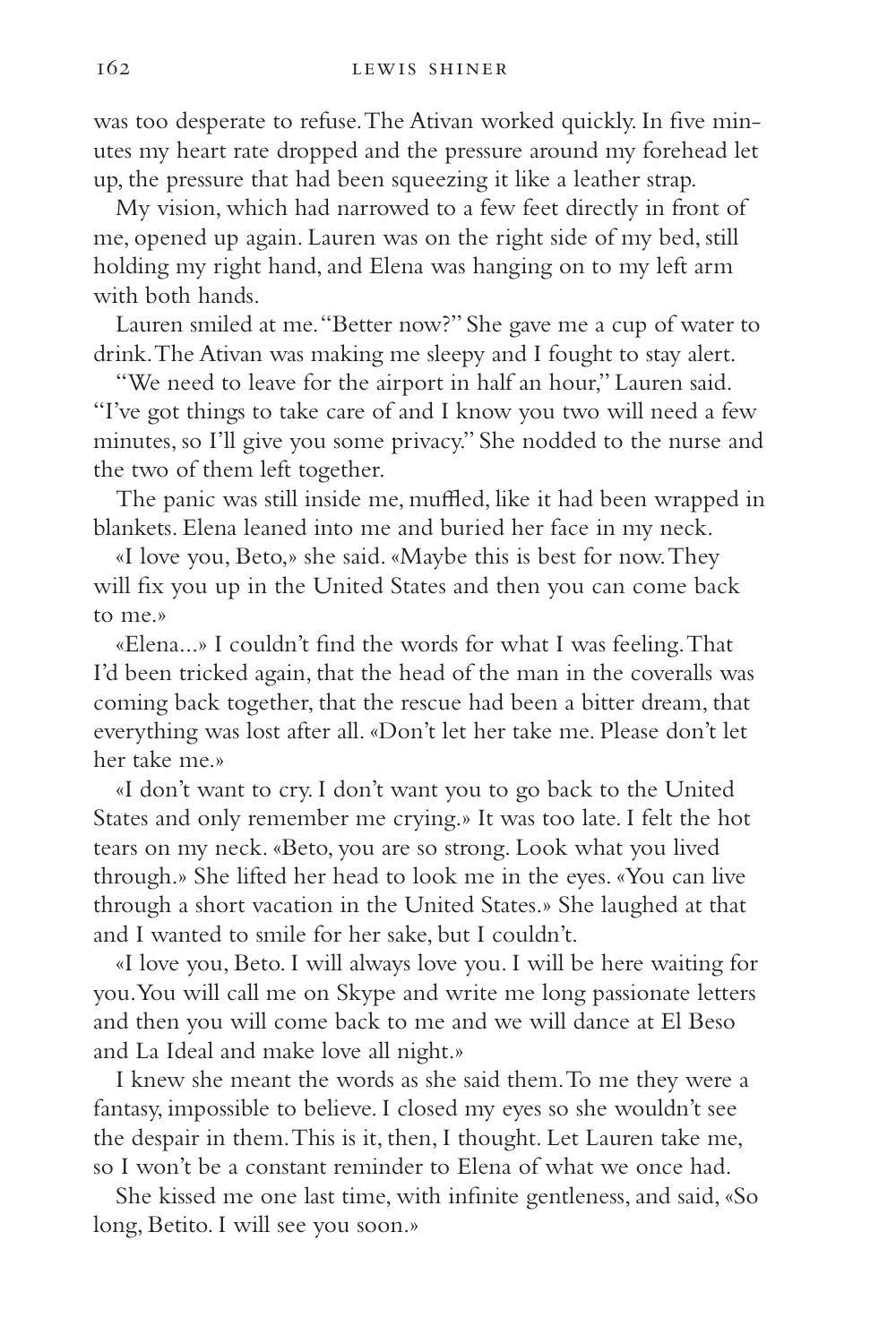I heard her footsteps tick away across the floor and then, in the corridor, she began to run.

LAUREN KEPT ME so full of drugs that I registered only brief moments of the next few days. As they wheeled me out of the hospital I felt the last threads of attachment break. I was leaving the last place on Earth I'd seen Elena. I was seeing Buenos Aires for the last time. Something inside me let go. This is best for now, Elena had said. Best for now.

They took me through the airport in a wheelchair, sitting on an inflated ring, and put me straight onto the plane. I felt a jab of pain in my penis as they moved me into the airplane seat and discovered that Lauren had had me catheterized while I was unconscious.

I'd never flown first class before and I remembered almost nothing of it. I woke up at one point to see Lauren drinking a glass of champagne. She patted me on the arm and said, "How you doing, Rob?" and I went to sleep again.

We arrived at the Raleigh-Durham airport in a cold November rain. I had forgotten it was winter in the US. I had a glimpse of I-40, lit by the blue strobing lights of the ambulance, and the next thing I knew I was fighting claustrophobia in an elevator at Duke Hospital and Lauren was putting another Ativan under my tongue.

Best for now, I said to myself.

When I was conscious again, Sam was there.

"Sammy," I said.

"Yo, D, did you get the number of the Hummer that hit you?" Like Lauren, Sam was not a physically affectionate person. He came over to the bed and squeezed my shoulder. "I was just in the vicinity, thought I'd see if you wanted to toss the old pigskin around." Even Sam, the eternal, unflappable comedian, was having trouble hiding his shock and pain at the sight of me.

"Absolutely," I said. "Just let me catch another couple of winks and we'll do it."

The next day they did a series of  $c\tau$  scans and MRIs and X-Rays, taking me around in a wheelchair with the legs elevated. They had to put me under for the mri, after the sight of the narrow drawer they intended to put me in triggered another round of claustrophobia and panic.

In between I slept a little and ate a little. They gave me non-steroid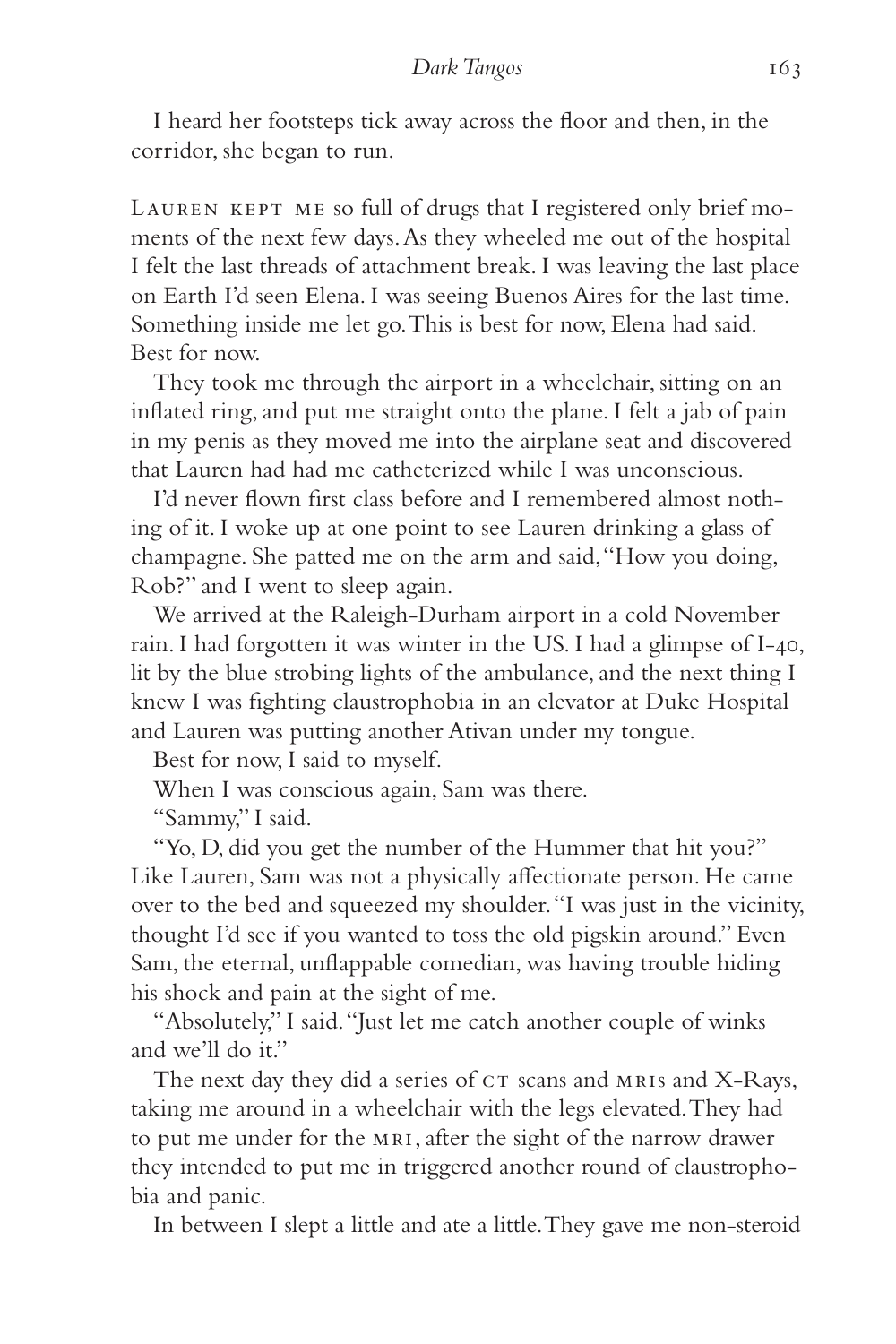anti-inflammatory drugs for my feet and testes, Dilaudid through the iv for pain, and Ativan for panic. Lauren spent an hour with me that morning before she went to work and a couple of hours that night. Sam visited in the late morning and then caught a flight to Boston.

On the second day a parade of specialists came in to tell me there was no permanent damage to the brain, nerves, or renal system. On the third, I woke up with my head reasonably clear. As soon as Lauren arrived, I asked if I could use her laptop.

"What for?"

"I want to check my email." I told myself I just wanted to catch up, but in fact some stubborn part of me refused to give up one last thread of hope.

Lauren saw right through me. "I don't think that's a good idea." I let it go.

Later that morning the internist in charge of my case came to see me. I was sitting up in bed, paging through a magazine that I was unable to read because of my headache.

She was in her mid-thirties, fit, with short black hair and creamy brown skin. She gave me a quick exam and then pulled over a chair and sat in it backwards.

"Things could be a lot worse," she said. "The hospital in Argentina did a good job of debriding those burns. There'll be some scarring, but plastic surgery could fix that." I made a dismissive gesture and she said, "I would consider it. It might do you good not to have a reminder of what happened staring you in the face, as it were."

"Speaking of my face," I said, "what about my eyelid?"

"The ptosis? Sorry, ten-dollar word for droopy eyelid. We don't know what caused that. It indicates some kind of neurological event. You might have had a mini-stroke. All things considered, that wouldn't be surprising.

"The rest of the facial story is that you lost a canine. Once you get out of here, any competent dentist can fit you with an implant or a permanent bridge.

"Moving down, you've got two cracked ribs, not terribly serious. There's nothing to be done about them—they're already held in place by plenty of muscle and they'll heal on their own, though I know they hurt.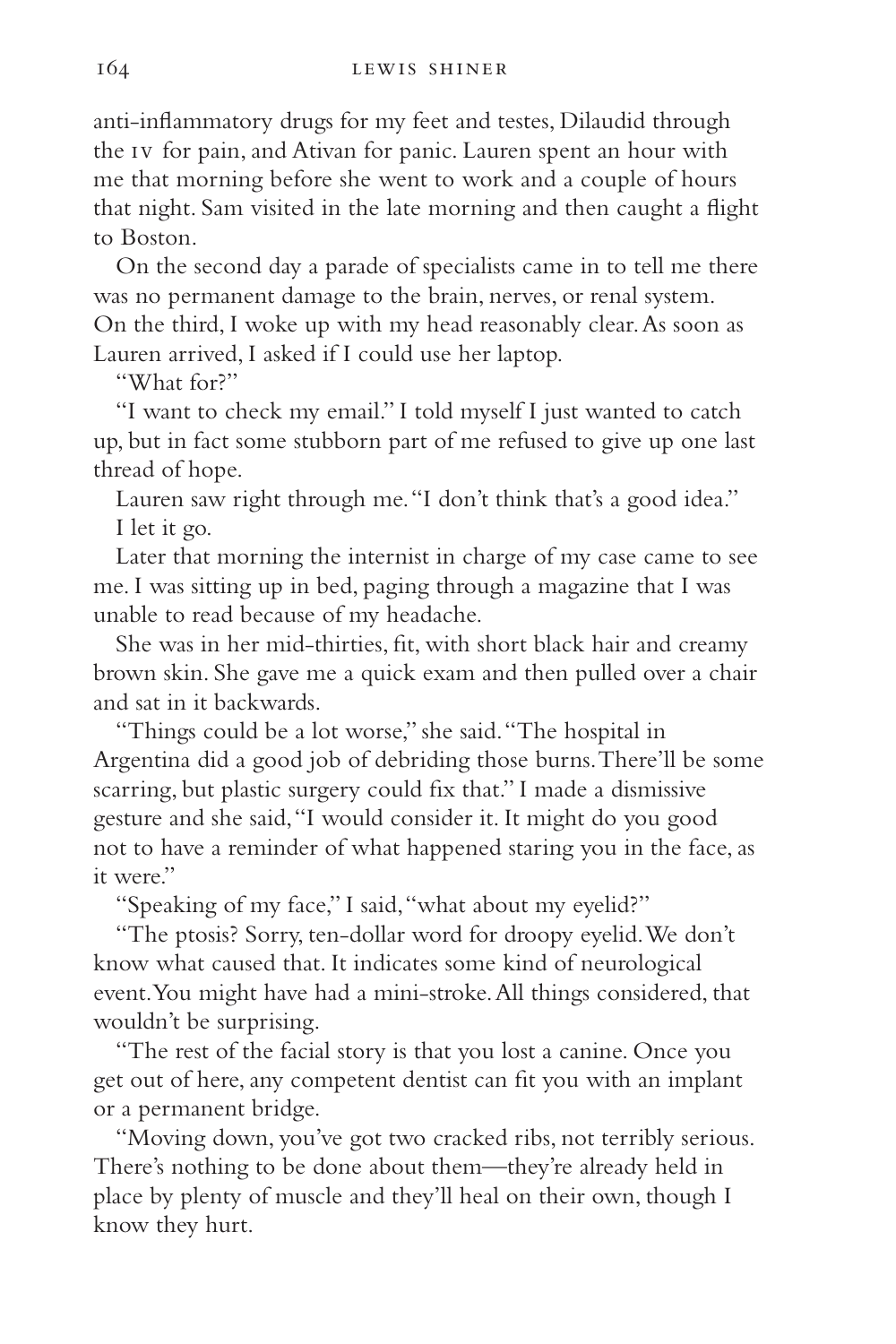## *Dark Tangos* 165

"As to your finger, the root of the nail is still there. People don't realize how deep those things actually go. They think they've lost the entire nail, but it's just the nail plate that typically comes off with severe trauma. It'll take about six months for the nail to grow back. I'm not saying it's going to be pretty, but you'll have a nail.

"Your testes will gradually return to normal size. You may have some loss in terms of sperm generation. I don't know if that's an issue for you at this point in life. There shouldn't be any impairment to your sexual function. So that's good news, I hope. Once you feel up to it, you can get a sperm count and see what the story is there."

I nodded. Reflexively I thought of Elena's desire to have kids, and pushed the thought away.

"It's pretty much the same story with your feet," she said. "I think, in time, they should heal up okay. I don't want to say you're lucky that would be pretty insensitive in the circumstances. It does work to your advantage that the techniques they used on you were largely intended to not do permanent damage.

"I want to get you up and moving on a walker, though the consulting podiatrist is a little doubtful. The longer you're in bed the more debilitated you'll be, and I'm concerned with your overall condition. They've got some boots with patellar tendon bracing, basically a shoe with a bar on each side that connects to the leg just under the knee. They'll let you walk without putting weight on the bottoms of your feet."

"Will I be able to dance again?"

"That's not a trick question, right? Like the old joke about playing the violin?"

I tried to smile, because she was working so hard for it.

"It depends on what kind of dancing," she said. "If you're talking about flamenco, probably not a good idea."

My throat was dry. "Tango," I said.

"That's mostly sliding the feet around, right? Not a lot of hopping or jumping? In time, a few months, I should think you'll be fine. No promises, you understand."

"Okay," I said. "Thanks."

She looked at me for a minute and then she said, "I'm going to take a guess at what you're feeling. Stop me if I'm wrong or out of line, okay?"

I nodded.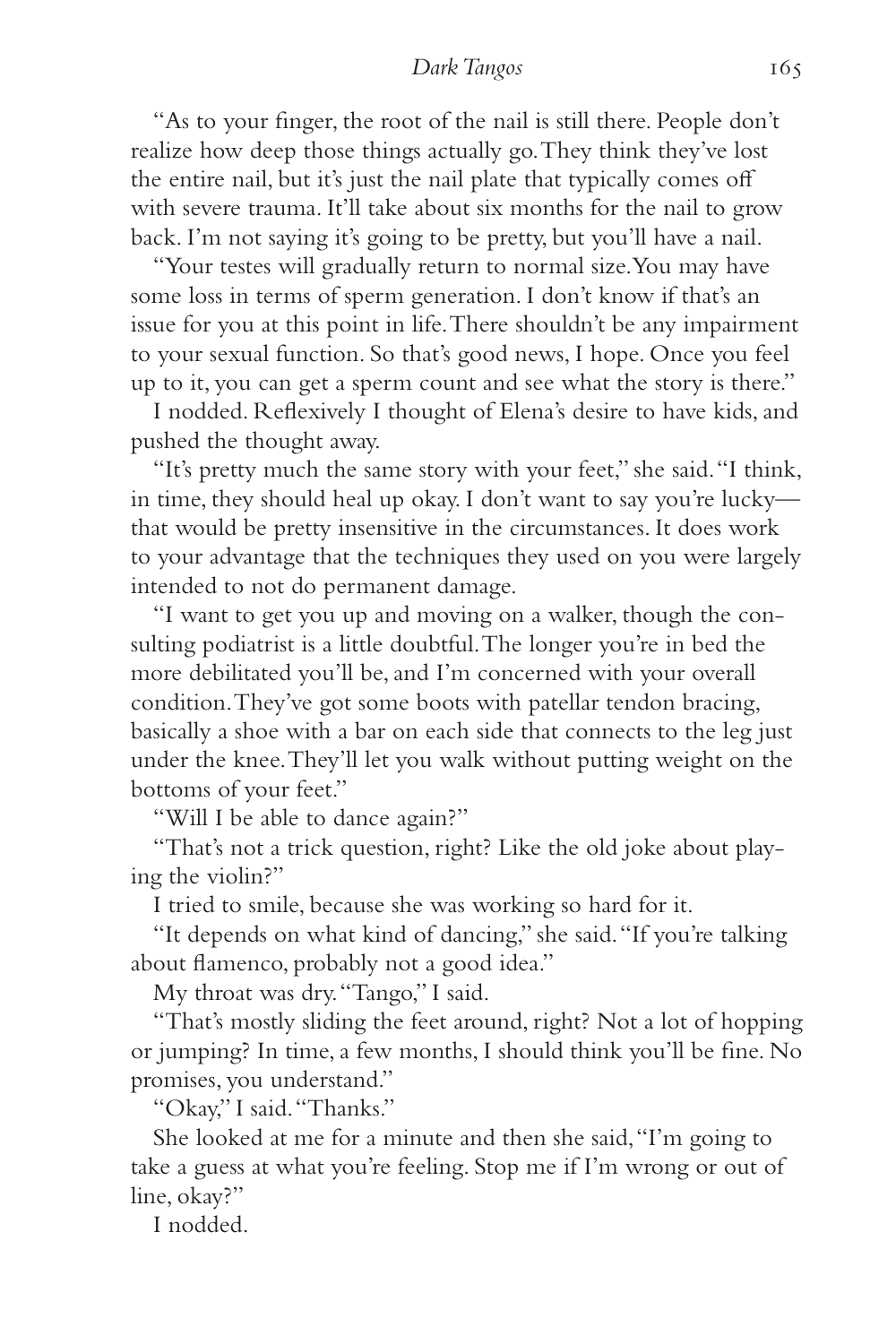"This is all good news, but in a way it feels like kind of a letdown, am I right? After what you went through, that the physical damage could be so...superficial?"

I nodded again.

"The physical damage is serious, but yes, the human body can be amazingly resilient. Especially with people like you, dancers, athletes, people who stay in good shape. The mind is something else again.

"I have to tell you that you are a prime candidate for Post Traumatic Stress Disorder. It's pretty much a certainty that you're going to have at least some symptoms of it, possibly severe. You should be aware of that."

"What kind of symptoms?"

"Hypervigilance. Anxiety. You will probably have trouble sleeping, and some nightmares. Maybe even flashbacks, where you relive parts of the experience. You'll probably have a lot of anger that will be difficult to control. The thing is, it will sneak up on you and you won't know where it's coming from. It may help you to say, 'I'm feeling this way because I was tortured.' And I strongly recommend you see a therapist of some kind—psychiatrist, msw, whatever. Sooner or later, you're going to have to trust somebody with some of the hurt you're carrying. That's when you're going to be able to start getting well."

"You seem very kind," I said. "Thank you."

She stood up. "People are not designed to deal with this kind of violence. You have nothing to be ashamed of. It's the violence that's unnatural, not what you're feeling. The violence is literally inhuman."

She was about to walk away, then hesitated. "I have a colleague who studies people who've been in serious auto accidents. He's found that nearly half of them show significant levels of PTSD. Years later their nervous systems are still flinching from the impact. And that's nothing compared to victims of violent crime, or what Iraqi veterans go through once they get home.

"The point is that even as our bodies show this incredible ability to heal, we can't keep up neurologically. Human beings are far more sensitive than we give ourselves credit for and violence does much more damage than we want to admit. It fosters more violence and numbs us to the effects, which fosters more violence yet. It's a disease, and it's contagious."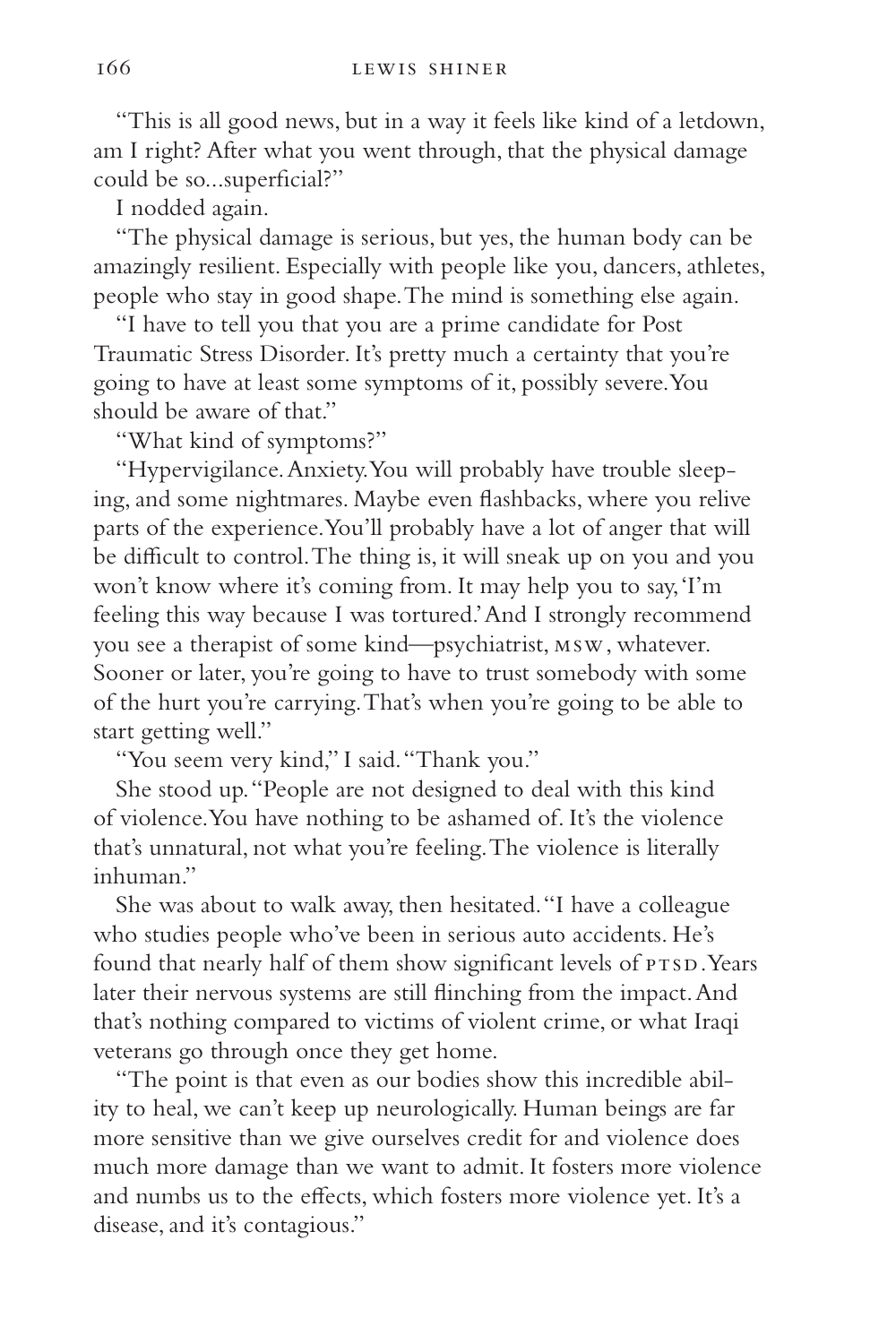She pushed her chair across the room. "So that's my wish for you. That we can stop this disease from growing in you, and make you fully human again. Good luck. I'll check on you again tomorrow."

I asked my nurse if there was a computer with Internet access anywhere in the hospital.

"What you want it for?" he said.

"I want to check my email. Five minutes."

"You guys are crazy. Can't keep away from that shit even when you're in the hospital. Just chill, man. You be back up to your neck in all that mess soon enough."

THE NEXT DAY, they let me sit outside for a while. The sun was bright, the sky a deep and even blue. I wore sunglasses and a blue baseball cap that Lauren had found in my storage shed to protect my eyes from the glare. She'd also found some of my old clothes, and though they hung off me, the familiarity was comforting.

I was able to experience the wonder of it—to be alive, to have my physical pain under control, to inhale the air that smelled of autumn leaves and the chlorophyll in the lawn that had not yet given up for the winter. To know that I was healing and that better days lay ahead. I was sure then that I would eventually dance again and that I would go back to Buenos Aires. I stopped there and did not let myself think about Elena.

I made a list in my head of the things I wanted and that night I laid them out for Lauren.

"I don't need to be here," I said. "There's nothing they can do except give me drugs and I can take those anywhere. They've run every test they can think of. I want to get a place of my own, start working a couple of hours a day remotely, get a massage, see my chiropractor."

"You can't be on your own yet," Lauren said. "You can't drive, you can barely get around with the walker. But yes, there's no reason to keep you here. I'll bring you home tomorrow."

"Home?"

"Our house. Where did you think?"

"I don't know what I was thinking."

"Silly. We are still married, you know." There was something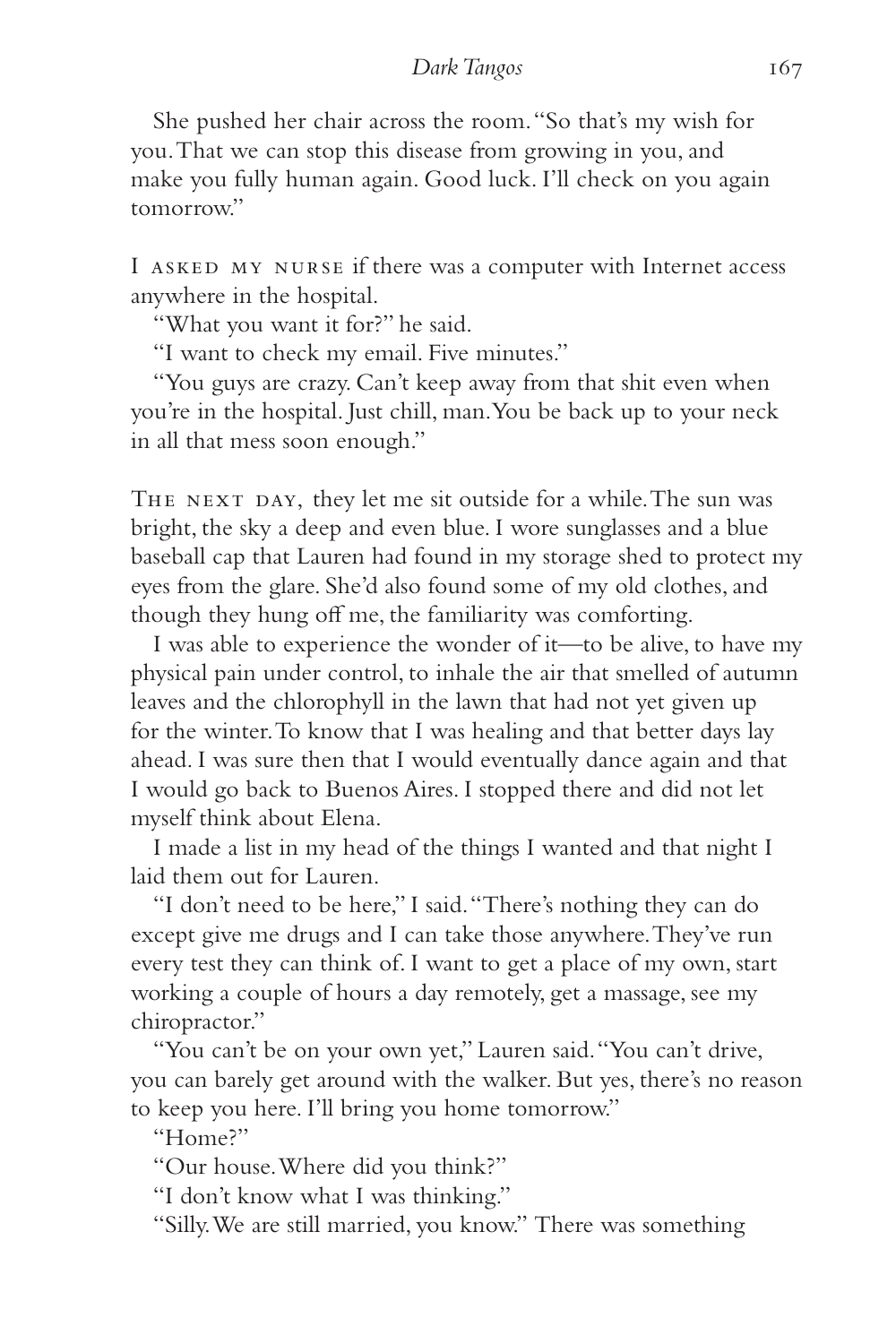flirtatious in her voice that made me tense up. She kissed me on the cheek and said, "I'll go get the discharge paperwork started."

BY THE NEXT MORNING she had turned her downstairs office into a room for me, complete with a rented hospital bed. It was strange to be in the house again, which seemed enormous—the cathedral ceiling in the living room, the vast, beige-tiled expanse of the kitchen, the multi-tiered back deck. She'd put the rest of the box of old clothes in my room, along with a random box of my books, though my head still wouldn't let me read. There was a TV and a DVD player and a boom box. She had moved her computer upstairs, she said, "to get it out of the way."

I was anxious for her to go to work and trying not to show it. Finally, making sure once more that I had the numbers for her Blackberry, her pager, and her office, she kissed me on the forehead and left.

I gave her ten minutes and then worked my way upstairs. I did it sitting down, lifting my rear end carefully from one step to the next. It took fifteen minutes and left me dizzy and out of breath. I'd had to leave my walker downstairs, so I crawled into her bedroom on hands and knees.

She used a professional cleaning service to keep the rest of the house presentable, but the bedroom was her retreat, where chaos ruled. The bed was unmade, showing mismatched cream and forestgreen sheets. The floor was littered with cast-off clothes, the end tables loaded with glasses and books and half-used tissues. The intimacy of it was erotic and my mind, against my will, went back to times we'd been in that bed together.

She'd made enough room on the dresser for a keyboard, mouse, and flat screen monitor, connected to a desktop tower on the floor. I could just reach the keyboard when I perched on one corner of the bed. The system woke up as soon as I touched the mouse, the monitor light turning from red to blue. My hands shook as I loaded up a browser and went to my email account.

I had 53 unread emails. I looked at all the return addresses twice. Nothing from Elena.

I didn't put it past Lauren to have tampered with my email, so I went to the backup on my service provider, a backup that Lauren didn't know about. It had the same 53 messages.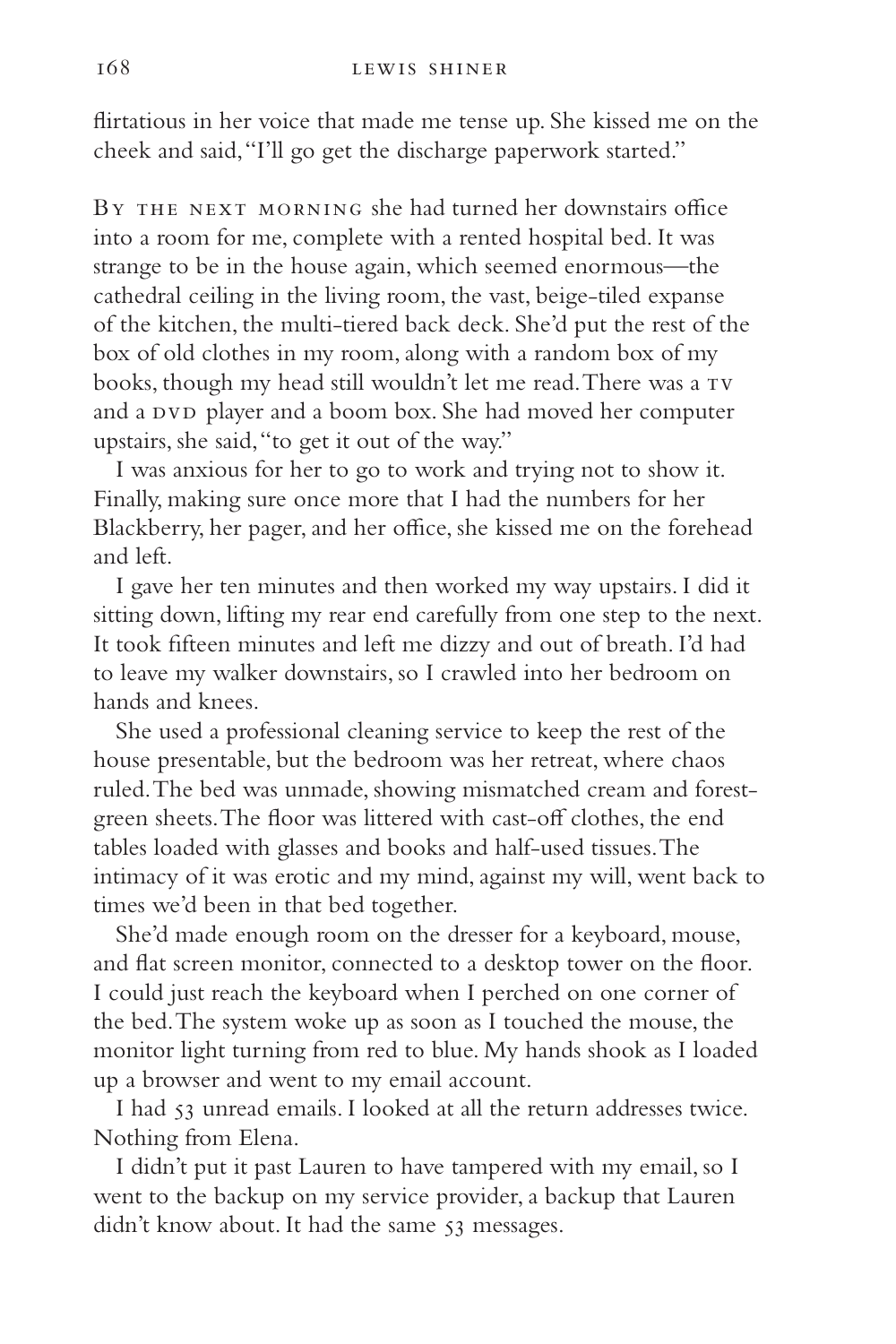# *Dark Tangos* 169

I went through the messages again to make sure Elena hadn't tried to get in touch with me through someone else. I was surprised at how much it hurt. Something in me had wanted to believe, against all common sense.

I tried to write her and couldn't find the right tone, the one that wasn't desperate or accusing or superficial—Dear Elena, I am fine, how are you?

Leave her alone, I thought. Let her deal with this however she needs to. The more I thought about it, the more final it seemed. I heard her telling me it was for the best. I heard her running from my hospital room.

It was easier going down the stairs than getting up them. When I got to the bottom I took hold of the walker and pushed myself into the bathroom, leaning on the counter to stare at my transformed face. The drooping eyelid made me seem sinister, the bandage on the burn made me look hard. My face was gaunt, haggard, old. And she was so young and so beautiful. What could she possibly want with me? I'd been kidding myself to think it could last.

Not to mention the way I'd collapsed, betrayed Mateo, would have betrayed her if they'd asked.

The pain in my right eye felt like it would destroy me. I took two Dilaudid tablets, which did nothing at all, cranked the bed into an N shape, and propped myself up with every pillow I could find. I lay in darkness and fought to stay one position change ahead of the pain. It was a full-time job, but my brain found time to call me names just the same. Loser. Fool. Cripple. Traitor.

ON MY SECOND DAY out of the hospital I called my old manager in Research Triangle Park, and she called Bahadur, and the end result was that Thomas, the hardware guy for my group at Universal, came by the house to drop off a laptop, preloaded with a remote network client.

He shook his head when he saw me. "Hope them sons of bitches paid for doing that to you."

"They're all dead," I told him. There was something in my voice when I said it, a certain relish, that was out of place in Lauren's palatial Southwest Durham home.

"That's good," Thomas said. "I'm glad to hear it."

After that I worked as much was I was able. Some days it was an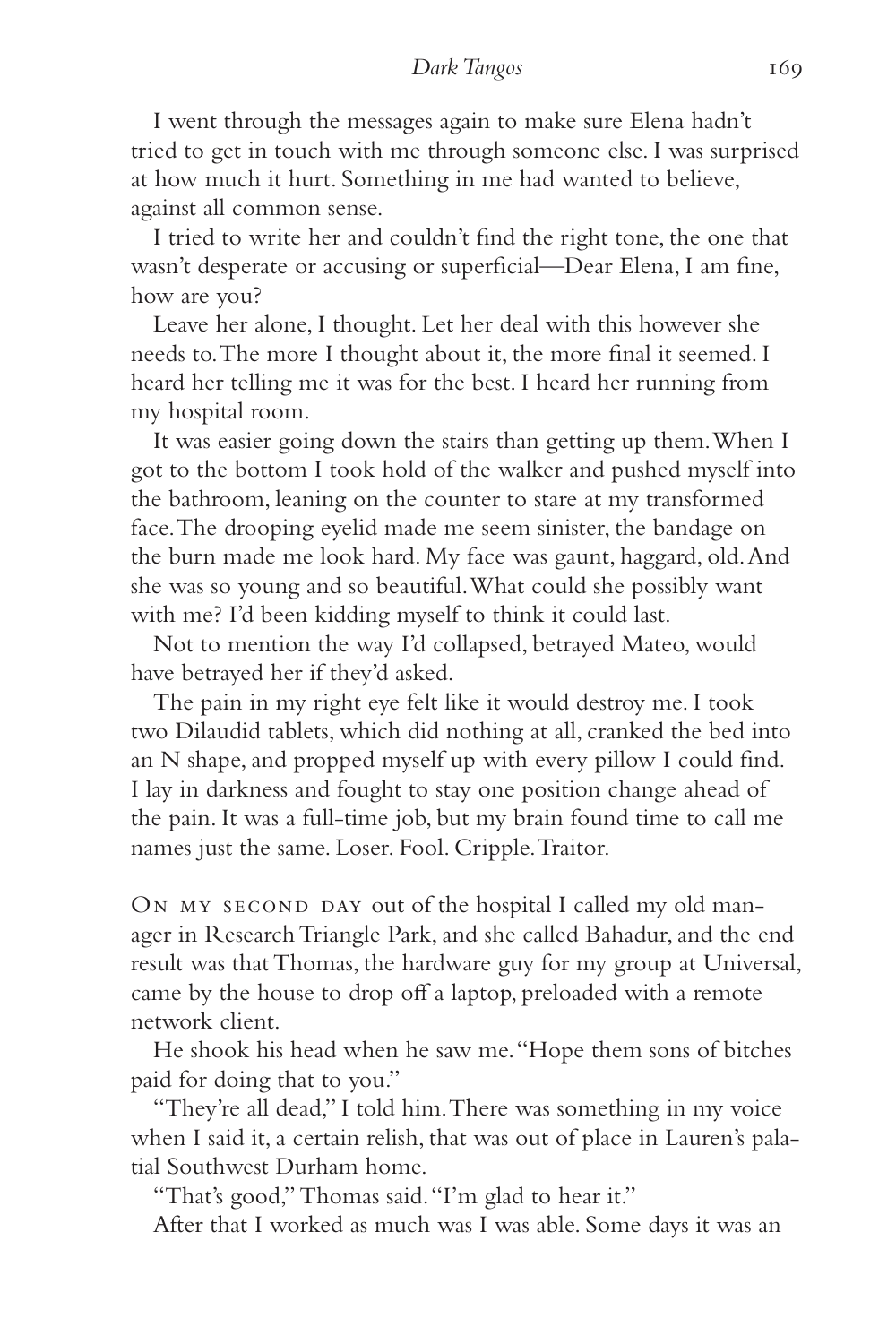hour or two, some days five or six. Reading from the computer screen didn't bother my head the way reading from the printed page did, though I had to keep the overhead lights off.

I traded instant messages with Bahadur every day. My initial feelings of distance from him melted over time. I couldn't blame him for not standing up to Lauren. She was a force of nature.

La Reina had told everyone that I'd been in a traffic accident and Bahadur had agreed to go along. No point, he said, in feeding the office gossip machine. I didn't really care one way or the other.

He said that my landlady had put my things in storage and was keeping them until I let her know what to do. He offered to ship them to me and I told him to wait. He said she also wanted to know if she should rent out the apartment.

"Elena's not there anymore?"

"Guess not," Bahadur wrote. "She said it was empty, except for the boxes. I guess Elena packed them for you."

"You haven't heard anything from her?"

"Sorry," he wrote. "No."

This will get easier, I told myself. Somehow I will get through this.

Endless trivial details eroded my will. Canceling and replacing the credit cards that had been in my wallet when I was kidnapped. Getting a new driver's license. Dental appointments, medical appointments, chiropractic and massage. Finding a shrink. Renting audiobooks and DVDs to pass the idle hours because I still couldn't handle the glare from a printed page.

I cut down on drugs. Ibuprofen was all I took for pain after the first few days. I kept my feet elevated and iced them after using the walker. I kept my left hand mostly elevated too, and typed with my right. I had also iced my testicles, ten minutes out of every hour for three days, and they had shrunk to nearly normal size.

One night, after I'd been home a week, Lauren gave me a quick exam. She decided the burns needed only Band-Aids and the ribs were improving. When she got to my groin, she stroked the testicles gently and said, "And how are these little guys?"

My penis stood up in response. There was some pain, not enough to impair anything. Lauren was fresh from the shower, smelling of expensive soap and conditioner, obviously not wearing anything under her damp gray T-shirt and sweat pants. It was hard for me to breathe.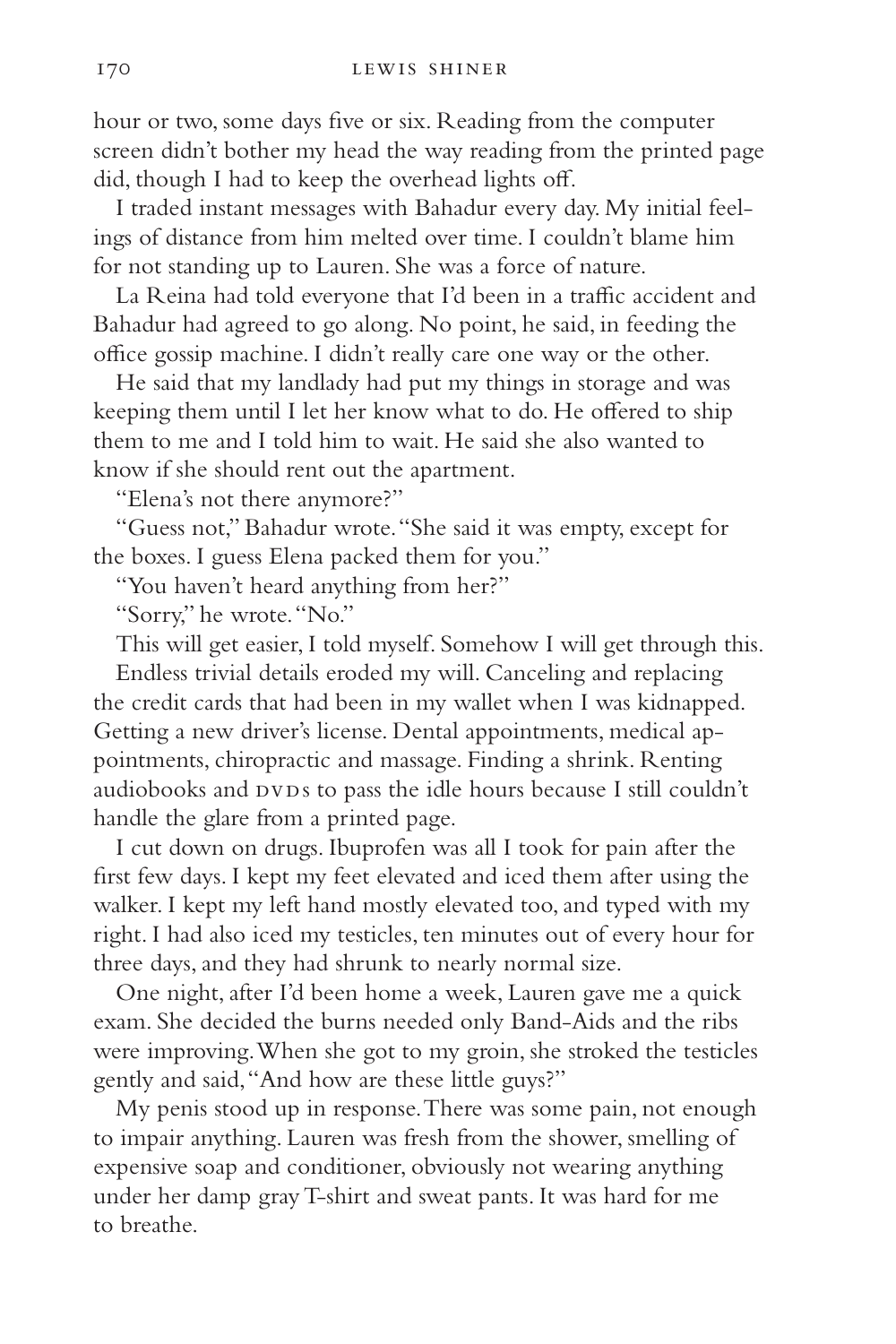She held my penis with one hand. "Maybe we should have a little function test."

"I don't know if that's a good idea," I said. My voice had a small tremor.

"You're not the doctor here."

She pulled her T-shirt off. It was the body I remembered so well, that I had once loved above all things.

"Lauren—"

"What?" She gave me a mischievous smile. "We're married. It's perfectly legal. Expected, even."

"What about your surgeon friend?" It was the first time I'd brought up her lover.

"Patrick? What about him?"

"Aren't you sleeping with him?"

She shrugged. "On occasion. But he's married too. And this is none of his business. This would come under the heading of recreational therapy. Very healing for you."

"You talk about us like we're still married, but for me that's over. It ended in Buenos Aires."

"Are you talking about your little girlfriend? You're not kidding yourself that there's any future in that, are you?"

I took her hand away. "I think you should go now."

She put her T-shirt back on. She was still smiling, though I could see her feelings were hurt. "I still love you, you know. I wish you wouldn't shut me out."

I nodded and looked away until she sighed and kissed my cheek and went upstairs.

THE ATIVAN was tougher to shake than the Dilaudid. My first night without it, I lay awake all night. The next night I took an herbal sleep remedy and woke up screaming at two in the morning. My stubbornness kicked in and I stayed with it. The third night I tossed and turned and finally got a few hours of decent rest.

The next morning, as I wheeled my way into the kitchen, Lauren was working a crossword puzzle. She smiled and tossed it on the table when she saw me.

My eyes saw the pattern of black and white squares on the page and with no sense of transition I was on the black and white tiles of the kitchen in Buenos Aires. I could feel the hands of the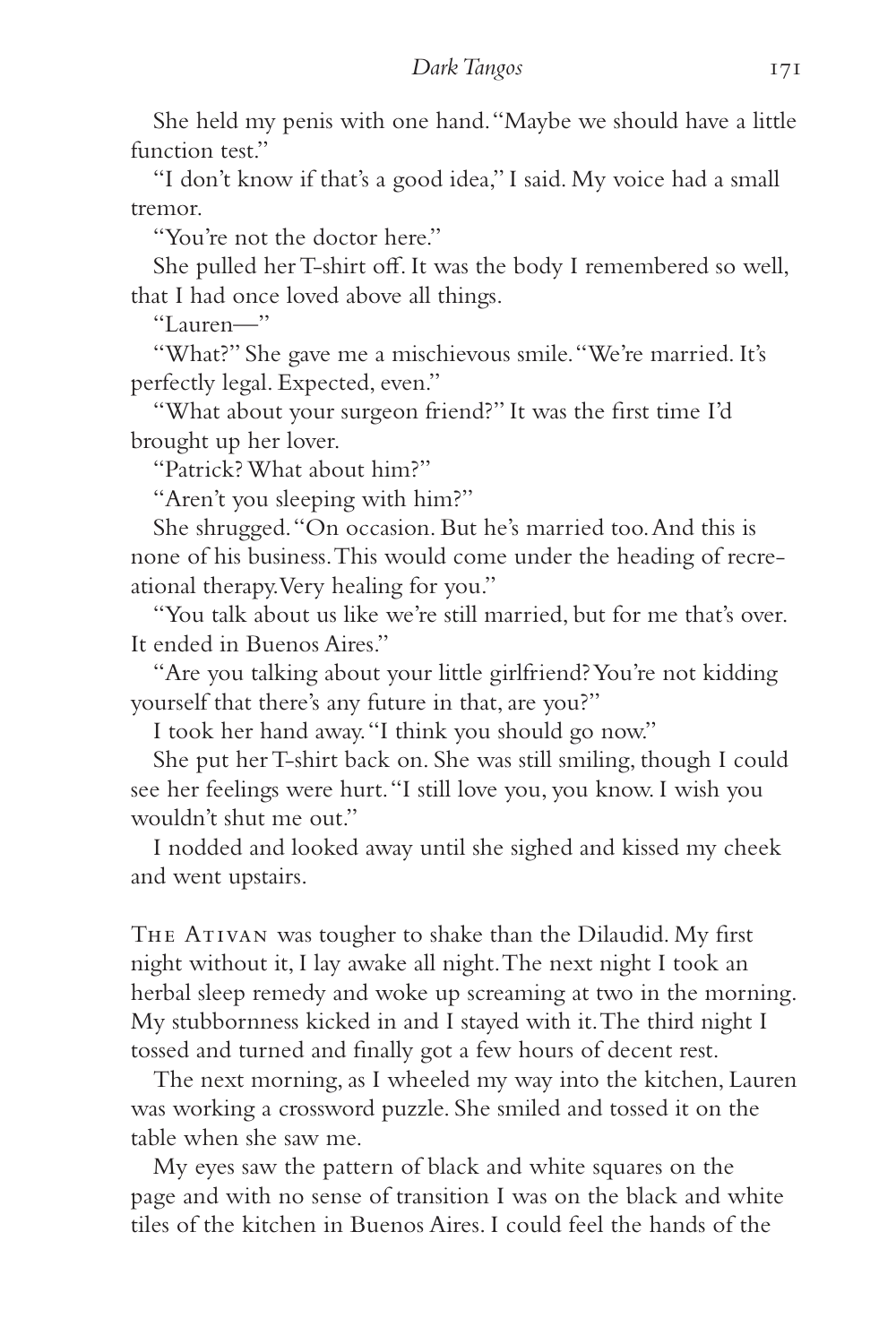thugs on my arms. Our oak kitchen table was suddenly made of stainless steel.

I couldn't stop screaming. Lauren put her arms around me and I shoved her away, lashing out with my fists. Without the walker to support me, I went down, banging my forehead on the table as I fell.

I thrashed on the floor, flailing out with both arms and legs, then Lauren came back and sat on top of me and forced the little round Ativan pill into my mouth and under my tongue and held my jaw closed, talking to me calmly, saying my name over and over.

"Rob, it's okay. Rob, listen to me. Rob, you're having a flashback. You're okay, Rob. You're in Durham, nothing bad is going to happen to you."

I was still making noises through my nose, blowing snot down my chin, but now I could see Lauren and the real kitchen and I let her hold me while I cried. Then the Ativan kicked in and I went to bed and slept for ten hours straight.

Despite the lack of apparent progress from one day to the next, I took stock after I'd been out of the hospital for a month and the improvement was clear. I'd been going in twice a week for a medical massage, once a week for chiropractic. The dentist had ground down the teeth on either side of the missing canine and replaced it with a permanent bridge. I had gel-soled shoes that allowed me to get around for short periods with a cane instead of a walker and even to drive. I wore a protective cap over my left index finger.

Every time I checked my email, I held my breath until I saw that there was nothing from Elena. When I lay awake at night I would compose long, passionate letters to her in my head, and in the light of day I would talk myself out of sending them.

I saw an msw twice a week for psychotherapy. The goal, she said, was to build up enough confidence between us that I could talk about what had happened. She wanted me to "own" my experiences.

I didn't.

One thing got me through the pain and loneliness and fear. That was my increasingly vivid and detailed plan for revenge.

I hadn't told Thomas the complete truth. Not everyone involved in torturing me was dead. If Osvaldo hadn't informed on me, someone else had.

I had a good idea who it was.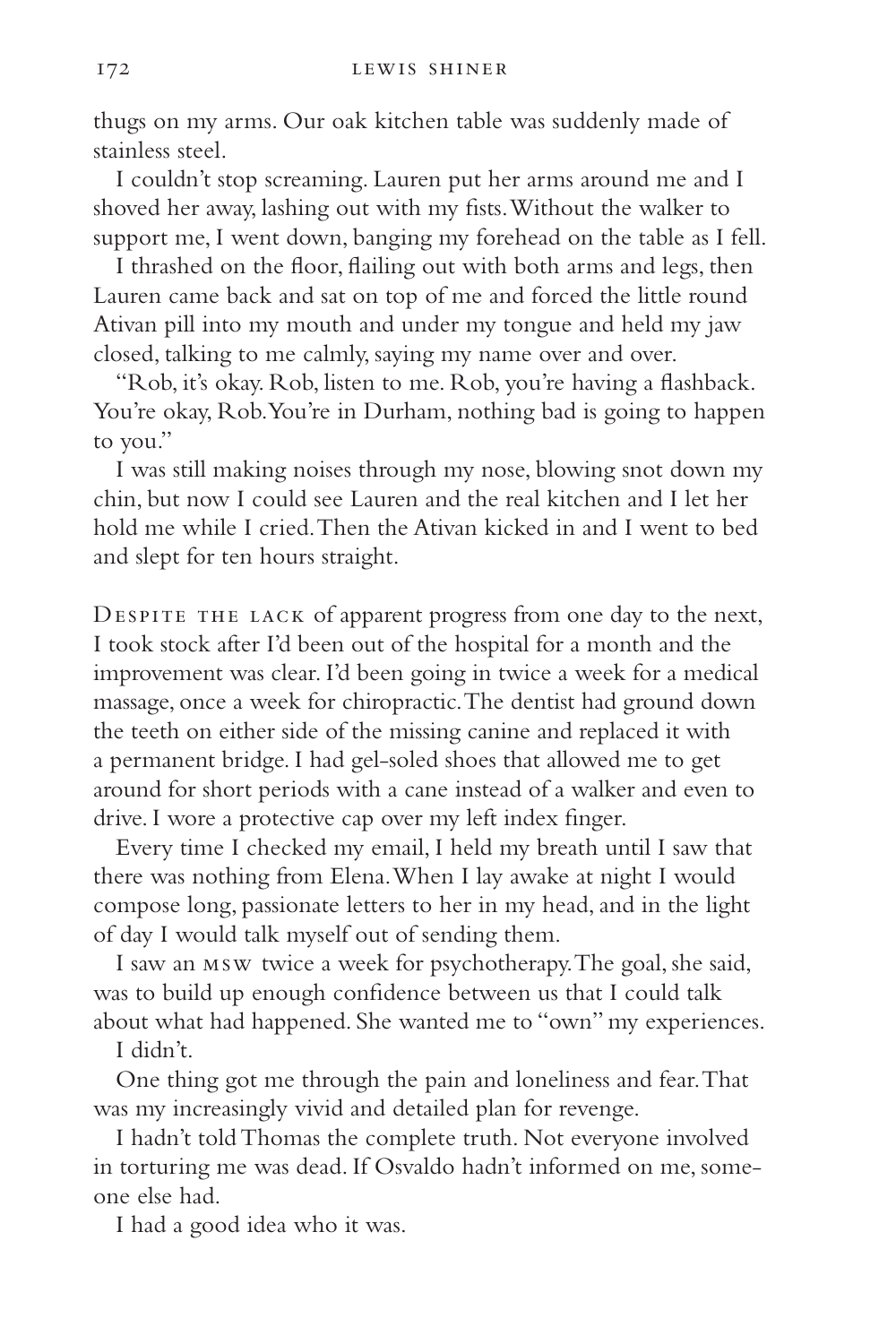•

I took my time. I began to swim laps at the Duke pool, taking advantage of Lauren's connection to the university. I went into the office one day a week, then two. I switched from Ativan to Valium, 10 mg at bedtime only, and after a week I was sleeping again, though not without nightmares.

My feet had recovered from the initial trauma. I had developed some plantar fasciitis as a secondary symptom, tightness and pain in the connective tissue that ran from the heel through the arch of my left foot. Stretching and Ibuprofen kept it under control.

Gradually I was able to read again and, thinking of Bahadur, I lost myself in suspense novels where justice always found a way to triumph.

Lauren replaced the hospital bed with an ordinary double mattress and mentioned, in passing, that I was welcome to move upstairs if I liked. She let me know in other small ways that she was available, from smiles at the dinner table to making sure I caught frequent glimpses of her body. The irony was profound. For years I'd wanted nothing more than for her to desire me. It wasn't like I didn't want her or even fantasize about her. It was just more stubbornness on my part.

Christmas was awkward, relieved mostly by Sam being home for a week. One night he stayed up with me after Lauren had gone to bed and he said, "I made Mom tell me everything they did to you."

I was stretched out on the sofa and he sat in an armchair near my feet. He was leaning forward, his hands clasped, his eyes glistening.

I felt my mind clamp down, refusing to let the subject matter start conjuring memories. I nodded stiffly.

"I can't..." he started, then broke off. "It's so hard to get my mind around it. Things like that, they just don't happen."

I remembered how shattered he'd been in third grade when his bicycle was stolen. I wondered, for the thousandth time, if other parents spent their lives feeling this helpless.

"I guess," I said, "the point is that they do happen. Just not so much in this country, not to people like us."

In a perverse way, it was a good couple of hours. I couldn't remember the last time we'd talked that plainly. Then the next day it was back to the jokes, back to being an imitation of a family, going through the motions.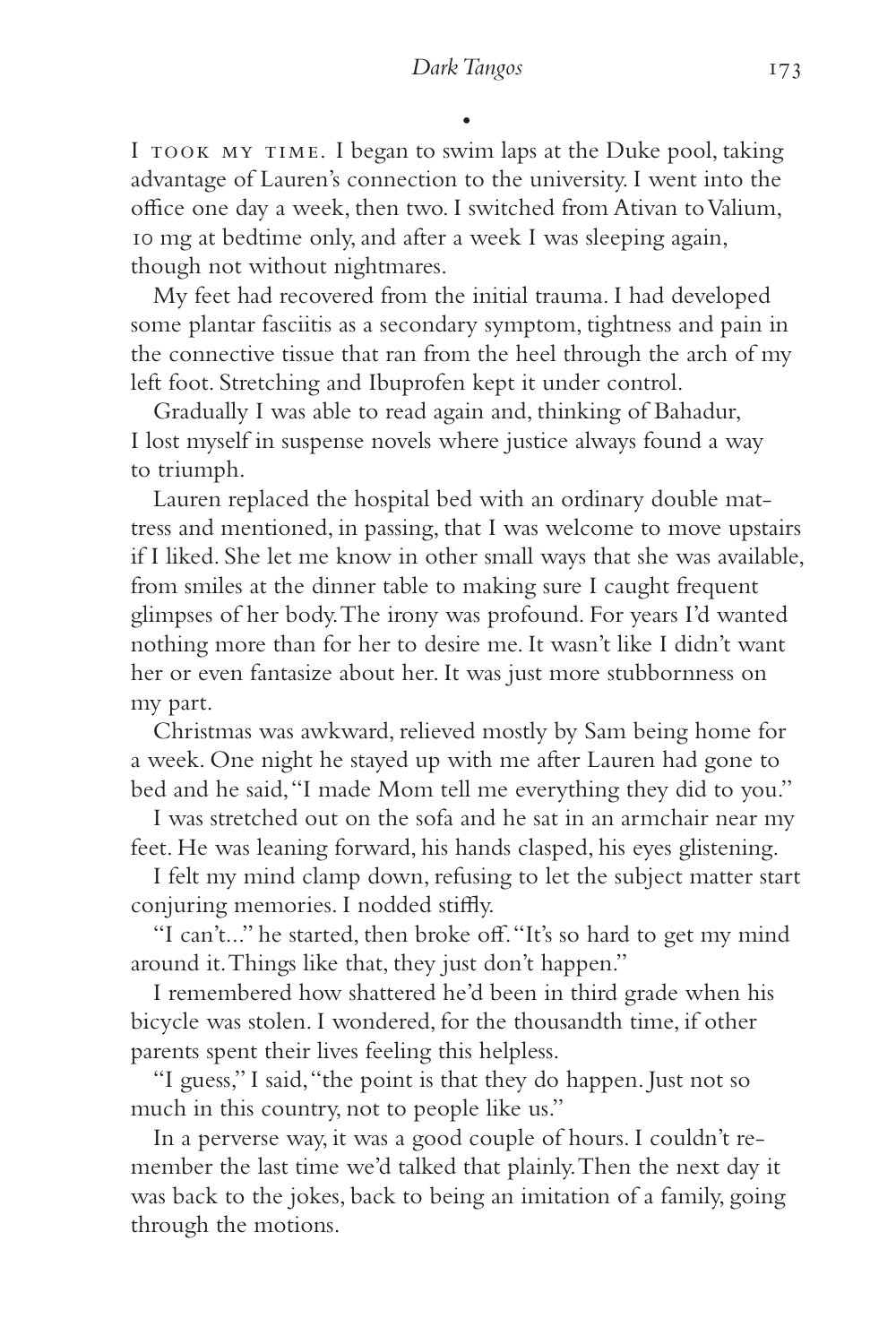Not a day, not an hour, went by that I didn't think of Elena. But each day it was easier not to write to her, easier to accept that it was finished.

In late January, Bahadur sent an instant message to tell me he'd applied for a transfer to Bangalore. A development position had opened up that would mean less pay, but he would be closer to his family.

"And my parents have found a girl they think I might like."

It was one shock on top of another. "Are we talking arranged marriage, here?"

"Not exactly. It would be my choice. But my parents have a good idea of what is suitable."

"How soon?"

"I don't know. A month, maybe?"

The idea of Buenos Aires without Elena or Bahadur seemed grim and lonely. Almost as grim and lonely as North Carolina.

THE SECOND WEEK in February, I called the Executive Assistant to James Watkins, Senior vp, Software Development, at the New York office. I told her that I had some personal and confidential information from Isabel in Buenos Aires that she had asked me to discuss with him, and that I needed just fifteen minutes of his time. His assistant told me how difficult it was to catch Jim in his office and asked if I could put it in an email or possibly talk to anyone else in the organization. I was polite and firm and slightly mysterious, and said I could see him any time, night or day. She told me she would call me back.

She called the next morning and, after one more attempt to talk me out of it, offered me an appointment for the next day, Thursday, at 6:15 in his office. She emphasized that he really could give me no more than fifteen minutes. I said that would be fine and booked a flight for the next morning and a room for that night at the Sheraton where Universal had a discount.

For Lauren I had a different lie. I told her that Watkins had heard what had happened and wanted to meet me in person. I didn't have to come down too hard on what it might mean for my career careers were something she understood very well. The hard part was talking her out of going along. I convinced her that Watkins needed to see that I was able to get around on my own.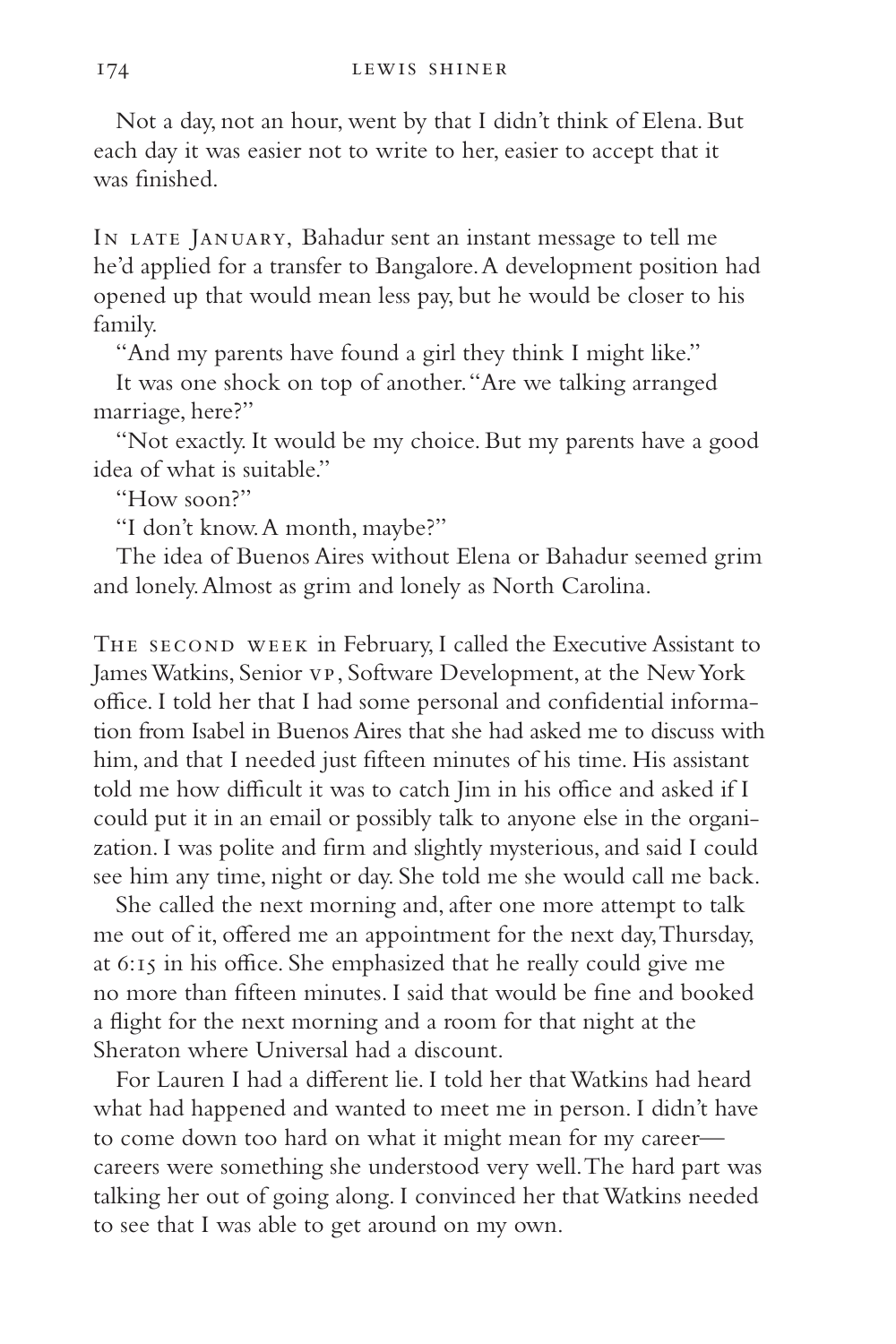The flight was hellish, delayed for two hours due to bad weather, overcrowded, with nowhere to put my feet up. A mixture of rain and sleet was falling when we finally landed at La Guardia and it continued throughout the afternoon. I dropped my suitcase at the hotel and barely had time to wash my face and ice my feet for ten minutes before catching a cab to the Universal offices on Madison Avenue.

I found myself reflexively comparing the city to Buenos Aires. New York loomed over me, the huge, impersonal buildings dwarfing the dark streets, the grim people shouldering past me in silence. I'm homesick, I thought.

It was my first trip to corporate headquarters and I was not at my best. My suit hung off me, my face was gaunt, and I leaned heavily on my cane. Everyone around me had the right haircut and thousand dollar shoes, and I looked like I'd been tortured.

I wondered how much of the money the company had saved through layoffs in North Carolina had gone into upkeep for the Manhattan offices. Everything gleamed. The amber-lit water sculpture in the ground floor lobby made gentle shushing sounds. The metal detectors that guarded the banks of elevators were so high tech as to be nearly unobtrusive.

I arrived fifteen minutes early, breathing deeply and taking my pulse. Sweat was trying to break across my forehead and the admin stared at me suspiciously. She was in her fifties, brisk and humorless, and she must have taken me for a junkie.

She called Watkins at 6:15 to remind him, then told me, needlessly, that he was running late. She hoped he wouldn't have to cancel. I reminded her that I had flown up from Durham specifically for the meeting.

At 6:25 a large man with thinning red hair and a yellowish suit emerged from the office. One side of his mouth twitched in a nervous tic. He said nothing as he went straight to the elevators and slammed the down button with the flat of his hand.

A moment later, Watkins came out to greet me. He was in his sixties, thin and tan, radiating health and prosperity. His hair was short and intermittently gray. His suit must have cost ten times what mine did and it sat on him as comfortably as jeans and a polo shirt. "Rob?" he said. "Jim Watkins." I felt an electrical energy in his grip. It was not a happy association. "Come on in."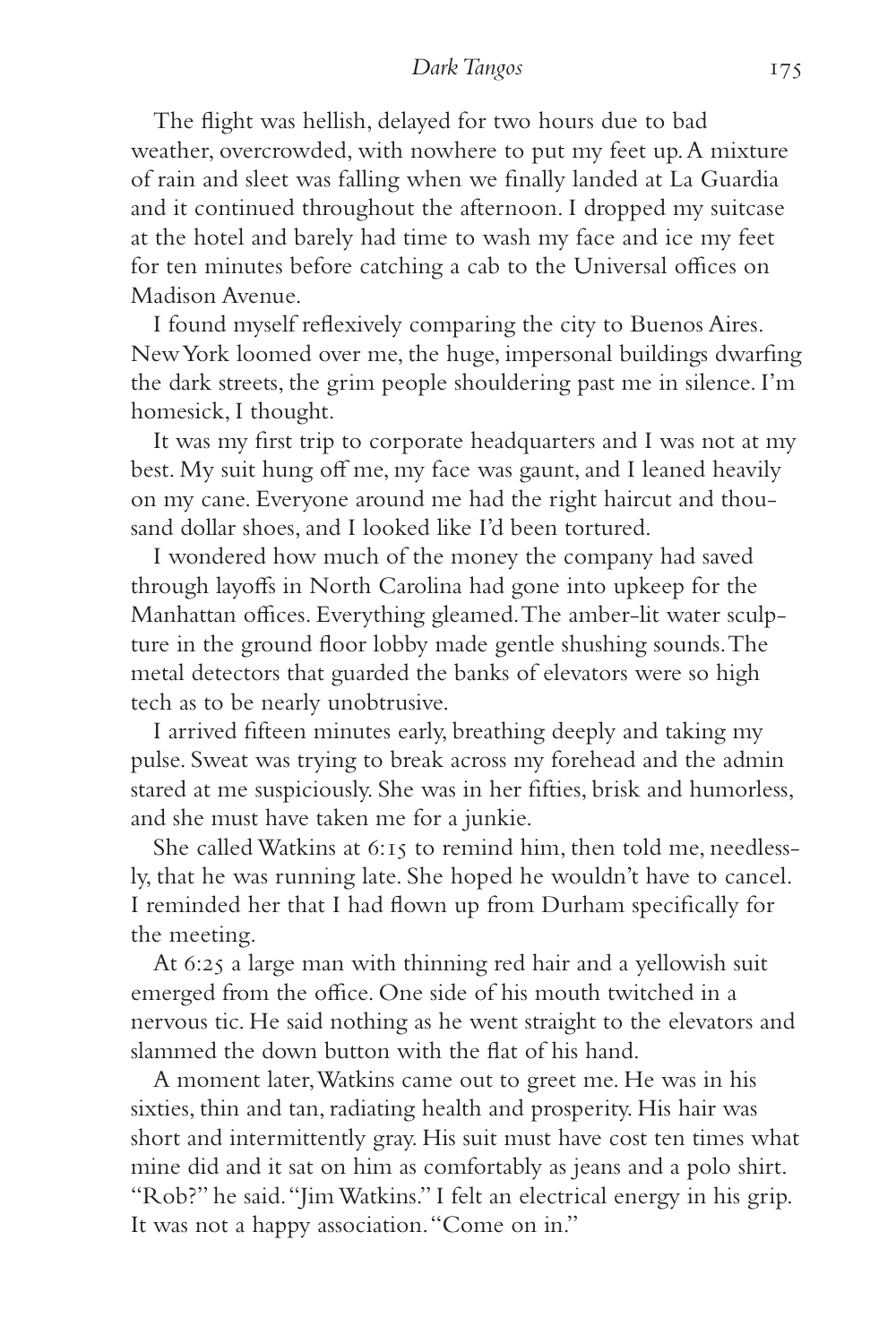He closed the door behind us. The office was long and narrow, the long wall all glass and looking out over the city as the last light faded. His desk was at one end, a sofa and armchairs at the other. He headed for the couch and sat comfortably at one end, one leg up on the cushions. I sat in an armchair and said, "I hate to ask this, but would you mind if I put my feet up? I'm really not in very good shape yet."

"Make yourself at home. Were you in an accident?"

"Not an accident," I said. "I was tortured."

"In Buenos Aires?"

 $``V_{\rho\kappa}"$ 

"Recently?"

"In November."

He looked genuinely shocked. "My God, it never ends down there. Were they caught?"

"By the police, you mean? The police were involved in it."

He nodded somberly. "I guess that was a stupid question on my part. I should have known better. Why did they come after you?"

"I think it was because of the file that Isabel sent you."

"I'm sorry, what file?"

I had retrieved the file from my email and printed a copy, just in case. I took it out of my breast pocket, unfolded it, and handed it to him.

"Isabel was supposed to have sent this to me?" he said.

"That's what she told me."

"Where did this come from?"

"Do you remember Marco Suarez? They took him too, and killed him. He had it hidden in his desk. Obviously he put this together after the fact, but the details are pretty convincing."

He flipped through the pages. "So they did it anyway," he said. "They?"

He dropped the printout on the coffee table next to my feet. "You obviously know most of this already. If I talk to you about it, it's Universal Systems Confidential. Okay?"

He meant that I could be fired if I talked about it outside the company. "I understand," I said.

"The cia was very involved in Latin American in the seventies, as I'm sure you know. Castro had them in a panic, and Allende and all the others." He pronounced Allende the Argentine way, ah-*shen*-day,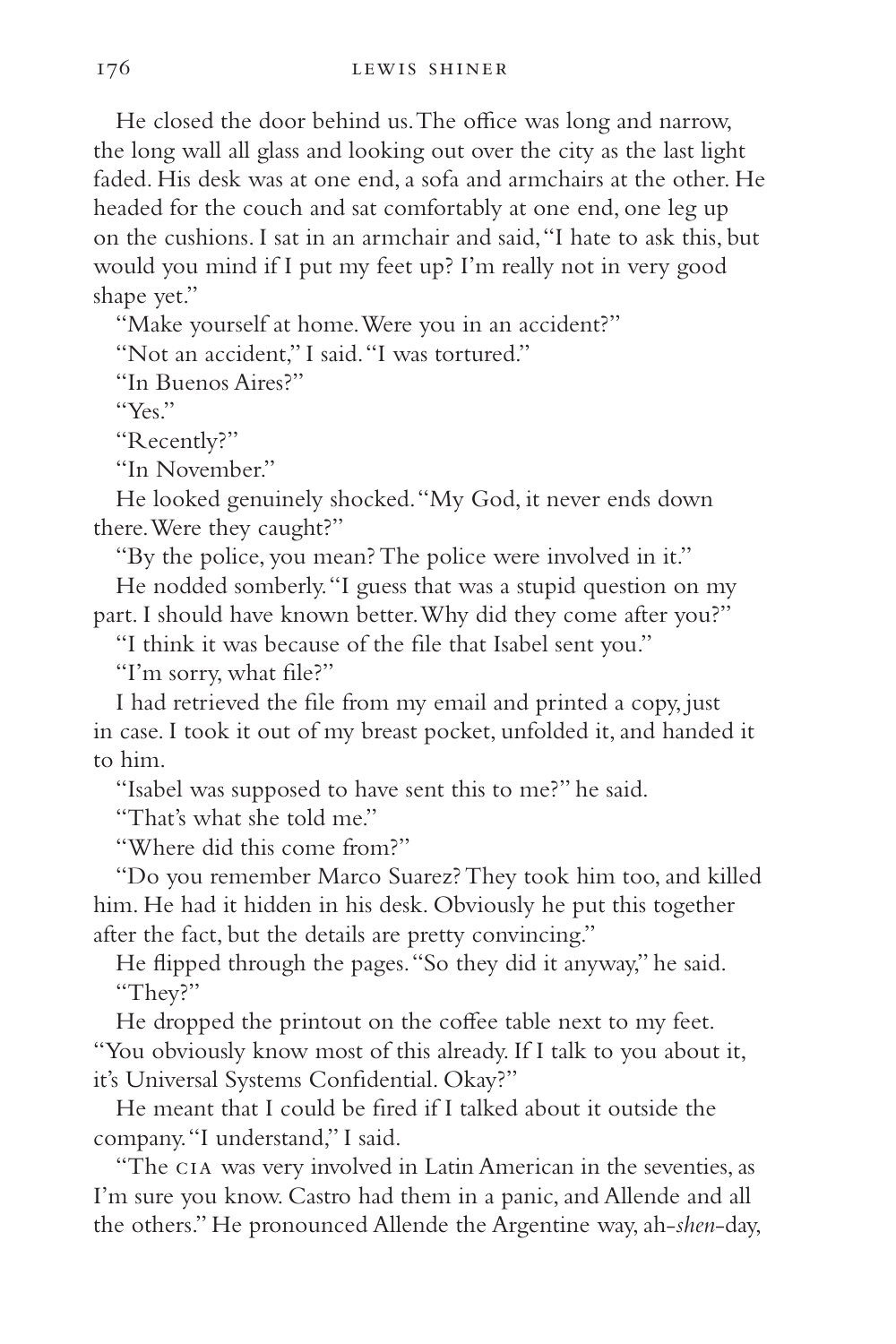giving me a pang. "They had huge amounts of money available to support anti-communist regimes. They approached me about working with the Videla government to...negotiate some lucrative contracts with them."

"Bribe them, you mean."

"Yes. I was convinced we could do it without money changing hands, so I refused. Clearly they found somebody else who was willing."

"You didn't have any scruples about working with a dictator? With the disappearances and the torture and the murder?"

He took a few seconds to answer. "The military was always careful to maintain deniability. And we honestly didn't know how bad it was. Those were different times. Back then, people thought of communists the way they think of terrorists now. Anything seemed justified to stop them."

"So who was it? Who did the cia get to?"

He didn't answer.

"It was Isabel, wasn't it?" I said. "That's why she never sent you the file. But how did she have access to the money?"

Not looking at me, as if he were only thinking out loud, he said, "Her first job was in accounting."

Suddenly things started to make sense. Cesarino had taken me because of his obsession with Mateo. Somehow Isabel had known about my connection to him. It wasn't about the contabilidad file at all, which was why the man in the coveralls never asked about it. Cesarino already had it, thanks to La Reina. He'd killed Miguel Suarez to protect her cover, not because he was afraid for himself. She would also have given him details to use in the interrogation, like the business with my father.

I wondered if the cia man in the kitchen had been one of Isabel's old friends.

My heart was thrashing wildly in my chest and I couldn't get my breath. I got up and paced around the room without my cane. The pain in my feet made my hatred burn brighter.

"What happens now?" I said, as calmly as possible.

"There will be consequences for her," Watkins said.

"What kind of consequences?"

"I appreciate what you've been through," he said. "This is a matter that I will deal with through the proper channels."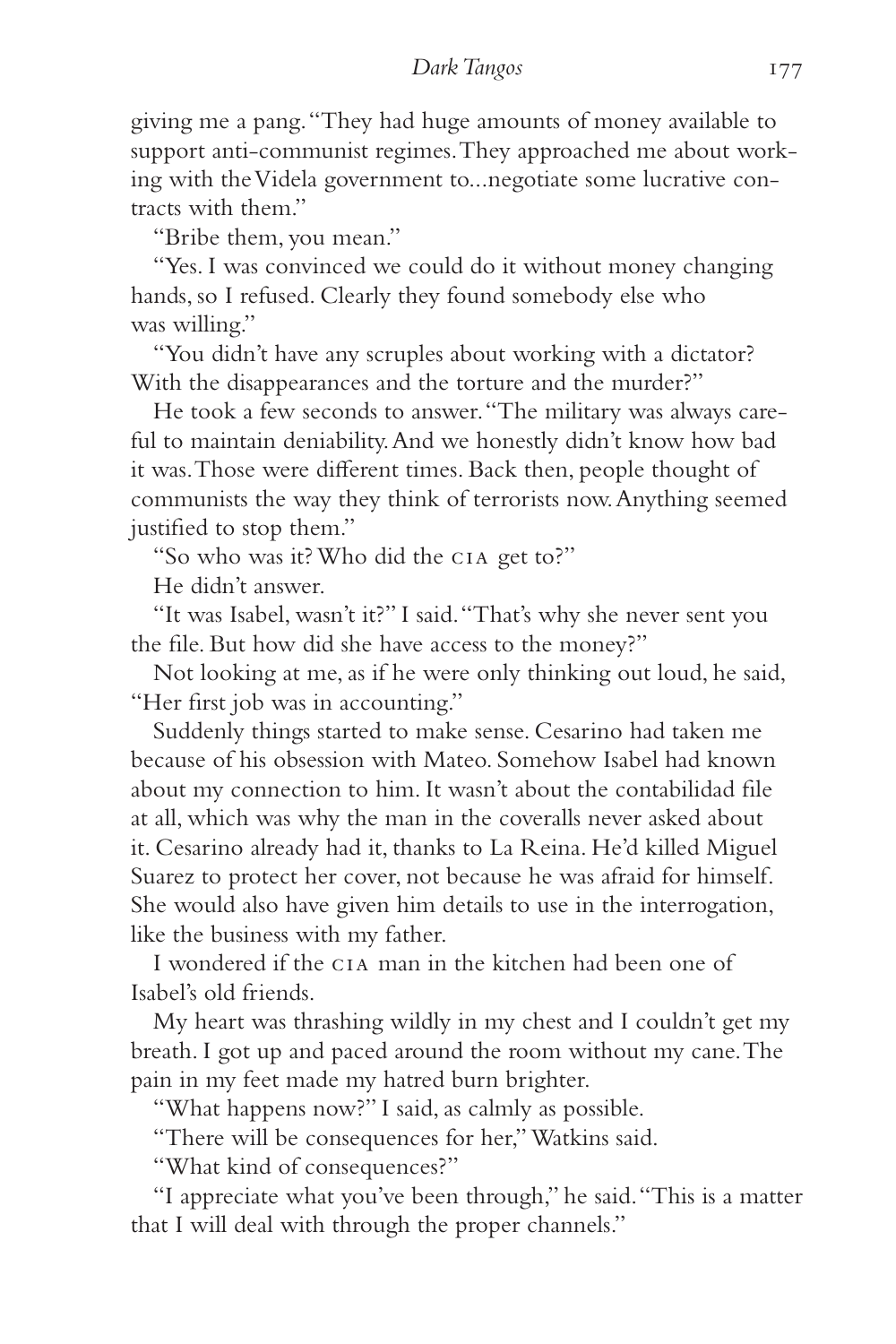"You have no fucking idea what I've been through," I said, gripping the back of the chair I'd been sitting in. "And this is a matter that needs to be public knowledge."

Watkins had been threatened by tougher customers than a scrawny, beat-up old programmer with bad feet. I hadn't even managed to annoy him.

"Two things to think about," he said. "One, this is very old news. Nobody cares about Argentina, or what happened there in the seventies. Two, I believe you're aware of the consequences of violating company confidentiality."

"So you're going to slap her wrist and hush it up."

"Thanks for taking the trouble to come to me with this." He stood up. "The brief I got from my assistant said the company has completely covered all your medical expenses and disability leave, though it didn't say anything about the cause of your injuries. Anyway, I want you to know we were glad to do it. Employee loyalty is one of Universal's greatest strengths and we know how to reward it."

He offered the printout to me and I took it. He could read me well enough to see that I didn't want to shake hands.

"I wish I had more time to spend with you, but I am literally booked solid until ten tonight." He walked past me and opened the door, and there was nothing for me to do except to go. As I limped past him, he gently touched my arm and said, "I'm truly sorry for what happened to you."

I stopped to look in his face. I saw nothing there but sympathy and regret. I nodded stiffly.

"Take care," he said.

Another man in a suit sat in the outer office, waiting to take my place.

RATHER THAN TAKE A CHANCE that I might lose my nerve, I flagged a cab and went straight to the *New York Times* building. The receptionist found a reporter from the business section who was willing to listen to me.

She was about forty, with short red hair and a round, Irish face. She listened to the bare outline of the story there in the lobby, then looked at her watch and said, "I haven't had dinner yet. How about you?"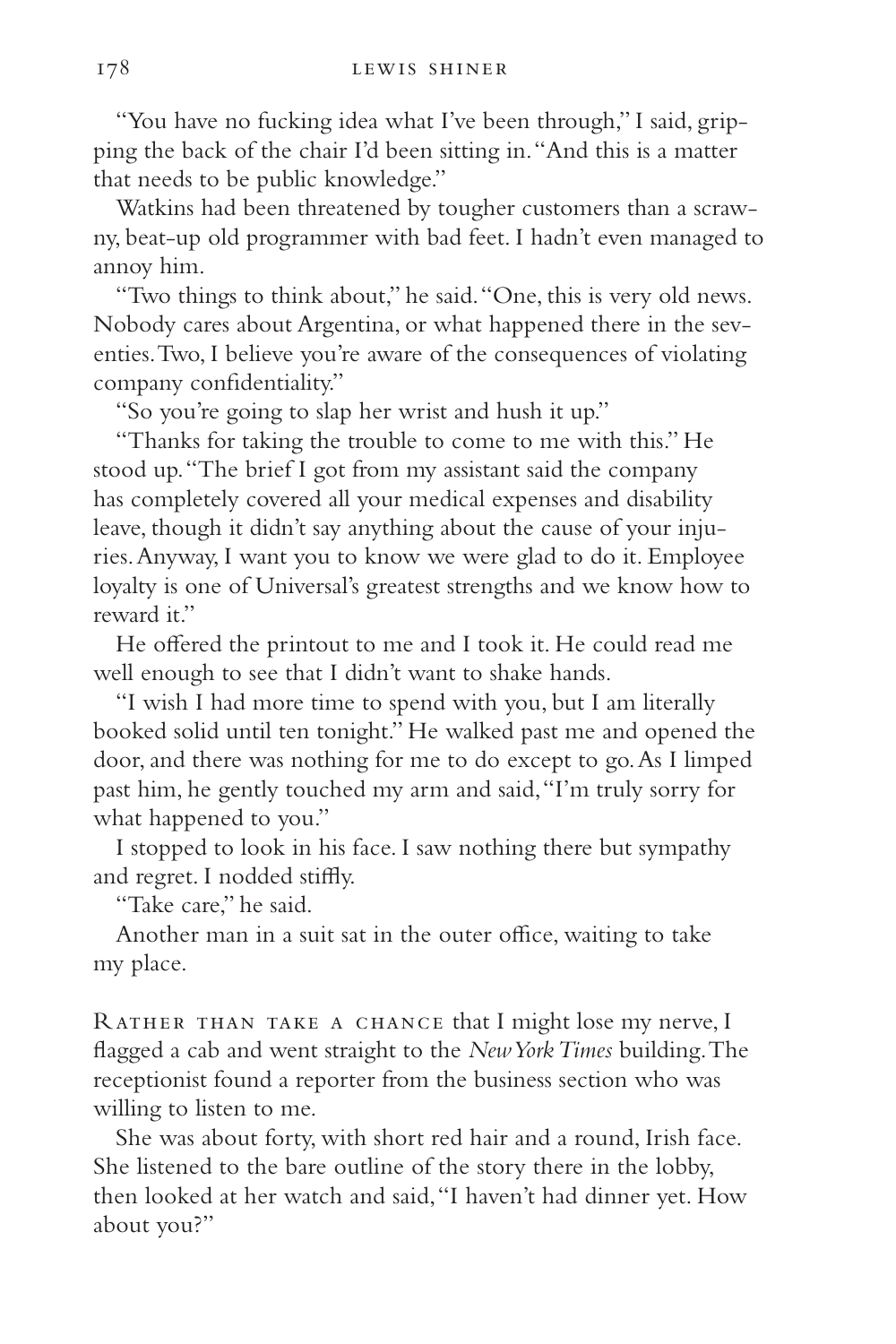She took me to a nearby deconsecrated church, complete with stained glass, that had become a pizza joint. She took extensive notes while I talked and asked a lot of pointed questions. By the time she had the whole story, we'd finished our food and she was rubbing her jaw.

"It's a dynamite story," she said. "Pulitzer material, if it's done right. But there's a problem."

I had already figured this out from her questions. "Evidence."

"Exactly. I don't doubt anything you've said. I mean, no offense, look at you. The problem is, the people who tortured you are dead. The crime scene is cold and the cops have closed the case as drug business. This spreadsheet here, as you've told me, is obviously ex post facto and there's no provenance for it at all. Nobody at Universal is going to talk about this. It's a one-source story with no corroboration."

"So the truth just...disappears."

"The stuff we know that we can't print would curdle your milk. It's one of the many frustrations of this job. Along with watching my entire industry die. Who's going to be left to force these people to keep up even a pretence of honesty?"

She closed her notebook. "I'm going to see what I can find out. It's possible I can jar something loose. But I wouldn't get my hopes up."

"You need to know that there's a danger for me in this. If Universal finds out I've talked to you, they'll fire me. I'm okay with that if the story gets published, but I would hate to lose my job and my pension and my medical coverage for nothing."

"Understood. I can't make any promises, except that I will be discreet."

She gave me her card and took all my contact information. When she left me she said, just as Watkins had, "Take care."

LAUREN WAS DUMBFOUNDED when I told her I was going back to Buenos Aires.

"You're not recovered yet," she said. "You've still got a ways to go physically and you've barely started on the psychological end of it."

It was the first week in March. The Bartlett pear trees had erupted in white blossoms and the redbuds were scattering purple petals all over the ground. Time for change.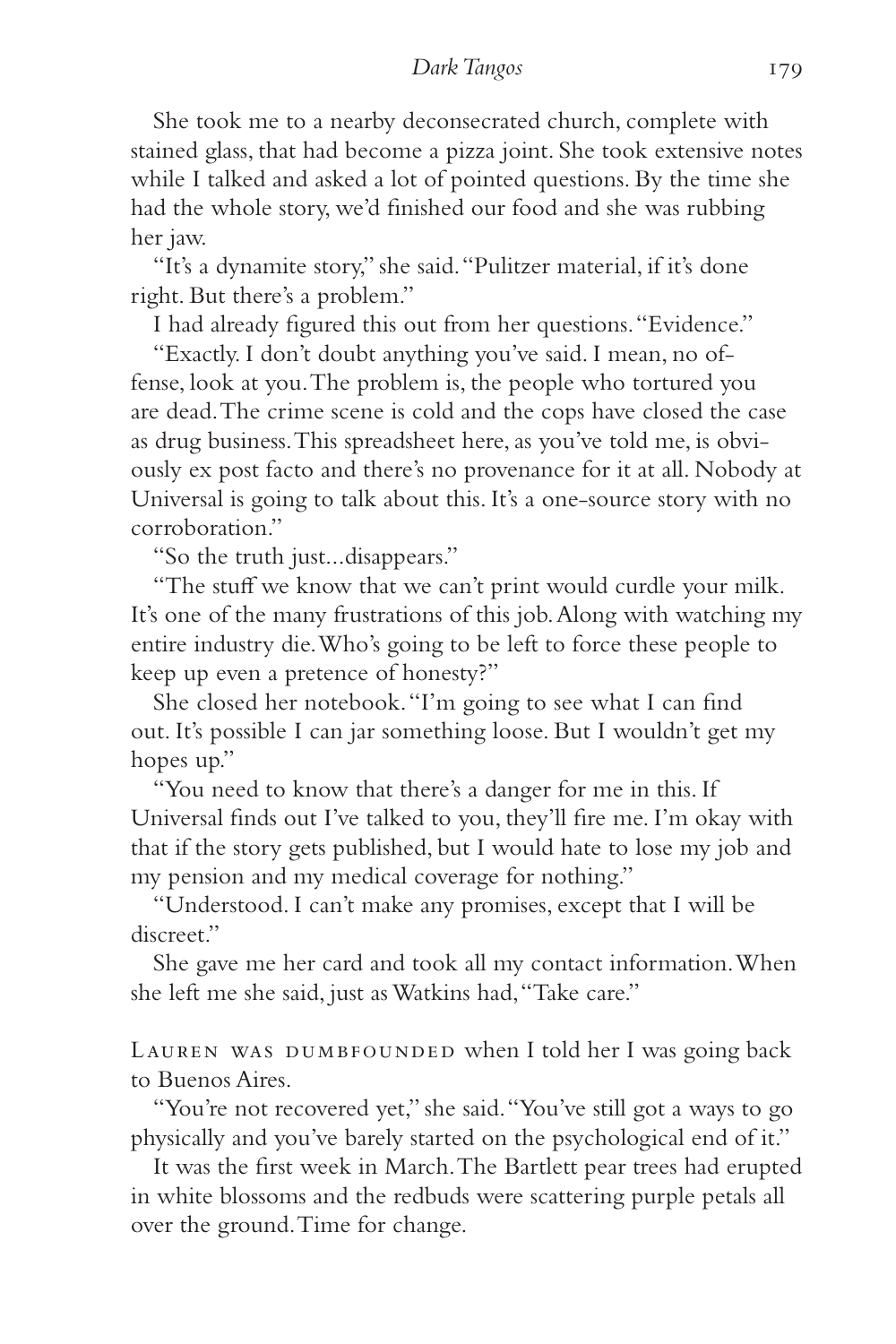I said, "Buenos Aires has more psychiatrists per capita than any place on Earth. And they've got experience in exactly this kind of thing."

"This is about Elena, right?"

"No," I said. "I'm sure you're right. She'll have moved on by now." "Then why? Why, Rob?"

"I just have to," I said.

MY LANDLADY had rented my old apartment, which was just as well. The memories would have overwhelmed me. She had another place, more modern, a block down Humberto Primo. Yes, she assured me, there were hardwood floors where I could practice my dancing. She would have my boxes there waiting.

Bahadur had still not heard about his transfer. "Maybe it's not going to happen," he said. "And I'll be stuck here. It will be good to have you back. Nobody here speaks English worth two craps. Yes? 'Worth two craps?'"

I wrote Don Güicho when I had my plans in place. I would arrive on Sunday, March 18, going from the end of one winter to the beginning of another. Don Güicho didn't respond, but then he'd never been comfortable with email.

I went to a few tango practicas before I left the States. By this point I rarely needed the cane. I danced for an hour each time and though my feet hurt afterward, it was no different in kind from the pain I always felt after dancing. My old friends and partners were full of questions and I had to tell them I wasn't ready to talk about it yet.

The tangos themselves were amazing, profoundly emotional experiences that sometimes left me blinking back tears. I felt no self-consciousness, only the power of the music moving through me. They were the tangos oscuros that Don Güicho had talked about, an exquisite sadness. I didn't explicitly think about Elena while I was dancing and yet she was an inescapable part of every step.

Riding from Ezeiza Airport into Buenos Aires in the cool of the dying summer, I knew I'd made the right decision. I'd loaded up on Valium for the flight and managed to sleep for much of it.

It was good to hear the music of spoken Spanish instead of the harsh, flat vowels of English, to hear the tango station playing in the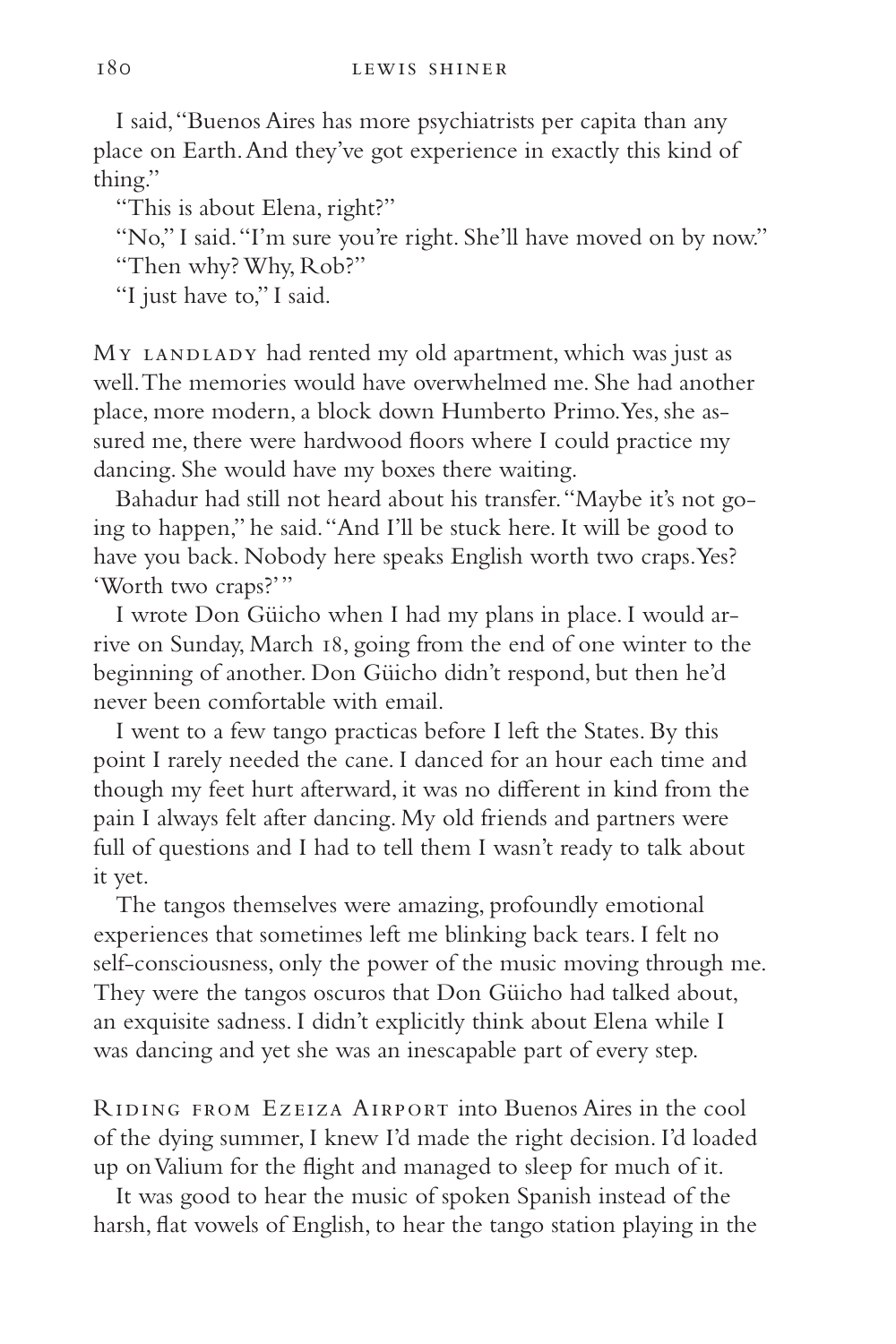cab, to see the familiar sights of the long freeway drive through the decaying perimeter of the city. Despite the foreignness, despite the danger, it was where I needed to be.

The hardest part was going through the boxes that Elena had packed from the old apartment. I imagined she might have left me a note, or some kind of token. Instead I found the shirts she had worn that still smelled of her. I put all the clothes into plastic bags and left them at the laundry around the corner.

La Reina threw a party for me on Wednesday, my first day back at work. My eyes kept returning to her, trying to reconcile this competent, powerful, laughing woman with the betrayal that had destroyed me.

During my lunch hour on Thursday, I stood on the street outside the office and called the Citibank in Calle Florida on my new cell phone. I asked for Osvaldo Lacunza and gave his secretary my name. I didn't know if he would take my call. If Elena had told him that she and I were through, he would have no reason to.

He did pick up. «I can't talk on this line,» he said. «I can meet you somewhere near here for a few minutes this afternoon. There's a magazine kiosk in front of the bank. Can you be there at three?»

This was the shopping district I had come to many times, with Elena and on my own, a pedestrian mall full of high-end stores selling electronics and appliances, books and CDs, shoes and leather coats. That afternoon, as always, it was mobbed—with tourists, with well-dressed porteños, with musicians and hustlers of various stripes, all of them glancing repeatedly at the overcast and threatening sky.

I got there early and Osvaldo came out of the bank at 3:15, prompt by Buenos Aires standards. He looked me over and then embraced me gently. «You look better,» he said. «How do you feel?»

«I have headaches sometimes. Sometimes bad. Other than that I'm okay, thanks to you. I don't want to keep you, and I hate to ask you another favor, but there's no one else I can go to.»

«Ask me.»

«There's a woman named Isabel Salcedo, who is the head of the Buenos Aires office of Universal Systems. I think she worked for the cia during la dictadura. I think she may be working for them now. I thought you might know, or know somebody who would know, if this is true.»

«It's true. In the seventies she delivered money from the cia to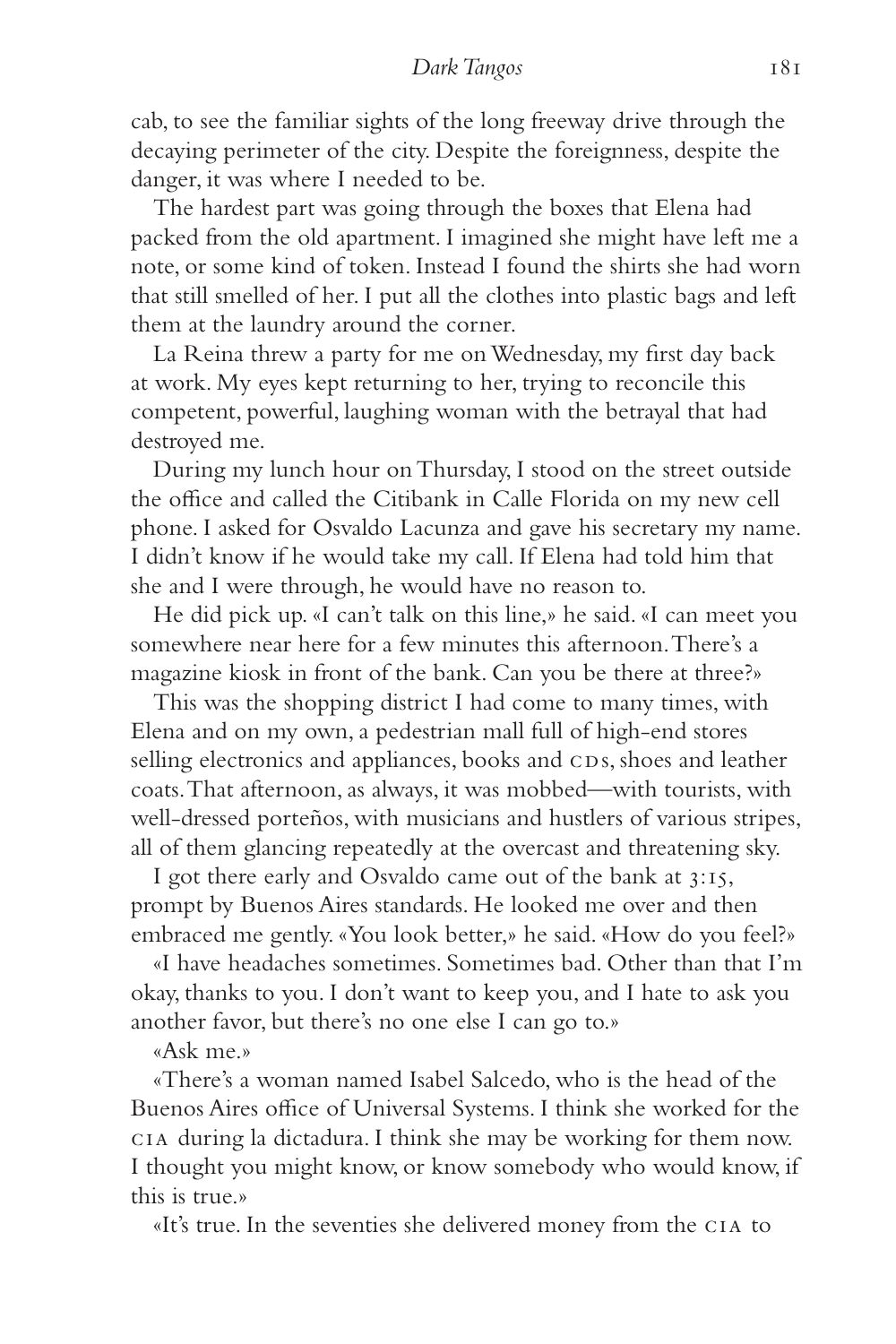the government. Or rather, Marco Suarez delivered it for her. It came either to me or to Cesarino. In return, Universal got contracts worth a lot of money. Millions and millions of dollars. That was what we did in those days. Argentina was once one of the richest countries in the world. We put a faucet in that wealth and all the US companies came by with buckets and we filled the buckets up for them and they took the money away.

«Does she still work for the cia? I don't know. I wouldn't think she's very active these days. However. She came to Universal from the School of the Americas in Panama. You know what I'm talking about? The school for dictators and assassins. You don't walk away from that.»

I said, «I think she's the one who betrayed me to Cesarino.»

Osvaldo nodded. «I had the opportunity to converse with Cesarino before he died.» His casualness impressed me. I wondered if I could ever learn to be that cold. «He said that Isabel called him and wanted him to take care of you and some Indian guy. Cesarino refused. Then she told him that you could lead him to Mateo.»

So there it was. My eyes went briefly out of focus as the anger and fear and memories of pain washed over me.

Osvaldo put both hands on my shoulders. «Listen to me. Now that you know this, it's best if you forget it. Isabel is a very dangerous person. I'm sure she assumes you have learned your lesson. If you show her otherwise, she will find a way to kill you. She might even do it herself.»

«I know,» I said. It would have been less than gracious to say I had no life left, given that I owed him what life I had.

«Bueno,» he said. «If you need anything else, you know where to find me.»

THAT NIGHT I HAD my first lesson with Don Güicho since I'd gotten back. I arrived at Saverio's early, as usual, and refused the usual cup of coffee. Don Güicho held our embrace for a long time. «And how are you now, my friend? Are you okay?»

I shrugged. «I'm okay.» In fact my head was clear enough, the pain no more than a lurking threat.

Brisa gave me a long hug and stroked my cheek, near the burn scar, with the back of her hand. Her compassion made my eyes water and I had to turn away.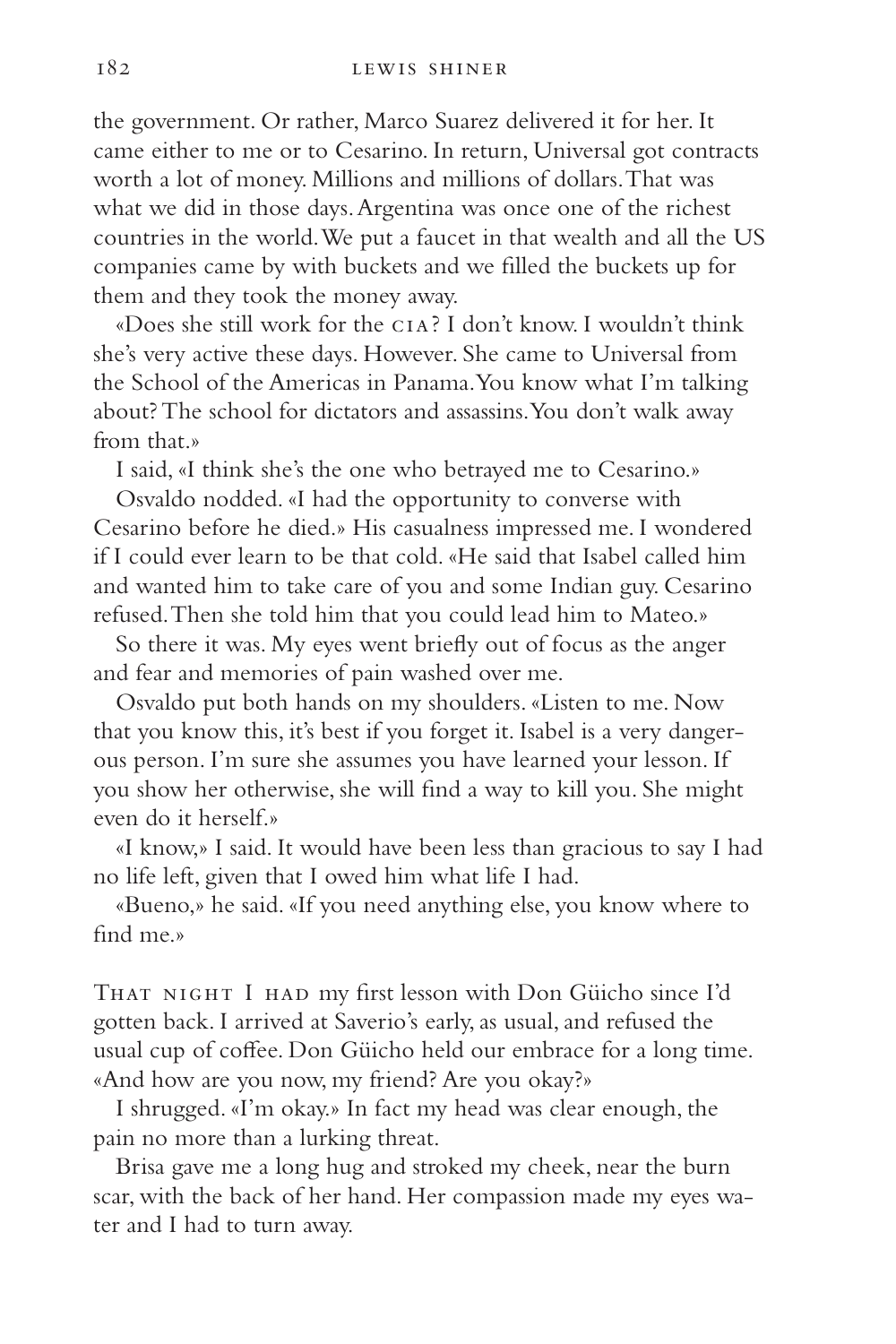In the studio I changed my shoes and Don Güicho put on Pugliese. I took my time finding my embrace with Brisa and waited for the music to tell me when to take my first step. I danced the way I had at the practicas in North Carolina, mostly walking to the music, not doing much of anything fancy. Don Güicho didn't stop me and at the end of the song Brisa said, «You dance differently now. Don Güicho, doesn't he dance differently?»

«You dance like a porteño now,» Don Güicho said. «Congratulations, Beto.»

«The price for that is very high, no?» I said, not without bitterness.

«Yes, for some it's very high. It's not something you can put into words. People find out for themselves or they don't.»

«Well, that's all I want now. I don't care about the ganchos and the back sacadas.»

«You would have to learn the back sacada from Saverio in any case,» Don Güicho said. That was the porteño style, too, to always be ready with a joke. I hoped to regain that someday.

«I just want to learn to move with the music.»

«Bueno,» Don Güicho said. «Now we begin the advanced class.»

The advanced class turned out to be much like the beginner's class, with a finer grain. We started with the walk again, then the doble tiempo, the quick-quick-slow of the ocho cortado and change of direction, this time in terms of how it fit with each style and era of the music. At the end of the hour I saw, with a slow, sinking feeling, that I was still only a short way down the path.

Brisa had to hurry away, as usual. «Come to the milonga Sunday, Beto,» she said. «I want to dance with you some more.»

«She's very sweet,» I said to Don Güicho when she was gone.

«Yes, very sweet. And very young. Walk with me?»

It was 9:15, the night chilled by the rain that had yet to fall. I couldn't stop myself from asking the question, though I knew the answer would tear me apart. «Have you seen Elena?»

«Yes.» He showed no inclination to elaborate.

«Tell me.»

«I think she is maybe involved with a teacher named Miguel Autrillo.»

«I know him. You introduced me once.»

«Claro. She's been performing with him. I'm sorry, Beto. I know this doesn't help you. At least he's a good dancer and a good man.»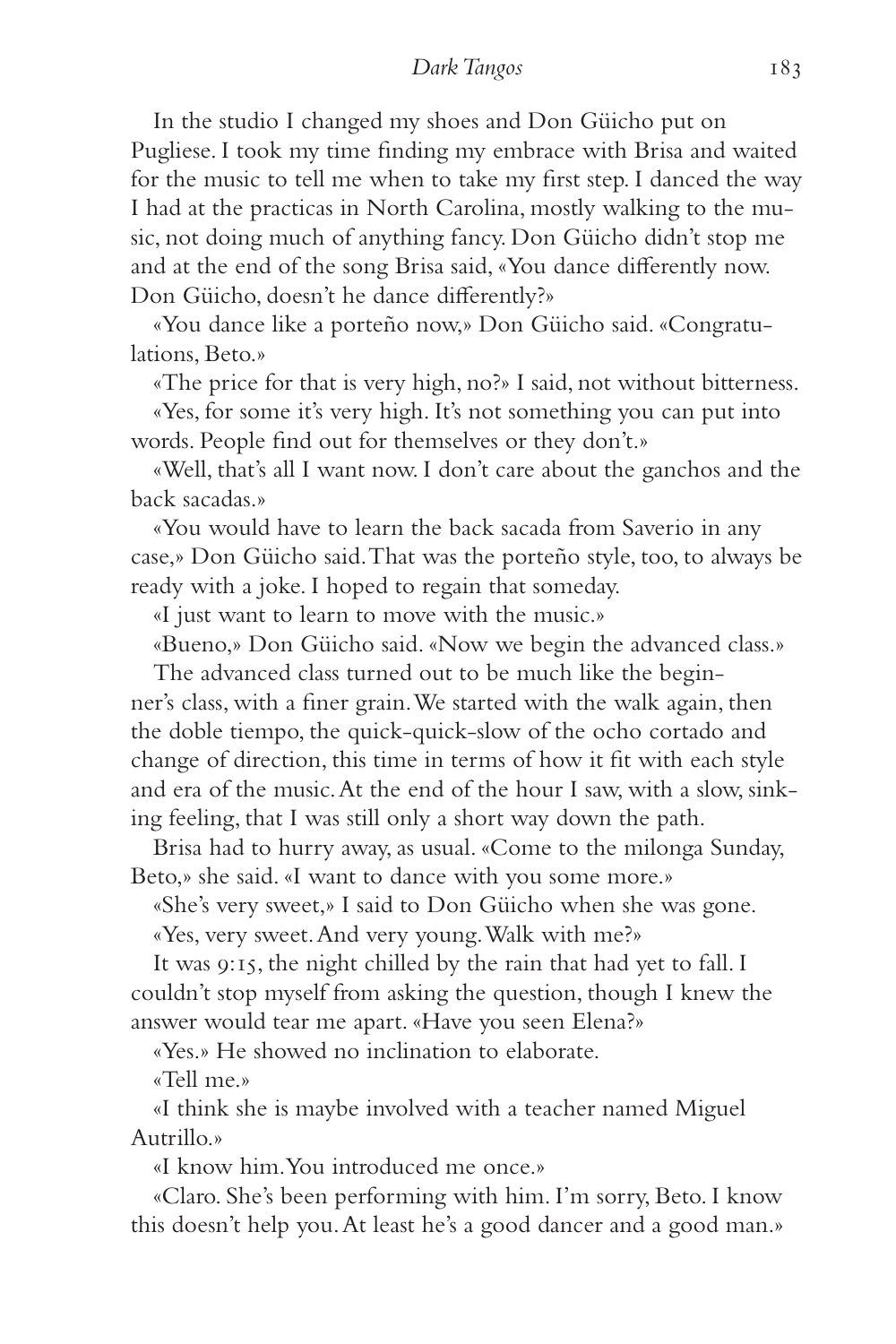«No, no, if she's going to be with someone else, I would want him to be a good man.»

«Does she know you're back in Buenos Aires?»

«I don't think so.»

«Are you going to tell her?»

«We're not...in touch. We haven't been since the hospital.»

We walked on in silence for a while and then I said, «You know Mateo, don't you? From the old days. And you're in contact with him now.»

«Did he tell you that?»

«It was a guess. He told me it was a tango teacher from back then who first recognized Elena. When I was in the US, going over everything again and again, I knew it was you.»

«I'm not a man of action. I couldn't kill anyone. But I support their cause. I did what I could to help then, and I help now.»

«You knew Elena's mother.»

«Yes.»

«Was she very beautiful?»

«She looked just like Elena. Only with a straighter nose.»

«I want you to ask Mateo to call me.»

«Why?»

«I don't want to tell you.»

He stopped and faced me. «They nearly got you killed once. Wasn't that enough? You want to finish the job?»

«It wasn't Mateo who killed me.»

«Beto, you're not dead!»

«Am I not?»

«I watched you dance real tango tonight with a beautiful woman who enjoyed every second of it. If that's dead, kill me now.»

«Please, Don Güicho. I ask you as a friend.»

He held me a bit longer with his stare, then finally turned away. «I'll think about it.»

We came to the Pasco Subte stop and he hugged me tightly and kissed my cheek. «You're not so old, not so bad looking. The scar helps a little, I think, gives you some mystery. You've got a good job and you can dance. This city is wide open to you. Don't do anything stupid. Promise me.»

•

«If I do anything,» I said, «I will try not to make it stupid.»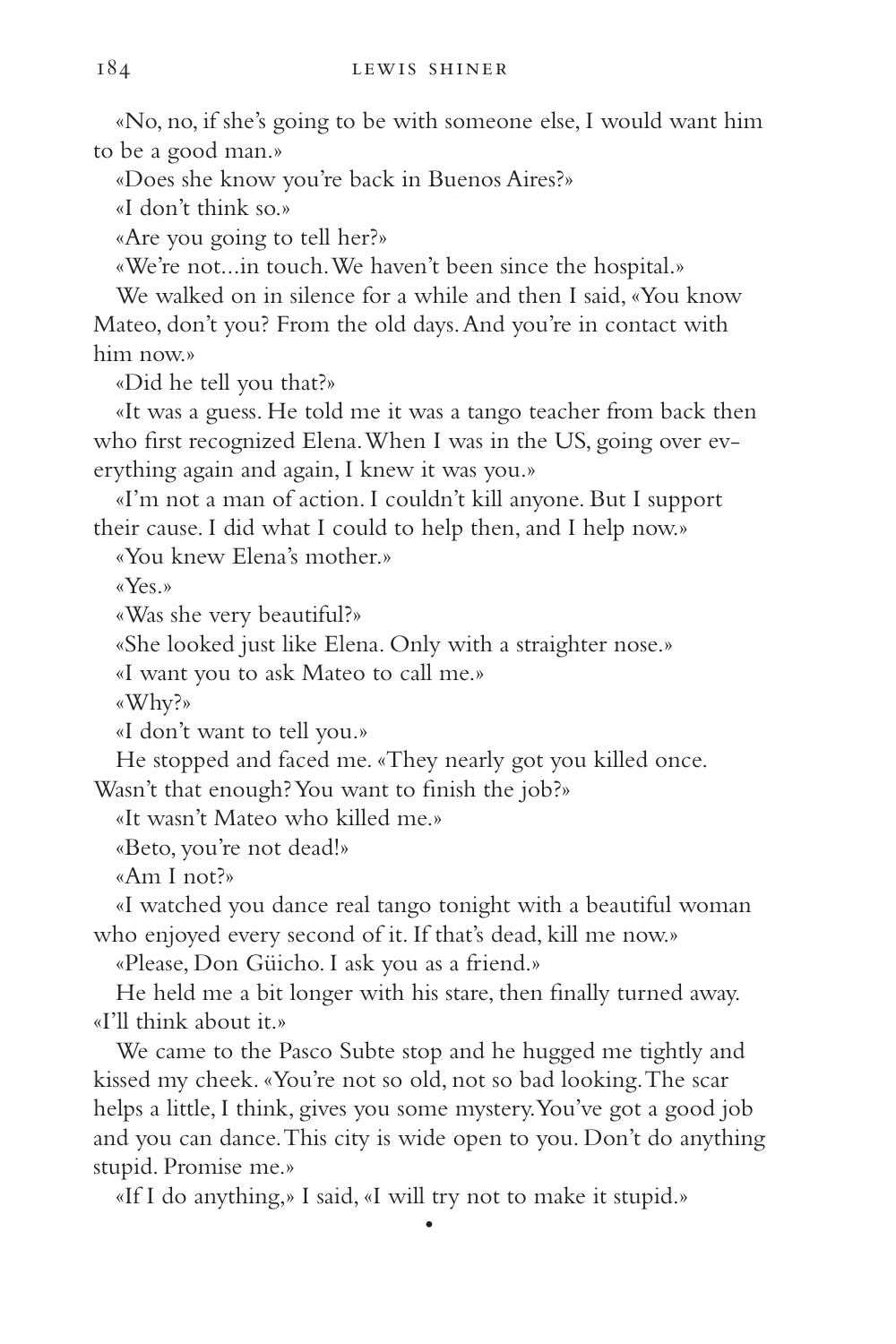MATEO CALLED the next night.

It was Friday and I was exhausted. I didn't have the reserves of strength I used to. I'd fallen asleep on the couch reading *Tienda de los Milagros* for the second time. I'd been so deeply asleep that I'd forgotten how to answer the phone. I stared at it for a full three seconds before I remembered to press the Talk button.

«Hola,» I said.

«The usual place, the café. Half an hour. Okay?»

«Okay,» I said.

I got to Arte y Café first and walked slowly up and down San Juan. I expected him to come from the east, from the other side of the airport highway, and was surprised to look up and see him next to me. I stopped and embraced him and he said, «Let's walk.»

We turned away from the lights of San Juan, working our way south and east, away from the river. The first thing I said to him was, «I betrayed you. To Cesarino.»

«Of course you did. Do you think anyone blames you for that? I would have done the same. I'm glad you're alive.»

«You too,» I said. «Everyone got away?»

«Claro. The place we have now is not as nice, not as interesting. A few of the young people quit after Cesarino took you. That's to be expected. The rest of us are all right. Is that why you wanted to see me? To apologize?»

«No,» I said. «I need a gun.»

He looked like he might burst out laughing. «A gun? What for?» «I'm going to kill my boss.»

Now he *was* laughing. «That's very socialist of you.»

«She's the one who betrayed me to Cesarino.» I laid it out for him: the CIA connection, the payments to Cesarino, the spreadsheet, the confirmation from Osvaldo.

«Then we should put her on trial. If she's guilty, we'll take care of her for you.»

«Then I'm still helpless, still a victim. I'll still have the nightmares and breakdowns. The pain will never stop.»

«You remember that discussion we had? What you're talking about isn't justice. It's revenge.»

«I've changed my mind. I don't care anymore. You said yourself it's hard to tell the difference. You have even fewer people than before. Does your so-called trial have any greater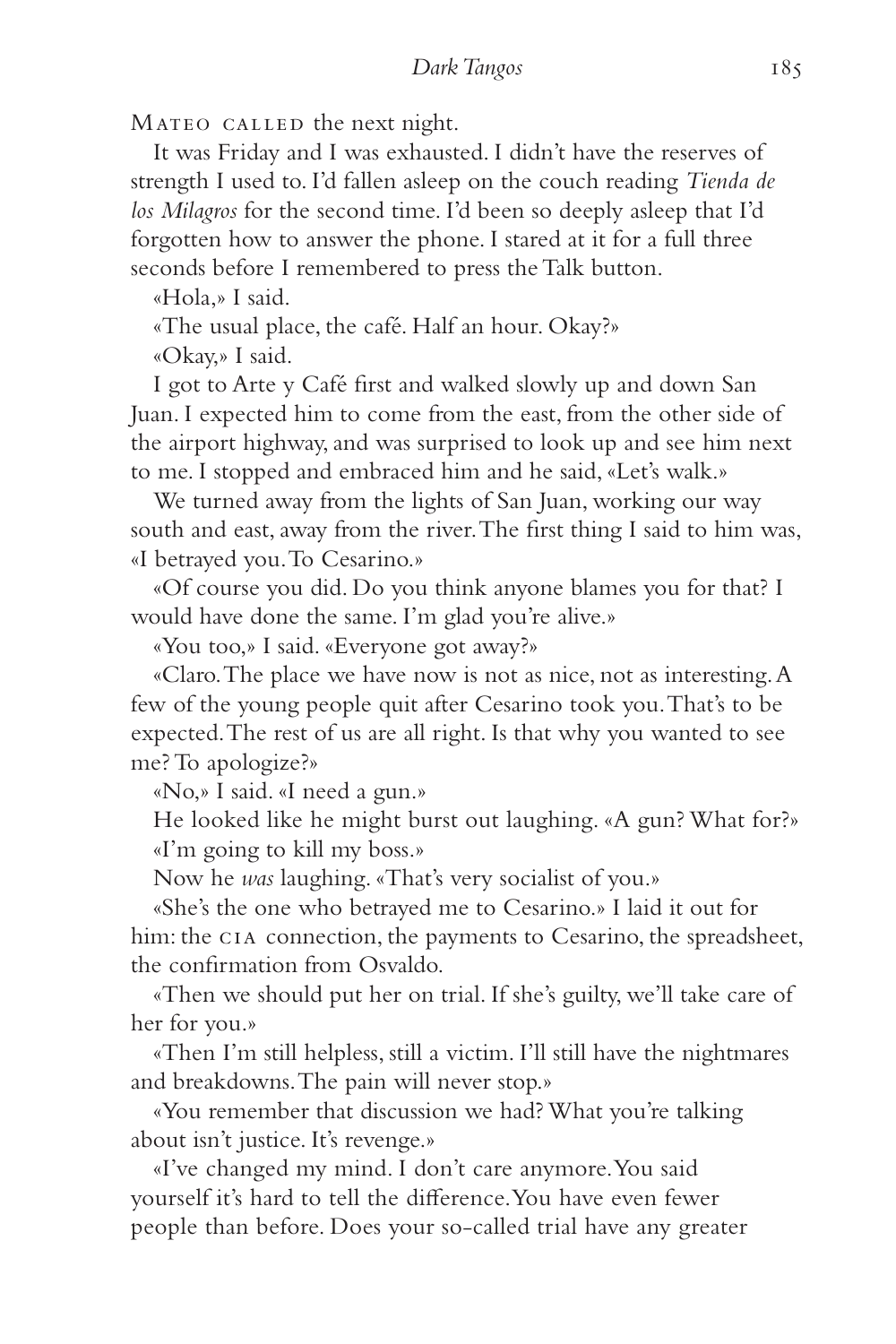moral authority than the fact that I'm willing to give my life to do this?»

«If I agree to help you, would you know how to use it? Have you ever fired a pistol?»

«My father had a .38. We used to go into the country and shoot tin cans.»

«A can is not a human being.»

«I know that.»

«I'm not sure this is a good idea. I have to think about it.»

After a minute, Mateo said, «I may be leaving soon.»

«For where?»

«Cuba, maybe. I don't know. I can't stand the cold weather anymore and I feel useless here. Tired of running and hiding like a dog.»

«Have you talked to Elena about it?»

He shook his head. «We never talk. I had this vision that I would find her and we would be a family. Stupid, I know, but it's what I hoped for. Every time I see her, I see her mother. When she sees me, she sees a stranger. It's another reason to go.»

«I'm sorry,» I said.

«I'm supposed to be a fucking revolutionary. I'm supposed to be bringing the future and all I'm doing is living in the past.»

We had come to the lights and noise of Avenida 9 de Julio and San Juan. He hugged me tightly. «I'll call you,» he said, and ran down the steps of the Subte.

SATURDAY MORNING he called again. «You know the place in the park where we met before? Be there at noon. Don't speak to me, don't give any sign that you know me. Just follow, keep your distance, and watch what I do. Carefully. Understand?»

«Claro,» I said.

I didn't know which I'd been more afraid of, that he would agree or that he would refuse. Now everything was decided. There was a hard, painful comfort in that.

It matched the terrible pain in my right eye.

I HAD A BOOK in my lap. I wasn't even pretending to read. The park was cool and damp from showers overnight. Two young boys listlessly kicked a futbol back and forth. A dog lay under a tree, curled tightly into himself.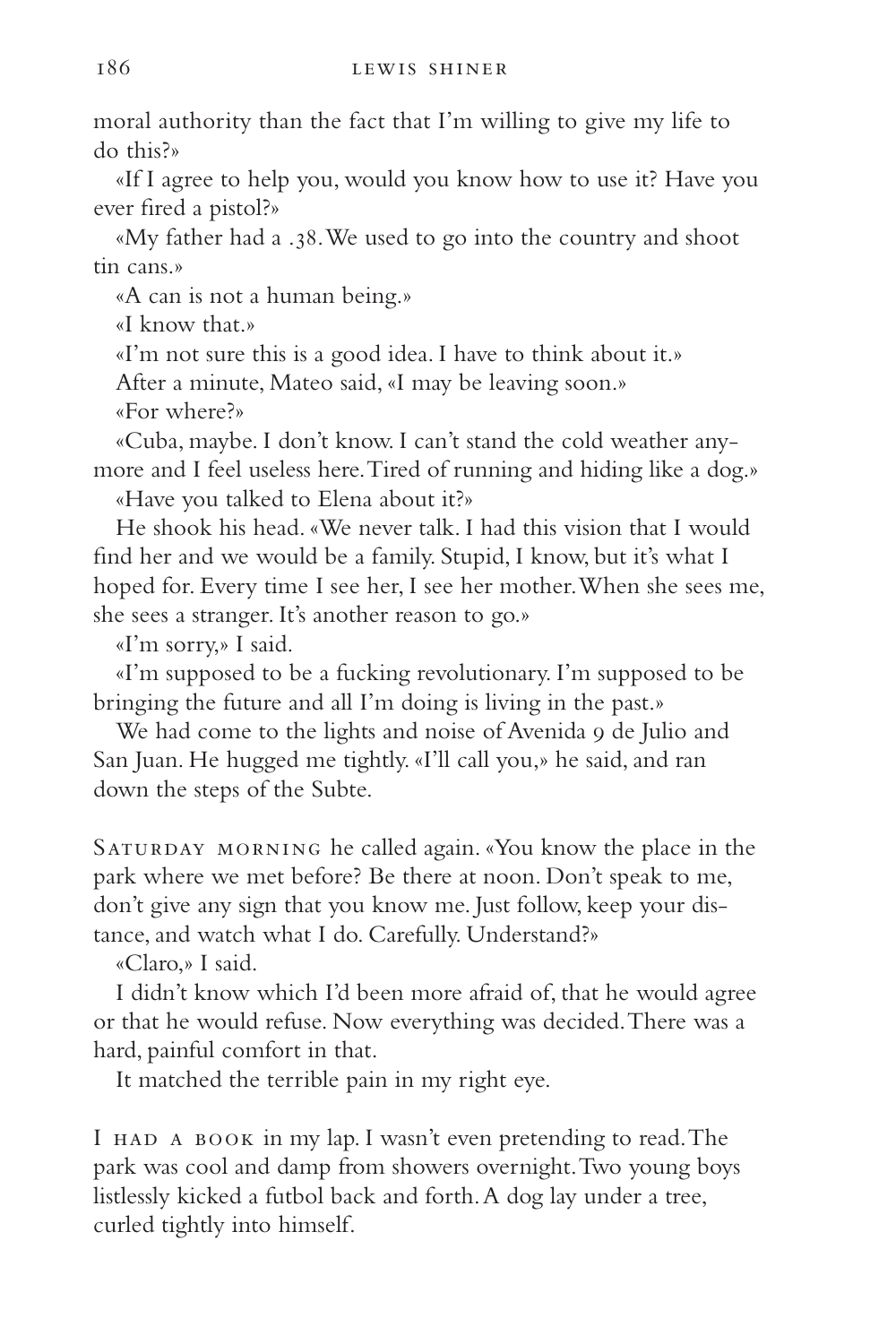At 12:25 Mateo walked past without looking in my direction. He had a white plastic grocery sack in his left hand.

My heart began to pound.

I gave him a head start, then I slowly got up and dusted off my pants. My hands shook. I put the book under my arm and followed.

We walked north, toward the river that was just out of sight. After a while Mateo stopped and took a plastic water bottle out of the bag. He glanced around as he took a drink, then casually dropped the bag into an open trash can.

I sat on a bench a few feet away and watched the can. The park was empty except for old people, dogs, and kids. Mateo kept walking until he was out of sight and once he was gone it occurred to me that I would never see him again.

I picked the bag out of the trash and walked away.

The bag was heavy. I peeked inside and saw a small bundle wrapped in newspaper.

In my bedroom, I unwrapped it carefully. It was an off-brand revolver, chrome finish, black plastic handle, .38 caliber, with five bullets in the cylinder and an empty chamber under the hammer.

I held it with both hands. The feeling of power was overwhelming. I raised it and pointed it at the mirror.

"Bang," I said. "You're dead."

ON MONDAY I TOOK the gun to the office in my briefcase, a vintage brown leather satchel that I'd bought at the big indoor flea market near Plaza Dorrego. For days I'd been visualizing what I was going to do, imagining having the gun there as I walked through reception and back to my cube, then carefully putting it in my desk. I was amazed at how easy it was. How many other guns were there in this city block? In this building? In the Universal offices?

I put it in the bottom drawer of my file cabinet, all the way at the back. It was wrapped again in newspaper and inside the white plastic bag.

That evening the first serious cold front of the fall came through. The chill went deep into me as I walked home from the Subte. I wondered if I could take another winter.

I hadn't been to a milonga since I'd been back, not even to Don Güicho's on Sunday to dance with Brisa. As much as I wanted to dance, I couldn't bear the thought that I might run into Elena. That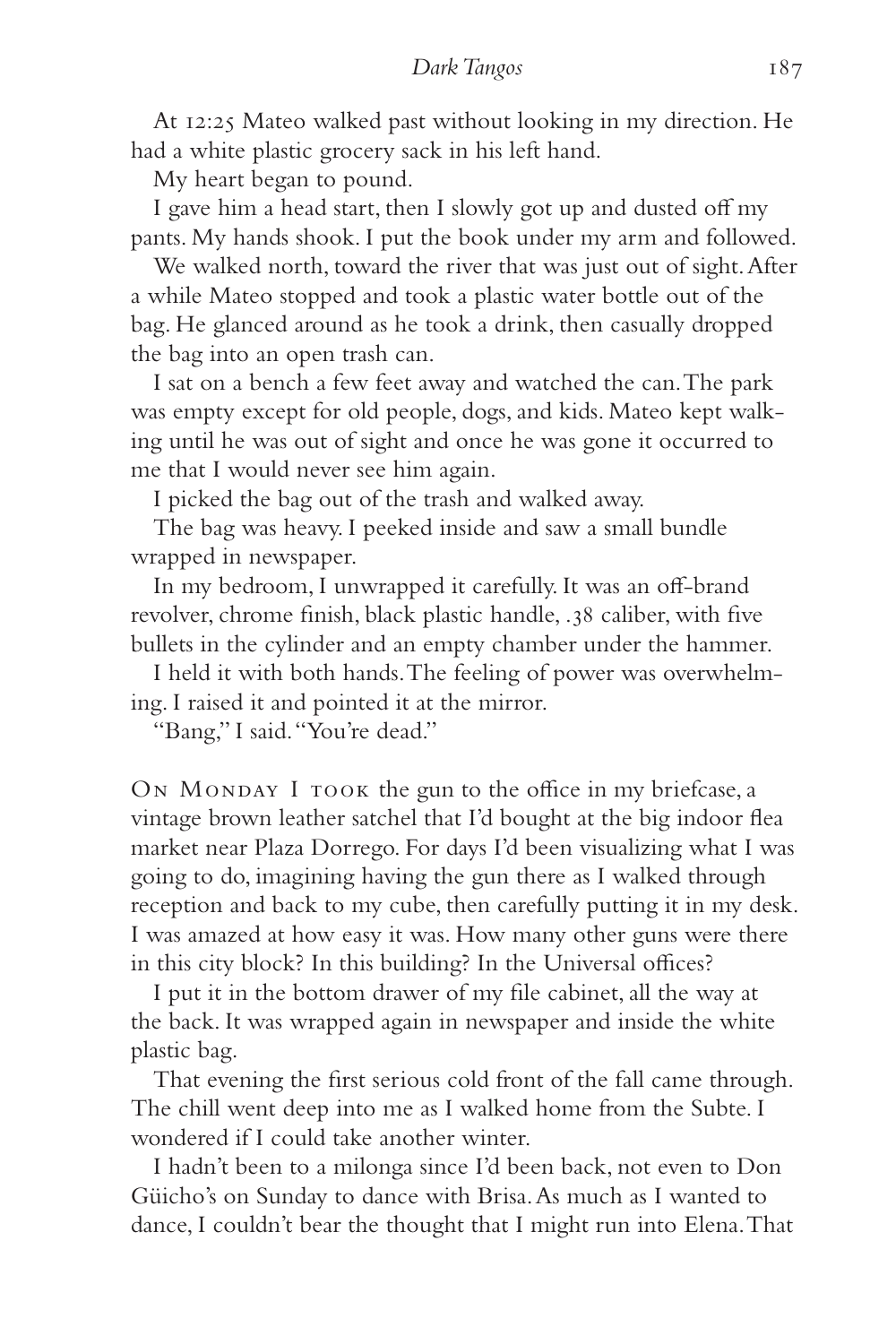Monday night, like most other nights, I left the apartment long enough to buy groceries, then I cooked a lonely dinner and went to bed, where I tossed and turned all night.

On Tuesday, as soon as I got to the office, I unwrapped the gun and slipped it into my briefcase. I left it there all day and waited to return it to the drawer until I'd shut my laptop down for the night.

It was there in my briefcase again on Wednesday morning at 11:25 when Bahadur called me from Isabel's office and asked if I would join them.

There was a sound in my head, the sound of the wind vibrating a taut wire, a high thrumming. I was so far inside myself that I could barely feel my arms and legs. I nearly tripped on the carpet as I picked up my briefcase and walked toward Isabel's office. I passed two people in the hall and didn't return their nods or hellos.

Words from another time came into my head: all or nothing. The bitterness of the thought helped keep me going.

Todo o nada.

My head throbbed and my right eye burned with pain.

I looked at the golden crown on her office door and remembered how I'd once thought it funny. I knocked and went in.

Todo o nada.

Past Isabel, through the window on the far side of the office, I saw Avenida 9 de Julio swarming with black taxis. Bahadur faced her in a low chair, his back to me. His turban was orange.

I sat in the chair next to him. He finished his sentence. I hadn't registered a word he'd said.

He turned to me and said, «La Reina needs an update on where we stand for a release in June.» He sounded like he was talking in the next room. I could barely hear him. I nodded and tried to smile.

«Beto, are you okay?» Isabel asked. She sounded genuinely concerned. I stared at her. I pictured her picking up the phone and saying, «I have two men I need you to kill.»

Todo o nada.

I looked at Bahadur and said in English, "I think you should get out of this office, now. Hurry."

Isabel said, «Beto, speak up and slow down if you're going to use English. You know I don't follow it so well.»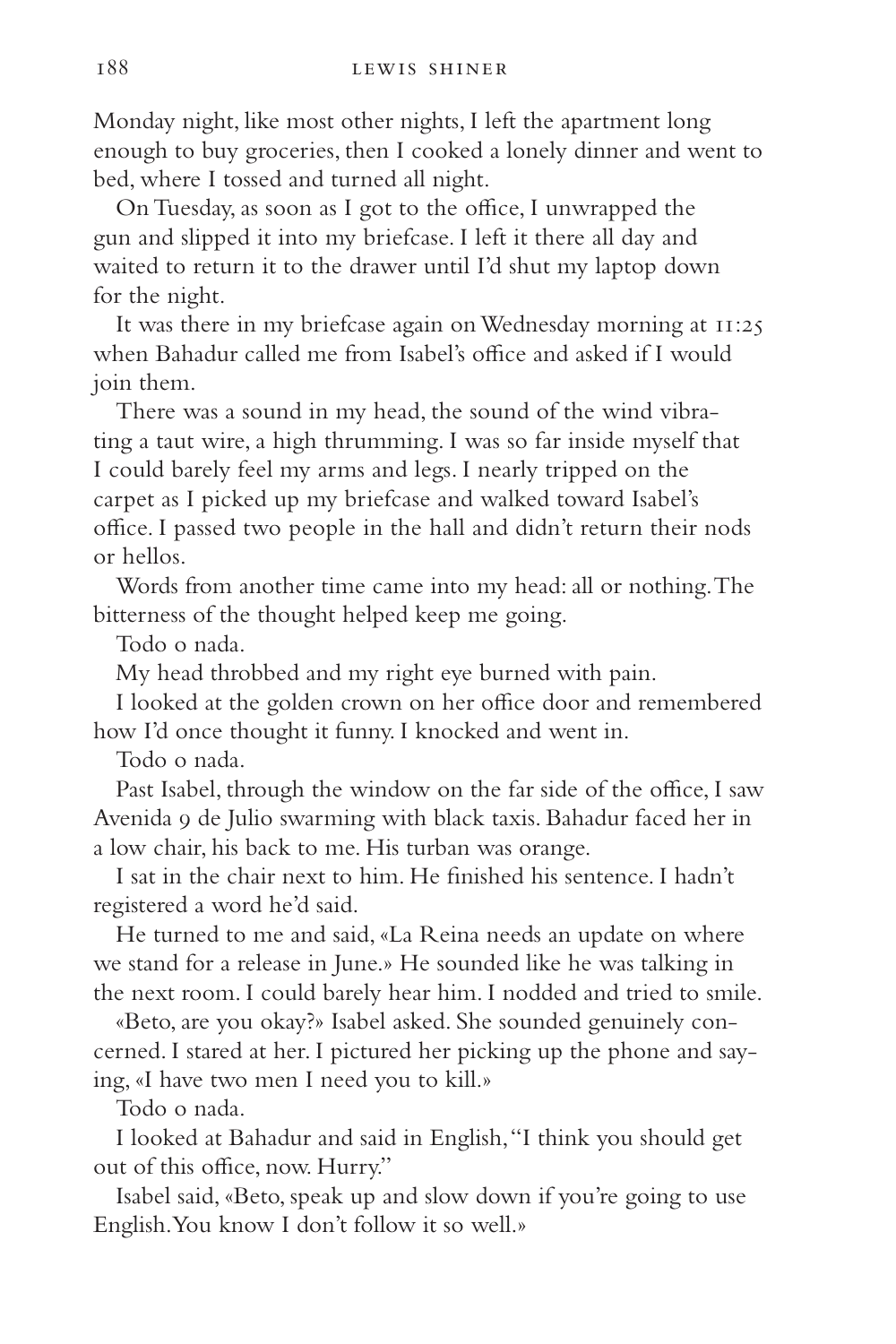I bent over and opened the top flap of my briefcase and reached inside. The gun was not where I thought. I began to sweat. I looked down and pushed a legal pad to one side and there it was. I put my hand on it.

At first I thought it was caught on something. It was heavy, was all. Tremendously, unbelievably heavy. I couldn't lift it.

I imagined Isabel's face as she saw the gun point at her. I pictured a black and white tile floor and a steel table. Sweat dripped off my forehead, running into my eyes.

«I think he's sick,» Bahadur said. He got up and stood next to me and switched to English. "Rob, are you okay? Do you need help?"

My whole arm was shaking. In desperation I tried once more to pull the gun out of the briefcase. My hand came out empty. Tears of frustration and self-hatred mixed with the sweat and poured down my face.

«I'll take care of him,» Bahadur said. He took me under the arms and lifted me to my feet.

«Do you need to go to the hospital?» Isabel said, reaching for the phone.

"No!" I said.

«Not yet,» Bahadur said. In English he said, "Rob, can you walk?" "Briefcase," I said.

He closed the briefcase and picked it up with one hand, as if it hardly weighed anything. He took me under the arm and guided me toward the door.

«Let me know how he is,» Isabel said. «If he's okay, take him home in a taxi. I'll cover it.»

He led me to my cubicle and sat me down. I was crying helplessly. He gave me a handful of tissues and said, "What's in the briefcase, pal?"

I motioned for him to look. He opened the flap, poked around, and said, "Ah." He pulled his hand out and closed the flap again.

I took a long, gulping drink of water and got myself more or less in control.

"Do you want to see a doctor?" Bahadur said. "Or do you want to go home?"

•

"My apartment," I said. "Let's take that cab."

Bahadur nodded and picked up the briefcase.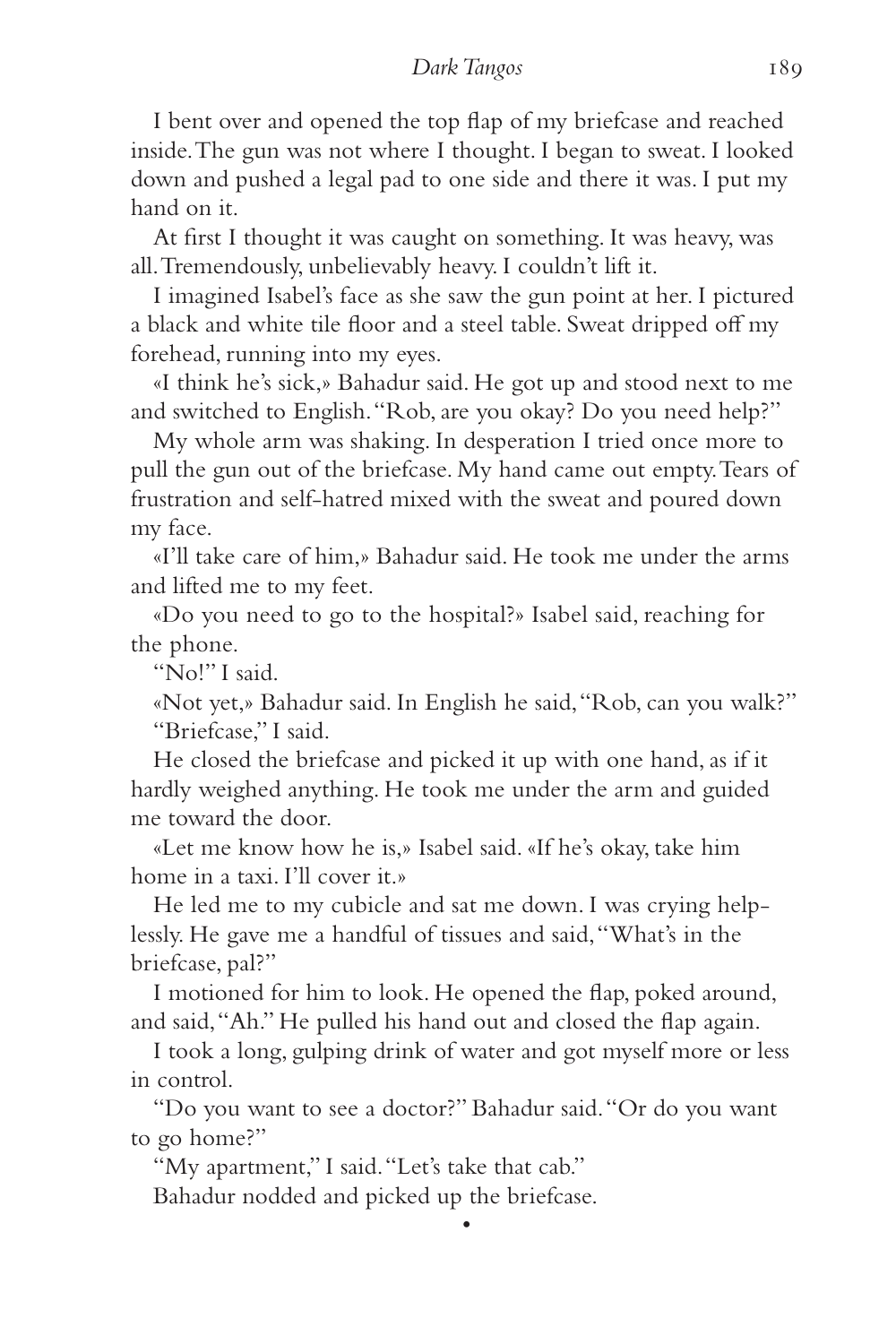WE DIDN'T TALK until we were in the apartment with the door locked. We sat at the dining room table and Bahadur laid the gun in front of him.

"Where did you get it?" he said.

I shook my head. "Next question."

"The next question is obvious. What the hell were you doing?"

I went to the kitchen for a bottle of water and glasses. I came back and filled the glasses and said, "It was her. Isabel. She told Cesarino that I knew where Mateo was. She told him because he didn't want to do what she'd asked him to do, which was kill both you and me."

"Rob, do you understand how crazy that sounds? I don't think your judgment right now—"

"Listen," I said. "Just listen."

I told him what I'd learned from Watkins and Osvaldo and what I'd put together for myself. The longer I talked, the farther Bahadur sat back in his chair, as if he wanted to distance himself from the words.

"Have you told all this to your montonero friend?"

"He offered to put her on trial for me."

"You didn't agree?"

"I guess I'm not that impressed with their moral authority. Or their competence. I thought I needed to do it myself. Apparently..." I shrugged, fought to keep from breaking down again. "Apparently I was wrong."

"But you are done with this idea now, yes? It's one thing for me to talk about violence. This is not you."

"No," I said. "It's not me."

I took a drink of water.

"There's only one part of this I don't understand," I said. "I don't know how Isabel knew about Elena and...and the montonero."

Bahadur looked down at the table. "That was me."

I felt a chill. "Tell me."

"We were having a meeting, just the two of us. This was not that long before they kidnapped you. She was asking about you, wanted to know how you were settling in, if you had a sweetheart, that sort of thing. I said yes. She seemed very casual, just interested because she liked you. Was it a local girl? Did she dance tango like you? That kind of thing. I see now that she was fishing. Fishing, yes? She has a way of making you want to tell her things."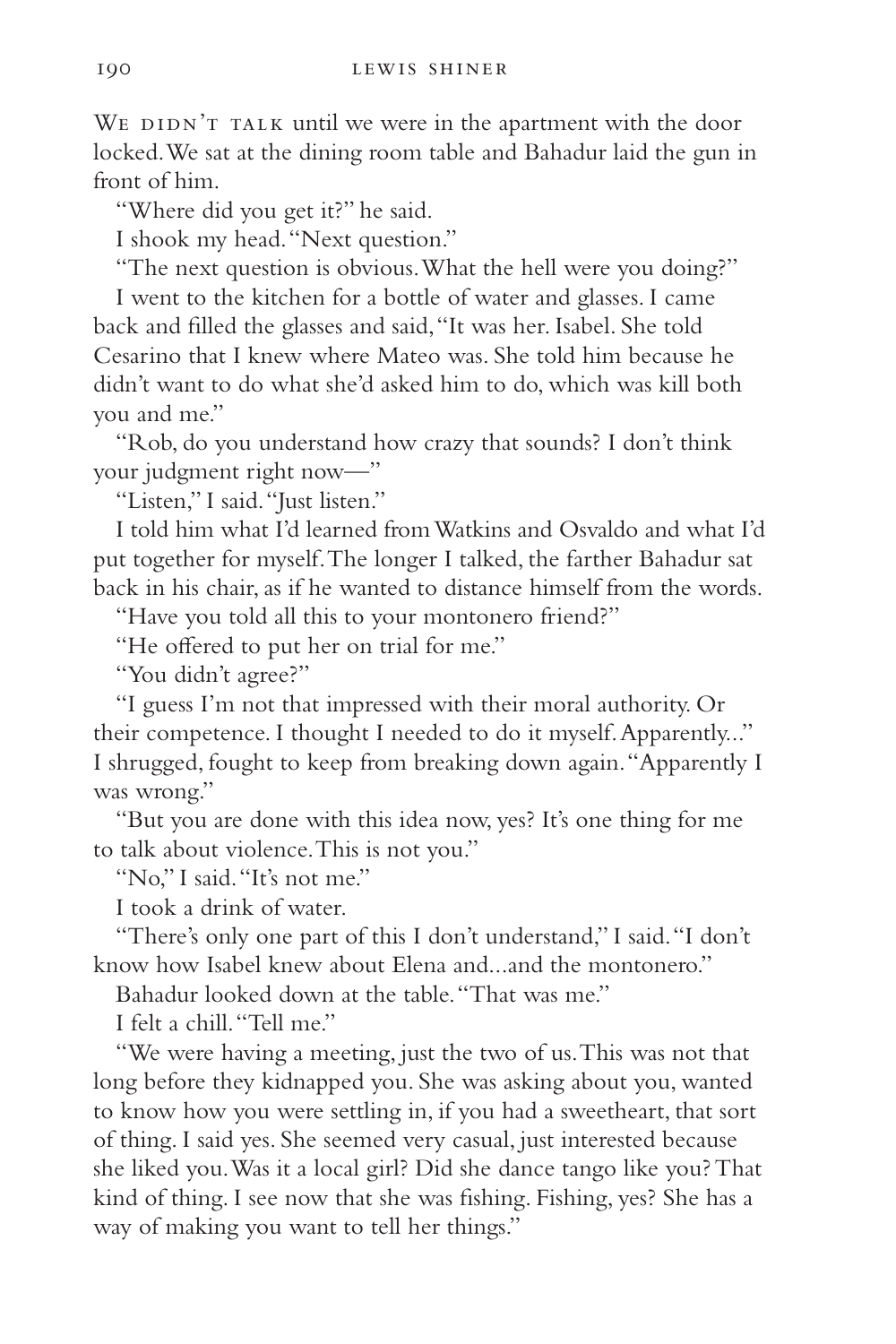"I know."

"So I told her you were seeing this really interesting woman, that she was the daughter of a desaparecido, that she'd been adopted by one of the torturers. I didn't think it was a secret or anything."

"It wasn't"

"But because I told her that, she connected you with this man."

I had to wait for an initial flash of rage and betrayal to pass. "Bahadur, you can't blame yourself. It's not your fault, it's Isabel's." I said it because I had to, but when the words were out, I saw they were true.

"I have my share of it." He looked up at me. "There is so much blame to go around. Enough for everyone."

"Mostly," I said, "for Isabel."

"Is it Isabel's fault? Or is it human nature? Greed is so strong in us. We are all so restless with it. Universal was greedy, so they made a deal with the dictatorship. I am greedy so I work for Universal despite the evil they do. These are the things we settle for. A bigger house, a sports car, the power to hurt other people. All because it's so hard to get what we really need."

"And what is that?"

"Love," Bahadur said. "And justice."

He dragged the pistol across the tabletop with one finger, looked at it, picked it up and hefted it. "This is a real piece of shit, I think. 'Made in Italy.' Not like a Colt or a Smith and Wesson."

"Probably. Beggars and choosers."

"Indeed," Bahadur said. "Beggars and choosers." He stuck the gun into the back of his jeans.

I was suddenly alert. "What do you think you're doing?"

"I will take care of this for you."

"Take care of what? Of the gun, or..."

"First I will clean it carefully to remove all possible fingerprints. Then I will dispose of it." He smiled at me and stood up to go. "Don't worry, Rob. Everything's going to be okay."

I was a wreck. I couldn't remember the last time I'd slept through the night. I was emotionally and physically exhausted, my shoulder and neck muscles like steel hawsers, my headache like a sulphuric acid injection through the middle of my right eye. I swallowed two Valium and took a long, hot shower. I put on a pair of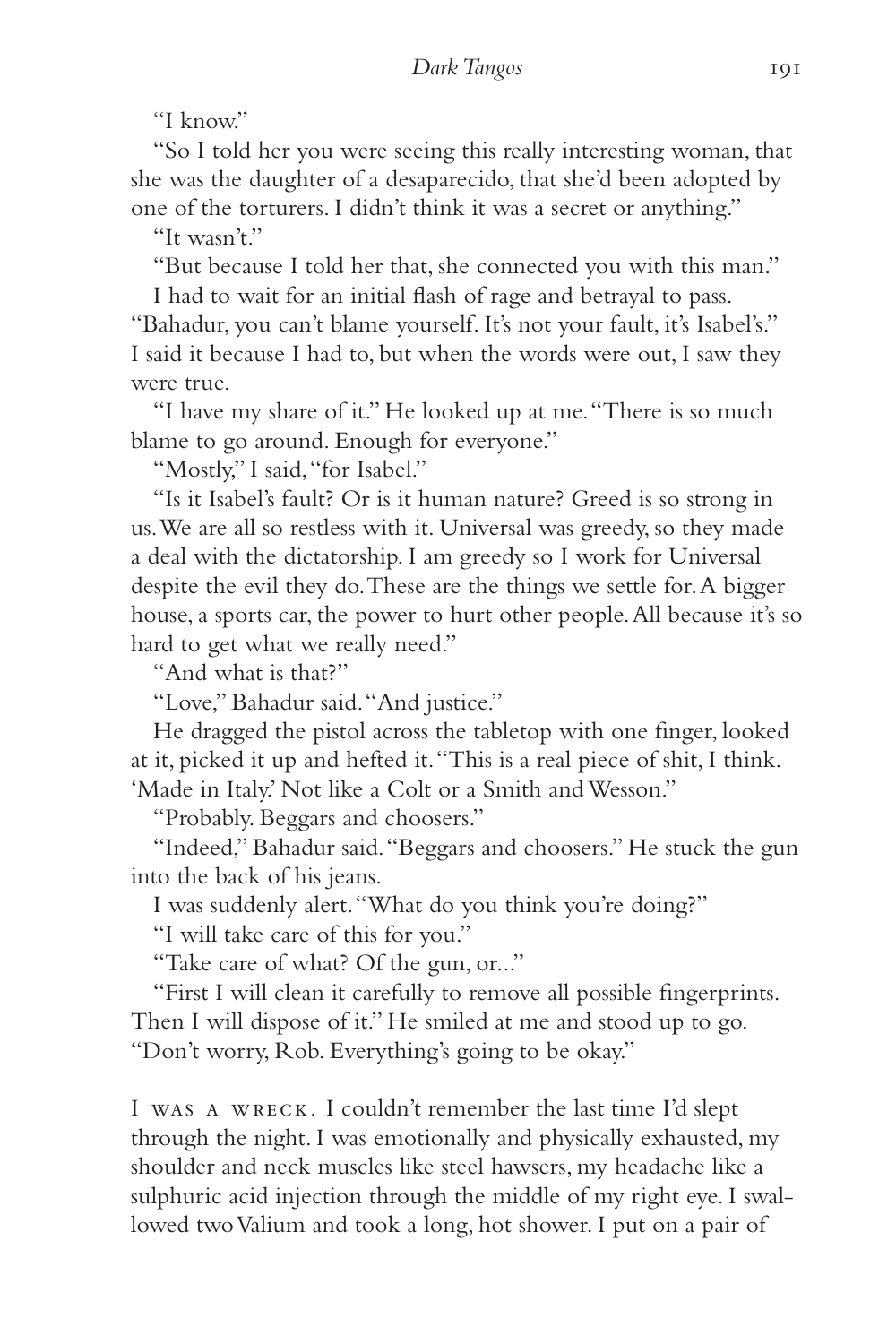sweat pants and fell asleep in front of the TV. Sometime after dark, I woke up, ate some leftovers, took another Valium, and went to bed.

The next morning, Isabel came by my cube to check on me. I told her that I'd had a flashback, that it had happened before, that I was okay now. She seemed honestly solicitous.

I ate lunch there in front of my monitor and did as much work as I could. Bahadur checked in with me every hour or two via instant message. I longed to ask him if he'd gotten rid of the gun like he promised, and knew better than to put a question like that into the internal messaging system. As I was about to leave he typed, "You \*are\* going to your class tonight, yes?"

"Not sure," I said.

"It will do you good."

"I suppose."

"Don't suppose. Do it. If you stop dancing, I will have them put you in the loony bin."

"OK," I wrote. "OK."

I was worthless in class, unable to concentrate.

«Beto, this is a waste of time,» Don Güicho said. «You're dancing like a zombie.»

«Some days are better than others,» I said. «This isn't one of the good ones. I'm sorry.»

«Don't be sorry,» Brisa said. «Just take care of yourself, okay?»

I stopped at Arte y Café on the way home to get a tarta de verduras. I was talking idly with the owner when my brain, after grinding away for hours, finally made the obvious leap.

«Can you make that to go?» I said. «And hurry, please.»

I walked home as fast as I could push my tired feet. I switched on  $c_5$ <sub>N</sub>, the Argentine news channel, and collapsed at the table with my food still in the bag, my stomach now too twisted up to let me eat.

I sat through a full hour of news, slowly beginning to relax and hope I'd been wrong. My eyes gradually closed and I drifted into a hazy half-sleep. And then I heard Isabel's name.

«Salcedo was the director of the local office of Universal Systems, the giant multinational computer company,» said a woman's voice. I snapped to attention. The blonde news anchor was where she had been, sitting with her laptop open on a bare desk against the bluelit background of the studio. A banner underneath read, MURDER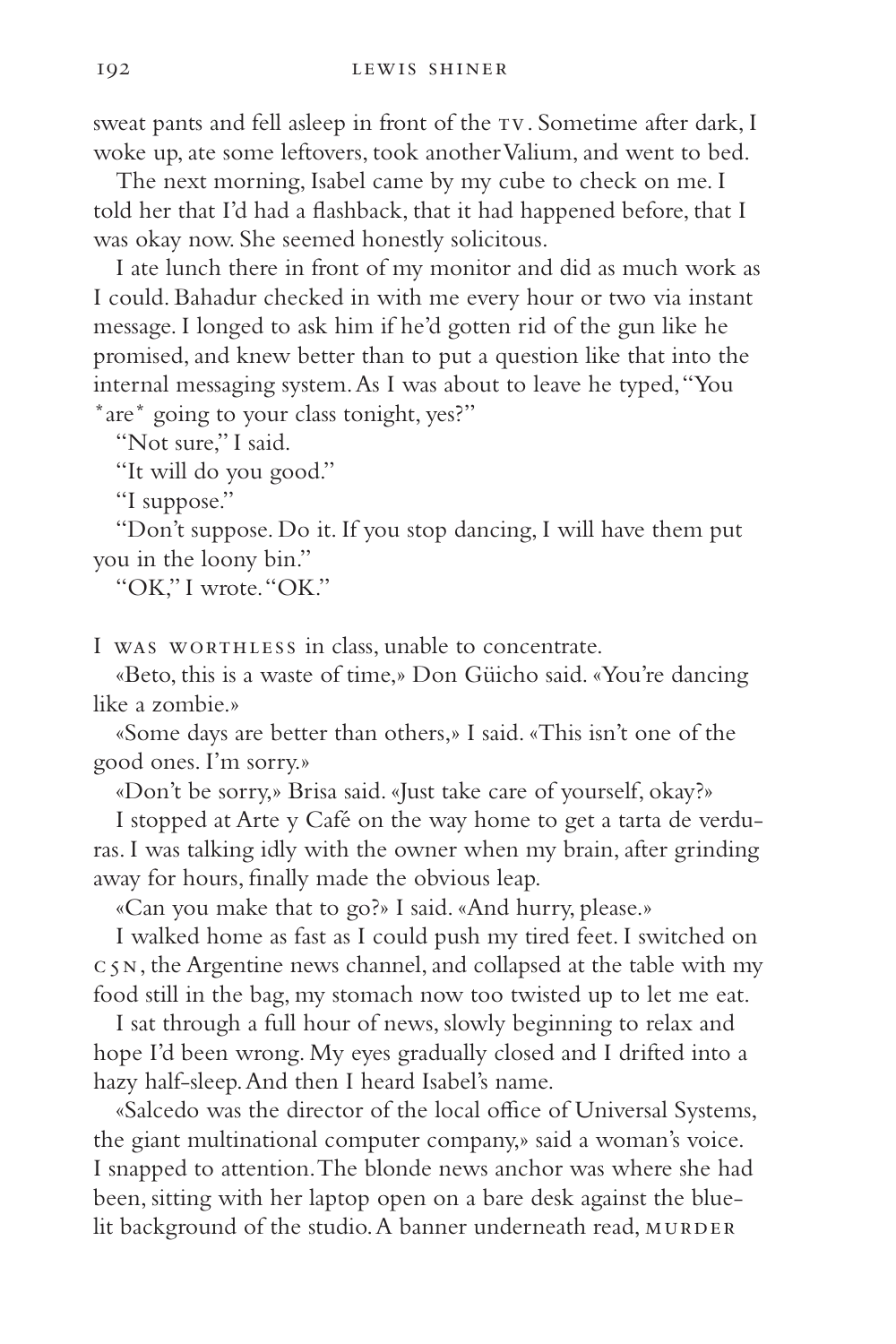rocks quiet neighborhood and police expand search for mysterious assailant. The time was 23:08. «As she walked home on a nearly deserted street shortly after eight o'clock this evening, a man approached Salcedo from behind. Apparently he said something to her, she turned, and he fired two or three shots at close range, then quickly walked away. Only a single witness has come forward, claiming the man may have been Jamaican and describing a knit Rasta cap and a bulky black jacket with the collar turned up. Salcedo was pronounced dead at the scene.»

The picture changed to a reporter on the street with Salcedo's husband. The husband was heavy and balding, dressed in a sky-blue track suit, the color of the Argentine flag. He choked back tears as he said, «I can't understand it. Everybody loved her. We've got three kids, the youngest is only twelve. How do I explain this to them?»

FOUR DETECTIVES ARRIVED at the office at 9:00 the next morning. Three were regular investigators in bad suits and the fourth was Sublieutenant Bonaventura, the one who had confiscated Suarez's computer. They got on the intercom to announce that they would talk to each of the 83 employees individually. Bonaventura arrived at my cubicle a few minutes later.

He sat me down in one of the empty offices and gave me a slow once-over. I didn't necessarily look like I'd been tortured. I could have been mistaken for a terminal cancer patient or an escaped psychopath. Or the accident victim in Isabel's cover story.

«I imagine you have an idea what this is about,» he said.

«I saw the news last night.»

«Bueno.» He had an expensive leather holder for his legal pad. He opened it, then didn't bother to look at his notes. «We have information that you were making some 'wild accusations' against Sra. Salcedo.»

Only one person could have given him that information and that was James W. Watkins in New York. I didn't bother to hide my surprise. «Really? What sort of accusations?»

He picked up the leather folder and read, «That she was out to get you, that she had it in for you in some way.»

It sounded like Watkins hadn't mentioned the torture. It made no sense that he would, since there was no official record of it.

«Forgive me,» I said, «but that sounds a little crazy. Isabel was very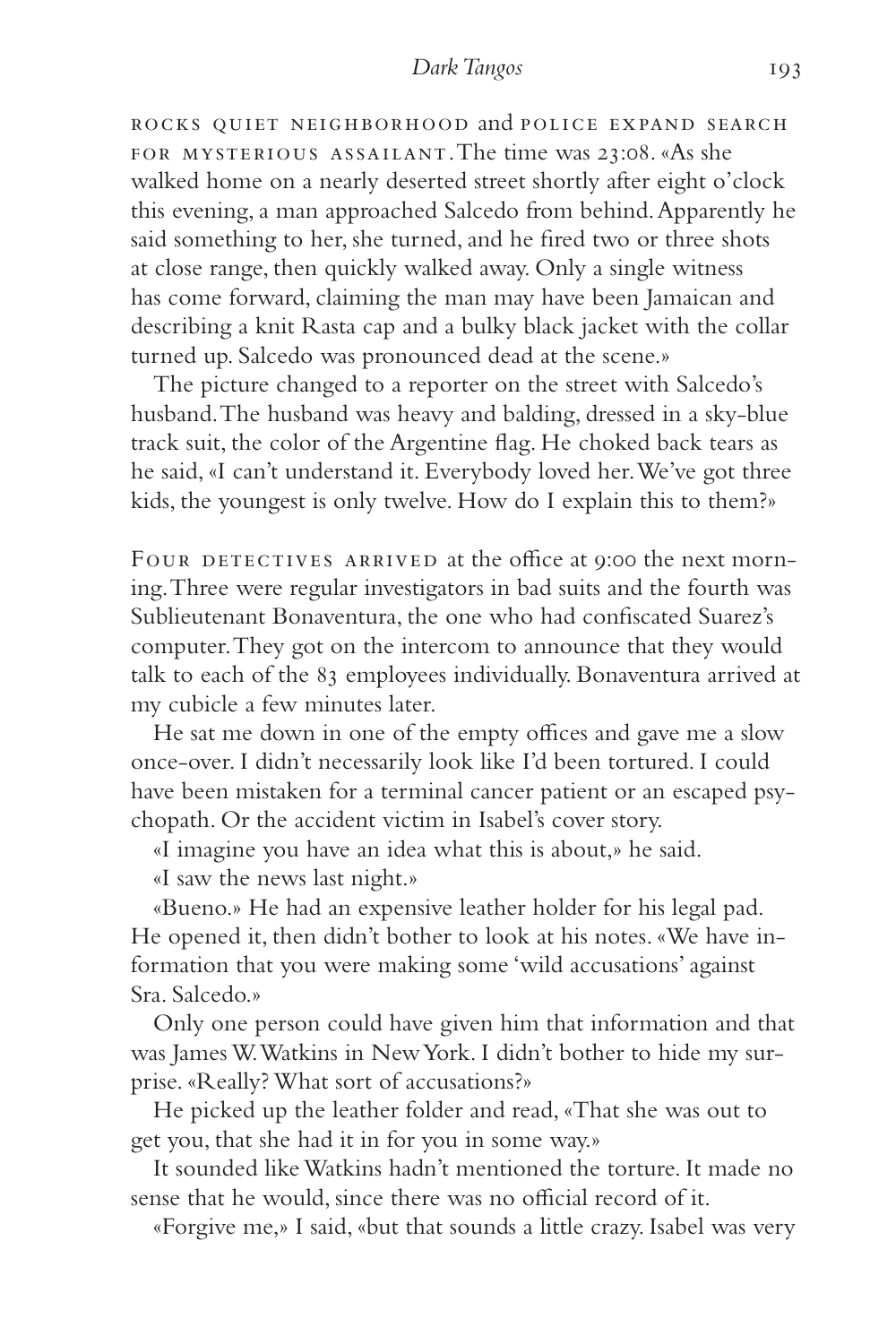generous toward me. I think everybody here will tell you the same. There must be some kind of misunderstanding.»

«Can you account for your whereabouts last night?»

«I was at a tango class from 8 to 9. Then at a restaurant.»

«So you're a dancer, eh?» He didn't seem to think much of the idea. «That's right.»

«You have witnesses?»

I gave him Don Güicho's number, the number of Saverio's studio, and the name of the restaurant, and he wrote them down in neat, architectural-style lettering.

«So what's wrong with you?» he said.

«Excuse me?»

«Were you in an accident or something? You don't look too good.» «Food poisoning,» I said. «I had to leave work Wednesday. I'm still not a hundred percent.»

«But you were well enough to dance last night.»

«I didn't dance very well. As Don Güicho will tell you.»

He watched me for a while, maybe to see if I would unravel. I tried to show him a man with nothing to hide. Finally he said, «You don't have any plans to go back to the US anytime soon, do you?»

«No,» I said. «This is my home.»

That, finally, seemed to get his grudging approval. He sat back and said, «I grew up on a farm outside Salto. You know it?»

It was a town in Buenos Aires Province, west of the city. «I've heard it's very beautiful,» I said.

«It was clean. This city is very dirty. But there's something about it, no? It makes you a part of itself, like it or not.» He stood up. «Another detective will have some questions for you later. For now, you may go back to work.»

WATKINS HAD TO have thought that I killed her. I wondered if he'd been tempted for a second or two to let it go, to not stir up any more ghosts of la dictadura. In the end, though, he and Isabel had been friends. And it was not a good precedent to let a software developer get away with murdering a director. So, like the executive he was, he'd opted to delegate. Turn me in to the cops without mentioning the contabilidad  $CD$  or the  $CIA$  or the torture, and let things fall out as they might.

The detective who interviewed me in the late afternoon looked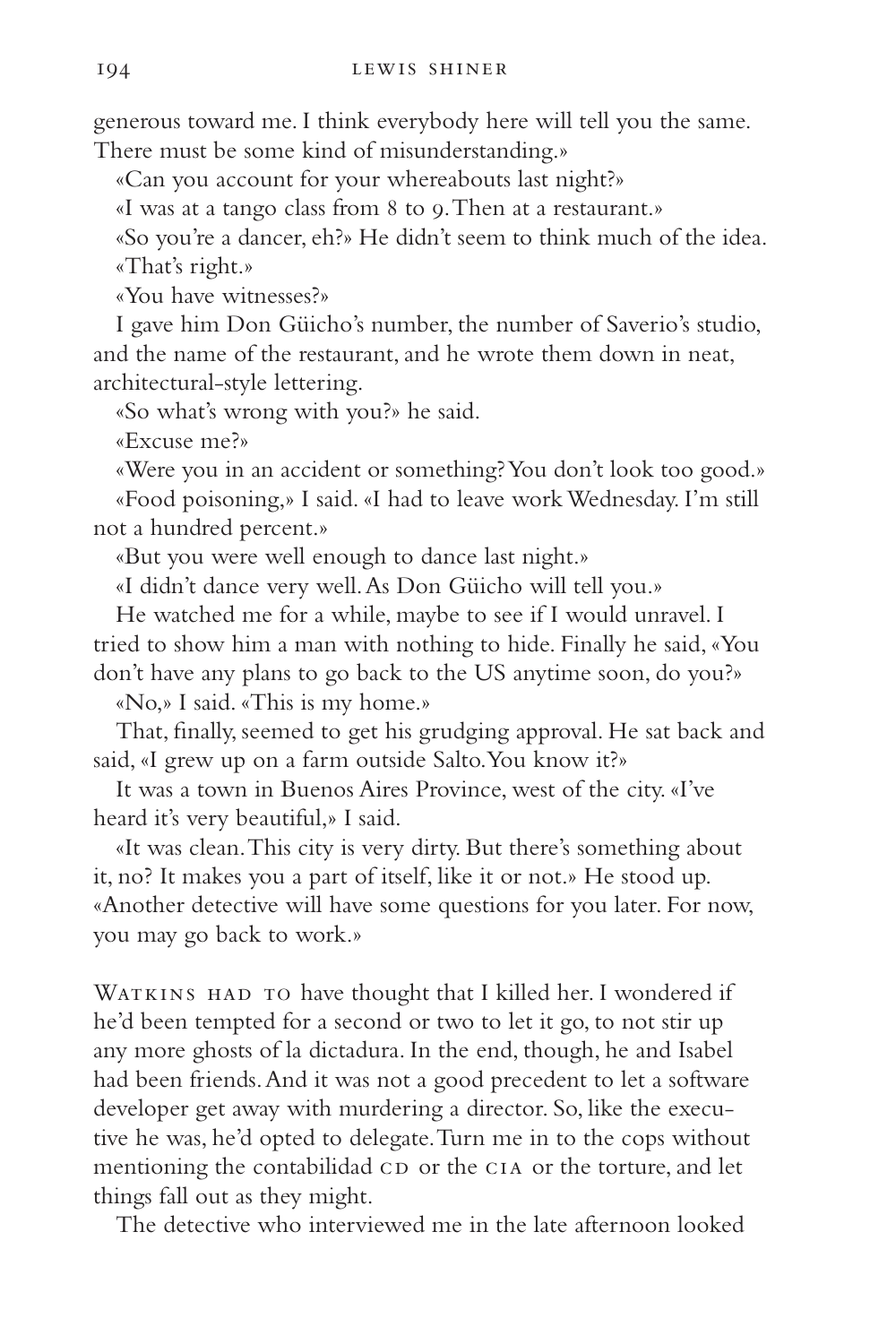badly in need of a nap. He went through his photocopied list of questions in a monotone. Did Isabel have any enemies that I knew of? Did she use drugs? Had there been any changes in her behavior lately? Had she said anything to me or anyone else to indicate that she was worried about something?

 I gave him the answers that I believed would arouse the least interest. Everybody liked Isabel. We were all in shock. I had no idea who might have done it.

I went to my cube and continued to stare at the lines of code on my screen, as I had all day, without touching the keyboard. I had seen that Bahadur was on line and had said nothing to him.

The police left at six. A few minutes later, word got around that one of the cops had admitted they were stumped, that it was going to be written off as a failed robbery. At six-thirty I sent Bahadur a message: "dinner @ los sabios?"

WE WALKED the entire way. Bahadur looked like he wanted to be somewhere else. As we passed the big theaters on Corrientes, I said, very quietly, "What did you do with the gun? Afterward?"

"What gun?" he said, and gave me a bright, artificial smile.

The dinner conversation was awkward. We ended up talking about my headaches. I'd said that I had beaten them before and I would beat them again. I had an appointment with a massage therapist for the next morning.

"That deals with the physical part," Bahadur said. "But what about the stress?"

I showed him the same false smile he'd given me in the street. "What stress?"

He leaned forward. "All right. Let's make a deal. Tonight only, we talk about this, and then never again. Cards on the table, yes?"

"Deal." I said.

"You have to forgive yourself, Rob. Nobody else can do it."

"For betraying the montoneros?"

"For not killing La Reina. For not taking revenge. For not being a man of violence."

"You think I need to forgive myself for that?"

"Yes. Because you know what I know. That without Osvaldo you would be dead. That if La Reina had not been killed, she might have come after both of us again. That peace is a worthy goal and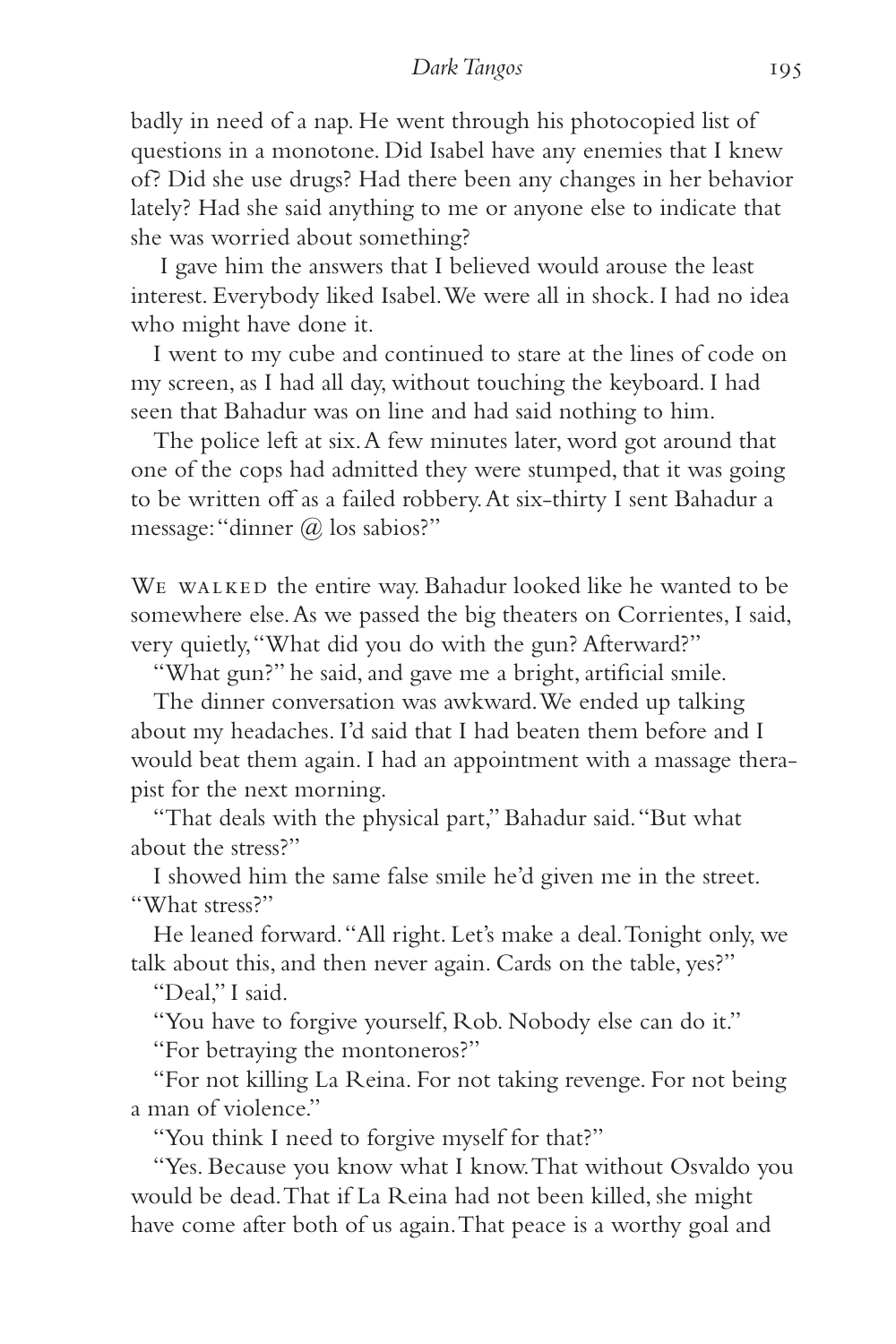we all have to work for it, but without the option of violence we are at the mercy of the violent."

"My doctor in the States says violence is a disease."

"Maybe it is. Maybe one day they will wipe it out like small pox, like polio. Right now, it's an epidemic."

"What do you want me to do? Watch more movies, get tougher, so next time I *can* pull the trigger?"

"No. No. That's not what I want at all. I want to keep you as far away from this as I can, which is one of the reasons we will never talk about this again. You can't treat this disease without catching the disease. Do you understand what I'm saying?"

" $No.$ "

Bahadur sighed. "Okay. I will say this one thing. Before she died, I looked into La Reina's eyes. She saw the gun, she recognized me, she knew that I knew. She understood everything. You know what I saw there?"

He seemed to need a response from me. "What?" I said. "Relief"

His eyes were very red. Nobody, I thought, got much sleep last night.

"I was prepared for her to attack me," he said, "to fight until the end. Instead she...surrendered."

He looked at his plate, stabbed a piece of broccoli, then changed his mind and put the fork down again.

"Two days ago," he said, "I would not have understood that. Now I understand it very well."

"I understand it," I said.

"Yes," Bahadur said. "Maybe you do."

"Did you know she had a husband and kids?" I asked him.

"I doubt anybody in the office did. She kept everything in..." He made a box with his hands. "...containers."

"And it doesn't make any difference to you?"

"A snake can have babies."

I considered that for a while. I didn't want to put into words any of the responses that came to mind.

"Tell me," I said at last. "Did you really wear a Rasta cap?"

"Clever, yes? A way to hide my hair and at the same time to throw them off the smell."

"Off the scent," I said.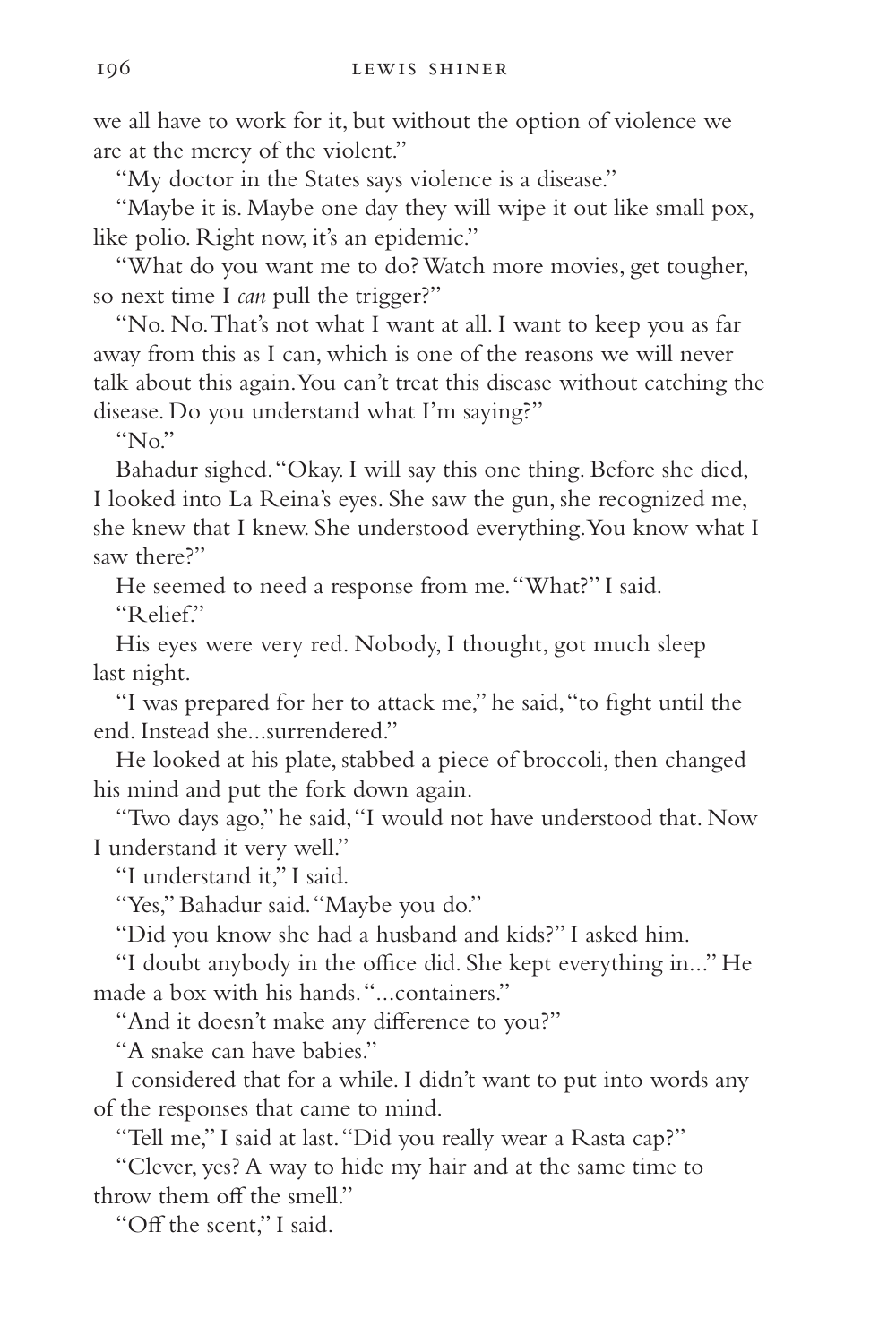We said goodbye at the Subte station near the restaurant. I felt a gulf had opened between us that I would never be able to cross. It made me wonder how much more I could stand to lose.

THE MASSAGE ON SATURDAY morning woke up the pain that my body had been hiding. The therapist was in her forties, half German and half Mexican, a large and serious woman with a firm touch that I liked. I made a month's worth of appointments with her and then went to Parque Lezama to sit on a bench in the chilly afternoon.

Something had happened while I wasn't paying attention. If being in that black and white tiled kitchen had changed me, now I felt like a different person yet again. I would never go back to being the man who had first seen Elena in the Universal lobby, but I was no longer the broken husk who had said goodbye to her at the British Hospital either.

The obvious answer was that for the first time in months I was out of immediate physical danger. I knew that was part of it. A bigger part was having had the chance to pull the trigger and not doing it. The thing that had seemed like weakness at the time now looked like something else.

I knew that I had started the chain of events that led to Isabel's death when I got the gun from Mateo. I had as much as put it into Bahadur's hands. I knew there would be long nights ahead when I would lie awake and think about that.

I hoped Bahadur was wrong when he said that without violence there could be no peace. I had no brilliant rejoinders or surefire solutions. All I had was hope.

I felt old and not unpleasantly fragile. The sun warmed my face. The ground was quiet beneath my feet. The pain in my back and neck had faded for the moment. I breathed in and breathed out. There was nothing left to be in a hurry for.

I sat for a long time and when I was ready I walked to the locutorio and sent two emails, one to Lauren and one to Sam, telling them that if they'd seen a news story about the shooting, they shouldn't worry, that I was all right. I told them I would send more details later and then I walked home.

ON MONDAY the new acting head of the office arrived from New York. He was 34, clean-cut, and his Spanish was substantially less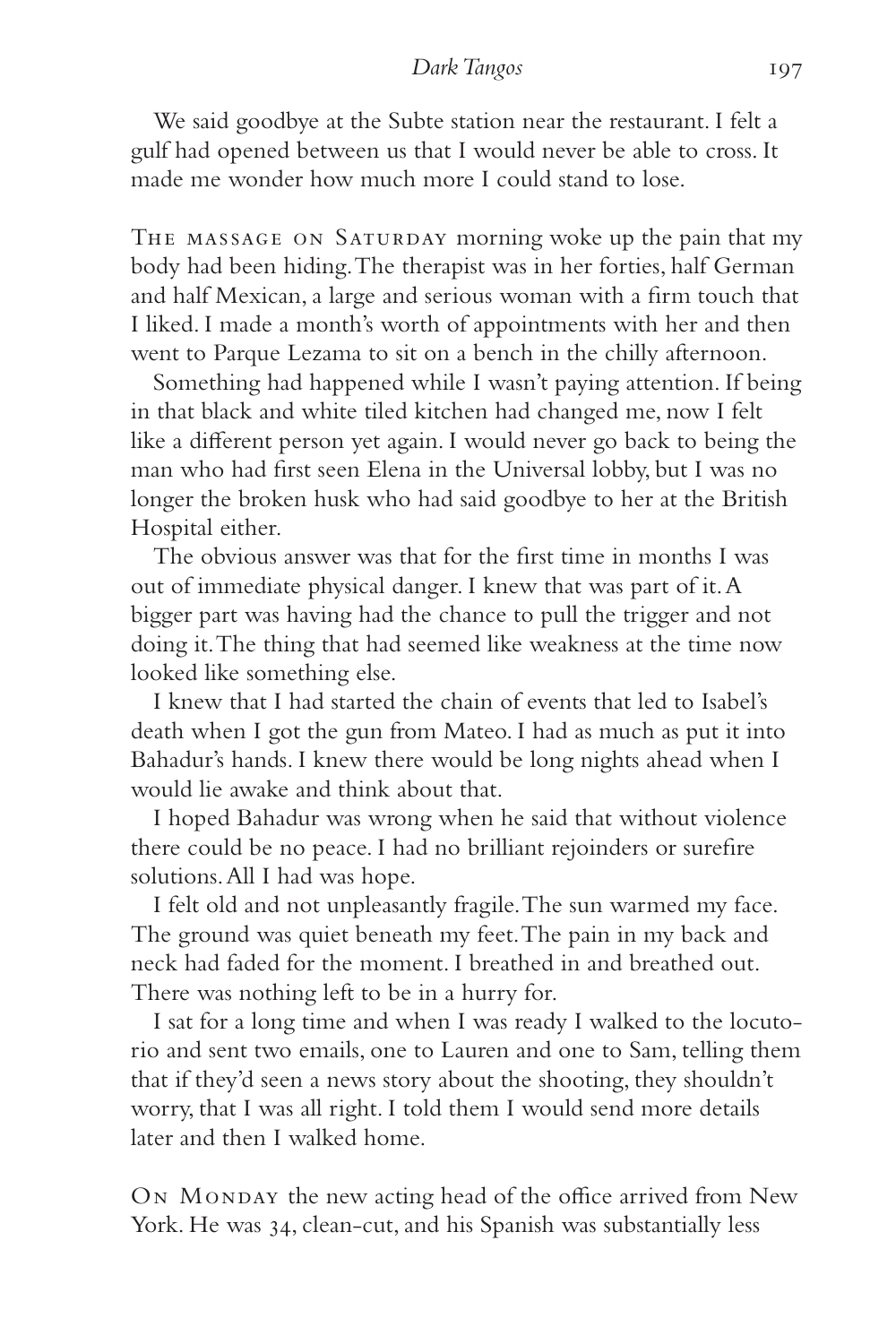than fluent. He immediately looked to me for help and I did my best impression of a grounded, competent company man.

At the end of the day it looked like I still had a job.

On Wednesday Bahadur dropped by my cubicle. "It seems La Reina was sitting on my transfer paperwork. The new boy found it on his desk and asked me why she hadn't put it through. I said I thought she had. He asked me if I still wanted to go and I said yes. And—poof."

"Poof?"

"I start the job in Bangalore in two weeks." His smile was weak, but genuine.

"Congratulations," I said. "I'm going to miss you."

"It's better this way," he said. "You know?"

I didn't know. I was feeling old again, not as much in the body as in the heart. I'd come to be afraid of change, had lost my belief that it was ever for the better.

All through Thursday night's class with Don Güicho, I saw looks pass between him and Brisa. When we were done, Brisa said, «Don Güicho and I want you to come to supper with us.»

«I would be honored,» I said.

We shared a cab to La Paz, the famous hotbed of revolution in the sixties. It was a spacious room with two levels, far more elegant than its history would imply, furnished with wooden tables and chairs and linen tablecloths, noisy with clinking glasses and animated Spanish conversation.

After we'd ordered and Don Güicho had made his customary comments about my missing the delight that was Argentine beef, he said, «This woman who was killed last Thursday, she was your boss, no?»

«Yes.»

«The police asked me many questions. I didn't tell them any more than I had to. They asked if you were sick and I said you weren't feeling well. I said nothing about the torture.»

«Thank you.»

«Did you kill her?»

«Directly? No. I didn't pull the trigger.»

«Was it Mateo?»

I held my thumb and forefinger an inch apart. «If my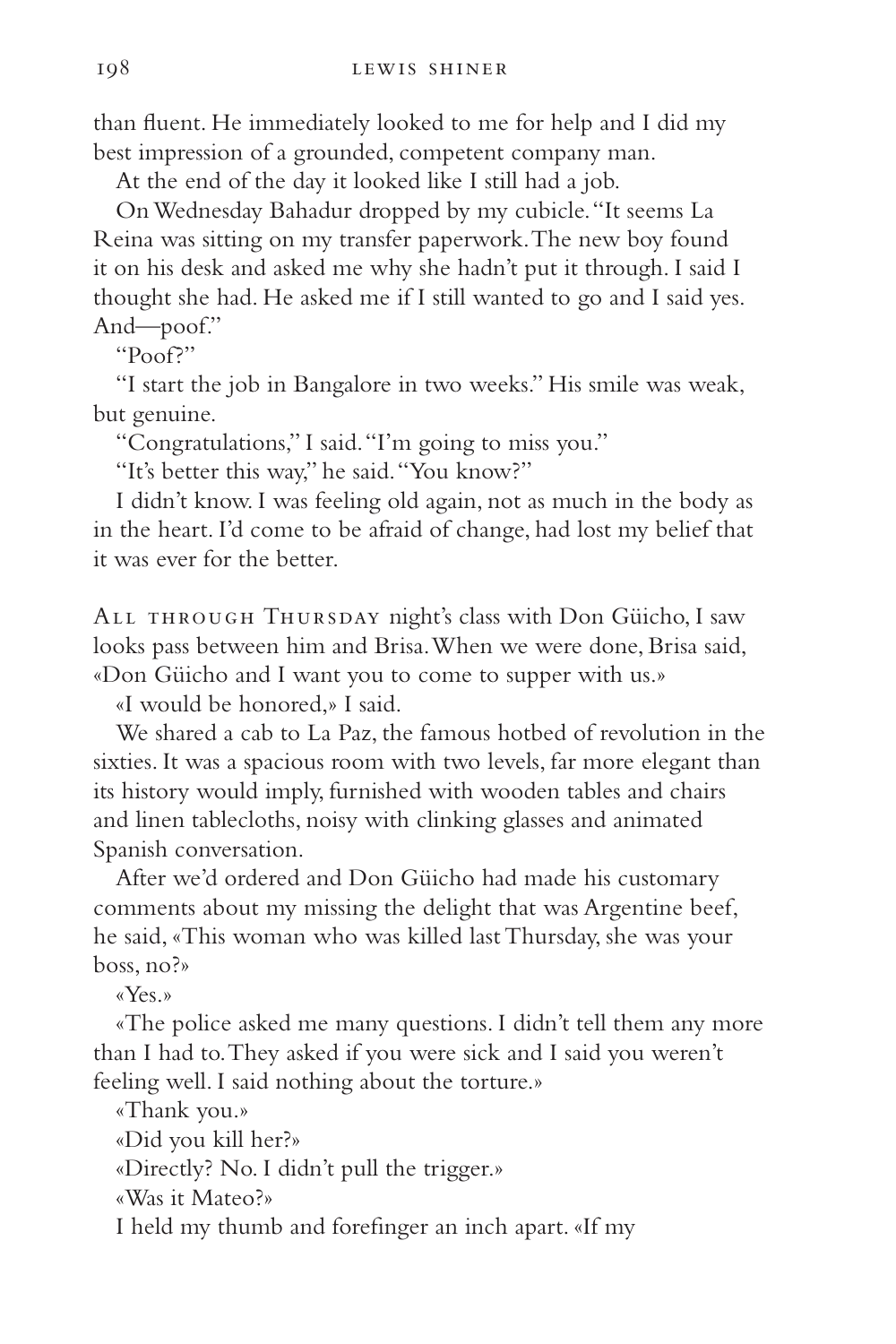responsibility is this much, Mateo's is this much.» I moved them half an inch closer.

Don Güicho held out his own hand, thumb and forefinger almost touching. «Which makes my responsibility this much, for telling Mateo to get in touch with you. Who was this woman?»

«She was cia. She betrayed me to Cesarino. She had me tortured, and would have had me killed.»

Don Güicho sat back in his chair and nodded. «Bueno. Then I am content.»

«Is Mateo still here?»

«Venezuela,» Don Güicho said. «Times have changed so much. Who really believes in a Revolution anymore? All those days have gone, and the old Buenos Aires with them.»

«The Buenos Aires of the tango is gone too,» Brisa said, «the big ballrooms, the big orquestas. I wish I could have seen all that.»

I nodded. «Elena used to say that all the time.» I was going to have to learn to think before I spoke. I swallowed and gave myself a couple of seconds. «Anyway. Where else is there to go? This is the Buenos Aires we have.»

Don Güicho lifted his glass and we drank to our Buenos Aires querido.

Brisa said, «Speaking of Elena...»

«There was another reason we asked you here,» Don Güicho said.

«We want you to come out dancing with us tonight,» Brisa said. «To El Beso.»

I'd been longing to go dancing, feeling myself going crazy in the tiny space of my apartment. So far, I hadn't made it as far as getting dressed. «You're very sweet,» I said, «and I appreciate what you're trying to do, but I don't think I'm ready yet. If Elena was there, I don't think I could take it.»

Don Güicho said, «She'll be there. She's there every Thursday. You have to do this, Beto. It's part of dancing tango. Relationships change, but you still see each other on the dance floor. It hurts, but you keep dancing. You can't hide forever. The first time will be the worst, then it will get easier.»

«Let me think about it.»

«You think too much. You've been that way as long as I've known you and it's done nothing but hold you back. You want the advanced tango class? This is your assignment.»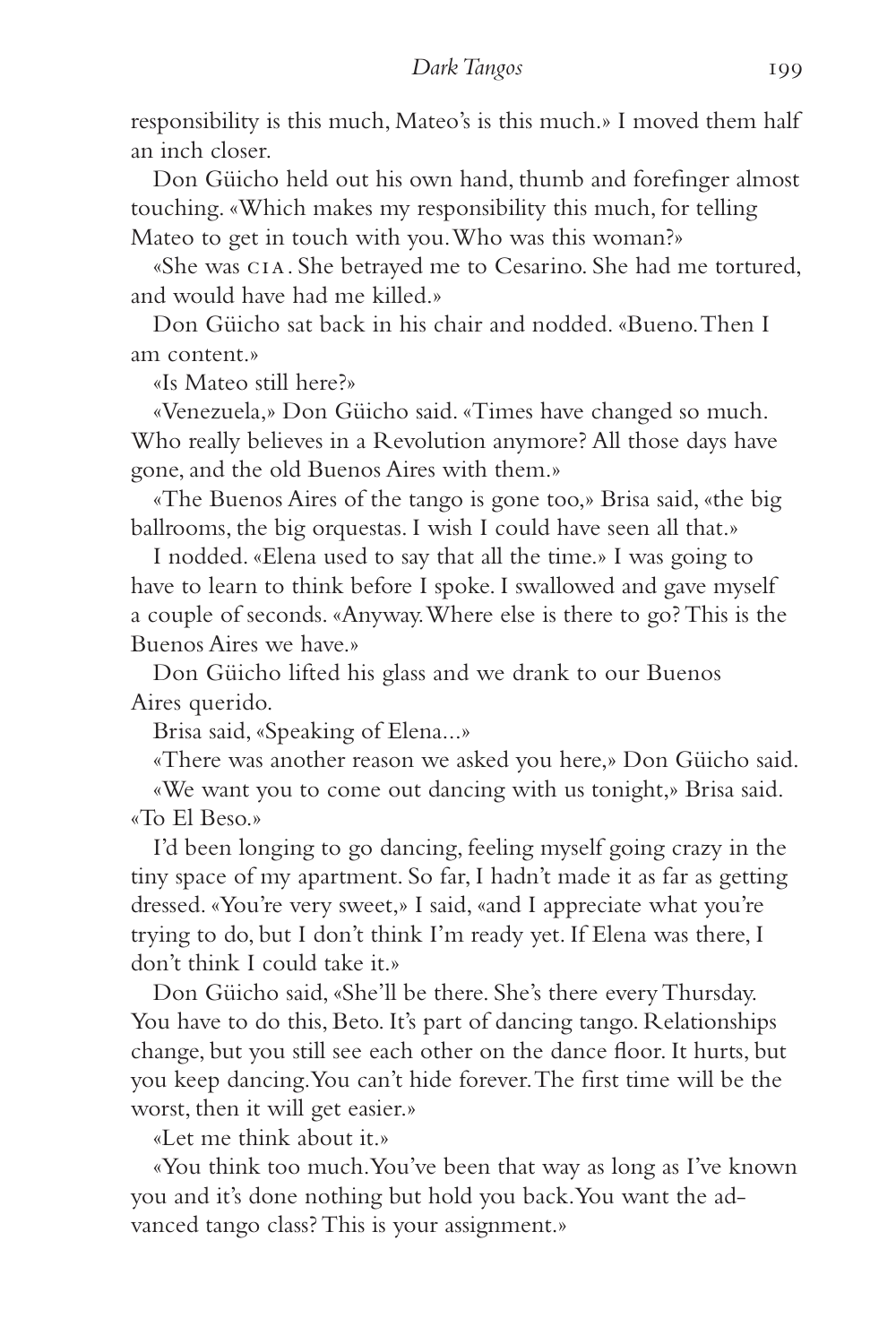•

BY THE END of dinner I was sure that Don Güicho was right. Better to face her, get it over with, and move on.

It was a short walk from La Paz to El Beso and it was eleven when we arrived. The Thursday night milonga ended at 12:30. I wouldn't have to endure more than an hour and a half.

I didn't see Elena as we came in. Then again, I was not looking. The owner made a fuss over Don Güicho and seated us at a front row table in the couples' section. I didn't look at the dancers, just bent over and changed my shoes. Brisa strapped on impossibly high heels. Don Güicho had come empty-handed, ready to dance in his leather-soled street shoes.

I stayed bent over as long as possible, double-knotting my laces, putting my street shoes into my shoe bag. Eventually I had to sit up. The dancers glided by, inches away from us, and I gradually let my eyes focus. It had been, I suddenly realized, five months to the day since I'd seen her. I had worn the sharpness off every memory I had of her, going over them and over them in my mind. Would I even recognize her? I kept thinking I saw her in the crowd, then a second or third look, with my heart racing, would show me I was wrong.

At last the tanda ended with a few seconds of U2.

The floor cleared and a scratchy old Osvaldo Fresedo tango, "El irresistible," started.

«Vamos, Beto,» Brisa said, standing up and pushing at me. I got to my feet, then looked to Don Güicho for permission, as was proper. He waved me away.

We stepped onto a dance floor that was already becoming congested and slowly found our embrace. She was a beautiful woman, she smelled good, she felt wonderful in my arms. It was tango, something I knew, more or less, how to do. The music was loud enough that it filled the moment and didn't leave room for anything else.

At the end of the song Brisa gave me a contented smile. «Muy lindo, Beto. Very nice.» The tradition was small talk, nothing too heavy, so Brisa talked about her English class and the professor, who had a thick German accent. «And at eight in the morning, too,» she said. «There's not enough coffee in the world.»

We danced again and she asked about my head, which was okay, all things considered. I told her about my new massage therapist and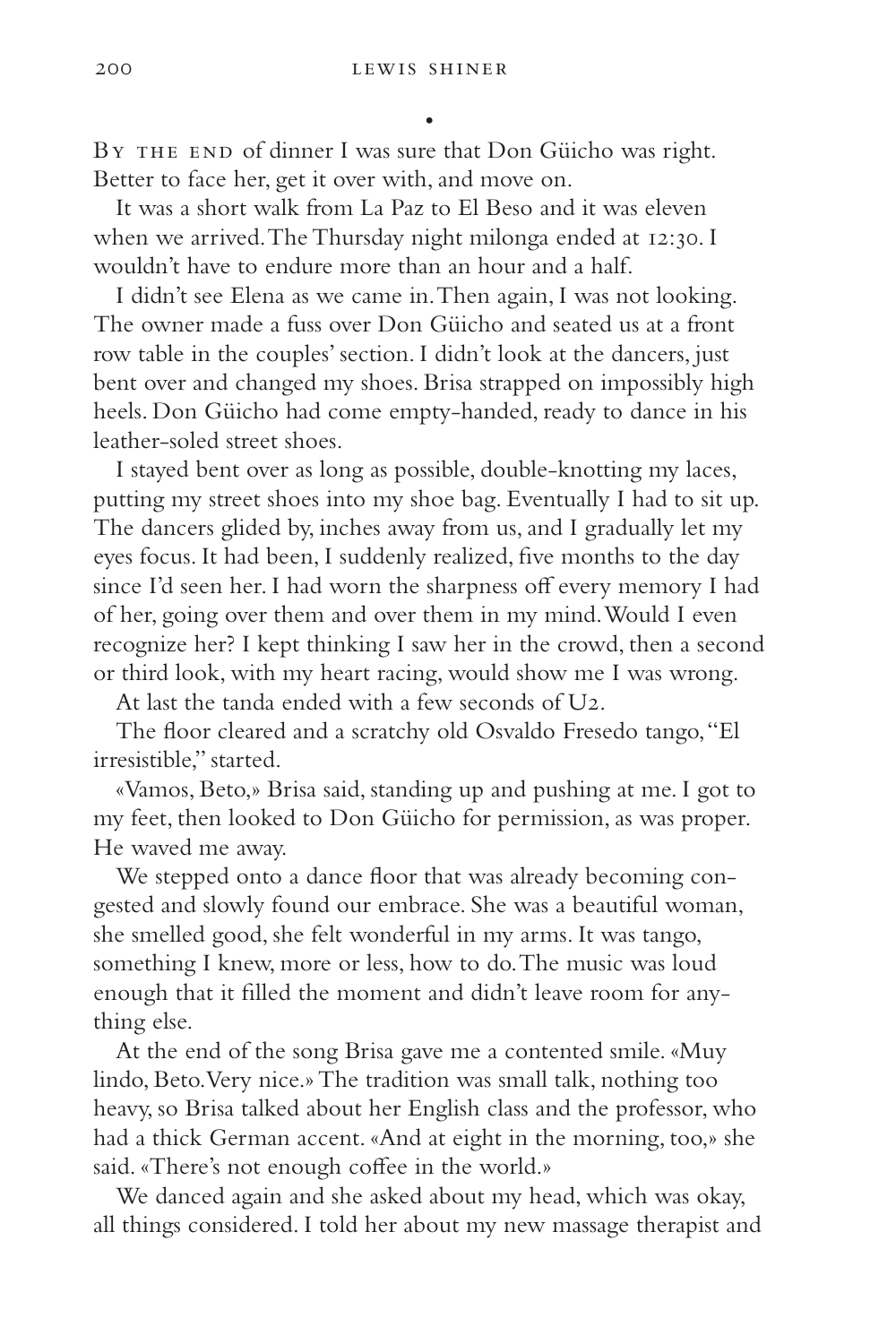how she, too, had a German accent, which made Brisa laugh harder than it should have. I hadn't thought that she would be nervous too.

After the next song she told me about her ne'er do well sister, who was back in Buenos Aires after a bad love affair in Paris. Then we danced once more and the tanda was over and we went back to the table.

I didn't see Elena come in. The first I saw of her was when the next tanda started with a romantic Di Sarli tango called "El amamecer," the dawn. She was dancing with Miguel Autrillo. He wore a dark suit and a bright blue dress shirt and he was very good, centered and light on his feet, tuned into the crowd, into the music, and into his partner. She had her eyes closed and a quiet smile on her face.

I found, to my surprise, that it hurt much more than I had imagined. In fact, I could not bear it.

«Sorry,» I said to Don Güicho and Brisa. I couldn't see them for the stinging in my eyes. I was trying to smile and I suspected the effect was horrifying. «I can't do this.»

I grabbed the bag with my street shoes and headed for the door as quickly as I could without injuring anyone. With luck, I thought, she would not have seen me.

I made it to the hall outside the club and then I heard her voice. «Beto?»

I took out my handkerchief as I turned around and pretended it was sweat I was wiping from my face. You can do this, I told myself. I tried another, gentler smile. «Hi, Elena.»

She was five feet away from me and she stopped there, uncertain of what came next. She wore a loose black cowl-neck sweater and a black skirt below her knees, black stockings and scuffed black heels. She looked like she'd lost some weight too. «I...I heard you were back.»

I nodded. «I don't get out very much.»

«But, your feet—you can dance?»

«Yes. Not for hours at a time yet, but eventually...»

«Oh, thank God. I'm so glad to hear it.» Her smile was so pure that it blinded me.

«And you?» I said. «You're okay?»

The smile flickered and turned into something more complicated. «Yes, I'm okay. Working at the shoe store. Dancing.»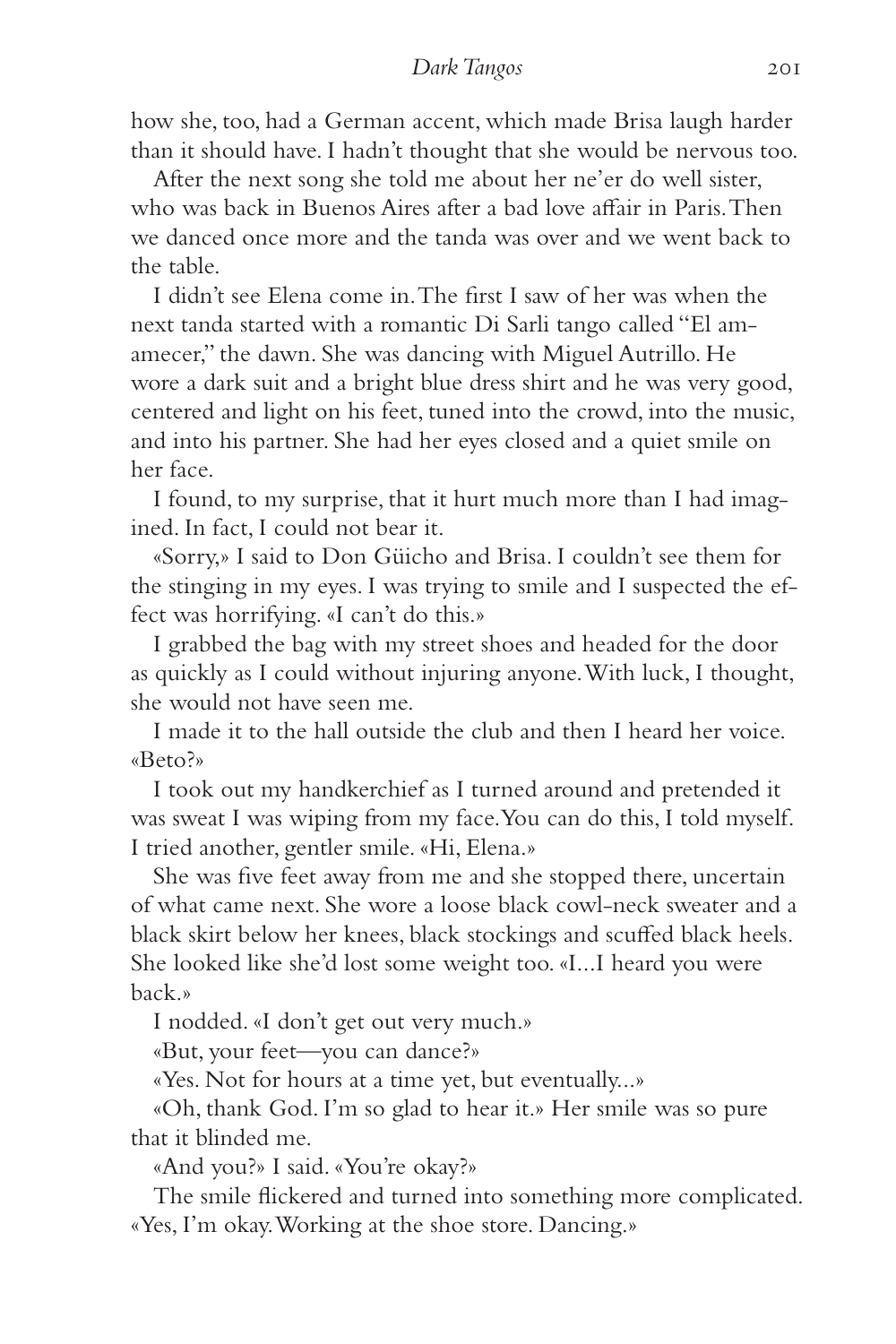I nodded. «Good,» I said. «That's good.» There was nothing safe left to say. «Well,» I said.

«It was good to see you, Beto. I'm so glad you can dance.»

The moment was beyond awkward, into another new kind of pain. I was becoming a connoisseur. At least it was nearly over. «It was good to see you too,» I said, and she smiled sadly and slowly turned away.

And in that moment I saw that I was in danger of learning nothing from what I'd been through. That if I didn't speak, I would no longer exist, that the job that Cesarino and his men had begun on me would be well and truly finished. I was fairly certain that she would not want to hear what I had to say and I understood that I couldn't let that stop me.

«Elena,» I said.

She turned back.

«I love you,» I told her. «I have never stopped loving you for a second since the first time I danced with you. I don't want to interfere with the life that you've made for yourself. I just need you to know that you're the only thing in this world that I want.»

She stared at me like she didn't quite understand what I was saying. «I'm sorry,» I said. «I know you—»

She put both hands on the back of her neck, under her hair. I stopped talking because I didn't know what she was doing. She slowly pulled a silver chain out through the neck of the sweater, and on it was the turquoise pendant I'd bought her that Sunday in Plaza Dorrego in what seemed like another century.

I looked in her eyes and I saw that she had been waiting, just like I had, too full of guilt and shame and fear to make the first move, both of us sinking deeper and deeper into a mutual despair of our own making.

«Beto, I beg of you. Please, please stand exactly where you are and wait for me. Will you?»

I nodded and she disappeared into the club. Di Sarli's "A la gran muñeca" came on the loudspeakers, with its staccato strings and pounding piano. I had heard it in every tango class I'd taken on that first trip with Lauren and it was inseparable from my idea of tango and Buenos Aires. I felt myself to be in a weird suspension of time between one life and yet another new one, and I almost turned and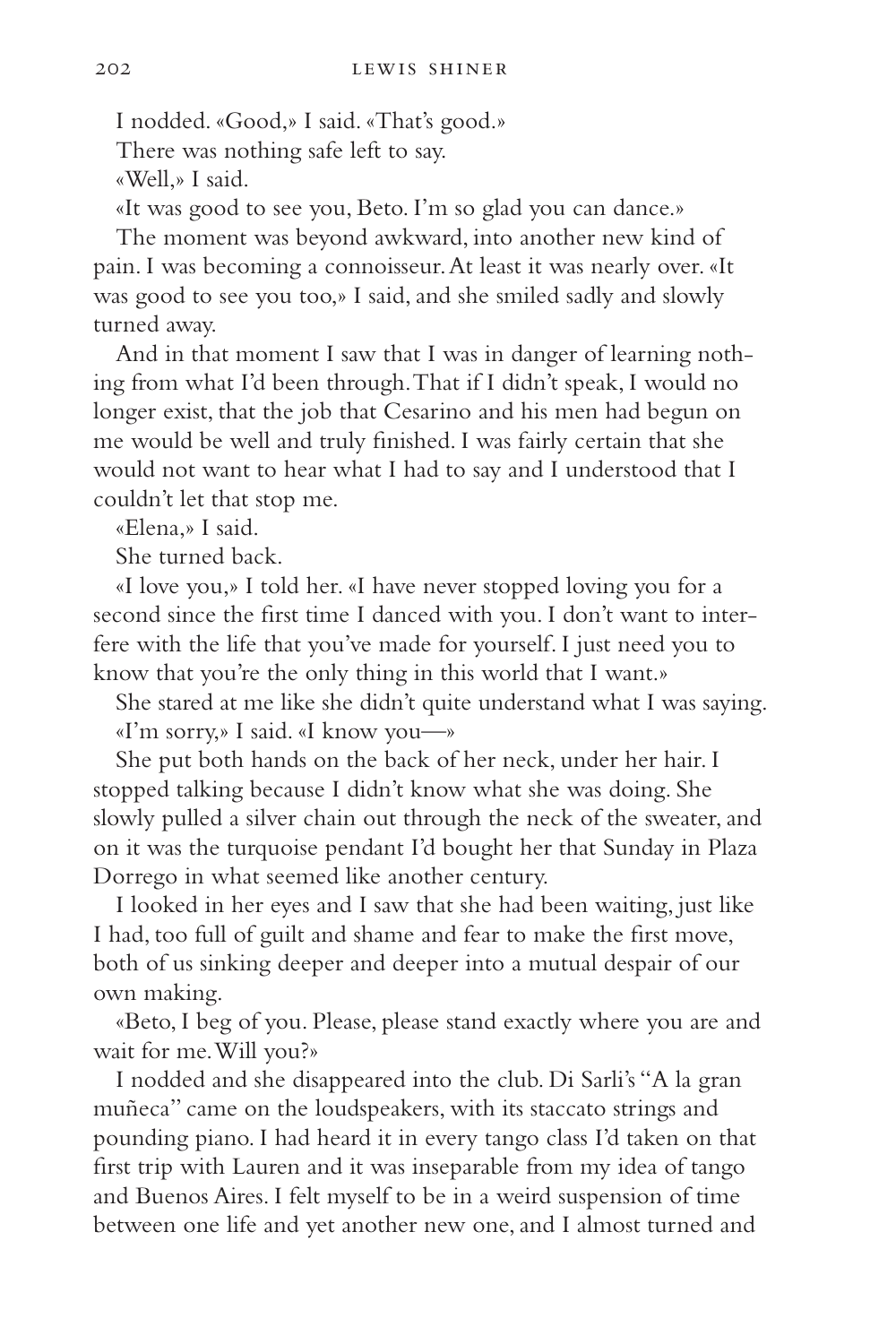fled down the stairs because I was afraid of it, afraid of having what I wanted, afraid that it might one day grow old and change again, and I wanted to always be there in that moment of expectation, waiting for Elena, listening to Di Sarli.

But then I saw her, carrying her jacket and her shoes, and in another few seconds I would be holding her and her hair would be in my face, smelling of vanilla and citrus, and then we would be in a taxi on our way to Confitería Ideal to dance on the marble floors under the crystal chandeliers.

I reached out my hand.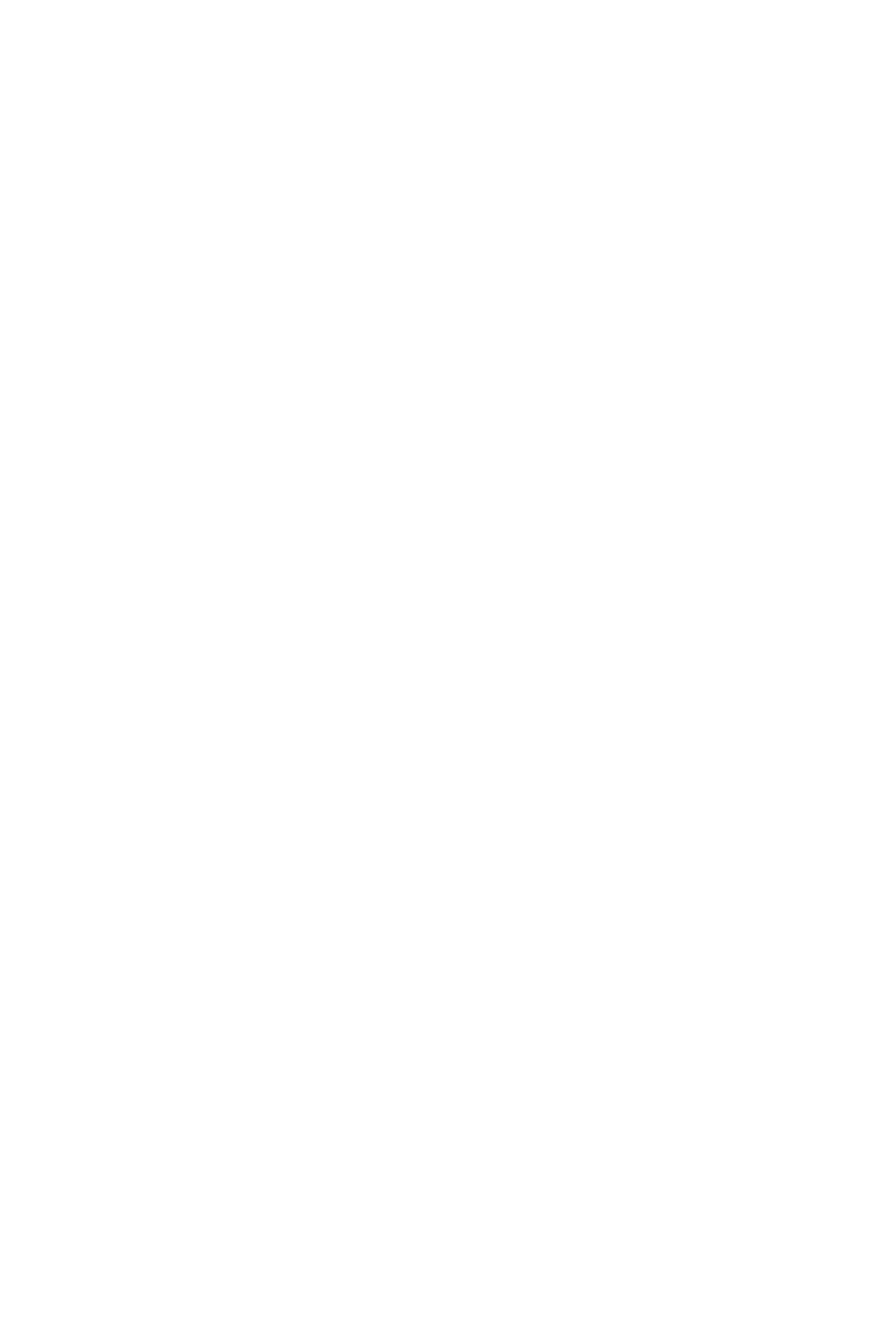# AUTHOR'S NOTE

I HAVE TAKEN a few liberties with historical fact here. As in my other novels, I hope it was in service of higher truth.

Marco Suarez is a fictional character, but Jorge Julio López is not. As of this writing, his kidnappers (and, doubtless, murderers) have not been identified, let alone punished.

The role of US corporations in some of the bloodiest repressions in Latin America is well known, but rarely discussed in the US. Universal Systems is a fictional creation; Ford Motor Company, Citibank, ITT, United Fruit/Chiquita, and other corporations are not.

Osvaldo del Salvador and Emiliano Cesarino are fictional. Miguel Etchecolatz is not and the details of his trial are accurate to the best of my knowledge. Mateo is fictional, the montoneros are not, and my account of the massacre at Ezeiza airport is taken from published eyewitness reports.

MY BIGGEST DEBT of gratitude is to Orla Swift and Alicia Rico-Lazerowski. Orla, my partner in all things including dance, was the first to suggest we take tango lessons and then to suggest we vacation in Buenos Aires. She not only read the book in manuscript, but served as a sounding board and did everything she could to make more time for me to write. She is a wellspring of love and encouragement. Alicia, born and raised in Buenos Aires, is a wonderful *tanguera* as well as an astute reader. She gave me an invaluable critique of the first draft, resulting in a new title, a name change for the protagonist, many corrections to my "too Mexican" Spanish, and dozens of other vital repairs.

Other readers of various drafts provided huge help, including Jim Blaylock, Richard Butner, Ralph Earle, Mariana Fiorentino, Karen Joy Fowler, John Kessel, Gary McDonald, Georgene Russell, Carol Stevens, and Dave Stevens.

THE LIST OF PEOPLE who have tried to teach me tango is long. I would particularly like to thank the following: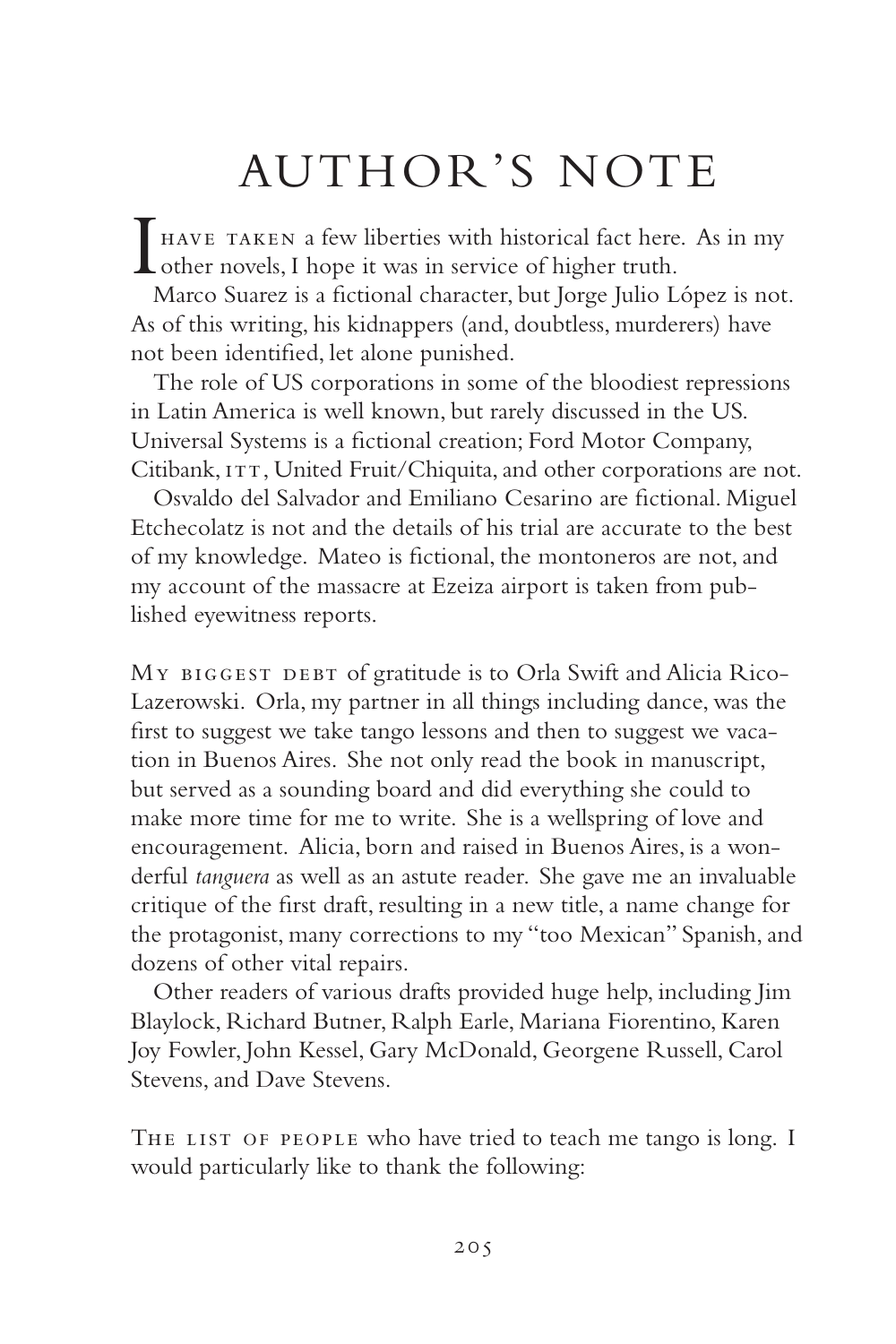In Buenos Aires, Pedro "El Indio" Benevente, Osvaldo Cartery, and Alicia Pons; Mario De Camillis, José Garafalo, and Paula Ferrio; Dina Martinez; and Leticia Tulissi. Extra special thanks to Mario, who also made himself available for urgent questions in email.

In North Carolina, first and foremost, Tito Restucha, el maestro porteño; Gülden Özen, with love; and Jason Laughlin, the master technician. Of the touring pros, I owe the most to Ney Melo and Jennifer Bratt.

Other friends on the ground in Buenos Aires were enormously helpful, including Sergio Gaut vel Hartmann, Ethan Earle, and Roberto and Amalia Restucha. Thanks also to Luis Pestarini of La Biblioteca Nacional.

Gurpreet Hothi answered my many questions about Sikhism with patience, grace, and great clarity. For the record, Bahadur's character was fully formed before I ever met Gurpreet and no resemblance between the two should be inferred.

My good friend Barry Harrington provided information about panic attacks while helping me through my own. Lesley Gaspar shared her experiences, read a late draft, and beat the drum for me.

For medical information, a reading of the manuscript, and many delightful tangos, I am indebted to Fran Meredith, MD. Fran also gave me a referral to John P. Miketa, DPM, who was a huge help with issues surrounding foot injuries and their rehabilitation.

Among the many books that I used for research, the following were especially important: *The Shock Doctrine* by Naomi Klein, *Nunca Más,* edited by Ernesto Sabato, *Lo Pasado Pensado* by Felipe Pigna, and the 1963 *KUBARK Counterintelligence Interrogation* manual used by the cia in Argentina.

For more about the history of blacks in Argentina, see Daniel Schávelzon's *Buenos Aires Negra.* The underground complex that leads to Mateo's hideout is based on Schávelzon's *Arqueolgía Histórica de Buenos Aires: Túneles y Construcciones Subterraneas.*

Among the other valuable books that I consulted are: *The Sikhs* by Patwant Singh; *Las Venas Abiertas de América Latina* by Eduardo Galeano; *La Dicatdura Militar 1976/1983* by Marcos Novaro and Vicente Palermo; *At the Side of Torture Survivors* edited by Sepp Graessner, MD, Norbert Gurris, and Christian Pross, MD; and *Paper Tangos* by Julie Taylor.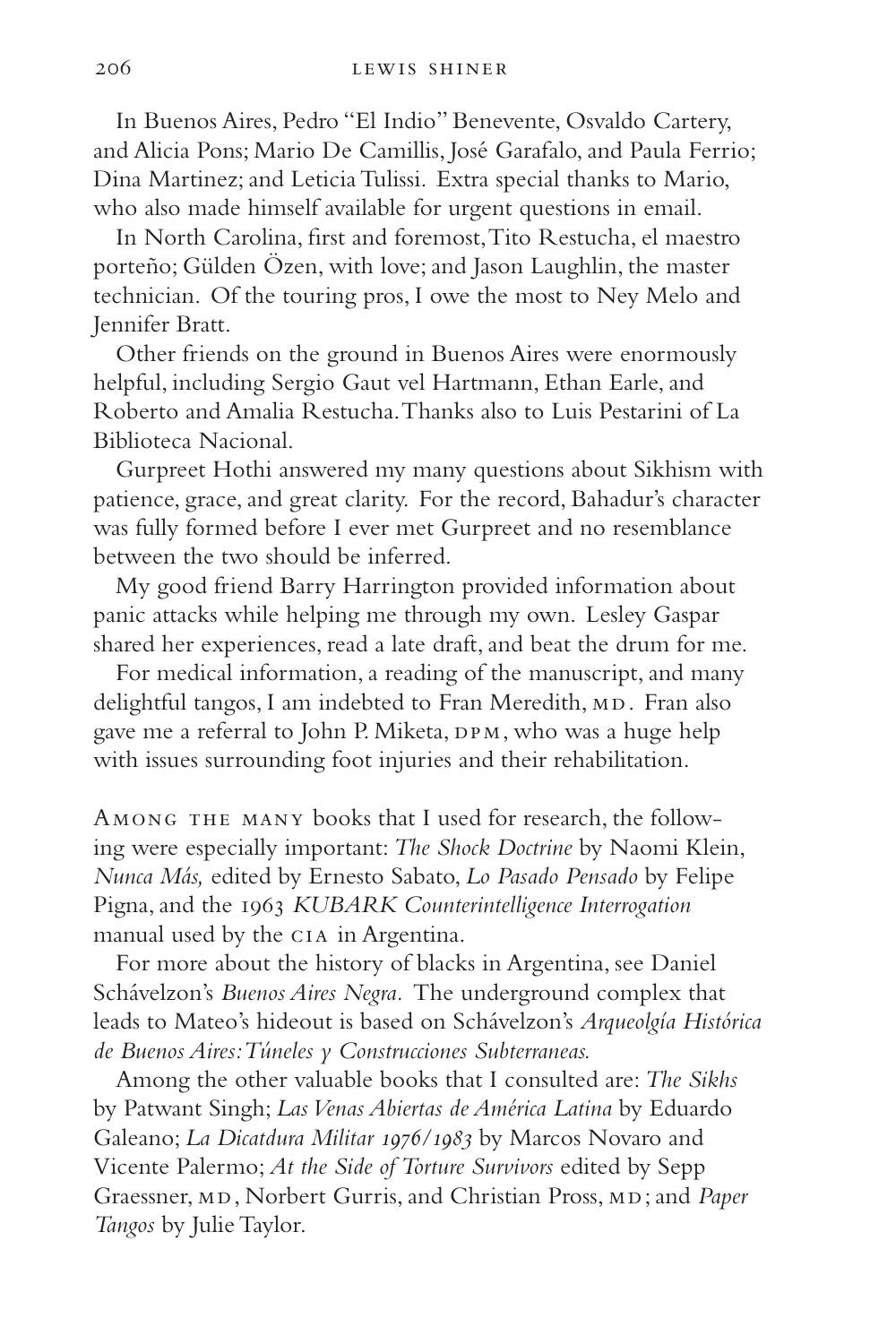•

ONCE AGAIN, my bottomless gratitude to Subterranean Press: to publisher Bill Schafer for his unfailing faith in me and support for my work; to my dedicated proofreader, Jenny Crisp; to Gail Cross, for keeping a watchful eye on my fledgling design skills; and to Yanni Kuznia, who keeps everything on track.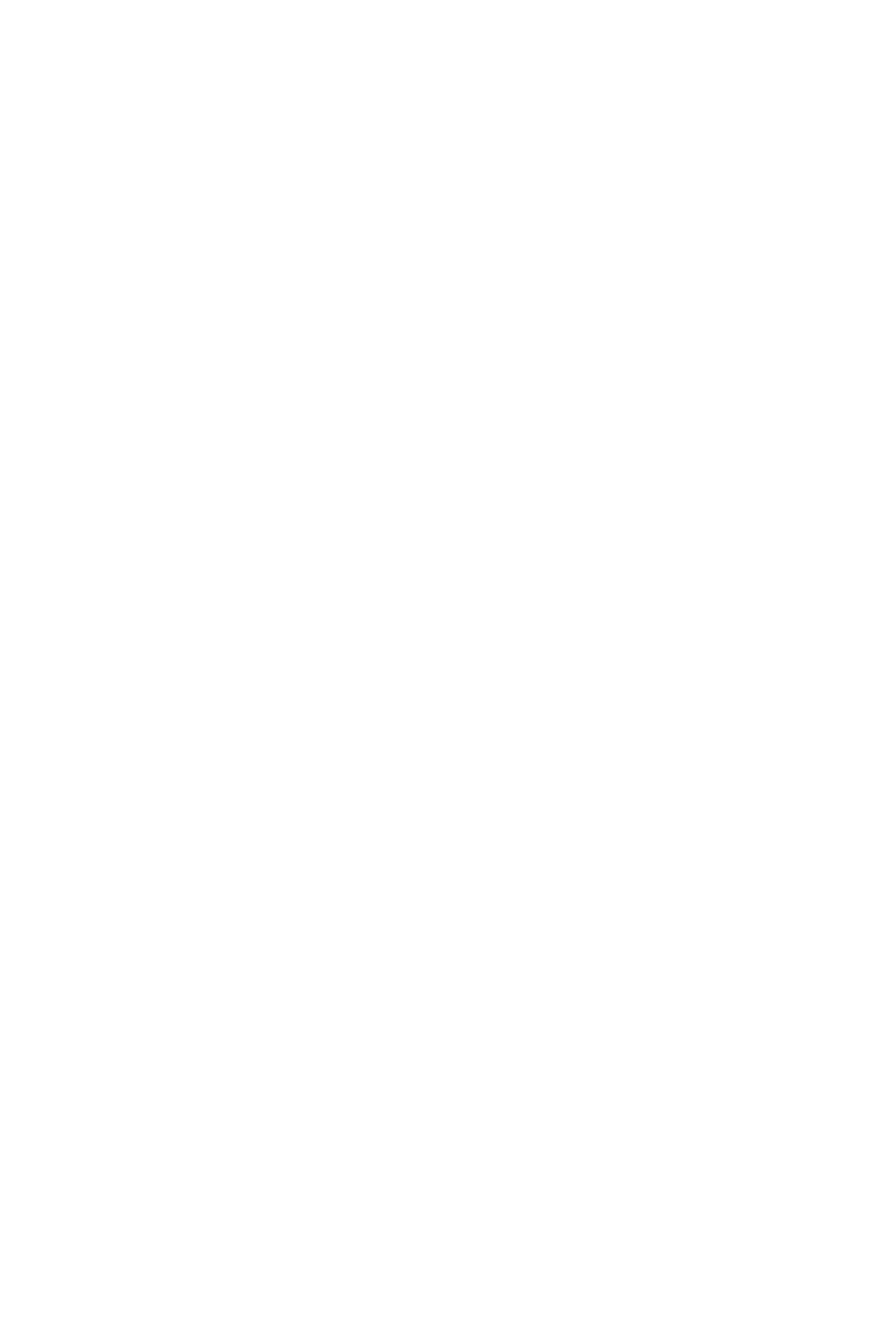## GLOSSARY

- *abrazo* "Embrace." Can refer to the tango embrace, or to the hug and kiss on the cheek that acquaintances of both sexes give each other on meeting or parting, or to a romantic embrace.
- *agua con gas* Sparkling mineral water.
- *apurate* "Hurry up."
- *bandoneón* A cousin of the accordion and concertina found almost exclusively in Argentina, but not manufactured there. Technically a 72-button portable reed wind instrument, it is the defining sound of tango and considered one of the most difficult instruments in the world to master.
- *barbaro* "Great!" or "Cool!" Usually an interjection.
- *beso* "Kiss." Can be the quick kiss on the cheek with an abrazo, or a romantic kiss. Members of the opposite sex will casually say «un beso» on the phone or in email as a farewell.
- *boleo* From bolear, to knock a ball around. In tango, a low kick created when the leader pivots the follower with enough force to bring her free foot off the ground.
- *boludo* More or less "idiot," except that it's mildly obscene. Obscene speech is more accepted in Latin America than in the US, but not universally.
- *caballero* "Gentleman." It also carries some of the weight of its historical meaning, which is "knight."
- *cabeceo* Literally a nod, but in tango, the non-verbal invitation that starts with the leader making eye contact, then tilting his head toward the dance floor.
- *cacerolazo* A cacerola is a saucepan and the -azo suffix in this case indicates "a blow with." This is a protest where people create a ferocious noise by banging on pots and pans and pieces of pipe.

*calle* "Street."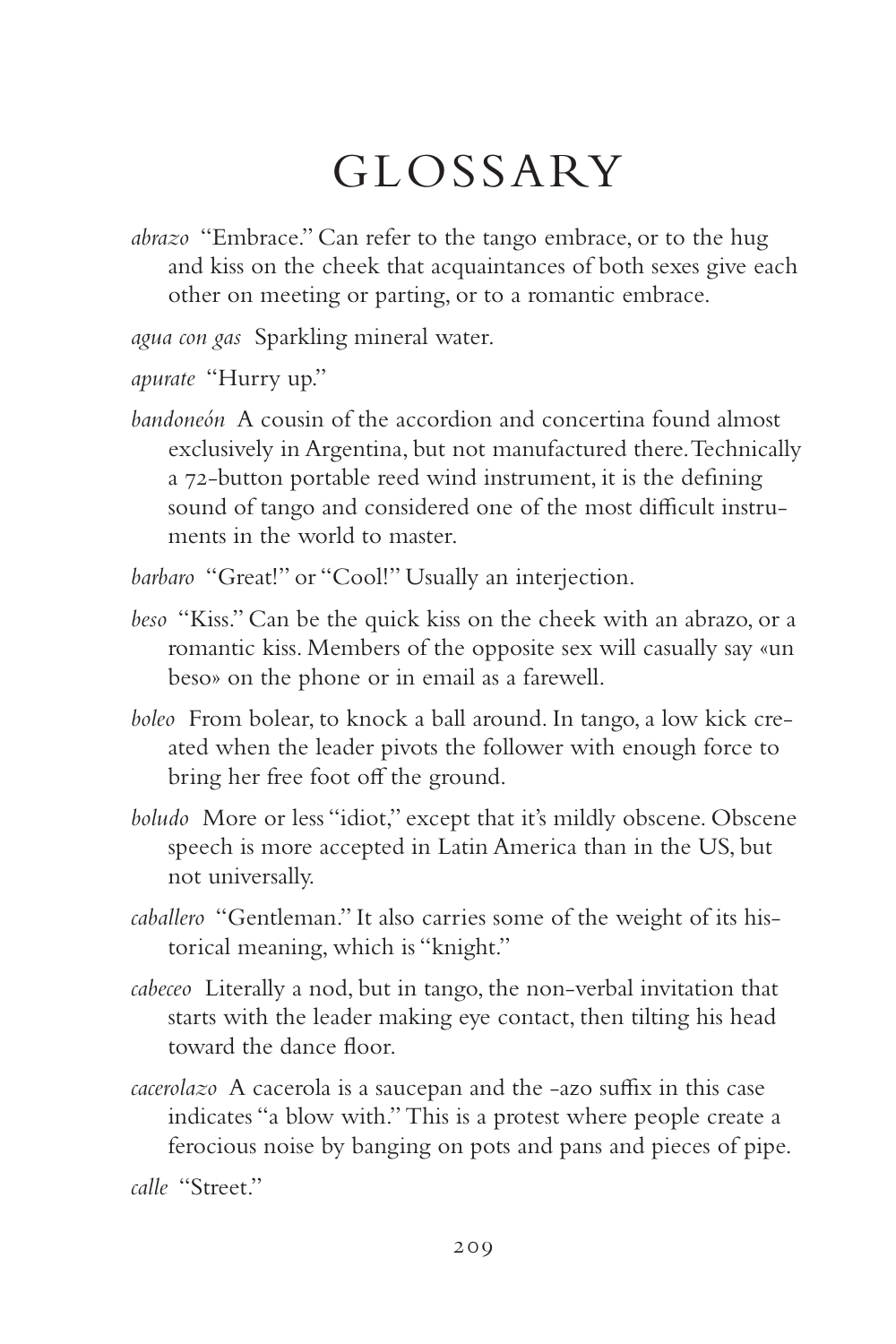- *cartoneros* The name for the poor and homeless in Buenos Aires who go through the bags of trash that people set out on the sidewalk, pulling out the cardboard (cartón), cans, and other recyclables and selling them to recycling agencies.
- *chau* The Argentine spelling of the Italian ciao, used only for "goodbye" and not for "hello."
- *chiflado(a)* "Crazy."
- *claro* Literally "clear," used all the time to mean "right," "sure," "of course."
- *club deportivo* "Sporting club"—sort of a cross between a ymca and a sports bar. The name took on sinister overtones after El Proceso because one of the worst detention centers was known by that name and was in the basement of a club deportivo at Avenida Paseo Colón and the airport highway.
- *colectivo* The massive Buenos Aires city buses, which are cheap and convenient, though their routes can be confusing for out-oftowners. They travel at high speed on narrow streets and are a hazard for the unwary.
- *¿como no?* Common expression meaning "of course" or "why not?"
- *cortina* Literally "curtain," a few seconds of (usually) instrumental music played between tandas, or sets, of tangos during which the dancers keep the same partners. Tango etiquette requires that you not dance to the cortina, but instead vacate the dance floor.
- *dale* Literally "give it to me," but in practice an all purpose expression meaning "okay," "hurry up," "let's go," "let's see what you've got." Pronounced DAH-lay.
- *dictadura* "Dictatorship." There have been many in Argentina, but when there's no qualifier, people mean the dictatorship of el Proceso, 1976-1983.
- *Don* Term of respect for a man, affixed to a first name, e.g., Don Juan. The feminine version is Doña, e.g., Doña Juana.
- *eje* "Axis." In dancing, the center you would spin around if you were a top. As with a top, if your axis is not straight up and down, you wobble.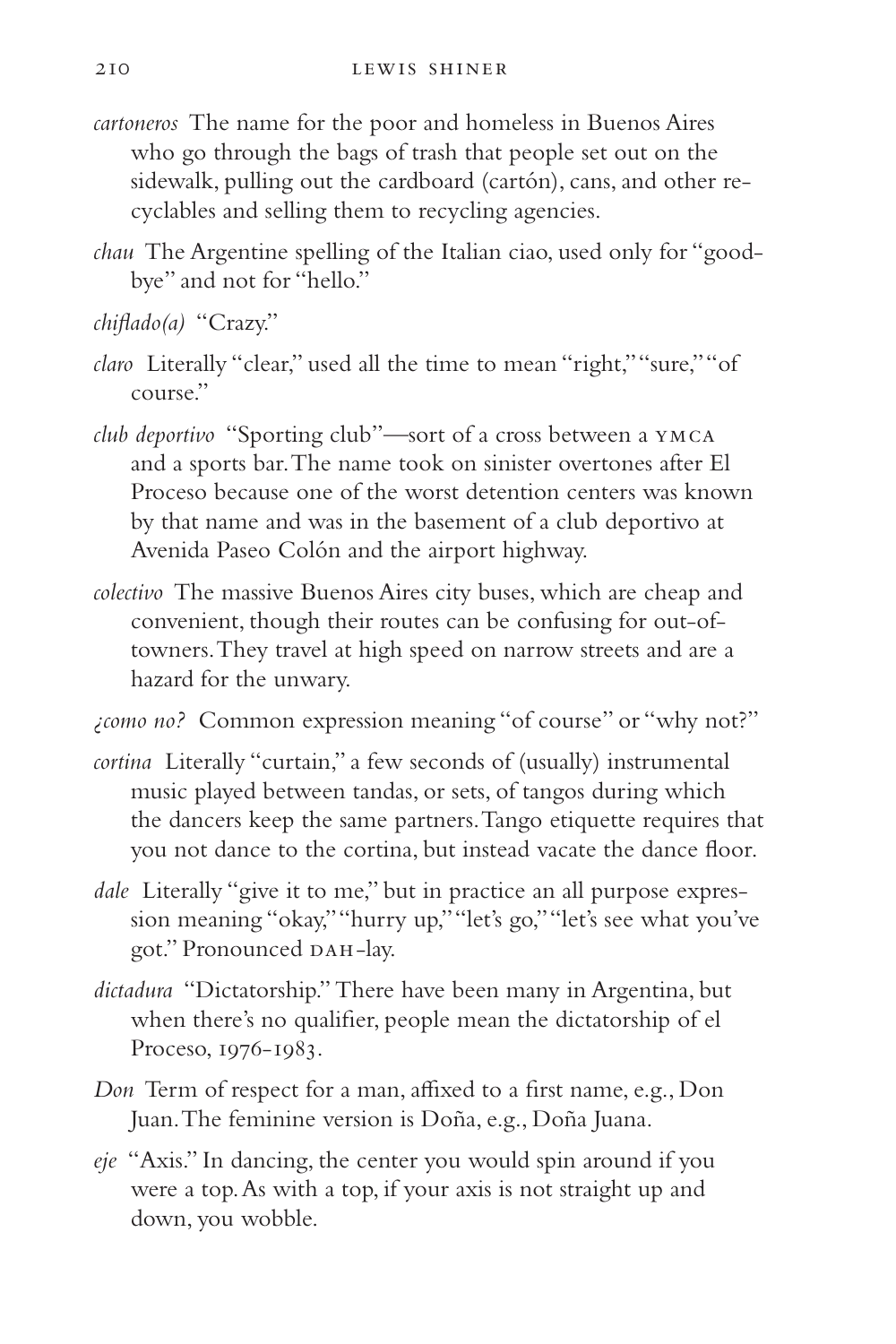- *empanadas* The national dish of Argentina. A square sheet of pastry dough folded over any of a number of fillings, from ham and cheese to creamed corn, and baked in an oven until crisp. There are chains of fast food empanada stores competing with mom and pop bakeries, and even the bad empanadas are delicious.
- *encantado(a)* Literally "enchanted," but commonly used to mean "nice to meet you." Typically said to the opposite sex; a woman would say «encantada» to a man.
- *ESMA* La Escuela Superior de Mecánica de la Armada, the Navy Mechanics School. One of the most notorious detention centers during the dictatorship of 1976-83.
- *gancho* Literally "the hook," a tango move in which one dancer's leg wraps around the other's.
- *Gardel, Carlos* The all-time Argentine superstar—tango singer, matinee idol, composer—who died at the height of his fame in a 1935 plane crash.
- *gracias* "Thank you." In Argentina, in response to a yes or no question, it means, "No, thank you."
- *Güicho* Nickname for Luis.
- *igualmente* "Equally." Used most often as a reply when someone says they're glad (or enchanted) to meet you.
- *locutorio* A shop lined with telephone booths where you can make long distance calls. More and more of them have desktop computers where you can get more-or-less high speed Internet service for a few pesos an hour.
- *medialunas* Literally "half-moons." Sweet-glazed crescent rolls, served at many of the same places that make empanadas. A breakfast favorite, especially after staying up all night dancing tango.
- *microcentro* Midtown Buenos Aires, the area around the Obelisk. This is the central business district, the theater district, the main shopping district.
- *milonga* A dance party, a dance step, and a variety of music. Essentially a quicker, more staccato form of tango, the milonga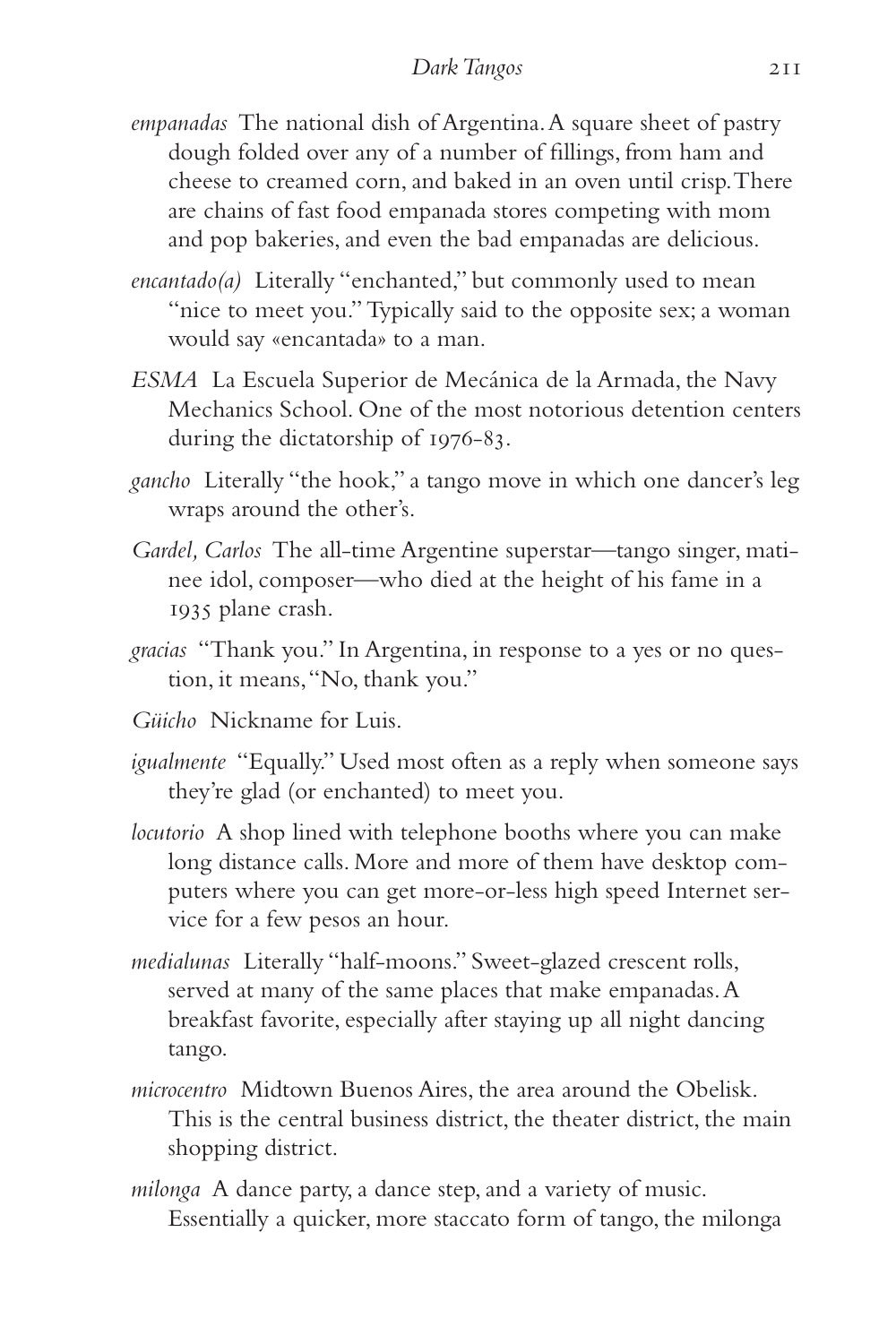step is danced to milonga music, which has a strong habanera rhythm. The events where you go to dance tango are also called milongas, so you can dance a milonga to a milonga at a milonga.

- *milonguero viejo* Literally "old milonga guy"—a term of respect for the old paunchy guys who show up at the milongas, usually in suits and open collared shirts, not doing anything especially fancy, but effortlessly right on the music.
- *ocho* "Eight." In tango, a figure where the follower pivots from one leg to the other, crossing back and forth in front of the leader.
- *ocho cortado* A cut version of the ocho, a mainstay of the Buenos Aires style. Essentially a change of direction to the quick-quickslow rhythm.
- *onze* "Eleven." Also El Once, an unofficial neighborhood of Buenos Aires. The name comes from the Once de Septiembre (September 11) railroad station, commemorating the date in 1852 when Buenos Aires began a secession from the rest of Argentina that lasted until 1880.
- *parada* Literally a "stop," a tango move where one dancer's foot blocks the movement of his or her partner's foot.
- *piropo* Elaborate compliment from a man to a woman, often addressed to strangers, and often involving wordplay, e.g., «Such curves and me with no brakes.» This is a major indoor—and outdoor—sport in Latin America and the man wins if he gets a laugh, or any other response, from his target.
- *porteños* What the people of Buenos Aires call themselves—the people of the port.
- *practica* A formal tango practice session. Here, unlike at a milonga, it's appropriate to stop and try a move over again, or make a suggestion to your partner, or ask the supervising teacher for help.
- *principiante* "Beginner." The first stage of tango apprenticeship.
- *proceso* Literally "process," but used most often as a proper noun to refer to el Proceso de Reorganización Nacional (the National Reorganization Process), the name the military junta of 1976- 1983 used for itself.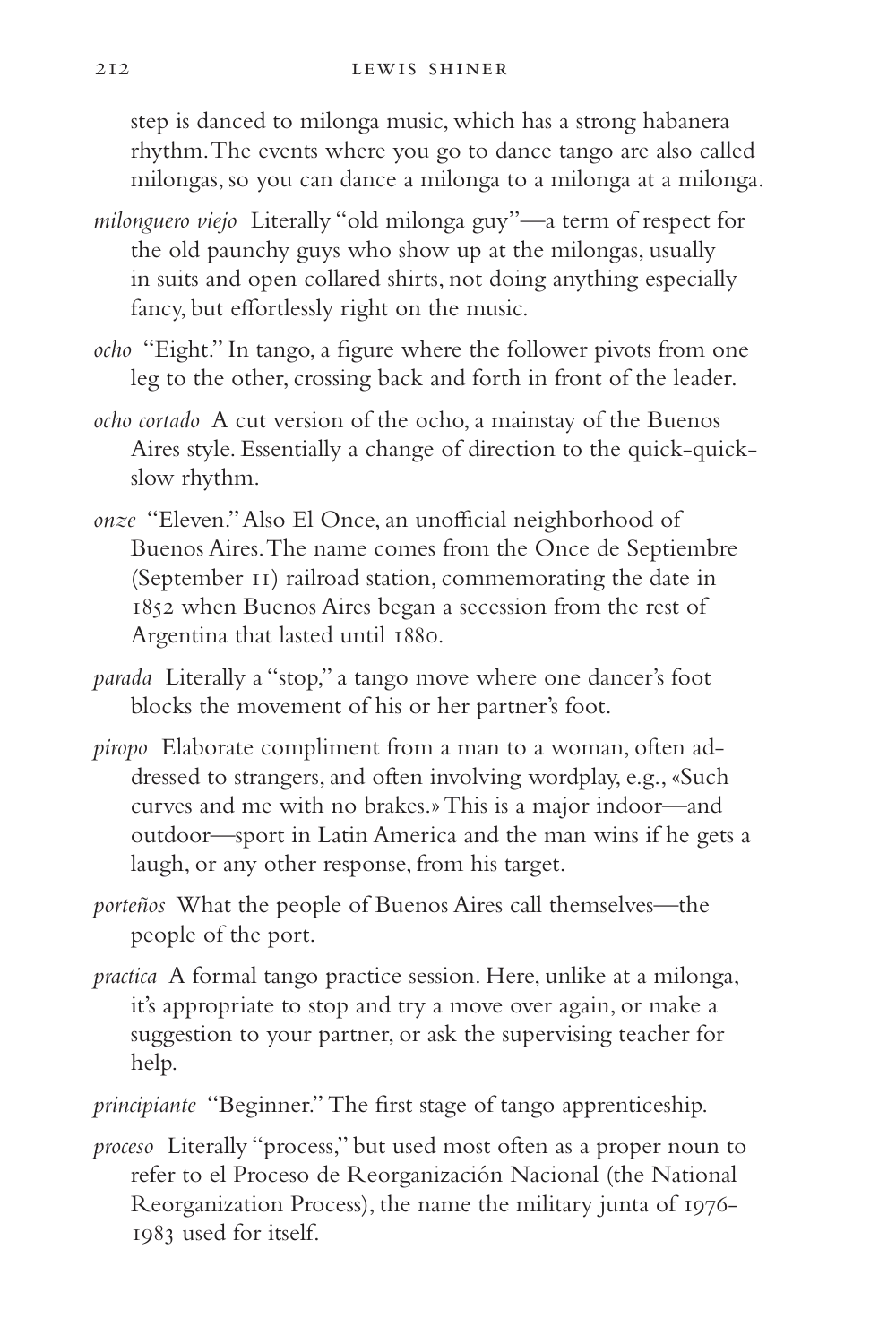*qué lindo* "How beautiful."

- *querido(a)* Literally "beloved." A common endearment, equivalent to "dear" or "darling."
- *reina* "Queen."
- *sacada* Literally a "taking out"—a tango move in which the leader's foot seems to displace the follower's. The sacada por atrás, or infamous "back sacada," is a particularly difficult heel-first variation.
- *Subte* Short for Subterraneo, or Underground, the Buenos Aires Subway system.
- *tanda* A set of tangos, usually three or four in number, in which you keep the same partner. At the end of the tanda, the DJ plays a cortina to clear the floor.
- *vals* Tango waltz. A tango in three-quarter time, using some of the same moves as tango, with a lighter, more circular feeling.
- *verduras* "Greens" or "vegetables." Typically this means acelga, Swiss chard, which Argentines freely substitute for spinach.
- *yerba mate* The national drink of Argentina, a hot herbal tea containing caffeine and other stimulants. Typically served in a hollowed gourd with a metal straw and passed around on social occasions.
- *zapateo* Literally "tapping the feet"—stomping the feet as a kind of drumming. It passed from the gypsies to the Spaniards to the gauchos of Argentina and thus into folk dances like the chacarera.